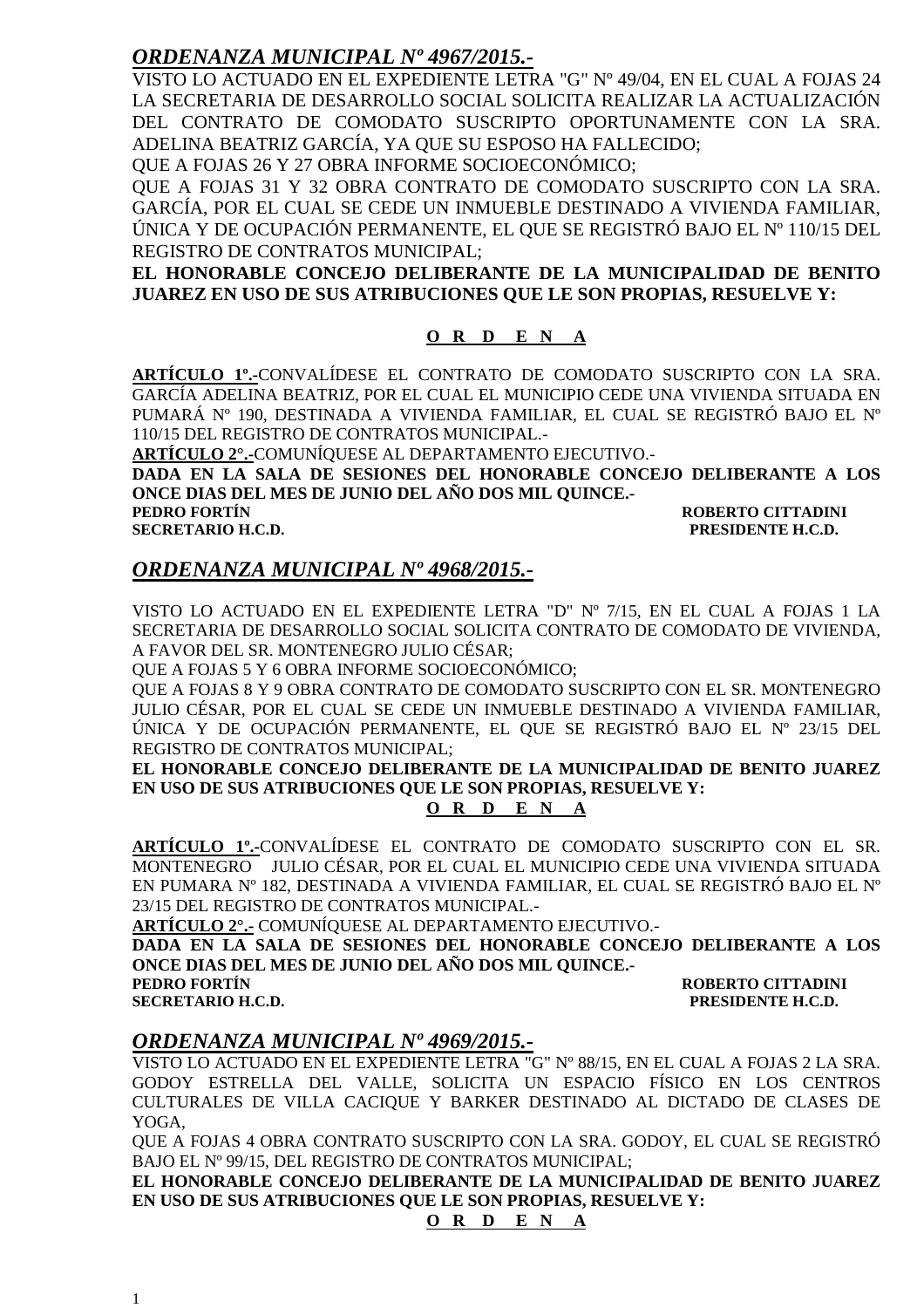**ARTÍCULO 1º.-**CONVALÍDESE EL CONTRATO SUSCRIPTO CON LA SRA. GODOY ESTRELLA DEL VALLE, POR EL CUAL EL MUNICIPIO CEDE EL USO DE LOS CENTROS CULTURALES DE VILLA CACIQUE Y DE BARKER, EN LOS DÍAS Y HORARIOS ACORDADOS EN LA CLÁUSULA 2° DEL CONTRATO REGISTRADO BAJO EL Nº 99/15 DEL REGISTRO DE CONTRATOS MUNICIPAL.-

**ARTÍCULO 2°.-** COMUNÍQUESE AL DEPARTAMENTO EJECUTIVO.-

**DADA EN LA SALA DE SESIONES DEL HONORABLE CONCEJO DELIBERANTE A LOS ONCE DIAS DEL MES DE JUNIO DEL AÑO DOS MIL QUINCE.-**

**SECRETARIO H.C.D.** 

**PEDRO FORTÍN ROBERTO CITTADINI** 

#### *ORDENANZA MUNICIPAL Nº 4970/2015.-*

VISTO QUE LA ESCRIBANÍA GENERAL DE GOBIERNO, EJERCE LA COMPETENCIA QUE LE ACUERDA EL ARTÍCULO 4° INC. D) DE LA LEY PROVINCIAL 10.830 PARA REGULARIZACIÓN DOMINIAL DE "INTERÉS SOCIAL",

CONSIDERANDO QUE EL OBJETIVO DE LA MISMA ES POSIBILITAR LA CESIÓN DE INMUEBLES ENTRE PARTICULARES, PREVIO CUMPLIMIENTO DE LOS REQUISITOS QUE LA MISMA LEGISLA,

QUE CUMPLIDOS ESTOS A TRAVÉS DE LAS ÁREAS PERTINENTES DEL DEPARTAMENTO EJECUTIVO, ES NECESARIO OTORGAR A LOS BENEFICIARIOS LA SEGURIDAD JURÍDICA QUE IMPLICA LA TITULARIDAD DEL DOMINIO SOBRE EL BIEN MENCIONADO.

**EL HONORABLE CONCEJO DELIBERANTE DE LA MUNICIPALIDAD DE BENITO JUAREZ EN USO DE SUS ATRIBUCIONES QUE LE SON PROPIAS, RESUELVE Y:** 

### **O R D E N A**

**ARTÍCULO 1°,-** DECLÁRESE DE INTERÉS SOCIAL, LA INTERVENCIÓN DE LA ESCRIBANÍA GENERAL DE GOBIERNO, A EFECTOS DE PROCEDER A LA ESCRITURACIÓN DE LOS INMUEBLES QUE A CONTINUACIÓN SE DETALLAN: ENTRE PARTICULARES:

Expte. Letra "T" N° 61/2015

DATOS CATASTRALES: Circ.: I - Secc.: D - Qta. 150 - Mza. 150-k - Parcela: 12 PARTIDA DE ARBA: 053 - 1494

BENEFICIARIO: MARIANA VANESA GÓMEZ D.N.I. 29.552.817 CUIL: 27-29552817-1

Expte. Letra "T" N° 62/2015

DATOS CATASTRALES: Circ.: I - Secc.: A - Mza.: 81 - Parcela: 7 b PARTIDA DE ARBA:

053 - 13826

BENEFICIARIOS: CRISTIAN RODOLFO KIEHR - DNI. 32.634.654

CUIL: 20-32634654-4.-

**ARTÍCULO 2°.-** LA PRESENTE DECLARACIÓN SE FUNDAMENTA EN LOS ANTECEDENTES OBRANTES EN LOS RESPECTIVOS EXPEDIENTES QUE SE CITAN EN EL ARTÍCULO 1°.

**ARTICULO 3º.-** AUTORIZASE AL DEPARTAMENTO EJECUTIVO A CONDONAR LAS DEUDAS HASTA LA FECHA DE ESCRITURACIÓN QUE POR GRAVÁMENES MUNICIPALES PUEDEN AFECTAR LOS INMUEBLES QUE SE CITAN EN EL ARTICULO 1º.-

**ARTICULO 4º.-** ELÉVESE LA PRESENTE ORDENANZA A LA ESCRIBANÍA GENERAL DE GOBIERNO.-

**ARTICULO 5º.-** COMUNÍQUESE AL DEPARTAMENTO EJECUTIVO.-

**DADA EN LA SALA DE SESIONES DEL HONORABLE CONCEJO DELIBERANTE A LOS ONCE DIAS DEL MES DE JUNIO DEL AÑO DOS MIL QUINCE.- PEDRO FORTÍN ROBERTO CITTADINI** 

**SECRETARIO H.C.D. PRESIDENTE H.C.D.** 

### *ORDENANZA MUNICIPAL Nº 4971/2015.-*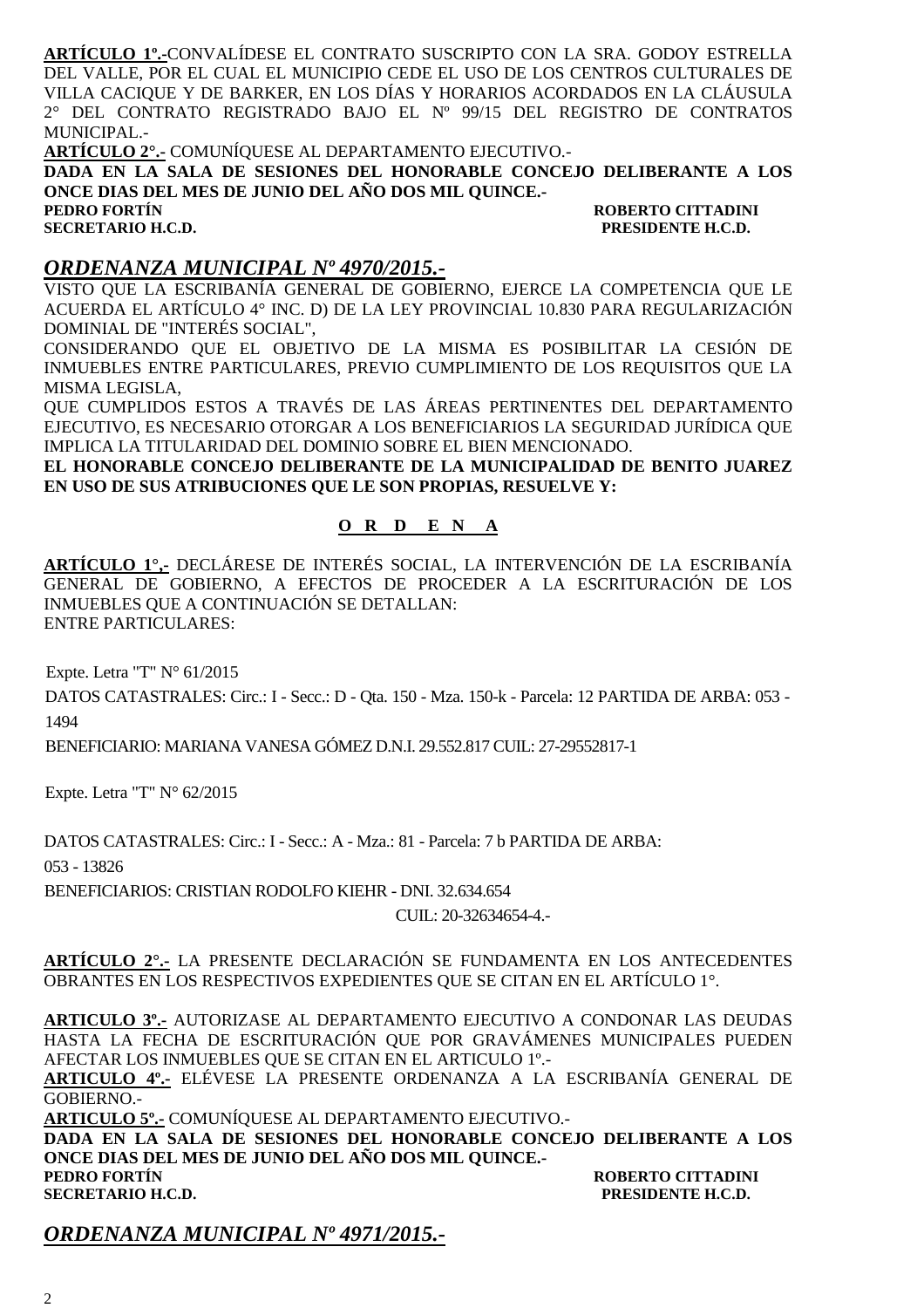VISTO LO ACTUADO EN EL EXPEDIENTE LETRA "G" Nº 95/15, EN EL CUAL A FOJAS 5 Y 6 OBRA CONVENIO SUSCRIPTO CON LA SECRETARÍA DE TURISMO DE LA PROVINCIA DE BUENOS AIRES, POR EL CUAL EL MUNICIPIO RATIFICA LA SOLICITUD POR LA CUAL REQUIERE LA APLICACIÓN DEL PROGRAMA PUEBLOS TURÍSTICOS A LA LOCALIDAD DE BARKER PARTIDO DE BENITO JUÁREZ;

QUE EL MISMO SE REGISTRÓ BAJO EL Nº 13/15 DEL REGISTRO DE CONVENIOS MUNICIPAL;

QUE LAS PARTES MANIFIESTAN SU VOLUNTAD DE COOPERACIÓN Y COORDINACIÓN PARA EL RELEVAMIENTO DE LOS ATRACTIVOS TURÍSTICOS Y PARA PROYECTAR Y GENERAR PROPUESTAS TURÍSTICAS, COMO ASIMISMO A REALIZAR TRABAJOS E INVESTIGACIONES EN CONJUNTO, CUANDO SE ESTIME OPORTUNO.-

**EL HONORABLE CONCEJO DELIBERANTE DE LA MUNICIPALIDAD DE BENITO JUAREZ EN USO DE SUS ATRIBUCIONES QUE LE SON PROPIAS, RESUELVE Y:** 

#### **O R D E N A**

**ARTÍCULO 1º.-** CONVALÍDESE EL CONVENIO SUSCRIPTO CON LA SECRETARÍA DE TURISMO DE LA PROVINCIA DE BUENOS AIRES, POR EL CUAL EL MUNICIPIO RATIFICA LA SOLICITUD POR LA CUAL REQUIERE LA APLICACIÓN DEL PROGRAMA PUEBLOS TURÍSTICOS A LA LOCALIDAD DE BARKER PARTIDO DE BENITO JUÁREZ, EL CUAL SE REGISTRÓ BAJO EL Nº 13/15 DEL REGISTRO DE CONVENIOS MUNICIPAL.-

**ARTÍCULO 2º**.- COMUNÍQUESE AL DEPARTAMENTO EJECUTIVO.-

**DADA EN LA SALA DE SESIONES DEL HONORABLE CONCEJO DELIBERANTE A LOS VEINTICINCO DIAS DEL MES DE JUNIO DEL AÑO DOS MIL QUINCE.-**

**ROBERTO CITTADINI SECRETARIO H.C.D. PRESIDENTE H.C.D.** 

### *ORDENANZA MUNICIPAL Nº 4972/2015.-*

VISTO LO ACTUADO EN EL EXPEDIENTE LETRA "A" Nº 78/15, EN EL CUAL A FOJAS 2, 3 Y 4 OBRA SOLICITUD DE UN TERRENO PARA CONSTRUIR LA SEDE DE LA FILIAL NORBERTO ALONSO;

QUE DE FOJAS 6 A FOJAS 8 OBRA ESCRITURA DE PRESCRIPCIÓN ADQUISITIVA;

QUE A FOJAS 16 Y 17 OBRA CONTRATO DE COMODATO POR EL CUAL EL MUNICIPIO CEDE A LA FILIAL NORBERTO ALONSO UN INMUEBLE UBICADO EN LA LOCALIDAD DE BENITO JUÁREZ, DENOMINADO CATASTRALMENTE COMO CIRC. I, SECC. B, QUINTA 6, MZ. 6 D, PARCELA 22 A, PARTIDA 12.608, DESTINADO A SEDE DE LA INSTITUCIÓN;

### QUE EL MISMO SE REGISTRÓ BAJO EL Nº 117/15 DEL REGISTRO DE CONTRATOS MUNICIPAL; **EL HONORABLE CONCEJO DELIBERANTE DE LA MUNICIPALIDAD DE BENITO JUAREZ EN USO DE SUS ATRIBUCIONES QUE LE SON PROPIAS, RESUELVE Y:**

**O R D E N A**

**ARTÍCULO 1º**.-CONVALÍDESE EL CONTRATO DE COMODATO SUSCRIPTO CON LA FILIAL NORBERTO ALONSO, POR EL CUAL EL MUNICIPIO CEDE UN TERRENO CUYA NOMENCLATURA CATASTRAL ES: CIRC. I, SECC. B, QUINTA 6, MZ. 6 D, PARCELA 22 A, PARTIDA 12.608, DESTINADO A SEDE DE LA CITADA INSTITUCIÓN, EL CUAL SE REGISTRÓ BAJO EL Nº 117/15.-

**ARTÍCULO 2º.-** COMUNÍQUESE AL DEPARTAMENTO EJECUTIVO.-

**DADA EN LA SALA DE SESIONES DEL HONORABLE CONCEJO DELIBERANTE A LOS VEINTICINCO DIAS DEL MES DE JUNIO DEL AÑO DOS MIL QUINCE.- PEDRO FORTÍN ROBERTO CITTADINI** 

**SECRETARIO H.C.D. PRESIDENTE H.C.D. PRESIDENTE H.C.D.** 

### *ORDENANZA MUNICIPAL Nº 4973/2015.-*

VISTO LO ACTUADO EN EL EXPEDIENTE LETRA "O" Nº 81/2015 Y EL DECRETO MUNICIPAL Nº 703/15, POR EL QUE SE LLAMÓ A LICITACIÓN PRIVADA Nº 49/2015, PARA LA COMPRA DE FAROLAS PARA COLOCAR EN LAS RAMBLAS DE LAS AVENIDAS CONSTITUCIÓN, SAAVEDRA Y SALENAVE;

QUE SE PRESENTÓ UN SOLO OFERENTE PESE A HABER INVITADO A SEIS (6) PROVEEDORES DEL RAMO (FJS. 19)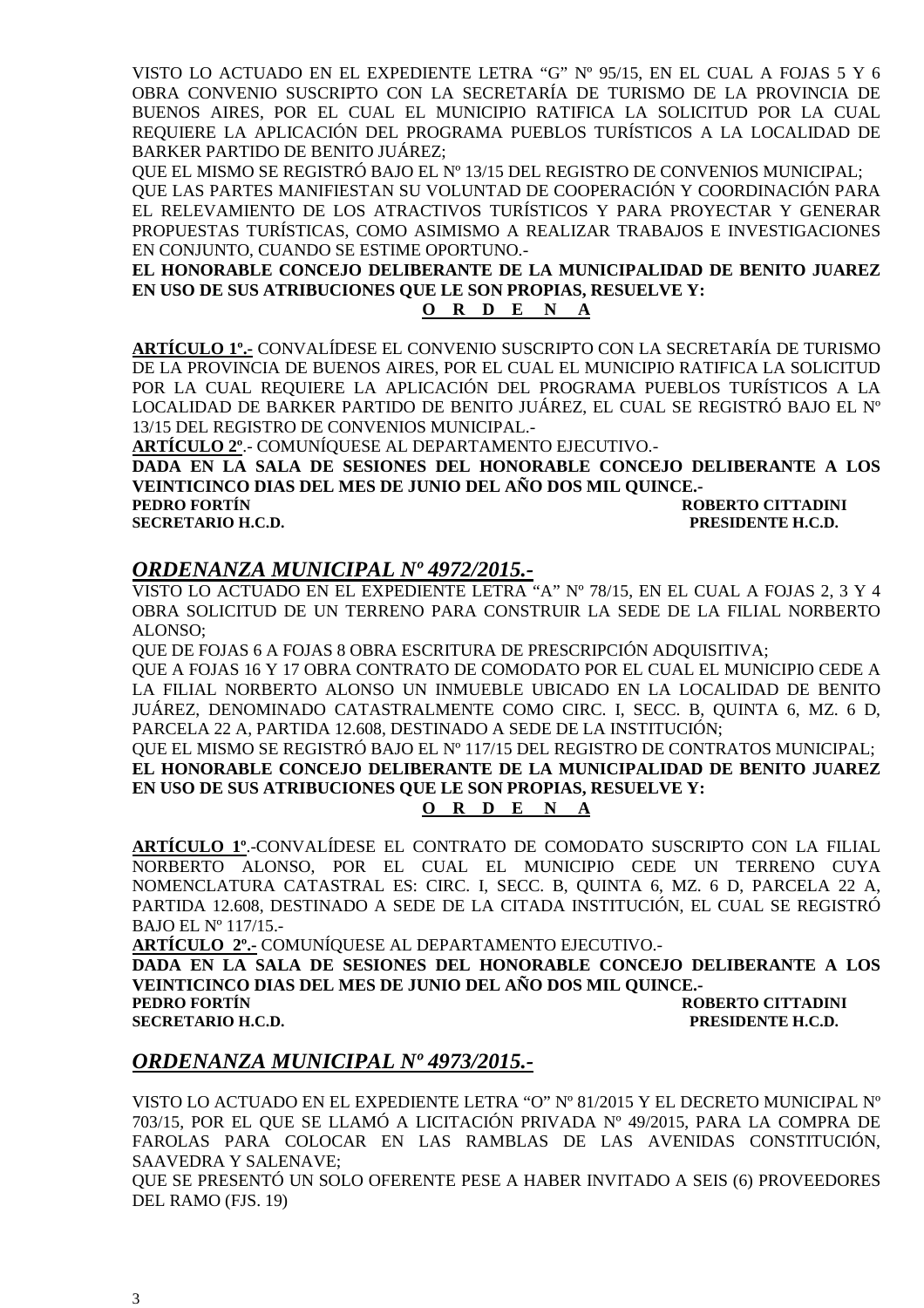QUE EL JEFE DE COMPRAS, EL SECRETARIO DE INFRAESTRUCTURA, VIVIENDA Y SERVICIOS PÚBLICOS, LA CONTADORA MUNICIPAL Y EL SECRETARIO DE HACIENDA COINCIDEN EN LA CONVENIENCIA DE ADJUDICAR AL OFERENTE STRAND S.A., LA PROVISIÓN DE FAROLAS PARA LAS RAMBLAS DE LAS AVENIDAS CONSTITUCIÓN, SAAVEDRA Y SALENAVE, POR UN IMPORTE TOTAL DE PESOS QUINIENTOS NOVENTA MIL SETECIENTOS CINCUENTA DOS (\$ 590.752,00)

QUE SE ELEVA EL PRESENTE DANDO CUMPLIMIENTO A LO DISPUESTO POR EL ARTICULO 155 Y 187 DE LA LEY ORGÁNICA DE LAS MUNICIPALIDADES Y REGLAMENTO DE CONTABILIDAD RESPECTIVAMENTE, SOLICITANDO AUTORIZACIÓN PARA REALIZAR LA ADJUDICACIÓN MENCIONADA,

**EL HONORABLE CONCEJO DELIBERANTE DE LA MUNICIPALIDAD DE BENITO JUAREZ EN USO DE SUS ATRIBUCIONES QUE LE SON PROPIAS, RESUELVE Y:** 

### **O R D E N A**

**ARTÍCULO 1º.-** APRUÉBESE LO ACTUADO EN LA LICITACIÓN PRIVADA Nº 49/2015.-

**ARTÍCULO 2º**.-AUTORIZASE AL DEPARTAMENTO EJECUTIVO A ADJUDICAR A LA FIRMA STRAND S.A., LA PROVISIÓN DE FAROLAS PARA LAS RAMBLAS DE LAS AVENIDAS CONSTITUCIÓN, SAAVEDRA Y SALENAVE, POR UN MONTO DE PESOS QUINIENTOS NOVENTA MIL SETECIENTOS CINCUENTA Y DOS (\$ 590.752,00), DE ACUERDO A LO ACTUADO EN EL EXPEDIENTE LETRA "O" Nº 81/2015.-

**ARTÍCULO 3.-**EL GASTO DEBERÁ IMPUTARSE A JURISDICCIÓN 1110104000 SECRETARÍA DE INFRAESTRUCTURA , VIVIENDA Y SERVICIOS PÚBLICOS CATEGORÍA PROGRAMÁTICA 41.89.00 FUENTE DE FINANCIAMIENTO 110 DE ORIGEN MUNICIPAL.-

**ARTÍCULO 4.-** COMUNÍQUESE AL DEPARTAMENTO EJECUTIVO.-

**DADA EN LA SALA DE SESIONES DEL HONORABLE CONCEJO DELIBERANTE A LOS VEINTICINCO DIAS DEL MES DE JUNIO DEL AÑO DOS MIL QUINCE.-**

**PEDRO FORTÍN ROBERTO CITTADINI SECRETARIO H.C.D. PRESIDENTE H.C.D.** 

### *ORDENANZA MUNICIPAL Nº 4974/2015.-*

VISTO LO ACTUADO EN EL EXPEDIENTE LETRA "G" Nº 82/15, EN EL CUAL A FOJAS 2 Y 3 OBRA MODELO DE CONVENIO A SUSCRIBIR CON EL INSTITUTO DE OBRA MÉDICO ASISTENCIAL (I.O.M.A.) DE LA PROVINCIA DE BUENOS AIRES, POR EL CUAL EL MUNICIPIO SE COMPROMETE A MANTENER EN SERVICIO Y AFECTADO CON EXCLUSIVIDAD A LAS FUNCIONES DE LA DELEGACIÓN, A UN AGENTE MUNICIPAL;

**EL HONORABLE CONCEJO DELIBERANTE DE LA MUNICIPALIDAD DE BENITO JUAREZ EN USO DE SUS ATRIBUCIONES QUE LE SON PROPIAS, RESUELVE Y:** 

#### **O R D E N A**

**ARTÍCULO 1º.-**AUTORIZASE AL DEPARTAMENTO EJECUTIVO A SUSCRIBIR CONVENIO CON EL INSTITUTO DE OBRA MÉDICO ASISTENCIAL (I.O.M.A.) DE LA PROVINCIA DE BUENOS AIRES, POR EL CUAL EL MUNICIPIO SE COMPROMETE A MANTENER EN SERVICIO Y AFECTADO CON EXCLUSIVIDAD A LAS FUNCIONES DE LA DELEGACIÓN, A UN AGENTE MUNICIPAL, DE ACUERDO A LO ACTUADO EN EL EXPEDIENTE LETRA "G" Nº 82/15.-

**ARTÍCULO 2º**.- COMUNÍQUESE AL DEPARTAMENTO EJECUTIVO.-

**DADA EN LA SALA DE SESIONES DEL HONORABLE CONCEJO DELIBERANTE A LOS VEINTICINCO DIAS DEL MES DE JUNIO DEL AÑO DOS MIL QUINCE.-**

#### **PEDRO FORTÍN ROBERTO CITTADINI SECRETARIO H.C.D. PRESIDENTE H.C.D.**

### *ORDENANZA MUNICIPAL Nº 4975/2015.-*

VISTO LO ACTUADO EN EL EXPEDIENTE LETRA "A" Nº 7/15, EN EL CUAL A FOJAS 2 LA DIRECTORA DE TERCERA EDAD Y DISCAPACIDAD SOLICITA LA REALIZACIÓN DE UN CONTRATO DE COMODATO DE UNA VIVIENDA UBICADA EN LA LOCALIDAD DE VILLA CACIQUE, DESTINADA A VIVIENDA FAMILIAR DEL DR. ARAPAYU DAMIÁN Y SU FAMILIA; CONSIDERANDO QUE EL CITADO DR. CUMPLIRÁ FUNCIONES EN LA LOCALIDAD DE VILLA CACIQUE Y EN LA CIUDAD DE BENITO JUÁREZ,

QUE DE FOJAS 8 A FOJAS 11 OBRA CONTRATO DE COMODATO SUSCRIPTO CON EL CITADO DR., EL CUAL SE REGISTRÓ BAJO EL Nº 29/15 DEL REGISTRO DE CONTRATOS MUNICIPAL; **EL HONORABLE CONCEJO DELIBERANTE DE LA MUNICIPALIDAD DE BENITO JUAREZ EN USO DE SUS ATRIBUCIONES QUE LE SON PROPIAS, RESUELVE Y:**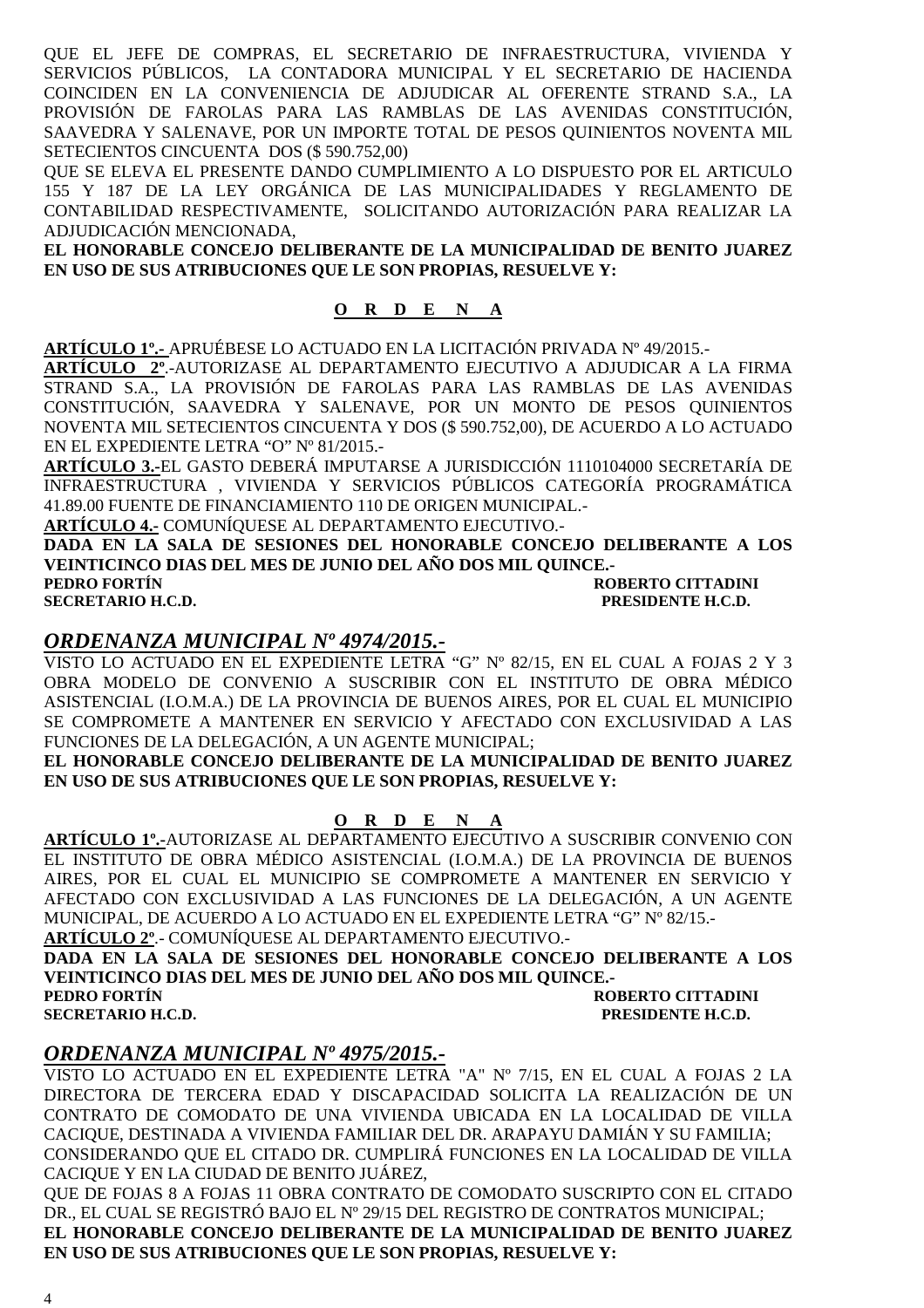**ARTÍCULO 1º.--**CONVALÍDESE EL CONTRATO DE COMODATO SUSCRIPTO CON EL DR. ARAPAYU 'DAMIÁN, POR EL CUAL EL MUNICIPIO CEDE UNA VIVIENDA SITA EN CALLE 2 DE ABRIL, CASA Nº 7 DE VILLA CACIQUE, DESTINADA A VIVIENDA FAMILIAR, EL CUAL SE REGISTRÓ BAJO EL Nº 29/15 DEL REGISTRO DE CONTRATOS MUNICIPAL.-

**ARTÍCULO 2°.-** COMUNÍQUESE AL DEPARTAMENTO EJECUTIVO.-

**DADA EN LA SALA DE SESIONES DEL HONORABLE CONCEJO DELIBERANTE A LOS VEINTICINCO DIAS DEL MES DE JUNIO DEL AÑO DOS MIL QUINCE.-** 

**ROBERTO CITTADINI SECRETARIO H.C.D. PRESIDENTE H.C.D.** 

### *ORDENANZA MUNICIPAL Nº 4976/2015.-*

VISTO LO ACTUADO EN EL EXPEDIENTE LETRA "A" Nº 103/2012 Y EL DECRETO MUNICIPAL Nº 802/14, POR EL CUAL SE LLAMO A CONCURSO DE PRECIOS Y ANTECEDENTES Nº 33/2014 PARA LA CONCESIÓN DEL SERVICIO DE BUFFET DE LA ESTACIÓN TERMINAL DE ÓMNIBUS DE LA CIUDAD DE BENITO JUÁREZ.

QUE EL JEFE DE COMPRAS A FOJAS 97 NOTIFICA QUE SE INVITO A 4 INTERESADOS A COTIZAR, INFORMANDO QUE UN SOLO OFERENTE CUMPLE CON TODOS LOS REQUISITOS DEL PLIEGO DE BASES Y CONDICIONES SIENDO LA FIRMA ARISTA VICTOR HUGO, POR LO QUE SUGIERE ADJUDICAR A LA CITADA FIRMA LA CONCESIÓN DEL SERVICIO DE BUFFET DE LA ESTACIÓN TERMINAL DE ÓMNIBUS DE LA CIUDAD DE BENITO JUÁREZ.

QUE A FOJAS 98 Y 99 OBRAN DESPACHOS FAVORABLES DEL ASESOR LEGAL DE LA COMUNA Y DE LA CONTADORA MUNICIPAL, RESPECTIVAMENTE, SOBRE LA CONVENIENCIA DE ADJUDICAR A LA FIRMA ARISTA VICTOR HUGO, LA CONCESIÓN DEL SERVICIO DE BUFFET DE LE ESTACIÓN TERMINAL DE ÓMNIBUS DE LA CIUDAD DE BENITO JUÁREZ,

QUE SE SUSCRIBIÓ OPORTUNAMENTE CON LA FIRMA ARISTA VICTOR HUGO, EL CONTRATO REGISTRADO BAJO EL Nº 199/2014 DEL REGISTRO MUNICIPAL DE CONTRATOS Y CONSIDERANDO CONVENIENTE ESTE DEPARTAMENTO EJECUTIVO, LA CONVALIDACIÓN DEL CITADO CONTRATO POR EL HONORABLE CONCEJO DELIBERANTE,

**EL HONORABLE CONCEJO DELIBERANTE DE LA MUNICIPALIDAD DE BENITO JUAREZ EN USO DE SUS ATRIBUCIONES QUE LE SON PROPIAS, RESUELVE Y:** 

#### **O R D E N A**

**ARTÍCULO 1º.-** CONVALÍDESE EL CONTRATO, OPORTUNAMENTE SUSCRIPTO ENTRE LA MUNICIPALIDAD DE BENITO JUÁREZ Y LA FIRMA ARISTA HUGO VICTOR DNI 11.870.847, REGISTRADO BAJO EL Nº 199/2014 DEL REGISTRO MUNICIPAL DE CONTRATOS, POR EL CUAL SE LE DA EN CONCESIÓN EL SERVICIO DE BUFFET DE LE ESTACIÓN TERMINAL DE ÓMNIBUS DE LA CIUDAD DE BENITO JUÁREZ, DE ACUERDO A LO ACTUADO EN EL EXPEDIENTE LETRA "A" Nº 103/2012.-

**ARTÍCULO 2.-** COMUNÍQUESE AL DEPARTAMENTO EJECUTIVO.-

**DADA EN LA SALA DE SESIONES DEL HONORABLE CONCEJO DELIBERANTE A LOS VEINTICINCO DIAS DEL MES DE JUNIO DEL AÑO DOS MIL QUINCE.-** 

**PEDRO FORTÍN ROBERTO CITTADINI SECRETARIO H.C.D. PRESIDENTE H.C.D.** 

#### *ORDENANZA MUNICIPAL Nº 4977/2015.-*

**EL HONORABLE CONCEJO DELIBERANTE DE LA MUNICIPALIDAD DE BENITO JUAREZ EN USO DE SUS ATRIBUCIONES QUE LE SON PROPIAS, RESUELVE Y:** 

#### **O R D E N A**

**ARTICULO 1º:** EXIMASE PARA EL AÑO 2015 A LA ASOCIACION CIVIL TALLER PROTEGIDO, DEL PAGO MINIMO DE LAS TASAS QUE SE INDICAN A CONTINUACION Y QUE AFECTAN EL INMUEBLE DISIGNADO CATASTRALMENTE COMO:

**CIRC. I SECC. A MANZ. 37 PARCELA 12** 

TASA POR ALUMBRADO Y MANTENIMIENTO URBANO-

TASA POR SERVICIO SANITARIO MEDIDO.-

**ARTICULO 2º:** LO DISPUESTO SE AJUSTA A LAS DISPOSICIONES DE LA RESOLUCION TÉCNICA 01/2001 DEL H.C.D.

**ARTICULO 3º:** COMUNIQUESE AL DEPARTAMENTO EJECUTIVO.-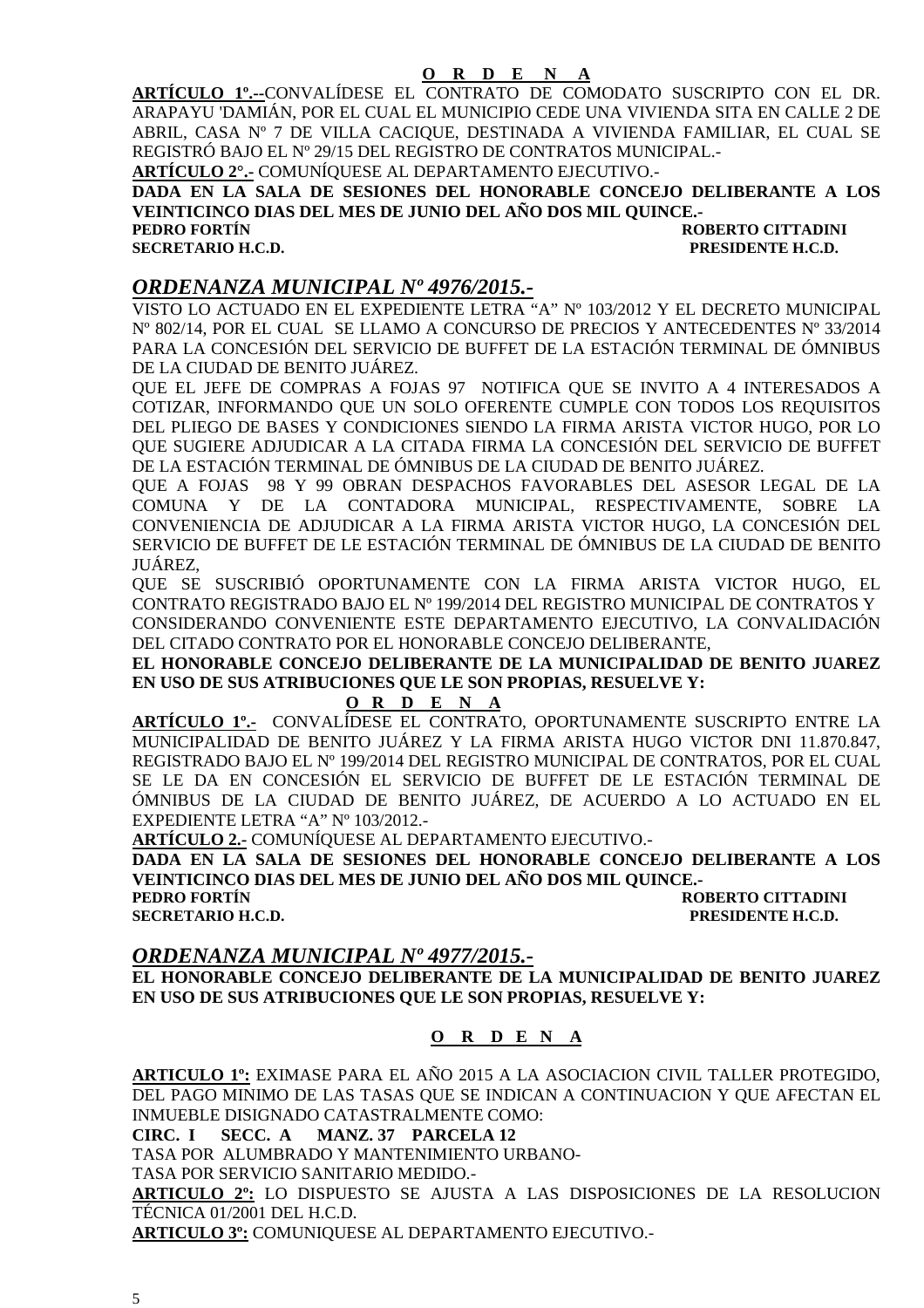#### **DADA EN LA SALA DE SESIONES DEL HONORABLE CONCEJO DELIBERANTE A LOS VEINTICINCO DIAS DEL MES DE JUNIO DEL AÑO DOS MIL QUINCE.- ROBERTO CITTADINI SECRETARIO H.C.D. PRESIDENTE H.C.D.**

### *ORDENANZA MUNICIPAL Nº 4978/2015.-*

VISTO LA NECESIDAD DE CAPACITAR A LAS FUERZAS DE SEGURIDAD DE NUESTRA COMUNIDAD EN TÉCNICAS DE REDUCCIÓN CONOCIDA COMO KRAV MAGA Ó TÉCNICAS DE DEFENSA ISRAELÍES, COMO AYUDA PARA HACER CUMPLIR LA LEY. Y CONSIDERANDO:

-QUE ES FUNDAMENTAL PARA LAS FUERZAS DE SEGURIDAD, CAPACITARSE PARA PODER VELAR POR LA VIDA DE LAS PERSONAS, SUS BIENES, SU INTEGRIDAD FÍSICA, LA DE TERCEROS, Y LA SUYA PROPIA, Y

-QUE POR TALES MOTIVOS TAMBIÉN LA POLICÍA MUNICIPAL, QUE ESTÁ EXPUESTA A SITUACIONES VIOLENTAS DEBIDO A SUS FUNCIONES, DEBE CAPACITARSE EN EL MISMO SENTIDO, Y

-QUE EN LA NOCHE DE NUESTRA COMUNIDAD, SE GENERAN DESMANES INDUCIDOS POR EL ALCOHOL, PONIENDO EN PELIGRO LA INTEGRIDAD FÍSICA DEL ALCOHOLIZADO, COMO LA DE LA PROPIA POLICÍA QUE DEBE CONTENERLOS, TRANQUILIZARLOS Y REDUCIRLOS, Y

-QUE OTRAS POLICÍAS DE LA PROVINCIA, YA ESTÁN UTILIZANDO ÉSTA TÉCNICA DE CAPACITACIÓN CON RESULTADOS POSITIVOS, Y

-QUE ESTAS TÉCNICAS OFRECEN LA POSIBILIDAD DE TRABAJAR EN FORMA TRANQUILA BAJO UNA GRAN TENSIÓN DE LAS CIRCUNSTANCIAS.

**EL HONORABLE CONCEJO DELIBERANTE DE LA MUNICIPALIDAD DE BENITO JUAREZ EN USO DE SUS ATRIBUCIONES QUE LE SON PROPIAS, RESUELVE Y:** 

#### **O R D E N A**

**ARTÍCULO 1.-** AUTORÍCESE AL DEPARTAMENTO EJECUTIVO A IMPLEMENTAR LOS MEDIOS Y GASTOS A FIN DE CAPACITAR A LA POLICÍA COMUNAL, MUNICIPAL Y PATRULLA RURAL, MEDIANTE LAS LLAMADAS TÉCNICAS DE DEFENSA ISRAELÍES O KRAV MAGA.

**ARTÍCULO 2.-** LA CAPACITACIÓN SERÁ VOLUNTARIA PARA TODOS LOS INTEGRANTES DE LA POLICÍA COMUNAL, PATRULLA RURAL Y POLICÍA MUNICIPAL"….

**ARTÍCULO 3.-** EL DEPARTAMENTO EJECUTIVO SERÁ EL ENCARGADO DE INSTRUMENTAR LOS CURSOS SEGÚN HORARIOS CONVENIENTES PARA LOS INTEGRANTES DE LAS FUERZAS CITADAS

**ARTICULO 4.-** LOS GASTOS QUE DEMANDE LA PRESENTE ORDENANZA SE IMPUTARAN EN LA CUENTA CORRESPONDIENTE QUE DESIGNE EL DEPARTAMENTO EJECUTIVO.-

**ARTICULO 5.-** COMUNIQUESE AL DEPARTAMENTO EJECUTIVO.-

**DADA EN LA SALA DE SESIONES DEL HONORABLE CONCEJO DELIBERANTE A LOS VEINTICINCO DIAS DEL MES DE JUNIO DEL AÑO DOS MIL QUINCE.-** 

**ROBERTO CITTADINI SECRETARIO H.C.D. PRESIDENTE H.C.D.** 

#### *ORDENANZA MUNICIPAL Nº 4979/2015.-*

VISTO QUE EN LA FECHA SE CUMPLEN 85 (OCHENTA Y CINCO) AÑOS DEL CLUB "EL LUCHADOR", DEL PARAJE HOMÓNIMO.

QUE POR AQUELLOS AÑOS UNA MUJER, DOÑA JUANA VERGEL, SE INSTALABA EN ESA ZONA, Y DESPUÉS DE ELLA, SE ACERCARON OTROS POBLADORES.

QUE A ESTA MUJER SE LA RECUERDA POR SU ESPÍRITU FUERTE, POR SU LUCHA DE VIVIR EN ESE LUGAR, Y DE AHÍ, QUE EL CLUB SE DENOMINA "EL LUCHADOR", COMO UN HOMENAJE Y CONSIDERACIÓN A SUS GANAS DE INSTALARSE EN EL LUGAR.

QUE EL LUCHADOR ESTÁ DISTANTE, A MUCHOS KILÓMETROS DE NUESTRA CIUDAD, CABECERA DEL PARTIDO.

QUE LAS TIERRAS, EN EL SITIO DONDE HOY SE ENCUENTRA EL PARAJE EL LUCHADOR, PERTENECÍAN A LA FAMILIA BARRERE, QUE TENÍAN ASIENTO EN CHILLAR (PARTIDO DE AZUL).

QUE LOS HERMANOS BERNARDO Y FLORENTINO BARRERE, DECIDEN DONAR LOS TERRENOS DONDE HOY SE UBICA EL CLUB, Y TAMBIÉN POSTERIORMENTE, DONDE SE HAN CONSTRUIDO LAS DELEGACIONES Y LAS INSTITUCIONES EDUCATIVAS.

Y,

CONSIDERANDO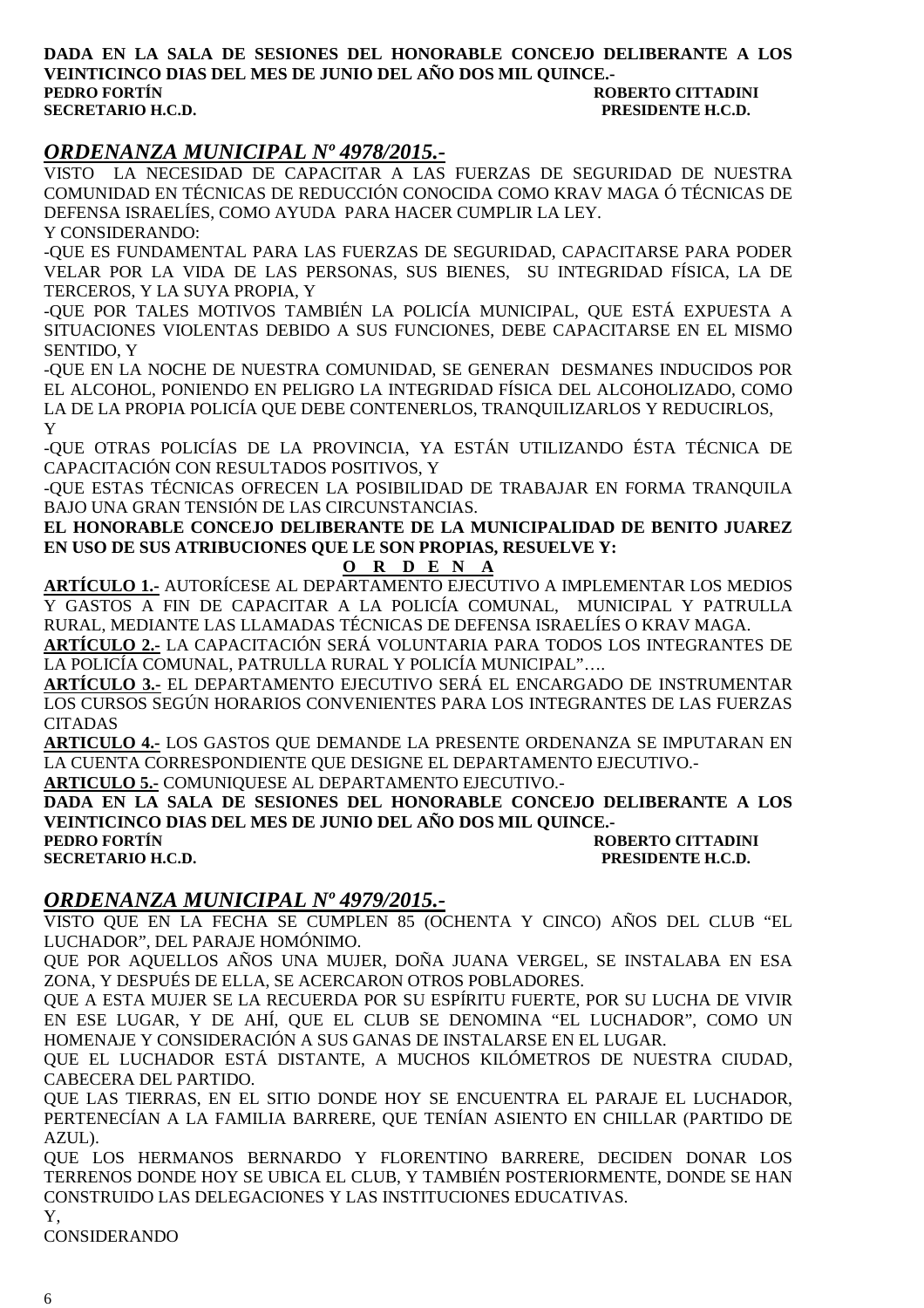QUE LA DIRECCIÓN DE TURISMO MUNICIPAL HA RECICLADO EL "VIEJO ALMACÉN", COMO UN LUGAR DE INTERÉS TURÍSTICO DEL DISTRITO.

**EL HONORABLE CONCEJO DELIBERANTE DE LA MUNICIPALIDAD DE BENITO JUAREZ EN USO DE SUS ATRIBUCIONES QUE LE SON PROPIAS, RESUELVE Y:** 

#### **O R D E N A**

**ARTICULO 1º.-** IMPÓNGASE CON EL NOMBRE DE "PASAJE BERNARDO Y FLORENTINO BARRERE" A LA CALLE DONDE ESTÁN LAS EDIFICACIONES EXISTENTES EN EL PARAJE EL LUCHADOR.-

**ARTICULO 2º.-** CONJUNTAMENTE CON LA DENOMINACIÓN DESCRIPTA EN EL PUNTO PRIMERO, AGREGAR UNA SUCINTA REFERENCIA HISTÓRICA, SOBRE LOS PRINCIPIOS DEL PARAJE EL LUCHADOR, COMO UNA MANERA DE INFORMAR Y DAR A CONOCER LA HISTORIA DEL NACIMIENTO DEL LUGAR.

**ARTICULO 3º.-** COMUNÍQUESE AL DEPARTAMENTO EJECUTIVO.-.

**DADA EN LA SALA DE SESIONES DEL HONORABLE CONCEJO DELIBERANTE A LOS VEINTICINCO DIAS DEL MES DE JUNIO DEL AÑO DOS MIL QUINCE.-** 

**PEDRO FORTÍN ROBERTO CITTADINI**  PRESIDENTE **H.C.D.** 

# *DECRETOS 2015-Nº 769*

**BENITO JUÁREZ** – Junio 1 de 2015-

 **VISTO** que por Resolución Nº 243/15 se otorgó LICENCIA POR ENFERMEDAD a la Contadora ANA VICTORIA DOMINGUEZ (L.P. 2865), Tesorera Municipal;

 **QUE** resulta necesario que la mencionada sea reemplazada;

 **QUE** el Secretario de Gobierno dispone dictar el presente acto administrativo; **EL INTENDENTE MUNICIPAL,** en uso de sus facultades,

### **DECRETA:**

**Artículo lº.-**Confírmese que durante la LICENCIA POR ENFERMEDAD, otorgada a la Contadora ANA VICTORIA DOMINGUEZ (L.P. 2865), asume sus funciones en carácter de reemplazo la agente CECILIA GALLARDO (L.P. 2698).---------------------

**Artículo 2º.-**Por la Dirección de Recursos Humanos notifíquese al interesado y agréguese al legajo personal del agente.--------------------------------------------------------------------------------

**Artículo 3º.-**Refrendará el presente acto administrativo el Sr. Secretario de Hacienda.-----------------

**Artículo 4º.-**Comuníquese, dése al R. O. De Decretos y Resoluciones, tome nota Recursos Humanos, Secretarías de Gobierno, de Hacienda, Presupuesto, Contaduría y Auditoria,

cumplido, archívese.-------------------------------------------------------------------------------

**SECRETARIO DE HACIENDA** 

**JULIO CÉSAR MARINI<br>INTENDENTE MUNICIPAL** 

# *DECRETOS 2015-Nº 770*

### **BENITO JUÁREZ –** Junio 1 de 2015-

**VISTO** que conforme las previsiones de la Oza. Mpal. N° 4854/14, el **"FONDO MUNICIPAL PARA EMERGENCIAS DE SALUD" (FO.MU.ES.)** se encuentra facultado para solucionar económicamente enfermedades cuya gravedad requiere derivación médica debido al alto riesgo en la salud;

**QUE** la Secretaría de Gobierno dispone dictar el presente acto administrativo;

**EL INTENDENTE MUNICIPAL**, en uso de sus facultades,

### **DECRETA:**

**Artículo 1º.-**Dispónese que el **"FONDO MUNICIPAL PARA EMERGENCIAS ESPECIALES DE SALUD" (FO.MU.ES),** efectúe pagos en el marco de la Oza. Mpal. N° 4854/14, a las personas que se indica a continuación, cuyas historias clínicas obran en los Expedientes:

#### **ROMERO ROSANA Expte. Letra "F" Nº 51/15**

**Subsidio Reintegrable \$ 2.000,00 (fs. 7)** 

**Artículo 2º.-**La Dirección de Recursos Humanos o la Dirección de Recaudación según corresponda deberá tomar recaudos necesarios para la retención de haberes y/o gestión de cobro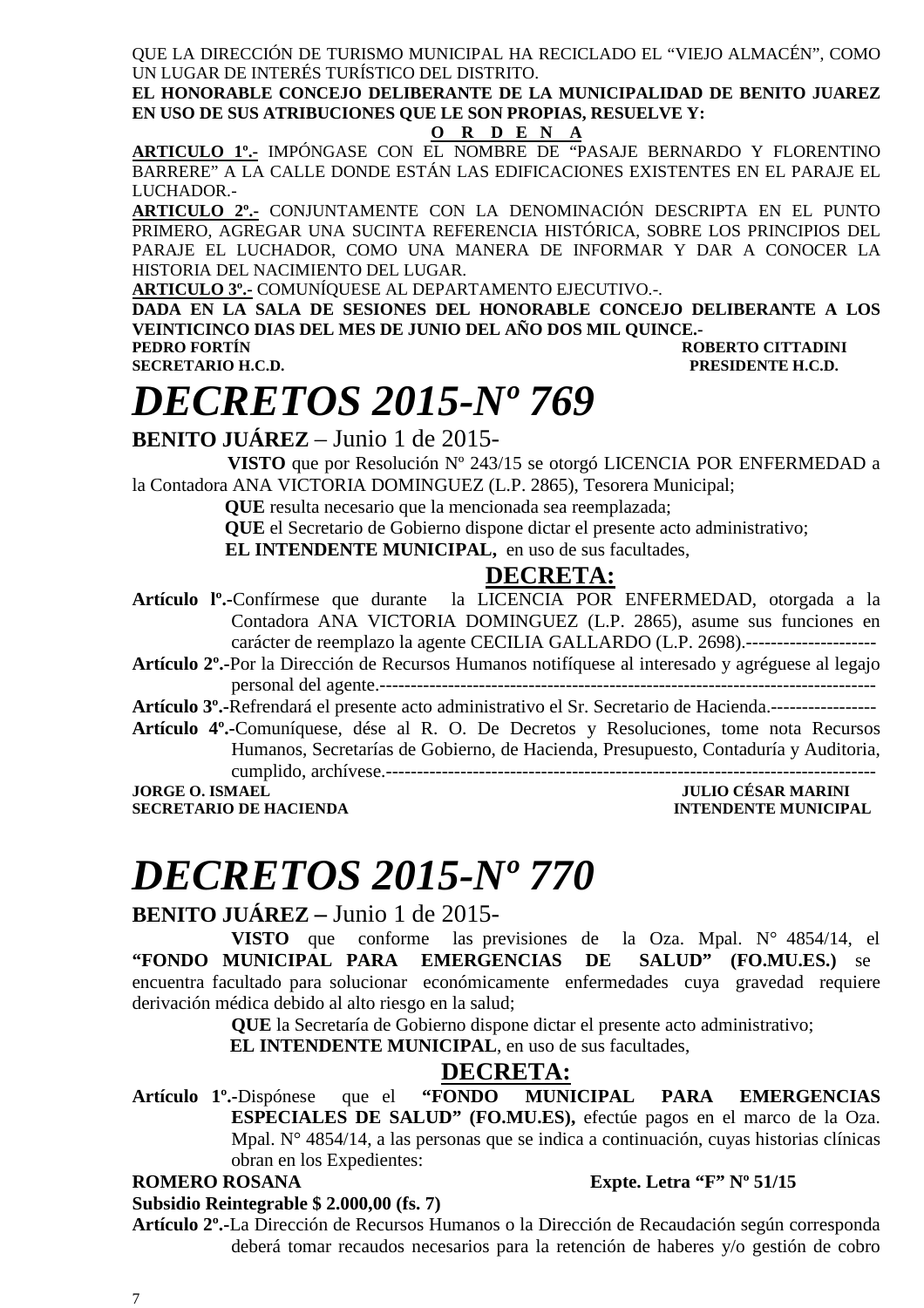para obtener el reintegro del subsidio, según corresponda, mencionado en el Articulo 1º.-----------------------------------------------------------------------------------------------------

**Artículo 3º.-**Refrendará el presente acto administrativo la Sra. Secretaria de Desarrollo Social.--- **Artículo 4º.-**Comuníquese, dése al R. O. de Decretos y Resoluciones, tome nota Contaduría, Tesorería, Dirección de Recaudación, Secretarías de Desarrollo Social, de Gobierno,

de Hacienda, Subdirección de Tasas, FO.MU.ES. y Auditoría, cumplido, archívese.--- **MARÍA TERESA RICCI JULIO CÉSAR MARINI S. DE DESARROLLO SOCIAL** 

# *DECRETOS 2015-Nº 771*

### **BENITO JUÁREZ**- **Junio 1 de 2015**–

**VISTO** que el H.C.D. eleva al Departamento Ejecutivo la **ORDENANZA MUNICIPAL DEFINITIVA Nº 4884/2014** sancionada en Sesión Extraordinaria de Asamblea de Concejales y Mayores Contribuyentes que se llevó a cabo el día **29 de Mayo de 2015** para su respectiva promulgación,

**EL INTENDENTE MUNICIPAL**, en uso de sus facultades,

### **DECRETA:**

**Artículo1º.-**Queda **PROMULGADA** por el presente acto administrativo la **ORDENANZA MUNICIPAL DEFINITIVA** Nº 4884/2014 que se indica a continuación, que fuera sancionada por el Honorable Concejo Deliberante en Sesión Extraordinaria de Asamblea de Concejales y Mayores Contribuyentes del día **29 de Mayo de 2015:** 

**OZA. DEFINITIVA 4884/2014- Expte. 4058- 120/14** AUTORIZASE AL DEPARTAMENTO EJECUTIVO A CONCRETAR CON LA PROVINCIA DE BUENOS AIRES, A TRAVÉS DEL MINISTERIO DE ECONOMÍA, UN PRÉSTAMO POR LA SUMA DE PESOS CINCO MILLONES (\$5.000.000) PARA LA EJECUCIÓN DEL PROYECTO "ELECTRIFICACIÓN RURAL DE TRONCALES Y SUB-TRONCALES A LAS LOCALIDADES DEL CUARTEL X Y DEL CUARTEL XI", MONTO QUE SE AJUSTARÁ EN EL MOMENTO DE LA FIRMA DEL CONTRATO DE ADJUDICACIÓN DEL PROYECTO.-

**Artículo 2º.-**Refrendará el presente acto administrativo el Sr. Secretario de Gobierno.-----------------

**Artículo 3º.-**Comuníquese, dése al R. O. de Decretos y Resoluciones, tome nota Secretarías de Hacienda, de Gobierno, de Infraestructura, Viviendas y Servicios Públicos, de Salud, de Desarrollo Social, de Seguridad, Asesoría Legal, Auditoría, Delegación Barker, cumplido, archívese.-------------------------------------------------------

**SERGIO JULIO ACOSTA JULIO CÉSAR MARINI SECRETARIO DE GOBIERNO INTENDENTE MUNICIPAL** 

# *DECRETOS 2015-Nº 772*

**BENITO JUÁREZ –** Junio 1 de 2015-

**VISTO** que conforme las previsiones de la Oza. Mpal. N° 4854/14, el **"FONDO MUNICIPAL PARA EMERGENCIAS DE SALUD" (FO.MU.ES.)** se encuentra facultado para solucionar económicamente enfermedades cuya gravedad requiere derivación médica debido al alto riesgo en la salud;

**QUE** la Secretaría de Gobierno dispone dictar el presente acto administrativo;

**EL INTENDENTE MUNICIPAL**, en uso de sus facultades,

### **DECRETA:**

**Artículo 1º.-**Dispónese que el **"FONDO MUNICIPAL PARA EMERGENCIAS ESPECIALES DE SALUD" (FO.MU.ES),** efectúe pagos en el marco de la Oza. Mpal. N° 4854/14, a las personas que se indica a continuación, cuyas historias clínicas obran en los Expedientes:

**MORALES SILVINA Expte. Letra "F" Nº 52/15 Subsidio Reintegrable \$ 2.500 (fs. 8)**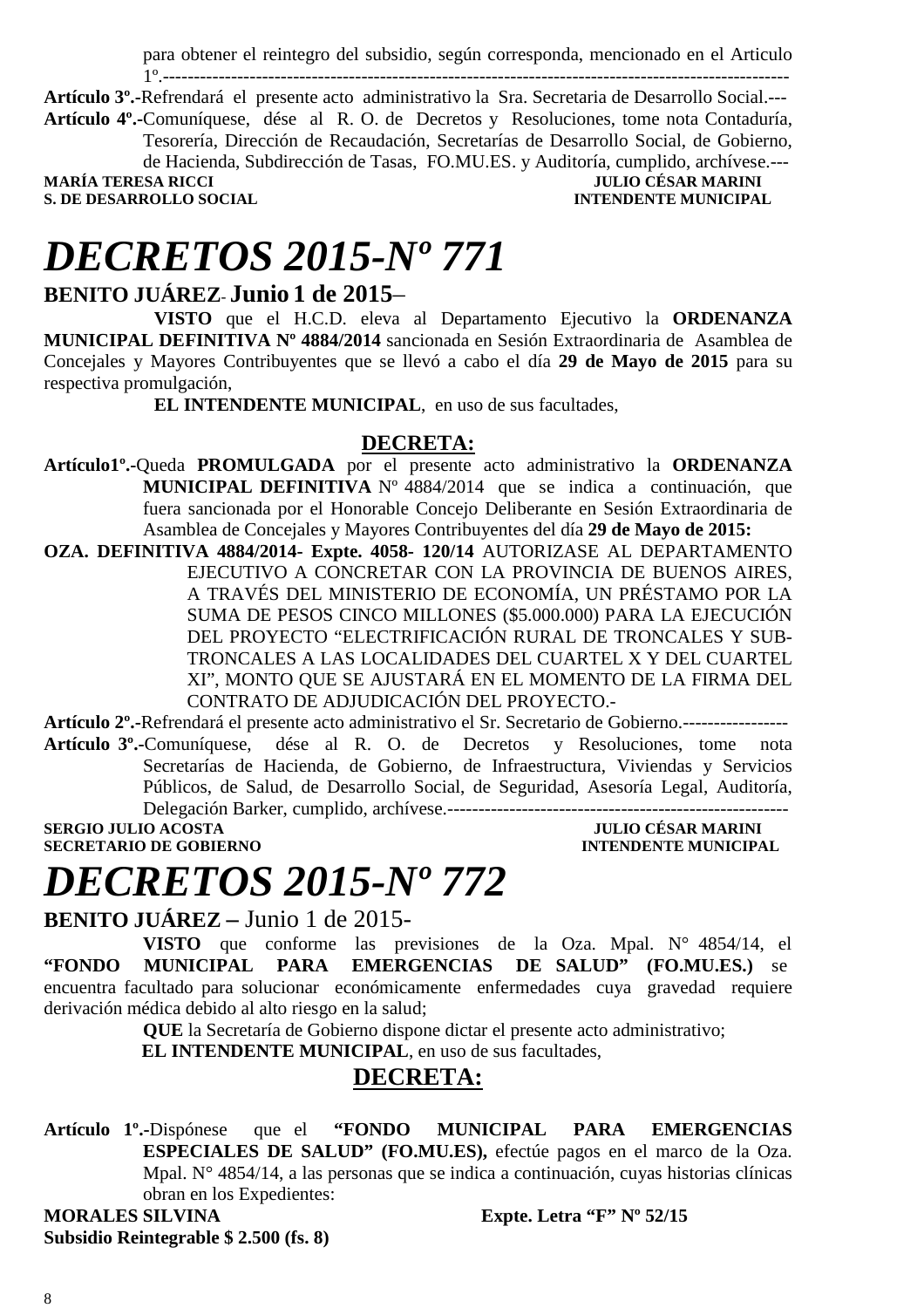**Artículo 2º.-**La Dirección de Recursos Humanos o la Dirección de Recaudación según corresponda deberá tomar recaudos necesarios para la retención de haberes y/o gestión de cobro para obtener el reintegro del subsidio, según corresponda, mencionado en el Articulo 1º.-----------------------------------------------------------------------------------------------------

**Artículo 3º.-**Refrendará el presente acto administrativo la Sra. Secretaria de Desarrollo Social.---

**Artículo 4º.-**Comuníquese, dése al R. O. de Decretos y Resoluciones, tome nota Contaduría, Tesorería, Dirección de Recaudación, Secretarías de Desarrollo Social, de Gobierno, de Hacienda, Subdirección de Tasas, FO.MU.ES. y Auditoría, cumplido, archívese.---<br>IULIO CÉSAR MARINI **JULIO CÉSAR MARINI S. DE DESARROLLO SOCIAL INTENDENTE MUNICIPAL** 

# *DECRETOS 2015-Nº 773*

### **BENITO JUÁREZ**- Junio 1 de 2015-

**VISTO** lo actuado en el Expte. Letra "P" Nº 24/12, en el cual a fojas 2 la Jefa de Patrimonio eleva Acta de control de bienes realizada en la Delegación de Barker, con motivo del cambio de administración Municipal, siendo el responsable del faltante el Sr. TREJO OSCAR;

**QUE** a fojas 4 vta, la Jefa de Patrimonio informa el monto al que ascienden los elementos faltantes;

**QUE** a fs. 9 vta el Sr. Trejo toma conocimiento de lo actuado en el Expte. Letra "P" Nº 24/12, constando el pago de los elementos faltantes a fs. 12 bis;

**QUE** a fs. 14 la responsable del Departamento de Patrimonio informa los bienes a dar de baja;

 **QUE** el Secretario de Gobierno dispone dictar acto administrativo;

 **EL INTENDENTE MUNICIPAL,** en uso de sus facultades,

## **DECRETA:**

**Artículo lº.-** Dése de baja del Patrimonio Municipal, pertenecientes a la Delegación de Barker, y de acuerdo a lo actuado en Expediente Letra "P" Nº 24/12 a los elementos que a continuación se detallan:

- 1 Monitor color N° de identificación 4848
- 1 Máquina de escribir Nº de identificación 1737

**Artículo 2º.-**Refrendará el presente acto administrativo el Sr. Secretario de Gobierno.---------------- **Artículo 3º.-**Comuníquese, dése al R. O. De Decretos y Resoluciones, tome nota Patrimonio, Contaduría, Secretarías de Gobierno, de Hacienda, Delegación Barker y Auditoria,

archívese.--------------------------------------------------------------------------------------------

**SERGIO JULIO ACOSTA JULIO CÉSAR MARINI SECRETARIO DE GOBIERNO** 

# *DECRETOS 2015-Nº 774*

### **BENITO JUÁREZ**- Junio 1 de 2015-

**VISTO** lo actuado en el Expte. Letra "P" Nº 28/12, en el cual a fojas 2 la Jefa de Patrimonio eleva Acta de control de bienes realizada en la Secretaría de Infraestructura, Vivienda y Servicios Públicos, con motivo del cambio de administración Municipal, siendo el responsable del faltante la Sra. Sonia Martínez;

**QUE** a fojas 4 vta, la Jefa de Patrimonio informa el monto al que ascienden los elementos faltantes;

**QUE** a fs. 13 obra el pago de los elementos faltantes;

**QUE** a fs. 15 la responsable del Departamento de Patrimonio informa los bienes a dar

 **QUE** el Secretario de Gobierno dispone dictar acto administrativo;

 **EL INTENDENTE MUNICIPAL,** en uso de sus facultades,

## **DECRETA:**

de baja;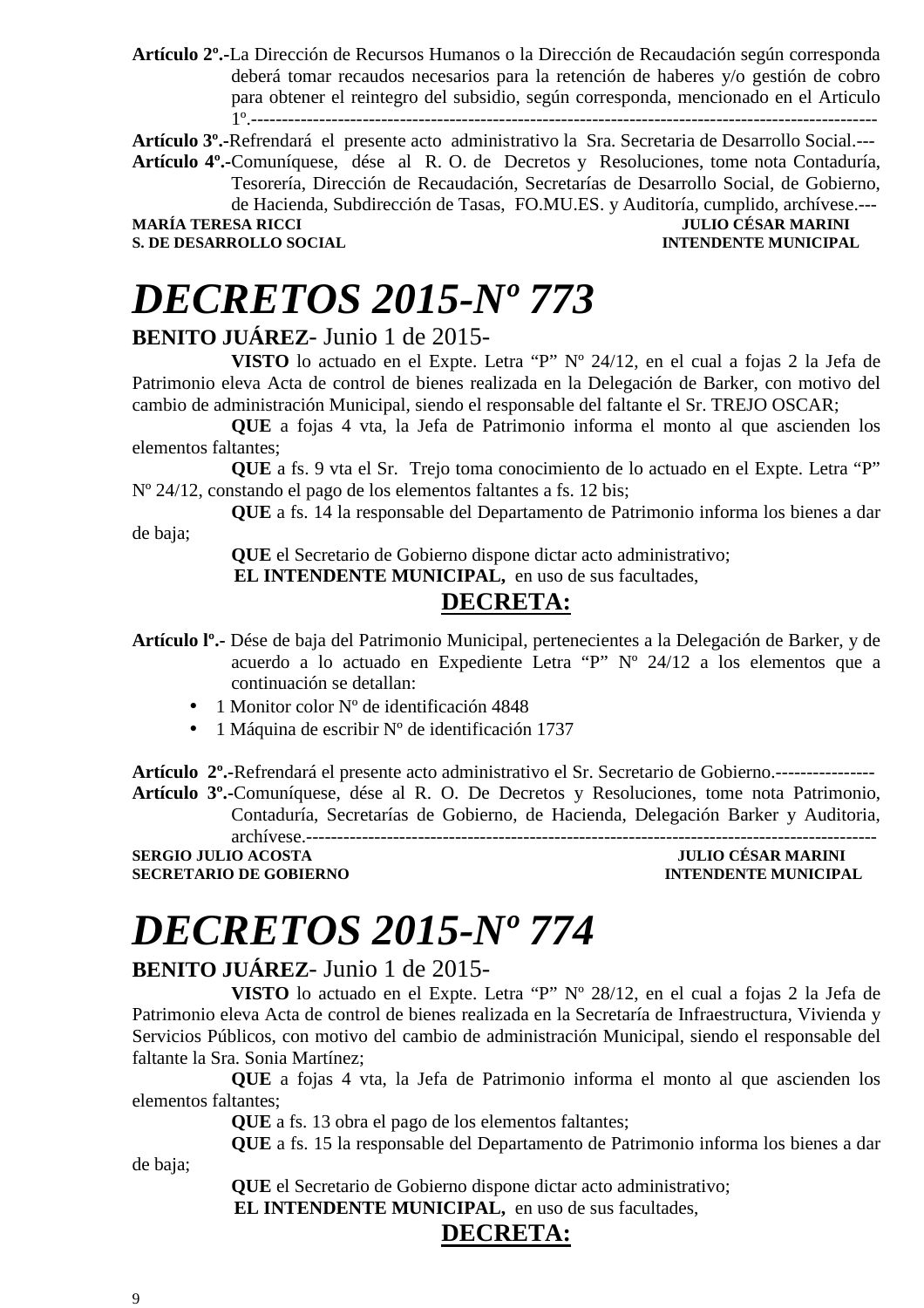- **Artículo lº.-**Dése de baja del Patrimonio Municipal, pertenecientes a la Secretaría de Obras Públicas, y de acuerdo a lo actuado en Expediente Letra "P" Nº 28/12 a los elementos que a continuación se detallan:
	- 1 Escalera Nº de identificación 2006
- **Artículo 2º.-**Refrendará el presente acto administrativo el Sr. Secretario de Infraestructura, Vivienda y Servicios Públicos.-------------------------------------------------------------------
- **Artículo 3º.-**Comuníquese, dése al R. O. De Decretos y Resoluciones, tome nota Patrimonio, Contaduría, Secretarías de Gobierno, de Hacienda, de Infraestructura, Vivienda y Servicios Públicos y Auditoria, archívese.------------------------------------------------------

**DIEGO ROSSETTI** JULIO CÉSAR MARINI **S. DE INF., VIV., Y SERV. PÚBLICOS INTENDENTE MUNICIPAL** 

# *DECRETOS 2015-Nº 775*

### **BENITO JUÁREZ** –Junio 1 de 2015–

**VISTO** que el H.C.D. eleva al Departamento Ejecutivo las **ORDENANZAS MUNICIPALES** sancionadas en la Sesión Ordinaria que se llevó a cabo el día **28 de Mayo de 2015** para su respectiva promulgación,

**EL INTENDENTE MUNICIPAL**, en uso de sus facultades,

### **DECRETA:**

- **Artículo1º.-**Quedan **PROMULGADAS** por el presente acto administrativo las **ORDENANZAS MUNICIPALES** que se indican a continuación, que fueran sancionadas por el Honorable Concejo Deliberante en la Sesión Ordinaria del día **28 de Mayo de 2015:**
- **OZA. 4963/2015**-Expte. Letra "D" Nº 102/09 CONVALIDESE EL CONTRATO DE COMODATO SUSCRIPTO CON LA SRA. FORMIGO KARINA, REGISTRADO BAJO EL Nº 85/15 DEL REGISTRO MUNICIPAL DE CONTRATOS, POR EL CUAL EL MUNICIPIO CEDE UNA VIVIENDA EN LA LOCALIDAD DE BARKER.-
- **OZA**. **4964/2015**-Expte. Letra "C" Nº 218/12 CONVALIDENSE LOS BOLETOS DE COMPRAVENTA SUSCRIPTOS CON LOS VECINOS Y REGISTRADOS EN EL REGISTRO MUNICIPAL DE CONTRATOS Y DECLÁRESE DE INTERÉS SOCIAL LA INTERVENCIÓN DE LA ESCRIBANÍA GENERAL DE GOBIERNO A FIN DE PROCEDER A LA ESCRITURACIÓN DE INMUEBLES.-
- **OZA 4965/2015-** Expte. Letra "G" Nº 82/12 CONVALÍDESE EL CONVENIO SUSCRIPTO CON LA DIRECCIÓN GENERAL DE CULTURA Y EDUCACIÓN DE LA PROVINCIA DE BUENOS AIRES, REGISTRADO BAJO EL Nº 11/2015 DEL REGISTRO MUNICIPAL DE CONVENIOS.-
- **OZA 4966/2015-**Expte. Letra "P" Nº 39/15 AUTORIZASE AL DEPARTAMENTO EJECUTIVO A REALIZAR EL REMATE DE LOS VEHÍCULOS, REPUESTOS Y DEMÁS ELEMENTOS, TOMANDO COMO "VALOR BASE DE VENTA", LA TASACIÓN QUE PARA CADA UNO DE ELLOS EFECTÚE RESPECTIVAMENTE LA DIRECCIÓN DE VIALIDAD DE LA PROVINCIA DE BUENOS AIRES, LA JEFA DE PATRIMONIO O EL MARTILLERO PÚBLICO DESIGNADO, SEGÚN CORRESPONDA.-

**Artículo 2º.-**Refrendará el presente acto administrativo el Sr. Secretario de Gobierno.-----------------

**Artículo 3º.-**Comuníquese, dése al R. O. de Decretos y Resoluciones, tome nota Secretarías de Hacienda, de Gobierno, de Infraestructura, Viviendas y Servicios Públicos, Asesoría Legal, Auditoría, Delegación Barker, cumplido, archívese.----------- **SERGIO JULIO ACOSTA JULIO CÉSAR MARINI SECRETARIO DE GOBIERNO INTENDENTE MUNICIPAL**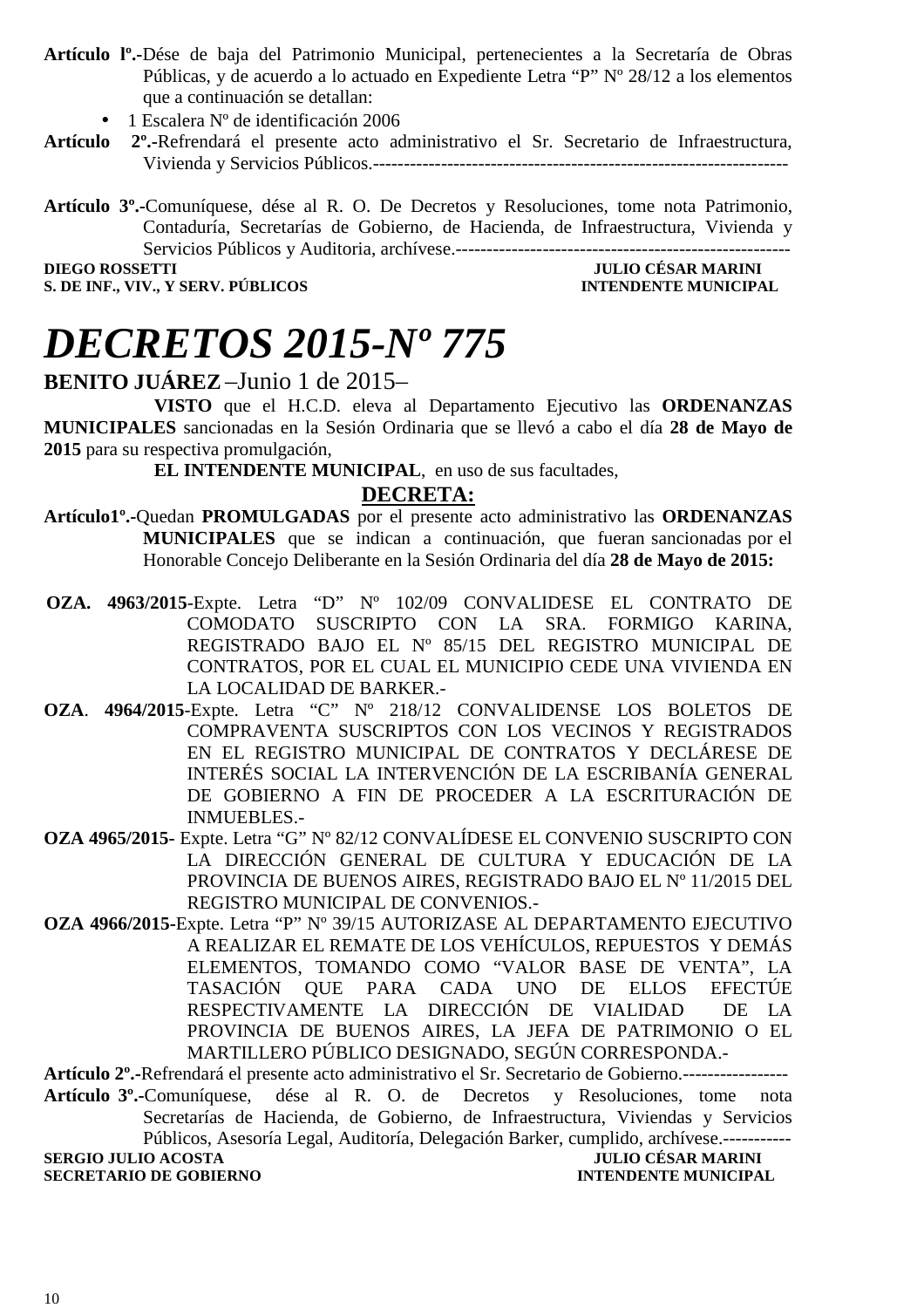### **BENITO JUÁREZ**- Junio 1 de 2015 **-**

**VISTO** lo actuado en el Expediente Letra "O" Nº 63/15 y el Decreto Nº 563/15 por el que se llamó a Concurso de Precios Nº 38/15 para la provisión de mano de obra para la construcción de Cordón Cuneta, Aletas, Badenes y Obras Complementarias Plan Municipal Barrio José Hernández;

**QUE** a fojas 139 obra informe del Jefe de Compras;

**QUE** a fojas 141 obra nota de la Contadora Municipal;

**QUE** a fojas 142 el Secretario de Hacienda sugiere la adjudicación, al proveedor "Saldivar José Luis";

**QUE** el Secretario de Gobierno dispone dictar acto administrativo;

**EL INTENDENTE MUNICIPAL,** en uso de sus facultades,

## **DECRETA:**

**S. DE INF., VIV., Y SERV. PÚBLICOS INTENDENTE MUNICIPAL** 

# *DECRETOS 2015-Nº 777*

### **BENITO JUÁREZ**- Junio 1 de 2015 **-**

**VISTO** lo actuado en el Expediente Letra "O" Nº 13/15 y el Decreto Nº 578/15 por el que se llamó a Licitación Privada Nº 41/15 para la realización de la Obra de Extensión de la Red de Gas Natural en los Lotes del predio conocido como "Quinta 9";

**QUE** a fojas 117 obra informe del Jefe de Compras;

**QUE** a fojas 120 obra nota de la Contadora Municipal;

**QUE** a fojas 121 el Secretario de Hacienda sugiere la adjudicación, al proveedor "Nor

Raúl O.";

**QUE** el Secretario de Gobierno dispone dictar acto administrativo;

**EL INTENDENTE MUNICIPAL,** en uso de sus facultades,

## **DECRETA:**

| <b>Artículo I°.-</b> Apruébese lo actuado en la LICITACIÓN PRIVADA Nº 41/15.----------------------------   |
|------------------------------------------------------------------------------------------------------------|
| Artículo 2 <sup>°</sup> .-Adjudíquese al proveedor "NOR RAÚL O." la realización de la Obra de Extensión de |
| la Red de Gas Natural en los Lotes del predio conocido como "Quinta 9", por un                             |
| monto total de pesos doscientos noventa y tres mil novecientos treinta y tres con                          |
|                                                                                                            |
| <b>Artículo 3°.-El</b> gasto deberá imputarse de acuerdo a la solicitud de gastos obrante a fojas 44 del   |
|                                                                                                            |
|                                                                                                            |
| Artículo 5 <sup>°</sup> .-Refrendará el presente acto administrativo el Sr. Secretario de Infraestructura, |
| Vivienda y Servicios Públicos.---                                                                          |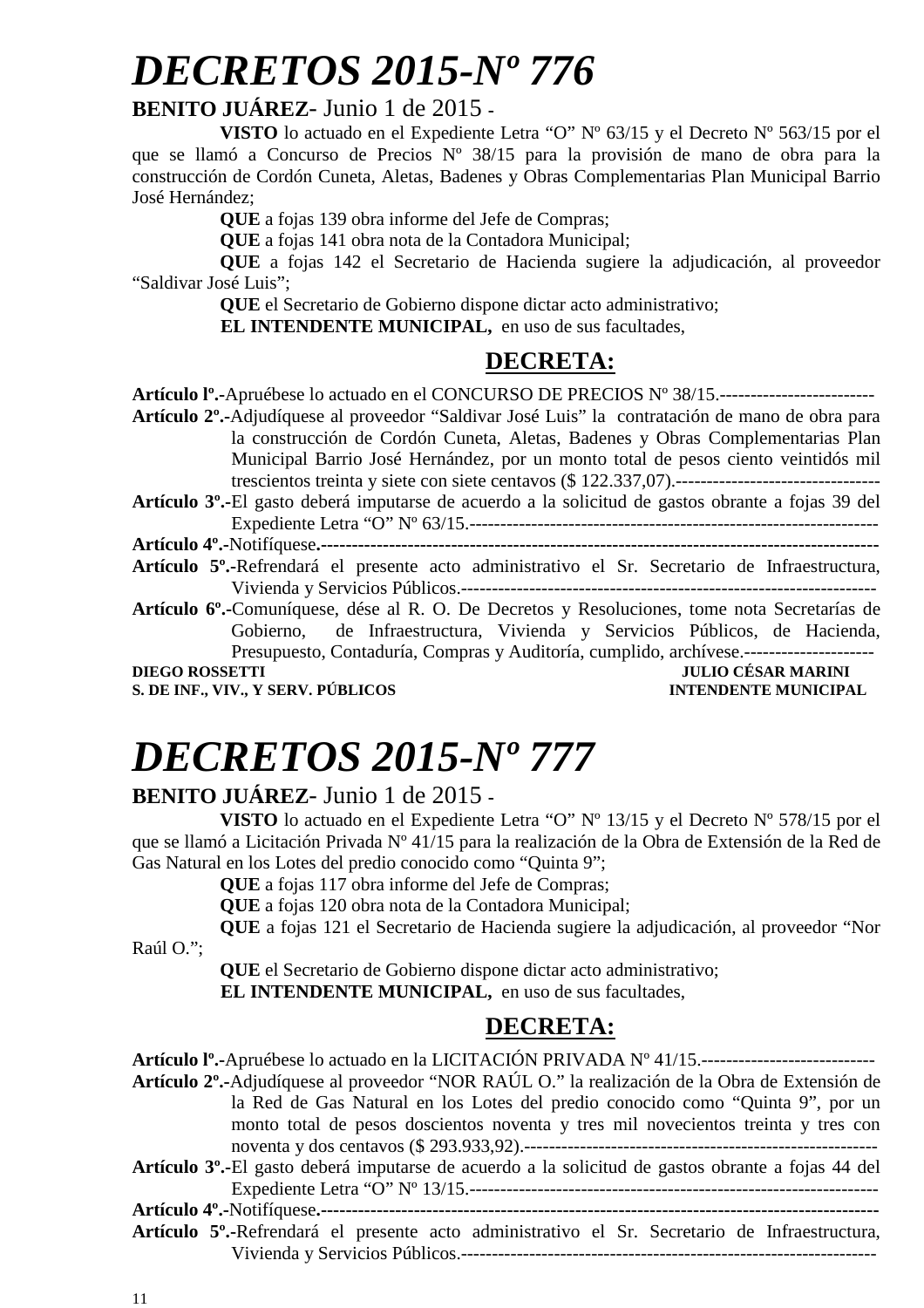**Artículo 6º.-**Comuníquese, dése al R. O. De Decretos y Resoluciones, tome nota Secretarías de Gobierno, de Infraestructura, Vivienda y Servicios Públicos, de Hacienda, Presupuesto, Contaduría, Compras y Auditoría, cumplido, archívese.---------------------

**S. DE INF., VIV., Y SERV. PÚBLICOS INTENDENTE MUNICIPAL** 

# **JULIO CÉSAR MARINI**

# *DECRETOS 2015-Nº 778*

**BENITO JUÁREZ** – Junio 2 de 2015.-

**VISTO** lo actuado en Expte. Letra "D" Nº 156/15 y el Decreto Municipal Nº 681/15 por el que se llama a Concurso de Precios Nº 48/15 para la adquisición de alimentos para indigentes;

**QUE** a fojas 36 obra informe del Jefe de Compras;

**QUE** a fojas 37 obra informe favorable de Contaduría Municipal y a fojas 38 el Secretario de Hacienda solicita el dictado del acto administrativo;

**QUE** el Secretario de Gobierno dispone dictar el presente acto administrativo;

**EL INTENDENTE MUNICIPAL,** en uso de sus facultades,

### **DECRETA:**

**Artículo lº.-**Apruébese lo actuado en el Concurso de Precios Nº 48/15.----------------------------------- **Artículo 2º.-**Adjudíquese a los proveedores que se detallan a continuación la adquisición de alimentos para indigentes:

Molina Carlos los ítem 7, 8 y 11 por \$ 30.044,00

Cooperativa Obrera los ítem 1 y 5 por \$ 83.542,00

CAR-NOR los ítems 4 y 6 por \$ 24.402,00

Vanotti Cesar los ítem 2 y 10 por \$44.870,00

Beretta Eduardo los ítem 3 y 9 por \$17.164,00

**Artículo 3º.-**El gasto deberá imputarse de acuerdo a la solicitud de gastos obrante a fojas 7 del Expediente Letra "D" Nº 156/15.---------------------------------------------------------------- **Artículo 4º.-**Notifíquese.------------------------------------------------------------------------------------------

**Artículo 5º.-**Refrendará el presente acto administrativo la Sra. Secretaria de Desarrollo Social.------ **Artículo 6º.-**Comuníquese, dése al R. O. De Decretos y Resoluciones, tome nota Contaduría, Tesorería, Dirección de Presupuesto, Secretarías de Gobierno, de Desarrollo Social, de Hacienda y Auditoría, cumplido, archívese.----------------------------------------------------

**JULIO CÉSAR MARINI S. DE DESARROLLO SOCIAL DESPETE MUNICIPAL SOCIAL DESARROLLO SOCIAL** 

# *DECRETOS 2015-Nº 779*

### **BENITO JUÁREZ –**Junio 2 de 2015 **–**

 **VISTO** lo actuado en el Expte. Letra "D" N° 136/14 en el cual el Sr. Ortelli Juan José solicita la venta de un terreno en Villa Cacique Barker, destinado a proyecto turístico, iniciativa gastronomía familiar y construcción de una cabaña;

**CONSIDERANDO** lo ordenado por Ordenanza Municipal Nº 4392/11;

**QUE** la Comisión Evaluadora presta conformidad con el proyecto presentado;

**QUE** el Jefe de Compras informa que se han cumplido con todas las etapas dispuestas por el Artículo 1º del Decreto Municipal Nº 290/12, sin haber obtenido oferentes para el lote en cuestión,

**QUE** el Secretario de Gobierno dispone dictar acto administrativo;

 **EL INTENDENTE MUNICIPAL,** en uso de sus facultades,

### **DECRETA:**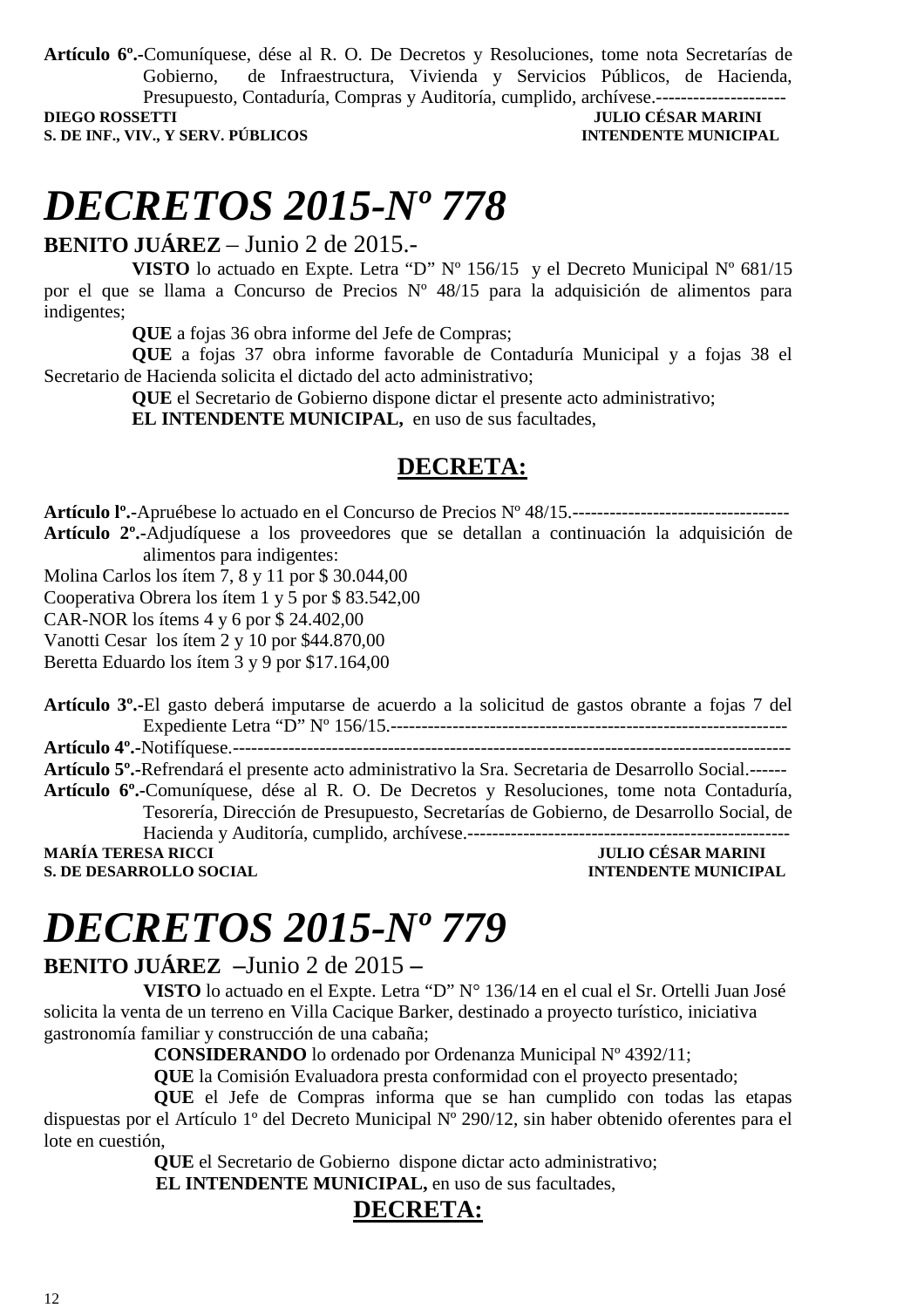**Artículo 1º.-**Adjudíquese al Sr. Juan José Ortelli, la venta de un terreno ubicado en calles Ecuador y Canadá de la localidad de Villa Cacique por un importe total de Pesos veinticinco mil quinientos (\$ 25.500,00).---------------------------------------------------------------------

**Artículo 2º.-**Notifíquese -------------------------------------------------------------------------------

**Artículo 3º.-**Refrendará el presente acto administrativo el Sr. Secretario de Gobierno.-------

**Artículo 4º.-**Comuníquese, dése al R.O. de Decretos y Resoluciones, tome nota Compras, Secretarías de Hacienda, de Infraestructura, Vivienda y Servicios Públicos y de Gobierno, Patrimonio y Contaduría, cumplido, archívese.-------------------------

**SERGIO JULIO ACOSTA JULIO CÉSAR MARINI** 

**SECRETARIO DE GOBIERNO INTENDENTE MUNICIPAL** 

# *DECRETOS 2015-Nº 780*

### **BENITO JUÁREZ**- Junio 2 de 2015 **-**

**VISTO** lo actuado en el Expediente Letra "O" Nº 66/15 y el Decreto Nº 561/15 por el que se llamó a Licitación Privada Nº 39/15 para la construcción de Cordón Cuneta, Aletas, Badenes, Cañeros y Obras Complementarias Plan Municipal Av. Salenave;

**QUE** a fojas 154 obra informe del Jefe de Compras;

**QUE** a fojas 156 obra nota de la Contadora Municipal;

**QUE** a fojas 157 el Secretario de Hacienda sugiere la adjudicación, al proveedor "KORVIAL S.R.L.";

**QUE** el Secretario de Gobierno dispone dictar acto administrativo;

**EL INTENDENTE MUNICIPAL,** en uso de sus facultades,

## **DECRETA:**

**Artículo lº.-**Apruébese lo actuado en la LICITACIÓN PRIVADA Nº 39/15.---------------------------- **Artículo 2º.-**Adjudíquese al proveedor "KORVIAL S.R.L." la contratación de mano de obra para la construcción de Cordón Cuneta, Aletas, Badenes, Cañeros y Obras Complementarias Plan Municipal Av. Salenave, por un monto total de pesos ochocientos veintiséis mil ochocientos cuarenta (\$ 826.840,00).---------------------------- **Artículo 3º.-**El gasto deberá imputarse de acuerdo a la solicitud de gastos obrante a fojas 41 del Expediente Letra "O" Nº 66/15.------------------------------------------------------------------ **Artículo 4º.-**Notifíquese**.------------------------------------------------------------------------------------------ Artículo 5º.-**Refrendará el presente acto administrativo el Sr. Secretario de Infraestructura, Vivienda y Servicios Públicos.------------------------------------------------------------------- **Artículo 6º.-**Comuníquese, dése al R. O. De Decretos y Resoluciones, tome nota Secretarías de Gobierno, de Infraestructura, Vivienda y Servicios Públicos, de Hacienda, Presupuesto, Contaduría, Compras y Auditoría, cumplido, archívese.--------------------- **DIEGO ROSSETTI** JULIO CÉSAR MARINI **S. DE INF., VIV., Y SERV. PÚBLICOS INTENDENTE MUNICIPAL** 

# *DECRETOS 2015-Nº 781*

**BENITO JUÁREZ** – Junio 2 de 2015 -

**VISTO** lo establecido en el art Nº 120 de la Ley Orgánica de las Municipalidades, según el cual se autoriza al Departamento Ejecutivo a efectuar ampliaciones presupuestarias cuando se transfiere el remanente de ejercicios anteriores;

**CONSIDERANDO** el saldo de los recursos de libre disponibilidad que arrojo el ejercicio 2014 el cual adjunta la Contadora Municipal.

**QUE** esto permite efectuar una ampliación del Presupuesto de Gastos y Cálculo de Recursos para el ejercicio en curso.

**QUE** el Secretario de Hacienda presta conformidad con lo actuado;

**QUE** el Secretario de Gobierno dispone dictar el acto administrativo;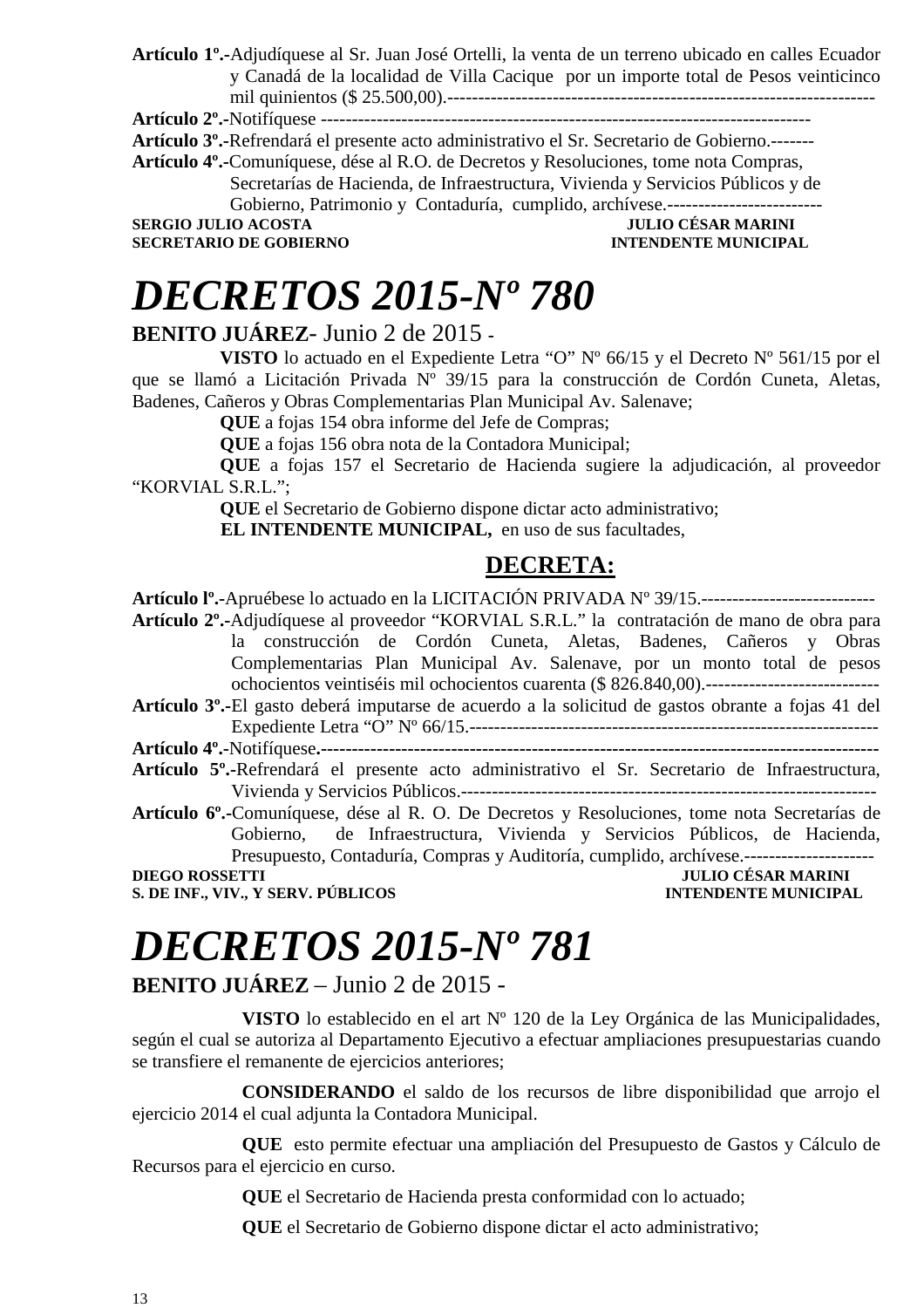### **EL INTENDENTE MUNICIPAL, en uso de sus facultades,**

#### **D E C R E T A :**

**ARTICULO 1º.-** Efectuar una ampliación presupuestaria en el Cálculo de Recursos y Presupuesto de Gastos por un importe total de \$ 27.288.681,17 (veintisiete millones doscientos ochenta y ocho mil seiscientos ochenta y uno con 17/100) los cuales corresponden a saldos de libre disponibilidad del ejercicio 2014.

| <b>RECURSOS</b>                                   | <b>IMPORTE</b> |
|---------------------------------------------------|----------------|
| Jurisdicción: 1110103000 - SECRETARIA DE HACIENDA |                |
| 35.1.01.01 – Caja y Bancos Ejercicio 2014         | 27.288.681,17  |
|                                                   |                |

| Jurisdicción: 1110101000 - INTENDENTE                                           | <b>IMPORTE</b> |
|---------------------------------------------------------------------------------|----------------|
| Apertura Programática:01.00.00 - ADMINISTRACION Y CONDUCCION<br><b>SUPERIOR</b> |                |
| 110 - Tesoro Municipal                                                          |                |
| 1.1.7.0 - Complementos                                                          | \$600.00       |
| 1.3.1.0 - Retribuciones extraordinarias                                         | \$19,267.95    |
| 1.4.0.0 - Asignaciones familiares                                               | \$16,875.96    |
| 2.1.1.0 - Alimentos para personas                                               | \$39,579.00    |
| 2.2.3.0 - Confecciones textiles                                                 | \$4,590.00     |
| 2.3.1.0 - Papel de escritorio y cartón                                          | \$2,364.36     |
| 2.3.2.0 - Papel para computación                                                | \$5,045.40     |
| 2.4.2.0 - Artículos de cuero                                                    | \$5,400.00     |
| 2.5.6.0 - Combustibles y lubricantes                                            | \$4,715.97     |
| $2.7.9.0 - Otros$                                                               | \$5,000.00     |
| 2.9.1.0 - Elementos de limpieza                                                 | \$14,716.90    |
| 2.9.2.0 - Utiles de escritorio, oficina y enseñanza                             | \$4,521.18     |
| 2.9.6.0 - Repuestos y accesorios                                                | \$11,559.00    |
| 3.1.4.0 - Teléfonos, telex y telefax                                            | \$7,795.65     |
| 3.3.1.0 - Mantenimiento y reparación de edificios y locales                     | \$10,630.00    |
| 3.5.1.0 - Transporte                                                            | \$117,500.00   |
| 3.5.3.0 - Imprenta, publicaciones y reproducciones                              | \$55,498.80    |
| $3.5.9.0 - Otros$                                                               | \$18,565.95    |
| 3.6.1.0 - Publicidad                                                            | \$298,554.86   |
| 3.7.1.0 - Pasajes                                                               | \$6,030.00     |
| 3.7.2.0 - Viáticos                                                              | \$48,432.00    |
| 16.00.00 - DIRECCION DE CULTURA                                                 |                |
| 16.01.00 - ADMINISTRACION Y CONDUCCION                                          |                |
| 1.1.7.0 - Complementos                                                          | \$6,900.00     |
| 1.2.1.0 - Retribuciones del cargo                                               | \$207,498.93   |
| 1.2.5.1 - Contribuciones Patronales IOMA                                        | \$9,216.44     |
| 1.2.5.2 - Contribuciones Patronales IPS                                         | \$23,040.73    |
| 1.2.6.0 - Complementos                                                          | \$10,787.28    |
| 1.3.1.0 - Retribuciones extraordinarias                                         | \$15,504.21    |
| 2.1.1.0 - Alimentos para personas                                               | \$12,774.00    |
| 2.1.4.0 - Productos agroforestales                                              | \$234.00       |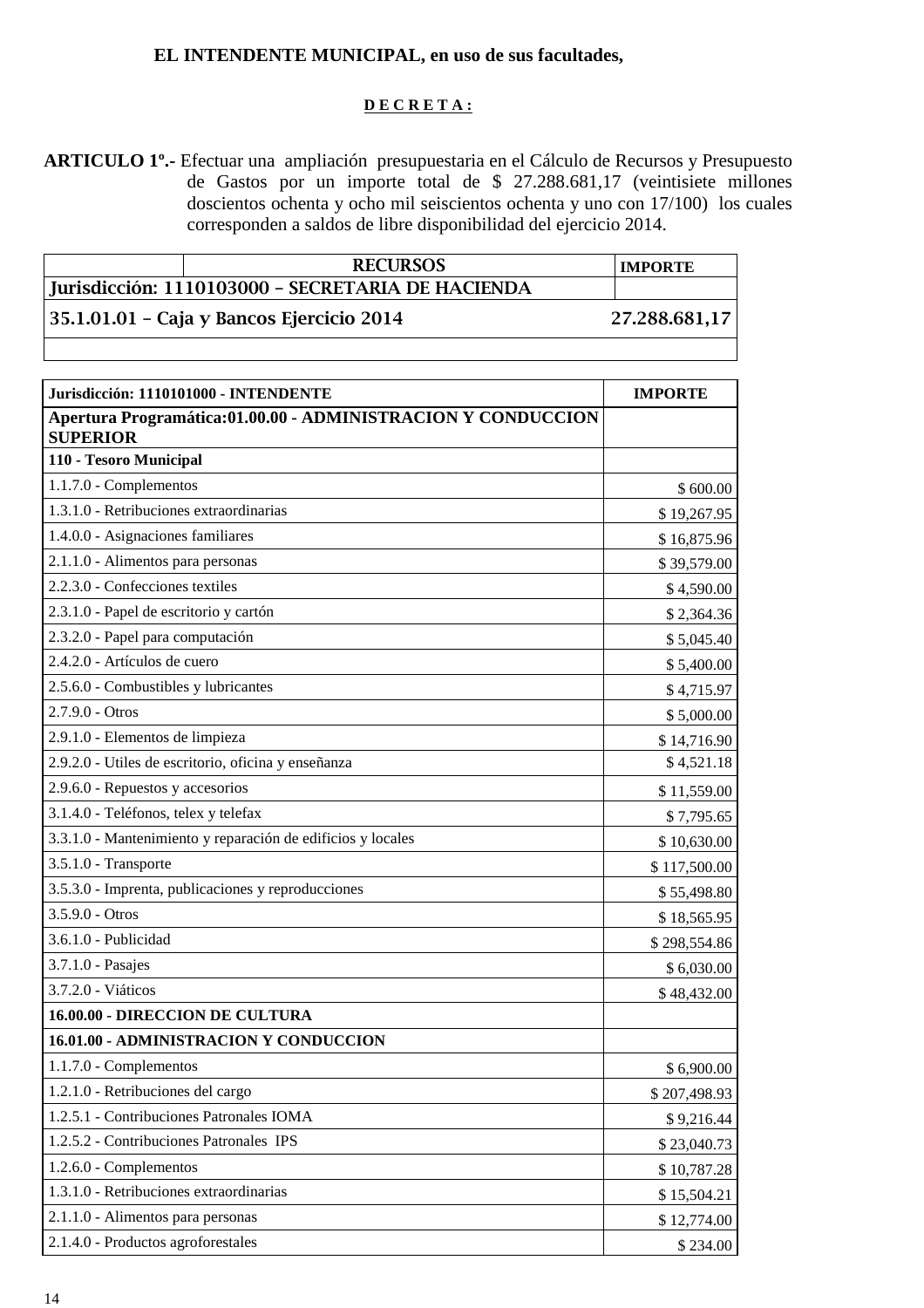| 2.2.1.0 - Hilados y telas                                                               | \$20,742.00    |
|-----------------------------------------------------------------------------------------|----------------|
| 2.2.2.0 - Prendas de vestir                                                             | \$9,895.00     |
| 2.2.3.0 - Confecciones textiles                                                         | \$1,680.00     |
| 2.2.9.0 - Otros                                                                         | \$5,400.00     |
| 2.3.1.0 - Papel de escritorio y cartón                                                  | \$4,047.00     |
| 2.3.3.0 - Productos de artes gráficas                                                   | \$14,700.00    |
| 2.3.4.0 - Productos de papel y cartón                                                   | \$8,538.33     |
| 2.5.2.0 - Productos farmacéuticos y medicinales                                         | \$26,250.00    |
| 2.5.4.0 - Insecticidas, fumigantes y otros                                              | \$122.40       |
| 2.5.5.0 - Tintas, pinturas y colorantes                                                 | \$48,474.51    |
| 2.5.6.0 - Combustibles y lubricantes                                                    | \$26,288.19    |
| 2.5.8.0 - Productos de material plástico                                                | \$3,129.00     |
| $2.5.9.0 - Otros$                                                                       | \$216.00       |
| 2.6.1.0 - Productos de arcilla y cerámica                                               | \$19,440.00    |
| 2.6.5.0 - Cemento, cal y yeso                                                           | \$63,540.00    |
| 2.7.1.0 - Productos ferrosos                                                            | \$5,079.00     |
| 2.7.2.0 - Productos no ferrosos                                                         | \$3,747.00     |
| 2.7.5.0 - Herramientas menores                                                          | \$1,041.75     |
| $2.7.9.0 - Otros$                                                                       | \$12,819.00    |
| 2.8.4.0 - Piedra, arcilla y arena                                                       | \$29,250.00    |
| 2.9.1.0 - Elementos de limpieza                                                         | \$4,453.80     |
| 2.9.2.0 - Utiles de escritorio, oficina y enseñanza                                     | \$7,313.46     |
| 2.9.3.0 - Utiles y materiales eléctricos                                                | \$61,740.39    |
| 2.9.5.0 - Utiles menores médicos, quirúrgico y de laboratorio                           | \$159.00       |
| 2.9.6.0 - Repuestos y accesorios                                                        | \$22,728.60    |
| 2.9.9.0 - Otros                                                                         | \$49,401.60    |
| 3.1.1.0 - Energía eléctrica                                                             | \$47,610.87    |
| $3.1.3.0 - Gas$                                                                         | \$1,066.17     |
| 3.1.4.0 - Teléfonos, telex y telefax                                                    | \$66,001.35    |
| 3.3.1.0 - Mantenimiento y reparación de edificios y locales                             | \$68,955.00    |
| 3.3.3.0 - Mantenimiento y reparación de maquinaria y equipo                             | \$10,213.50    |
| 3.3.5.0 - Mantenimiento de espacios verdes y del arbolado                               | \$5,400.00     |
| 3.4.7.0 - Servicios de hotelería                                                        | \$36,690.00    |
| 3.4.9.0 - Otros                                                                         | \$1,462,108.00 |
| 3.5.1.0 - Transporte                                                                    | \$11,841.00    |
| 3.5.3.0 - Imprenta, publicaciones y reproducciones                                      | \$7,014.00     |
| 3.5.4.0 - Primas y gastos de seguros                                                    | \$48,507.57    |
| 3.5.9.0 - Otros                                                                         | \$245,820.00   |
| 3.6.1.0 - Publicidad                                                                    | \$6,000.00     |
| 3.7.1.0 - Pasajes                                                                       | \$6,834.00     |
| 3.7.2.0 - Viáticos                                                                      | \$19,500.00    |
| 3.9.1.0 - Servicios de ceremonial                                                       | \$229,576.80   |
| 3.9.9.0 - Otros                                                                         | \$40,275.00    |
| 4.3.5.0 - Equipo educacional y recreativo                                               | \$789,884.86   |
| 4.3.7.0 - Equipo de oficina y muebles                                                   | \$45,210.00    |
| $5.1.3.0 - Becas$                                                                       | \$28,500.00    |
| 5.1.7.0 - Transferencias a otras instituciones culturales y sociales sin fines de lucro | \$47,500.00    |
| 17.00.00 - DIRECCION DE DEPORTES                                                        |                |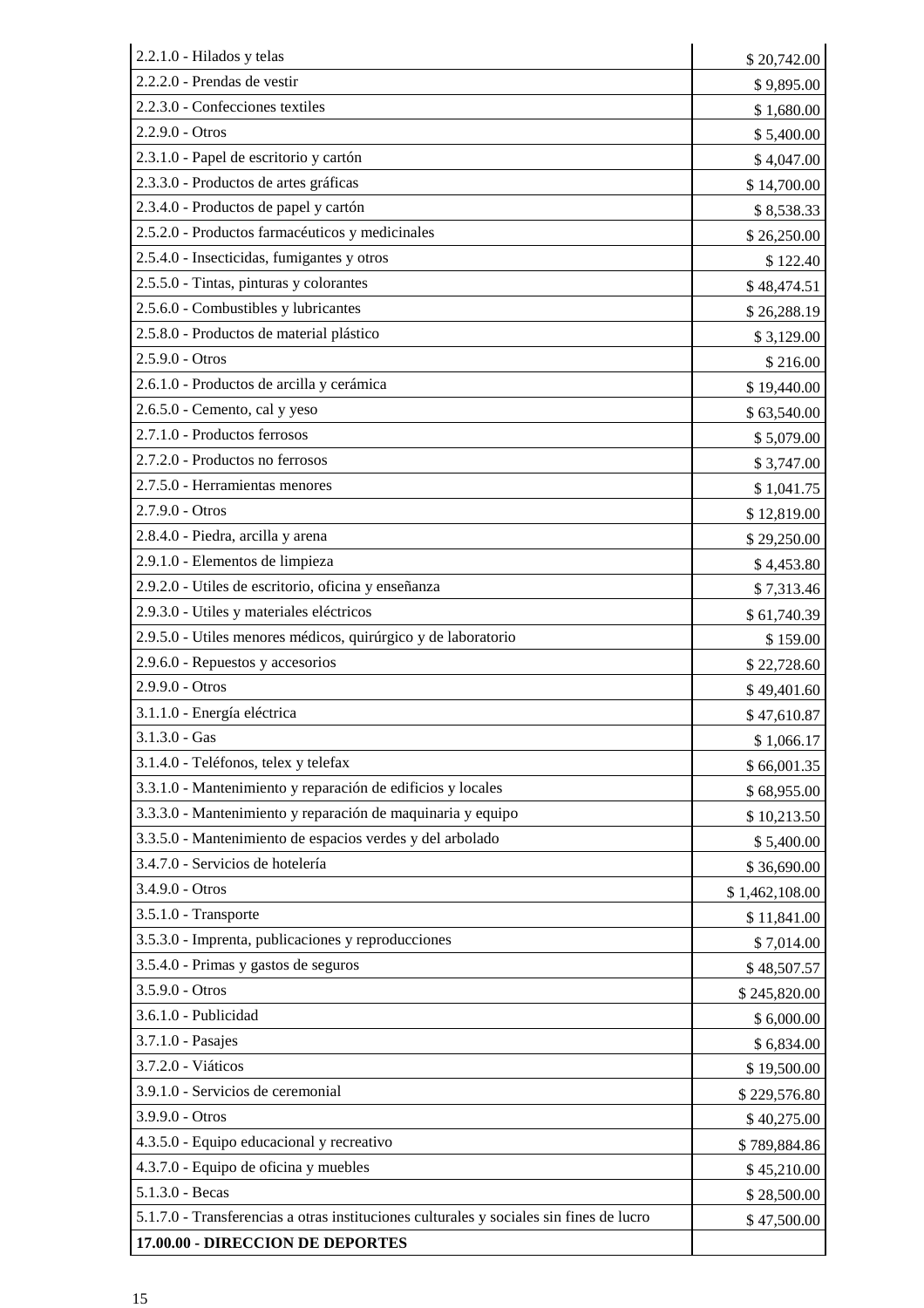| 17.01.00 - ADMINISTRACION Y CONDUCCION                                                  |                |
|-----------------------------------------------------------------------------------------|----------------|
| $1.1.7.0$ - Complementos                                                                | \$44,059.77    |
| 1.2.1.0 - Retribuciones del cargo                                                       | \$152,117.70   |
| 1.2.5.1 - Contribuciones Patronales IOMA                                                | \$7,846.44     |
| 1.2.5.2 - Contribuciones Patronales IPS                                                 | \$19,615.91    |
| 1.2.6.0 - Complementos                                                                  | \$28,652.61    |
| 2.1.4.0 - Productos agroforestales                                                      | \$46.50        |
| 2.1.5.0 - Madera, corcho y sus manufacturas                                             | \$168.00       |
| $2.2.9.0 - Otros$                                                                       | \$720.00       |
| 2.5.1.0 - Compuestos químicos                                                           | \$48,000.00    |
| 2.5.2.0 - Productos farmacéuticos y medicinales                                         | \$18.00        |
| 2.5.4.0 – Insecticidas, fumigantes y otros                                              | \$684.00       |
| $2.5.5.0$ – Tintas, pinturas y colorantes                                               | \$22,615.50    |
| 2.5.6.0 - Combustibles y lubricantes                                                    | \$53,907.81    |
| 2.5.8.0 – Productos de material plástico                                                | \$1,770.00     |
| $2.7.9.0 - Otros$                                                                       | \$25,080.00    |
| 2.8.4.0 - Piedra, arcilla y arena                                                       | \$5,490.00     |
| 2.9.2.0 – Utiles de escritorio, oficina y enseñanza                                     | \$1,050.00     |
| $2.9.6.0$ – Repuestos y accesorios                                                      | \$1,152.00     |
| $2.9.9.0 - Otros$                                                                       | \$12,507.00    |
| 3.1.1.0 - Energía eléctrica                                                             | \$83,122.53    |
| $3.1.3.0 - Gas$                                                                         | \$2,273.40     |
| 3.1.4.0 - Teléfonos, telex y telefax                                                    | \$4,307.16     |
| 3.2.1.0 - Alquiler de edificios y locales                                               | \$50,000.00    |
| 3.3.1.0 - Mantenimiento y reparación de edificios y locales                             | \$15,220.00    |
| 3.3.3.0 – Mantenimiento y reparación de maquinaria y equipo                             | \$17,202.00    |
| 3.3.5.0 – Mantenimiento de espacios verdes y del arbolado                               | \$2,400.00     |
| $3.3.9.0 - Otros$                                                                       | \$6,492.00     |
| $3.5.1.0$ – Transporte                                                                  | \$90.00        |
| $3.5.4.0$ – Primas y gastos de seguros                                                  | \$25,000.00    |
| $3.5.9.0 - Otros$                                                                       | \$3,540.00     |
| $3.7.1.0$ - Pasajes                                                                     | \$3,840.00     |
| $3.7.2.0 - Viáticos$                                                                    | \$67,368.00    |
| 4.3.5.0 – Equipo educacional y recreativo                                               | \$21,246.00    |
| $4.3.9.0 - Equipos$ varios                                                              | \$3,504.00     |
| $5.1.3.0 - Becas$                                                                       | \$50,000.00    |
| 5.1.7.0 - Transferencias a otras instituciones culturales y sociales sin fines de lucro | \$1,000,000.00 |
| 18.00.00 - DELEGACION DE BARKER                                                         |                |
| 18.01.00 - SEDE DELEGACION                                                              |                |
| 1.1.3.0 – Retribuciones que no hacen al cargo                                           | \$106,174.02   |
| $1.1.7.0$ – Complementos                                                                | \$8,157.15     |
| 1.2.1.0 - Retribuciones del cargo                                                       | \$48,405.42    |
| 1.2.5.1 - Contribuciones Patronales IOMA                                                | \$1,874.57     |
| 1.2.5.2 - Contribuciones Patronales IPS                                                 | \$4,141.06     |
| $1.2.6.0$ – Complementos                                                                | \$45,792.00    |
| 1.3.1.0 - Retribuciones extraordinarias                                                 | \$18,532.20    |
| 2.3.1.0 - Papel de escritorio y cartón                                                  | \$3,000.00     |
| 2.9.1.0 - Elementos de limpieza                                                         | \$8,000.00     |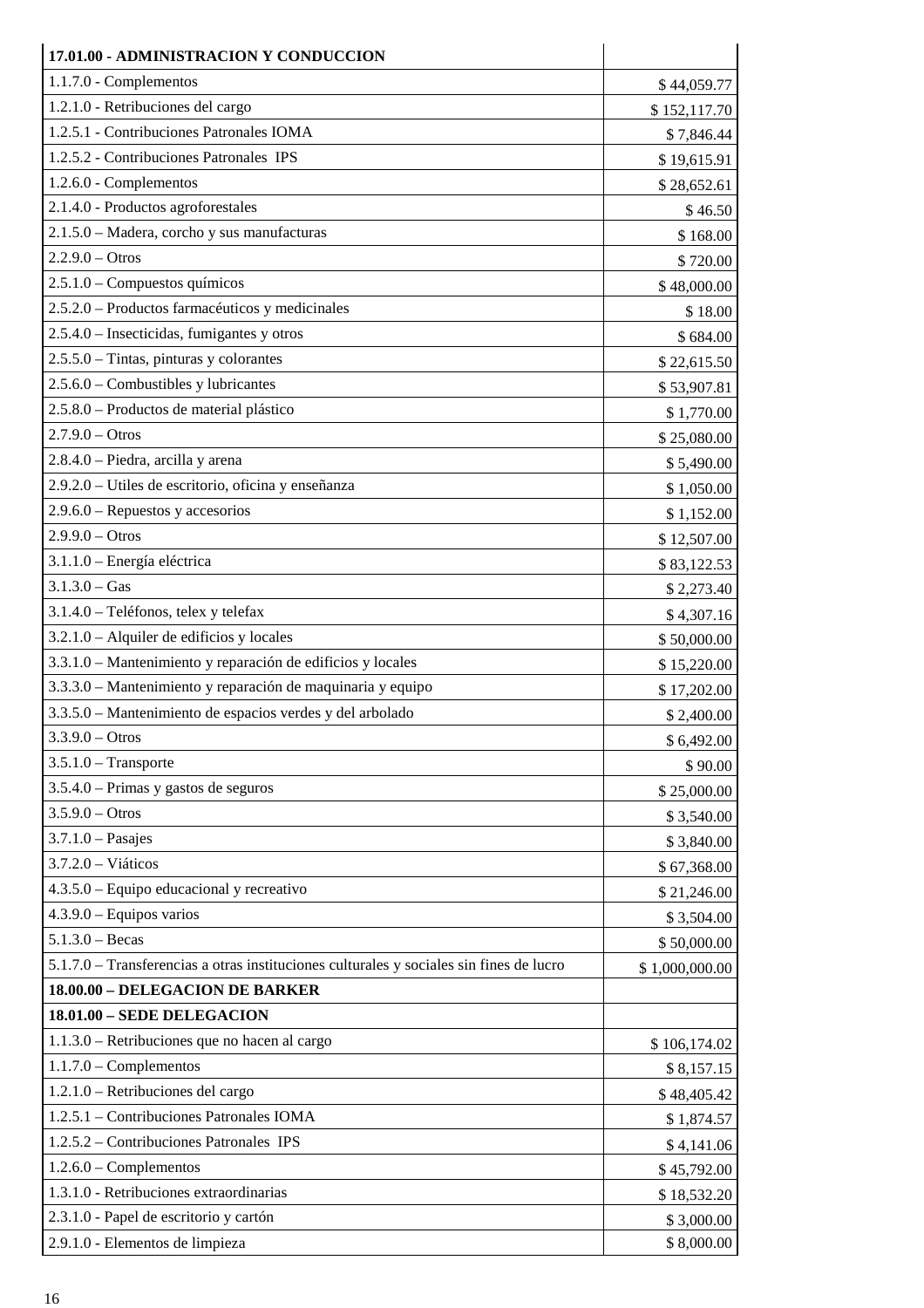| 3.1.1.0 - Energía eléctrica                                 | \$3,927.20   |
|-------------------------------------------------------------|--------------|
| 3.1.4.0 - Teléfonos, telex y telefax                        | \$3,173.37   |
| 3.4.9.0 - Otros                                             | \$70,000.00  |
| 3.5.9.0 - Otros                                             | \$11,500.00  |
| 18.02.00 - SERVICIOS PULICOS BARKER                         |              |
| 1.2.1.0 - Retribuciones del cargo                           | \$40,514.31  |
| 1.2.5.1 - Contribuciones Patronales IOMA                    | \$874.87     |
| 1.2.5.2 - Contribuciones Patronales IPS                     | \$2,187.04   |
| 1.2.6.0 - Complementos                                      | \$17,489.22  |
| 1.3.1.0 - Retribuciones extraordinarias                     | \$169,336.53 |
| 2.4.4.0 - Cubiertas y cámaras de aire                       | \$40,000.00  |
| 2.4.9.0 - Otros                                             | \$40,000.00  |
| 2.5.6.0 - Combustibles y lubricantes                        | \$259,539.22 |
| 3.1.4.0 - Teléfonos, telex y telefax                        | \$1,993.71   |
| 3.2.1.0 - Alquiler de edificios y locales                   | \$40,000.00  |
| 3.3.1.0 - Mantenimiento y reparación de edificios y locales | \$25,000.00  |
| 18.03.00 - DESARROLLO SOCIAL BARKER                         |              |
| 1.2.1.0 - Retribuciones del cargo                           | \$107,757.48 |
| 1.2.5.1 - Contribuciones Patronales IOMA                    | \$4,418.74   |
| 1.2.5.2 - Contribuciones Patronales IPS                     | \$11,047.01  |
| 1.2.6.0 - Complementos                                      | \$1,800.00   |
| 1.3.1.0 - Retribuciones extraordinarias                     | \$85,899.69  |
| 1.4.0.0 - Asignaciones familiares                           | \$8,673.72   |
| 3.1.1.0 - Energía eléctrica                                 | \$26,305.68  |
| $3.1.3.0 - Gas$                                             | \$1,979.46   |
| 3.1.4.0 - Teléfonos, telex y telefax                        | \$7,641.21   |
| 3.1.9.0 - Otros                                             | \$4,603.47   |
| 3.3.1.0 - Mantenimiento y reparación de edificios y locales | \$13,890.00  |
| 3.5.1.0 - Transporte                                        | \$150.00     |
| 3.9.9.0 - Otros                                             | \$226.05     |
| 18.04.00 - CULTURA Y DEPORTE                                |              |
| 1.2.1.0 - Retribuciones del cargo                           | \$30,024.12  |
| 1.2.5.1 - Contribuciones Patronales IOMA                    | \$1,119.44   |
| 1.2.5.2 - Contribuciones Patronales IPS                     | \$2,798.51   |
| 1.3.1.0 - Retribuciones extraordinarias                     | \$6,000.00   |
| 1.4.0.0 - Asignaciones familiares                           | \$5,508.00   |
| Apertura Programática: 19.00.00 - DELEGACION ESTACION TEDÍN |              |
| 110 - Tesoro Municipal                                      |              |
| $1.4.0.0 - Asignaciones familiares$                         | \$8,007.96   |
| $2.5.6.0$ – Combustibles y lubricantes                      | \$27,093.12  |
| $3.4.9.0 - Otros$                                           | \$73,000.00  |
| 4.3.2.0 – Equipo de transporte, tracción y elevación        | \$38,900.00  |
| Apertura Programática: 20.00.00 - DELEGACION EL LUCHADOR    |              |
| 110 - Tesoro Municipal                                      |              |
| 1.1.3.0 - Retribuciones que no hacen al cargo               | \$10,544.19  |
| $1.4.0.0 - Asignaciones familiares$                         | \$3,387.96   |
| $2.5.6.0$ – Combustibles y lubricantes                      | \$24,423.88  |
| $2.9.6.0$ – Repuestos y accesorios                          | \$15,000.00  |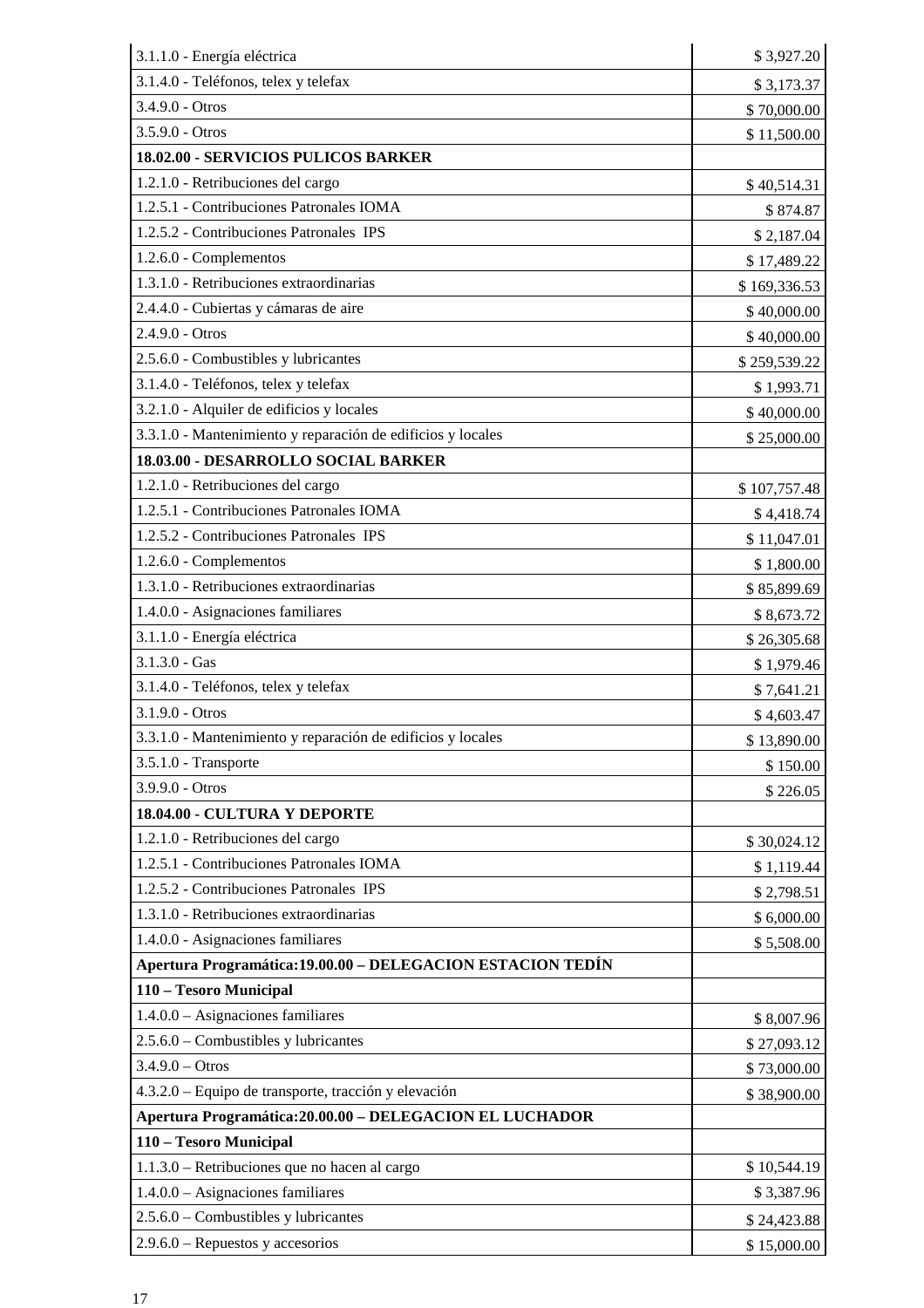| 3.1.1.0 - Energía eléctrica                                  | \$2,564.71   |
|--------------------------------------------------------------|--------------|
| 3.3.2.0 - Mantenimiento y reparación de vehículos            | \$7,534.60   |
| 3.4.6.0 – De informática y sistemas computarizados           | \$2,316.00   |
| $3.4.9.0 - Otros$                                            | \$2,100.00   |
| $4.3.9.0 - Equipos$ varios                                   | \$2,520.40   |
| Apertura Programática: 21.00.00 - DELEGACION TEDÍN URIBURU   |              |
| 1.2.2.0 – Retribuciones que no hacen al cargo                | \$6,897.18   |
| 1.3.1.0 - Retribuciones extraordinarias                      | \$41,977.23  |
| $1.4.0.0 - Asignaciones familiares$                          | \$4,918.20   |
| $2.9.6.0$ – Repuestos y accesorios                           | \$20,000.00  |
| $3.5.9.0 - Otros$                                            | \$12,106.00  |
| 4.3.2.0 - Equipo de transporte, tracción y elevación         | \$550,500.00 |
| 26.00.00 - DIRECCION DE PRODUCCION Y DESARROLLO LOCAL        |              |
| 26.01.00 - ADMINISTRACION Y CONDUCCION                       |              |
| 1.1.1.0 - Retribuciones del cargo                            | \$155,050.02 |
| 1.1.3.0 – Retribuciones que no hacen al cargo                | \$27,040.53  |
| 1.1.6.1 – Contribuciones Patronales IOMA                     | \$4,542.61   |
| 1.1.6.2 – Contribuciones Patronales IPS                      | \$11,356.70  |
| $1.1.7.0$ – Complementos                                     | \$13,200.00  |
| $1.3.1.0$ – Retribuciones extraordinarias                    | \$79,440.06  |
| $1.4.0.0 - \text{Asignaciones familiares}$                   | \$67,317.48  |
| $2.1.4.0$ – Productos agroforestales                         | \$10,000.00  |
| 3.3.1.0 - Mantenimiento y reparación de edificios y locales  | \$10,470.00  |
| 3.3.3.0 - Mantenimiento y reparación de maquinaria y equipo  | \$11,727.00  |
| 3.3.4.0 - Mantenimiento y reparación de vías de comunicación | \$9,240.00   |
| $3.4.9.0 - Otros$                                            | \$10,000.00  |
| $3.5.3.0$ – Imprenta, publicaciones y reproducciones         | \$5,000.00   |
| $3.5.4.0$ – Primas y gastos de seguros                       | \$1,491.38   |
| $3.5.9.0 - Otros$                                            | \$23,000.00  |
| $3.7.2.0 - Viáticos$                                         | \$15,000.00  |
| $3.9.1.0$ – Servicios de ceremonial                          | \$1,500.00   |
| 3.9.3.0 – Servicios de vigilancia                            | \$16,800.00  |
| $3.9.9.0 - Otros$                                            | \$15,000.00  |
| $4.3.7.0$ – Equipo de oficina y muebles                      | \$644.00     |
| 26.02.00 - ABASTOS MUNICIPALES                               |              |
| $1.1.7.0$ - Complementos                                     | \$600.00     |
| 1.3.1.0 – Retribuciones extraordinarias                      | \$1,238.37   |
| $1.4.0.0 - Asignaciones familiares$                          | \$4,455.00   |
| 26.03.00 - VIVERO Y FORESTACIÓN                              |              |
| $1.1.7.0$ – Complementos                                     | \$900.00     |
| 1.3.1.0 – Retribuciones extraordinarias                      | \$3,146.79   |
| $1.4.0.0 - \text{Asignaciones familiares}$                   | \$7,655.64   |
| Apertura Programática: 27.00.00 - TURISMO                    |              |
| 1.1.1.0 - Retribuciones del cargo                            | \$14,446.05  |
| 1.1.3.0 – Retribuciones que no hacen al cargo                | \$1,636.17   |
| 1.2.1.0 - Retribuciones del cargo                            | \$444,810.30 |
| $1.2.3.0$ – Sueldo anual complementario                      | \$19,942.65  |
| 1.2.5.1 - Contribuciones Patronales IOMA                     | \$22,308.14  |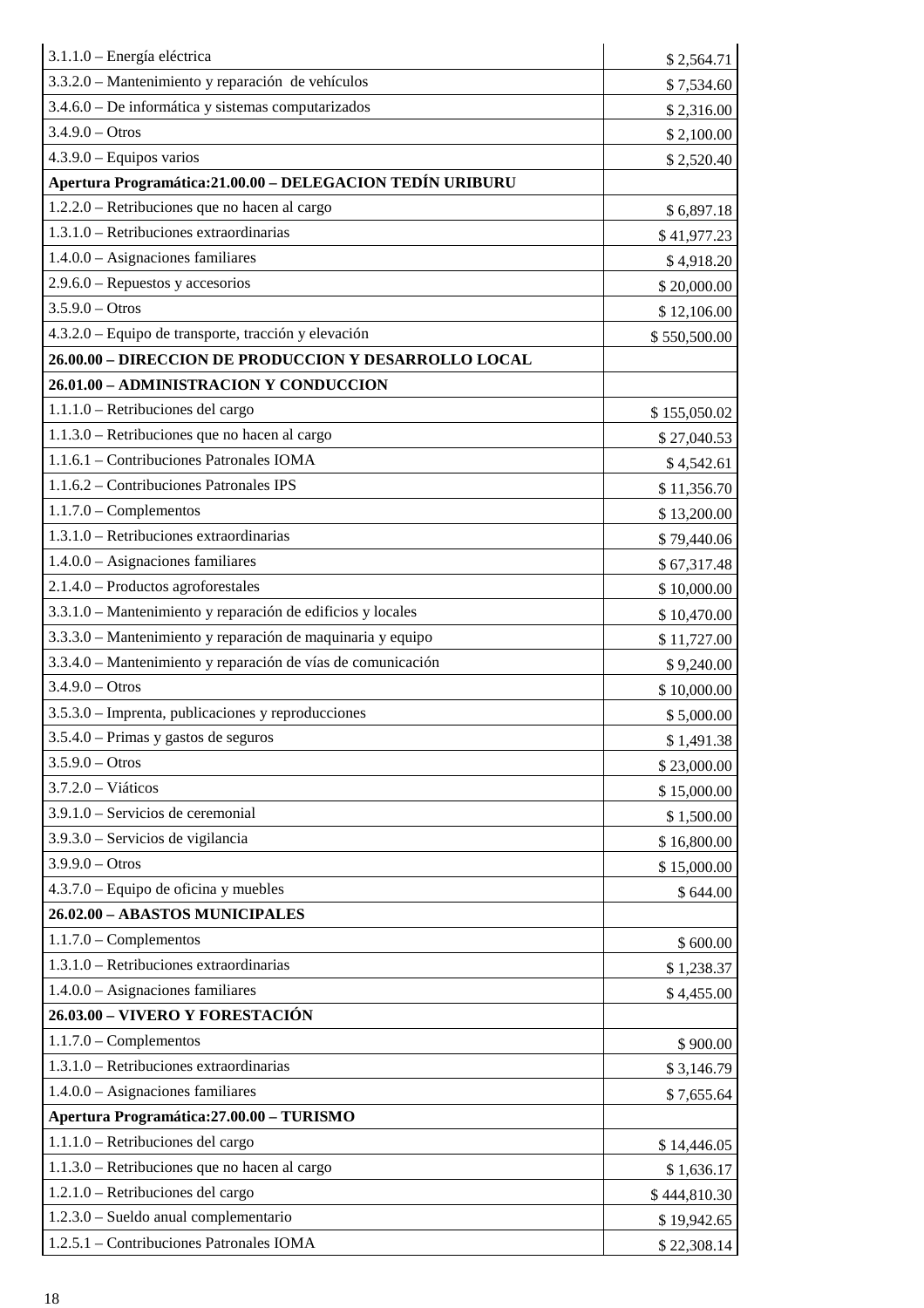| 1.2.5.2 – Contribuciones Patronales IPS                                                 | \$55,770.54     |
|-----------------------------------------------------------------------------------------|-----------------|
| $1.2.6.0$ – Complementos                                                                | \$44,153.01     |
| 1.3.1.0 - Retribuciones extraordinarias                                                 | \$71,706.21     |
| 1.4.0.0 - Asignaciones familiares                                                       | \$8,437.44      |
| 2.1.5.0 - Madera, corcho y sus manufacturas                                             | \$8,000.00      |
| 2.3.1.0 - Papel de escritorio y cartón                                                  | \$1,500.00      |
| 2.3.3.0 - Productos de artes gráficas                                                   | \$20,000.00     |
| 2.4.4.0 - Cubiertas y cámaras de aire                                                   | \$5,000.00      |
| $2.5.5.0$ – Tintas, pinturas y colorantes                                               | \$5,000.00      |
| 2.5.6.0 - Combustibles y lubricantes                                                    | \$155,348.92    |
| $2.5.9.0 - Otros$                                                                       | \$14,250.00     |
| $2.6.5.0$ – Cemento, cal y yeso                                                         | \$1,500.00      |
| 2.7.1.0 - Productos ferrosos                                                            | \$3,000.00      |
| 2.7.2.0 - Productos no ferrosos                                                         | \$1,000.00      |
| 2.9.1.0 - Elementos de limpieza                                                         | \$17,287.88     |
| 2.9.3.0 - Utiles y materiales eléctricos                                                | \$18,675.30     |
| $2.9.9.0 - Otros$                                                                       | \$80,000.00     |
| 3.1.1.0 - Energía eléctrica                                                             | \$8,481.51      |
| 3.2.1.0 - Alquiler de edificios y locales                                               | \$30,129.00     |
| $3.2.9.0 - Otros$                                                                       | \$27,300.00     |
| 3.3.1.0 - Mantenimiento y reparación de edificios y locales                             | \$220,000.00    |
| 3.3.2.0 - Mantenimiento y reparación de vehículos                                       | \$70,000.00     |
| $3.3.9.0 - Otros$                                                                       | \$13,700.00     |
| 3.4.7.0 - Servicios de hotelería                                                        | \$18,230.00     |
| $3.4.9.0 - Otros$                                                                       | \$221,367.50    |
| $3.5.1.0$ - Transporte                                                                  | \$43,873.03     |
| 3.5.3.0 - Imprenta, publicaciones y reproducciones                                      | \$3,070.88      |
| 3.5.4.0 - Primas y gastos de seguros                                                    | \$4,828.25      |
| $3.5.9.0 - Otros$                                                                       | \$53,114.00     |
| $3.6.1.0$ - Publicidad                                                                  | \$179,900.00    |
| $3.7.2.0 - Viáticos$                                                                    | \$25,000.00     |
| 4.3.2.0 – Equipo de transporte, tracción y elevación                                    | \$12,560.00     |
| $4.3.7.0$ – Equipo de oficina y muebles                                                 | \$5,145.00      |
| 4.3.8.0 - Herramientas y repuestos mayores                                              | \$7,760.00      |
| $4.3.9.0$ – Equipos varios                                                              | \$267.00        |
| $5.1.3.0 - Becas$                                                                       | \$12,000.00     |
| 5.1.7.0 - Transferencias a otras instituciones culturales y sociales sin fines de lucro | \$94,533.33     |
| <b>TOTAL 1110101000 - INTENDENTE</b>                                                    |                 |
|                                                                                         | \$11,153,102.64 |
| Jurisdicción: 1110102000 - SECRETARIA DE GOBIERNO                                       |                 |
| Apertura Programática: 01.00.00 - ADMINISTRACION Y                                      |                 |
| <b>CONDUCCION SUPERIOR</b>                                                              |                 |
| 1.1.3.0 - Retribuciones que no hacen al cargo                                           | \$29,904.36     |
| $1.1.7.0$ – Complementos                                                                | \$2,700.00      |
| 1.2.1.0 - Retribuciones del cargo                                                       | \$84,601.53     |
| 1.2.2.0 – Retribuciones que no hacen al cargo                                           | \$13,520.73     |
| 1.2.5.1 - Contribuciones Patronales IOMA                                                | \$2,848.52      |
| 1.2.5.2 - Contribuciones Patronales IPS                                                 | \$6,576.53      |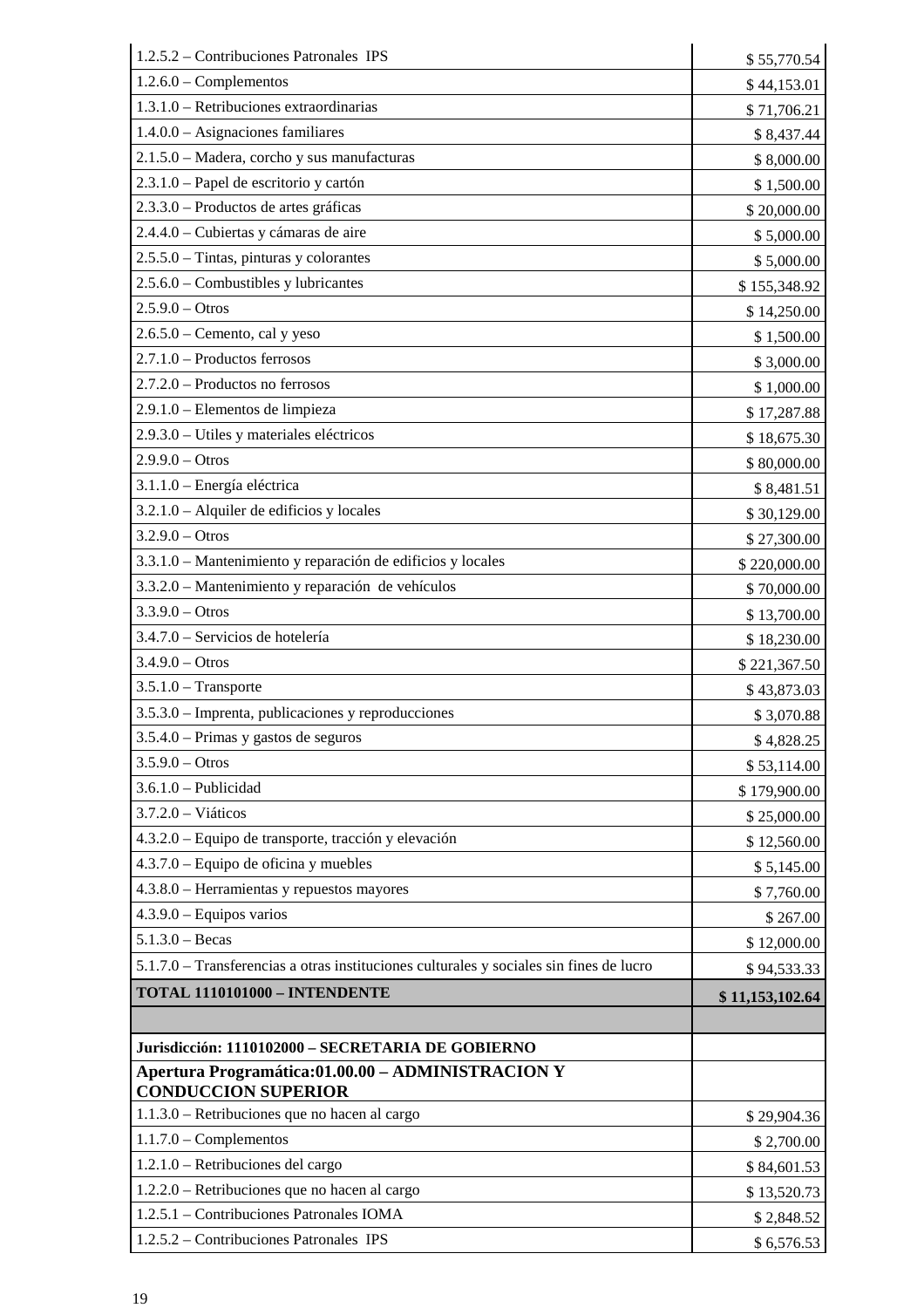| $1.2.6.0$ – Complementos                                                                | \$21,971.94    |
|-----------------------------------------------------------------------------------------|----------------|
| $1.3.1.0$ – Retribuciones extraordinarias                                               | \$82,722.69    |
| $1.4.0.0 - \text{Asignaciones familiares}$                                              | \$40,837.92    |
| $2.2.3.0$ – Confecciones textiles                                                       | \$20,000.00    |
| 2.3.2.0 – Papel para computación                                                        | \$20,000.00    |
| $2.7.9.0 - Otros$                                                                       | \$2,220.00     |
| $3.4.9.0 - Otros$                                                                       | \$24,000.00    |
| $3.7.1.0$ - Pasajes                                                                     | \$7,000.00     |
| $3.7.2.0 - Viáticos$                                                                    | \$15,000.00    |
| 4.3.2.0 – Equipo de transporte, tracción y elevación                                    | \$348,210.00   |
| 4.3.4.0 – Equipo de comunicación y señalamiento                                         | \$1,288.00     |
| 4.3.7.0 - Equipo de oficina y muebles                                                   | \$2,567.00     |
| $4.3.9.0 - Equipos$ varios                                                              | \$679.00       |
| 4.5.0.0 - Libros, revistas y otros elementos coleccionables                             | \$790.00       |
| Apertura Programática: 31.00.00 - RELACIONES INSTITUCIONALES                            |                |
| 110 - Tesoro Municipal                                                                  |                |
| $1.1.7.0$ – Complementos                                                                | \$23,028.95    |
| $1.2.6.0$ – Complementos                                                                | \$1,800.00     |
| 1.3.1.0 – Retribuciones extraordinarias                                                 | \$19,672.77    |
| $1.4.0.0 - \text{Asignaciones familiares}$                                              | \$19,568.28    |
| 5.1.7.0 - Transferencias a otras instituciones culturales y sociales sin fines de lucro | \$500,000.00   |
| Apertura Programática: 34.00.00 - OTRAS INSTITUCIONES                                   |                |
| 110 - Tesoro Municipal                                                                  |                |
| 1.2.1.0 - Retribuciones del cargo                                                       | \$29,967.06    |
|                                                                                         |                |
| 1.2.5.1 - Contribuciones Patronales IOMA                                                | \$884.81       |
| 1.2.5.2 – Contribuciones Patronales IPS                                                 | \$2,211.97     |
| $1.4.0.0 - \text{Asignaciones familiares}$                                              | \$9,375.36     |
| 3.1.1.0 - Energía eléctrica                                                             | \$1,871.89     |
| TOTAL 1110102000 - SECRETARIA DE GOBIERNO                                               | \$1,335,819.31 |
| Jurisdicción: 1110103000 - SECRETARIA DE HACIENDA                                       |                |
| Apertura Programática: 01.00.00 - ADMINISTRACION Y<br><b>CONDUCCION SUPERIOR</b>        |                |
| $1.1.7.0$ – Complementos                                                                | \$2,100.00     |
| 1.2.1.0 - Retribuciones del cargo                                                       | \$37,497.36    |
| 1.2.2.0 – Retribuciones que no hacen al cargo                                           | \$9,739.89     |
| 1.2.5.1 - Contribuciones Patronales IOMA                                                | \$281.81       |
| 1.2.5.2 – Contribuciones Patronales IPS                                                 | \$704.50       |
| $1.2.6.0$ – Complementos                                                                | \$13,191.00    |
| $1.4.0.0 - \text{Asignaciones familiares}$                                              | \$1,389.84     |
| 2.9.1.0 - Elementos de limpieza                                                         | \$30,000.00    |
| 2.9.2.0 – Utiles de escritorio, oficina y enseñanza                                     | \$15,000.00    |
| 3.2.4.0 - Alquiler de fotocopiadoras                                                    | \$1,480.00     |
| 3.4.4.0 - Contabilidad y auditoría                                                      | \$62,555.48    |
| $3.5.5.0$ – Comisiones y gastos bancarios                                               | \$40,180.37    |
| $3.6.1.0$ - Publicidad                                                                  | \$6,957.00     |
| $3.7.2.0 - Viáticos$                                                                    | \$3,270.00     |
| 3.8.3.0 - Derechos y tasas<br>4.3.4.0 - Equipo de comunicación y señalamiento           | \$2,637.26     |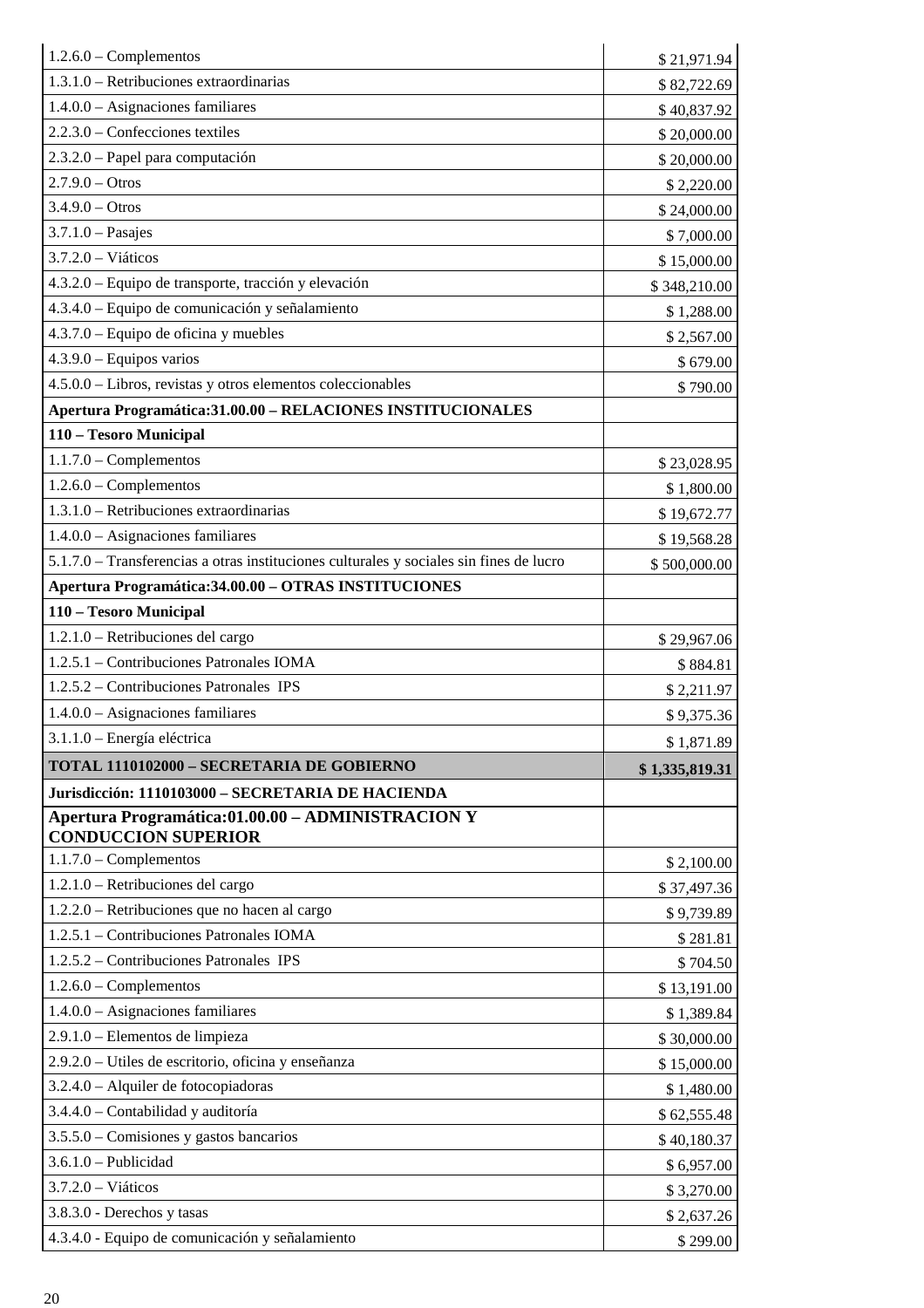| 4.3.6.0 - Equipo para computación                                              | \$55,000.00    |
|--------------------------------------------------------------------------------|----------------|
| 4.3.8.0 - Herramientas y repuestos mayores                                     | \$950.00       |
| Apertura Programática: 92.00.00 - DEUDA FLOTANTE                               |                |
| 7.6.1.0 - Disminución de cuentas a pagar comerciales a corto plazo             | \$1,018,975.47 |
| Apertura Programática: 93.00.00 - DEUDA CONSOLIDADA                            |                |
| 7.1.6.0 - Intereses de la deuda interna a largo plazo                          | \$3,000.54     |
| TOTAL 1110103000 - SECRETARIA DE HACIENDA                                      | \$1,305,209.52 |
| Jurisdicción: 1110104000 - SEC. INFRAESTRUCTURA VIVIENDA Y<br><b>SERVICIOS</b> |                |
| Apertura Programática:01.00.00 - SECRETARIAS DE OBRAS PUBLICAS                 |                |
| 1.1.7.0 - Complementos                                                         | \$3,600.00     |
| 1.2.6.0 - Complementos                                                         | \$26,799.00    |
| 1.3.1.0 - Retribuciones extraordinarias                                        | \$346,429.56   |
| 2.4.4.0 - Cubiertas y cámaras de aire                                          | \$90,000.00    |
| 2.5.6.0 - Combustibles y lubricantes                                           | \$200,000.00   |
| 2.7.2.0 - Productos no ferrosos                                                | \$5,000.00     |
| $2.7.9.0 - Otros$                                                              | \$10,000.00    |
| 3.1.4.0 - Teléfonos, telex y telefax                                           | \$3,939.48     |
| 3.2.2.0 - Alquiler de maquinaria, equipo y medios de transporte                | \$880,000.00   |
| 3.3.2.0 - Mantenimiento y reparación de vehículos                              | \$25,500.00    |
| 3.4.1.0 - Estudios, investigaciones y proyectos de factibilidad                | \$10,000.00    |
| $3.4.9.0 - Otros$                                                              | \$70,000.00    |
| 3.5.5.0 - Comisiones y gastos bancarios                                        | \$50,000.00    |
| 4.3.2.0 - Equipo de transporte, tracción y elevación                           | \$196,600.00   |
| 4.3.6.0 - Equipo para computación                                              | \$13,800.00    |
| 4.3.7.0 - Equipo de oficina y muebles                                          | \$4,053.00     |
| 41.00.00 - OBRAS PUBLICAS                                                      |                |
| 41.01.00 - INTERVENCIONES URBANAS                                              |                |
| 3.3.1.0 - Mantenimiento y reparación de edificios y locales                    | \$321,600.00   |
| 3.3.4.0 - Mantenimiento y reparación de vías de comunicación                   | \$20,000.00    |
| 41.02.00 - BACHEO Y REPAVIMENTACION ZONA URBANA                                |                |
| 2.1.5.0 - Madera, corcho y sus manufacturas                                    | \$4,000.00     |
| 2.4.3.0 - Artículos de caucho                                                  | \$7,000.00     |
| 2.4.4.0 - Cubiertas y cámaras de aire                                          | \$10,000.00    |
| 2.5.6.0 - Combustibles y lubricantes                                           | \$32,929.50    |
| 2.5.8.0 - Productos de material plástico                                       | \$1,500.00     |
| 2.6.5.0 - Cemento, cal y yeso                                                  | \$35,000.00    |
| 2.7.1.0 - Productos ferrosos                                                   | \$17,803.84    |
| 2.7.2.0 - Productos no ferrosos                                                | \$4,663.40     |
| 2.7.5.0 - Herramientas menores                                                 | \$2,360.00     |
| $2.7.9.0 - Otros$                                                              | \$8,356.00     |
| 2.9.3.0 - Utiles y materiales eléctricos                                       | \$5,046.00     |
| $2.9.6.0$ – Repuestos y accesorios                                             | \$33,908.37    |
| $2.9.9.0 - Otros$                                                              | \$23,040.00    |
| 3.3.2.0 - Mantenimiento y reparación de vehículos                              | \$17,748.00    |
| 3.3.3.0 - Mantenimiento y reparación de maquinaria y equipo                    | \$57,760.50    |
| $3.4.9.0 - Otros$                                                              | \$4,986.00     |
| $3.5.1.0$ - Transporte                                                         | \$150.00       |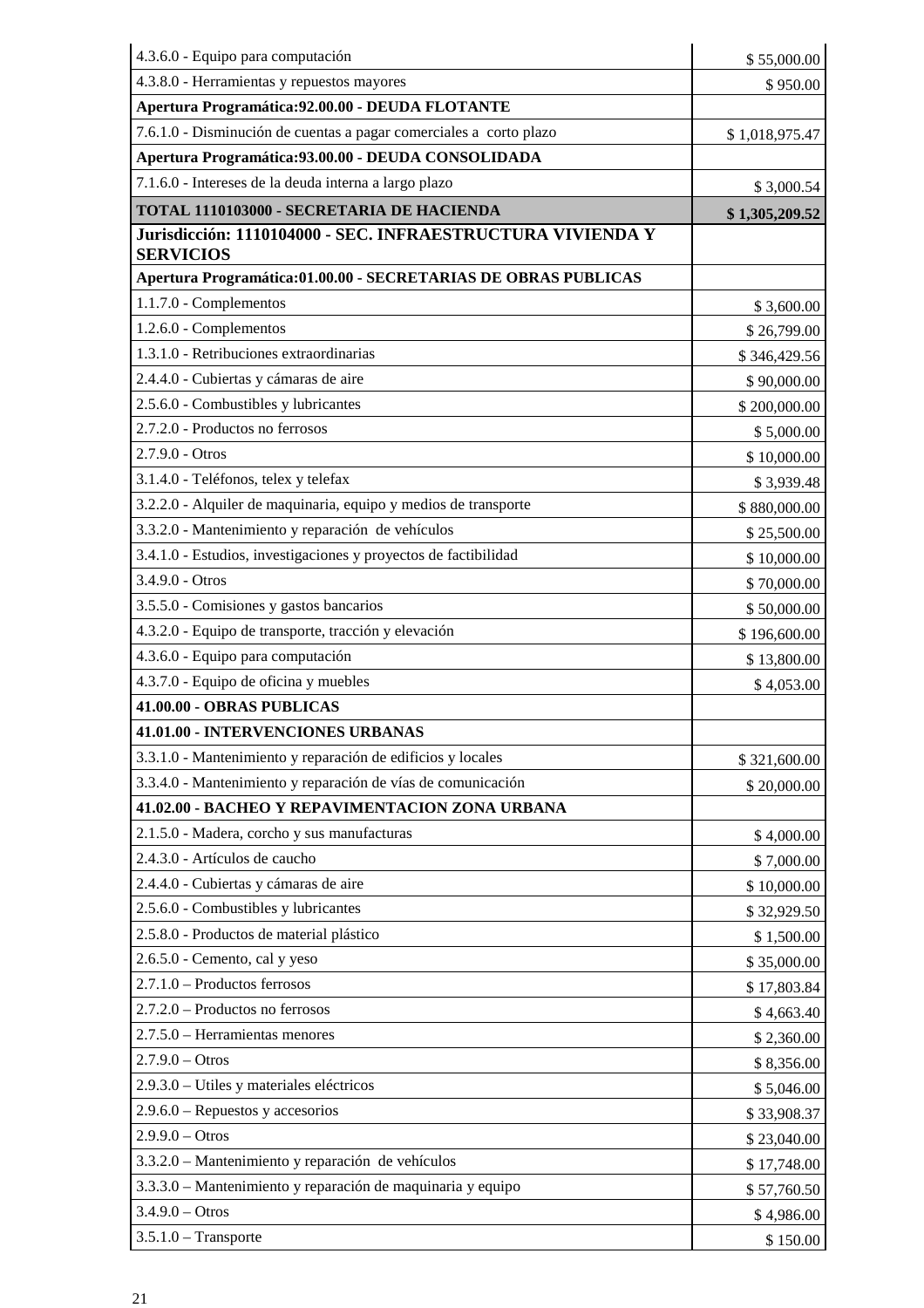| $3.5.9.0 - Otros$                                           | \$80,700.57    |
|-------------------------------------------------------------|----------------|
| 4.3.2.0 – Equipo de transporte, tracción y elevación        | \$14,400.00    |
| $4.3.7.0$ – Equipo de oficina y muebles                     | \$1,463.80     |
| $4.3.8.0$ – Herramientas y repuestos mayores                | \$23,490.00    |
| 41.03.00 - MANTENIMIENTO ENTE DESCENTRALIZADO               |                |
| $2.7.1.0 -$ Productos ferrosos                              | \$22,239.00    |
| $2.7.9.0 - Otros$                                           | \$10,647.00    |
| 2.9.3.0 – Utiles y materiales eléctricos                    | \$7,753.80     |
| 3.3.1.0 – Mantenimiento y reparación de edificios y locales | \$280,000.00   |
| $3.5.1.0$ - Transporte                                      | \$2,000.00     |
| $3.5.9.0 - Otros$                                           | \$10,000.00    |
| 41.07.00 - OBRA PUESTA EN VALOR GALPON ESTACION FERROCARRIL |                |
| $2.1.4.0$ – Productos agroforestales                        | \$2,000.00     |
| $2.7.1.0 -$ Productos ferrosos                              | \$6,429.00     |
| 2.7.5.0 – Herramientas menores                              | \$3,500.00     |
| $2.7.9.0 - Otros$                                           | \$5,000.00     |
| 2.9.3.0 – Utiles y materiales eléctricos                    | \$15,000.00    |
| $2.9.6.0$ – Repuestos y accesorios                          | \$2,000.00     |
| $2.9.9.0 - Otros$                                           | \$6,000.00     |
| $3.5.9.0 - Otros$                                           | \$5,000.00     |
| 41.08.00 - REFACCIÓN EDIFICIOS PÚBLICOS                     |                |
| 2.1.4.0 - Productos agroforestales                          | \$30,000.00    |
| 2.1.5.0 - Madera, corcho y sus manufacturas                 | \$4,212.00     |
| 2.3.4.0 – Productos de papel y cartón                       | \$1,500.00     |
| 2.5.8.0 – Productos de material plástico                    | \$2,000.00     |
| $2.7.1.0 -$ Productos ferrosos                              | \$9,000.00     |
| 2.7.2.0 - Productos no ferrosos                             | \$1,500.00     |
| 2.7.4.0 – Estructuras metálicas acabadas                    | \$6,200.00     |
| 2.7.5.0 - Herramientas menores                              | \$4,000.00     |
| $2.7.9.0 - Otros$                                           | \$25,000.00    |
| 2.8.4.0 - Piedra, arcilla y arena                           | \$7,350.75     |
| $2.9.6.0$ – Repuestos y accesorios                          | \$12,000.00    |
| $2.9.9.0 - Otros$                                           | \$3,000.00     |
| 3.3.1.0 – Mantenimiento y reparación de edificios y locales | \$1,700,000.00 |
| 3.3.3.0 – Mantenimiento y reparación de maquinaria y equipo | \$15,000.00    |
| $3.5.1.0$ – Transporte                                      | \$1,890.00     |
| $3.5.9.0 - Otros$                                           | \$30,315.00    |
| $4.3.7.0$ – Equipo de oficina y muebles                     | \$2,585.00     |
| 41.09.00 - MANTENIMIENTO Y REFACCION DE ESPACIOS PUBLICOS   |                |
| $2.1.4.0$ – Productos agroforestales                        | \$40,000.00    |
| 2.5.8.0 - Productos de material plástico                    | \$5,390.00     |
| $2.5.9.0 - Otros$                                           | \$62.50        |
| 2.6.1.0 - Productos de arcilla y cerámica                   | \$85,000.00    |
| 2.6.2.0 - Productos de vidrio                               | \$8,500.00     |
| 2.6.4.0 – Productos de cemento, asbesto y yeso              | \$7,500.00     |
| $2.6.5.0$ – Cemento, cal y yeso                             | \$30,000.00    |
| $2.6.9.0 - Otros$                                           | \$1,485.00     |
| 2.7.1.0 - Productos ferrosos                                | \$20,000.00    |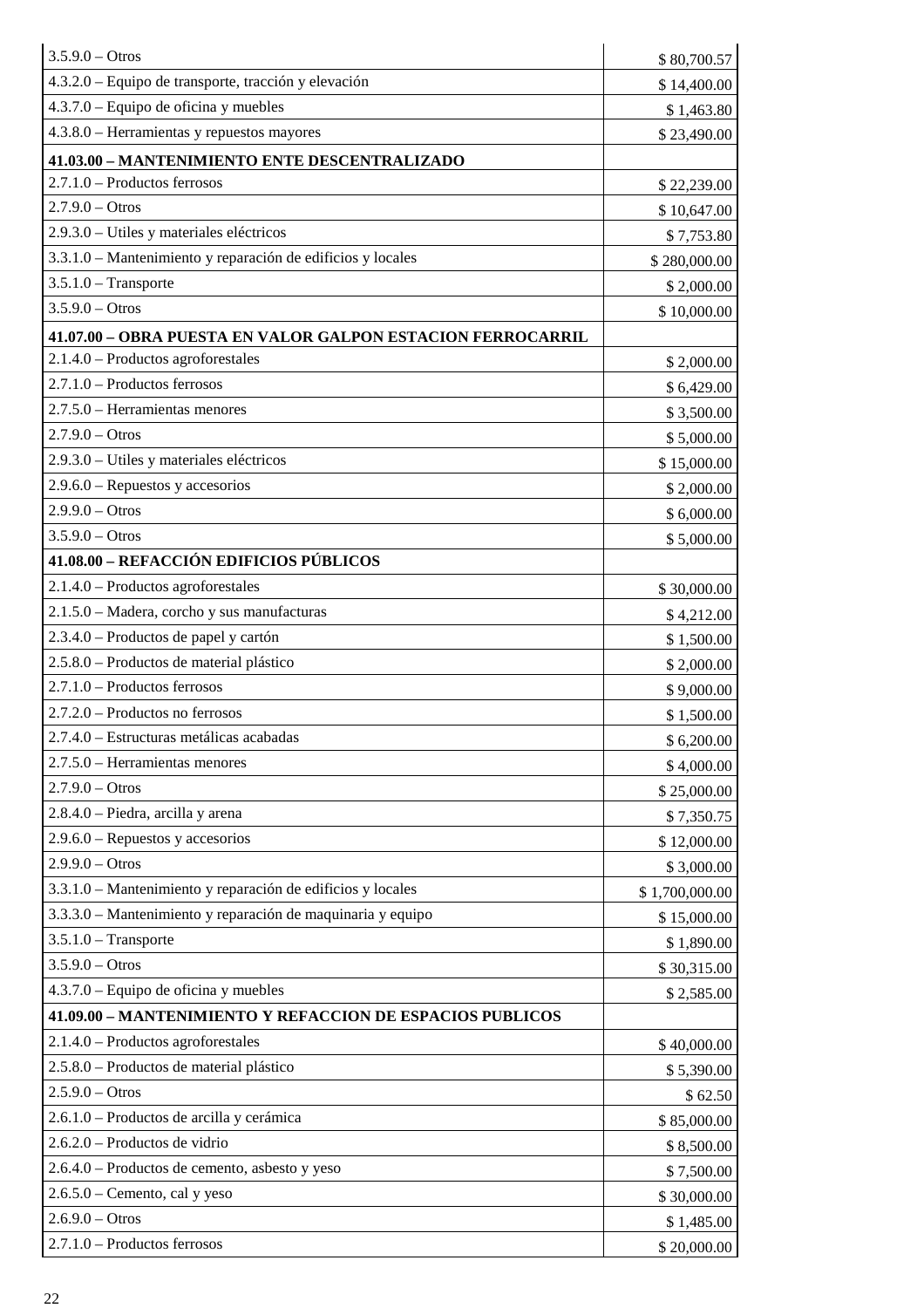| 2.7.2.0 - Productos no ferrosos                             | \$3,000.00   |
|-------------------------------------------------------------|--------------|
| 2.7.5.0 – Herramientas menores                              | \$4,000.00   |
| $2.7.9.0 - Otros$                                           | \$8,500.00   |
| 2.8.4.0 - Piedra, arcilla y arena                           | \$8,277.90   |
| 2.9.1.0 - Elementos de limpieza                             | \$1,500.00   |
| 2.9.3.0 - Utiles y materiales eléctricos                    | \$3,000.00   |
| $2.9.6.0$ – Repuestos y accesorios                          | \$10,000.00  |
| $2.9.9.0 - Otros$                                           | \$100,000.00 |
| 3.3.1.0 - Mantenimiento y reparación de edificios y locales | \$450,000.00 |
| $3.3.9.0 - Otros$                                           | \$100,377.88 |
| $3.4.9.0 - Otros$                                           | \$4,620.00   |
| $3.5.9.0 - Otros$                                           | \$40,895.00  |
| 4.3.4.0 - Equipo de comunicación y señalamiento             | \$35,320.00  |
| 41.55.00 - CONSTRUCCIÓN EDIFICIO SENASA_GUIAS               |              |
| $2.5.5.0$ – Tintas, pinturas y colorantes                   | \$3,000.00   |
| 2.6.1.0 - Productos de arcilla y cerámica                   | \$3,000.00   |
| 2.6.4.0 - Productos de cemento, asbesto y yeso              | \$40,000.00  |
| $2.6.5.0$ – Cemento, cal y yeso                             | \$5,000.00   |
| $2.6.9.0 - Otros$                                           | \$6,000.00   |
| $2.7.1.0 -$ Productos ferrosos                              | \$8,000.00   |
| 2.7.2.0 - Productos no ferrosos                             | \$2,000.00   |
| 2.7.4.0 - Estructuras metálicas acabadas                    | \$16,000.00  |
| $2.7.9.0 - Otros$                                           | \$20,000.00  |
| 3.3.1.0 - Mantenimiento y reparación de edificios y locales | \$150,000.00 |
| $3.4.9.0 - Otros$                                           | \$135,000.00 |
| $3.5.1.0$ - Transporte                                      | \$720.00     |
| $3.5.9.0 - Otros$                                           | \$3,720.00   |
| 41.63.00 - AMPLIACION SALA PRIMEROS AUXILIOS                |              |
| 3.3.1.0 – Mantenimiento y reparación de edificios y locales | \$80,000.00  |
| Apertura Programática: 42.00.00 - PLANTA HORMIGONERA        |              |
| 4.3.1.0 - Maquinaria y equipo de producción                 | \$505,400.00 |
| 43.00.00 - DIRECCION GENERAL DE SERVICIOS                   |              |
| 43.01.00 - TALLERES                                         |              |
| 1.1.1.0 - Retribuciones del cargo                           | \$41,028.45  |
| 1.1.3.0 – Retribuciones que no hacen al cargo               | \$11,387.79  |
| $1.1.7.0$ – Complementos                                    | \$9,995.58   |
| 1.3.1.0 - Retribuciones extraordinarias                     | \$38,418.51  |
| $1.4.0.0 - Asignaciones familiares$                         | \$278.16     |
| $2.1.4.0$ – Productos agroforestales                        | \$633.78     |
| 2.1.5.0 - Madera, corcho y sus manufacturas                 | \$1,640.88   |
| $2.2.2.0$ – Prendas de vestir                               | \$527.00     |
| 2.5.8.0 - Productos de material plástico                    | \$1,200.00   |
| $2.6.2.0$ – Productos de vidrio                             | \$1,740.00   |
| 2.9.2.0 - Utiles de escritorio, oficina y enseñanza         | \$1,399.41   |
| $3.5.1.0$ - Transporte                                      | \$1,290.00   |
| 3.5.4.0 – Primas y gastos de seguros                        | \$30,090.71  |
| 4.3.2.0 – Equipo de transporte, tracción y elevación        | \$200,000.00 |
| $4.3.9.0 - Equipos$ varios                                  | \$2,515.00   |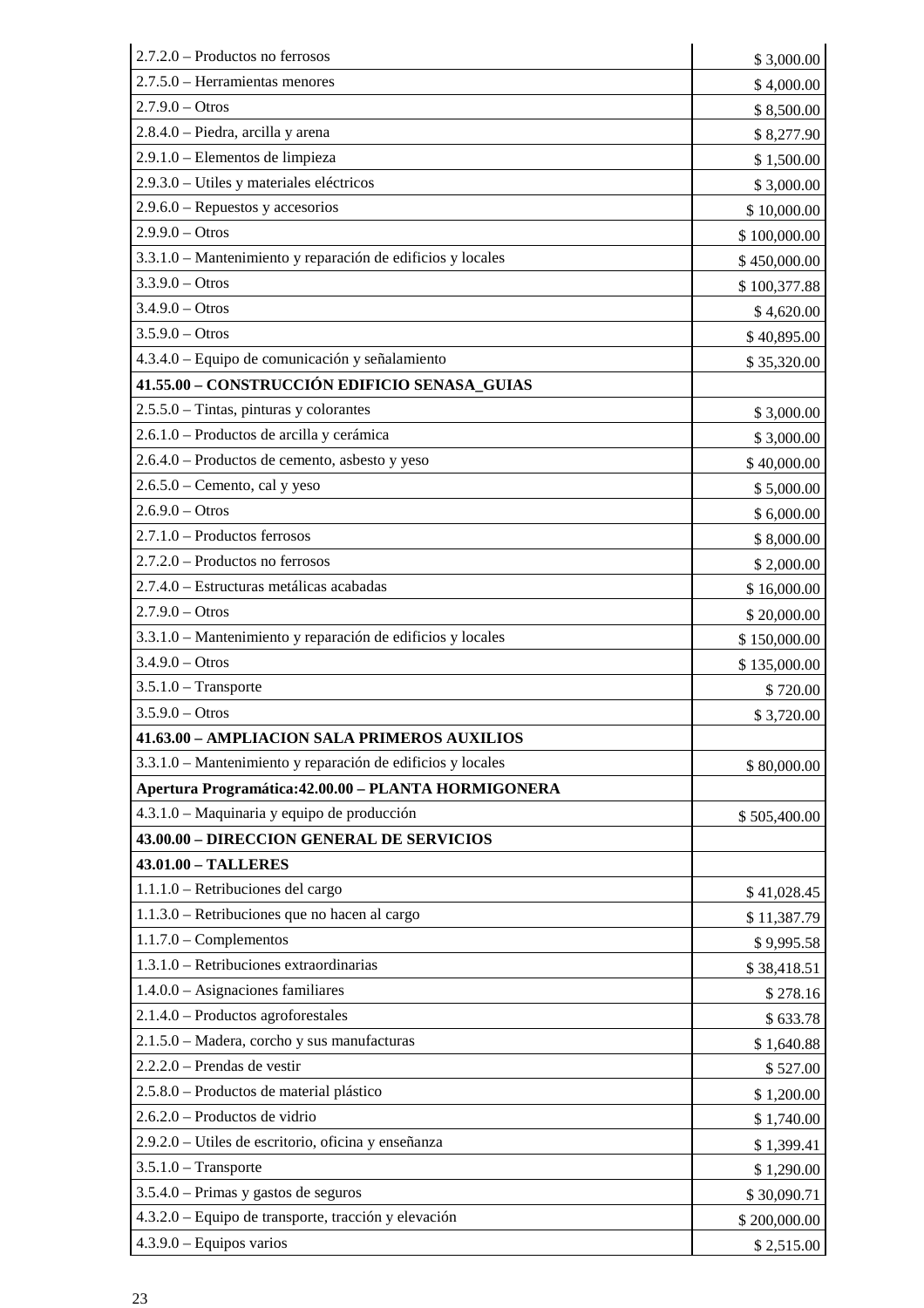| 43.02.00 – RECOLECCION DE RESIDUOS Y MANT. DE ESPACIOS VERDES |                |  |
|---------------------------------------------------------------|----------------|--|
| $1.1.7.0$ – Complementos                                      | \$23,168.34    |  |
| $1.2.6.0$ – Complementos                                      | \$9,600.00     |  |
| 1.3.1.0 – Retribuciones extraordinarias                       | \$266,841.90   |  |
| $1.4.0.0 - Asignaciones familiares$                           | \$2,046.96     |  |
| 2.1.5.0 - Madera, corcho y sus manufacturas                   | \$1,832.88     |  |
| $2.4.9.0 - Otros$                                             | \$1,000.00     |  |
| 4.3.2.0 – Equipo de transporte, tracción y elevación          | \$750,990.00   |  |
| 4.3.3.0 - Equipo sanitario y de laboratorio                   | \$1,363,365.00 |  |
| 4.3.4.0 - Equipo de comunicación y señalamiento               | \$341.00       |  |
| 4.3.9.0 - Equipos varios                                      | \$312,980.00   |  |
| 6.2.1.0 - Préstamos a corto plazo al sector privado           | \$39,827.10    |  |
| 43.04.00 - CEMENTERIO                                         |                |  |
| 1.1.3.0 - Retribuciones que no hacen al cargo                 | \$17,343.06    |  |
| $1.1.7.0$ - Complementos                                      | \$1,800.00     |  |
| 1.2.6.0 - Complementos                                        | \$19,596.00    |  |
| 1.3.1.0 - Retribuciones extraordinarias                       | \$4,680.27     |  |
| 1.4.0.0 - Asignaciones familiares                             | \$11,018.04    |  |
| 2.4.3.0 - Artículos de caucho                                 | \$3,385.50     |  |
| 2.9.9.0 - Otros                                               | \$15,572.00    |  |
| 3.1.1.0 - Energía eléctrica                                   | \$3,988.68     |  |
| 3.1.4.0 - Teléfonos, telex y telefax                          | \$977.40       |  |
| 46.00.00 - MEDIO AMBIENTE                                     |                |  |
| 46.01.00 - PLANTA DE TRATAMIENTO DE RESIDUOS SOLIDO JUAREZ    |                |  |
| 1.1.3.0 - Retribuciones que no hacen al cargo                 | \$2,036.97     |  |
| 1.2.6.0 - Complementos                                        | \$600.00       |  |
| 1.3.1.0 - Retribuciones extraordinarias                       | \$91,798.23    |  |
| 2.4.9.0 - Otros                                               | \$3,300.00     |  |
| 2.5.5.0 - Tintas, pinturas y colorantes                       | \$11,567.10    |  |
| 2.5.6.0 - Combustibles y lubricantes                          | \$86,911.50    |  |
| 2.7.1.0 - Productos ferrosos                                  | \$57,998.60    |  |
| 2.7.2.0 - Productos no ferrosos                               | \$326.25       |  |
| 2.7.5.0 - Herramientas menores                                | \$6,637.50     |  |
| 2.9.1.0 - Elementos de limpieza                               | \$65,414.00    |  |
| 3.1.1.0 - Energía eléctrica                                   | \$12,785.25    |  |
| 3.1.4.0 - Teléfonos, telex y telefax                          | \$221.01       |  |
| 3.3.1.0 - Mantenimiento y reparación de edificios y locales   | \$70,000.00    |  |
| 3.3.2.0 - Mantenimiento y reparación de vehículos             | \$40,000.00    |  |
| 3.5.1.0 - Transporte                                          | \$1,730.00     |  |
| 3.5.4.0 - Primas y gastos de seguros                          | \$12,999.03    |  |
| 4.3.8.0 - Herramientas y repuestos mayores                    | \$5,340.00     |  |
| 4.3.9.0 - Equipos varios                                      | \$42,559.00    |  |
| 46.03.00 - PLANTA DE TRATAMIENTO DE RESIDUOS SOLIDOS BARKER   |                |  |
| 1.3.1.0 - Retribuciones extraordinarias                       | \$100,118.64   |  |
| 1.4.0.0 - Asignaciones familiares                             | \$12,498.48    |  |
| 2.9.3.0 - Utiles y materiales eléctricos                      | \$2,257.50     |  |
| Apertura Programática: 48.00.00 - SERVICIOS SANITARIOS        |                |  |
| 1.1.7.0 - Complementos                                        | \$6,000.00     |  |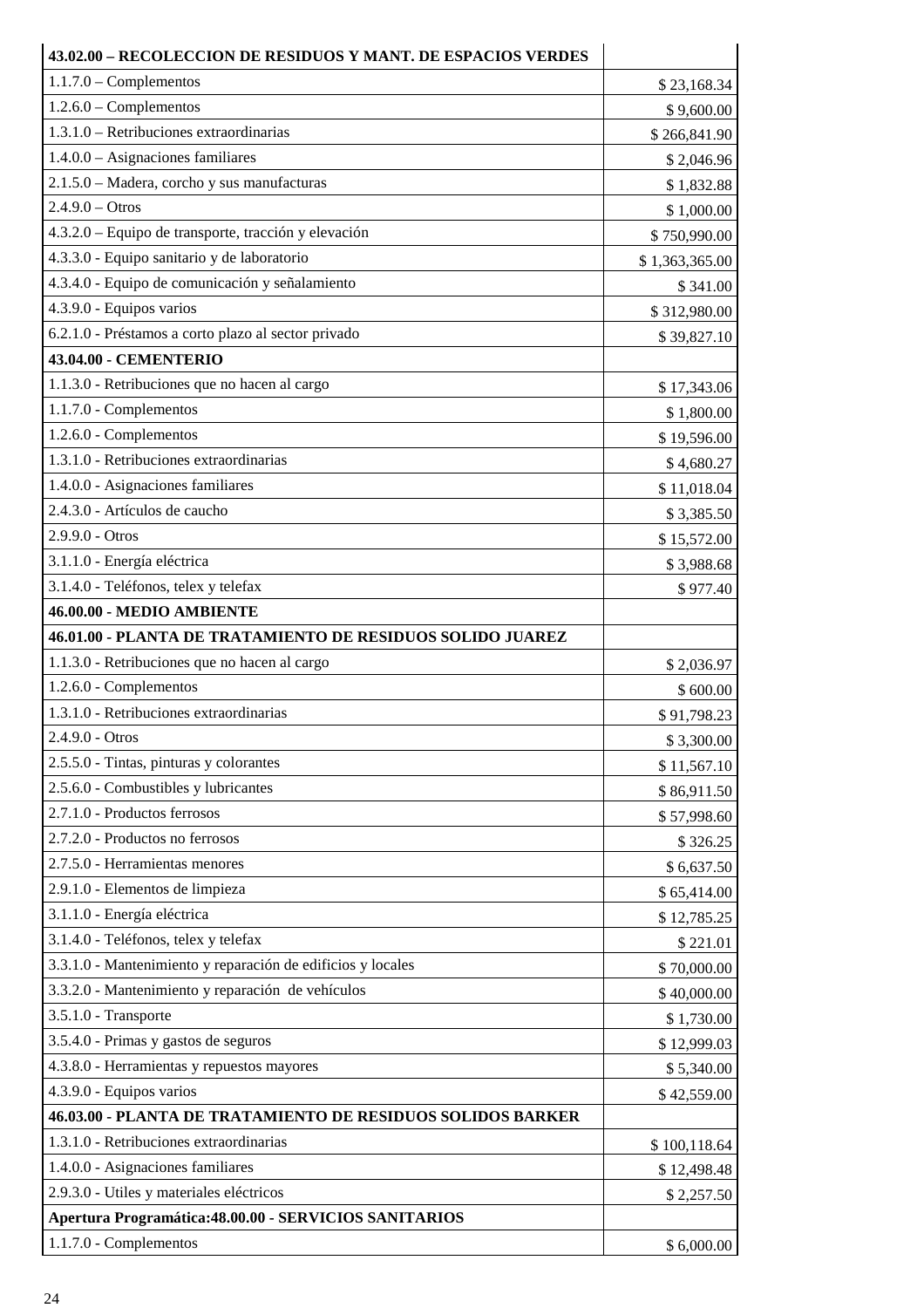| 1.2.6.0 - Complementos                                                   | \$1,800.00      |
|--------------------------------------------------------------------------|-----------------|
| 1.3.1.0 - Retribuciones extraordinarias                                  | \$175,864.74    |
| $2.2.9.0 - Otros$                                                        | \$5,388.00      |
| 2.4.4.0 - Cubiertas y cámaras de aire                                    | \$1,200.00      |
| 2.5.1.0 - Compuestos químicos                                            | \$104,250.00    |
| 2.5.8.0 - Productos de material plástico                                 | \$34,624.05     |
| 2.7.2.0 - Productos no ferrosos                                          | \$7,364.08      |
| 2.7.5.0 - Herramientas menores                                           | \$40,961.31     |
| $2.7.9.0 - Otros$                                                        | \$82,499.30     |
| 2.9.3.0 - Utiles y materiales eléctricos                                 | \$49,759.25     |
| $2.9.9.0 - Otros$                                                        | \$390,000.00    |
| 3.1.1.0 - Energía eléctrica                                              | \$33,870.13     |
| 3.1.4.0 - Teléfonos, telex y telefax                                     | \$1,460.63      |
| 3.5.4.0 - Primas y gastos de seguros                                     | \$1,145.36      |
| 4.3.7.0 - Equipo de oficina y muebles                                    | \$14,886.00     |
| 4.3.8.0 - Herramientas y repuestos mayores                               | \$197,258.00    |
| 4.3.9.0 - Equipos varios                                                 | \$16,235.00     |
| TOTAL 1110104000 - SEC.DE INFRAESTRUCTURA VIVIENDA Y<br><b>SERVICIOS</b> | \$11,826,181.16 |
| Jurisdicción: 1110105000 - SECRETARIA DE SEGURIDAD                       |                 |
| Apertura Programática: 32.00.00 - POLICIA COMUNAL DE SEGURIDAD           |                 |
| 1.1.3.0 - Retribuciones que no hacen al cargo                            | \$452.07        |
| 1.1.7.0 - Complementos                                                   | \$3,000.00      |
| 1.2.6.0 - Complementos                                                   | \$5,484.12      |
| 1.3.1.0 - Retribuciones extraordinarias                                  | \$18,016.23     |
| Apertura Programática: 33.00.00 - POLICIA MUNICIPAL                      |                 |
| 1.1.3.0 - Retribuciones que no hacen al cargo                            | \$6,637.86      |
| 1.2.6.0 - Complementos                                                   | \$1,200.00      |
| 1.3.1.0 - Retribuciones extraordinarias                                  | \$77,791.17     |
|                                                                          |                 |
| 1.4.0.0 - Asignaciones familiares                                        | \$17,458.44     |
| 2.7.4.0 - Estructuras metálicas acabadas                                 | \$834.00        |
| 3.3.3.0 - Mantenimiento y reparación de maquinaria y equipo              | \$3,500.00      |
| 4.3.2.0 - Equipo de transporte, tracción y elevación                     | \$110,000.00    |
| 4.3.3.0 - Equipo sanitario y de laboratorio                              | \$4,650.00      |
| 4.3.6.0 - Equipo para computación                                        | \$3,525.00      |
| TOTAL 1110105000 - SECRETARIA DE SEGURIDAD                               | \$252,548.89    |
| Jurisdicción: 1110106000 - SECRETARIA DE SALUD                           |                 |
| 01.00.00 - ADMINISTRACION Y CONDUCCION                                   |                 |
| 01.01.00 - DIRECCION DE SALUD                                            |                 |
| $1.2.6.0$ – Complementos                                                 | \$7,836.00      |
| 1.3.1.0 - Retribuciones extraordinarias                                  | \$10,311.84     |
| $1.4.0.0 - \text{Asignaciones familiares}$                               | \$4,079.88      |
| 3.1.1.0 - Energía eléctrica                                              | \$6,808.50      |
| $3.1.3.0 - Gas$                                                          | \$404.22        |
| 01.04.00 - HOGAR DE ANCIANOS                                             |                 |
| 1.2.1.0 - Retribuciones del cargo                                        | \$106,088.67    |
| 1.2.5.1 - Contribuciones Patronales IOMA                                 | \$3,202.06      |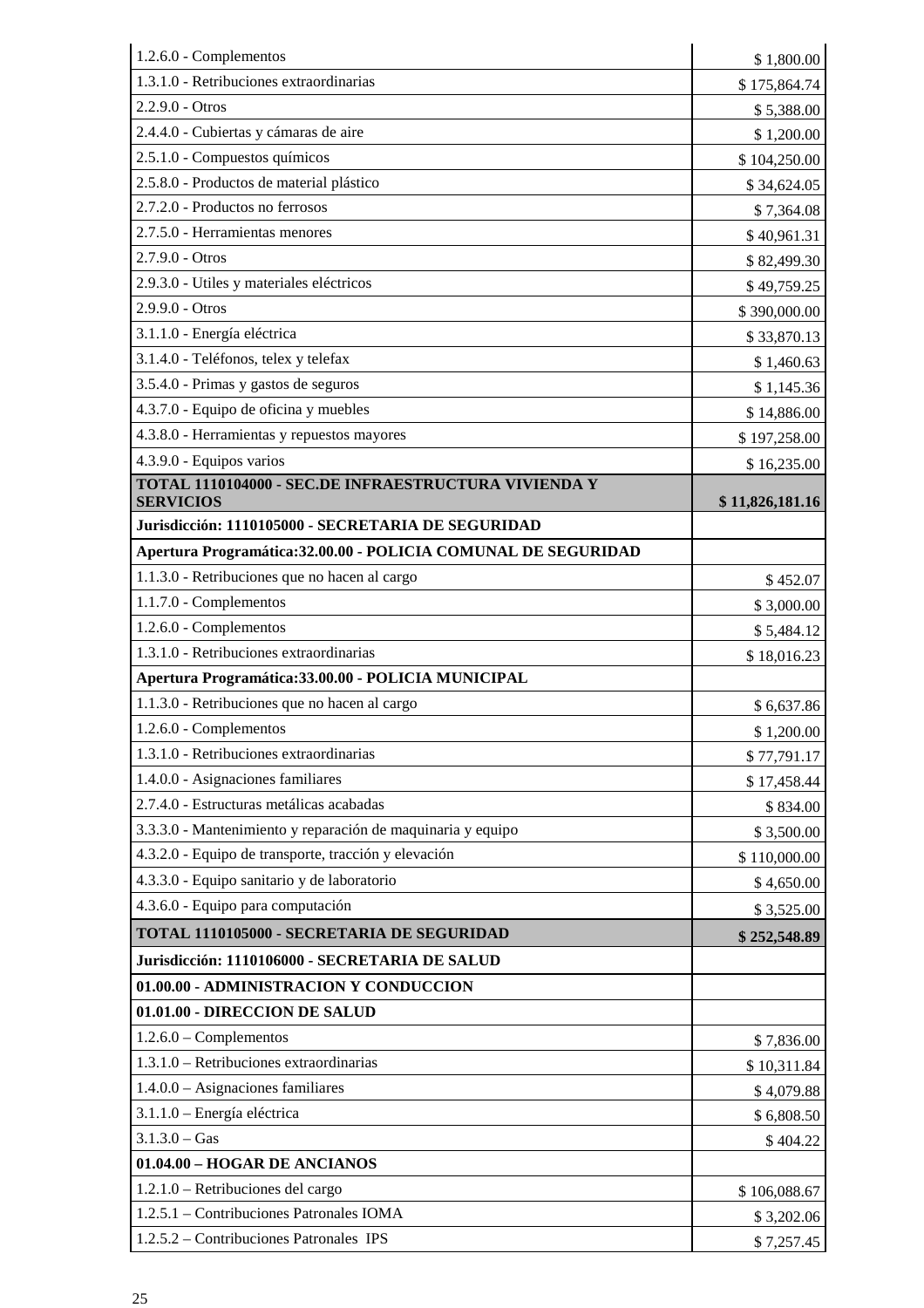| $1.3.1.0$ – Retribuciones extraordinarias                                               | \$18,868.32            |
|-----------------------------------------------------------------------------------------|------------------------|
| $2.2.2.0$ – Prendas de vestir                                                           | \$510.00               |
| 2.5.2.0 – Productos farmacéuticos y medicinales                                         | \$40,335.67            |
| 2.5.4.0 – Insecticidas, fumigantes y otros                                              | \$12,279.60            |
| 2.6.4.0 – Productos de cemento, asbesto y yeso                                          | \$2,979.00             |
| 50.00.00 - DIRECCION DE BROMATOLOGIA                                                    |                        |
| 1.1.1.0 - Retribuciones del cargo                                                       | \$44,317.71            |
| 1.1.3.0 – Retribuciones que no hacen al cargo                                           | \$78,795.33            |
| 1.1.6.1 – Contribuciones Patronales IOMA                                                | \$3,696.97             |
| 1.1.6.2 – Contribuciones Patronales IPS                                                 | \$9,242.62             |
| $1.1.7.0$ – Complementos                                                                | \$4,800.00             |
| 1.3.1.0 – Retribuciones extraordinarias                                                 | \$23,947.62            |
| $2.2.1.0$ – Hilados y telas                                                             | \$2,160.00             |
| 2.3.1.0 - Papel de escritorio y cartón                                                  | \$3,187.50             |
| 2.5.1.0 - Compuestos químicos                                                           | \$2,410.71             |
| 2.5.2.0 - Productos farmacéuticos y medicinales                                         | \$933.00               |
| $2.7.1.0$ – Productos ferrosos                                                          | \$4,766.00             |
| 2.9.2.0 – Utiles de escritorio, oficina y enseñanza                                     | \$2,760.00             |
| 2.9.5.0 – Utiles menores médicos, quirúrgico y de laboratorio                           | \$9,855.00             |
| $2.9.9.0 - Otros$                                                                       | \$22,326.00            |
| $3.1.3.0 - Gas$                                                                         | \$161.04               |
| 3.3.1.0 - Mantenimiento y reparación de edificios y locales                             | \$9,660.00             |
| 3.3.2.0 - Mantenimiento y reparación de vehículos                                       | \$1,170.00             |
| 4.3.4.0 – Equipo de comunicación y señalamiento                                         | \$280.00               |
|                                                                                         |                        |
|                                                                                         |                        |
| $4.3.6.0$ – Equipo para computación                                                     | \$610.00               |
| TOTAL 1110106000 - SECRETARIA DE SALUD                                                  | \$446,040.71           |
| Jurisdicción: 1110109000 - SECRETARIA DE DESARROLLO SOCIAL                              |                        |
| 01.00.00 - ADMINISTRACION Y CONDUCCION SUPERIOR                                         |                        |
| 01.01.00 - ADMINISTRACION Y CONDUCCION                                                  |                        |
| 1.1.3.0 - Retribuciones que no hacen al cargo                                           | \$104,402.88           |
| 1.1.7.0 - Complementos                                                                  | \$8,400.00             |
| 1.2.1.0 - Retribuciones del cargo                                                       | \$12,623.10            |
| 1.2.6.0 - Complementos                                                                  | \$34,637.19            |
| 1.4.0.0 - Asignaciones familiares                                                       | \$35,833.80            |
| 2.2.1.0 - Hilados y telas                                                               | \$6,000.00             |
| 3.1.1.0 - Energía eléctrica                                                             | \$8,398.83             |
| 3.3.3.0 - Mantenimiento y reparación de maquinaria y equipo                             | \$3,000.00             |
| 3.4.9.0 - Otros                                                                         | \$20,000.00            |
| 3.5.3.0 - Imprenta, publicaciones y reproducciones                                      | \$3,000.00             |
| 3.5.4.0 - Primas y gastos de seguros                                                    | \$4,000.00             |
| 3.9.9.0 - Otros                                                                         | \$1,300.00             |
| 4.3.7.0 - Equipo de oficina y muebles                                                   | \$2,872.30             |
| 5.1.7.0 - Transferencias a otras instituciones culturales y sociales sin fines de lucro | \$180,000.00           |
| 01.02.00 - SOCIO COMUNITARIA                                                            |                        |
| 2.1.5.0 - Madera, corcho y sus manufacturas                                             | \$1,000.00             |
| 2.5.4.0 - Insecticidas, fumigantes y otros                                              | \$500.00               |
| 2.6.3.0 - Productos de loza y porcelana<br>2.7.4.0 - Estructuras metálicas acabadas     | \$500.00<br>\$5,500.00 |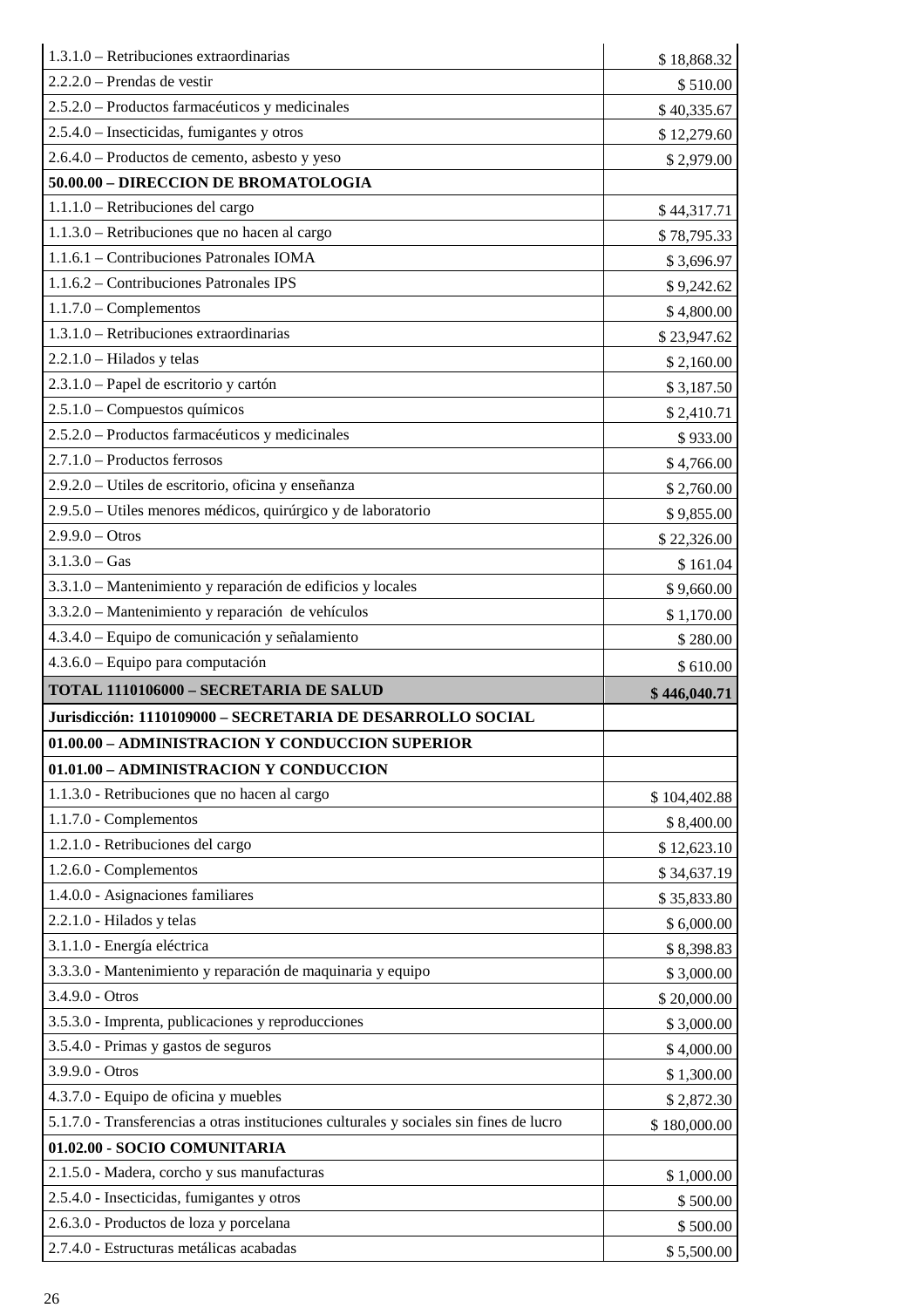| 2.9.6.0 - Repuestos y accesorios                            | \$1,000.00  |
|-------------------------------------------------------------|-------------|
| 3.3.1.0 - Mantenimiento y reparación de edificios y locales | \$9,000.00  |
| 01.03.00 - JUVENTUD                                         |             |
| 1.1.7.0 - Complementos                                      | \$15,339.42 |
| 2.2.2.0 - Prendas de vestir                                 | \$500.00    |
| 2.5.5.0 - Tintas, pinturas y colorantes                     | \$4,000.00  |
| 2.5.8.0 - Productos de material plástico                    | \$100.00    |
| $2.6.9.0 - Otros$                                           | \$300.00    |
| 2.7.1.0 - Productos ferrosos                                | \$3,118.50  |
| 2.7.2.0 - Productos no ferrosos                             | \$525.00    |
| 2.7.4.0 - Estructuras metálicas acabadas                    | \$3,000.00  |
| 2.7.5.0 - Herramientas menores                              | \$174.00    |
| 2.7.9.0 - Otros                                             | \$229.50    |
| 2.9.1.0 - Elementos de limpieza                             | \$327.00    |
| 2.9.2.0 - Utiles de escritorio, oficina y enseñanza         | \$6,400.00  |
| 3.9.9.0 - Otros                                             | \$50,000.00 |
| 65.00.00 - NIÑEZ Y ADOLESCENCIA                             |             |
| 65.01.00 - ATENCION A MENORES                               |             |
| 1.1.7.0 - Complementos                                      | \$6,163.05  |
| 1.2.6.0 - Complementos                                      | \$2,100.00  |
| 1.3.1.0 - Retribuciones extraordinarias                     | \$48,456.00 |
| 2.3.1.0 - Papel de escritorio y cartón                      | \$2,448.11  |
| 2.3.4.0 - Productos de papel y cartón                       | \$2,737.59  |
| 2.5.5.0 - Tintas, pinturas y colorantes                     | \$6,000.00  |
| 2.9.9.0 - Otros                                             | \$5,000.00  |
| 3.7.2.0 - Viáticos                                          | \$2,000.00  |
| 4.3.3.0 - Equipo sanitario y de laboratorio                 | \$1,700.00  |
| 4.3.7.0 - Equipo de oficina y muebles                       | \$11,430.00 |
| 65.02.00 - JARDIN MATERNAL                                  |             |
| 1.1.7.0 - Complementos                                      | \$8,400.00  |
| 1.2.1.0 - Retribuciones del cargo                           | \$55,816.71 |
| 1.2.5.1 - Contribuciones Patronales IOMA                    | \$2,230.28  |
| 1.2.5.2 - Contribuciones Patronales IPS                     | \$5,575.83  |
| 1.2.6.0 - Complementos                                      | \$29,844.00 |
| 1.4.0.0 - Asignaciones familiares                           | \$25,164.48 |
| 2.3.1.0 - Papel de escritorio y cartón                      | \$4,000.00  |
| 2.7.4.0 - Estructuras metálicas acabadas                    | \$4,000.00  |
| 2.9.2.0 - Utiles de escritorio, oficina y enseñanza         | \$2,000.00  |
| 4.3.6.0 - Equipo para computación                           | \$1,590.00  |
| 4.3.9.0 - Equipos varios                                    | \$56,144.00 |
| 65.03.00 - CENTRO DE CONTENCION                             |             |
| 1.2.1.0 - Retribuciones del cargo                           | \$70,917.36 |
| 1.2.5.1 - Contribuciones Patronales IOMA                    | \$3,404.04  |
| 1.2.5.2 - Contribuciones Patronales IPS                     | \$8,510.04  |
| 1.2.6.0 - Complementos                                      | \$1,800.00  |
| 1.3.1.0 - Retribuciones extraordinarias                     | \$5,860.89  |
| 1.4.0.0 - Asignaciones familiares                           | \$15,983.28 |
| 3.3.3.0 - Mantenimiento y reparación de maquinaria y equipo | \$3,000.00  |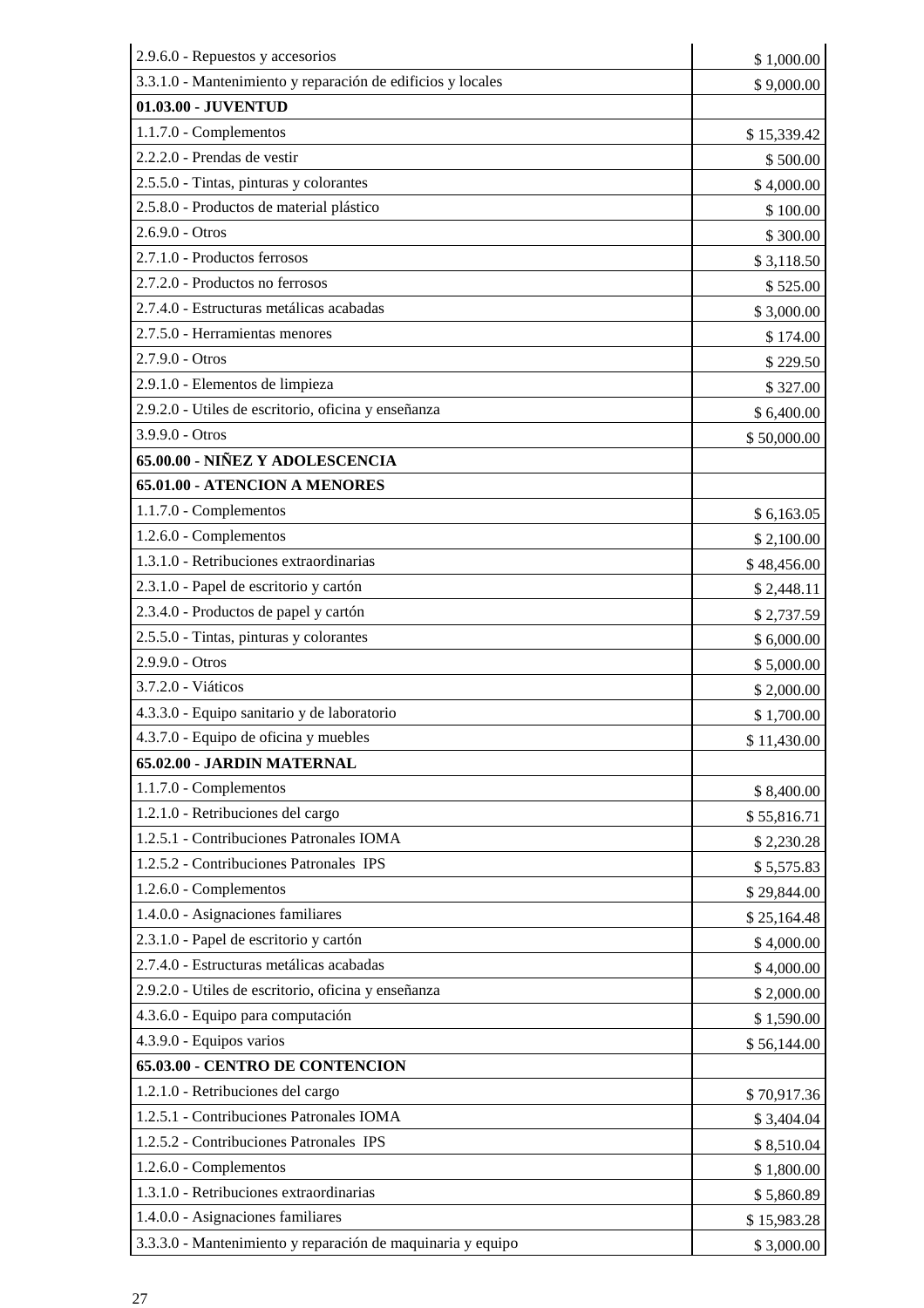| 3.5.4.0 - Primas y gastos de seguros                        | \$10,120.81     |
|-------------------------------------------------------------|-----------------|
| 3.7.2.0 - Viáticos                                          | \$550.00        |
| 65.04.00 - SERVICIO LOCAL                                   |                 |
| 1.3.1.0 - Retribuciones extraordinarias                     | \$33,541.20     |
| 66.03.00 - PROGRAMA DE RESPONSABILIDAD SOCIAL               |                 |
| <b>COMPARTIDA- ENVION</b>                                   |                 |
| 2.1.1.0 - Alimentos para personas                           | \$500.00        |
| $2.7.9.0 - O$                                               | \$500.00        |
| 3.1.4.0 - Teléfonos, telex y telefax                        | \$4,809.75      |
| 3.3.1.0 - Mantenimiento y reparación de edificios y locales | \$500.00        |
| 3.5.3.0 - Imprenta, publicaciones y reproducciones          | \$1,000.00      |
| TOTAL 1110109000 - SECRETARIA DE DESARROLLO SOCIAL          | \$969,778.94    |
| <b>TOTAL</b>                                                | \$27,288,681.17 |

**ARTICULO 2º.-**Autorízase a Contaduría Municipal y a la Secretaria de Hacienda a realizar en la Contabilidad, la registración que corresponda en concordancia con el articulo precedente.-------------------------------------------------------------------------------------

**ARTICULO 3º.-**Refrendará el presente acto administrativo el Sr. Secretario de Hacienda.------------ **ARTICULO 4º.-**Comuníquese, dése al R.O. de Decretos y Resoluciones, tome nota H.C.D., Secretarías de Gobierno y Hacienda, Contaduría, cumplido, archívese.---------------

**JORGE O. ISMAEL SERVICE SERVICE SERVICE SOLUTION CESAR MARINI SECRETARIO DE HACIENDA INTENDENTE MUNICIPAL** 

# *DECRETOS 2015-Nº 782*

### **BENITO JUÁREZ**- Junio 2 de 2015 **-**

**VISTO** lo actuado en el Expediente Letra "S" Nº 44/15 y el Decreto Nº 599/15 por el que se llamó a Licitación Privada Nº 42/15 para la compra de una camioneta 0km. doble cabina para la Oficina de Comercio;

**QUE** a fojas 105 obra informe del Jefe de Compras;

**QUE** a fojas 107 obra nota de la Contadora Municipal;

**QUE** a fojas 108 el Secretario de Hacienda sugiere la adjudicación, al proveedor "HAUSWAGEN OLAVARRÍA S.A.";

**QUE** el Secretario de Gobierno dispone dictar acto administrativo;

**EL INTENDENTE MUNICIPAL,** en uso de sus facultades,

### **DECRETA:**

**Artículo lº.-**Apruébese lo actuado en la LICITACIÓN PRIVADA Nº 42/15.----------------------------

- **Artículo 2º.-**Adjudíquese al proveedor "HAUSWAGEN OLAVARRÍA S.A." la compra de una camioneta 0km. doble cabina para la Oficina de Comercio, por un monto total de pesos trescientos veintiocho mil quinientos (\$ 328.500,00).--------------------------------
- **Artículo 3º.-**El gasto deberá imputarse de acuerdo a la solicitud de gastos obrante a fojas 11 del Expediente Letra "S" Nº 44/15.------------------------------------------------------------------

**Artículo 4º.-**Notifíquese**.------------------------------------------------------------------------------------------** 

**Artículo 5º.-**Refrendará el presente acto administrativo el Sr. Secretario de Gobierno.-----------------

**Artículo 6º.-**Comuníquese, dése al R. O. De Decretos y Resoluciones, tome nota Secretarías de Gobierno, de Hacienda, Presupuesto, Contaduría, Compras y Auditoría, cumplido, archívese.--------------------------------------------------------------------------------------------

**SERGIO JULIO ACOSTA JULIO CÉSAR MARINI SECRETARIO DE GOBIERNO** 

# *DECRETOS 2015-Nº 783*

**BENITO JUÁREZ**- Junio 2 de 2015 **-**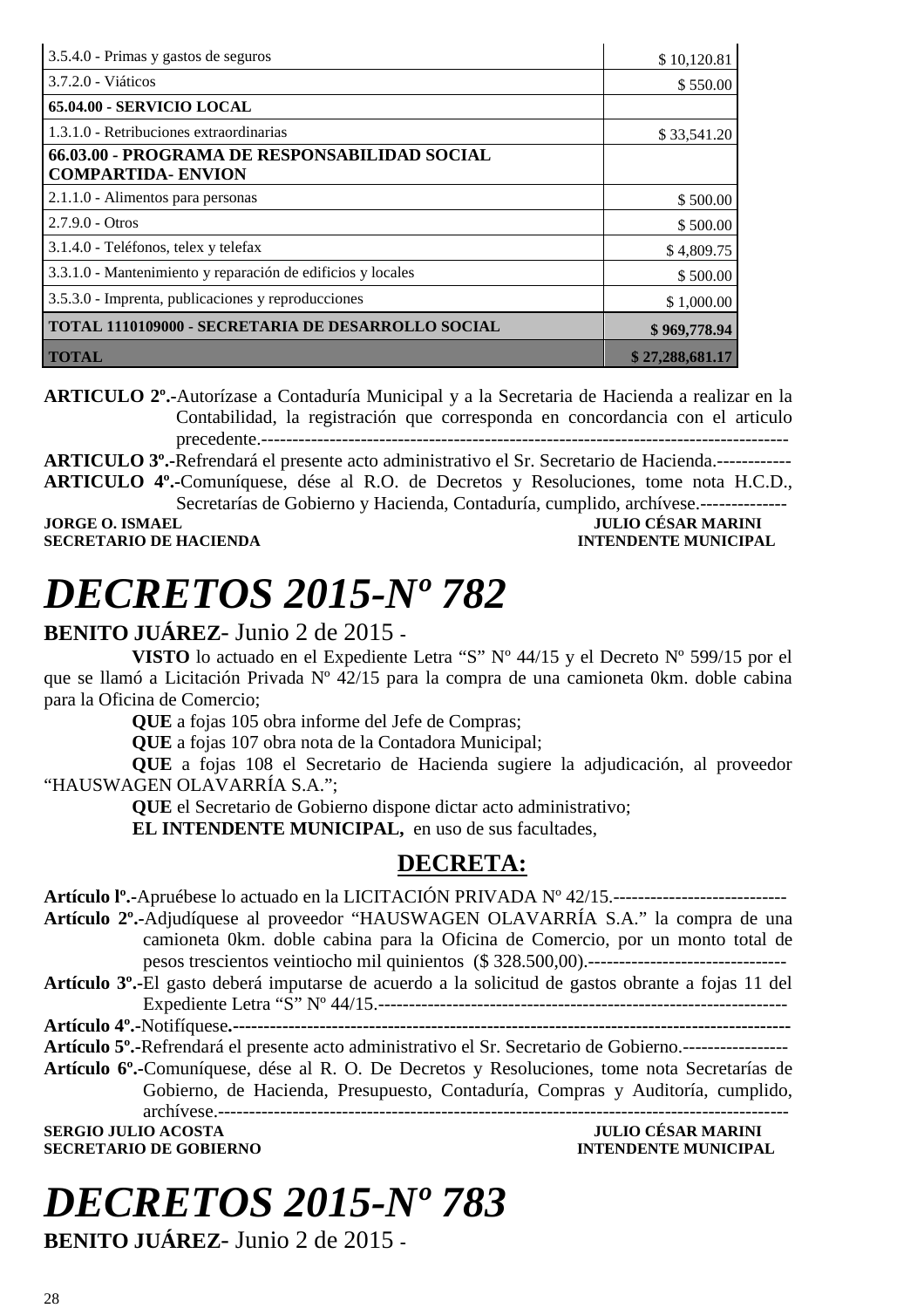**VISTO** lo actuado en el Expediente Letra "O" Nº 110/14 y el Decreto Nº 623/15 por el que se llamó a Concurso de Precios Nº 45/15 para la provisión de Mano de Obra para el desarmado de la Secretaría de Salud en el Edificio Ex Sanatorio Juárez;

**QUE** a fojas 74 obra informe del Jefe de Compras;

**QUE** a fojas 76 obra nota de la Contadora Municipal;

**QUE** a fojas 77 el Secretario de Hacienda sugiere la adjudicación, al proveedor "OTHARAN GUSTAVO JAVIER";

**QUE** el Secretario de Gobierno dispone dictar acto administrativo;

**EL INTENDENTE MUNICIPAL,** en uso de sus facultades,

### **DECRETA:**

**Artículo lº.-**Apruébese lo actuado en el CONCURSO DE PRECIOS Nº 45/15.-------------------------

**Artículo 2º.-**Adjudíquese al proveedor "OTHARAN GUSTAVO JAVIER" la provisión de Mano de Obra para el desarmado de la Secretaría de Salud en el Edificio Ex Sanatorio Juárez, por un monto total de pesos ciento sesenta y cuatro mil quinientos (\$ 164.500,00).-----------------------------------------------------------------------------------------

**Artículo 3º.-**El gasto deberá imputarse de acuerdo a la solicitud de gastos obrante a fojas 19 del Expediente Letra "O" Nº 110/14.----------------------------------------------------------------

**Artículo 4º.-**Notifíquese**.------------------------------------------------------------------------------------------** 

- **Artículo 5º.-**Refrendará el presente acto administrativo el Sr. Secretario de Infraestructura, Vivienda y Servicios Públicos.-------------------------------------------------------------------
- **Artículo 6º.-**Comuníquese, dése al R. O. De Decretos y Resoluciones, tome nota Secretarías de Gobierno, de Hacienda, de Infraestructura, Vivienda y Servicios Públicos, Presupuesto, Contaduría, Compras y Auditoría, cumplido, archívese.--------------------- **DIEGO ROSSETTI JULIO CÉSAR MARINI**

**S. DE INF., VIV., Y SERV. PÚBLICOS INTENDENTE MUNICIPAL** 

# *DECRETOS 2015-Nº 784*

### **BENITO JUÁREZ** – Junio 2 de 2015-

**VISTO** lo actuado en el Expediente Letra "G" Nº 24/11, en el cual a fojas 1 obra nota enviada por el Intendente Municipal al I.P.S. informando que con fecha 1º de marzo de 2005, se municipalizó el Instituto Superior del Sudeste DIPREGEP 6400, y que a partir de esa fecha los docentes que se desempeñaron y desempeñan en dicha Institución, perciben sus haberes de acuerdo a lo estipulado por el Estatuto del Docente Bonaerense, y establecido por la Dirección General de Escuela y Cultura;

 **QUE** todos los incrementos salariales otorgados a partir de la Municipalización fueron reconocidos y abonados en tiempo y forma;

**QUE** el Sr. Representante Legal del Instituto Superior del Sudeste, solicita se proceda mediante acto administrativo, a refrendar la adhesión del Municipio de Benito Juárez a todos los incrementos salariales acordados en paritarias docentes de la Provincia de Buenos Aires, haciéndose efectivo para todo el personal docente que se desempeña en el Instituto Superior del Sudeste, según lo solicitado por el I.P.S.;

> **QUE** el Secretario de Gobierno dispone dictar el presente acto administrativo; **EL INTENDENTE MUNICIPAL,** en uso de sus facultades,

### **DECRETA:**

**Artículo lº.-**Adhiérase la Municipalidad de Benito Juárez, a todos los incrementos salariales acordados en paritarias docentes de la Provincia de Buenos Aires, según lo solicitado por el I.P.S., haciéndose efectivo para todo el personal docente que se desempeña en el Instituto Superior del Sudeste, de acuerdo a lo solicitado por el Representante Legal del Instituto Superior del Sudeste.---------------------------------------------------------------

**Artículo 2º.-**Refrendará el presente acto administrativo el Sr. Secretario de Gobierno.-----------------

**Artículo 3º.-**Comuníquese, dése al R. O. de Decretos y Resoluciones, tome nota Recursos Humanos, Secretarías de Gobierno y Hacienda, Dirección de Cultura, Instituto Superior del Sudeste, I.P.S. cumplido, archívese.----------------------------------------------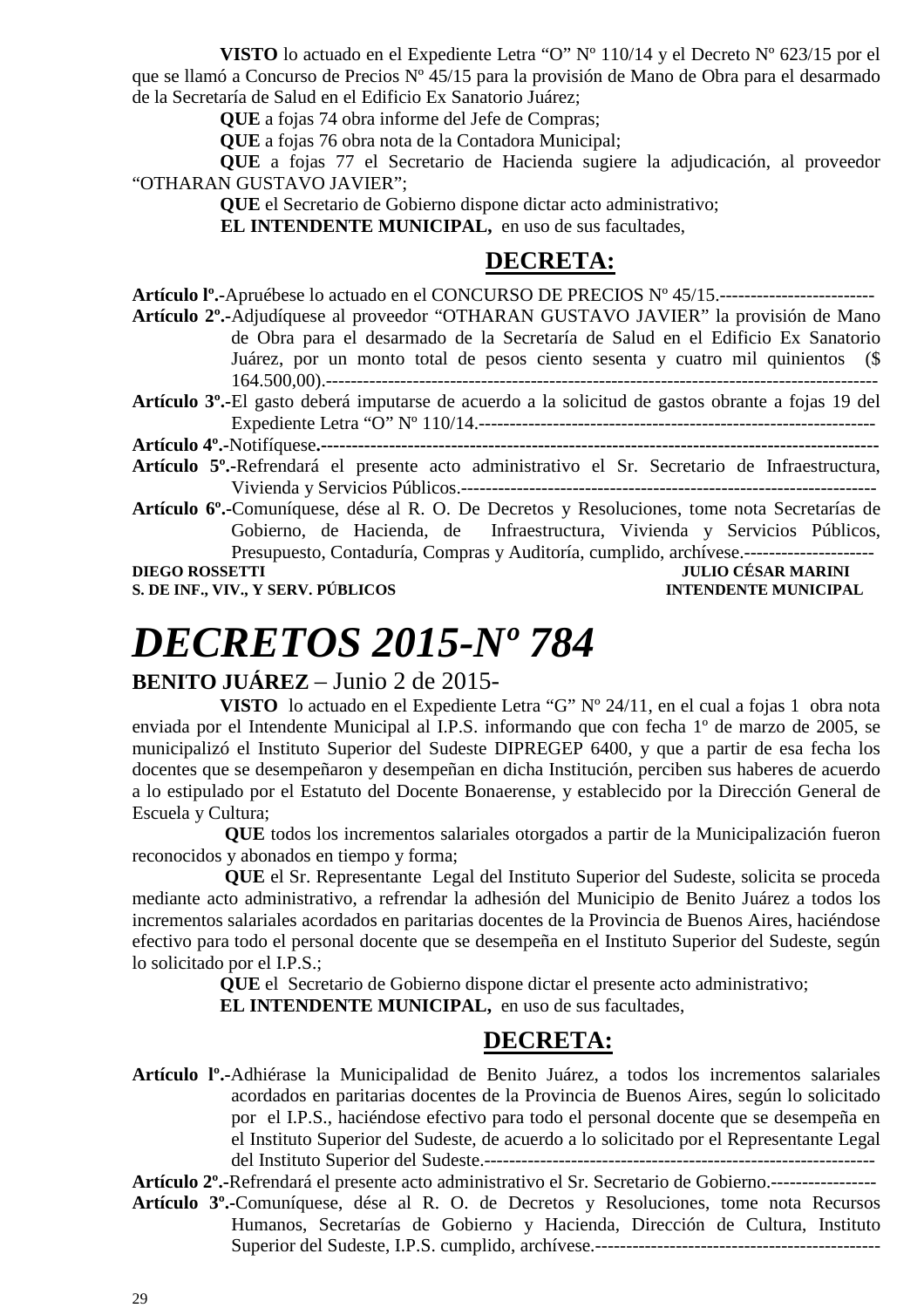**BENITO JUÁREZ** – Junio 2 de 2015 **-** 

 **VISTO** lo actuado en Expte. Letra "G" Nº 92/15, en el cual la **ASOCIACIÓN CIVIL AYANHO "AYUDEMOS A NUESTROS HERMANOS ORIGINARIOS"** eleva documentación pertinente, dando cumplimiento a lo previsto por la Oza. Municipal Nº 1.332/84 y el Decreto Reglamentario Nº 284/84;

 **QUE** a fs. 21 obra informe del Sr. Asesor Legal;

 **QUE** la Secretaría de Gobierno dispone emitir el acto administrativo e indica que a la mencionada Institución se le otorga el Nº 167;

 **EL INTENDENTE MUNICIPAL,** en uso de sus facultades,

## **DECRETA:**

**Artículo 1º**.-Inscríbase en el Registro de Entidades de Bien Público de la comuna de Benito Juárez a la **ASOCIACIÓN CIVIL AYANHO "AYUDEMOS A NUESTROS HERMANOS ORIGINARIOS",** bajo el Nº 167/15 habiendo cumplimentado lo dispuesto por la Oza. Mpal. Nº 1.332/84 y su Decreto Reglamentario Nº 284/84.--------

**Artículo 2º.-**Notifíquese.------------------------------------------------------------------------------------------

**Artículo 3º.-**Refrendará el presente acto administrativo el Sr. Secretario de Gobierno.----------------- **Artículo 4º.-**Comuníquese, dése al R. O. de Decretos y Resoluciones, tome nota Secretaría de Gobierno, Asesoría Legal y Auditoría, cumplido, archívese.--------------------------------

**SERGIO JULIO ACOSTA JULIO CÉSAR MARINI A SECRETARIO DE GOBIERNO DE LOS DE LOS DE LOS DE LOS DE LOS DE LOS DE LOS DE LOS DE LOS DE LOS DE LOS DE LOS DE LOS DE LOS DE LOS DE LOS DE LOS DE LOS DE LOS DE LOS DE LOS DE LOS DE SECRETARIO DE GOBIERNO** 

# *DECRETOS 2015-Nº 786*

### **BENITO JUÁREZ –** Junio 2 de 2015**-**

 **VISTO** lo actuado en el Expte. Letra "R" Nº 51/2002 por el que la Dirección de Recursos Humanos, a fs. 217, solicita se realice el llamado a Concurso Externo de Títulos y Antecedentes para cubrir las funciones de médico laboral,

**QUE** el Secretario de Gobierno dispone emitir acto administrativo;

 **EL INTENDENTE MUNICIPAL,** en uso de sus facultades,

## **DECRETA:**

**Artículo 1º.-**Llamase a **CONCURSO EXTERNO** de Títulos y Antecedentes para cubrir funciones de médico laboral, según lo expuesto a fs. 217 del Expte. Letra "R" Nº 51/2002: debiendo cumplir las siguientes condiciones:

Título Universitario en Medicina

Título de Especialista en Medicina Laboral y Legal

Certificación de experiencia en Medicina Laboral

Certificación de antecedentes en Medicina Legal

Certificación de domicilio en la Localidad de Benito Juárez

- **Artículo 2º.-**El registro de inscripción estará a disposición de los interesados, en la Oficina de Recursos Humanos a partir del día 15 de Junio y hasta el día 19 de Junio del corriente año de 08:00 a 15:00 horas.-----------------------------------------------------------------------
- **Artículo 3º.**-La Junta Evaluadora estará integrada por el Secretario de Gobierno, la Directora de Recursos Humanos y en carácter de veedor un representante del Sindicato de Trabajadores Municipales.------------------------------------------------------------------------

**Artículo 4º.**-Publíquese por el término de TRES (3) días en el DIARIO "EL FÉNIX".----------------

- **Artículo 5º.**-Refrendará el presente acto administrativo el Sr. Secretario de Gobierno.----------------
- **Artículo 6º.-**Comuníquese, desee al R. O. de Decretos y Resoluciones, tome nota, Dirección Recursos Humanos, Secretaría de Gobierno, de Hacienda, y Dirección de Presupuesto, cumplido archívese---------------------------------------------------------------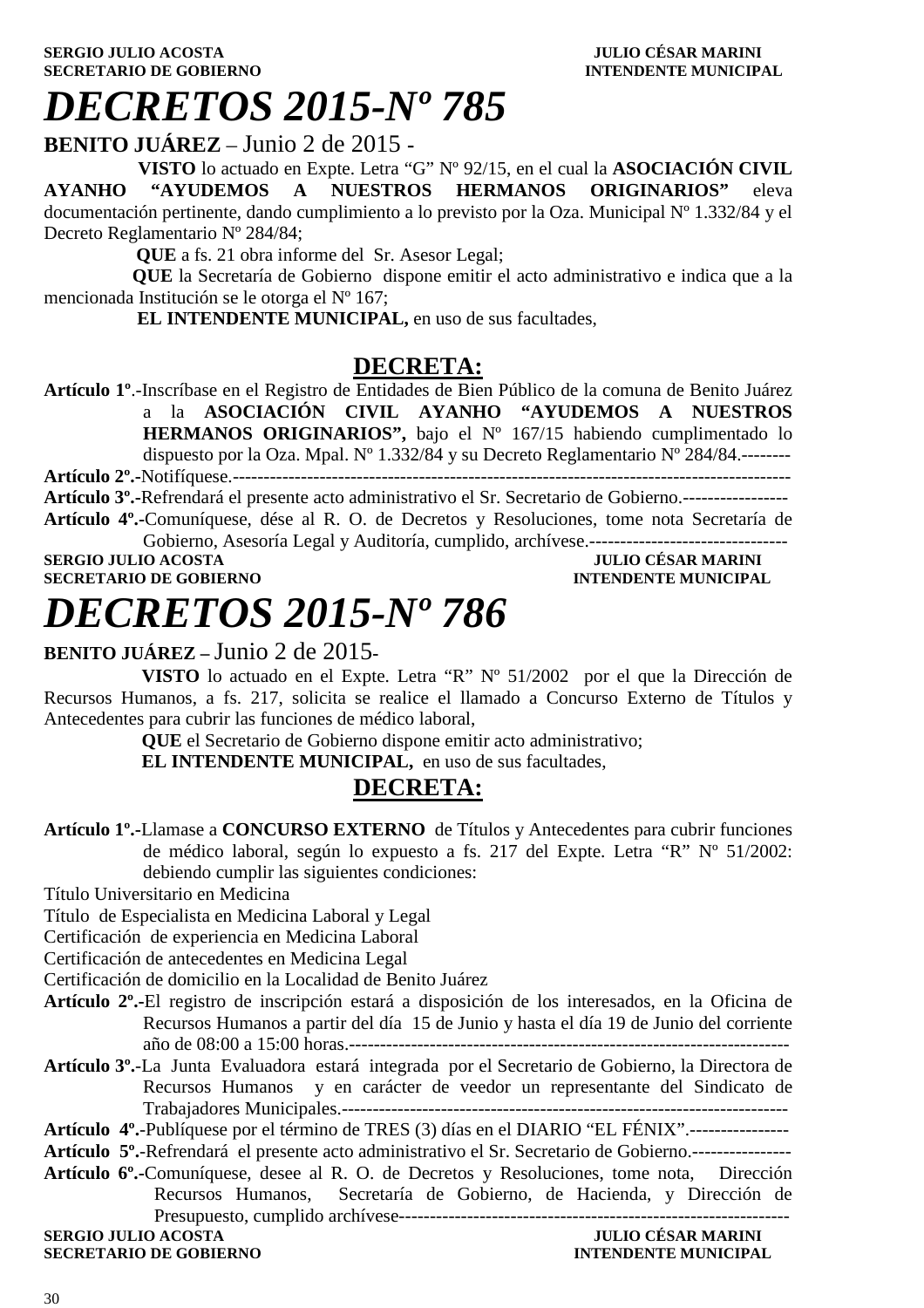### **BENITO JUÁREZ**- Junio 2 de 2015-

**VISTO** lo actuado en Expte. Letra "O" Nº 54/15 y el Decreto Municipal N° 602/15 por el que se llama a Concurso de Precios Nº 43/15 para la venta de distintos tipos de materiales de las Plantas de Tratamientos de Residuos Sólidos de la localidad de Benito Juárez y Barker y Villa Cacique;

**QUE** a fojas 25 obra informe del Jefe de Compras, manifestando que se invitaron a seis firmas, de las cuales solo uno de los oferentes supera los valores establecidos por la Ordenanza 4911/14;

**QUE** a fojas 26 obra informe favorable de la Contadora Municipal y a fojas 27 el Secretario de Hacienda solicita el dictado del acto administrativo;

**QUE** el Secretario de Gobierno dispone dictar el presente acto administrativo;

**EL INTENDENTE MUNICIPAL,** en uso de sus facultades,

## **DECRETA:**

| Artículo Iº.-Apruébese lo actuado en el CONCURSO DE PRECIOS Nº 43/15.------                                |
|------------------------------------------------------------------------------------------------------------|
| Artículo 2 <sup>o</sup> .-Adjudíquese al oferente Beorlegui Carlos de acuerdo al siguiente detalle:        |
| Item 4 -15.000 kg. De papel de segunda a\$ 0,66 por kg. \$ 9.900,00                                        |
| Item 5 -30.000 kg. De cartón a \$ 1,16 por kg.<br>\$34.800,00                                              |
| Item 10-2.500 kg. De soplado amarillo a \$ 2,91 por kg. \$ 7.275,00                                        |
| Item 11 -2.000 kg. De soplado natural a $$2,91$ por kg.<br>\$5.820,00                                      |
| Item 13 -4.000 kg. De tetra a $$1.16$ por kg.<br>\$4.640,00                                                |
| Artículo 3 <sup>°</sup> .-Notifíquese.--                                                                   |
| Artículo 4 <sup>°</sup> .-Refrendará el presente acto administrativo el Sr. Secretario de Infraestructura, |
| Vivienda y Servicios Públicos.--                                                                           |
| Artículo 5 <sup>°</sup> . Comuníquese, dése al R. O. De Decretos y Resoluciones, tome nota Contaduría,     |
| Compras, Presupuesto, Secretarías de Gobierno, Infraestructura, Vivienda y Servicios                       |

Públicos y Hacienda, cumplido archívese.------------------------------------------------------

**S. DE INF., VIV., Y SERV. PÚBLICOS INTENDENTE MUNICIPAL** 

# **DIEGO ROSSETTI JULIO CÉSAR MARINI**

# *DECRETOS 2015-Nº 788*

### **BENITO JUÁREZ –** Junio 2 de 2015-

 **VISTO** la Baja por Jubilación del Director de Cultura y Educación y de acuerdo a lo dispuesto por el Intendente Municipal en cuanto a la designación en el citado cargo al agente LATORRE ROBERTO ARIEL (D.N.I. 29.857.643);

**QUE** a fojas 494 obra nota de la Directora de Recursos Humanos;

**QUE** el Secretario de Gobierno dispone dictar el presente acto administrativo;

**EL INTENDENTE MUNICIPAL,** en uso de sus facultades,

## **DECRETA:**

**Artículo 1º.-**Desígnase como DIRECTOR DE CULTURA Y EDUCACIÓN, con rango salarial de DIRECTOR POLÍTICO "C" al agente LATORRE ROBERTO ARIEL (L.P. 3098), con dependencia directa del Sr. Intendente, con efecto retroactivo al 1/06/15, reservando su actual cargo de Planta Permanente. --------------------------------------------

**Artículo 2º.**-Por la Dirección de Recursos Humanos, notifíquese al interesado y agréguese al legajo personal del agente.--------------------------------------------------------------------------------

**Artículo 3º.-**Refrendará el presente acto administrativo el Sr. Secretario de Gobierno.----------------

**Artículo 4º.-**Comuníquese, dése al R. O. de Decretos y Resoluciones, tome nota Recursos Humanos, Secretarías de Gobierno, de Hacienda, Patrimonio, Contaduría, Dirección de Cultura y Educación y Auditoría, Dirección de Presupuesto, cumplido, archívese.--- **SERGIO JULIO ACOSTA SECRETARIO DE GOBIERNO INTENDENTE MUNICIPAL**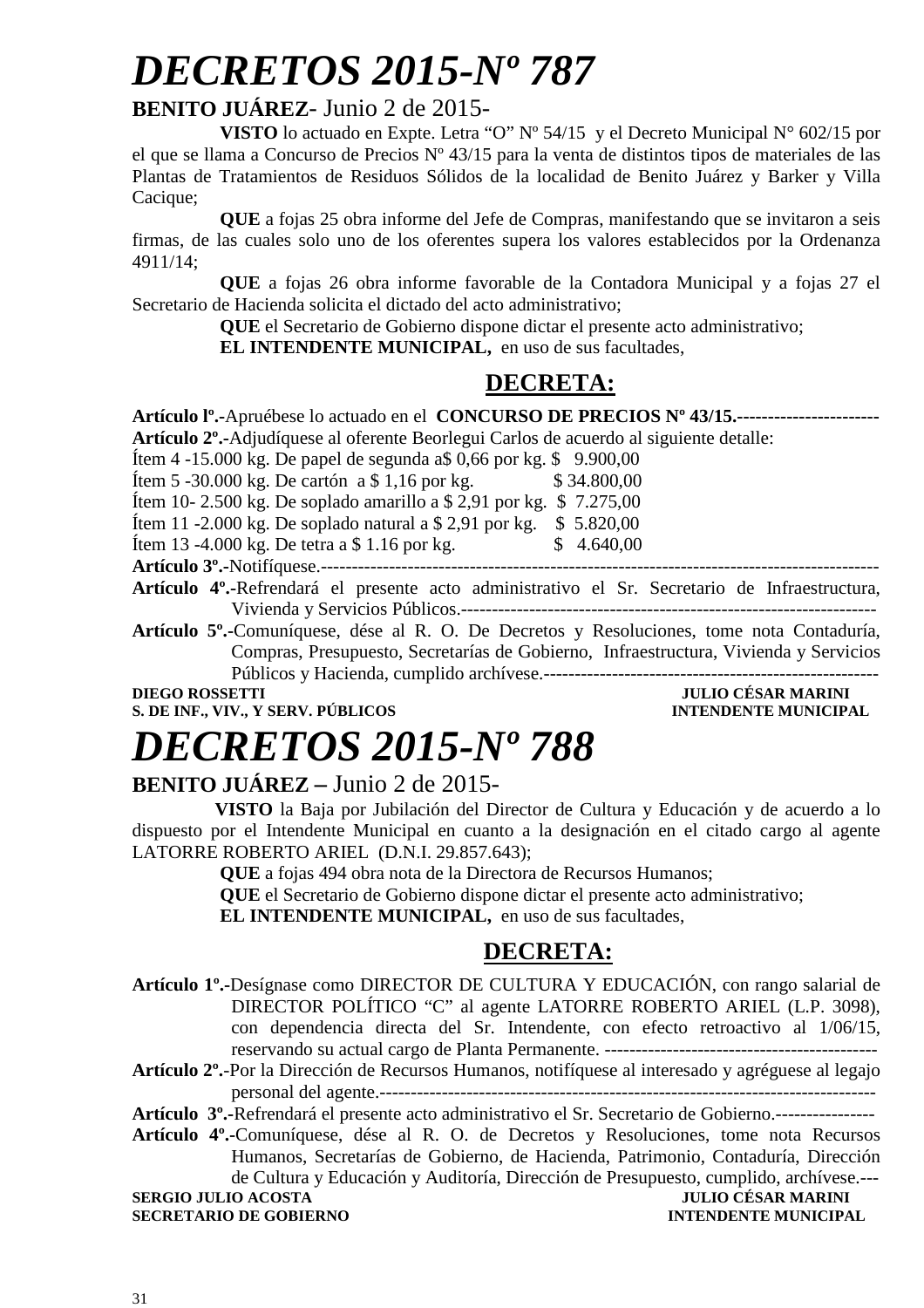### **BENITO JUÁREZ –** Junio 3 de 2015-

**VISTO** que conforme las previsiones de la Oza. Mpal. N° 4854/14, el **"FONDO MUNICIPAL PARA EMERGENCIAS DE SALUD" (FO.MU.ES.),** se encuentra facultado para solucionar económicamente enfermedades cuya gravedad requiere derivación médica debido al alto riesgo en la salud;

**QUE** el Secretario de Gobierno dispone dictar el presente acto administrativo;

 **EL INTENDENTE MUNICIPAL**, en uso de sus facultades,

### **DECRETA:**

**Artículo 1º.-**Dispónese que el **"FONDO MUNICIPAL PARA EMERGENCIAS ESPECIALES DE SALUD" (FO.MU.ES),** efectúe pagos en el marco de la Oza. Mpal. N° 4854/14, a la persona que se indica a continuación, cuya historia clínica obra en el Expediente:

#### **BLASCO MARCELO Expte. Letra "F" Nº 126/96 3º cuerpo**

**Subsidio Reintegrable \$ 1.500,00.- (fs. 764)** 

**Artículo 2º.-**La Dirección de Recursos Humanos o la Dirección de Recaudación según corresponda deberá tomar recaudos necesarios para la retención de haberes y/o gestión de cobro para obtener el reintegro del subsidio, según corresponda, mencionado en el Articulo 1º.-----------------------------------------------------------------------------------------------------

**Artículo 3º.-**Refrendará el presente acto administrativo la Sra. Secretaria de Desarrollo Social.--- **Artículo 4º.-**Comuníquese, dése al R. O. de Decretos y Resoluciones, tome nota Contaduría, Tesorería, Direcciones de Recursos Humanos, de Recaudación, Secretarías de Desarrollo Social, de Gobierno, de Hacienda, Subdirección de Tasas, FO.MU.ES. y

Auditoría, cumplido, archívese.------------------------------------------------------------------

**MARÍA TERESA RICCI JULIO CÉSAR MARINI S. DE DESARROLLO SOCIAL COMPUTE DESARROLLO SOCIAL COMPUTE SOCIAL COMPUTE DESARROLLO SOCIAL COMPUTE DESARROLLO SOCIAL** 

# *DECRETOS 2015-Nº 790*

### **BENITO JUÁREZ** – Junio 5 de 2015 -

 **VISTO** lo actuado en Expte. Letra "D" Nº 101/15 por el cual la Delegada Municipal de Barker Interina eleva nota (fs. 18) solicitando **SUBSIDIO** destinado al pago de Gas a personas indigentes;

 **QUE** a fojas precedentes Contaduría realiza la respectiva reserva preventiva del gasto;  **QUE** la Secretaría de Gobierno dispone dictar el presente acto administrativo;

**EL INTENDENTE MUNICIPAL**, en uso de sus facultades,

### **DECRETA:**

**Artículo 1º.-**Abonar **SUBSIDIO A INDIGENTES** por la suma total de pesos un mil doscientos cuarenta y ocho con sesenta y siete (\$ 1.248,67) según lo solicitado por la Delegada Municipal de Barker Interina destinado al pago de gas de personas indigentes, de acuerdo a lo actuado en Expediente Letra "D" Nº 101/15.------------------

**Artículo 2º.-**El gasto será imputado según lo informado por Contaduría a fs. precedentes.-------------

**Artículo 3º.-**Refrendará el presente acto administrativo la Sra. Secretaria de Desarrollo Social.----

**Artículo 4º.-**Comuníquese, dése al R. O. de Decretos y Resoluciones, tome nota Contaduría, Tesorería, Dirección de Presupuesto, Secretarías de Desarrollo Social, de Gobierno, de Hacienda, Delegación Barker y Auditoría, cumplido, archívese.----------------------------

**S. DE DESARROLLO SOCIAL** 

**MARÍA TERESA RICCI DE LOS EN EL DE LOS ENFORMADES DE DESAR MARINI S. DE DESARROLLO SOCIAL DE LOS ENTREDEDITABLES DE LOS ENFORMADES DE LOS ENFORMADES DE LOS ENFORMADES DE LOS ENFORMADES DE LOS ENFORMADES DE LOS ENFORMADES** 

# *DECRETOS 2015-Nº 791*

**BENITO JUÁREZ** –Junio 5 de 2015 –

**VISTO** lo actuado en Expte. Letra "G" Nº 117/12, por el que la **GUARDIA DE LA COMUNIDAD** (fs. 147) solicita Subsidio con destino a solventar gastos de la institución;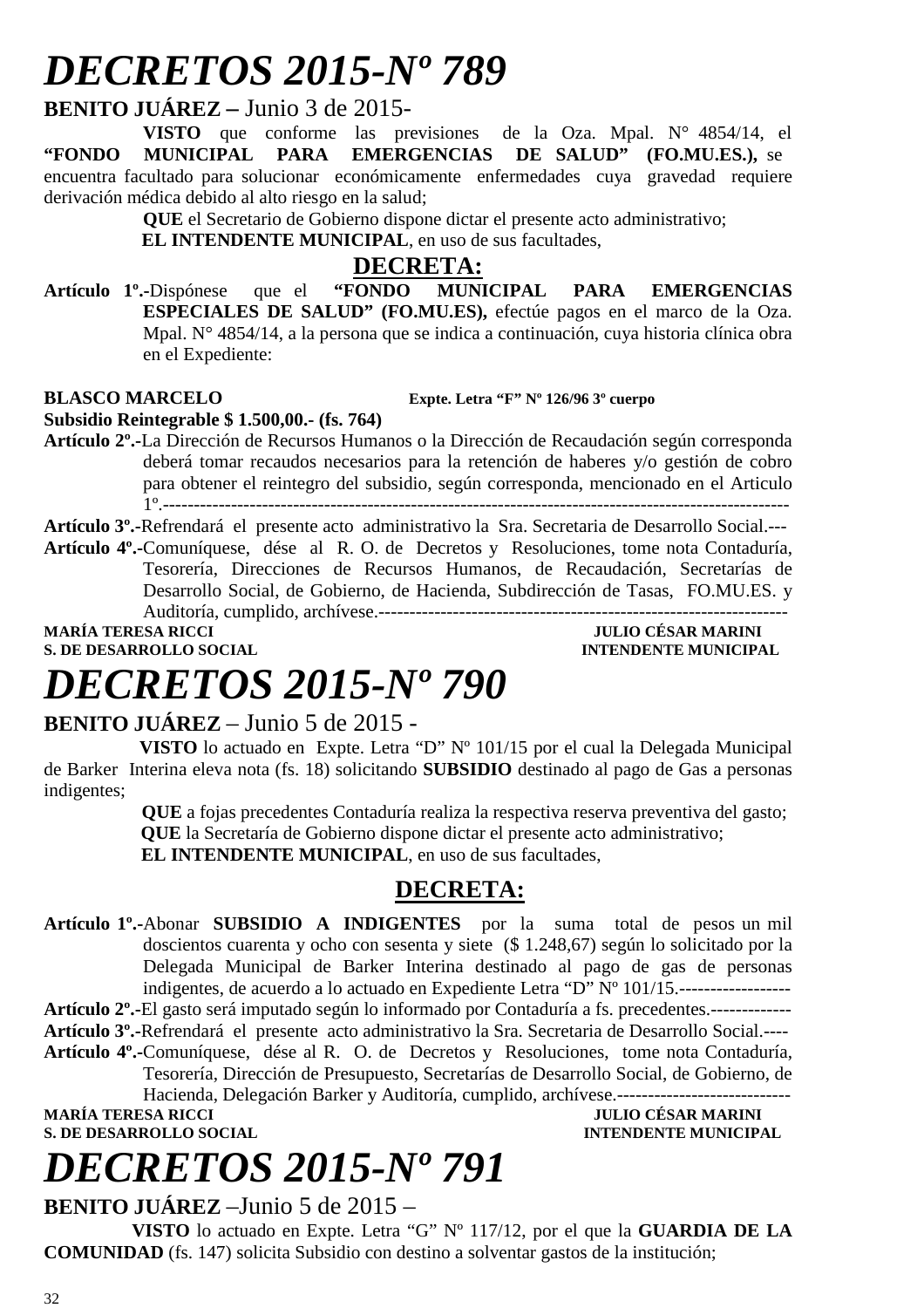**QUE** a fs. 150 Contaduría efectúa la respectiva reserva preventiva del gasto; mientras que a fs. 151 la Secretaría de Gobierno dispone dictar el presente acto administrativo; **EL INTENDENTE MUNICIPAL,** en uso de sus facultades,

**DECRETA:**

**Artículo lº.-**Otórgase **SUBSIDIO** a la **GUARDIA DE LA COMUNIDAD** por la suma de **Pesos DOS MIL (\$ 2.000,00)** destinado a solventar gastos de la institución. El mismo deberá ser rendido oportunamente mediante "Balance de Inversión".-------------------------------

**Artículo 2º.-**El gasto será imputado según lo informado por Contaduría a fs. precedente.-------------  **Artículo 3º.-**Tesorería, previo a hacer efectivo el Subsidio del Art. 1°, deberá verificar el cumplimiento del Art. 132 del Reglamento de Contabilidad.--------------------------------

**Artículo 4º**.-Refrendará el presente acto administrativo el Sr. Secretario de Gobierno.----------------- **Artículo 5º.-**Comuníquese, dése al R. O. De Decretos y Resoluciones, tome nota Contaduría,

Tesorería, Secretarías de Gobierno, de Hacienda y Auditoría, cumplido, archívese.---- **SERGIO JULIO ACOSTA JULIO CÉSAR MARINI** 

**SECRETARIO DE GOBIERNO INTENDENTE MUNICIPAL** 

# *DECRETOS 2015-Nº 792*

**BENITO JUÁREZ** –Junio 5 de 2015 –

**VISTO** lo informado por el Sr. Secretario Privado en cuanto a la intención de adherir a los actos programados para el día 6 de junio por la Asociación de Bomberos Voluntarios de Benito Juárez, con motivo de celebrar el Día Nacional del Bombero Voluntario y el 55 Aniversario de la Creación de la entidad;

**QUE** se llevará a cabo una cena y actos principales en la sede de la institución;

**QUE** el Secretario de Gobierno dispone dictar el presente acto administrativo;

**EL INTENDENTE MUNICIPAL,** en uso de sus facultades,

### **DECRETA:**

**Artículo lº.-**Adhiérase el Municipio de Benito Juárez a los actos programados por la Asociación de Bomberos Voluntarios de Benito Juárez, con motivo de celebrarse el Día Nacional del Bombero Voluntario y el 55º Aniversario de creación de la entidad.----------------------------------

**Artículo 2º.-**Autorízase a Contaduría a efectuar gastos que demande el evento citado precedentemente.-----------------------------------------------------------------------------------

**Artículo 3º**.-Refrendará el presente acto administrativo el Sr. Secretario de Gobierno.-----------------

**Artículo 4º.-**Comuníquese, dése al R. O. De Decretos y Resoluciones, tome nota Contaduría, Tesorería, Secretarías de Gobierno, de Hacienda y Auditoría, cumplido, archívese.----

**SERGIO JULIO ACOSTA JULIO CÉSAR MARINI SECRETARIO DE GOBIERNO INTENDENTE MUNICIPAL** 

# *DECRETOS 2015-Nº 793*

### **BENITO JUÁREZ –-** Junio 5 de 2015 –

 **VISTO** lo actuado en el Expte. Letra "E" N° 41/13 por el que el Director Administrativo del Hospital Municipal "Eva Perón" Ente Descentralizado "Dr. Alfredo Saintout", solicita se realice el llamado a Concurso Externo de Títulos y Antecedentes, para cubrir el cargo de Médico Ecografista, Jefe del Servicio de Diagnóstico por Imágenes;

**QUE** el Secretario de Gobierno dispone emitir acto administrativo;

### **EL INTENDENTE MUNICIPAL,** en uso de sus facultades,

#### **DECRETA:**

**Artículo 1º.-** Llamase a **CONCURSO EXTERNO** de Títulos y Antecedentes para cubrir el cargo de Médico Ecografista, Jefe del Servicio de Diagnóstico por Imágenes, debiendo presentar currículum vitae que contenga los siguientes puntos: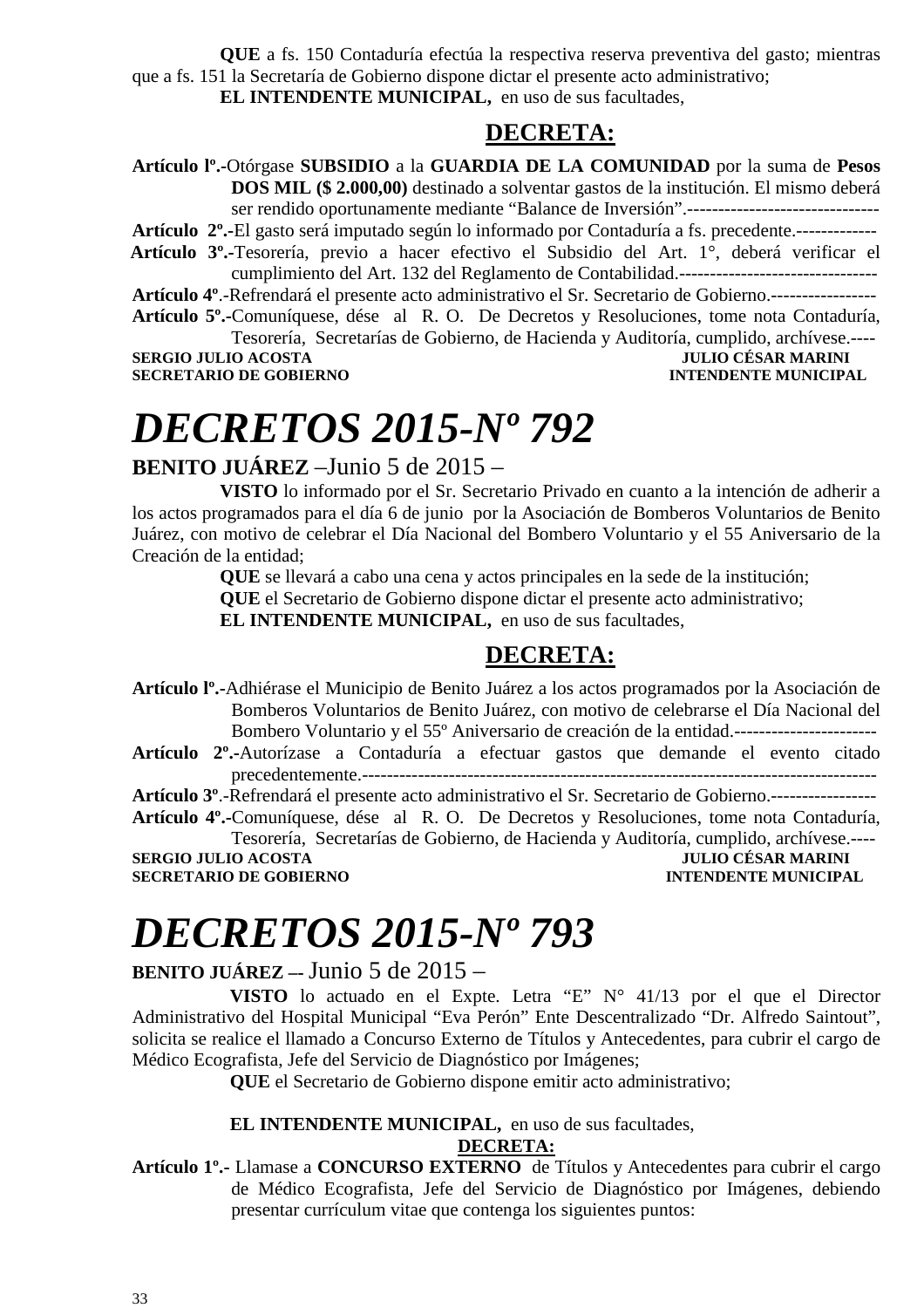- \*Título profesional habilitante en Medicina, reconocido por Universidad Nacional y autorizado por la legalización vigente.
- \*Autorización individual según Ley Nº 17557/67, Decreto Provincial Nº 1791/81 para la titularidad de Servicios de Rayos X del Ministerio de Salud de la Provincia de Buenos Aires.
- \*Titulo Especialista como Médico de Diagnóstico por Imágenes.
- \*Matrícula Profesional, Colegio Médico Distrito VIII.
- \*Certificado de Ética Profesional, expedido por el Colegio Médico Distrito VIII, actualizado a la fecha.

\*Certificado de antecedentes laborales.

\*Antecedentes Académicos.

- \*Experiencia comprobable en capacitación de personal, realización de informes de tomografía axial computada en centros de reconocida trayectoria.
- **Artículo 2º.-**El registro de inscripción estará a disposición de los interesados, en la Oficina de RRHH del Ente Descentralizado Hospital desde el 22 y hasta el 27 de junio del corriente año, de 8 a 14 horas.-------------------------------------------------------------------
- **Artículo 3º.-**La Junta Evaluadora del presente concurso estará integrada por el Director Médico, Director Administrativo, Directora de Recursos Humanos, un representante de la Asociación de Profesionales y en carácter de veedor un representante del Sindicato de Trabajadores Municipales.------------------------------------------------------------------------
- **Artículo 4º.**-Publíquese por el término de TRES (3) días en el DIARIO "EL FÉNIX", en la página web y dése amplia difusión radial.---------------------------------------------------------------

**Artículo 5º.-**Refrendará el presente acto administrativo la Sra. Secretaria de Salud.--------------------

**Artículo 6º.-**Comuníquese, desee al R. O. de Decretos y Resoluciones, tome nota, Ente Descentralizado Hospital, Dirección Recursos Humanos del Ente, Secretarías de Gobierno, de Salud y Auditoría, cumplido archívese.----------------------------------------

MARÍA ELISA TIMPANARO **de la contrata de la contrata de la contrata de la contrata de la contrata de la contrata de la contrata de la contrata de la contrata de la contrata de la contrata de la contrata de la contrata de l** 

**INTENDENTE MUNICIPAL** 

# *DECRETOS 2015-Nº 794*

### **BENITO JUÁREZ –** Junio 5 de 2015-

**VISTO** que conforme las previsiones de la Oza. Mpal. N° 4854/14, el **"FONDO MUNICIPAL PARA EMERGENCIAS DE SALUD" (FO.MU.ES.),** se encuentra facultado para solucionar económicamente enfermedades cuya gravedad requiere derivación médica debido al alto riesgo en la salud;

**QUE** el Secretario de Gobierno dispone dictar el presente acto administrativo;

 **EL INTENDENTE MUNICIPAL**, en uso de sus facultades,

## **DECRETA:**

**Artículo 1º.-**Dispónese que el **"FONDO MUNICIPAL PARA EMERGENCIAS ESPECIALES DE SALUD" (FO.MU.ES),** efectúe pagos en el marco de la Oza. Mpal. N° 4854/14, a la persona que se indica a continuación, cuya historia clínica obra en el Expediente:<br>LÓPEZ MONICA

#### **Expte. Letra "F" Nº 54/15**

#### **Subsidio Reintegrable \$ 3.000,00.- (fs. 7)**

**Artículo 2º.-**La Dirección de Recursos Humanos o la Dirección de Recaudación según corresponda deberá tomar recaudos necesarios para la retención de haberes y/o gestión de cobro para obtener el reintegro del subsidio, según corresponda, mencionado en el Articulo 1º.-----------------------------------------------------------------------------------------------------

**Artículo 3º.-**Refrendará el presente acto administrativo la Sra. Secretaria de Desarrollo Social.---

**Artículo 4º.-**Comuníquese, dése al R. O. de Decretos y Resoluciones, tome nota Contaduría, Tesorería, Direcciones de Recursos Humanos, de Recaudación, Secretarías de Desarrollo Social, de Gobierno, de Hacienda, Subdirección de Tasas, FO.MU.ES. y Auditoría, cumplido, archívese.------------------------------------------------------------------

**MARÍA TERESA RICCI JULIO CÉSAR MARINI** 

**S. DE DESARROLLO SOCIAL CONSUMING A LOCAL CONSUMING A LOCAL CONSUMING A LOCAL CONSUMING A LOCAL CONSUMING A LOCAL CONSUMING A LOCAL CONSUMING A LOCAL CONSUMING A LOCAL CONSUMING A LOCAL CONSUMING A LOCAL CONSUMING A LOCAL**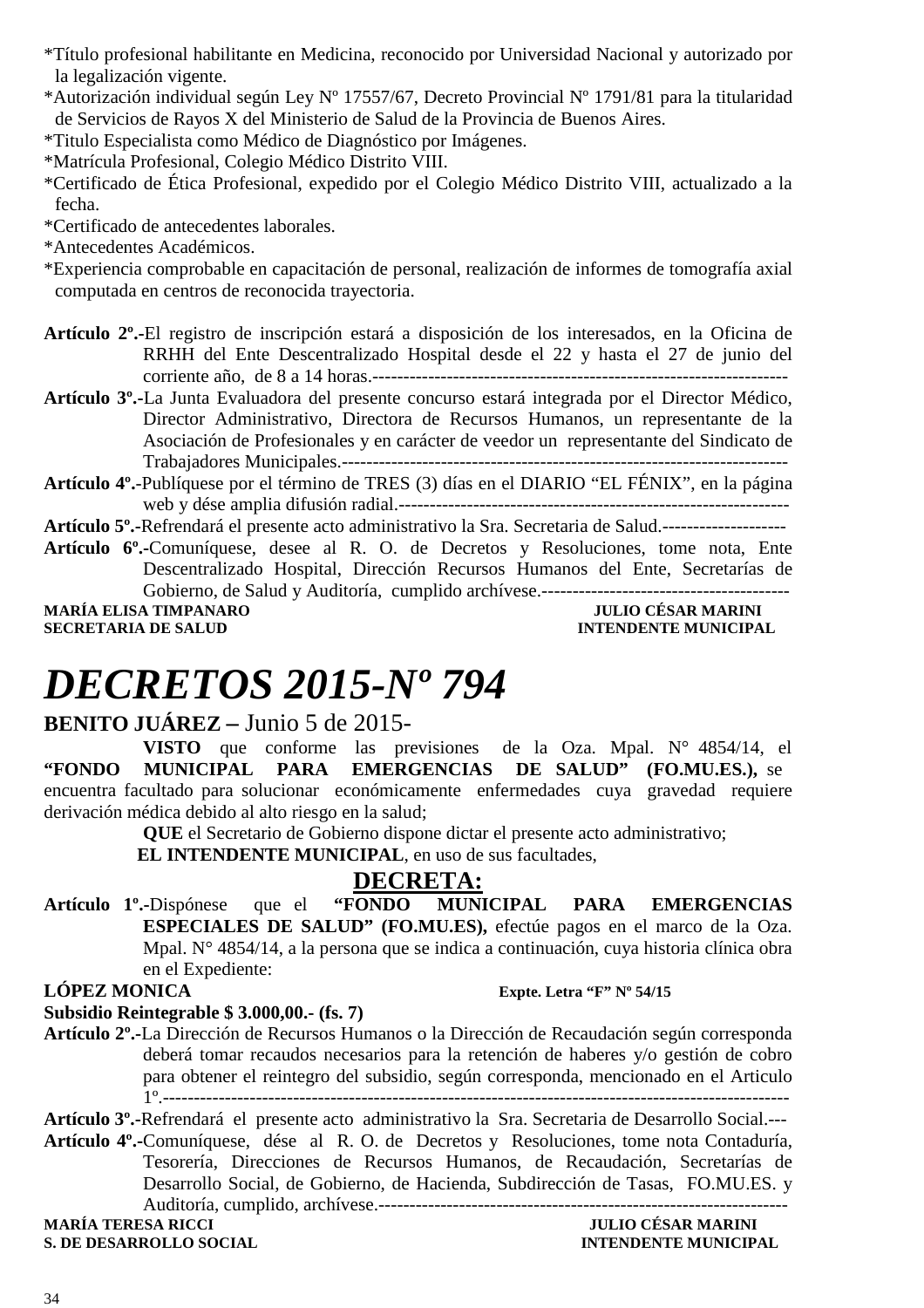### **BENITO JUÁREZ –** Junio 5 de 2015**-**

 **VISTO** lo actuado en el Expte. Letra "E" Nº 74/13 por el que el Director Administrativo del Hospital Municipal "Eva Perón" Ente Descentralizado "Dr. Alfredo Saintout", a fs. 45, solicita se realice el llamado a Concurso Externo de Títulos y Antecedentes para cubrir las funciones de médico pediatra,

**QUE** el Secretario de Gobierno dispone emitir acto administrativo;

 **EL INTENDENTE MUNICIPAL,** en uso de sus facultades,

### **DECRETA:**

- **Artículo 1º.-**Llámase a **CONCURSO EXTERNO** de Títulos y Antecedentes para cubrir funciones de médico pediatra, según lo expuesto a fs. 45 del Expte. Letra "E" Nº 74/13: debiendo cumplir las siguientes condiciones:
- Título Profesional habilitante en Medicina, reconocido por la Universidad Nacional y autorizado por legislación vigente
- Matrícula Profesional, Colegio Médico Distrito VIII
- Certificado de Ética Profesional, expedido por el Colegio Médico Distrito VIII, actualizado a la fecha

Certificación de antecedentes laborales referidos exclusivamente a la profesión

Antecedentes académicos

- **Artículo 2º.-**El registro de inscripción estará a disposición de los interesados, en la Oficina de Recursos Humanos del Ente Descentralizado a partir del día 22 de Junio y hasta el día 27 de Junio del corriente año de 08:00 a 14:00 horas.-----------------------------------------
- **Artículo 3º.**-La Junta Evaluadora estará integrada por el Director Médico, Director Administrativo, Directora de Recursos Humanos, del Hospital Municipal "Eva Perón" Ente Descentralizado "Dr. Alfredo Saintout",un representante de la Asociación de Profesionales y en carácter de veedor un representante del Sindicato de Trabajadores Municipales.-----------------------------------------------------------------------------------------

**Artículo 4º.**-Publíquese por el término de TRES (3) días en el DIARIO "EL FÉNIX".----------------

**Artículo 5º.**-Refrendará el presente acto administrativo la Sra. Secretaria de Salud.-------------------

**Artículo 6º.-**Comuníquese, desee al R. O. de Decretos y Resoluciones, tome nota, Dirección Recursos Humanos del Ente Descentralizado, Secretarías de Gobierno, de Salud, Contaduría del Ente y Auditoría, cumplido archívese---------------------------------------

**MARÍA ELISA TIMPANARO JULIO CÉSAR MARINI SECRETARIA DE SALUD INTENDENTE MUNICIPAL** 

# *DECRETOS 2015-Nº 796*

### **BENITO JUÁREZ**- Junio 5 de 2015-

 **VISTO** lo actuado en el Expte. Letra "P" Nº 16/13 en el cual a fojas 1 obra nota de Encargada del Departamento de Patrimonio, informando el faltante de elementos a cargo del agente SANCHEZ JESUS (L.P.2373);

**QUE** a fs. 9 obra Resolución Municipal Nº 169/15, por la que se dispone descontar al agente los elementos faltantes;

**QUE** a fs. 12 la Encargada de Patrimonio solicita dar de baja los elementos mencionados;

**QUE** el Secretario de Gobierno dispone dictar acto administrativo;

 **EL INTENDENTE MUNICIPAL,** en uso de sus facultades,

## **DECRETA:**

**Artículo lº.-**Dése de baja del Patrimonio Municipal, los elementos que se detallan a continuación, de acuerdo a lo actuado en Expediente Letra "P" Nº 16/13:

• **1 Llave collar 1" 1/8 Nº de identificación 4421**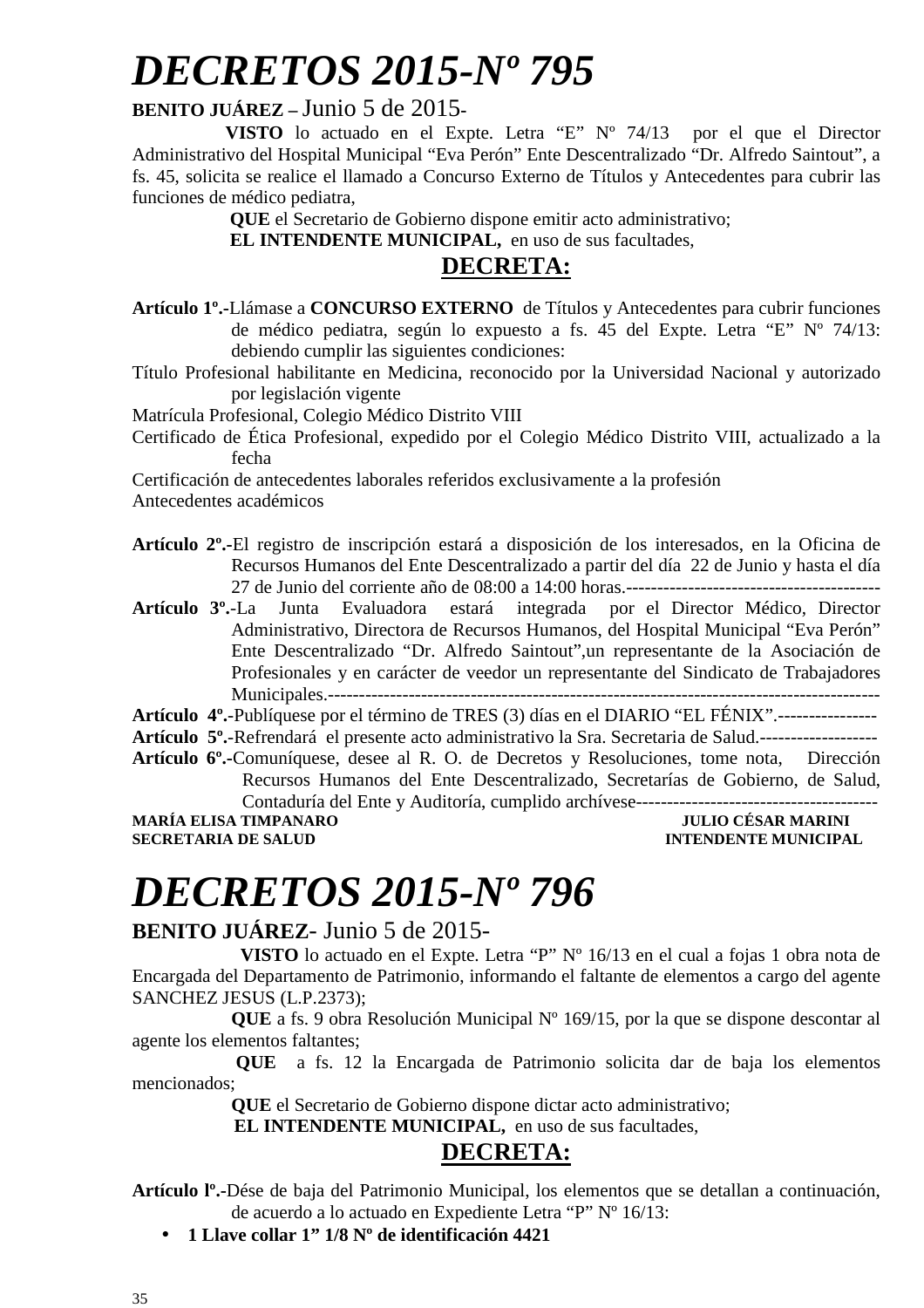#### • **1 Asadera enlozada Nº de identificación 4251**

**Artículo 2º.-**Refrendará el presente acto administrativo el Sr. Secretario de Infraestructura, Vivienda y Servicios Públicos.-------------------------------------------------------------------

**Artículo 3º.-**Comuníquese, dése al R. O. De Decretos y Resoluciones, tome nota Patrimonio, Contaduría, Secretarías de Gobierno, de Infraestructura, Vivienda y Servicios Públicos

y Auditoría, cumplido, archívese.----------------------------------------------------------------

**S. DE INF., VIV., Y SERV. PÚBLICOS** 

**DIEGO ROSSETTI JULIO CÉSAR MARINI** 

# *DECRETOS 2015-Nº 797*

### **BENITO JUÁREZ –** Junio 5 de 2015**-**

**VISTO** que El Intendente Municipal ha determinado concretar el aumento escalonado del sueldo básico a los empleados Municipales de manera gradual, tal lo anunciado oportunamente a saber: 15% ya aplicado en Enero del corriente año, y el 20% a partir del 1 Julio de 2015, acumulando esto un 38% de incremento anual al básico del empleado Municipal, alcanzando incluso a los Jubilados Municipales.-

 **QUE** el presente aumento incluye a todos los empleados municipales y del Hospital Municipal "Eva Perón" Ente Descentralizado "Dr. Alfredo Saintout".-

**CONSIDERANDO** que representa una adecuación de los sueldos de los empleados municipales y que el salario mínimo vital y móvil de jornada completa está fijado en la resolución Nº 3/2014 de la cartera laboral que formalizó el incremento, publicado oportunamente en el Boletín Oficial, y precisó que el salario mínimo es de **\$ 4.716,00** a partir del mes de Enero del 2015.

**QUE** a modo de referencia el sueldo básico para el régimen de 48 horas semanales actualmente es de \$5.040,77 y el sueldo conformado, es decir Básico, con Complemento, Presentismo y Puntualidad para los agentes que revisten en la categoría inicial es de \$ 6.109,78 sujeto a retenciones de IPS y IOMA, para el mismo régimen de 48 horas semanales, tal lo dispuesto en la ley 11.544 sobre jornada de trabajo; y a partir del mes de julio los montos serán de **\$ 6048,93 y \$ 7117.94,** respectivamente.

 **EL INTENDENTE MUNICIPAL,** en uso de sus facultades;

**DECRETA:**

**Artículo 1º.-** Establécase a partir del **1º de julio** de 2015, las siguientes escalas salariales para el personal municipal DE PLANTA PERMANENTE y TRANSITORIA a saber:

a) ESCALA DE SUELDOS BASICOS PARA EL PERSONAL DE PLANTA PERMANENTE Y TRANSITORIA SEGÚN CATEGORIAS Y REGIMENES HORARIOS

| Categoría               | 35       | 36       | 40       | 44       | 48       |
|-------------------------|----------|----------|----------|----------|----------|
| 14                      | 6.116,88 | 6.291,64 | 6.990,71 | 7.689,79 | 8.388,85 |
| 13                      | 6.015,32 | 6.187,19 | 6.874,66 | 7.562,12 | 8.249,58 |
| 12                      | 5.971,83 | 6.142,45 | 6.824,94 | 7.507,45 | 8.189,94 |
| 11                      | 5.870,34 | 6.038,07 | 6.708,95 | 7.379,85 | 8.050,75 |
| 10                      | 5.590,02 | 5.749,73 | 6.388,59 | 7.027,46 | 7.666,31 |
| 9                       | 5.507,79 | 5.665,15 | 6.294,62 | 6.924,08 | 7.553,54 |
| 8                       | 5.179,14 | 5.327,12 | 5.919,01 | 6.510,91 | 7.102,82 |
| 7                       | 5.038,97 | 5.182,94 | 5.758,82 | 6.334,70 | 6.910,58 |
| 6                       | 4.932,66 | 5.073,58 | 5.637,31 | 6.201,06 | 6.764,79 |
| 5                       | 4.763,48 | 4.899,59 | 5.443,99 | 5.988,39 | 6.532,78 |
| $\overline{\mathbf{4}}$ | 4.657,11 | 4.790,19 | 5.322,43 | 5.854,66 | 6.386,90 |
| 3                       | 4.550,83 | 4.680,85 | 5.200,94 | 5.721,04 | 6.241,13 |
| $\mathbf{2}$            | 4.478,29 | 4.606,25 | 5.118,05 | 5.629,86 | 6.141,66 |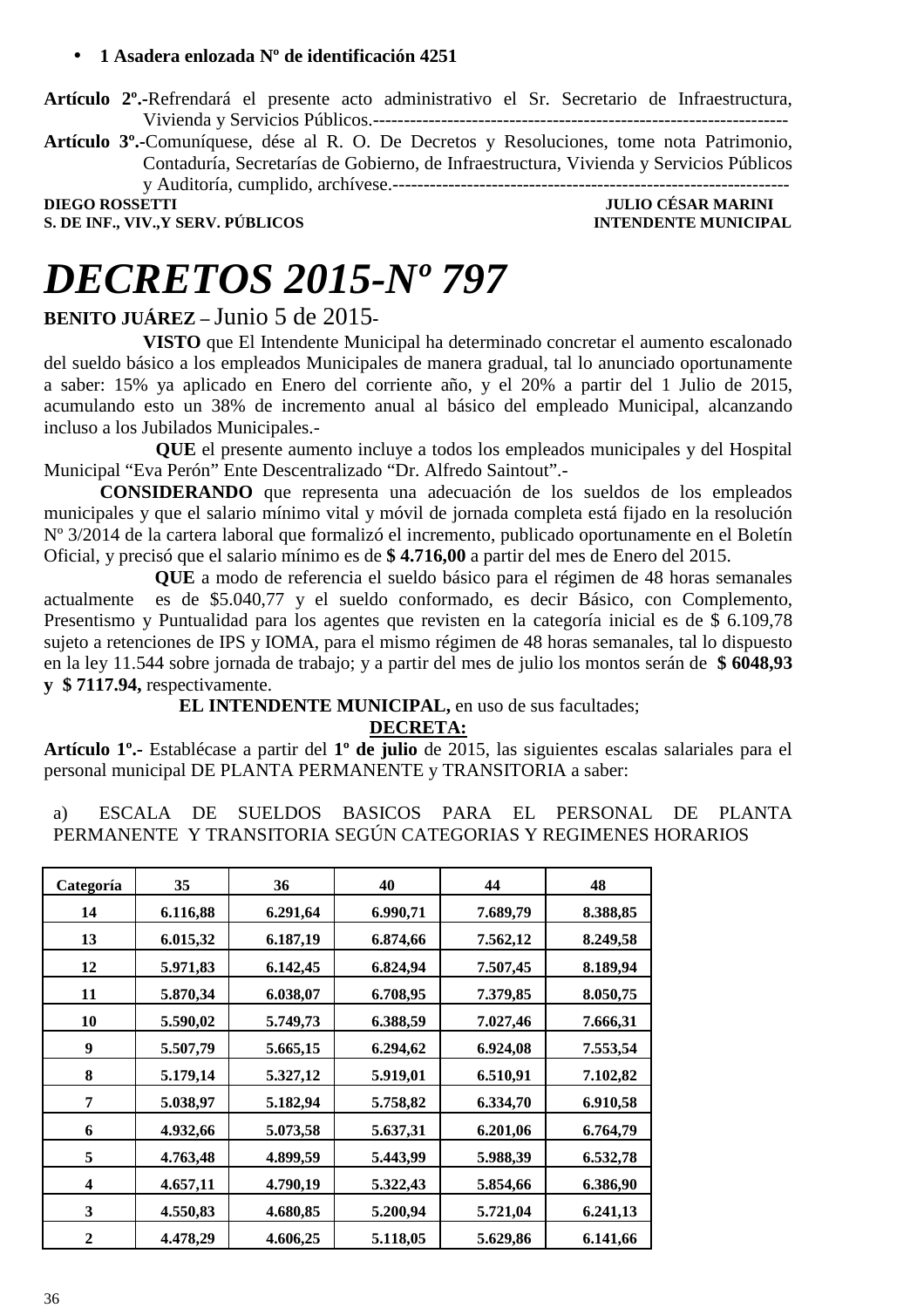|                          | 4.410.67 | 4.536.69 | 5.040.77 | 5.544.85 | 6.048.93 |
|--------------------------|----------|----------|----------|----------|----------|
| <b>Jornalero</b>         | 4.410.67 | 4.536.69 | 5.040.77 | 5.544.85 | 6.048.93 |
| Nalor de la hora cátedra | 147.02   |          |          |          |          |

b) ESCALA DE SUELDOS BASICOS PARA EL PERSONAL PROFESIONAL DE PLANTA PERMANENTE Y TRANSITORIA DEL ENTE DESCENTRALIZADO, SEGÚN GRADO Y REGIMEN HORARIO Y DEPENDIENTE DE LA SECRETARÍA DE SALUD.-

| Régimen           | <b>GRADOS</b> |          |          |          |          |
|-------------------|---------------|----------|----------|----------|----------|
| horario           |               | 2        | 3        | 4        | 5        |
| 12 <sub>H</sub> S | 3053,68       | 3143,18  | 3242,65  | 3337,06  | 3441,47  |
| <b>18HS</b>       | 4207,08       | 4341,35  | 4490,49  | 4632,15  | 4788,76  |
| <b>24HS</b>       | 5360,50       | 5539,49  | 5738,37  | 5927,18  | 6136,08  |
| <b>30HS</b>       | 6513,90       | 6737,66  | 6986,24  | 7222,29  | 7483,40  |
| <b>36HS</b>       | 7688,66       | 7957,13  | 8255,49  | 8538,69  | 8852,07  |
| <b>48HS</b>       | 10251,52      | 10609,52 | 11007,29 | 11384,89 | 11802,68 |

c) ESCALA DE SUELDOS BASICOS PARA EL PERSONAL DOCENTE DE PLANTA PERMANENTE Y TRANSITORIA DEL JARDIN MATERNAL.-

|              | Régimen | <b>GRADOS</b> |              |         |         |         |
|--------------|---------|---------------|--------------|---------|---------|---------|
| Categoría    | horario |               | $\mathbf{2}$ | 3       |         | 5       |
|              | 25 HS   | 4410,67       | 4593,84      | 4786,20 | 4988,16 | 5200,23 |
| $\mathbf{2}$ | 25 HS   | 4478,31       | 4664,87      | 4860,79 | 5066,47 | 5282,43 |
| 3            | 25 HS   | 4550,82       | 4740,99      | 4940,74 | 5150,44 | 5370,62 |
| 4            | 25 HS   | 4657,16       | 4852,65      | 5057,98 | 5273,53 | 5499,81 |
|              | 25 HS   | 4763,51       | 4964,33      | 5175,21 | 5396,64 | 5629,09 |

**Artículo 2º.-**Establécese a partir del 1º de **julio** de 2015 para el personal encuadrado como superior sin estabilidad y del personal de ley los sueldos básicos que surjan del cálculo aplicando la siguiente escala dependiendo del sueldo básico del Intendente Municipal.------------------------------------------------------------------------------------------

El sueldo mínimo del Intendente Municipal será el resultante de considerar el sueldo básico de la categoría inferior del ingresarte en el escalafón administrativo de la Municipalidad, en su equivalente a cuarenta horas semanales, con más el correspondiente "Complemento Sueldo Básico". Todo ello según lo establecido en el Art. 125 de la L.O.M.-

| <b>SECRETARIO</b>                 | 25% |
|-----------------------------------|-----|
| <b>CONTADOR</b>                   | 22% |
| <b>RECTORES GENERALES</b>         | 22% |
| <b>SECRETARIO PRIVADO</b>         | 20% |
| <b>ASESOR LEGAL</b>               | 20% |
| <b>TESORERO</b>                   | 20% |
| <b>JEFE DE COMPRAS</b>            | 20% |
| <b>DIRECTOR POLITICO "C"</b>      | 20% |
| <b>DIRECTOR POLITICO "B"</b>      | 18% |
| <b>DELEGADO DE BARKER</b>         | 18% |
| <b>DIRECTOR POLITICO "A"</b>      | 17% |
| <b>SUBDIRECTOR POLITICO "C"</b>   | 17% |
| <b>SUBDIRECTOR POLITICO "B"</b>   | 15% |
| <b>SUBDIRECTOR POLITICO "A"</b>   | 13% |
| <b>DELEGADO DE TEDIN URIBURU</b>  | 13% |
| <b>DELEGADO DE ESTACION LOPEZ</b> | 13% |
| <b>DELEGADO DE EL LUCHADOR</b>    | 13% |
| <b>JEFE DE AREA POLITICO</b>      | 10% |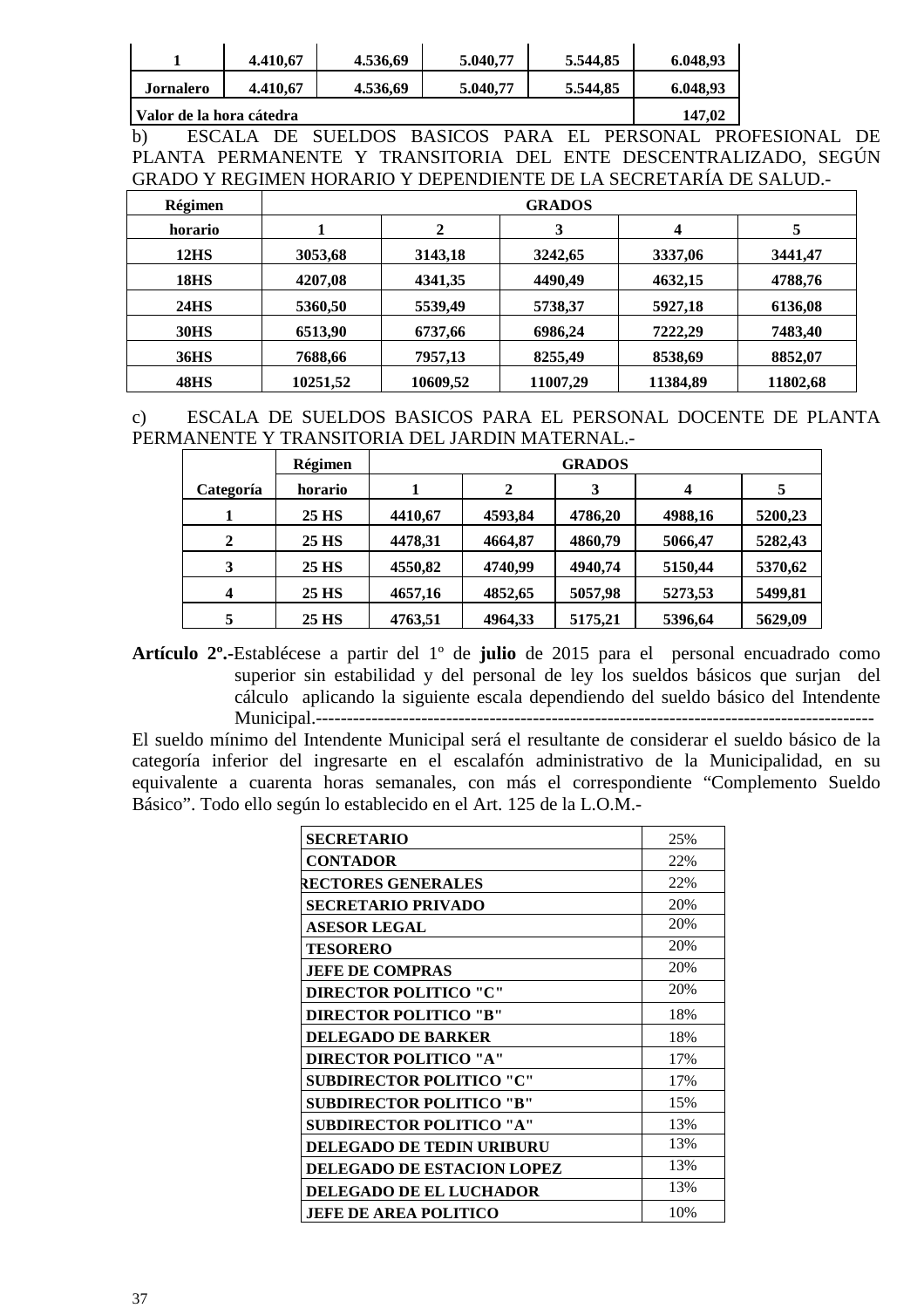**Artículo 3º.-**Establécese a partir del 1º de **julio** de 2015 para el personal encuadrado como superior sin estabilidad y del personal de ley del Hospital Municipal "Eva Perón" Ente Descentralizado "Dr. Alfredo Saintout", los sueldos básicos que surjan del cálculo

| <b>DIRECTOR ADMINISTRATIVO</b> | 23% |
|--------------------------------|-----|
| <b>CONTADOR</b>                |     |

El Director Médico y el Subdirector Médico cobrarán lo correspondiente a su cargo de base con más una bonificación remunerativa no bonificable sujeta a retenciones y aportes previsionales por el cargo que cubren de acuerdo a la siguiente escala, dependiendo del sueldo básico del Intendente Municipal.-

| <b>DIRECTOR MEDICO</b>    |  |
|---------------------------|--|
| <b>SUBDIRECTOR MEDICO</b> |  |

**Artículo 4º.-**Establécese a partir del 1º de **julio** de 2015 el concepto denominado "Complemento Sueldo Básico" para el personal de planta permanente, y transitorios para todas las categorías, jornaleros, horas cátedras y personal profesional del Ente Descentralizado, **exceptuando el personal político y de ley**. Una suma fija remunerativa, no bonificable, la cual estará sujeta a retenciones y aportes previsionales, y se abonará según el régimen horario tomando como base el importe de \$ 633.65 para la jornada normal de 35 hs. semanales de trabajo, y se abonará en forma proporcional según la cantidad de hs. semanales trabajadas. Para el personal docente de las Direcciones de Cultura y Educación y de Deportes tómese como base el importe de \$ 633.65 para 30 hs. Cátedras y se abonará en forma proporcional según la cantidad de hs. semanales asignadas. Para el personal docente del UDI (Unidad de Desarrollo Infantil) "Juan José Bernal Torres" se tomará como base el importe de \$ 633.65 para el régimen de 25 hs. semanales**. Para el personal profesional encuadrado en la carrera médico hospitalaria del Ente Descentralizado tómese como base el importe de \$ 633.65 para 30 hs. semanales y se abonará en forma proporcional según la cantidad de hs. semanales asignadas.-------------------------------------------------------------- Artículo 5º.-**Establécese a partir del 1º de **julio** de 2015, los siguientes valores por destajo en las

distintas aéreas municipales

a) Dirección de Cultura y Educación Municipal

| Centro Cultural Atilio Marinelli                                          |       |        |        |
|---------------------------------------------------------------------------|-------|--------|--------|
| Iluminación y sonido por hora de trabajo                                  | 76,04 |        |        |
| Secretaría de Desarrollo Social<br>b)                                     |       |        |        |
| Comedores Barriales                                                       |       |        |        |
| Por día en tareas relacionadas al comedor con jornada de 7 hs.            |       | 200,80 |        |
| Dirección de Producción<br>C)<br>Inspectores de canteras                  |       |        |        |
| Por día en tareas relacionadas a control de canteras con jornada de 7 hs. |       |        | 200,80 |
| d) Secretaría de Inf. Viv. Y Serv. Públicos                               |       |        |        |
| Por día en tareas relacionadas a la secretaria con jornada de 7 hs.       |       |        | 200,80 |
| <b>Plan de Pavimentación</b>                                              |       |        |        |
| $\Gamma$                                                                  |       |        |        |

| Por m2 de hormigón colocado y terminado con moldeo incluido              | 2,23   |
|--------------------------------------------------------------------------|--------|
| Por m2 de hormigón colocado y terminado sin moldeo incluido              | 1,74   |
| Por día en tareas relacionadas al pavimento con jornada de 7 hs.         | 200,80 |
| Por ml de moldeo, llenado, desmoldado y tareas afines para cordón cuneta | 1,45   |
| Por m2 por tareas de descarga, nivelación, limpieza en suelo cemento     | 0,56   |
|                                                                          |        |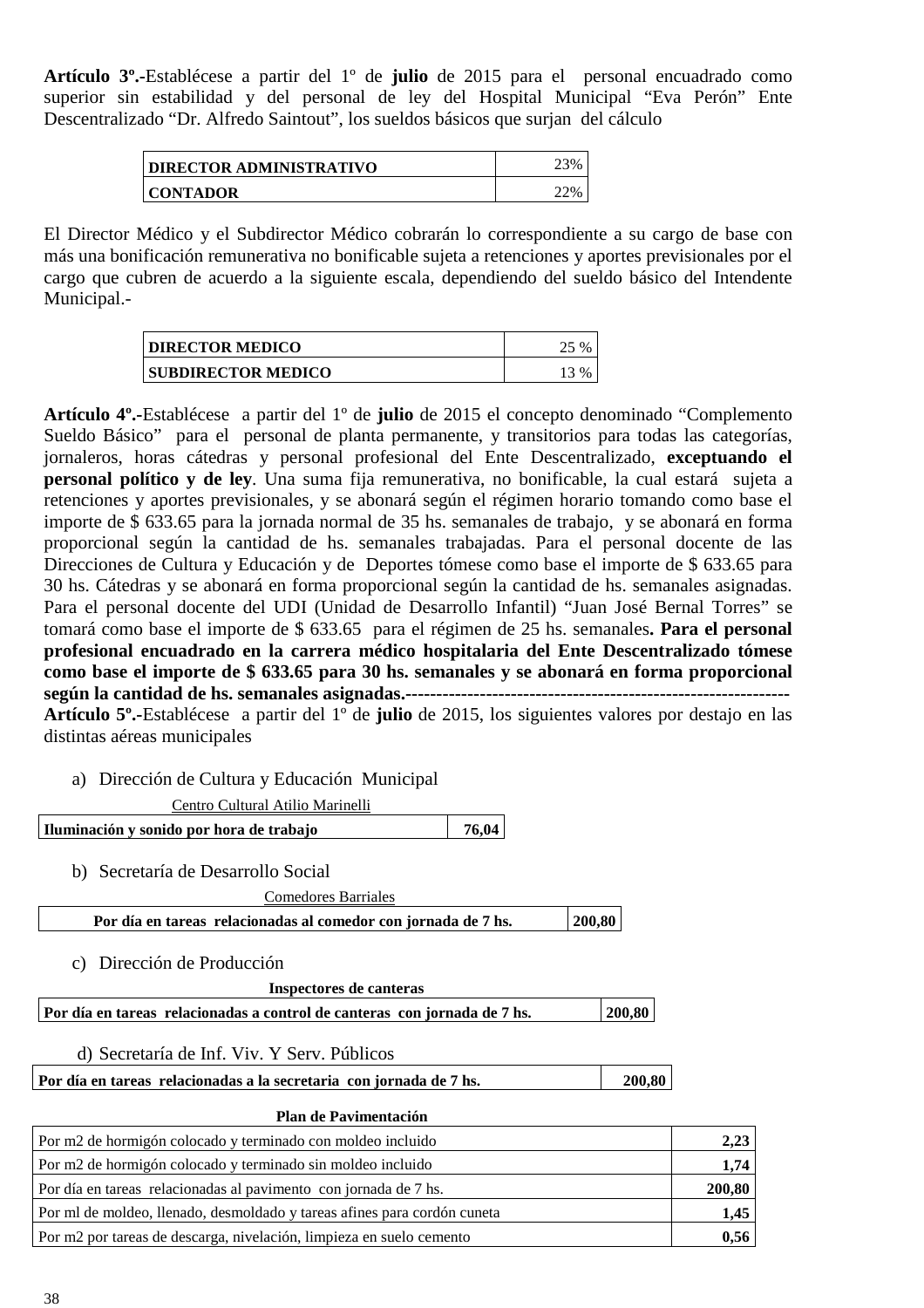#### **Fabrica de Bloque Tubos y cordón moldeado**

| Por unidad fabricada de Block de hormigón del 8-12-18 |       |
|-------------------------------------------------------|-------|
| Por unidad fabricada de tubos de cualquier diámetro   | 20.57 |
| Por unidad fabricada de cordón cuneta pre moldeado    | 15.18 |

e) Secretaría de Salud

| Por hora trabaiada en tareas Inherentes a la Secretaria             | 56.03  |
|---------------------------------------------------------------------|--------|
| Por día en tareas relacionadas a la secretaria con jornada de 8 hs. | 200.80 |

#### f) Distintas áreas municipales

| Por día de<br>horas | 200,80 |
|---------------------|--------|
|                     |        |

**Artículo 6º.-**Establécese a partir del 1º de Julio de 2015, los siguientes valores para el cálculo de "Adicional por Mérito" de la Dirección de Deportes el cual será abonado mediante una suma fija remunerativa, no bonificable, que estará sujeta a retenciones y aportes previsionales.-

a) Importes que corresponden a "Adicional por Merito"

| Categoría "A" para grupos de competición con tres clases semanales de 90 minutos o<br>cuatro clases de 60 minutos por día. | 746,03 |
|----------------------------------------------------------------------------------------------------------------------------|--------|
| Categoría "B" para grupos de competición con dos o tres clases semanales de 60 minutos<br>por día.                         | 561,11 |
| Categoría "C" grupos de iniciación con dos clases semanales de 60 minutos por día con<br>mas algún estimulo mensual.       | 373,02 |

b) Para el personal de planta permanente y transitoria el adicional por merito será otorgado en concepto de suma remunerativa, no bonificable, la cual estará sujeta a retenciones y aportes previsionales.-

c) Establécese que el cálculo para el destajo del personal transitorio perteneciente a la Dirección de Deportes deberá realizarse de la siguiente manera:

20 horas cátedra x valor de hora cátedra + complemento sueldo básico establecido en el artículo 4º.- **Artículo 7º.-**Establécese a partir del 1º de Julio de 2015, en la suma de pesos **220,80** el valor de la recarga horaria para las 8 hs. trabajadas en las distintas instituciones municipales.------

**Artículo 8º.-**La imputación contable deberá seguir realizándose en las partidas de gastos previstas para los haberes ordinarios.-----------------------------------------------------------------------

**Artículo 9º.-**Por la Dirección de Recursos Humanos remítase un ejemplar del presente Decreto al Instituto de Previsión Social de la Provincia de Buenos Aires (I.P.S.).--------------------

**Artículo 10º.-**Refrendará el presente acto administrativo el Sr. Secretario de Gobierno.----------------

**Artículo 11º.-**Comuníquese, dése al R. O. de Decretos y Resoluciones, tome nota Recursos Humanos, Contaduría, Secretarías de Gobierno, de Salud, de Hacienda, de Seguridad, de Desarrollo Social, de Infraestructura, Vivienda y Servicios Públicos, Delegaciones de Barker, de Estación López, de Tedín Uriburu, de Parje El Luchador, Ente Descentralizado "Dr. Alfredo Saintout", Auditoria, Dirección de Presupuesto, de Cultura, de Deportes y H.C.D, cumplido, archívese.------------------------------------

**SERGIO JULIO ACOSTA JULIO CÉSAR MARINI SECRETARIO DE GOBIERNO INTENDENTE MUNICIPAL** 

# *DECRETOS 2015-Nº 798*

**BENITO JUÁREZ** – Junio 5 de 2015 –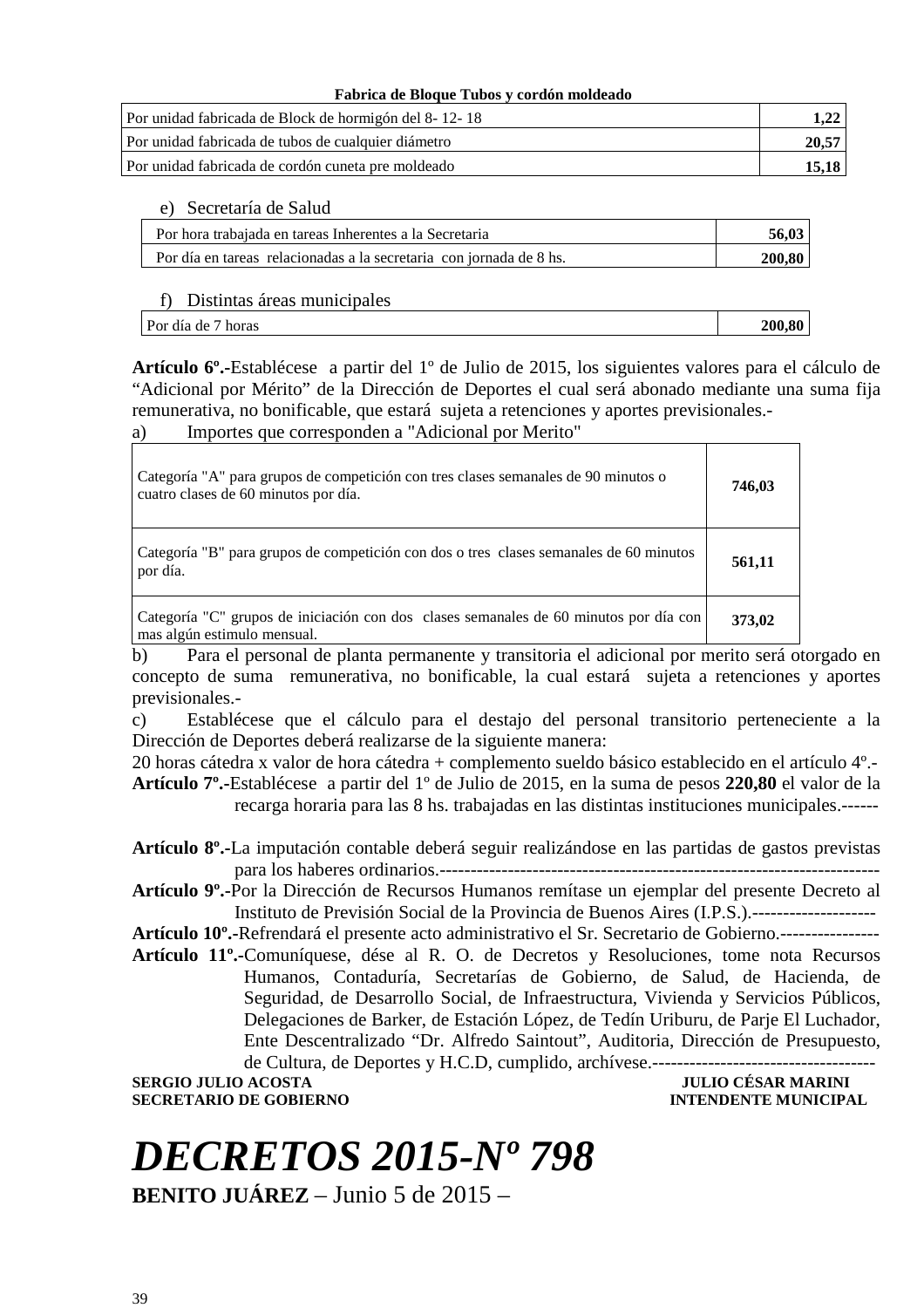**VISTO** lo actuado en Expte. Letra "G" Nº 136/13 por el que la **ASOCIACION CIVIL** 

**Km. 400** (fs. 20) solicita Subsidio con destino a solventar gastos del 5º encuentro a llevarse a cabo el día 14 de Junio del corriente año;

**QUE** a fs. 23 Contaduría efectúa la respectiva reserva preventiva del gasto; mientras que a fs. 24 la Secretaría de Gobierno dispone dictar el presente acto administrativo;

**EL INTENDENTE MUNICIPAL,** en uso de sus facultades,

### **DECRETA:**

**Artículo lº.-**Otórgase **SUBSIDIO** a la **ASOCIACION CIVIL Km. 400** por la suma de **Pesos DIEZ MIL (\$ 10.000.00)** destinado a solventar gastos del 5º encuentro a llevarse a cabo el día 14 de Junio del corriente año. El mismo deberá ser rendido oportunamente mediante "Balance de Inversión".----------------------------------------------------------------

**Artículo 2º.-**El gasto será imputado según lo informado por Contaduría a fs. precedente.-------------

 **Artículo 3º.-**Tesorería, previo a hacer efectivo el Subsidio del Art. 1°, deberá verificar el cumplimiento del Art. 132 del Reglamento de Contabilidad.--------------------------------

**Artículo 4º**.-Refrendará el presente acto administrativo el Sr. Secretario de Gobierno.----------------

**Artículo 5º.-**Comuníquese, dése al R.O. De Decretos y Resoluciones, tome nota Contaduría, Tesorería, Secretarías de Gobierno, de Hacienda y Auditoría, cumplido, archívese.---

**SERGIO JULIO ACOSTA SECRETARIO DE GOBIERNO INTENDENTE MUNICIPAL** 

# *DECRETOS 2015-Nº 799*

#### **BENITO JUÁREZ** – Junio 5 de 2015 –

**VISTO** lo actuado en Expte. Letra "G" Nº 99/13 por el que el **CENTRO IDEB BENITO JUÁREZ** (fs. 11) solicita Subsidio con destino a solventar gastos operativos;

**QUE** a fs. 14 Contaduría efectúa la respectiva reserva preventiva del gasto; mientras que a fs. 15 la Secretaría de Gobierno dispone dictar el presente acto administrativo;

**EL INTENDENTE MUNICIPAL,** en uso de sus facultades,

### **DECRETA:**

**Artículo lº.-**Otórgase **SUBSIDIO** al **CENTRO IDEB BENITO JUÁREZ** por la suma de **Pesos DIEZ MIL (\$ 10.000,00)** destinado a solventar gastos operativos. El mismo deberá ser rendido oportunamente mediante "Balance de Inversión".-------------------------------

**Artículo 2º.-**El gasto será imputado según lo informado por Contaduría a fs. precedente.-------------

- **Artículo 3º.-**Tesorería, previo a hacer efectivo el Subsidio del Art. 1°, deberá verificar el cumplimiento del Art. 132 del Reglamento de Contabilidad.--------------------------------
- **Artículo 4º**.-Refrendará el presente acto administrativo el Sr. Secretario de Gobierno.---------------- **Artículo 5º.-**Comuníquese, dése al R.O. De Decretos y Resoluciones, tome nota Contaduría, Tesorería, Secretarías de Gobierno, de Hacienda y Auditoría, cumplido, archívese.---

**SERGIO JULIO ACOSTA SECRETARIO DE GOBIERNO INTENDENTE MUNICIPAL** 

# *DECRETOS 2015-Nº 800*

**BENITO JUÁREZ** – Junio 5 de 2015 -

 **VISTO** lo actuado en Expte. Letra "D" Nº 178/15 por el cual Secretaria de Desarrollo Social a fojas 1, solicita **SUBSIDIO** destinado a la Sra. Zequeira Norma;

 **QUE** a fojas precedentes Contaduría realiza la respectiva reserva preventiva del gasto;  **QUE** el Secretario de Gobierno dispone emitir acto administrativo de Subsidio; **EL INTENDENTE MUNICIPAL** en uso de sus facultades,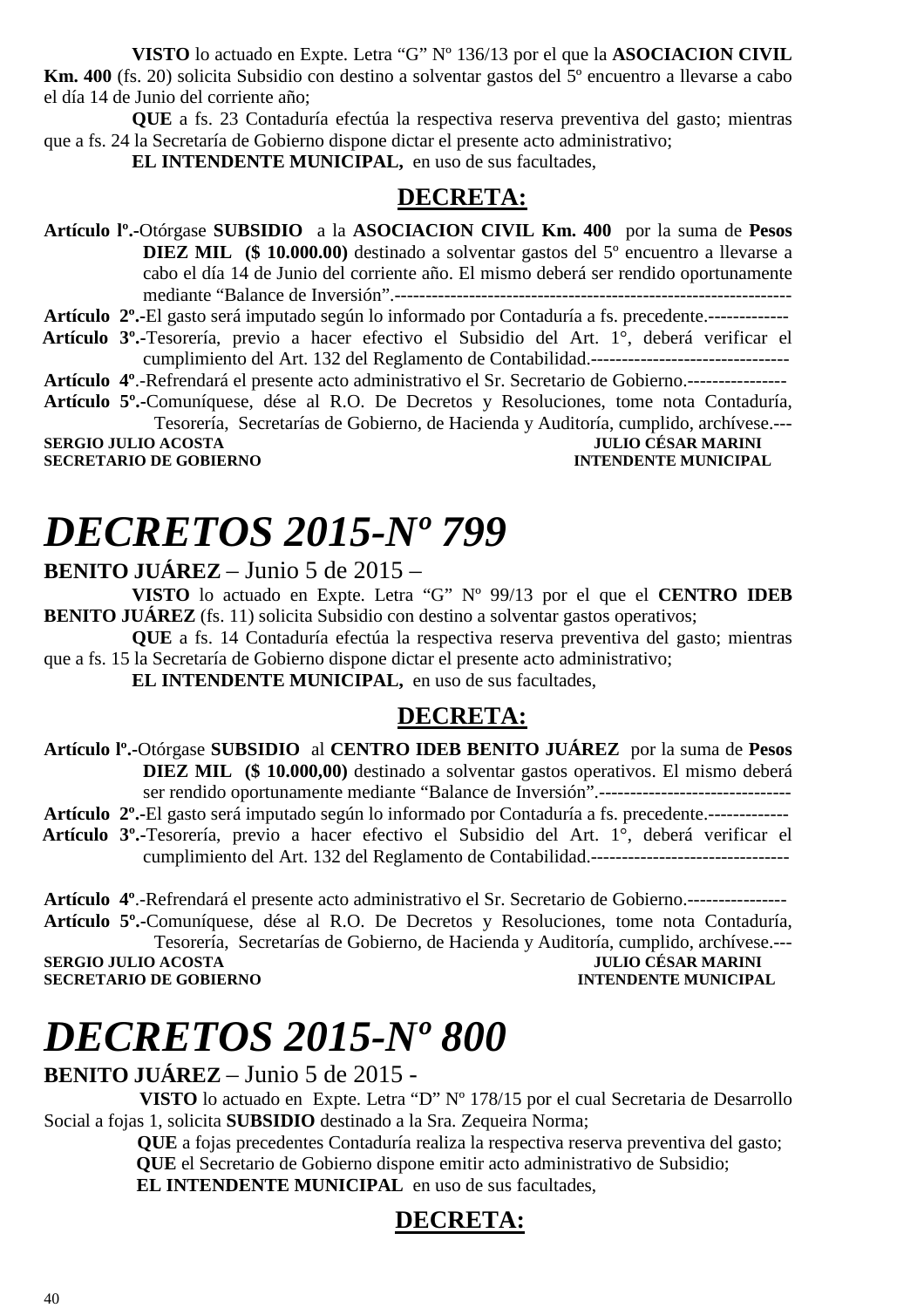**Artículo 1º.-**Abonar **SUBSIDIO A INDIGENTES** a la **Sra. ZEQUEIRA NORMA D.N.I. 18.360.677**, por un monto total de pesos seiscientos (\$ 600,00) de acuerdo a lo actuado en el Expte. Letra "D" Nº 178/15.----------------------------------------------------------------

**Artículo 2º.-**El gasto será imputado según lo informado por Contaduría a fs. precedentes.------------- **Artículo 3º.-**Refrendará el presente acto administrativo la Sra. Secretaria de Desarrollo Social.------ **Artículo 4º.-**Comuníquese, dése al R. O. de Decretos y Resoluciones, tome nota Contaduría, Tesorería, Presupuesto, Secretarías de Gobierno, de Hacienda, de Desarrollo Social y Auditoria, cumplido, archívese.------------------------------------------------------------------

**JULIO CÉSAR MARINI S. DE DESARROLLO SOCIAL DESARROLLO SOCIAL DESARROLLO SOCIAL DESARROLLO SOCIAL DESARROLLO SOCIAL DE SOCIAL DE SOCIAL DE SOCIAL DE SOCIAL DE SOCIAL DE SOCIAL DE SOCIAL DE SOCIAL DE SOCIAL DE SOCIAL DE SOCIAL DE SOCIAL DE SO** 

# *DECRETOS 2015-Nº 801*

### **BENITO JUÁREZ –**Junio 8 de 2015-

 **VISTO** que el próximo día 10 de junio se conmemora el "Día de Afirmación de los Derechos Argentinos sobre las Islas Malvinas y demás archipiélagos del Atlántico Sur";

**QUE** la Dirección de Cultura y Educación Municipal en adhesión a dicha conmemoración, se encuentra programando una exposición literaria a cargo del Sr. Carlos Alberto Biangardi Delgado, Abogado, Relacionista Internacional, Investigador y Docente Universitario, Escritor, etc.;

**QUE** el mismo se llevará a cabo el día 12 de Junio a las 19 horas en la sala de lectura de la Biblioteca Juan José Bernal Torres, que tendrá como eje, los derechos argentinos sobre las Islas Malvinas y la importancia de transmitir los mismos a través del sistema educativo;

**QUE** el evento está dirigido a instituciones educativas, intermedias, funcionarios y público en general,

**QUE** el Director de Cultura y Educación Municipal solicita se declare de Interés Cultural Municipal, el citado evento;

**QUE** el Secretario de Gobierno dispone dictar el presente acto administrativo;

 **EL INTENDENTE MUNICIPAL**, en uso de sus facultades,

### **DECRETA:**

- **Artículo 1º.-**Declárese de **INTERÉS CULTURAL MUNICIPAL** la exposición literaria a llevarse a cabo el día 12 de Junio del corriente año, a las 19 horas, en la Sala de Lectura de la Biblioteca Juan José Bernal Torres, a cargo del Sr. Carlos Alberto Biangardi Delgado, en adhesión al "Día de Afirmación de los Derechos Argentinos sobre las Islas Malvinas y demás archipiélagos del Atlántico Sur".------------------------------------------
- **Artículo 2º.-**Autorízase a Contaduría a efectuar los pagos que demande el evento del artículo precedente.------------------------------------------------------------------------------------------

**Artículo 3º.-**Refrendará el presente acto administrativo el Sr. Secretario de Gobierno.----------------

**Artículo 4º.-**Comuníquese, dése al R. O. de Decretos y Resoluciones, tome nota, Secretarías de Gobierno, de Hacienda, Contaduría, Tesorería, Direcciones de Presupuesto, de Cultura y Educación y Auditoría, cumplido, archívese.------------------------------------------------

### **SECRETARIO DE GOBIERNO**

**SULIO CÉSAR MARINI<br>INTENDENTE MUNICIPAL** 

# *DECRETOS 2015-Nº 802*

**BENITO JUÁREZ –** Junio 9 de 2015 –

 **VISTO** lo actuado en Expediente Letra "R" Nº 84/15, por el cual a fs. 2 la Directora de Recursos Humanos solicita la baja por beneficios jubilatorios del agente FIORENTINO MARIO RAMON (L.P. 1957);

 **QUE** el Secretario de Gobierno dispone dictar el presente acto administrativo;  **EL INTENDENTE MUNICIPAL**, en uso de sus facultades,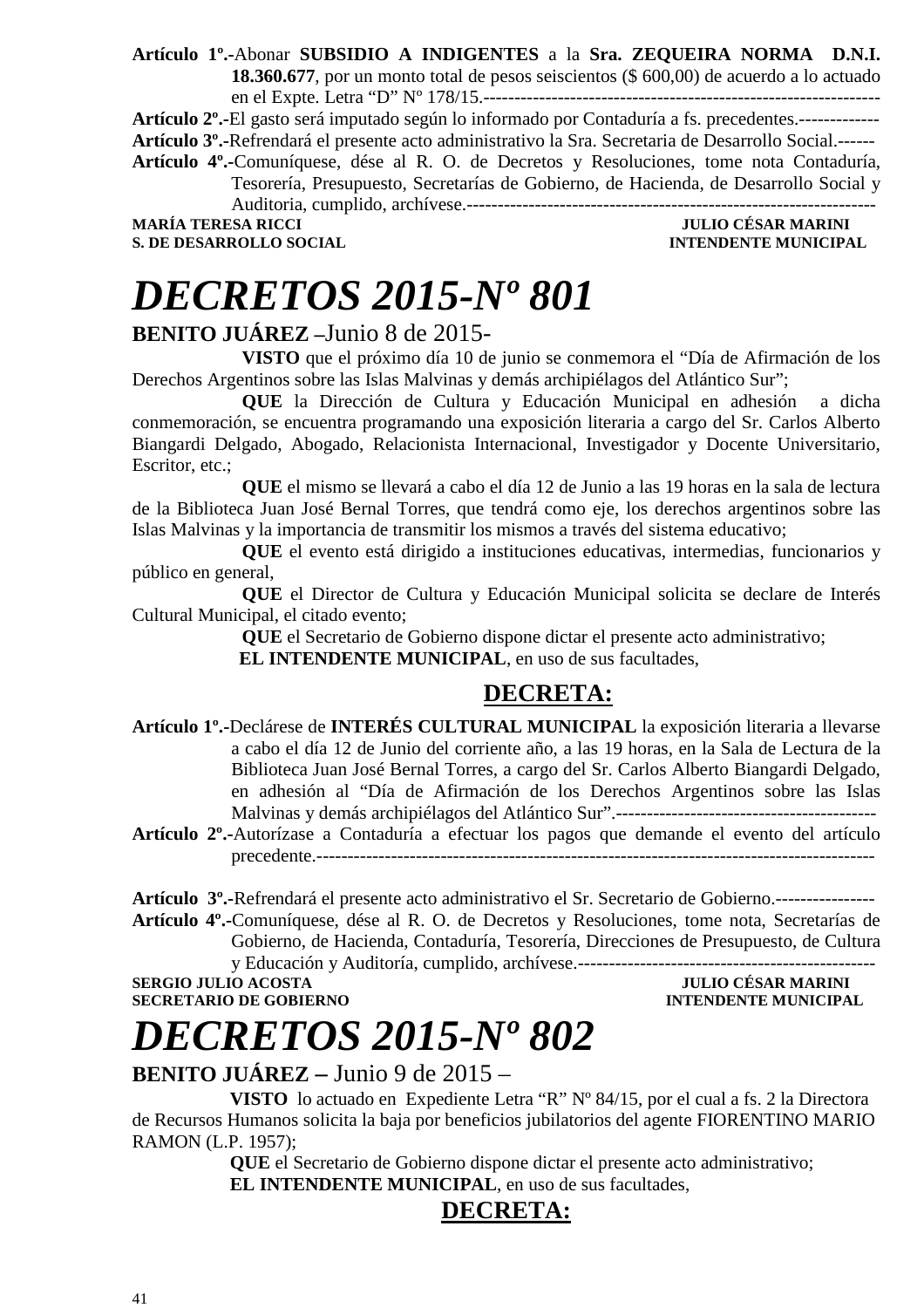**Artículo 1°.-**Dispónese la **BAJA** de los Registros Municipales con efecto retroactivo al 1º de Junio del corriente año, al agente que se indica a continuación, a efectos de acogerse a los **BENEFICIOS JUBILATORIOS:**

| <b>APELLIDO Y NOMBRE:</b>   | FIORENTINO MARIO RAMON |
|-----------------------------|------------------------|
| <b>DOCUMENTO:</b>           | L.E. 5.524.794         |
| <b>LEGAJO PERSONAL:</b>     | 1957                   |
| <b>CATEGORÍA:</b>           | 10                     |
| <b>REGIMEN HORARIO:</b>     | 48 hs.                 |
| <b>FECHA DE NACIMIENTO:</b> | 13/09/1949             |
| <b>FECHA DE INGRESO:</b>    | 03/02/1993             |
| <b>FECHA DE BAJA:</b>       | 01/06/2015             |

**Artículo 2º.-**Suscríbase el respectivo CONVENIO de ANTICIPO JUBILATORIO.------------------

**Artículo 3º.-**Por la Dirección de Recursos Humanos, notifíquese, implicando tal acto conformidad con lo dispuesto.------------------------------------------------------------------------------------

- **Artículo 4º.-**Refrendará el presente acto administrativo el Sr. Secretario de Infraestructura, Vivienda y Servicios Públicos.-------------------------------------------------------------------
- **Artículo 5º.-**Comuníquese, dése al R.O de Decretos y Resoluciones, tome nota Recursos Humanos, Secretarías de Gobierno, de Hacienda, de Infraestructura, Vivienda y Servicios Públicos, Contaduría y Auditoria, cumplido archívese.--------------------------------------

**S. DE INF., VIV., Y SERV. PÚBLICOS** 

### **DIEGO ROSSETTI JULIO CÉSAR MARINI**

# *DECRETOS 2015-Nº 803*

#### **BENITO JUÁREZ** – Junio 9 de 2015 -

**VISTO** que se ha detectado un error de tipeo en el Decreto Municipal Nº 396/15, obrante a fs. 31 del Expediente Letra Nº "D" Nº 202/12, por el que se otorga un subsidio a la Sra. ALADRO CLAUDIA (D.N.I. 25.993.245);

> **QUE** el Secretario de Gobierno dispone dictar el presente acto administrativo; **EL INTENDENTE MUNICIPAL,** en uso de sus facultades,

#### **DECRETA:**

**Artículo lº.-** Modifíquese el artículo 1º del Decreto Municipal Nº 396/15 **donde decía:** *"…por un monto total de pesos trescientos cincuenta (\$350,00)"* **Debe decir:** … por un monto total de pesos un mil trescientos (\$1.300,00)".-------------------------------------------------

**Artículo 2º.-** Refrendará el presente acto administrativo la Sra. Secretaria de Desarrollo Social.------

**Artículo 3º.-**Comuníquese, dése al R. O. de Decretos y Resoluciones, tome nota Secretaría de Desarrollo Social, de Gobierno, de Hacienda, Contaduría y Auditoría, cumplido,

archívese.-------------------------------------------------------------------------------------------- **S. DE DESARROLLO SOCIAL DESARROLLO SOCIAL DESARROLLO SOCIAL DESARROLLO SOCIAL DESARROLLO SOCIAL DE LA PERSONAL DE LA PERSONAL DE LA PERSONAL DE LA PERSONAL DE LA PERSONAL DE LA PERSONAL DE LA PERSONAL DE LA PERSONAL DE LA** 

**MULIO CÉSAR MARINI** 

# *DECRETOS 2015-Nº 804*

#### **BENITO JUÁREZ –** Junio 9 de 2015-

**VISTO** lo solicitado por el Director Administrativo y el Director Médico del Hospital Municipal "Eva Perón" Ente Descentralizado "Dr. Alfredo Saintout" en los distintos Expedientes que eleva al Departamento Ejecutivo a efectos de realizar las **DESIGNACIONES TRANSITORIAS** del Personal que cumple tareas dependiendo del mencionado nosocomio;

**QUE** en cada Expediente obra la respectiva imputación contable;

 **QUE** el Secretario de Gobierno propicia otorgar el acto administrativo;

**EL INTENDENTE MUNICIPAL,** en uso de sus facultades,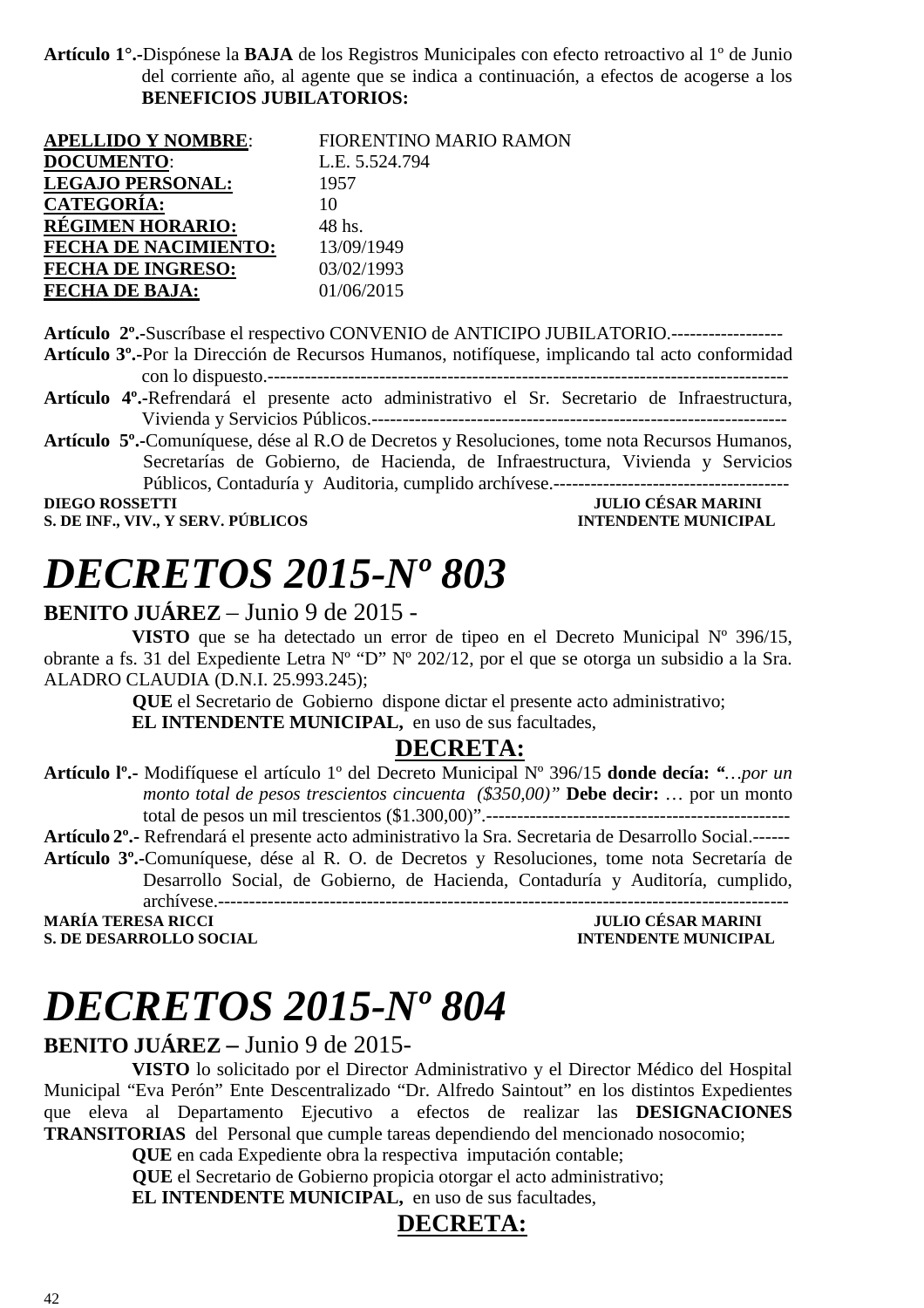- **Artículo 1º.-** Dispónese la **DESIGNACIÓN TRANSITORIA** de las siguientes personas que se desempeñan en el Hospital Municipal "EVA PERÓN" Ente Descentralizado "Dr. Alfredo Saintout":
- **Con efecto retroactivo al 01/06/2015 y hasta el 30/06/2015:**

#### **PROFESIONALES MEDICOS:**

- **\*LANGLE AMALIA ARACELI (D.N.I. 17.535.661) Grado 1 con 30 hs. sem. Médica Pediatra en Unidades Sanitarias de Barker, Villa Cacique y López – Expte. Letra "E" Nº 19/12**
- **\*ALVAREZ MANUEL (D.N.I. 26.796.973) Grado 1 con 24 hs. sem. Cirujano Expte. Letra "E" Nº 67/10**
- **\*PAATS RUÍZ GRIMAU LUCILA (D.N.I. 22.644.879) Grado 1 con 24 hs. sem. Farmacéutica a Cargo de Planta de Oxígeno Medicinal – Expte. Letra "E" Nº 79/14**
- **\*CHAVES JULIO CESAR (D.N.I. 12.171.248) Grado 1 con 24 hs. sem. Médico especialista en diagnostico por imágenes – Expte. Letra "E" Nº 34/12**
- **\*SANTAMARIA SILVIA (D.N.I. 17.683.966) Grado 1 con 30 hs. sem.- Médico Pediatra Unidades Sanitarias Periféricas – Expte. Letra "E" Nº 55/14**
- **\*UZCUDUM MARIA ARACELI (D.N.I. 21.871.575) Grado 1 con 12 hs. sem. Médico de Guardia Unidad Sanitaria Barker – Expte. Letra "E" Nº 25/14**
- **\*MERICH LEONOR (D.N.I. 24.502.020) Grado 1 con 24 hs. sem. Médico especialista en diagnostico por imágenes – Expte. Letra "E" Nº 77/13**
- **\*PEREZ LUIS FERNANDO (D.N.I. 31.584.634) Grado 1 con 24 hs. sem. Médico de Guardia y Médico Clínico – Expte. Letra "E" Nº 13/15**
- **\*ALI PABLO JULIAN (D.N.I. 28.200.702) Grado 1 con 24 Hs. sem. Médico Traumatólogo Expte. Letra "E" Nº 44/14**
- **\*ARAPAYU DAMIAN (D.N.I. 13.004.290) Grado 1 con 24 hs. sem. Médico de Guardia Barker y Villa Cacique – Expte. Letra "E" Nº 64/14**
- **\*PRESA SILVIO ANDRES (D.N.I. 21.930.136) Grado 1 con 12 hs. sem. Médico de Guardia y Clínico – Expte. Letra "E" Nº 63/14**
- **\*VILLAR BAEZ WALTER (D.N.I. 11.991.779) Grado 1 con 12 hs. sem. Médico anestesiólogo – Expte. Letra "E" Nº 6/14**
- **\*SCHIERLOH ANA CRISTINA (D.N.I. 22.850.349) Grado 1 con 24 hs. sem. Médica Pediatra – Expte. Letra "E" Nº 32/14**
- **\*CARAM ANA MARIA (D.N.I. 16.604.354) Grado 1 con 24 hs. sem.- Médico Clínico Expte. Letra "E" Nº 75/14**
- **\*MARCHESIN PABLO JOSE (D.N.I. 16.476.816) Grado 1 con 18 hs. sem. Médico Ginecólogo – Expte. Letra "E" Nº 33/14**
- **\*CHAVAT MARIA VICTORIA (D.N.I. 20.331.865) Grado 1 con 12 hs. sem. Médica de Guardia – Expte "E" Nº 2/13**
- **\*MERODIO MARCELO (D.N.I. 21.474.137) Grado 1 12 Hs. sem. Médico de Guardia Barker –Expte. Letra "E" Nº 69/13**
- **TECNICOS EN RADIOLOGIA** (Tarea considerada Insalubre y Administrativa)
- \***IRIARTE FLORENCIA (D.N.I. 34.759.807) Cat. 1 con 36 Hs. sem. Expte. Letra "E" Nº 24/14**
- **KINESIOLOGO:**
- **\*FEDERICO R. NICOLAS (D.N.I. 28. 197.793) Grado 1 con 24 hs. sem. Expte. Letra "E" Nº 6/09**
- **COMPUTOS:**
- **\*NOTARI JORGE PABLO (D.N.I. 21.904.683) Cat. 4 con 36 hs. sem. Expte. Letra "E" Nº 3/13**

**ENFERMEROS:**

- **\*GODOY VERONICA DEL VALLE (D.N.I. 32.156.371) Cat. 1 con 48 sem. Piso, UTI, Guardia de emergencias y Traslados - Expte. Letra "E" Nº 19/14**
- **\*ANDRADA YANINA (D.N.I. 37.980.505) Cat. 1 con 48 sem. Piso, UTI, Guardia Emergencias y Traslados – Expte. Letra "E" Nº 82/14**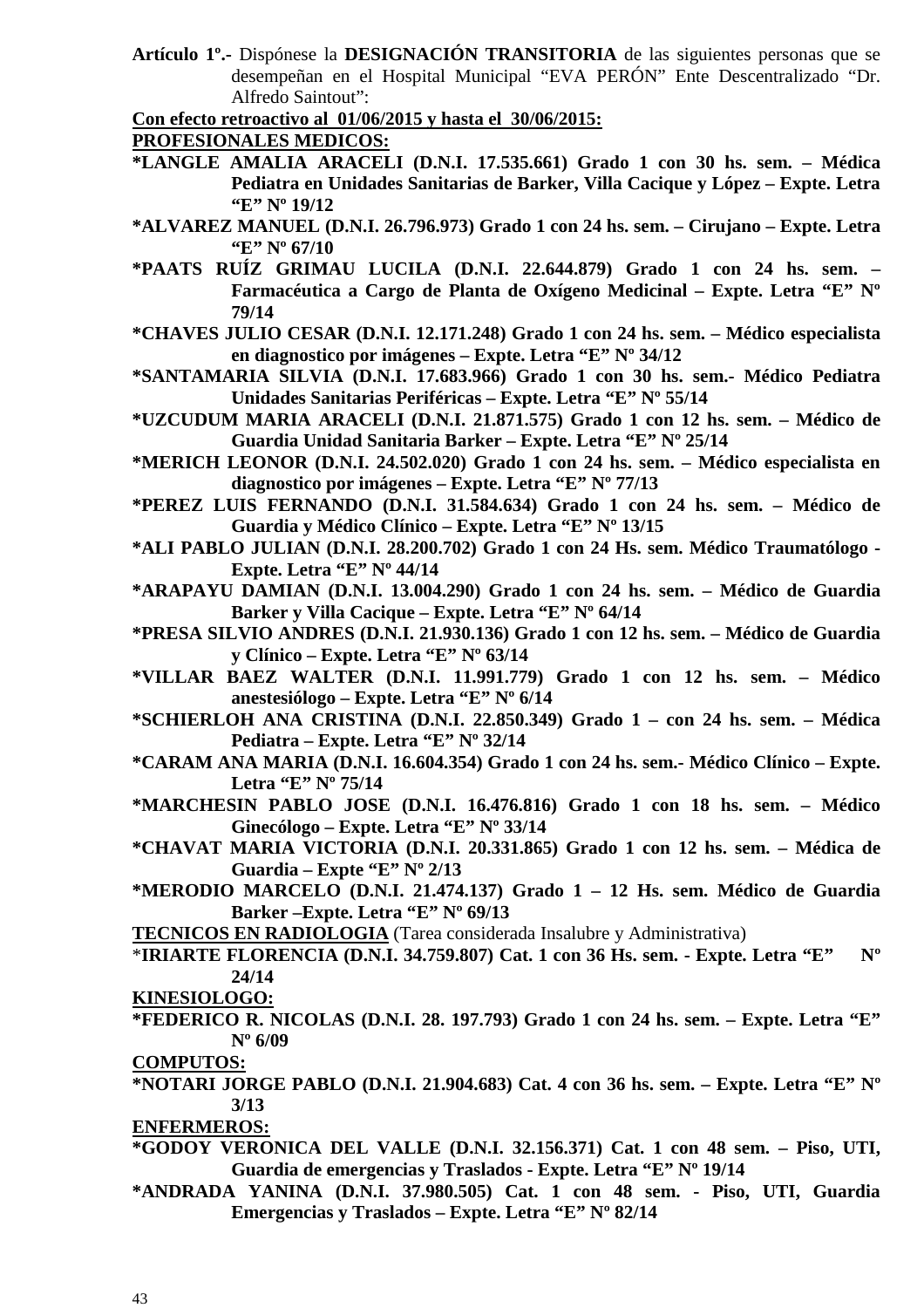- **\*BILBAO LUCIA (D.N.I. 38.863.970) Cat. 1 con 48 hs. sem. Piso, UTI, Guardia Emergencias y Traslados – Expte. Letra "E" Nº 81/14**
- **\*ALBORNOZ GASTÓN (D.N.I. 25.548.849) Cat. 4 con 48 hs. sem. Piso, UTI, Guardia de Emergencias y Traslados - Expte. Letra "E" Nº 34/06**
- **\*VILA SILVINA (D.N.I. 22.301.692) Cat. 1 con 48 hs. sem. Piso, UTI, Guardia Emergencias y Traslados – Expte. Letra "E" Nº 13/14**
- **\*SALAZAR HUGO FRANCISCO (D.N.I. 25.580.967) Cat. 4 con 48 hrs. Sem. Piso, UTI, Guardia de Emergencias y Traslados – Expte. Letra "E" Nº 10/14**
- **\*ROMERO MARIO NICOLAS (D.N.I. 31.104.960) Cat. 4 con 48 hs. sem. Piso, UTI, Guardia Emergencias y Traslados – Expte. Letra "E" Nº 26/11**
- **\*DIAZ BUSTOS JOSE A. (D.N.I. 34.577.468) Cat. 1 con 36 hs. sem. Salas de Atención Primaria y Nosocomio – Expte. Letra "E" Nº 70/14**
- **\*LÓPEZ GIGLIO STEFANIA (D.N.I. 36.217.518) Cat. 1 con 48 hs. sem. Piso, UTI, Guardia Emergencias y Traslados – Expte. Letra "E" Nº 14/15**

**MUCAMA, LAVADERO Y COCINA:**

- **\*MENNA ELENA VALERIA (D.N.I. 36.361.948) Cat.1 con 48 Hs. sem. -Expte. Letra "S" Nº 68/13**
- **\*LÓPEZ LORENA (D.N.I. 29.859.521) Cat. 1 con 48 hs. sem. Expte. Letra "E" Nº 45/14**
- **\*INFANTINO VALENTINA (D.N.I. 38.919.042) Cat. 1 con 48 hs. sem. Expte. Letra "E" Nº 74/14**

**\*ALI KAREN AYELEN (D.N.I. 37.197.469) Cat. 1 con 48 hs. sem. – Expte. Letra "E" Nº 5/14 \*DELICIO MARCELA (D.N.I. 29.059.467) Cat. 1 con 48 hs. sem. – Expte. "E" Nº 96/13** 

**TAREAS GENERALES:**

**\*BORCHI ANDREA (D.N.I. 27.388.159) Cat.1 con 40 hs. sem. Expte. Letra "E" Nº 87/13** 

**\*RIVERO PAOLA (D.N.I. 27.125.534) Cat. 1 con 40 hs. sem. – Expte. Letra "E" Nº 62/13** 

**\*SOLIS SERGIO EZEQUIEL (D.N.I. 23.183.676) Cat. 1 con 40 hs. sem. – Expte. Letra "E" Nº 31/15** 

**TAREAS ADMINISTRATIVAS:** 

- **\*VIDAGUREN FRANCO HUGO (D.N.I. 36.881.967) Cat. 1 con 36 hs. sem. Expte. Letra "E" Nº 28/14**
- **\*FISER FACUNDA EMILIA (D.N.I. 24.196.860) Cat. 1 con 40 hs. sem. -Expte. Letra "E" Nº 16/15**
- **\*CASTELLI SILVANA MELISA (D.N.I. 33.153.560) Cat. 1 con 36 hs. sem. -Expte. Letra "E" Nº 15/15**
- **\*COSTA ADRIANA (D.N.I. 29.908.087) Cat. 1 con 48 hs. sem. Expte. Letra "E" Nº 83/14 TECNICOS EN LABORATORIO:** (Tareas consideradas Insalubres)
- **ETCHEVERRY NATALIA (D.N.I. 25.849.974) Cat. 1 con 36 hs. sem. Expte. Letra "E" Nº 37/06**

**CHOFER Y CAMILLERO:** 

- **\* FANO NESTOR AGUSTIN (D.N.I. 16.604.048) Cat. 1 con 40 hs. sem. Expte. Letra "E" Nº 17/15**
- **Artículo 2º. -**El gasto deberá imputarse de acuerdo a lo determinado por el Contador del Ente en cada expediente.------------------------------------------------------------------------------------

**Artículo 3º.-**Por el Ente Descentralizado, notifíquese.-------------------------------------------------------

- **Artículo 4º.-**Refrendará el presente acto administrativo la Sra. Secretaria de Salud.--------------------
- **Artículo 5º.-**Comuníquese, dése al R. O. de Decretos y Resoluciones, tome nota Recursos Humanos del Ente, Contaduría del Ente, Delegación Barker, Secretarías de Gobierno, de Hacienda, de Salud y Auditoria, cumplido, archívese.---------------------------------------- **MARÍA ELISA TIMPANARO JULIO CÉSAR MARINI**

**SECRETARIA DE SALUD INTENDENTE MUNICIPAL** 

# *DECRETOS 2015-Nº 805*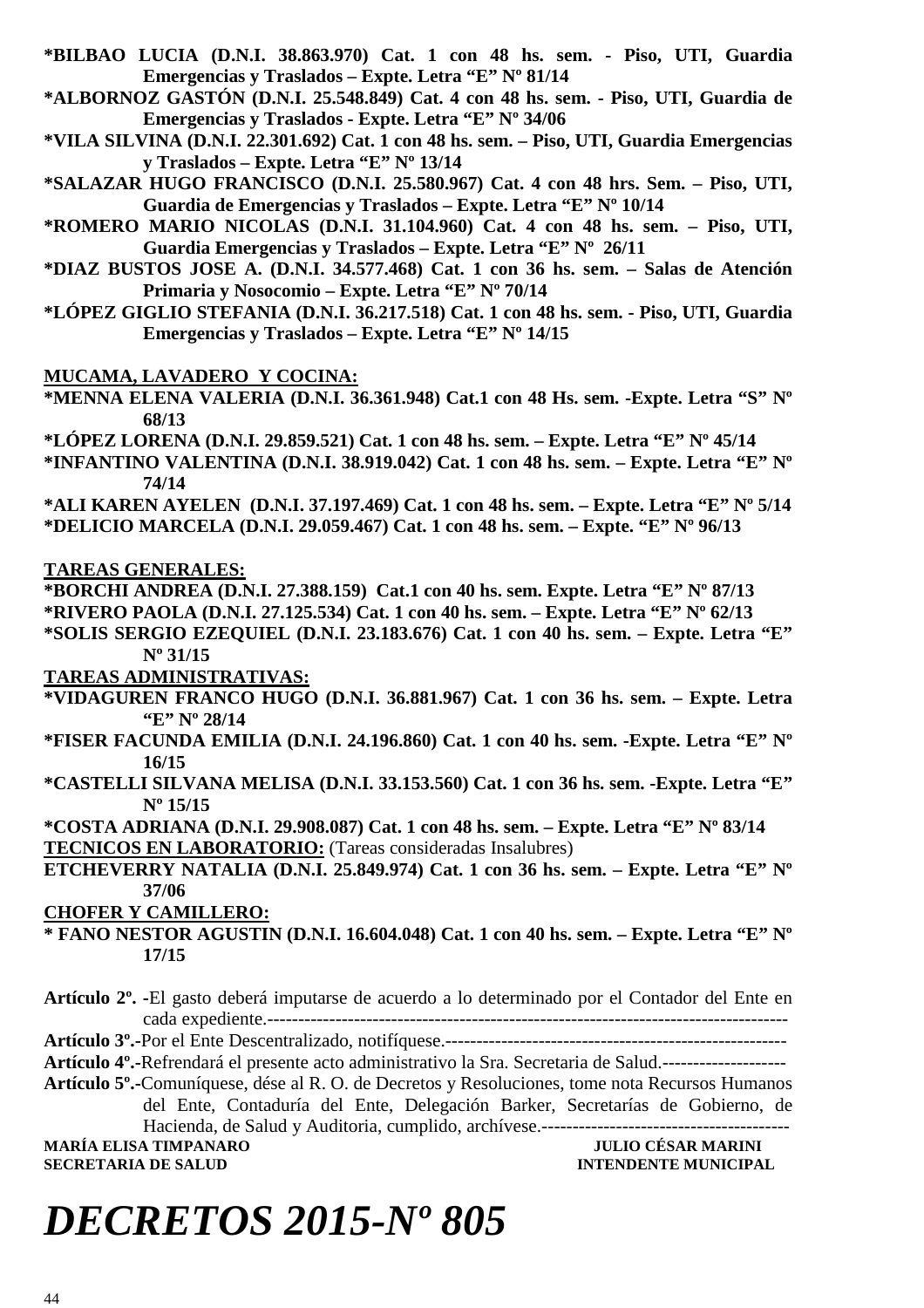### **BENITO JUÁREZ** – Junio 10 de 2015-

**VISTO** lo actuado en el Expediente Letra "O" Nº 83/15, por el que a fs. 2 el Secretario de Infraestructura, Vivienda y Servicios Públicos solicita autorización para la contratación de Mano de Obra y Materiales para realizar el tendido de la línea de baja tensión y colocación de postes de hormigón y columnas metálicas sobre el camino del Bicentenario;

**QUE** a fs. 6 y 7 obran presupuestos;

**QUE** a fojas 9 obra informe del Director de Compras manifestando que teniendo en cuenta el contrato de concesión para el servicio público de distribución de Energía Eléctrica y que lo presupuestado por la Cooperativa se encuentra dentro de los valores del mercado y dado lo informado por el Secretario de Infraestructura, Vivienda y Servicios Públicos y basándose en la capacidad técnica y operativa de la Coop., no encuentra objeciones para aconsejar la adjudicación por excepción del artículo 156 inc. 1 y 10 de la L.O.M. por un importe total de Pesos cuatrocientos cuarenta y tres mil setecientos noventa y ocho con once centavos (\$ 443.798,11);

 **QUE** a fojas 11 obra informe de la Contadora Municipal y a fojas 12 obra solicitud de gastos;

**QUE** a fojas 13 obra informe del Secretario de Hacienda solicitando la adjudicación en forma directa;

**QUE** el Secretario de Gobierno dispone emitir el acto administrativo;

**EL INTENDENTE MUNICIPAL,** en uso de sus facultades,

### **DECRETA:**

- **Artículo lº.-**Adjudíquese la compra directa a la Cooperativa de Consumo de Electricidad de Juárez Ltda. la provisión de Mano de Obra y Materiales para realizar el tendido de la línea de baja tensión y colocación de postes de hormigón y columnas metálicas sobre el camino del Bicentenario, por un importe total de Pesos cuatrocientos cuarenta y tres mil setecientos noventa y ocho con once centavos (\$ 443.798,11), de acuerdo a lo dispuesto en el artículo 156 inc. 1 y 10 de la L.O.M. y a lo actuado en el Expediente Letra "O" Nº 83/15.--------------------------------------------------------------------------------
- **Artículo 2º.-**El gasto deberá imputarse de acuerdo a la solicitud de gastos obrante a fojas 12 del Expediente Letra "O" Nº 83/15.------------------------------------------------------------------

**Artículo 3º.-**Notifíquese.------------------------------------------------------------------------------------------

- **Artículo 4º.-**Refrendará el presente acto administrativo el Sr. Secretario de Infraestructura, Vivienda y Servicios Públicos.-------------------------------------------------------------------
- **Artículo 5º.-**Comuníquese, dése al R. O. de Decretos y Resoluciones, tome nota Secretarías de Hacienda, Infraestructura, Vivienda y Servicios Públicos y Gobierno, Direcciones de Compras, de Presupuesto, Contaduría, Tesorería y Auditoría cumplido, archívese.-----

**DIEGO ROSSETTI DIEGO ROSSETTI** *DIEGO ROSSETTI DIEGO ROSSETTI DIEGO ROSSETTI* 

**S. DE INF., VIV., Y SERV. PÚBLICOS INTENDENTE MUNICIPAL** 

# *DECRETOS 2015-Nº 806*

**BENITO JUÁREZ** – Junio 10 de 2015-

**VISTO** lo actuado en Expte. Letra "A" Nº 136/12, por el que la **ASOCIACIÓN BOMBEROS VOLUNTARIOS DE JUÁREZ** (fs. 144), solicita Subsidio destinado a solventar gastos de la institución;

**QUE** a fs. 149 Contaduría efectúa la respectiva reserva preventiva del gasto; mientras que a fs. 150 la Secretaría de Gobierno dispone dictar el presente acto administrativo;

**EL INTENDENTE MUNICIPAL,** en uso de sus facultades,

### **DECRETA:**

**Artículo lº.-**Otórgase **SUBSIDIO** a la **ASOCIACIÓN BOMBEROS VOLUNTARIOS DE JUÁREZ** por la suma de **Pesos dos mil quinientos (\$ 2.500,00)** destinado a solventar gastos de la institución. El mismo deberá ser rendido oportunamente mediante "Balance de Inversión".---------------------------------------------------------------------------

**Artículo 2º.-**El gasto será imputado según lo informado por Contaduría a fs. precedente.-------------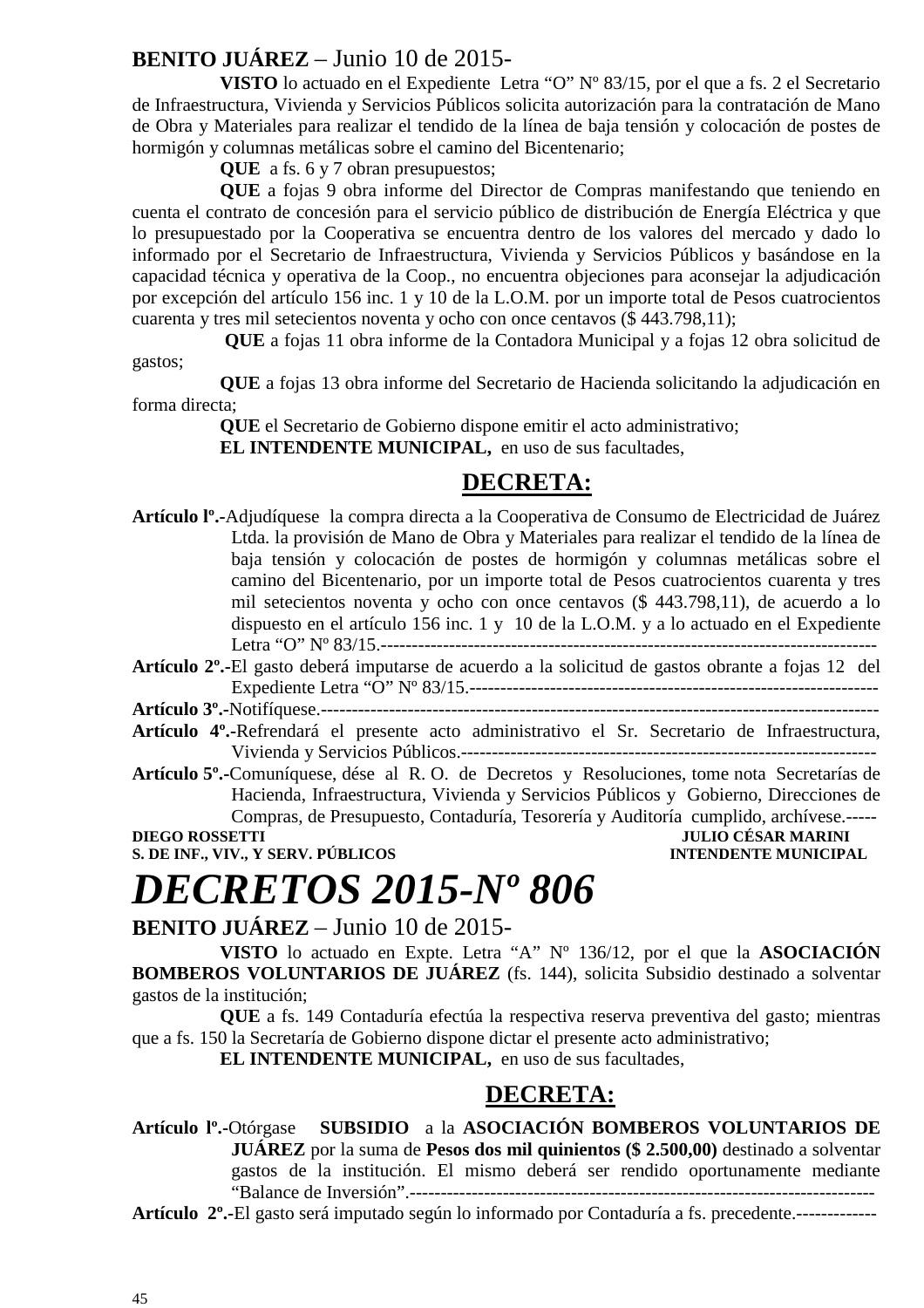**Artículo 3º.-**Tesorería, previo a hacer efectivo el Subsidio del Art. 1°, deberá verificar el cumplimiento del Art. 132 del Reglamento de Contabilidad.--------------------------------

**Artículo 4º**.-Refrendará el presente acto administrativo el Sr. Secretario de Gobierno.-----------------

**Artículo 5º.-**Comuníquese, dése al R.O. De Decretos y Resoluciones, tome nota Contaduría, Tesorería, Secretarías de Gobierno, de Hacienda y Auditoría, cumplido, archívese.---

**SERGIO JULIO ACOSTA DE CONVERTS DE CONVERTS DE CONVERTS DE CONVERTS DE CONVERTS DE CONVERTS DE CONVERTS DE CO<br>SECRETARIO DE GOBIERNO DE CONVERTS DE CONVERTS DE CONVERTS DE CONVERTS DE CONVERTS DE CONVERTS DE CONVERTS DE SECRETARIO DE GOBIERNO** 

# *DECRETOS 2015-Nº 807*

### **BENITO JUÁREZ –**Junio 10 de 2015-

 **VISTO** que el 11 de junio se llevará a cabo una Jornada denominada "Cocinando Segura y Saludablemente con Elba Rodríguez" a partir de las 13.30 horas en instalaciones de la Cámara Empresaria;

**QUE** la misma ha sido organizada por la Dirección de Bromatología y el Ministerio de Salud de la Provincia de Buenos Aires, destinada a toda la comunidad;

 **QUE** la Directora de Tercera Edad y Discapacidad solicita que la jornada sea declarada de Interés Municipal;

 **QUE** el Secretario de Gobierno dispone dictar el presente acto administrativo;  **EL INTENDENTE MUNICIPAL**, en uso de sus facultades,

### **DECRETA:**

- **Artículo 1º.-**Declárese de **INTERÉS MUNICIPAL** la Jornada denominada "Cocinando Segura y Saludablemente con Elba Rodríguez" a llevarse a cabo el 11 de junio del corriente año, a partir de las 13.30 horas en instalaciones de la Cámara Empresaria.----------------
- **Artículo 2º.-**Autorízase a Contaduría a efectuar los pagos que demande el evento del artículo precedente.------------------------------------------------------------------------------------------
- **Artículo 3º.-**Refrendará el presente acto administrativo la Sra. Secretaria de Salud.--------------------
- **Artículo 4º.-**Comuníquese, dése al R. O. de Decretos y Resoluciones, tome nota, Secretarías de Gobierno, de Salud, de Hacienda, Contaduría, Tesorería, Direcciones de Presupuesto, y Auditoría, cumplido, archívese.----------------------------------------------------------------

**MARÍA ELISA TIMPANARO<br>SECRETARIA DE SALUD** 

### **INTENDENTE MUNICIPAL**

# *DECRETOS 2015-Nº 808*

**BENITO JUÁREZ** –Junio 10 de 2015-

 **VISTO** lo actuado en el Expediente Letra "E" Nº 7/14, en el cual a fojas 4 la Directora de Recursos Humanos del Hospital Municipal "Eva Perón" Ente Descentralizado "Dr. Alfredo Saintout" deja en disponibilidad a la agente Nuñez Saudino María Helena (L.P. 2955) dado el informe de la Junta Médica que adjunta;

**QUE** a fojas 5 obra informe de la Junta Médica local;

**QUE** a fojas 6 la Directora de Recursos Humanos solicita el traslado de la agente citada a cumplir tareas administrativas a la Oficina de Archivo, dependiente de la Secretaría de Gobierno;

**QUE** a fojas 7 obra la respectiva imputación contable;

**QUE** el Secretario de Gobierno dispone dictar el presente acto administrativo;

**EL INTENDENTE MUNICIPAL,** en uso de sus facultades,

- **Artículo lº.-**Confírmese el traslado de la agente **NUÑEZ SAUDINO MARÍA HELENA** (L.P. 2955), con efecto retroactivo al 1/01/15, pasando a cumplir tareas administrativas en la Oficina de Archivo, dependiente de la Secretaría de Gobierno.-----------------------------
- **Artículo 2º.-**El gasto deberá imputarse de acuerdo a lo informado por la Subcontadora a cargo de la Oficina de Presupuesto a fojas 7 del Expediente Letra "E" Nº 7/14.------------------------
- **Artículo 3º.-**Por la Dirección de Recursos Humanos, agréguese al legajo personal de la agente y notifíquese.------------------------------------------------------------------------------------------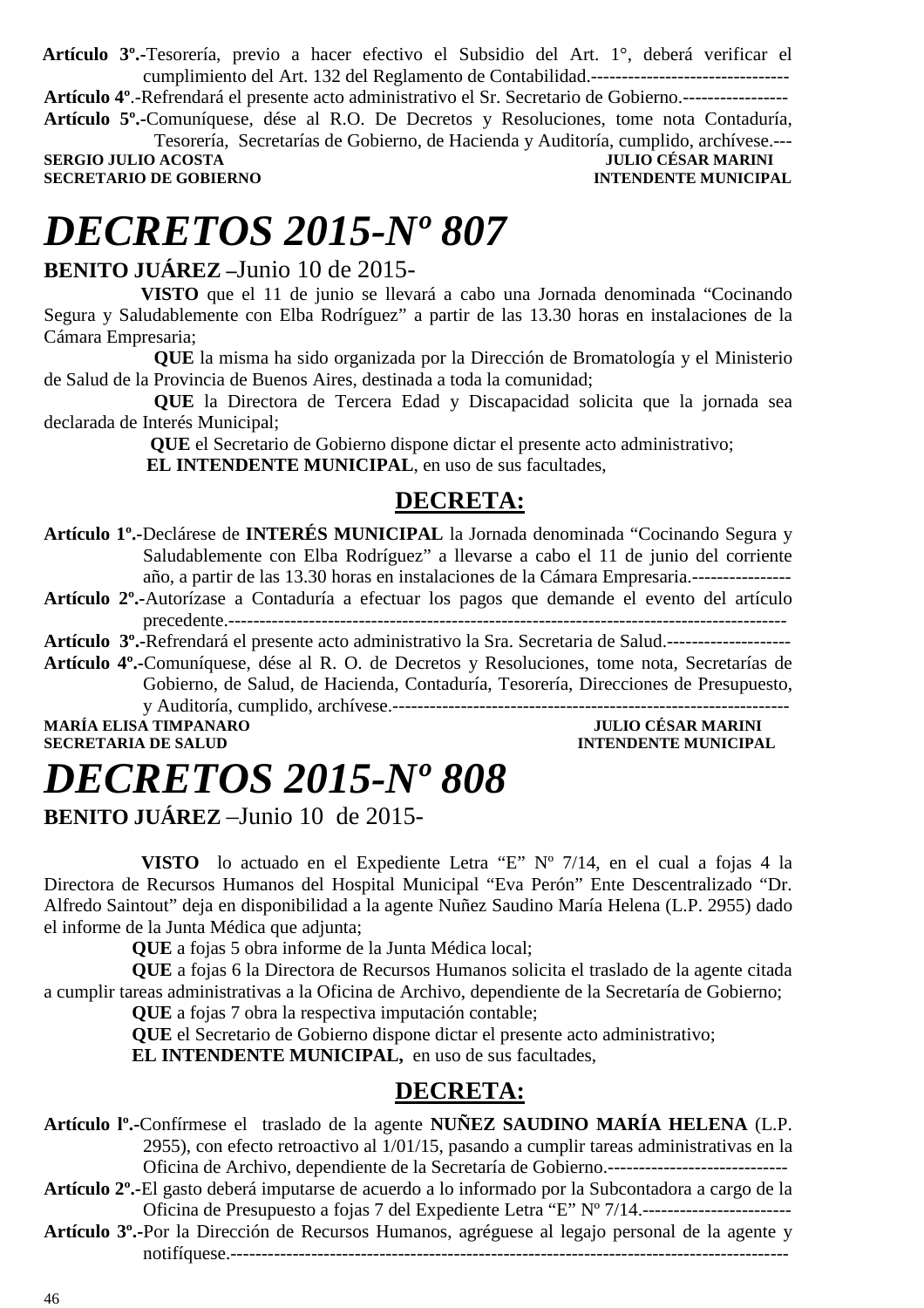**Artículo 4º.-**Refrendará el presente acto administrativo el Sr. Secretario de Gobierno.-----------------

**Artículo 5º.-**Comuníquese, dése al R. O. de Decretos y Resoluciones, tome nota Recursos Humanos, Secretarías de Gobierno, Hacienda, y Salud, Auditoría, Contaduría y Ente

Descentralizado, cumplido, archívese.----------------------------------------------------------

**SERGIO JULIO ACOSTA JULIO CÉSAR MARINI SECRETARIO DE GOBIERNO INTENDENTE MUNICIPAL** 

# *DECRETOS 2015-Nº 809*

**BENITO JUÁREZ** – Junio 10 de 2015 –

**VISTO** lo actuado en Expte. Letra "G" Nº 81/14, por el que la **ASOCIACIÓN CIVIL Y DEPORTIVA ONAS RUGBY** (fs. 20 y 21) solicita Subsidio con destino a solventar gastos de refacción de la Sede de la Institución;

**QUE** a fojas 24 Contaduría efectúa la respectiva reserva preventiva del gasto; mientras que la Secretaría de Gobierno dispone dictar el presente acto administrativo;

**EL INTENDENTE MUNICIPAL,** en uso de sus facultades,

### **DECRETA:**

**Artículo lº.-**Otórgase **SUBSIDIO** a la **ASOCIACIÓN CIVIL Y DEPORTIVA ONAS RUGBY**  por la suma de **PESOS CIEN MIL (\$ 100.000,00)** con destino a solventar gastos de la refacción de la sede de la Institución. El mismo deberá ser rendido oportunamente mediante "Balance de Inversión".----------------------------------------------------------------

**Artículo 2º.-**El gasto será imputado según lo informado por Contaduría a fs. precedente.-------------

 **Artículo 3º.-**Tesorería, previo a hacer efectivo el Subsidio del Art. 1°, deberá verificar el cumplimiento del Art. 132 del Reglamento de Contabilidad.--------------------------------

**Artículo 4º**.-Refrendará el presente acto administrativo el Sr. Secretario de Gobierno.----------------

**Artículo 5º.-**Comuníquese, dése al R. O. De Decretos y Resoluciones, tome nota Contaduría, Tesorería, Secretarías de Gobierno, de Hacienda y Auditoría, cumplido, archívese.----

**SECRETARIO DE GOBIERNO INTENDENTE MUNICIPAL** 

**JULIO CÉSAR MARINI** 

# *DECRETOS 2015-Nº 810*

### **BENITO JUÁREZ –** Junio 10 de 2015 –

 **VISTO** lo actuado en Expediente Letra "R" Nº 85/15, por el cual a fs. 2 la Directora de Recursos Humanos solicita la baja por beneficios jubilatorios del agente MOLINA MIGUEL ÁNGEL (L.P. 916);

**QUE** el Secretario de Gobierno dispone dictar el presente acto administrativo;

 **EL INTENDENTE MUNICIPAL**, en uso de sus facultades,

#### **DECRETA:**

**Artículo 1°.-**Dispónese la **BAJA** de los Registros Municipales con efecto retroactivo al 1º de Julio del corriente año, al agente que se indica a continuación, a efectos de acogerse a los **BENEFICIOS JUBILATORIOS:**

| <b>APELLIDO Y NOMBRE:</b>   | MOLINA MIGUEL ANGEL |
|-----------------------------|---------------------|
| <b>DOCUMENTO:</b>           | D.N.I. 11.565.817   |
| <b>LEGAJO PERSONAL:</b>     | 916                 |
| <b>CATEGORÍA:</b>           |                     |
| <u>RÉGIMEN HORARIO:</u>     | 48 hs.              |
| <b>FECHA DE NACIMIENTO:</b> | 09/12/1954          |
| <b>FECHA DE INGRESO:</b>    | 19/01/1978          |
| <b>FECHA DE BAJA:</b>       | 01/07/2015          |

**Artículo 2º.-**Suscríbase el respectivo CONVENIO de ANTICIPO JUBILATORIO.-------------------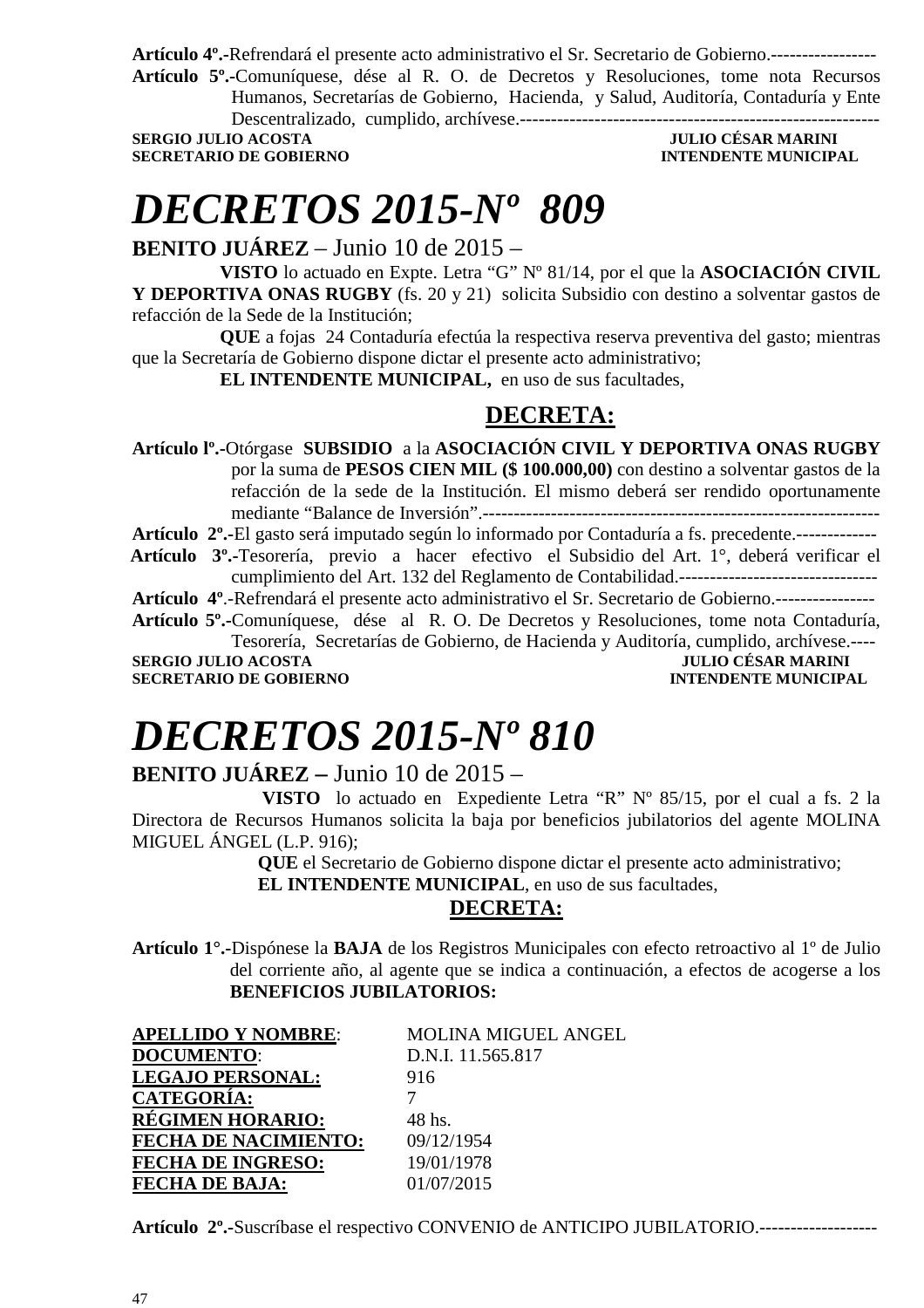**Artículo 3º.-**Por la Dirección de Recursos Humanos, notifíquese, implicando tal acto conformidad con lo dispuesto.------------------------------------------------------------------------------------

**Artículo 4º.-**Refrendará el presente acto administrativo la Sra. Secretaria de Salud.--------------------

**Artículo 5º.-**Comuníquese, dése al R.O de Decretos y Resoluciones, tome nota Recursos Humanos, Secretarías de Gobierno, de Hacienda, de Salud, Contaduría y Auditoria, cumplido archívese.--------------------------------------------------------------------------------------------

**MARÍA ELISA TIMPANARO JULIO CÉSAR MARINI** 

**INTENDENTE MUNICIPAL** 

# *DECRETOS 2015-Nº 811*

#### **BENITO JUÁREZ –** Junio 10 de 2015-

**VISTO** lo solicitado por el Director Administrativo del Hospital Municipal "Eva Perón" Ente Descentralizado "Dr. Alfredo Saintout" a fojas 1 del Expediente Letra "E" Nº 56/15 a efectos de realizar la **DESIGNACIÓN TRANSITORIA** de la agente BENITEZ ALEJANDRA LORENA (D.N.I. 34.548.851), para desempeñar tareas de Técnico en Laboratorio (Tareas consideradas insalubres);

> **QUE** a fojas 2 obra la respectiva imputación contable; **QUE** el Secretario de Gobierno dispone dictar el presente acto administrativo;

**EL INTENDENTE MUNICIPAL,** en uso de sus facultades,

### **DECRETA:**

- **Artículo 1º.-**Dispónese la **DESIGNACIÓN TRANSITORIA** de la agente BENITEZ ALEJANDRA LORENA (D.N.I. 34.548.851), para desempeñar tareas de Técnico en Laboratorio (Tareas consideradas insalubres), en Cat. 1 con 36 hs. semanales con efecto retroactivo al 01/06/2015 y hasta 30/06/2015.-----------------------------------------
- **Artículo 2º.-**El gasto deberá imputarse de acuerdo a lo determinado por el Contador del Hospital Municipal "Eva Perón" Ente Descentralizado "Dr. Alfredo Saintout" a fojas 2 del Expediente Letra "E" Nº 56/15.------------------------------------------------------------------

**Artículo 3º.-**Por la Dirección de Recursos Humanos del Ente Descentralizado, notifíquese y agréguese al legajo personal de la agente.------------------------------------------------------ **Artículo 4º.-**Refrendará el presente acto administrativo la Sra. Secretaria de Salud.-------------------- **Artículo 5º.-**Comuníquese, dése al R. O. de Decretos y Resoluciones, tome nota Recursos Humanos del Ente, Contaduría del Entre, Secretarías de Gobierno, de Salud y Auditoría, cumplido, archívese.------------------------------------------------------------------ **MARÍA ELISA TIMPANARO<br>SECRETARIA DE SALUD INTENDENTE MUNICIPAL** 

## *DECRETOS 2015-Nº 812*

#### **BENITO JUÁREZ –**Junio 10 de 2015-

 **VISTO** que los días 18 de Junio y 5, 12 y 19 de Agosto se realizarán cuatro talleres intensivos denominados: "La Comunicación y el Relacionamiento", "Emprendedurismo e Ideas de Negocios", "Venta Moderna para PYMES y Comercios" y "Nuevas Herramientas de Comunicación", organizados por la Dirección de Producción en conjunto con la Asociación Civil Centro IDEB, a llevarse a cabo en el Centro Regional Universitario;

**QUE** dichos talleres estarán a cargo del Licenciado Claudio Enríquez y dirigidos a comercios, emprendimientos en desarrollo y a quienes buscan comenzar con uno nuevo;

**QUE** el Secretario de Gobierno dispone dictar el presente acto administrativo;

 **EL INTENDENTE MUNICIPAL**, en uso de sus facultades,

#### **DECRETA:**

**Artículo 1º.-**Declárese de **INTERÉS MUNICIPAL** los talleres denominados: "La Comunicación y el Relacionamiento", "Emprendedurismo e Ideas de Negocios", "Venta Moderna para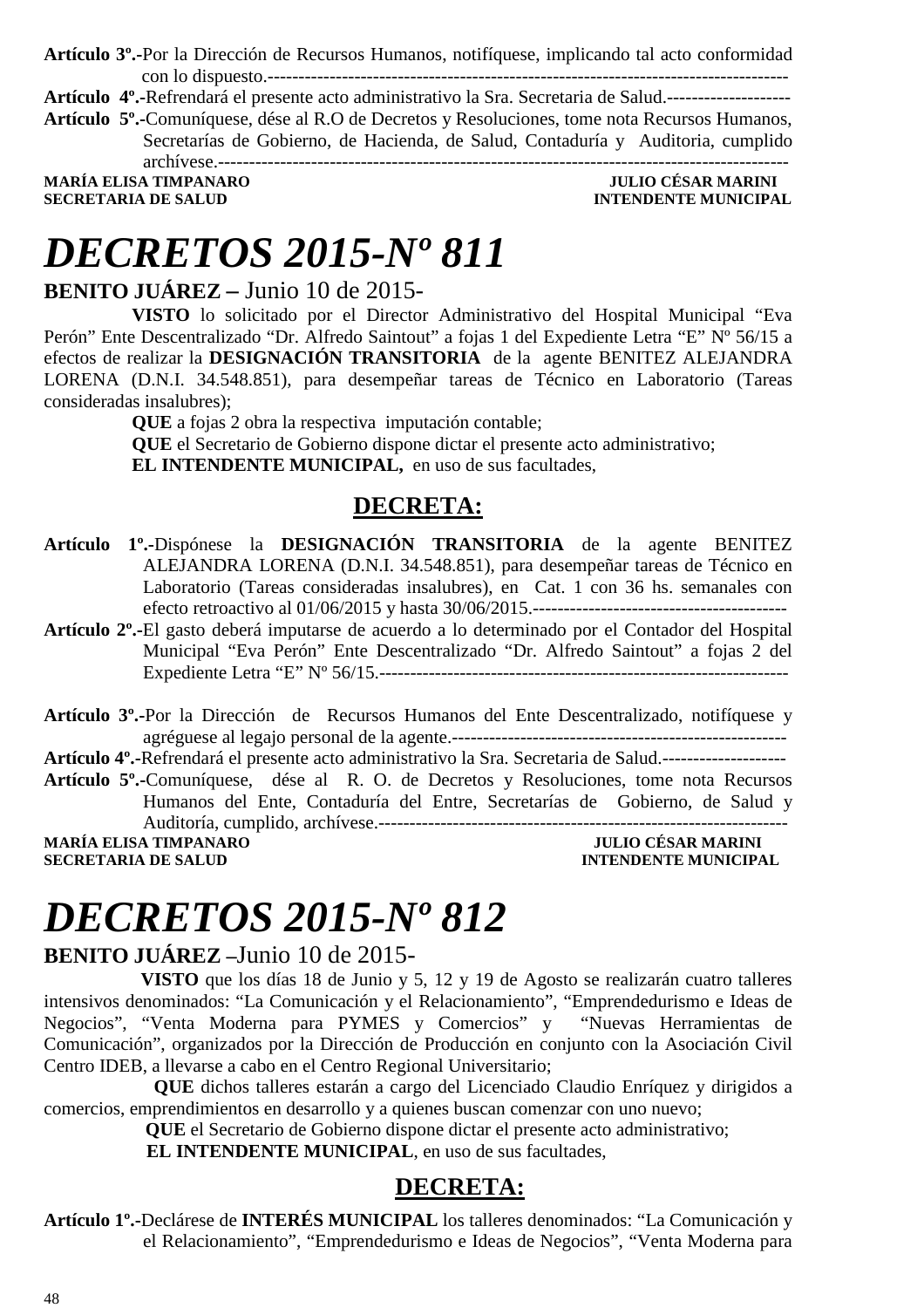PYMES y Comercios" y "Nuevas Herramientas de Comunicación", organizados por la Dirección de Producción en conjunto con la Asociación Civil Centro IDEB, a llevarse a cabo los días 18 de Junio y 5, 12 y 19 de Agosto en el Centro Regional Universitario.----------------------------------------------------------------------------------------

- **Artículo 2º.-**Autorízase a Contaduría a efectuar los pagos que demande el evento del artículo precedente.------------------------------------------------------------------------------------------
- **Artículo 3º.-**Refrendará el presente acto administrativo el Sr. Secretario de Gobierno.----------------
- **Artículo 4º.-**Comuníquese, dése al R. O. de Decretos y Resoluciones, tome nota, Secretarías de Gobierno, de Hacienda, Contaduría, Tesorería, Direcciones de Presupuesto, de Producción y Auditoría, cumplido, archívese.--------------------------------------------------

**SECRETARIO DE GOBIERNO** 

### **SERGIO JULIO ACOSTA DE CONVERTE DE L'ALGE DE CONVERTE DE L'ALGE DE L'ALGE DE L'ALGE DE CONVERTE DE L'ALGE DE CO<br>ACOSTA DE L'ALGE DE CONVERTE DE L'ALGE DE L'ALGE DE L'ALGE DE L'ALGE DE L'ALGE DE L'ALGE DE L'ALGE DE L'ALGE**

## *DECRETOS 2015-Nº 813*

#### **BENITO JUÁREZ** – Junio 11 de 2015-

**VISTO** lo actuado en el Expte. Letra "P" Nº 81/15, en el cual a fojas 1 el Subdirector de Inspección y Tránsito, solicita la compra un vehículo usado destinado a la Policía Municipal;

**QUE** a fs. 2 el Jefe de Compras informa que dados los montos se deberá realizar un llamado a Concurso de Precios, acompañando Pliego de Bases y Condiciones;

**QUE** a fojas 10 la Contadora Municipal informa que el Pliego de Bases y Condiciones cumple con los requisitos enunciados en la L.O.M. y en el Reglamento de Contabilidad, obrando a fs. 11 la reserva preventiva del gasto;

**QUE** a fojas 12 obra informe del Secretario de Hacienda y a fojas 12 vta. el Jefe de Compras informa Nº de Concurso de Precios, fecha y hora de apertura del mismo;

**QUE** el Secretario de Gobierno dispone dictar acto administrativo;

**EL INTENDENTE MUNICIPAL,** en uso de sus facultades,

### **DECRETA:**

**Artículo lº.-**Llámese a **CONCURSO DE PRECIOS Nº 52/15,** para la adquisición de un automóvil usado con destino a la Policía Municipal.------------------------------------------

**Artículo 2º.**-El presupuesto oficial asciende a la suma de pesos ciento diez mil (\$ 110.000,00).-----

**Artículo 3º.**-La apertura de propuesta se realizará el día 30 de Junio a las 11 horas en la Oficina Compras de la Municipalidad de Benito Juárez sita en Avenida Mitre N° 42.------------

 **Artículo 4º.**-Refrendará el presente acto administrativo el Sr. Secretario de Gobierno.-----------------

**Artículo 5º.**-Comuníquese, dése al R.O. de Decretos y Resoluciones, tome nota Compras, Secretarías de Gobierno, de Hacienda, Contaduría, Dirección de Presupuesto y Auditoría, cumplido, archívese.------------------------------------------------------------------

**SECRETARIO DE GOBIERNO INTENDENTE MUNICIPAL** 

**SERGIO JULIO ACOSTA JULIO CÉSAR MARINI** 

# *DECRETOS 2015-Nº 814*

### **BENITO JUÁREZ –** Junio 11 de 2015-

**VISTO** que conforme las previsiones de la Oza. Mpal. N° 4854/14, el **"FONDO MUNICIPAL PARA EMERGENCIAS DE SALUD" (FO.MU.ES.)** se encuentra facultado para solucionar económicamente enfermedades cuya gravedad requiere derivación médica debido al alto riesgo en la salud;

**QUE** la Secretaría de Gobierno dispone dictar el presente acto administrativo;

**EL INTENDENTE MUNICIPAL**, en uso de sus facultades,

#### **DECRETA:**

**Artículo 1º.-**Dispónese que el **"FONDO MUNICIPAL PARA EMERGENCIAS ESPECIALES DE SALUD" (FO.MU.ES),** efectúe pagos en el marco de la Oza. Mpal. N° 4854/14, a la persona que se indica a continuación, cuya historia cínicas obra en el Expediente: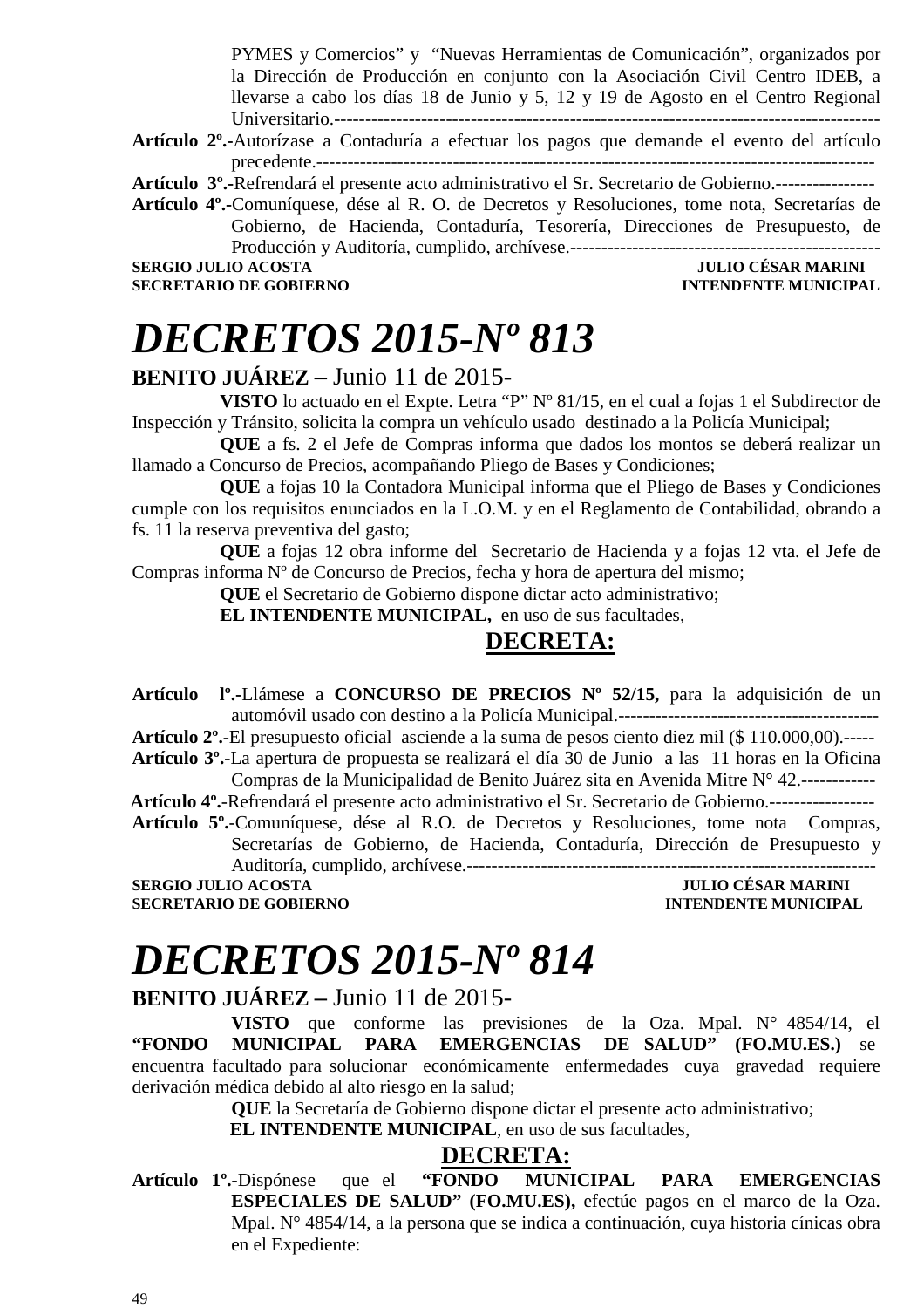#### **MORALES SILVINA Expte. Letra "F" Nº 52/15 Subsidio Reintegrable \$ 500 (fs. 19)**

**Artículo 2º.-**La Dirección de Recursos Humanos o la Dirección de Recaudación según corresponda deberá tomar recaudos necesarios para la retención de haberes y/o gestión de cobro para obtener el reintegro del subsidio, según corresponda, mencionado en el Articulo 1º.-----------------------------------------------------------------------------------------------------

**Artículo 3º.-**Refrendará el presente acto administrativo la Sra. Secretaria de Desarrollo Social.--- **Artículo 4º.-**Comuníquese, dése al R. O. de Decretos y Resoluciones, tome nota Contaduría, Tesorería, Dirección de Recaudación, Secretarías de Desarrollo Social, de Gobierno, de Hacienda, Subdirección de Tasas, FO.MU.ES. y Auditoría, cumplido, archívese.--- **MARÍA TERESA RICCI JULIO CÉSAR MARINI** 

### **S. DE DESARROLLO SOCIAL CONSUMING A LOCAL CONSUMING A LOCAL CONSUMING A LOCAL CONSUMING A LOCAL CONSUMING A LOCAL CONSUMING A LOCAL CONSUMING A LOCAL CONSUMING A LOCAL CONSUMING A LOCAL CONSUMING A LOCAL CONSUMING A LOCAL**

# *DECRETOS 2015-Nº 815*

**BENITO JUÁREZ –** Junio 11 de 2015 –

 **VISTO** lo actuado en Expediente Letra "E Nº 54/15, por el cual a fs. 2 la Directora de Recursos Humanos del Hospital Municipal "Eva Perón" Ente Descentralizado "Dr. Alfredo Saintout", solicita la baja por beneficios jubilatorios de la agente GARCÍA ELVIRA PAULA (L.P. 916);

 **QUE** el Secretario de Gobierno dispone dictar el presente acto administrativo;  **EL INTENDENTE MUNICIPAL**, en uso de sus facultades,

### **DECRETA:**

**Artículo 1°.-**Dispónese la **BAJA** de los Registros Municipales a partir del día 30 de Junio del corriente año, al agente que se indica a continuación, a efectos de acogerse a los **BENEFICIOS JUBILATORIOS:**

| <b>APELLIDO Y NOMBRE:</b>   | <b>GARCÍA ELVIRA PAULA</b> |
|-----------------------------|----------------------------|
| <b>DOCUMENTO:</b>           | D.N.I. 6.164.918           |
| <b>LEGAJO PERSONAL:</b>     | 1987                       |
| <b>CATEGORÍA:</b>           |                            |
| <b>RÉGIMEN HORARIO:</b>     | 48 hs.                     |
| <b>FECHA DE NACIMIENTO:</b> | 26/06/1950                 |
| <b>FECHA DE INGRESO:</b>    | 20/10/1993                 |
| <b>FECHA DE BAJA:</b>       | 30/06/2015                 |

**Artículo 2º.-**Suscríbase el respectivo CONVENIO de ANTICIPO JUBILATORIO.----------------- **Artículo 3º.-**Por la Dirección de Recursos Humanos del Ente Descentralizado, notifíquese, implicando tal acto conformidad con lo dispuesto.------------------------------------------ **Artículo 4º.-**Refrendará el presente acto administrativo la Sra. Secretaria de Salud.-------------------- **Artículo 5º.-**Comuníquese, dése al R.O de Decretos y Resoluciones, tome nota Recursos Humanos del Ente, Secretarías de Gobierno, de Hacienda, de Salud, Contaduría del Ente y Auditoria, cumplido archívese.------------------------------------------------------------------- **MARÍA ELISA TIMPANARO<br>SECRETARIA DE SALUD INTENDENTE MUNICIPAL** 

# *DECRETOS 2015-Nº 816*

**BENITO JUÁREZ**- Junio 11de 2015.-

 **VISTO** que por Resolución Nº 257/15 se otorgó LICENCIA POR ENFERMEDAD al Secretario Privado Sr. SUAREZ MARIO SERGIO (L.P. 2448);

 **QUE** resulta necesario que el mencionado sea reemplazado;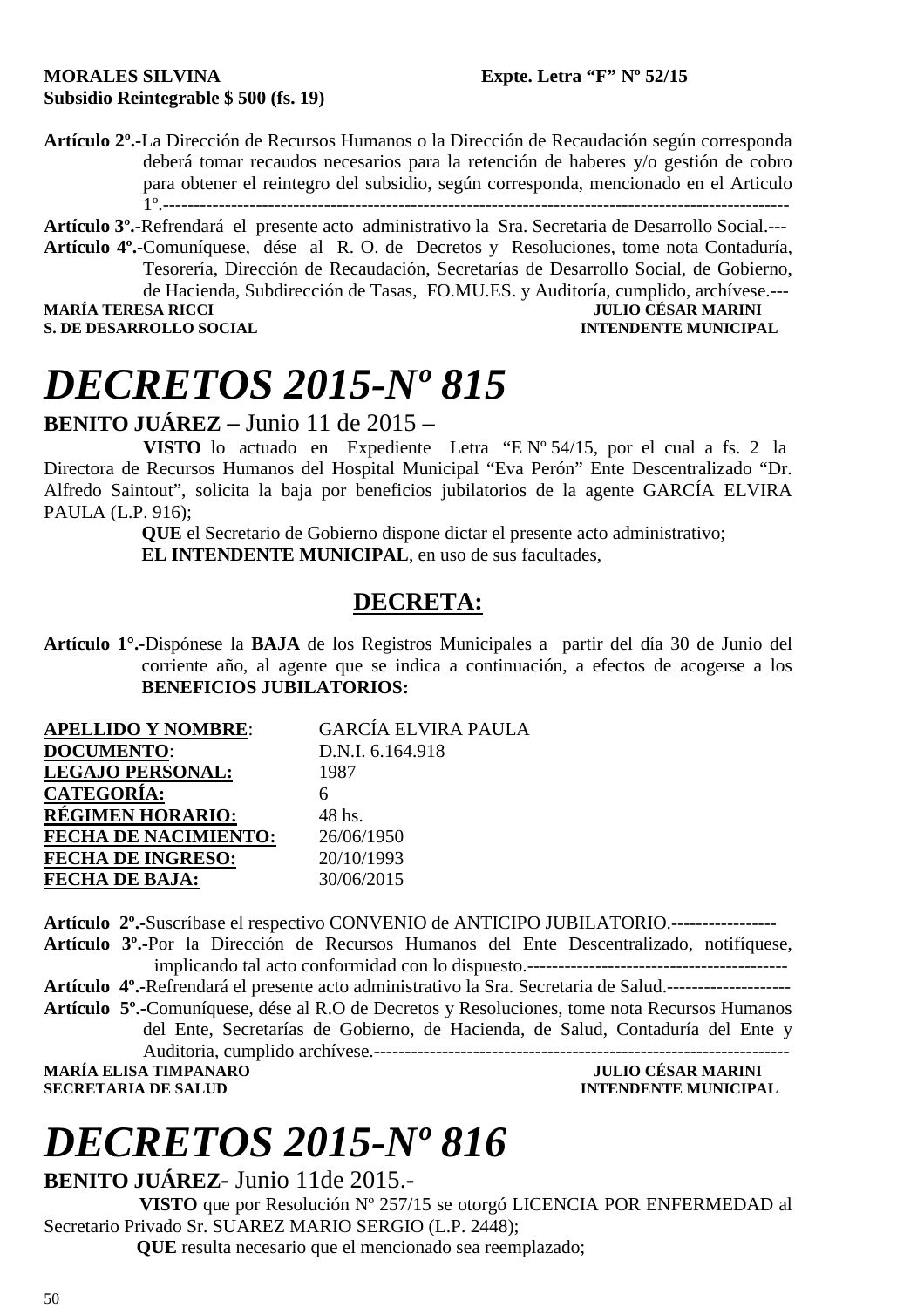**QUE** el Secretario de Gobierno dispone dictar el presente acto administrativo; **EL INTENDENTE MUNICIPAL,** en uso de sus facultades,

### **DECRETA:**

- **Artículo lº.-**Confírmese que durante el período de LICENCIA POR ENFERMEDAD otorgada al Secretario Privado Sr. SUAREZ MARIO SERGIO (L.P. 2448), asume sus funciones en carácter de reemplazo el agente IRIBECAMPOS MATIAS (L.P. 3141).--------------
- **Artículo 2º.-**Por la Dirección de Recursos Humanos notifíquese al interesado y agréguese al legajo personal del agente.--------------------------------------------------------------------------------

**Artículo 3º.-**Refrendará el presente acto administrativo el Sr. Secretario de Gobierno.-----------------

**Artículo 4º.-**Comuníquese, dése al R. O. De Decretos y Resoluciones, tome nota Recursos Humanos, Presupuesto, Secretarías de Gobierno, de Hacienda y Auditoría, cumplido, archívese.--------------------------------------------------------------------------------------------

**SECRETARIO DE GOBIERNO INTENDENTE MUNICIPAL** 

### **SERGIO JULIO ACOSTA JULIO CÉSAR MARINI**

# *DECRETOS 2015-Nº 817*

**BENITO JUÁREZ**- Junio 11 de 2015-

 **VISTO** que por Resolución Nº 258/15 se otorgó LICENCIA ANUAL REGLAMENTARIA al Subdirector de Descentralización Administrativa Tributaria Sr. SARAVIA ESTEBAN (L.P 1204) desde el día 10/06/2015 y hasta 07/07/2015, correspondiente a L.A.R. 2014;

 **QUE** resulta necesario que el mencionado sea reemplazado;

 **QUE** el Secretario de Gobierno dispone dictar el presente acto administrativo;

**EL INTENDENTE MUNICIPAL,** en uso de sus facultades,

### **DECRETA:**

- **Artículo lº.-**Confírmese que durante la LICENCIA ANUAL REGLAMENTARIA, otorgada mediante Resolución Nº 258/15 al Subdirector de Descentralización Administrativa Tributaria Sr. SARAVIA ESTEBAN (L.P.1204), asume sus funciones en carácter de reemplazo el agente NADER LEANDRO (L.P. 2847).---------------------------------------
- **Artículo 2º.-**Por la Dirección de Recursos Humanos notifíquese al interesado y agréguese al legajo personal del agente.--------------------------------------------------------------------------------
- **Artículo 3º.-**Refrendará el presente acto administrativo el Sr. Secretario de Hacienda.-----------------
- **Artículo 4º.-**Comuníquese, dése al R. O. De Decretos y Resoluciones, tome nota Recursos Humanos, Presupuesto, Secretarías de Gobierno, de Hacienda y Auditoría, cumplido, archívese.--------------------------------------------------------------------------------------------

**SECRETARIO DE HACIENDA INTENDENTE MUNICIPAL** 

### **JORGE O. ISMAEL JULIO CÉSAR MARINI**

# *DECRETOS 2015-Nº 818*

### **BENITO JUÁREZ**- Junio 11 de 2015.-

 **VISTO** que por Resolución Nº 259/15 se otorgó LICENCIA ANUAL REGLAMENTARIA al Asesor Legal Dr. PACHECO WALTER (L.P. 2079);

**QUE** resulta necesario que el mencionado sea reemplazado;

**QUE** el Secretario de Gobierno dispone dictar el presente acto administrativo;

**EL INTENDENTE MUNICIPAL,** en uso de sus facultades,

- **Artículo lº.-**Confírmese que durante el período de LICENCIA ANUAL REGLAMENTARIA, otorgada al Asesor Legal Dr. PACHECO WALTER (L.P. 2079), asume sus funciones en carácter de reemplazo la Dra. DE FRANCESCO SANDRA (L.P. 3171).--------------
- **Artículo 2º.-**Por la Dirección de Recursos Humanos notifíquese al interesado y agréguese al legajo personal de la agente.------------------------------------------------------------------------------
- **Artículo 3º.-**Refrendará el presente acto administrativo el Sr. Secretario de Gobierno.-----------------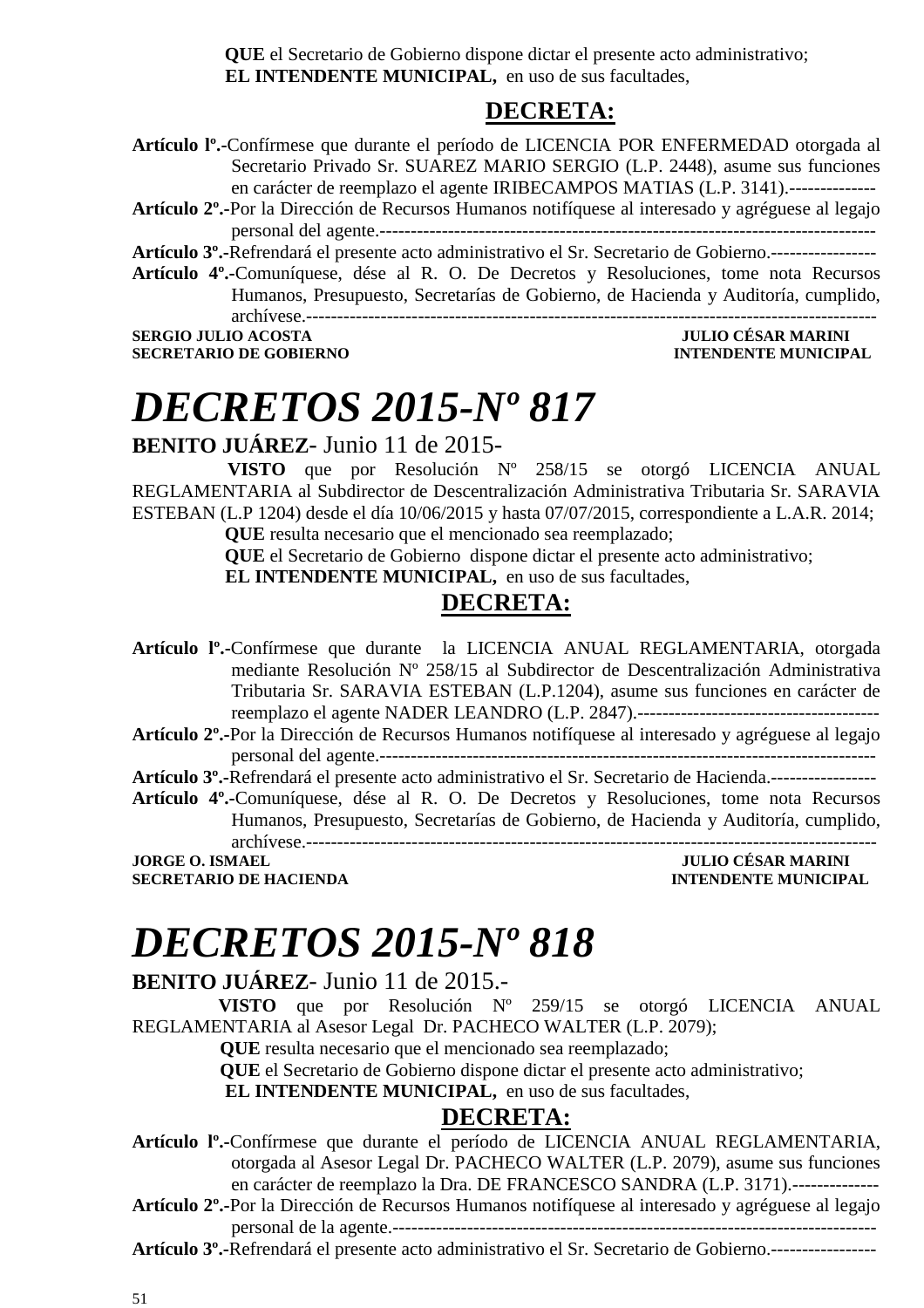**Artículo 4º.-**Comuníquese, dése al R. O. De Decretos y Resoluciones, tome nota Recursos Humanos, Presupuesto, Secretarías de Gobierno, de Hacienda, Asesoría Legal y Auditoría, cumplido, archívese.-----------------------------------------------------------------

**SECRETARIO DE GOBIERNO INTENDENTE MUNICIPAL** 

### **SERGIO JULIO ACOSTA JULIO CÉSAR MARINI**

# *DECRETOS 2015-Nº 819*

**BENITO JUÁREZ** –Junio 11 de 2015-

**VISTO** lo actuado en el Expediente Letra "O" Nº 80/15 en el cual a fojas 6 obra Decreto Municipal Nº 708/15 por el cual se dispone el traslado del agente ROMERO NELSON ALFONSO (L.P 2673) pasando a cumplir tareas en la cuadrilla de agua en la Dirección de Obras Sanitarias;

**QUE** a fojas 7 obra nota de la Directora de Recursos Humanos, solicitando se modifique dicho Decreto, dado al error producido en el nombre del agente;

**QUE** el Secretario de Gobierno dispone dictar el presente acto administrativo;

**EL INTENDENTE MUNICIPAL,** en uso de sus facultades,

### **DECRETA:**

**Artículo lº.-**Modifíquese el artículo 1º del Decreto Municipal Nº 708/15, en lo que respecta al traslado del agente ROMERO NELSON ALFONSO (L.P. 2673) **donde decía:** *"Dispónese el traslado del agente ROMERO NESTOR ALFONSO (L.P. 2673)…"* **debe decir:** Dispónese el traslado del agente ROMERO NELSON ALFONSO (L.P. 2673), de acuerdo a lo actuado en el Expte. Letra "O" Nº 80/15.---------------------------

**Artículo 2º.-**Por la Dirección de Recursos Humanos, notifíquese.------------------------------------------

- **Artículo 3º.-**Refrendará el presente acto administrativo el Sr. Secretario de Infraestructura, Vivienda y Servicios Públicos.-------------------------------------------------------------------
- **Artículo 4º.-**Comuníquese, dése al R. O. de Decretos y Resoluciones, tome nota Recursos Humanos, Secretarías de Gobierno, de Infraestructura, Vivienda y Servicios Públicos, de Hacienda, Dirección de Presupuesto y Auditoría, cumplido, archívese.----------------

**S. DE INF., VIV. Y SERV. PÚBLICOS** 

**DIEGO DE SAR MARINI<br>INTENDENTE MUNICIPAL** 

# *DECRETOS 2015-Nº 820*

**BENITO JUÁREZ –** Junio 11 de 2015**-** 

**VISTO** lo actuado en el Expediente Letra "D" Nº 244/14 por el cual la Sra. Secretaria de Desarrollo Social eleva nota (fs. 264), solicitando SUBSIDIO destinado a medicamentos para personas indigentes;

**QUE** a fojas 284 Contaduría realiza la respectiva reserva preventiva del gasto;

**QUE** el Secretario de Gobierno dispone dictar el presente acto administrativo de subsidio;

> **EL INTENDENTE MUNICIPAL,** en uso de sus facultades, **DECRETA**:

**Artículo 1º.-**Abonar SUBSIDIO A INDIGENTES, por la suma total de pesos tres mil ochenta con setenta y tres centavos (\$ 3.080,73) según lo solicitado por la Secretaria de Desarrollo Social a fojas 264 del Expediente "D" Nº 244/14.--------------------------------------------- **Artículo 2º.-**El gasto será imputado según lo informado por Contaduría a fs. precedentes.------------ **Artículo 3º.-**Refrendará el presente acto administrativo la Sra. Secretaria de Desarrollo Social.------ **Artículo 4º.-**Comuníquese, desde la R. O. de Decretos y Resoluciones, tome nota, Contaduría, Tesorería, Presupuesto, Secretarías de Desarrollo Social, de Gobierno, de Hacienda y Auditoría, cumplido, archívese-------------------------------------------------------------------  **JULIO CÉSAR MARINI<br>INTENDENTE MUNICIPAL S. DE DESARROLLO SOCIAL**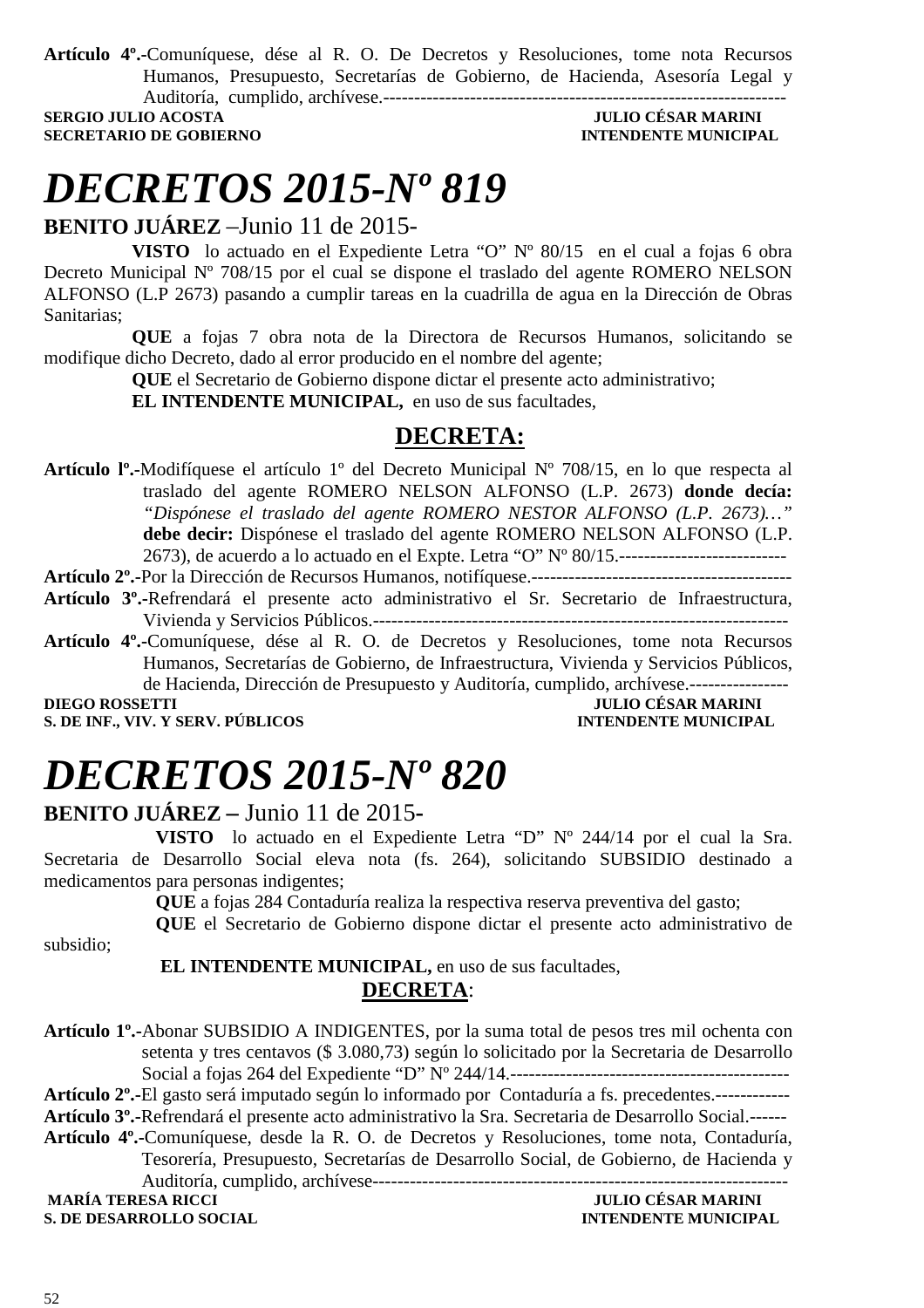# *DECRETOS 2015-Nº 821*

### **BENITO JUÁREZ-** Junio 11 de 2015**-**

**VISTO** lo actuado en el Expediente Letra "D" Nº 161/15 por el cual la Sra. Delegada Municipal de Barker Interina a fojas 11, solicita SUBSIDIO destinado al Sr. ROMEO SEBASTIÁN;

**QUE** a fojas precedentes Contaduría realiza la respectiva reserva preventiva del gasto;

**QUE** el Secretario de Gobierno dispone dictar el presente acto administrativo de subsidio;

### **EL INTENDENTE MUNICIPAL,** en uso de sus facultades,

**DECRETA**:

**Artículo 1º.-**Abonar SUBSIDIO A INDIGENTES al Sr. ROMEO SEBASTIÁN D.N.I. 37.906.398, por un monto total de pesos SEISCIENTOS (\$ 600,00) de acuerdo a lo actuado en el Expte. Letra "D" Nº 161/15.----------------------------------------------------------------------

**Artículo 2º.-**El gasto será imputado según lo informado por Contaduría a fs. precedentes.------------

**Artículo 3º.-**Refrendará el presente acto administrativo la Sra. Secretaria de Desarrollo Social.------

**Artículo 4º.-**Comuníquese, desde la R. O. de Decretos y Resoluciones, tome nota, Contaduría, Tesorería, Presupuesto, Secretarias de Desarrollo Social, de Gobierno y Auditoría, cumplido, archívese--------------------------------------------------------------------------------

**S. DE DESARROLLO SOCIAL** *INTENDENTE MUNICIPAL* 

**JULIO CÉSAR MARINI** 

# *DECRETOS 2015-Nº 822*

### **BENITO JUÁREZ-** Junio 11 de 2015**-**

**VISTO** lo actuado en el Expediente Letra "D" Nº 187/15 por el cual la Sra. Secretaria de Desarrollo Social a fojas 1, solicita SUBSIDIO destinado a la Sra. MOREIRA NATALIA;

**QUE** a fojas precedentes Contaduría realiza la respectiva reserva preventiva del

gasto;

**QUE** el Secretario de Gobierno dispone dictar el presente acto administrativo de

subsidio;

 **EL INTENDENTE MUNICIPAL,** en uso de sus facultades,

### **DECRETA**:

**Artículo 1º.-**Abonar SUBSIDIO A INDIGENTES a la Sra. MOREIRA NATALIA D.N.I. 29.958.723, por un monto total de pesos SEISCIENTOS (\$ 600,00) de acuerdo a lo actuado en el Expte. Letra "D" Nº 187/15.-----------------------------------------------------

**Artículo 2º.-**El gasto será imputado según lo informado por Contaduría a fs. precedentes.------------ **Artículo 3º.-**Refrendará el presente acto administrativo la Sra. Secretaria de Desarrollo Social.------

**Artículo 4º.-**Comuníquese, desde la R. O. de Decretos y Resoluciones, tome nota, Contaduría, Tesorería, Presupuesto, Secretarias de Desarrollo Social, de Gobierno y Auditoría, cumplido, archívese--------------------------------------------------------------------------------

**MARÍA TERESA RICCI JULIO CÉSAR MARINI INTENDENTE MUNICIPAL** 

# *DECRETOS 2015-Nº 823*

#### **BENITO JUÁREZ-** Junio 11 de 2015**-**

**VISTO** lo actuado en el Expediente Letra "D" Nº 186/15 por el cual la Sra. Secretaria de Desarrollo Social a fojas 1, solicita SUBSIDIO destinado a la Sra. SILVA BEATRIZ;

**QUE** a fojas precedentes Contaduría realiza la respectiva reserva preventiva del

gasto;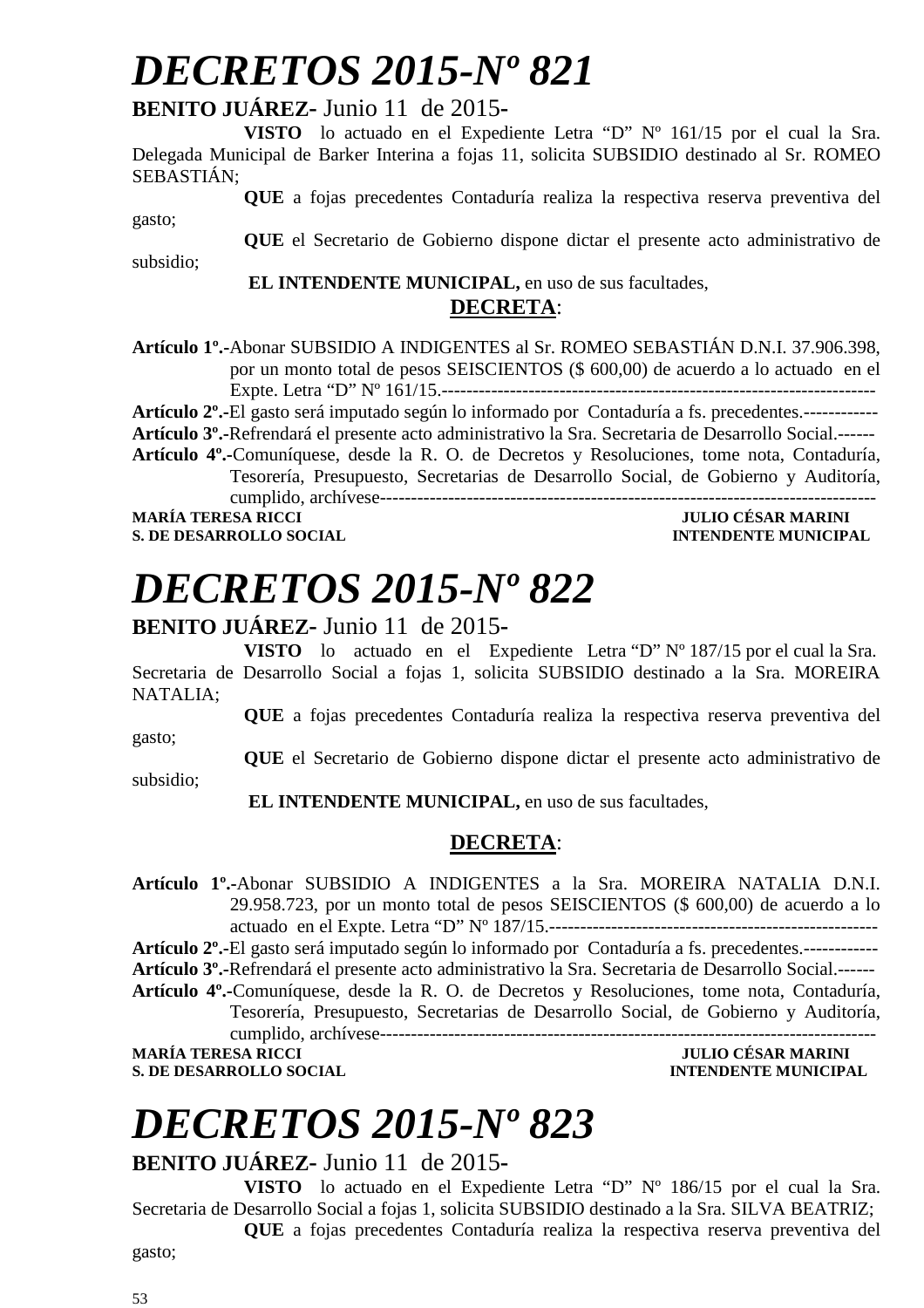subsidio;

#### **EL INTENDENTE MUNICIPAL,** en uso de sus facultades,

**DECRETA**:

**Artículo 1º.-**Abonar SUBSIDIO A INDIGENTES a la Sra. SILVA BEATRIZ D.N.I. 13.938.153, por un monto total de pesos SEISCIENTOS TREINTA (\$ 630,00) de acuerdo a lo actuado en el Expte. Letra "D" Nº 186/15.-----------------------------------------------------

**Artículo 2º.-**El gasto será imputado según lo informado por Contaduría a fs. precedentes.------------ **Artículo 3º.-**Refrendará el presente acto administrativo la Sra. Secretaria de Desarrollo Social.------

**Artículo 4º.-**Comuníquese, desde la R. O. de Decretos y Resoluciones, tome nota, Contaduría, Tesorería, Presupuesto, Secretarias de Desarrollo Social, de Gobierno y Auditoría, cumplido, archívese--------------------------------------------------------------------------------

**S. DE DESARROLLO SOCIAL DESARROLLO SOCIAL DESARROLLO SOCIAL DESARROLLO SOCIAL DESARROLLO SOCIAL DE SOCIAL DE SOCIAL DE SOCIAL DE SOCIAL DE SOCIAL DE SOCIAL DE SOCIAL DE SOCIAL DE SOCIAL DE SOCIAL DE SOCIAL DE SOCIAL DE SO** 

### **MULIO CÉSAR MARINI**

# *DECRETOS 2015-Nº 824*

### **BENITO JUÁREZ-** Junio 11 de 2015**-**

**VISTO** lo actuado en el Expediente Letra "D" Nº 217/13 por el cual la Sra. Delegada Municipal de Barker Interina a fojas 28, solicita SUBSIDIO destinado a la Sra. BAYLON ROMINA;

**QUE** a fojas precedentes Contaduría realiza la respectiva reserva preventiva del gasto;

**QUE** el Secretario de Gobierno dispone dictar el presente acto administrativo de

subsidio;

#### **EL INTENDENTE MUNICIPAL,** en uso de sus facultades,

#### **DECRETA**:

**Artículo 1º.-**Abonar SUBSIDIO A INDIGENTES a la Sra. BAYLON ROMINA D.N.I. 34.319.540, por un monto total de pesos QUINIENTOS (\$ 500,00) de acuerdo a lo actuado en el Expte. Letra "D" Nº 217/13.-----------------------------------------------------

**Artículo 2º.-**El gasto será imputado según lo informado por Contaduría a fs. precedentes.-----------

**Artículo 3º.-**Refrendará el presente acto administrativo la Sra. Secretaria de Desarrollo Social.------

**Artículo 4º.-**Comuníquese, desde la R. O. de Decretos y Resoluciones, tome nota, Contaduría, Tesorería, Presupuesto, Secretarias de Desarrollo Social, de Gobierno y Auditoría, cumplido, archívese--------------------------------------------------------------------------------

**JULIO CÉSAR MARINI S. DE DESARROLLO SOCIAL** *INTENDENTE MUNICIPAL* 

# *DECRETOS 2015-Nº 825*

### **BENITO JUÁREZ-** Junio 11 de 2015**-**

**VISTO** lo actuado en el Expediente Letra "D" Nº 137/12 por el cual la Sra. Delegada Municipal de Barker Interina a fojas 169, solicita SUBSIDIO destinado a la Sra. CONSTANTINO ANTONELLA;

**QUE** a fojas precedentes Contaduría realiza la respectiva reserva preventiva del

gasto;

**QUE** el Secretario de Gobierno dispone dictar el presente acto administrativo de subsidio;

 **EL INTENDENTE MUNICIPAL,** en uso de sus facultades,

### **DECRETA**:

**Artículo 1º.-**Abonar SUBSIDIO A INDIGENTES a la Sra. CONSTANTINO ANTONELLA D.N.I. 37.944.834, por un monto total de pesos CUATROCIENTOS (\$ 400,00) de

acuerdo a lo actuado en el Expte. Letra "D" Nº 137/12.-------------------------------------

**Artículo 2º.-**El gasto será imputado según lo informado por Contaduría a fs. precedentes.-----------

**Artículo 3º.-**Refrendará el presente acto administrativo la Sra. Secretaria de Desarrollo Social.------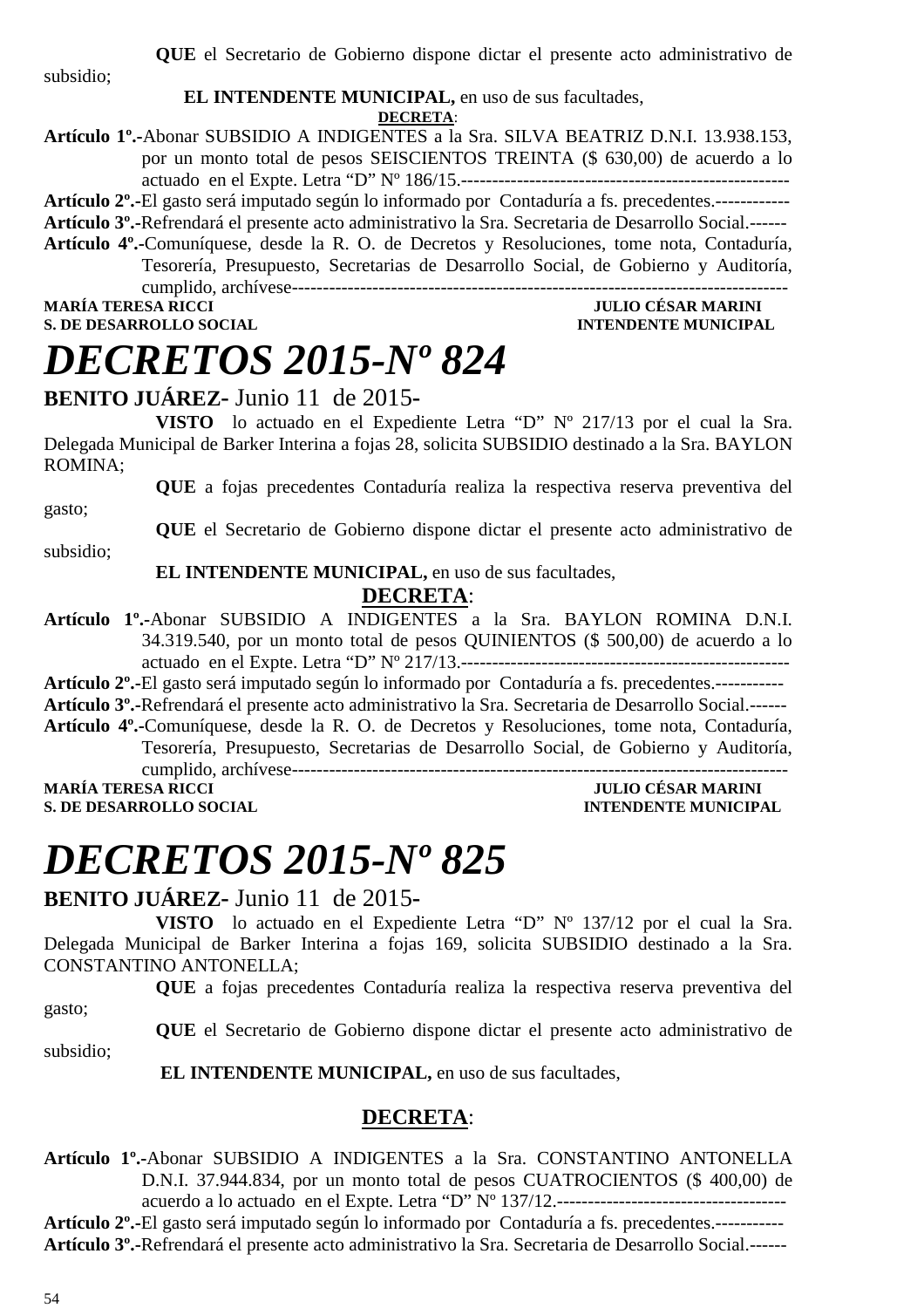**Artículo 4º.-**Comuníquese, desde la R. O. de Decretos y Resoluciones, tome nota, Contaduría, Tesorería, Presupuesto, Secretarias de Desarrollo Social, de Gobierno y Auditoría, cumplido, archívese--------------------------------------------------------------------------------

**MARÍA TERESA RICCI S. DE DESARROLLO SOCIAL DESARROLLO SOCIAL DESARROLLO SOCIAL DESARROLLO SOCIAL DESARROLLO SOCIAL DE LA PERIODICIPAL DE LA PERIODICIPAL DE LA PERIODICIPAL DE LA PERIODICIPAL DE LA PERIODICIPAL DE LA PERIODICIPAL DE LA PERIO** 

### *DECRETOS 2015-Nº 826*

**BENITO JUÁREZ** –Junio 11 de 2015-

 **VISTO** lo actuado en Expte. Letra "D" Nº 49/15 por el cual la Secretaria de Desarrollo Social a fojas 16 solicita **SUBSIDIO** destinado a la Sra. QUIROGA GRACIELA;

 **QUE** a fojas 18 Contaduría realiza la respectiva reserva preventiva del gasto;  **QUE** el Secretario de Gobierno dispone emitir acto administrativo de Subsidio;

 **EL INTENDENTE MUNICIPAL,** en uso de sus facultades

### **DECRETA:**

**Artículo 1º.-**Abonar **SUBSIDIO A INDIGENTES** a la Sra. **QUIROGA GRACIELA D.N.I. 21.448.355**, por un monto total de pesos ochocientos (\$ 800,00) de acuerdo a lo actuado en el Expte Letra "D" Nº 49/15.--------------------------------------------------------

**Artículo 2º.-**El gasto será imputado según lo informado por Contaduría a fs. precedentes.------------ **Artículo 3º.-**Refrendará el presente acto administrativo la Sra. Secretaria de Desarrollo Social.------

**Artículo 4º.-**Comuníquese, dése al R. O. de Decretos y Resoluciones, tome nota Contaduría, Tesorería, Presupuesto, Secretarías de Gobierno, de Hacienda, de Desarrollo Social y

Auditoria, cumplido, archívese.------------------------------------------------------------------

**MARÍA TERESA RICCI DE EN ENTRE EN ENTRE EN ENTRE EN ENTRE EN ENTRE EN ENTRE EN ENTRE EN ENTRE EN EN EN EN ENCI S. DE DESARROLLO SOCIAL DESARROLLO SOCIAL DE LA PERIODE DE LA PERIODE DE LA PERIODE DE LA PERIODE DE LA PERIODE DE LA PERIODE DE LA PERIODE DE LA PERIODE DE LA PERIODE DE LA PERIODE DE LA PERIODE DE LA PERIODE DE LA PERIO** 

# *DECRETOS 2015-Nº 827*

### **BENITO JUÁREZ** –Junio 11 de 2015-

 **VISTO** lo actuado en Expte. Letra "D" Nº 145/13 por el cual la Secretaria de Desarrollo Social a fojas 10 solicita **SUBSIDIO** destinado a la Sra. LEZICA PATRICIA;

 **QUE** a fojas 12 Contaduría realiza la respectiva reserva preventiva del gasto;

 **QUE** el Secretario de Gobierno dispone emitir acto administrativo de Subsidio;

 **EL INTENDENTE MUNICIPAL,** en uso de sus facultades

### **DECRETA:**

**Artículo 1º.-**Abonar **SUBSIDIO A INDIGENTES** a la Sra. LEZICA PATRICIA **D.N.I. 29.552.764**, por un monto total de pesos quinientos (\$ 500,00) de acuerdo a lo actuado en el Expte Letra "D" Nº 145/13.------------------------------------------------------

**Artículo 2º.-**El gasto será imputado según lo informado por Contaduría a fs. precedentes.------------ **Artículo 3º.-**Refrendará el presente acto administrativo la Sra. Secretaria de Desarrollo Social.------

**Artículo 4º.-**Comuníquese, dése al R. O. de Decretos y Resoluciones, tome nota Contaduría, Tesorería, Presupuesto, Secretarías de Gobierno, de Hacienda, de Desarrollo Social y

Auditoria, cumplido, archívese.------------------------------------------------------------------ **MARÍA TERESA RICCI JULIO CÉSAR MARINI** 

**S. DE DESARROLLO SOCIAL DESARROLLO SOCIAL DESARROLLO SOCIAL DESARROLLO SOCIAL DESARROLLO SOCIAL DE LA PERSONAL DE LA PERSONAL DE LA PERSONAL DE LA PERSONAL DE LA PERSONAL DE LA PERSONAL DE LA PERSONAL DE LA PERSONAL DE LA** 

# *DECRETOS 2015-Nº 828*

### **BENITO JUÁREZ** – Junio 11 de 2015-

**VISTO** lo actuado en el Expte. Letra "O" Nº 87/15, en el cual el Secretario de Infraestructura, Vivienda y Servicios Públicos a fojas 1 solicita la contratación de mano de obra y materiales para la construcción de la Base de Suelo – Cemento en Avenida Salenave;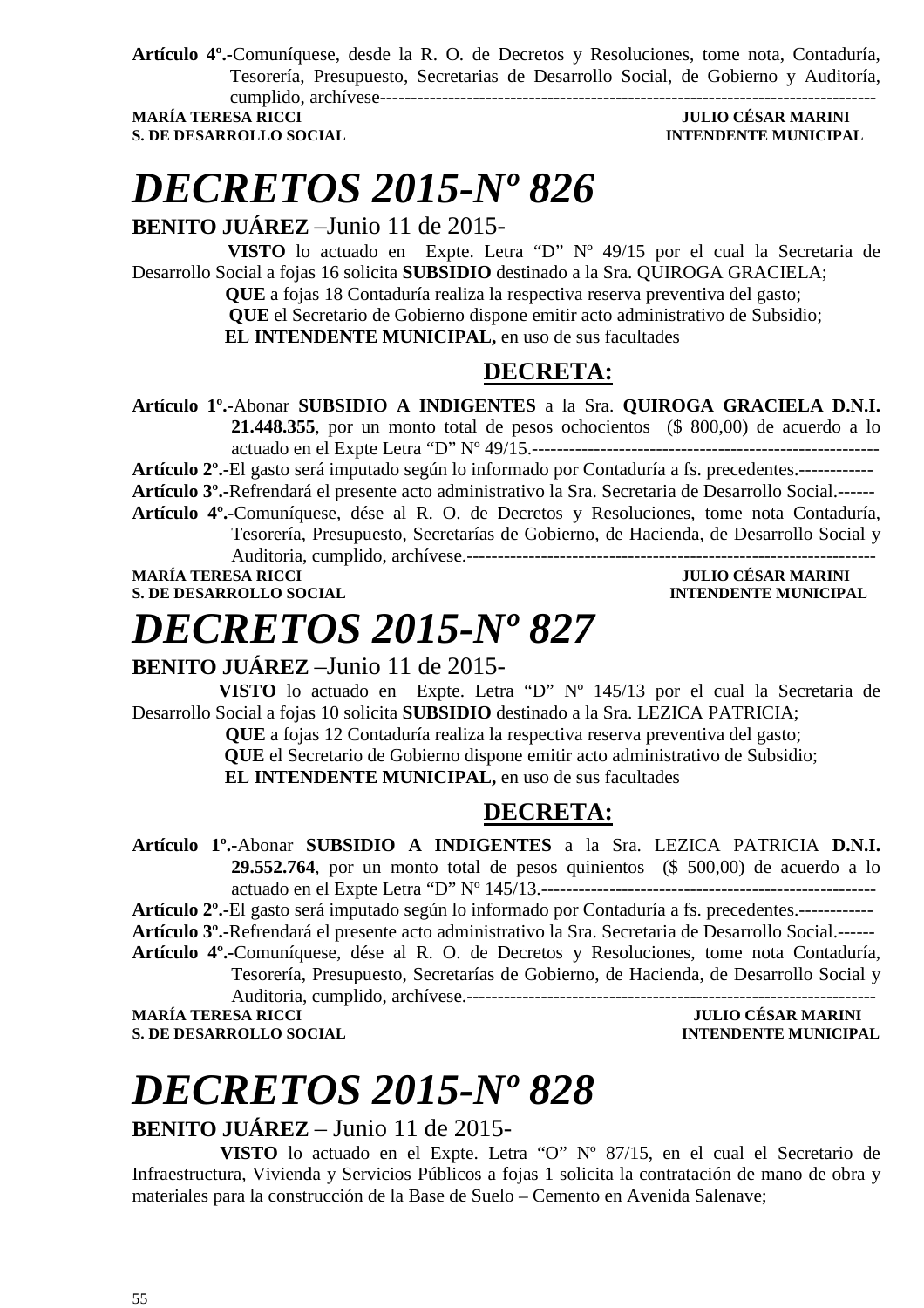**QUE** a fojas 26 el Jefe de Compras informa que dado el monto al que asciende el Presupuesto Oficial deberá realizar un llamado a Licitación Privada, acompañando Pliego de Bases y Condiciones;

**QUE** a fojas 33 Contaduría Municipal informa que el Pliego de Bases y Condiciones cumple con los requisitos enunciados en la L.O.M. y en el Reglamento de Contabilidad,

**QUE** a fojas 34 obra solicitud de gastos;

**QUE** a fojas 35 obra nota del Secretario de Hacienda y a fs. 35 vta. el Jefe de Compras informa Nº de la Licitación Privada, fecha, lugar y hora de apertura de la misma;

**QUE** el Secretario de Gobierno dispone dictar acto administrativo;

**EL INTENDENTE MUNICIPAL,** en uso de sus facultades,

### **DECRETA:**

- **Artículo lº.-**Llámese a **LICITACIÓN PRIVADA Nº 53/15** para la contratación de mano de obra y materiales para la construcción de la Base de Suelo – Cemento en Avenida Salenave.--
- **Artículo 2º.**-El presupuesto oficial asciende la suma de pesos cuatrocientos cuarenta y tres mil quinientos veintitrés (\$ 443.523,00).------------------------------------------------------------
- **Artículo 3º.**-La apertura de propuesta se realizará el día 25 de Junio de 2015 a las 11 horas en la Oficina Compras de la Municipalidad de Benito Juárez sita en Mitre Nº 42.--------------
- **Artículo 4º.**-Refrendará el presente acto administrativo el Sr. Secretario Infraestructura, Vivienda y Servicios Públicos.---------------------------------------------------------------------------------
- **Artículo 5º.**-Comuníquese, dése al R.O. de Decretos y Resoluciones, tome nota Compras, Secretarías de Gobierno, de Hacienda, de Secretario Infraestructura, Vivienda y Servicios Públicos, Contaduría, Auditoría y Dirección de Presupuesto, cumplido, archívese.--------------------------------------------------------------------------------------------

**DIEGO ROSSETTI JULIO CÉSAR MARINI S. DE INF., VIV., Y SERV. PÚBLICOS INTENDENTE MUNICIPAL** 

# *DECRETOS 2015-Nº 829*

#### **BENITO JUÁREZ** – Junio 11 de 2015–

**VISTO** lo actuado en Expte. Letra "G" Nº 8/13, por el que la **ASOCIACIÓN DE PADRES DE AUTISTAS "A.P.A.D.E.A."** solicita (fs. 116) Subsidio con destino a solventar gastos de la institución;

**QUE** a fojas 119 Contaduría efectúa la respectiva reserva preventiva del gasto; mientras que la Secretaría de Gobierno a fojas 120 dispone dictar el presente acto administrativo;

**EL INTENDENTE MUNICIPAL,** en uso de sus facultades,

#### **DECRETA:**

**Artículo lº.-** Otórgase **SUBSIDIO** a la **ASOCIACIÓN DE PADRES DE AUTISTAS "A.P.A.D.E.A."** por la suma de **PESOS VEINTITRES MIL (\$ 23.000,00)** con destino a solventar gastos de la Institución, el pago se hará efectivo en dos (2) cuotas iguales y consecutivas de pesos once mil quinientos (\$11.500,00) en los meses de Junio y Julio del 2015. El mismo deberá ser rendido oportunamente mediante "Balance de Inversión".---------------------------------------------------------------------------

**Artículo 2º.-**El gasto será imputado según lo informado por Contaduría a fs. precedente.-------------

 **Artículo 3º.-**Tesorería, previo a hacer efectivo el Subsidio del Art. 1°, deberá verificar el cumplimiento del Art. 132 del Reglamento de Contabilidad.--------------------------------

- **Artículo 4º**.-Refrendará el presente acto administrativo el Sr. Secretario de Gobierno.----------------
- **Artículo 5º.-**Comuníquese, dése al R. O. De Decretos y Resoluciones, tome nota Contaduría, Tesorería, Secretarías de Gobierno, de Hacienda y Auditoría, cumplido, archívese.----

**SECRETARIO DE GOBIERNO INTENDENTE MUNICIPAL** 

**SERGIO JULIO ACOSTA** JULIO CÉSAR MARINI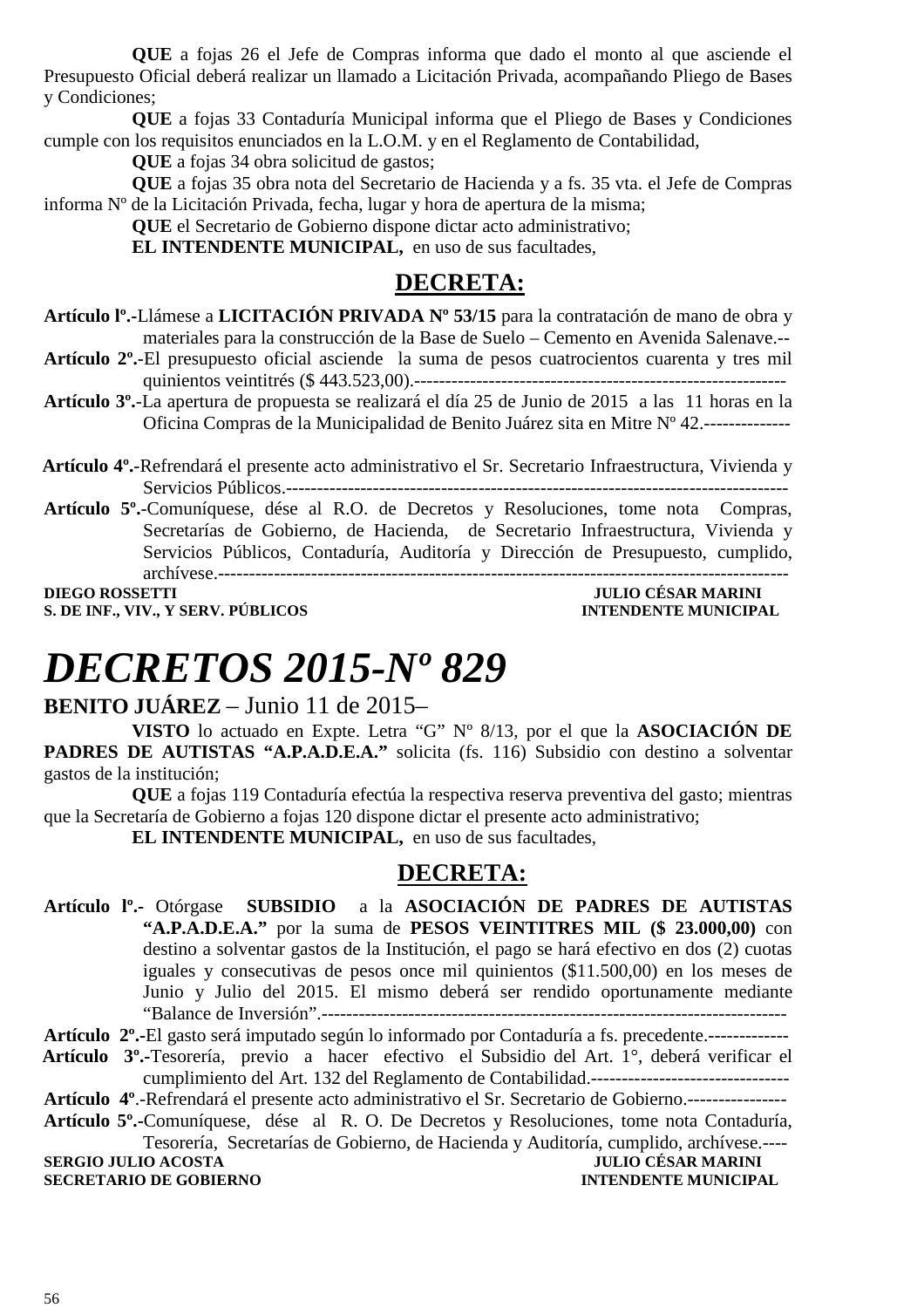# *DECRETOS 2015-Nº 830*

### **BENITO JUÁREZ** – Junio 11 de 2015 –

**VISTO** lo actuado en Expte. Letra "F" Nº 53/12, por el que el FOOT BALL CLUB "EL LUCHADOR" (fs. 79) solicita Subsidio con destino a solventar gastos fijos de participación y traslado para los diferentes torneos que se realizarán durante el año;

**QUE** a fs. 82 Contaduría efectúa la respectiva reserva preventiva del gasto; mientras que a fs. 83 la Secretaría de Gobierno dispone dictar el presente acto administrativo;

**EL INTENDENTE MUNICIPAL,** en uso de sus facultades,

### **DECRETA:**

**Artículo lº.-**Otórgase **SUBSIDIO** al **FOOT BALL CLUB "EL LUCHADOR"** por la suma de **Pesos DIECISIETE MIL QUINIENTOS (\$ 17.500,00)** destinada a solventar gastos fijos de participación y traslado para los diferentes torneos que se realizarán durante el año. El pago se hará efectivo en siete cuotas de pesos dos mil quinientos (\$2.500) pagaderas de Junio a Diciembre del corriente año. El mismo deberá ser rendido oportunamente mediante "Balance de Inversión".---------------------------------------------

**Artículo 2º.-**El gasto será imputado según lo informado por Contaduría a fs. precedente.-------------

**Artículo 3º.-**Tesorería, previo a hacer efectivo el Subsidio del Art. 1°, deberá verificar el cumplimiento del Art. 132 del Reglamento de Contabilidad.--------------------------------

**Artículo 4º**.-Refrendará el presente acto administrativo el Sr. Secretario de Gobierno.----------------

**Artículo 5º.-**Comuníquese, dése al R.O. De Decretos y Resoluciones, tome nota Contaduría, Tesorería, Delegación Paraje "El Luchador", Secretarías de Gobierno, de Hacienda y Auditoría, cumplido, archívese.------------------------------------------------------------------

**SECRETARIO DE GOBIERNO** 

**SERGIO JULIO ACOSTA JULIO CÉSAR MARINI AUNTENTE DE CONVERTE DE L'AUNE DE CONVERTE DE L'AUNE DE CONVERTE DE L'A<br>AUNTENTE DE L'AUNE DE CONVERTE DE L'AUNE DE L'AUNE DE L'AUNE DE L'AUNE DE L'AUNE DE L'AUNE DE L'AUNE DE L'AUNE** 

# *DECRETOS 2015-Nº 831*

**BENITO JUÁREZ** – Junio 11 de 2015–

**VISTO** lo actuado en Expte. Letra "G" Nº 64/14, por el que la "**ASOCIACIÓN COOPERADORA CENTRO DE CONTENCIÓN APOSTANDO A LA VIDA"** solicita (fs. 11) Subsidio con destino a cubrir las necesidades básicas de los jóvenes que concurren a la institución;

**QUE** a fojas 14 Contaduría efectúa la respectiva reserva preventiva del gasto; mientras que la Secretaría de Gobierno a fojas 15 dispone dictar el presente acto administrativo;

**EL INTENDENTE MUNICIPAL,** en uso de sus facultades,

### **DECRETA:**

**Artículo lº.-**Otórgase **SUBSIDIO** a la "**ASOCIACIÓN COOPERADORA CENTRO DE CONTENCIÓN APOSTANDO A LA VIDA"** por la suma de **PESOS DOS MIL NOVECIENTOS (\$ 2.900,00)** con destino a solventar gastos de la Institución. El mismo deberá ser rendido oportunamente mediante "Balance de Inversión".------------- **Artículo 2º.-**El gasto será imputado según lo informado por Contaduría a fs. precedente.-------------  **Artículo 3º.-**Tesorería, previo a hacer efectivo el Subsidio del Art. 1°, deberá verificar el cumplimiento del Art. 132 del Reglamento de Contabilidad.--------------------------------

**Artículo 4º**.-Refrendará el presente acto administrativo el Sr. Secretario de Gobierno.----------------

**Artículo 5º.-**Comuníquese, dése al R. O. De Decretos y Resoluciones, tome nota Contaduría,

Tesorería, Secretarías de Gobierno, de Hacienda y Auditoría, cumplido, archívese.---- **SULIO CÉSAR MARINI<br>INTENDENTE MUNICIPAL** 

**SECRETARIO DE GOBIERNO** 

# *DECRETOS 2015-Nº 832*

**BENITO JUÁREZ** – Junio 11 de 2015–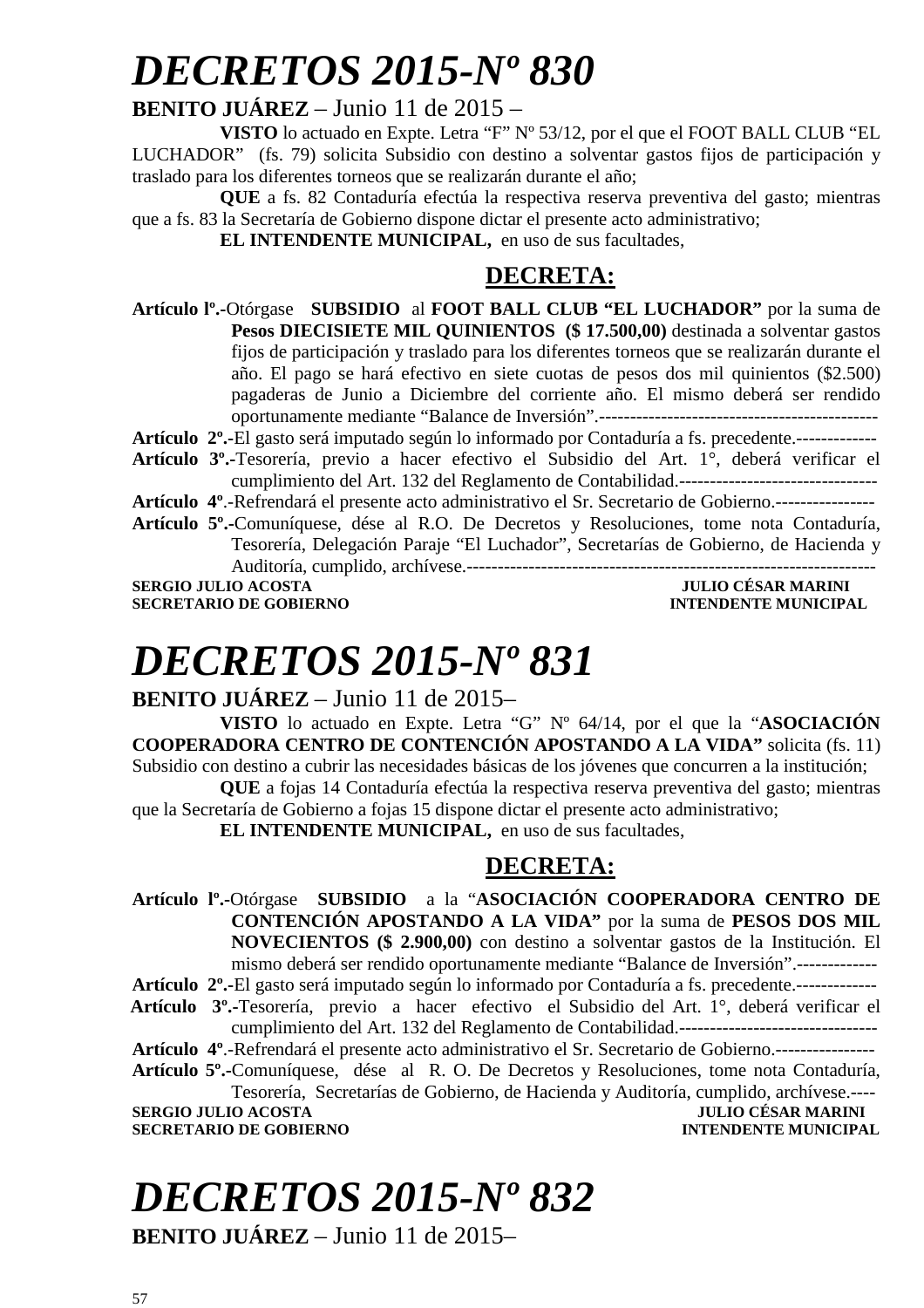**VISTO** lo actuado en Expte. Letra "G" Nº 29/13, por el que la "**ASOCIACIÓN COOPERADORA ESCUELA DE CONCENTRACIÓN RURAL Nº 3"** solicita (fs. 83) Subsidio con destino a cubrir gastos surgidos del Acto de Conformación de la E.E.S. Nº 4;

**QUE** a fojas 86 Contaduría efectúa la respectiva reserva preventiva del gasto; mientras que la Secretaría de Gobierno a fojas 87 dispone dictar el presente acto administrativo;

**EL INTENDENTE MUNICIPAL,** en uso de sus facultades,

#### **DECRETA:**

**Artículo lº.-**Otórgase **SUBSIDIO** a la "**ASOCIACIÓN COOPERADORA ESCUELA DE CONCENTRACIÓN RURAL Nº 3"** por la suma de **PESOS DOS MIL (\$ 2.000,00)**  con destino a solventar gastos surgidos del Acto de Conformación de la E.E.S. Nº 4. El mismo deberá ser rendido oportunamente mediante "Balance de Inversión".-------------

**Artículo 2º.-**El gasto será imputado según lo informado por Contaduría a fs. precedente.-------------

 **Artículo 3º.-**Tesorería, previo a hacer efectivo el Subsidio del Art. 1°, deberá verificar el cumplimiento del Art. 132 del Reglamento de Contabilidad.--------------------------------

**Artículo 4º**.-Refrendará el presente acto administrativo el Sr. Secretario de Gobierno.----------------

**Artículo 5º.-**Comuníquese, dése al R. O. De Decretos y Resoluciones, tome nota Contaduría, Tesorería, Secretarías de Gobierno, de Hacienda y Auditoría, cumplido, archívese.----

**SERGIO JULIO ACOSTA** 

**SECRETARIO DE GOBIERNO INTENDENTE MUNICIPAL** 

# *DECRETOS 2015-Nº 833*

**BENITO JUÁREZ** – Junio 11 de 2015–

**VISTO** lo actuado en Expte. Letra "G" Nº 75/13, por el que el "**CLUB SAN MARTÍN DE TEDÍN URIBURU"** (fs. 20) solicita Subsidio con destino a solventar gastos de la compra de mobiliario para uso de la Institución;

**QUE** a fs. 23 Contaduría efectúa la respectiva reserva preventiva del gasto; mientras que a fs. 24 la Secretaría de Gobierno dispone dictar el presente acto administrativo;

**EL INTENDENTE MUNICIPAL,** en uso de sus facultades,

### **DECRETA:**

**Artículo lº.-**Otórgase **SUBSIDIO** al "**CLUB SAN MARTÍN DE TEDÍN URIBURU"** por la suma de **Pesos QUINCE MIL (\$ 15.000,00)** destinado a solventar gastos de la compra de mobiliario para uso de la Institución. El mismo deberá ser rendido oportunamente mediante "Balance de Inversión".----------------------------------------------------------------

**Artículo 2º.-**El gasto será imputado según lo informado por Contaduría a fs. precedente.-------------

- **Artículo 3º.-**Tesorería, previo a hacer efectivo el Subsidio del Art. 1°, deberá verificar el cumplimiento del Art. 132 del Reglamento de Contabilidad.--------------------------------
- **Artículo 4º**.-Refrendará el presente acto administrativo el Sr. Secretario de Gobierno ----------------
- **Artículo 5º.-**Comuníquese, dése al R.O. De Decretos y Resoluciones, tome nota Contaduría, Tesorería, Presupuesto, Secretarías de Gobierno, de Hacienda, Delegación Tedín Uriburu y Auditoría, cumplido, archívese.-----------------------------------------------------

**SERGIO JULIO ACOSTA JULIO CÉSAR MARINI INTENDENTE MUNICIPAL** 

# *DECRETOS 2015-Nº 834*

**BENITO JUÁREZ** – Junio 11 de 2015 –

**VISTO** lo actuado en Expte. Letra "C" Nº 178/12, por el que el **CENTRO FOLKLÓRICO "EL SOMBRERITO"** (fs. 181) solicita Subsidio con destino a solventar gastos de sonido del espectáculo que se llevará a cabo en dicha Institución, el día 13 de Junio y que contará con la presencia de los reconocidos folkloristas Luis Dalera y Oscar Miranda;

**QUE** a fs. 184 Contaduría efectúa la respectiva reserva preventiva del gasto; mientras que a fs. 185 la Secretaría de Gobierno dispone dictar el presente acto administrativo;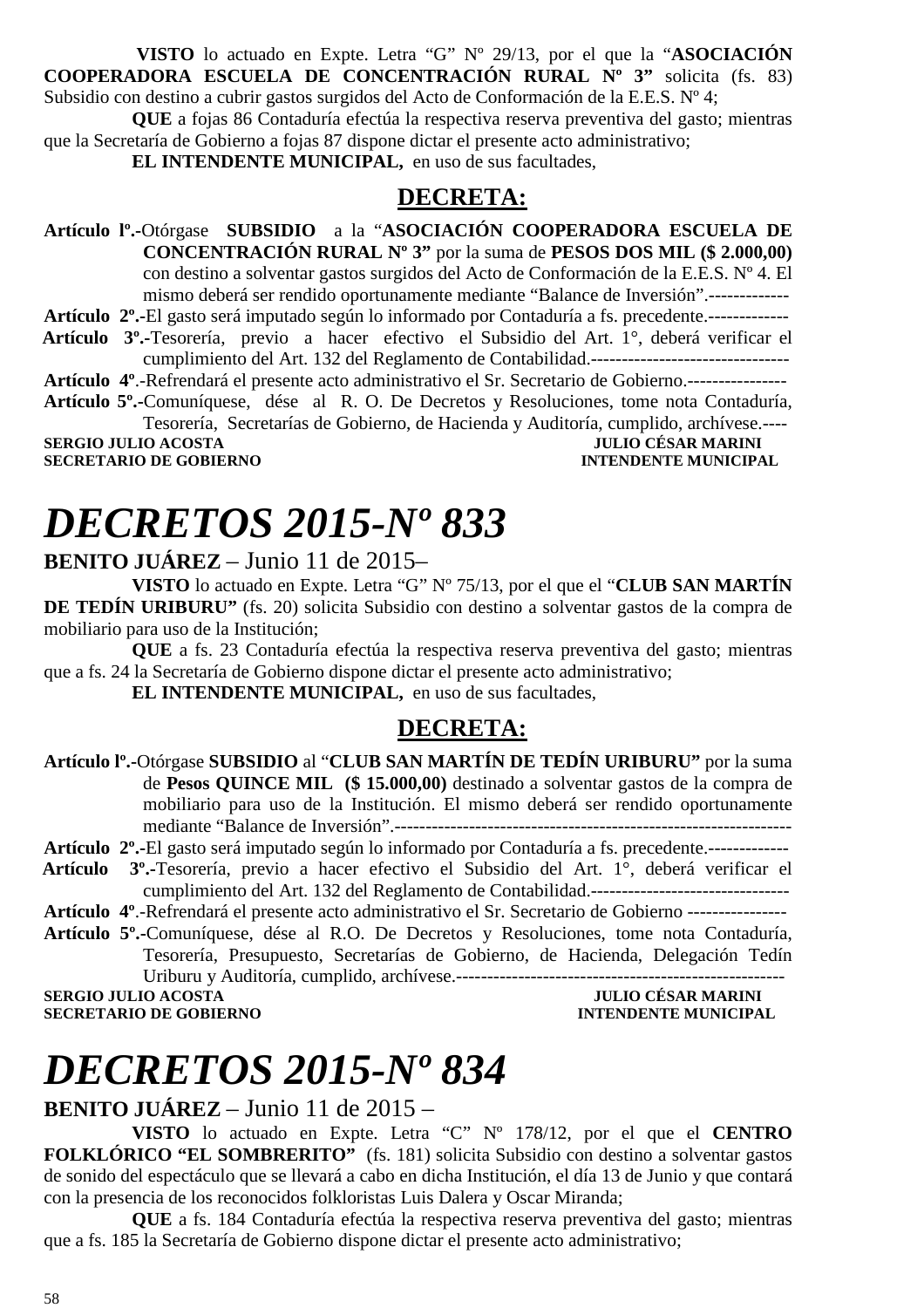**EL INTENDENTE MUNICIPAL,** en uso de sus facultades,

#### **DECRETA:**

**Artículo lº.-**Otórgase **SUBSIDIO** al **CENTRO FOLKLÓRICO "EL SOMBRERITO"** por la suma de **Pesos TRES MIL (\$ 3.000,00)** destinado a solventar gastos sonido del espectáculo que se llevará a cabo en dicha Institución, el día 13 de Junio y que contará con la presencia de los reconocidos folkloristas Luis Dalera y Oscar Miranda. El mismo deberá ser rendido oportunamente mediante "Balance Inversión".----------------

**Artículo 2º.-**El gasto será imputado según lo informado por Contaduría a fs. precedente.-------------

 **Artículo 3º.-**Tesorería, previo a hacer efectivo el Subsidio del Art. 1°, deberá verificar el cumplimiento del Art. 132 del Reglamento de Contabilidad.--------------------------------

**Artículo 4º**.-Refrendará el presente acto administrativo el Sr. Secretario de Gobierno.-----------------

**Artículo 5º.-**Comuníquese, dése al R.O. De Decretos y Resoluciones, tome nota Contaduría, Tesorería, Secretarías de Gobierno, de Hacienda y Auditoría, cumplido, archívese.----

**SECRETARIO DE GOBIERNO INTENDENTE MUNICIPAL** 

## **JULIO CÉSAR MARINI**

## *DECRETOS 2015-Nº 835*

**BENITO JUÁREZ –** Junio 12 de 2015-

**VISTO** que conforme las previsiones de la Oza. Mpal. N° 4854/14, el **"FONDO MUNICIPAL PARA EMERGENCIAS DE SALUD" (FO.MU.ES.)** se encuentra facultado para solucionar económicamente enfermedades cuya gravedad requiere derivación médica debido al alto riesgo en la salud;

**QUE** la Secretaría de Gobierno dispone dictar el presente acto administrativo;

**EL INTENDENTE MUNICIPAL**, en uso de sus facultades,

#### **DECRETA:**

**Artículo 1º.-**Dispónese que el **"FONDO MUNICIPAL PARA EMERGENCIAS ESPECIALES DE SALUD" (FO.MU.ES),** efectúe pagos en el marco de la Oza. Mpal. N° 4854/14, a las personas que se indican a continuación, cuyas historias cínicas obran en los Expedientes:

**ITHURRAT RAÚL Expte. Letra "F" Nº 45/05 Subsidio \$ 3.640,00 (fs. 224) GANIM CLAUDIA Expte. Letra "F" Nº 34/14 Subsidio \$ 500,00 (fs. 50)**  GASTESI ANDREA Expte. Letra "F" Nº 60/14 **Subsidio \$ 3.000,00 (fs. 35) OSTOICH JONATHAN Expte. Letra "F" Nº 34/13 Subsidio \$ 3.200,00 (fs. 61)** 

**Artículo 2º.-**La Dirección de Recursos Humanos o la Dirección de Recaudación según corresponda deberá tomar recaudos necesarios para la retención de haberes y/o gestión de cobro para obtener el reintegro del subsidio, según corresponda, mencionado en el Articulo

1º.-----------------------------------------------------------------------------------------------------

**Artículo 3º.-**Refrendará el presente acto administrativo la Sra. Secretaria de Desarrollo Social.--- **Artículo 4º.-**Comuníquese, dése al R. O. de Decretos y Resoluciones, tome nota Contaduría, Tesorería, Dirección de Recaudación, Secretarías de Desarrollo Social, de Gobierno, de Hacienda, Subdirección de Tasas, FO.MU.ES. y Auditoría, cumplido, archívese.--- **MARÍA TERESA RICCI JULIO CÉSAR MARINI** 

**S. DE DESARROLLO SOCIAL** 

# *DECRETOS 2015-Nº 836*

**BENITO JUÁREZ –** Junio 12 de 2015-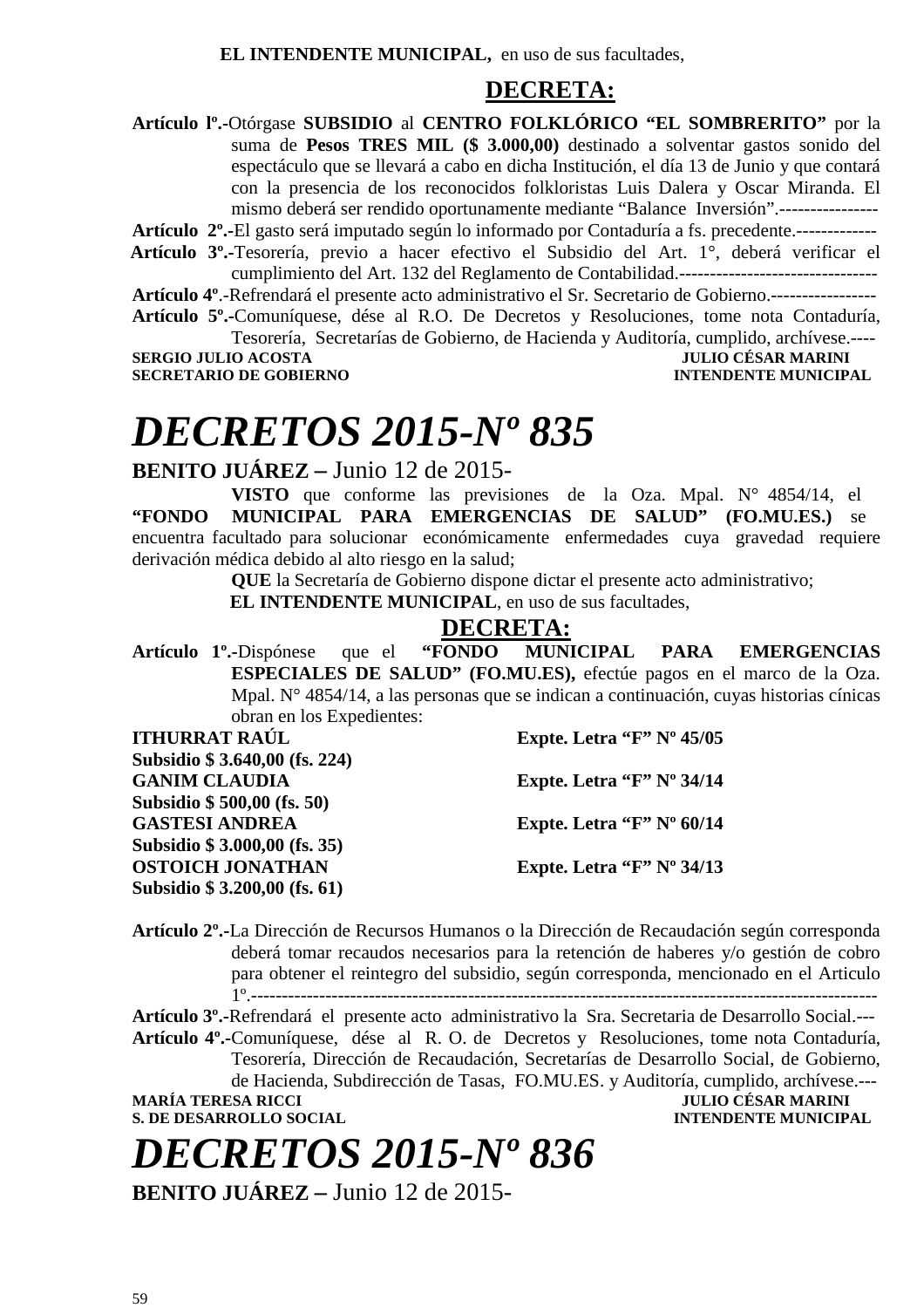**VISTO** lo solicitado por el Sr. Director General de Servicios y por el Secretario de Infraestructura, Vivienda y Servicios Públicos en los distintos Expedientes a efectos de realizar las **DESIGNACIONES TRANSITORIAS** del Personal que cumple tareas en el área a su cargo;

**QUE** en cada Expediente obra la respectiva imputación contable;

 **QUE** el Secretario de Gobierno dispone dictar el presente acto administrativo;

**EL INTENDENTE MUNICIPAL,** en uso de sus facultades,

### **DECRETA:**

**Artículo 1º.-**Dispónese la **DESIGNACIÓN TRANSITORIA** de los agentes que se detallan a continuación los cuales desempeñan tareas en las distintas áreas de la Secretaría de Infraestructura, Vivienda y Servicios Públicos:

**Con efecto retroactivo al 01/06/15 y hasta el 30/06/15:**

- **CAGLIERO JUAN PABLO (L.P. 2810) Vial Urbano cat. 5 con 35 hs. Sem.- "O" Nº 50/15 MARINI MARIO EZEQUIEL (L.P. 3206)- block y tubos –cat. 1 con 35 hs. Sem.- "O" Nº 31/13**
- **PARENTE JUAN PABLO (L.P. 3302) Planta de tratamiento de Residuos Sólidos Urbanos de Benito Juárez- cat. 1 con 35 hs. Sem. "O" Nº 59/14**
- **CURNET NAHUEL ALFREDO (L.P. 3251)- Pavimentación Urbana cat. 1 con 35 hs. Sem. "O" Nº 95/13**
- **ELIZABE CRISTIAN LEONARDO M. (L.P. 3133) –Pavimentación Urbana cat. 1 con 35 hs. Sem."O" Nº 106/11**
- **Artículo 2º.-**Dispónese la **DESIGNACIÓN TRANSITORIA en calidad de destajista** de los agentes que se detallan a continuación, los cuales se desempeñan en las distintas áreas dependientes de la Secretaría de Infraestructura, Vivienda y Servicios Públicos. El destajo será abonado de acuerdo a lo dispuesto por Decreto 1829/14 Art. 5º Inc. f**.**:

#### **Con efecto retroactivo al 1/06/2015 y hasta 30/06/2015:**

**BAIZA RUBEN GASTON (L.P. 3201) – Barrido y Limpieza - Expte. Letra "O" Nº 21/13** 

**BENITEZ ALEXIS AGUSTÍN (L.P. 3195) Planta de Tratamiento de Residuos Sólidos de Benito Juárez – "O" Nº 11/13** 

**Artículo 3º.-**El gasto deberá imputarse de acuerdo a lo determinado por la Subcontadora a cargo de la Oficina de Presupuesto en cada expediente.-------------------------------------------------

- **Artículo 4º.-**Por la Dirección de Recursos Humanos, notifíquese y agréguese a los legajos personales de los agentes.-------------------------------------------------------------------------
- **Artículo 5º.-**Refrendará el presente acto administrativo el Sr. Secretario de Infraestructura, Vivienda y Servicios Públicos.-------------------------------------------------------------------
- **Artículo 6º.-**Comuníquese, dése al R. O. de Decretos y Resoluciones, tome nota Recursos Humanos, Contaduría, Secretarías de Gobierno, de Infraestructura, Vivienda y Servicios Públicos, de Hacienda, Auditoría, Direcciones de Presupuesto y de Servicios, cumplido, archívese.-------------------------------------------------------------------

**S. DE INF., VIV., Y SERV. PÚBLICOS INTENDENTE MUNICIPAL** 

### **DIEGO ROSSETTI JULIO CÉSAR MARINI**

# *DECRETOS 2015-Nº 837*

### **BENITO JUÁREZ** – Junio 12 de 2015-

 **VISTO** lo actuado en el Expediente Letra "P" Nº 90/15 y teniendo en cuenta lo dispuesto por el art. 119, el art. 120 de la L.O.M. y el art. 12 de la Ordenanza complementaria Nº 4920/2014;

 **CONSIDERANDO** el art. 1º de la Ordenanza nº 4884/2014 que autoriza a contraer un préstamo a través del Ministerio de Economía, en virtud del Programa Provincial de Desarrollo para realizar la obra de Electrificación Rural de troncales y subtroncales a localidades del Cuartel X y Cuartel XI de la ciudad de Benito Juárez.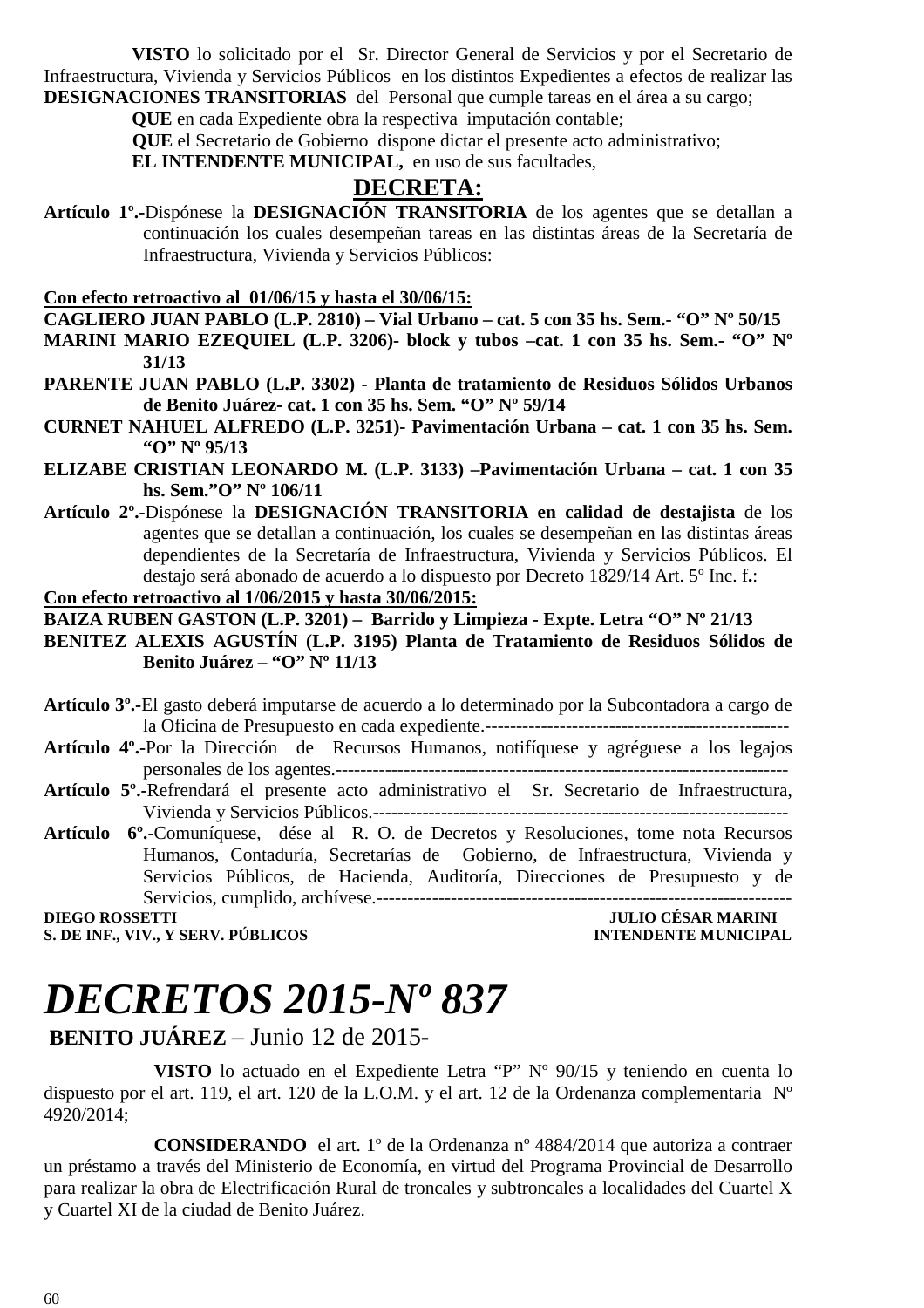**QUE** el Secretario de Hacienda informa cual es la cuenta que ha de dotarse de

presupuesto,

**EL INTENDENTE MUNICIPAL,** en uso de sus facultades,

#### **D E C R E T A :**

- **Artículo 1º.-**Modifíquese la Estructura Programática de Presupuesto de Gasto y Cálculos de Recursos del ejercicio 2015. Creándose la categoría programática 41.92.00 "Electrificación Rural de troncales y subtroncales".------------------------------------------
- **Artículo 2º.-**Crear en el Cálculo de Recursos para el ejercicio 2015, el siguiente Recurso: 3750205 "Programa de endeudamiento Electrificación Rural" con fuente de financiación 132.---
- **Artículo 3º.-**Efectuar una ampliación presupuestaria en el Cálculo de Recursos y Presupuesto de Gastos 2015 por un importe de \$ 5.000.000,00 con fuente de financiación 132, de acuerdo al siguiente detalle:

| <b>RECURSOS</b>                                                                   |                |                                                                                  | <b>GASTOS</b>                                      |                |
|-----------------------------------------------------------------------------------|----------------|----------------------------------------------------------------------------------|----------------------------------------------------|----------------|
| <b>CUENTA</b>                                                                     | <b>IMPORTE</b> | <b>CATEGORIA</b><br>PROG.                                                        | <b>OBJETO GASTO</b>                                | <b>IMPORTE</b> |
| Fte. Financiamiento 132                                                           |                |                                                                                  | Fte. Financiamiento 132                            |                |
| 1110103000<br>3750205<br>" Programa de<br>Endeudamiento<br>Electrificación Rural" | \$5.000.000,00 | 1110104000<br>41.92.00<br>"Electrificación Rural de<br>troncales y subtroncales" | 3.3.1.0 Mantenimiento y<br>reparación de edificios | \$5.000.000,00 |
| <b>TOTAL</b>                                                                      | \$5.000.000,00 | <b>TOTAL</b>                                                                     |                                                    | \$5.000.000,00 |

**Artículo 4º.-**Autorízase a Contaduría Municipal y a la Secretaría de Hacienda a realizar en la Contabilidad, la registración que corresponda en concordancia con el artículo precedente.------------------------------------------------------------------------------------------

**Artículo 5º.-**Refrendará el presente acto administrativo el Sr. Secretario de Hacienda.----------------- **Artículo 6º.-**Comuníquese, dése al R.O. de Decretos y Resoluciones, tome nota H.C.D., Secretarías

de Hacienda, Infraestructura Vivienda y Servicios, Contaduría, cumplido, archívese.-- **JULIO CÉSAR MARINI** 

**SECRETARIO DE HACIENDA INTENDENTE MUNICIPAL** 

# *DECRETOS 2015-Nº 838*

**BENITO JUÁREZ –** Junio 12 de 2015-

 **VISTO** lo solicitado por la Dirección de Cultura y Educación Municipal a fojas 49 del Expediente Letra "A" Nº 148/08 a efectos de realizar la **DESIGNACIÓN TRANSITORIA** de la agente CIMMINELLI MARÍA PAULA (L.P.2925), para desempeñarse a cargo del Taller de Iniciación Artística;

**QUE** a fojas 50 la Dirección de Recursos Humanos informa que por error involuntario, oportunamente omitió el pase a la Dirección de Presupuesto;

**QUE** a fojas 51 obra la respectiva imputación contable;

**QUE** el Secretario de Gobierno dispone dictar el presente acto administrativo;

**EL INTENDENTE MUNICIPAL,** en uso de sus facultades,

### **DECRETA:**

**Artículo 1º.-**Confírmese la **DESIGNACIÓN TRANSITORIA** de la agente CIMMINELLI MARÍA PAULA (L.P. 2925), para desempeñarse a cargo del Taller de Iniciación Artística, con 14 horas cátedra y con efecto retroactivo al 1/04/15 y hasta el 30/06/15.-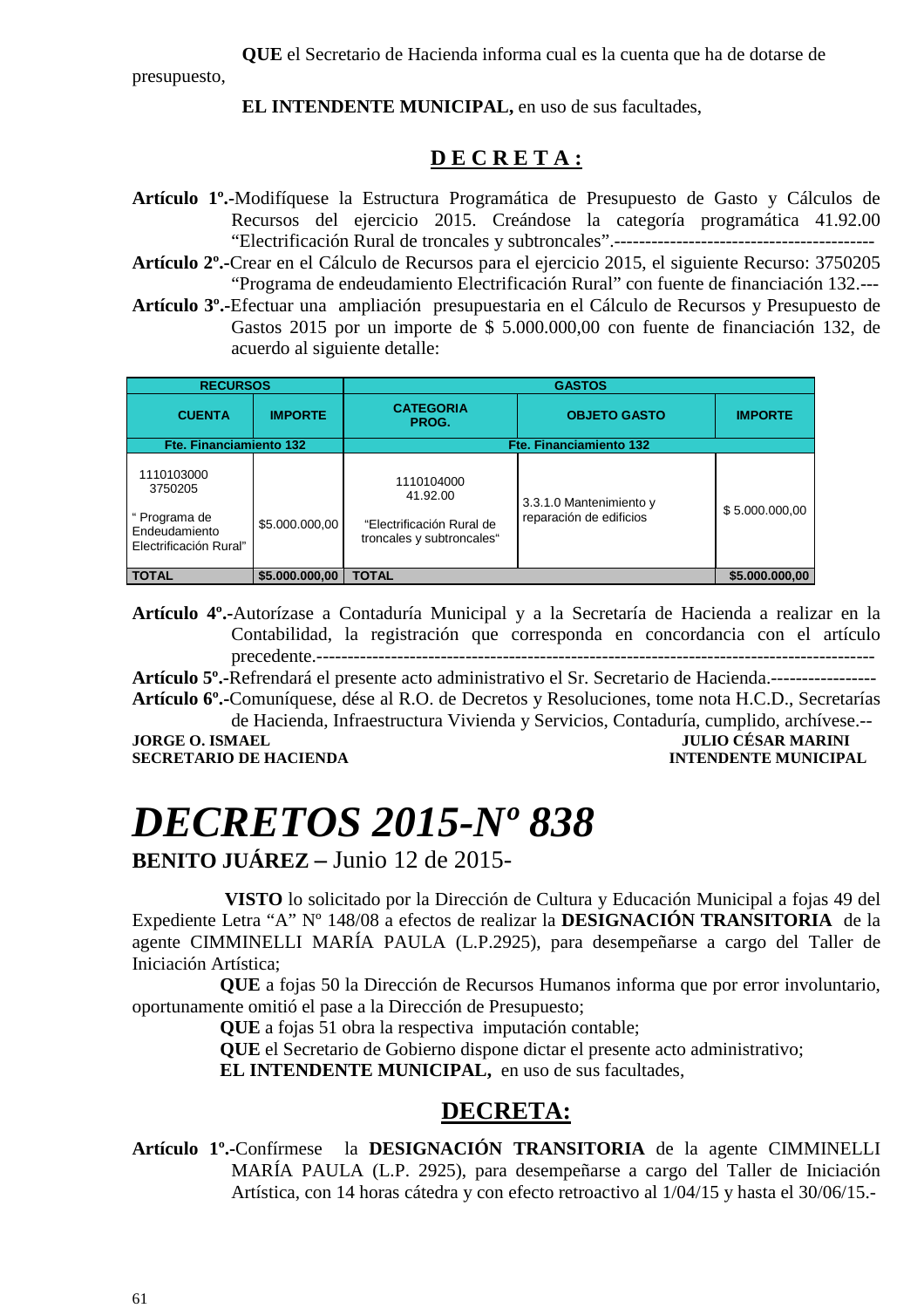**Artículo 2º.-**El gasto deberá imputarse de acuerdo a lo determinado por la Subcontadora a cargo de la Oficina de Presupuesto a fojas 51 del Expediente Letra "A" Nº 148/08.----------------

**Artículo 3º.-**Por la Dirección de Recursos Humanos, notifíquese y agréguese al legajo personal de la agente.---------------------------------------------------------------------------------------------

**Artículo 4º.-**Refrendará el presente acto administrativo el Sr. Secretario de Gobierno.-----------------

**Artículo 5º.-**Comuníquese, dése al R. O. de Decretos y Resoluciones, tome nota Recursos Humanos, Contaduría, Secretaría de Gobierno, Dirección de Cultura y Auditoría, cumplido, archívese.-------------------------------------------------------------------------------

**SERGIO JULIO ACOSTA JULIO CÉSAR MARINI** 

# *DECRETOS 2015-Nº 839*

#### **BENITO JUÁREZ** – Junio 12 de 2015-

**VISTO** el Expte. "O" 58/15 y el procedimiento establecido por la Ley Nº 24.320, para la adquisición del dominio de un inmueble por parte de los Estados Provinciales y las Municipalidades, y:

**CONSIDERANDO,** que con el objeto de clarificar la situación dominial del bien y acreditar los recaudos establecidos en el Artículo 2º de la Ley Nº 24.320, a los efectos de declarar operada la prescripción adquisitiva del inmueble identificado catastralmente como: Circ. I – Secc. D – Chacra 193 – Mza. 193n - Parcela 2 – Plano 053-0004 - 2014, a favor de la Municipalidad de Benito Juárez, se realizó un minucioso estudio de antecedentes. Todo lleva a concluir que la Municipalidad ejerció en forma pacífica e ininterrumpida derechos posesorios sobre el inmueble en cuestión, siendo en consecuencia de aplicación la Ley Nº 21.477 que permite al Municipio declarar a su favor la prescripción adquisitiva del bien que nos ocupan;

**QUE**, a los efectos de adjuntar antecedentes e informes donde se especifique el origen de la posesión y el destino o afectación que hallan tenido el inmueble en cuestión, se han desarrollado las siguientes tareas:

1.-En el Expediente Letra "O" Nº 58/15 se adjunta a fojas 3 plano de mesura: 053-0004-2015, aprobado por la Dirección de Geodesia del Ministerio de Obras y Servicios Públicos, con sus medidas, superficies, ubicación y linderos;

2.-A fojas 4 a 6 obran testimonios de los Sres. Mortati Juan Carlos (Ex Intendente), Godoy Omar (Empleado Municipal), Carrizo Juan Carlos (empleado municipal),

3.- Se adjunta por parte de la Dirección de Recaudación de este Municipio informe de deuda del inmueble "ut supra"; de aquí se evidencia la falta de pago por parte del propietario registral,

**QUE**, conforme surge de lo expuesto precedentemente queda acreditada en forma fehaciente la posesión ejercida en forma pública, pacífica e ininterrumpida por la Municipalidad de Benito Juárez sobre el bien en cuestión, de conformidad con lo establecido por el artículo 2 de la Ley Nº 24.320;

 **QUE,** se encuentran cumplimentados en forma previa todos y cada uno de los recaudos establecidos en el artículo 2 de la Ley 24.320 y es atribución del Departamento Ejecutivo Municipal el dictado del Acto Administrativo que declare operada la prescripción adquisitiva del referido inmueble a favor de la Municipalidad de Benito Juárez (Ley Nº 21.477 modificada por la Ley Nº 24.320);

**QUE** a fojas 10 se incorpora informe del Señor Asesor Legal, por el que se sugiere dictar el acto administrativo a efectos de declarar la prescripción adquisitiva,

**QUE** la Secretaría de Gobierno dispone dictar acto administrativo;

**EL INTENDENTE MUNICIPAL,** en uso de sus facultades,

#### **DECRETA:**

**Artículo lº.-**Declárese operada la prescripción adquisitiva a favor de la Municipalidad de Benito Juárez, del inmueble identificado catastralmente como: Circ. I – Secc. D – Chacra 193 – Mza. 193n - Parcela 2 – Plano 053-0004 - 2014, del Partido de Benito Juárez, delimitado según respectivo plano de mensura aprobado por la Dirección de Geodesia del Ministerio de Obras y Servicios Públicos de la Provincia de Bs. As. con sus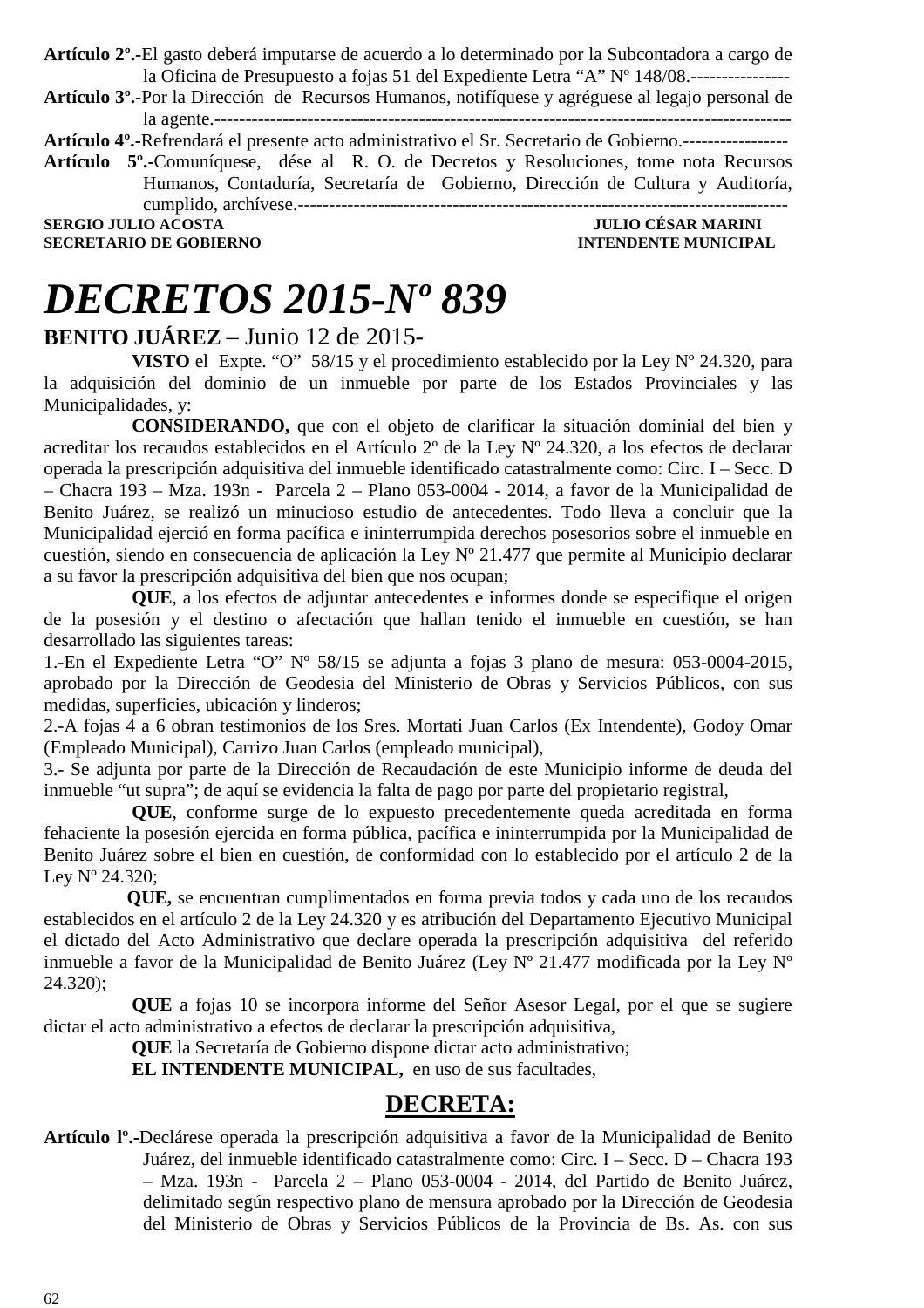respectivas medidas, superficie, ubicación y linderos, que lucen agregados a fojas 3 del Expediente Letra "O" Nº 58/15.-------------------------------------------------------------

**Artículo 2º.-**Requiérase a la Escribanía General de Gobierno la protocolización de las actuaciones administrativas pertinentes y su posterior inscripción en el Registro de la Propiedad Inmueble.------------------------------------------------------------------------------------------

**Artículo 3°.-**Refrendará el presente acto administrativo el Sr. Secretario de Gobierno.----------------- **Artículo 4º.**-Comuníquese, dése al R.O. de Decretos y Resoluciones, tome nota Secretaría de

Gobierno, Asesoría Legal y Oficina de Tierras, cumplido, archívese.---------------------- **SECRETARIO DE GOBIERNO** 

**SULIO CÉSAR MARINI<br>INTENDENTE MUNICIPAL** 

# *DECRETOS 2015-Nº 840*

### **BENITO JUÁREZ** –Junio 12 de 2015 -

 **VISTO** lo establecido por el artículo 35º de la Ordenanza Fiscal que autoriza al Departamento Ejecutivo a conceder a los contribuyentes facilidades de pago de las tasas, derechos, demás contribuciones y obras; y la necesidad de realizar un convenio de pago para regularizar compromisos por obras de red troncales y sub troncales sobre rutas (RN 3 y RP 86) o caminos del distrito de Benito Juárez con los contribuyentes beneficiados por las obras de electrificación rural; y

 **CONSIDERANDO** el establecimiento del marco normativo impositivo por parte de este municipio, resulta necesario reglamentar algún mecanismo que permita la regularización de estas deudas por parte de los contribuyentes;

 **QUE** los contribuyentes podrán regularizar mediante este régimen especial sus obligaciones; por ello el departamento ejecutivo dispondrá medidas que deberán posibilitar el correspondiente financiamiento de la obra objeto de la presente, y con la intención de no llegar al inicio de acciones judiciales, embargos de cuentas bancarias y/o activos financieros, embargos de derechos de crédito, inhibición general de bienes, remates, etc., por el incumplimiento de sus compromisos;

**QUE** el Secretario de Gobierno dispone dictar el presente acto administrativo;

**EL INTENDENTE MUNICIPAL**, en uso de sus facultades,

#### **DECRETA:**

- **Artículo 1º.-**Establécese un régimen de facilidades de pago de obra de infraestructura a los contribuyentes productores alcanzados por la obras de electrificación rural de troncal y sub troncal en Benito Juárez RN Nº3 y RP Nº86 de los cuarteles X y XI, comprendiendo el total de los compromisos contraídos mediante convenio a suscribir.-----------------------------------------------------------------
- **Artículo 2º.-**Se financiará el 75% (setenta y cinco por ciento) en hasta 68 (sesenta y ocho cuotas mensuales). La tasa de interés será el promedio aritmético simple de la tasa de interés para depósitos a plazo fijo de más de un millón de pesos (\$1.000.000,00) de treinta (30) a treinta y cinco (35) días, Badlar bancos privados, o aquellas que el futuro la sustituya, reducida a un veinticinco por ciento (25%), calculado, considerando las tasas promedio diarias publicadas por el banco central de la República Argentina desde los cinco (5) días hábiles bancarios anteriores al inicio de cada período de intereses y hasta los cinco (5) días bancarios anteriores al vencimiento de cada servicio de interés, **período de gracia del capital**: cuatro (4) meses equivalentes al período de ejecución del proyecto, los días serán contados a partir del primer reembolso. Durante el período de gracia se pagarán intereses el primer día hábil de cada mes, contados a

partir del primer desembolso, sobre el capital efectivamente desembolsado. La cuota de interés será pagadera conjuntamente con las cuotas de amortización. La primera cuota de amortización del préstamo vencerá el primer día hábil del mes siguiente al que finalizará el período de gracia. El sistema de liquidación será francés vencido.-----------------------------------------------------------

- **Artículo 3º.-**El 25% (veinticinco por ciento) restante del financiamiento, se abonará en hasta 6 (seis) cuotas mensuales iguales y consecutivas, sin costo financiero.--------------------------------------------------
- **Artículo 4º.-**A todos los efectos se considerarán transferidos al fisco acreedor la totalidad de los derechos y prerrogativas emergentes de la obligación anterior, inclusive su ejecución judicial mediante el procedimiento de apremio.-----------------------------------------------------------------------------------
- **Artículo 5º.-**Podrán incorporarse al régimen de la presente, los contribuyentes que hubieren solicitado la formación de su concurso preventivo o los quebrados, hasta la fecha de vencimiento general que se fije para el acogimiento.

Tales contribuyentes deberán acompañar una constancia expedida por el síndico y ratificada por el juzgado y secretarías intervinientes de la que surja la conformidad para incorporarse a los beneficios de la presente norma.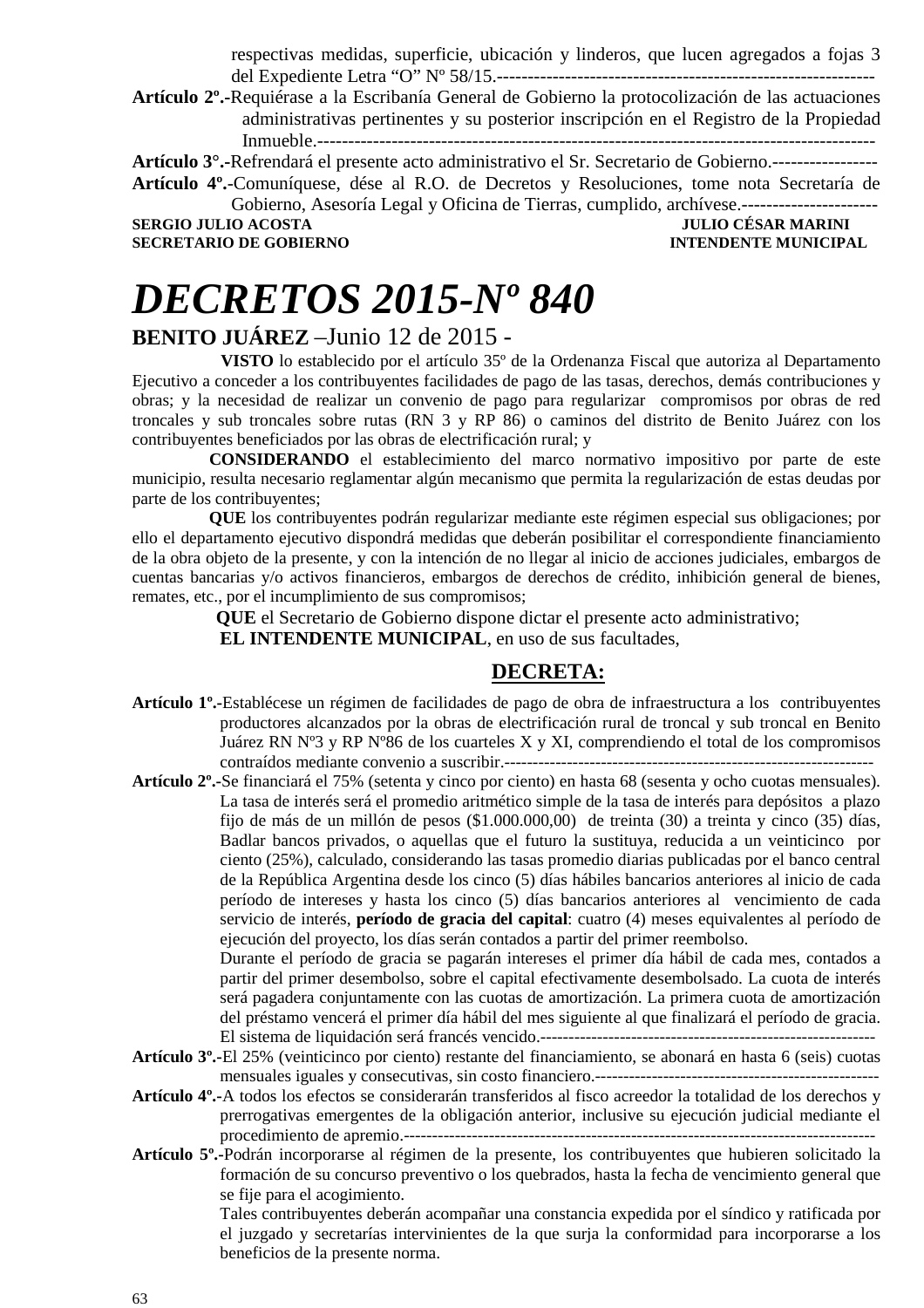El concursado o fallido deberá comunicar a la dirección de recaudación la posibilidad legal de efectuar pagos, dentro de los 60 días corridos de adquirida.--------------------------------------------

**Artículo 6º**.-El acogimiento a éste régimen implica el allanamiento llano y simple a la pretensión fiscal y la renuncia expresa de toda acción o derecho que pudiera corresponder en el futuro respecto de los pagos, inclusive la repetición.

 En los casos de contribuyentes o responsables que se hallaren sometidos a juicio de ejecución fiscal o cuando la deuda se encontrare en curso de discusión administrativa o judicial, el acogimiento implicará el allanamiento de asumir el pago de las costas totales generadas por su defensa o intervención en el juicio, inclusive las que hubieran sido impuestas al fisco.

 Si en las ejecuciones judiciales el fisco hubiera obtenido medidas cautelares sobre bienes del deudor, éstas subsistirán hasta que se dé cumplimiento íntegro al plan de regularización otorgado, aunque éste contenga períodos fiscales no incluidos en la demanda original.------------

**Artículo 7º.-**Refrendará el presente acto administrativo el Sr. Secretario de Hacienda.---------------------------------------- **Artículo 8º.-**Comuníquese, dése al R. O. De Decretos y Resoluciones, tome nota Secretarías de Hacienda, de Gobierno, Dirección de Recaudación, Contaduría, Tesorería, Asesoría Legal y Auditoría,

cúmplase, comuníquese, publíquese, regístrese y archívese.--------------------------------------------

**SECRETARIO DE HACIENDA** 

**JULIO CÉSAR MARINI<br>INTENDENTE MUNICIPAL** 

# *DECRETOS 2015-Nº 841*

**BENITO JUÁREZ** – Junio 12 de 2015–

 **VISTO** lo actuado en el Expediente Letra "H" Nº 26/15 y teniendo en cuenta lo solicitado por la Secretaría Económica de la Comisión organizadora del III Congreso Internacional de Socialización del Patrimonio en el Medio Rural, la cual está integrada por Nélida Del Biaggio ( Miembro de la sociedad Civil\_ Docente\_ Argentina), Yamila Barchine (Miembro de la Sociedad Civil\_ Empleada Bancaria \_Argentina), Héctor Luis Gargaglione (Miembro de la Sociedad Civil\_ Empleado Bancario \_Argentino) y Pedro Inchausty (Miembro de la Sociedad Civil\_ Empleado Bancario \_Argentino) que se realizará en el mes de Noviembre de 2015;

**QUE** por ordenanza Nº 4902/2014 se declara de Interés Municipal a este Congreso Internacional;

**CONSIDERANDO** lo solicitado por la comisión, la cual requiere que se le habilite una cuenta bancaria a fin de recaudar el arancel de inscripción al III Congreso Internacional sobre Educación y Socialización del Patrimonio en el Medio Rural (SOPA 15), el cual va a estar determinado por la misma. Por lo tanto este ingreso es considerado especial\_ Tercero, el cual deberá ser reintegrado a la comisión una vez que haya finalizado el mismo.

**EL INTENDENTE MUNICIPAL,** en uso de sus facultades,

#### **DECRETA:**

- **Artículo 1º.-**Autorízase Contaduría Municipal y a Tesorería Municipal a crear la cuenta Bancaria y Contable (terceros) "SOPA 15", a fin de poder cobrar el derecho de inscripción al III Congreso Internacional sobre Educación y Socialización del Patrimonio en el Medio Rural.-------------------------------------------------------------------------------------------------
- **Artículo 2º.-**La Tesorería Municipal solo oficiará de cobrador, siendo la Secretaría Económica de la Comisión organizadora, la responsable de la liquidación de los aranceles pertinentes.--
- **Artículo 3º.-**Una vez concluido el Congreso se deberá remitir lo recaudado a la Secretaría Económica de la Comisión organizadora del mismo.-----------------------------------------

**Artículo 4º.-**Refrendará el presente acto administrativo el Sr. Secretario de Hacienda.-----------------

**Artículo 5º.-**Comuníquese, dése al R.O. De Decretos y Resoluciones, tome nota Contaduría, Tesorería, Presupuesto, Secretarías de Gobierno, de Hacienda, y Auditoría, cumplido,

archívese.-------------------------------------------------------------------------------------------- **SECRETARIO DE HACIENDA** 

**JULIO CÉSAR MARINI<br>INTENDENTE MUNICIPAL** 

# *DECRETOS 2015-Nº 842*

**BENITO JUÁREZ –** Junio 15 de 2015-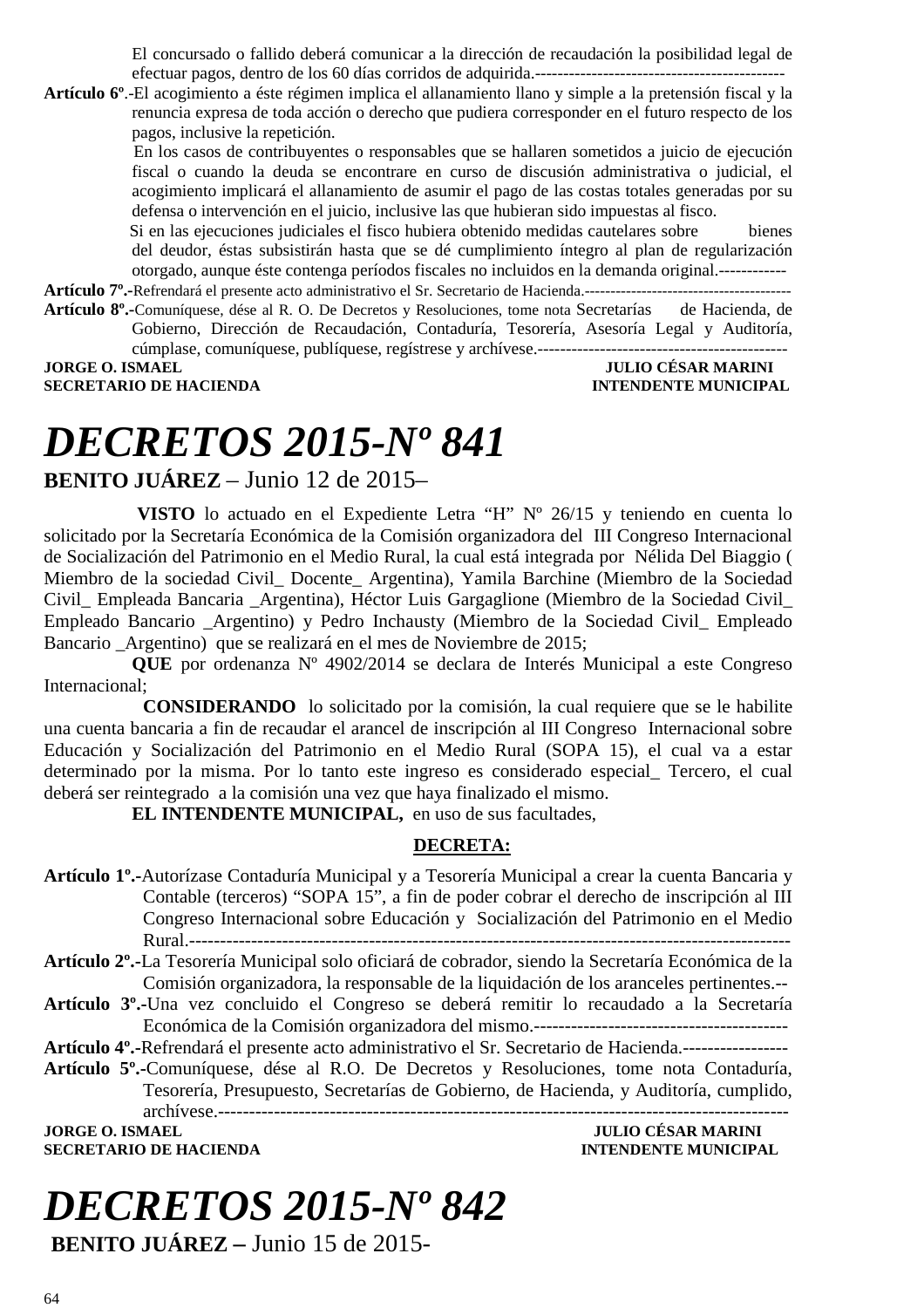**VISTO** que conforme las previsiones de la Oza. Mpal. N° 4854/14, el **"FONDO MUNICIPAL PARA EMERGENCIAS DE SALUD" (FO.MU.ES.)** se encuentra facultado para solucionar económicamente enfermedades cuya gravedad requiere derivación médica debido al alto riesgo en la salud;

**QUE** la Secretaría de Gobierno dispone dictar el presente acto administrativo;

**EL INTENDENTE MUNICIPAL**, en uso de sus facultades,

### **DECRETA:**

**Artículo 1º.-**Dispónese que el **"FONDO MUNICIPAL PARA EMERGENCIAS ESPECIALES DE SALUD" (FO.MU.ES),** efectúe pagos en el marco de la Oza. Mpal. N° 4854/14, a las personas que se indican a continuación, cuyas historias clínicas obran en el Expediente:

| <b>JOFRE LAURA</b>                        | Expte. Letra "D" $N^{\circ}$ 247/14 |
|-------------------------------------------|-------------------------------------|
| Subsidio \$1.000 (fs. 51)                 |                                     |
| <b>MORALES CELESTE</b>                    | Expte. Letra "F" $N^{\circ}$ 57/15  |
| Subsidio Reintegrable \$13.442 (fs. 8)    |                                     |
| <b>BELTRAN PATRICIA</b>                   | Expte. Letra "F" $N^{\circ}$ 55/15  |
| Subsidio Reintegrable \$3.442 (fs. 8)     |                                     |
| <b>CHELI FLAVIA</b>                       | Expte. Letra "F" $N^{\circ}$ 56/15  |
| Subsidio Reintegrable \$12.574 (fs. 8)    |                                     |
| <b>LUSI EDUARDO</b>                       | Expte. Letra " $F$ " N° 13/14       |
| Subsidio Reintegrable \$5.000,00 (fs. 86) |                                     |

**Artículo 2º.-**La Dirección de Recursos Humanos o la Dirección de Recaudación según corresponda deberá tomar recaudos necesarios para la retención de haberes y/o gestión de cobro para obtener los reintegros de los subsidios, según corresponda, mencionados en el Articulo 1º.------------------------------------------------------------------------------------------

**Artículo 3º.-**Refrendará el presente acto administrativo la Sra. Secretaria de Desarrollo Social.--- **Artículo 4º.-**Comuníquese, dése al R. O. de Decretos y Resoluciones, tome nota Contaduría, Tesorería, Dirección de Recaudación, Secretarías de Desarrollo Social, de Gobierno, de Hacienda, Subdirección de Tasas, FO.MU.ES. y Auditoría, cumplido, archívese.--- **MARÍA TERESA RICCI JULIO CÉSAR MARINI S. DE DESARROLLO SOCIAL** 

# *DECRETOS 2015-Nº 843*

#### **BENITO JUÁREZ**- Junio 15 de 2015-

**VISTO** lo actuado en el Expte. Letra "D" Nº 147/11 en el cual a fojas 3 obra denuncia de la ex funcionaria ROSSI ALBA MARIEL (D.N.I. 20.797.098) acerca de la sustracción de bicicletas pertenecientes a la Secretaría de Desarrollo Social;

**QUE** a fs. 9 y 10 obra dictamen del Asesor Legal de la comuna;

**QUE** a fs. 11 obra nota de la Responsable de Patrimonio, solicitando la baja de los bienes mencionados, de acuerdo a la nota de la Sra. Ayudante Fiscal obrante a fs. 6 del Expte. Letra "D" Nº 147/11, referente al archivo de la causa IPP 5243/11;

**QUE** el Secretario de Gobierno dispone dictar acto administrativo;

 **EL INTENDENTE MUNICIPAL,** en uso de sus facultades,

### **DECRETA:**

**Artículo lº.-**Dése de baja del Patrimonio Municipal, los elementos que se detallan a continuación, pertenecientes a la Secretaría de Desarrollo Social, de acuerdo a lo actuado en Expediente Letra "P" Nº 147/11, dado el archivo de la causa IPP 5249/11: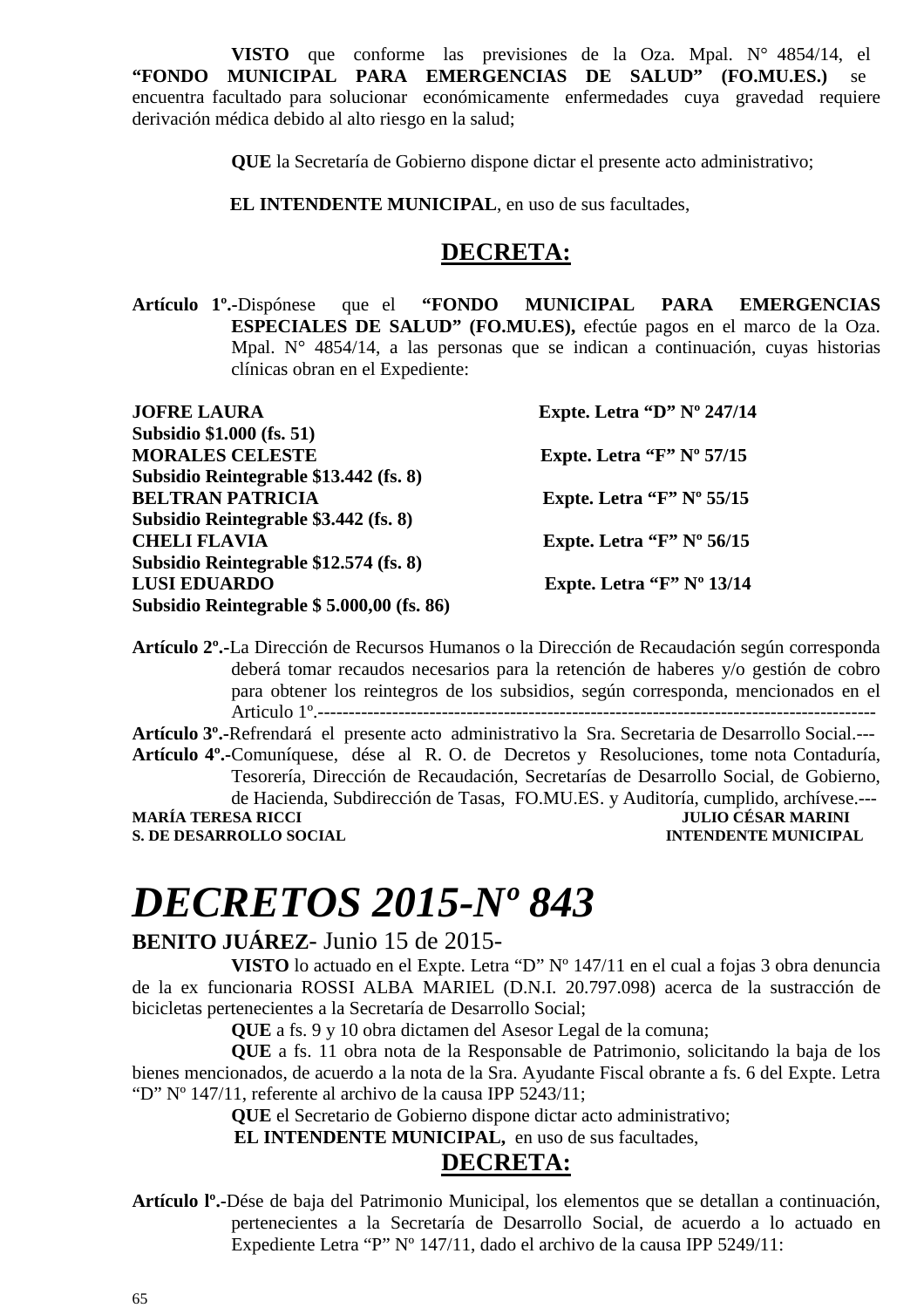- **Una Bicicleta marca Bronco R-26-18 vel. (Nº 43-86)**
- **Una Bicicleta marca Bronco R-26-18 vel. (Nº 43-89)**
- **Una Bicicleta marca Bronco R- 26-18 vel. (Nº 43-91)**

**Artículo 2º.-**Refrendará el presente acto administrativo la Sra. Secretaria de Desarrollo Social.------ **Artículo 3º.-**Comuníquese, dése al R. O. De Decretos y Resoluciones, tome nota Patrimonio,

Contaduría, Secretarías de Gobierno, de Desarrollo Social y Auditoría, cumplido, archívese.--------------------------------------------------------------------------------------

**S. DE DESARROLLO SOCIAL** 

**MULIO CÉSAR MARINI<br>INTENDENTE MUNICIPAL** 

# *DECRETOS 2015-Nº 844*

#### **BENITO JUÁREZ** – Junio 15 de 2015-

**VISTO** lo actuado en el Expediente Letra "R" Nº 49/15 en el cual a fojas 6 y 7 obra Decreto Municipal Nº 677/15 por el cual se confirman los choferes de combis del servicio educativo;

**QUE** a fojas 8 obra nota de la Directora de Recursos Humanos, solicitando se modifique dicho Decreto;

> **QUE** el Secretario de Gobierno dispone dictar el presente acto administrativo; **EL INTENDENTE MUNICIPAL,** en uso de sus facultades,

### **DECRETA:**

**Artículo lº.-**Modifíquese el artículo 1º del Decreto Municipal Nº 677/15, por el cual se confirman los choferes de combis del servicio educativo **donde decía:** *"… a partir del 1º de Enero del corriente año…"* **Debe decir:** a partir del 1º de Mayo del corriente año, de acuerdo a lo actuado en el Expte. Letra "R"  $N^{\circ}$  49/15. **Artículo 2º.-**Por la Dirección de Recursos Humanos, notifíquese.------------------------------------------

- **Artículo 3º.-**Refrendará el presente acto administrativo el Sr. Secretario de Infraestructura, Vivienda y Servicios Públicos.-------------------------------------------------------------------
- **Artículo 4º.-**Comuníquese, dése al R. O. de Decretos y Resoluciones, tome nota Recursos Humanos, Secretarías de Gobierno, de Infraestructura, Vivienda y Servicios Públicos, de Hacienda, Dirección de Presupuesto y Auditoría, cumplido, archívese.----------------

**S. DE INF., VIV., Y SERV. PÚBLICOS INTENDENTE MUNICIPAL** 

**DIEGO ROSSETTI DIEGO ROSSETTI JULIO CÉSAR MARINI** 

# *DECRETOS 2015-Nº 845*

### **BENITO JUÁREZ –** Junio 15 de 2015**-**

**VISTO** lo actuado en el Expediente Letra "C" Nº 29/12 por el que el "CLUB ATLÉTICO ALUMNI" (fs. 140) solicita Subsidio para solventar gastos de presentación en el campeonato de la Unión Regional Deportiva y para cubrir gastos que demande adecuar las instalaciones del predio;

**QUE** a fojas 143 Contaduría efectúa la respectiva reserva preventiva del gasto; mientras que a fs. 144 la Secretaría de Gobierno dispone dictar el presente acto administrativo;

 **EL INTENDENTE MUNICIPAL,** en uso de sus facultades,

#### **DECRETA**:

**Artículo 1º.-**Otórguese **SUBSIDIO** al "**CLUB ATLÉTICO ALUMNI"** por la suma de pesos **CIEN MIL (\$ 100.000,00)** destinado a solventar gastos de presentación en el campeonato de la Unión Regional Deportiva y para cubrir gastos que demande adecuar las instalaciones del predio. El pago se hará efectivo en una cuota de pesos cuarenta mil (\$ 40.000,00) y seis (6) cuotas iguales y consecutivas de pesos diez mil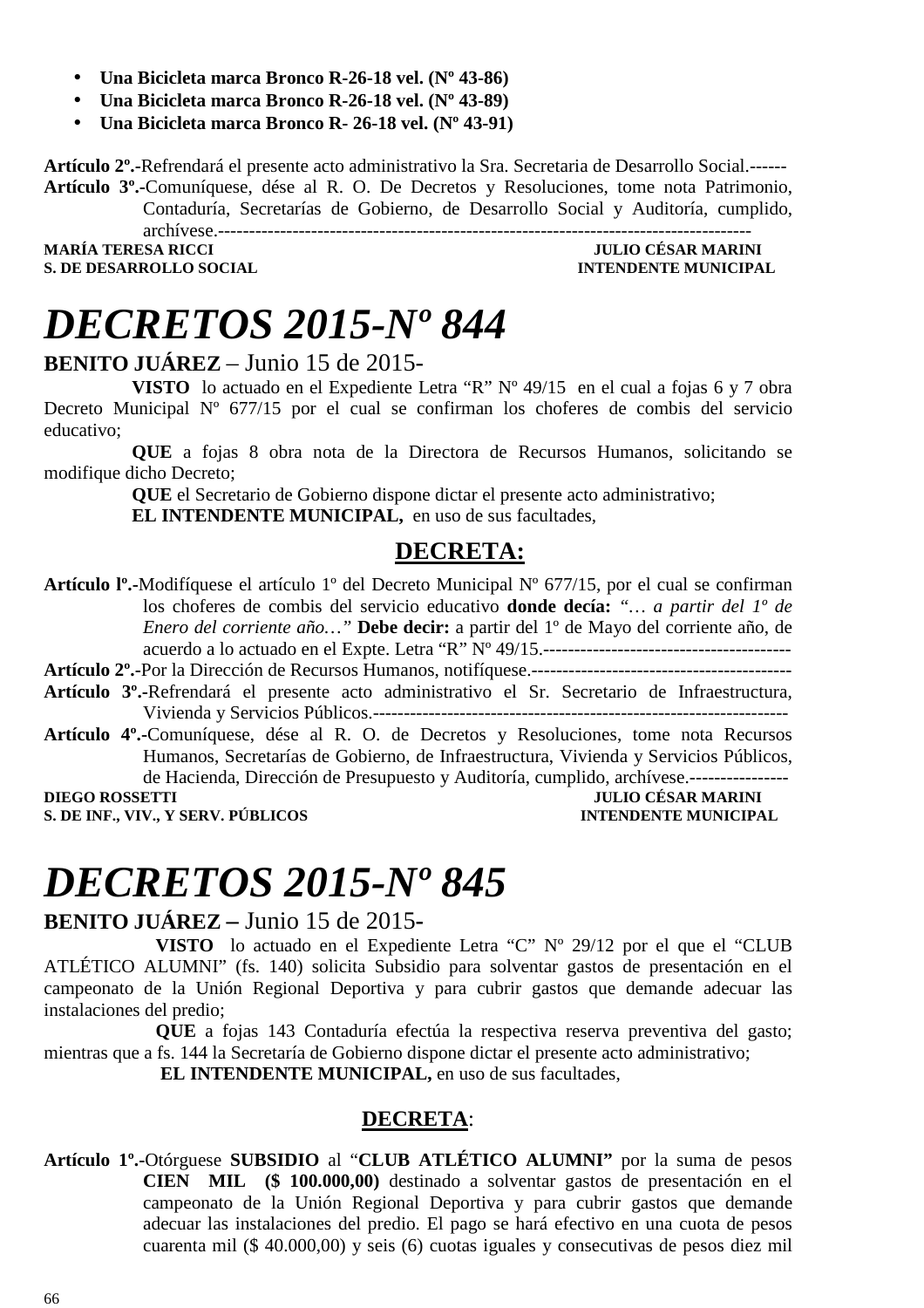(10.000,00). Las mismas se harán efectivas de Junio a Diciembre. El mismo deberá ser rendido oportunamente mediante "Balance de Inversión".-----------------------------------

**Artículo 2º.-**El gasto será imputado según lo informado por Contaduría a fs. precedentes.------------

**Artículo 3º.-**Tesorería, previo a hacer efectivo al Subsidio del Art. 1º, deberá verificar el cumplimiento del Art. 132 del Reglamento de Contabilidad.--------------------------------

**Artículo 4º.-**Refrendará el presente acto administrativo el Sr. Secretario de Gobierno.-----------------

**Artículo 5º.-**Comuníquese, desde la R. O. de Decretos y Resoluciones, tome nota, Contaduría, Tesorería, Presupuesto, Secretarías de Gobierno, de Hacienda y Auditoría, cumplido, archívese---------------------------------------------------------------------------------------------

**SERGIO JULIO ACOSTA JULIO CÉSAR MARINI SECRETARIO DE GOBIERNO** 

# *DECRETOS 2015-Nº 846*

**BENITO JUÁREZ** – Junio 15 de 2015 -

**VISTO** lo actuado en Expte. Letra "C" Nº 185/12, por el que el **"CENTRO DE JUBILADOS Y PENSIONADOS DE BARKER Y VILLA CACIQUE"** (fs. 53) solicita Subsidio con destino a solventar gastos de construcción de una cancha de bochas y de tejo y para la pintura general de la sede;

**QUE** a fs. 56 Contaduría efectúa la respectiva reserva preventiva del gasto; mientras que a fs. 57 la Secretaría de Gobierno dispone dictar el presente acto administrativo;

**EL INTENDENTE MUNICIPAL,** en uso de sus facultades,

### **DECRETA:**

**Artículo lº.-** Otórgase **SUBSIDIO** al **"CENTRO DE JUBILADOS Y PENSIONADOS DE BARKER Y VILLA CACIQUE"** por la suma de **Pesos DIEZ MIL (\$ 10.000,00)** destinado a solventar gastos de construcción de una cancha de bochas y de tejo y para la pintura general de la sede. El mismo deberá ser rendido oportunamente mediante "Balance de Inversión".----------------------------------------------------------------

**Artículo 2º.-**El gasto será imputado según lo informado por Contaduría a fs. precedente.-------------

- **Artículo 3º.-**Tesorería, previo a hacer efectivo el Subsidio del Art. 1°, deberá verificar el cumplimiento del Art. 132 del Reglamento de Contabilidad.--------------------------------
- **Artículo 4º**.-Refrendará el presente acto administrativo el Sr. Secretario de Gobierno.----------------
- **Artículo 5º.-**Comuníquese, dése al R.O. De Decretos y Resoluciones, tome nota Contaduría, Tesorería, Secretarías de Gobierno, de Hacienda, Delegación Barker y Auditoria cumplido, archívese.-------------------------------------------------------------------------------

**SERGIO JULIO ACOSTA** 

**SECRETARIO DE GOBIERNO INTENDENTE MUNICIPAL** 

# *DECRETOS 2015-Nº 847*

#### **BENITO JUÁREZ**- Junio 16 de 2015 **-**

**VISTO** lo actuado en el Expediente Letra "O" Nº 76/15 y el Decreto Nº 726/15 por el que se llamó a Concurso de Precios Nº 51/15 para la compra de camisas, pantalones de grafa y calzado de trabajo para el personal municipal;

**QUE** a fojas 74 obra informe del Jefe de Compras;

**QUE** a fs. 75 el Director General de Servicios emite opinión al respecto;

**QUE** a fojas 77 obra nota de la Contadora Municipal;

**QUE** a fojas 78, obra despacho favorable del Secretario de Hacienda sugiriendo la adjudicación, a la firma "Dorinzi Diego Alberto";

**QUE** el Secretario de Gobierno dispone dictar acto administrativo;

**EL INTENDENTE MUNICIPAL,** en uso de sus facultades,

### **DECRETA:**

**Artículo lº.-**Apruébese lo actuado en el CONCURSO DE PRECIOS Nº 51/15.-------------------------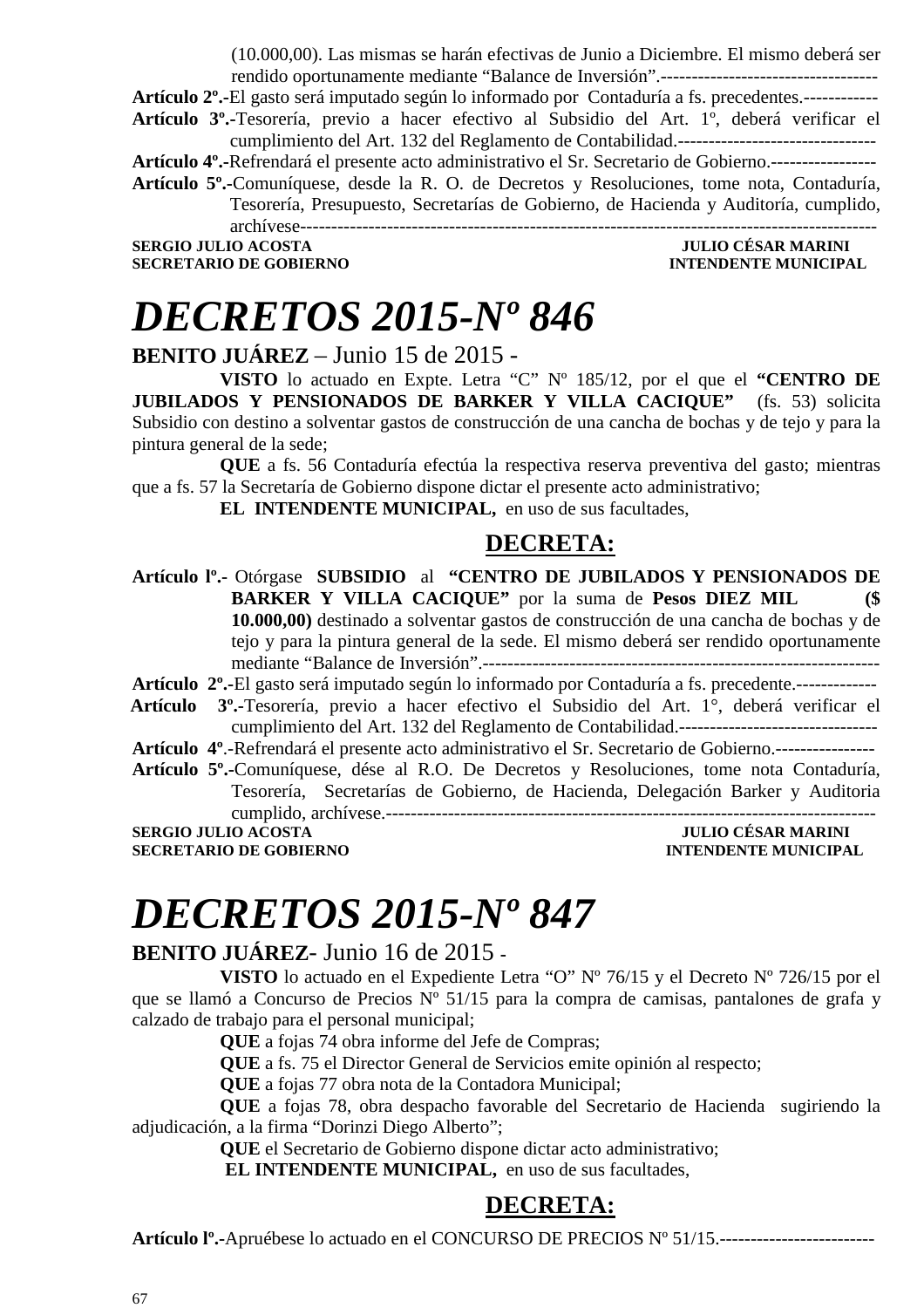**Artículo 2º.-**Adjudíquese al proveedor "DORINZI DIEGO ALBERTO" la compra de camisas, pantalones de grafa y calzado de trabajo para el personal municipal, por un monto total de pesos ciento setenta y dos mil doscientos veinticuatro con seis centavos (\$172.224,06).--------------------------------------------------------------------------------------

**Artículo 3º.-**Notifíquese**.-----------------------------------------------------------------------------------------** 

- **Artículo 4º.-**Refrendará el presente acto administrativo el Sr. Secretario de Infraestructura, Vivienda y Servicios Públicos.-------------------------------------------------------------------
- **Artículo 5º.-**Comuníquese, dése al R. O. De Decretos y Resoluciones, tome nota Secretarías de Gobierno, de Infraestructura, Vivienda y Servicios Públicos, de Hacienda, Presupuesto, Contaduría, Compras y Auditoria, cumplido, archívese.--------------------- **DIEGO ROSSETTI JULIO CÉSAR MARINI**

**S. DE INF., VIV. Y SERV. PÚBLICOS INTENDENTE MUNICIPAL** 

# *DECRETOS 2015-Nº 848*

### **BENITO JUÁREZ –**Junio 16 de 2015-

**ATENTO** a que el próximo sábado 20 de junio se celebra el Día de la Bandera en conmemoración a un nuevo aniversario del fallecimiento de su creador GENERAL MANUEL BELGRANO, para cuya recordación la MUNICIPALIDAD DE BENITO JUÁREZ y la E.P. Nº 10 "Cayetano Zibecchi" han programado la realización del siguiente ACTO DE HOMENAJE, el día viernes 19 de Junio a partir de las 14:00 horas, en el acceso al Palacio Municipal;

**QUE** resulta necesario establecer el PROGRAMA OFICIAL DE ACTOS;

**QUE** el Secretario de Gobierno dispone dictar acto administrativo;

**EL INTENDENTE MUNICIPAL,** en uso de sus facultades,

### **DECRETA:**

- **Artículo lº.-Establézcase** como **ACTO OFICIAL del "DÍA DE LA BANDERA",** en conmemoración del fallecimiento de su creador **GRAL. MANUEL BELGRANO**  con el siguiente programa, a realizarse el día **19 de junio de 2015**, a partir de las 14:00 horas, en el acceso al Palacio Municipal y organizado por la E.P.  $N^{\circ}$  10 "Cayetano Zibecchi":
	- Lectura del Decreto Municipal
	- Presentación de Autoridades e Instituciones presentes
	- Ingreso de la Bandera de ceremonia de la E.P Nº 10 "Cayetano Zibecchi"
	- Entonación de las estrofas del Himno Nacional Argentino
	- Palabras alusivas a cargo de un docente de la Institución
	- Ubicación de los alumnos de 4º año de todas las Instituciones educativas presentes para realizar la promesa a la Bandera
	- Invitación a la Inspectora Distrital a pronunciar la promesa
	- Interpretación de la canción "Sube" en lenguaje de señas
	- Entrega de souvenir recordatorio por parte de los alumnos de la E.P. Nº 10 "Cayetano Zibecchi" a las Instituciones y Autoridades presentes
	- Entonación de la Marcha a mi Bandera
	- Retiro de las Banderas de ceremonia
	- Desconcentración

#### **Adhesión:**

**Sábado 20/06/2015**: 21:30 horas – Realización de un Evento musical en las Instalaciones del "Centro Folklórico y Cultural el Sombrerito" que contará con la presencia del grupo platense "Castañas de Cajú" con entrada será libre y gratuita.---------------------------------

**Artículo 2°.-**Invítase a la población a embanderar sus edificios.--------------------------------------------

**Artículo 3°.-**Refrendará el presente acto administrativo el Sr. Secretario de Gobierno.-----------------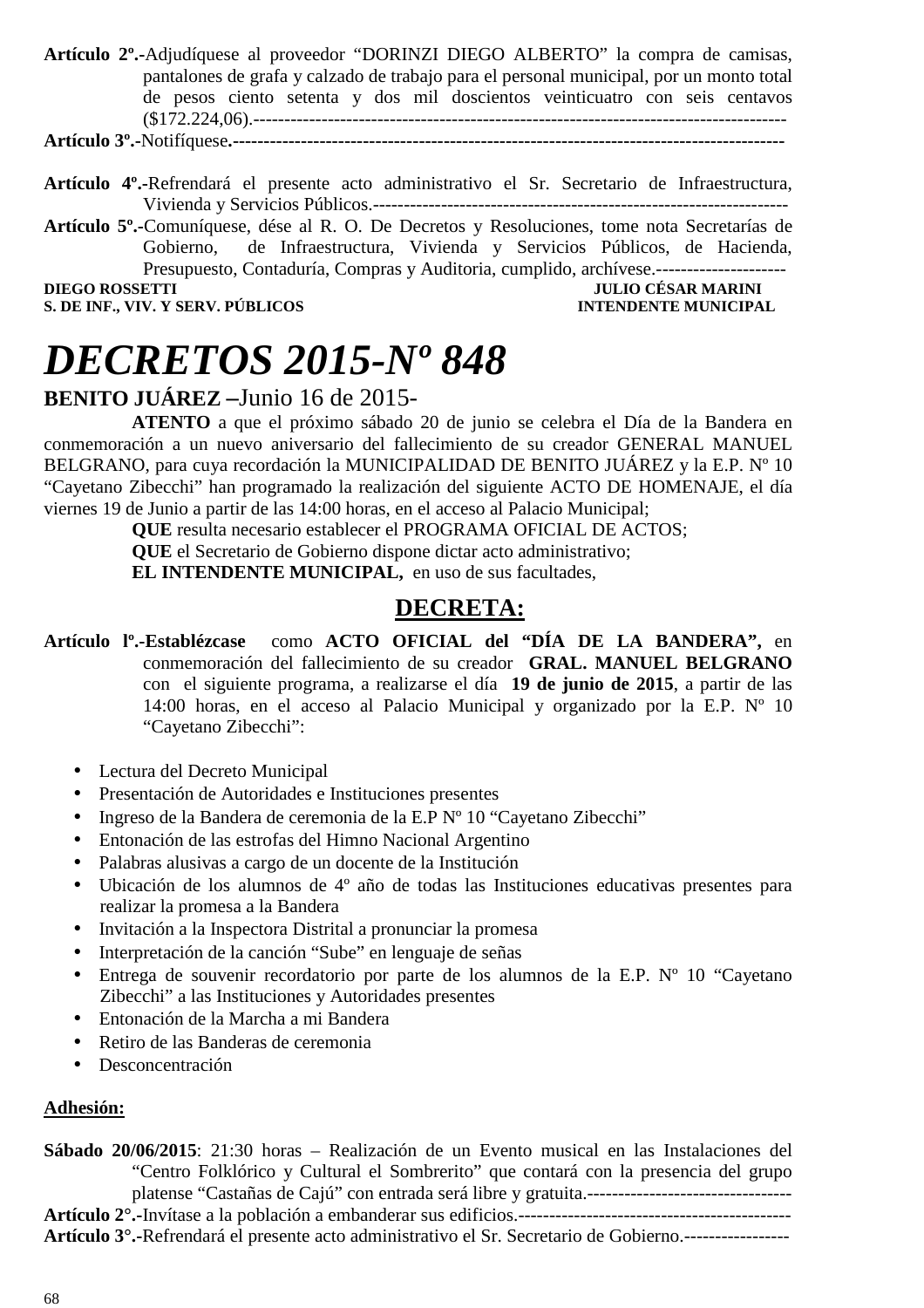**Artículo 4º.-**Comuníquese, dése al R. O. de Decretos y Resoluciones, tome nota Recursos Humanos, Consejo Escolar, y Secretaría de Gobierno, cumplido, archívese.----------- **SERGIO JULIO ACOSTA JULIO CÉSAR MARINI** 

**SECRETARIO DE GOBIERNO INTENDENTE MUNICIPAL** 

## *DECRETOS 2015-Nº 849*

**BENITO JUÁREZ** –Junio 16 de 2015–

**VISTO** que el H.C.D. eleva al Departamento Ejecutivo las **ORDENANZAS MUNICIPALES** sancionadas en la Sesión Ordinaria que se llevó a cabo el día **11 de Junio de 2015** para su respectiva promulgación,

**EL INTENDENTE MUNICIPAL**, en uso de sus facultades,

#### **DECRETA:**

- **Artículo1º.-**Quedan **PROMULGADAS** por el presente acto administrativo las **ORDENANZAS MUNICIPALES** que se indican a continuación, que fueran sancionadas por el Honorable Concejo Deliberante en la Sesión Ordinaria del día **11 de Junio de 2015:**
- **OZA. 4967/2015**-Expte. Letra "G" Nº 49/04 CONVALIDESE EL CONTRATO DE COMODATO SUSCRIPTO CON LA SRA. GARCÍA ADELINA BEATRIZ, POR EL CUAL EL MUNICIPIO CEDE UNA VIVIENDA SITUADA EN PUMARÁ Nº 190, DESTINADA A VIVIENDA FAMILIAR, EL CUAL SE REGISTRÓ BAJO EL Nº 110/15 DEL REGISTRO DE CONTRATOS MUNICIPAL.-
- **OZA**. **4968/2015**-Expte. Letra "D" Nº 7/15 CONVALIDESE EL CONTRATO DE COMODATO SUSCRIPTO CON EL SR. MONTENEGRO JULIO CÉSAR, POR EL CUAL EL MUNICIPIO CEDE UNA VIVIENDA SITUADA EN PUMARÁ Nº 182, DESTINADA A VIVIENDA FAMILIAR, EL CUAL SE REGISTRÓ BAJO EL Nº 23/15 DEL REGISTRO DE CONTRATOS MUNICIPAL.-
- **OZA 4969/2015-** Expte. Letra "G" Nº 88/15 CONVALÍDESE EL CONTRATO SUSCRIPTO CON LA SRA. GODOY ESTRELLA DEL VALLE, POR EL CUAL EL MUNICIPIO CEDE EL USO DE LOS CENTROS CULTURALES DE VILLA CACIQUE Y DE BARKER, EN LOS DÍAS Y HORARIOS ACORDADOS EN LA CLÁUSULA 2º DEL CONTRATO REGISTRADO BAJO EL Nº 99/15 DEL REGISTRO DE CONTRATOS MUNICIPAL.-
- **OZA 4970/2015-**Expte. Letra "T" Nº 82/00 DECLÁRESE DE INTERÉS SOCIAL LA INTERVENCIÓN DE LA ESCRIBANÍA GENERAL DE GOBIERNO, A EFECTOS DE PROCEDER A LA ESCRITURACIÓN DE INMUEBLES QUE SE DETALLAN.-

**Artículo 2º.-**Refrendará el presente acto administrativo el Sr. Secretario de Gobierno.-----------------

**Artículo 3º.-**Comuníquese, dése al R. O. de Decretos y Resoluciones, tome nota Secretarías de Hacienda, de Gobierno, de Desarrollo Social, Asesoría Legal, Patrimonio, Tierras, Auditoría, Delegación Barker, cumplido, archívese.-----------------

**SERGIO JULIO ACOSTA JULIO CÉSAR MARINI** 

**INTENDENTE MUNICIPAL** 

# *DECRETOS 2015-Nº 850*

### **BENITO JUÁREZ**- Junio 16 de 2015-

 **VISTO** que por Resolución Nº 261/15 se otorgó LICENCIA POR ATENCION DE FAMILIAR ENFERMO al Jefe de Compras Sr. CERNUTTO FERNANDO (L.P. 2306);

 **QUE** resulta necesario que el mencionado sea reemplazado;

**EL INTENDENTE MUNICIPAL,** en uso de sus facultades,

### **DECRETA:**

**Artículo lº.-**Confírmese que durante el período de LICENCIA POR ATENCION DE FAMILIAR ENFERMO, al Jefe de Compras Sr. CERNUTTO FERNANDO (L.P. 2306), asume sus funciones en carácter de reemplazo la agente GARCIA CLAUDIA (L.P. 2530).----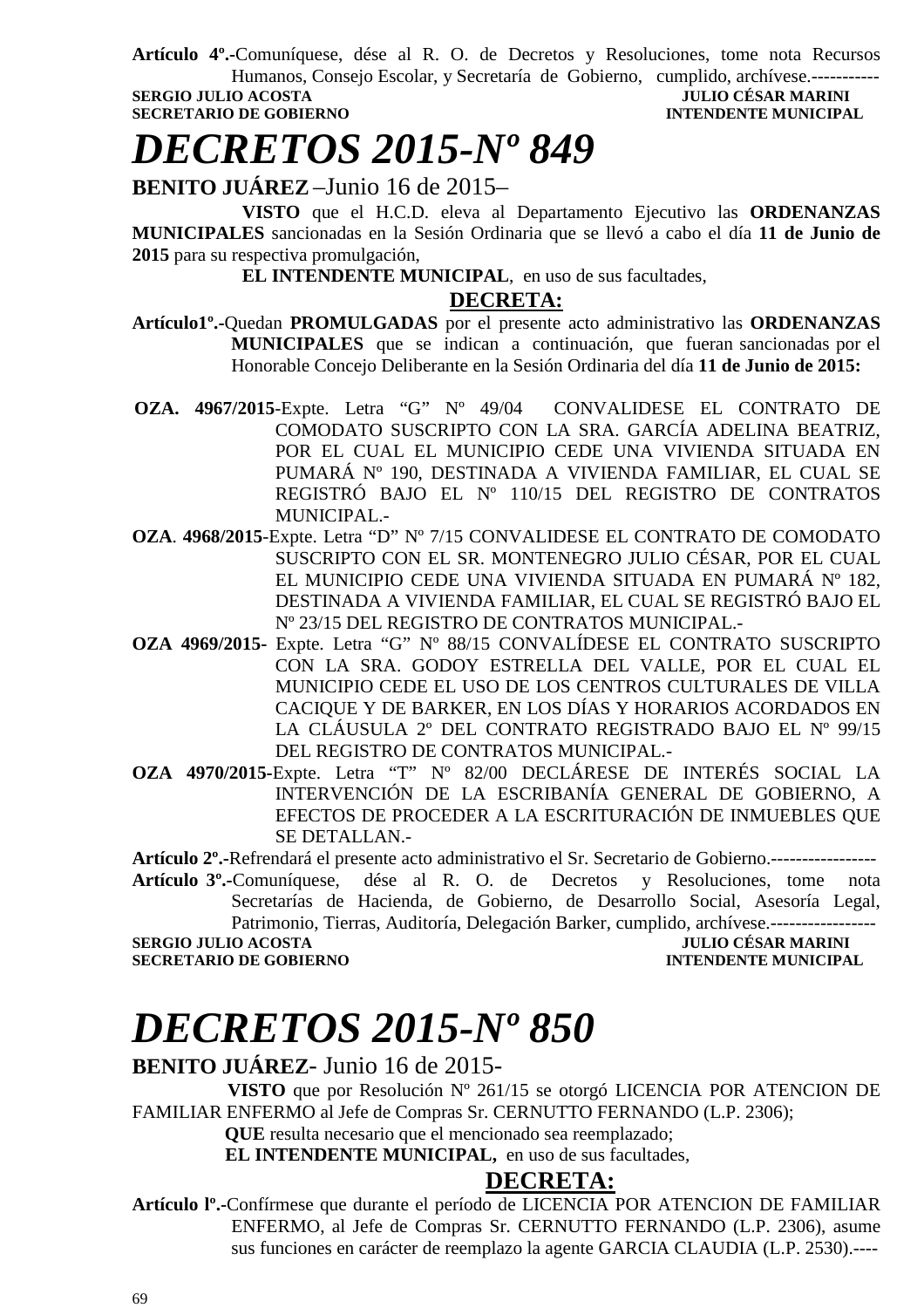**Artículo 2º.-**Por la Dirección de Recursos Humanos notifíquese al interesado y agréguese al legajo personal de la agente.------------------------------------------------------------------------------

**Artículo 3º.-**Refrendará el presente acto administrativo el Sr. Secretario de Hacienda.----------------- **Artículo 4º.-**Comuníquese, dése al R.O. de Decretos y Resoluciones, tome nota Recursos Humanos, Secretarías de Gobierno, de Hacienda y Auditoría cumplido, archívese.------

**JORGE O. ISMAEL JULIO CÉSAR MARINI SECRETARIO DE HACIENDA** 

# *DECRETOS 2015-Nº 851*

#### **BENITO JUÁREZ** – Junio 16 de 2015-

**VISTO** lo actuado en el Expediente Letra "H" Nº 31/14 2º cuerpo, por el que a fs. 1 el Secretario de Hacienda informa que se solicitará financiamiento a través del Programa Provincial de Desarrollo a fin de realizar la obra "Electrificación Rural Troncales sobre R.N. Nº 3 y R.P. Nº 86";

**QUE** de fojas 7 a fojas 270 obra proyecto de la Cooperativa de Consumo de Electricidad de Juárez Ltda.;

**QUE** de fojas 363 a fojas 365 obra Ordenanza Municipal Definitiva Nº 4884/2014 por la cual se autoriza al Departamento Ejecutivo a concretar con el Ministerio de Economía un préstamo por la suma total de cinco millones de pesos (\$ 5.000.000,00) para la ejecución de la obra citada, la cual fue promulgada por Decreto Municipal Nº 771/15;

**QUE** a fojas 367 obra la NO OBJECIÓN del Ministerio de Economía;

**QUE** a fojas 370 el Secretario de Infraestructura, Vivienda y Servicios Públicos solicita se realicen los trámites pertinentes a fin de adjudicar la obra a la Cooperativa de Consumo de Electricidad de Juárez Ltda., por un importe total de Pesos seis millones ochocientos noventa y cuatro mil setecientos siete (6.894.707,00)

**QUE** a fojas 372 y 373 el Jefe de Compras informa que teniendo en cuenta el contrato de concesión municipal para el servicio público de distribución de Energía Eléctrica que mantiene el municipio con la Cooperativa de Consumo de Electricidad de Juárez Ltda. Y basándose en la capacidad técnica y operativa, no encuentra objeciones para aconsejar la adjudicación de la obra por la excepción del artículo 156 inc. 1 de la L.OM., en un todo de acuerdo a la oferta presentada

**QUE** a fojas 374 la Contadora Municipal presta conformidad con lo informado por el Jefe de Compras, acompañando solicitud de gastos

**QUE** el Secretario de Gobierno dispone emitir el acto administrativo;

**EL INTENDENTE MUNICIPAL,** en uso de sus facultades,

### **DECRETA:**

- **Artículo lº.-**Adjudíquese en forma directa a la Cooperativa de Consumo de Electricidad de Juárez Ltda., la obra de "Electrificación Rural Troncales y Sub Troncales sobre R.N. Nº 3 y R.P. Nº 86", por un importe total de Pesos seis millones ochocientos noventa y cuatro mil setecientos siete (\$ 6.894.707,00), de acuerdo a la excepción del artículo 156 inc. 1 de la L.O.M. y a lo actuado en el Expediente Letra "H"  $N^{\circ}$  31/14 2° cuerpo.------------
- **Artículo 2º.-**El gasto deberá imputarse de acuerdo a las solicitudes de gasto obrantes a fojas 375 del Expediente Letra "H" Nº 31/14 2º cuerpo.-------------------------------------------------

**Artículo 3º.-**Notifíquese.------------------------------------------------------------------------------------------

- **Artículo 4º.-**Refrendará el presente acto administrativo el Sr. Secretario de Infraestructura Vivienda y Servicios Públicos.-------------------------------------------------------------------------------
- **Artículo 5º.-**Comuníquese, dése al R. O. de Decretos y Resoluciones, tome nota Secretarías de Hacienda, de Infraestructura, Vivienda y Servicios Públicos, de Gobierno, Direcciones de Compras, Presupuesto, Contaduría, Tesorería y Auditoría, cumplido, archívese.--------------------------------------------------------------------------------------------

**DIEGO ROSSETTI JULIO CÉSAR MARINI S. DE INF., VIV., Y SERV. PÚBLICOS INTENDENTE MUNICIPAL** 

### *DECRETOS 2015-Nº 852* **BENITO JUÁREZ** –Junio 17 de 2015-

70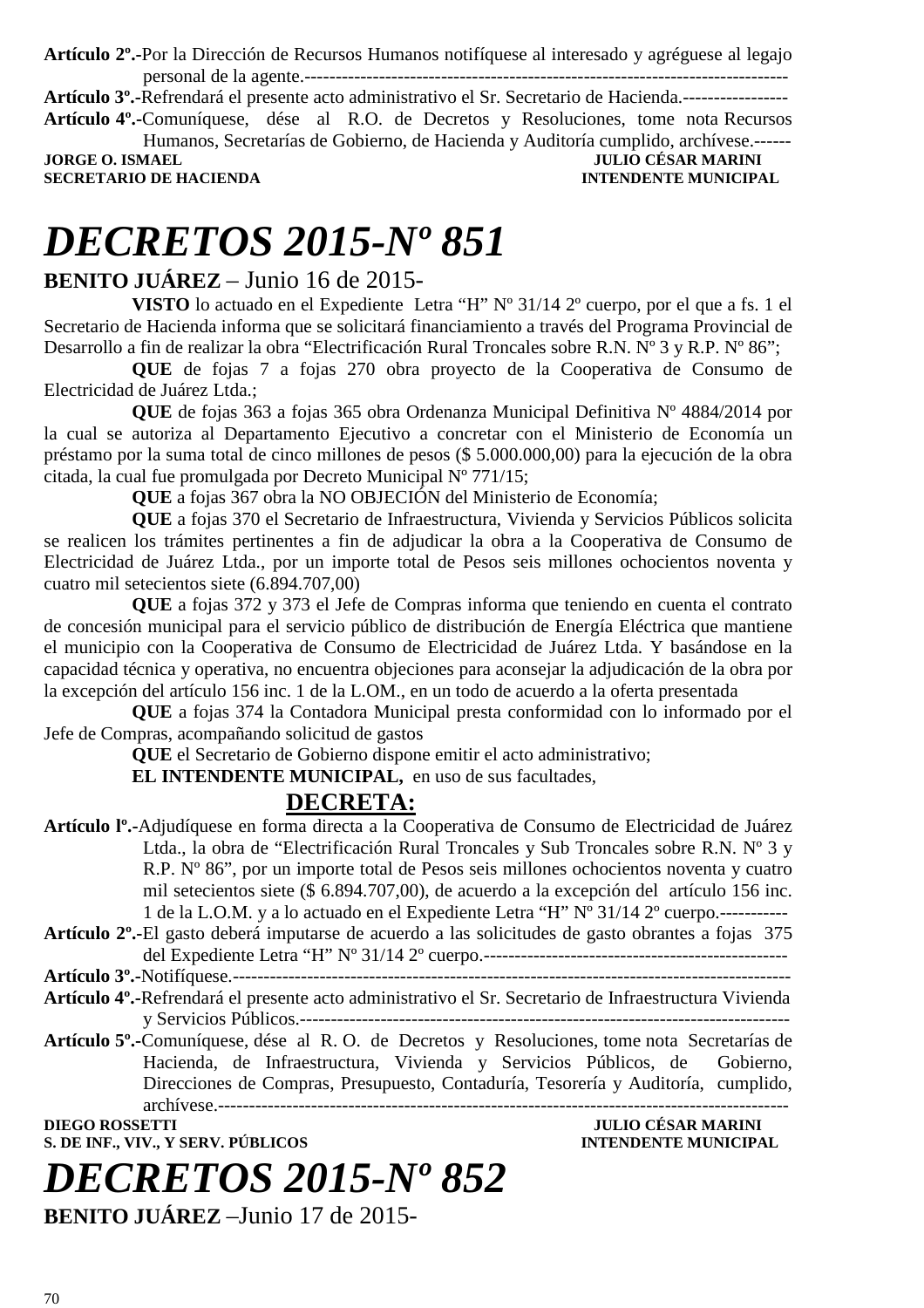**VISTO** lo actuado en el Expediente Letra "G" Nº 109/14, en el cual el Club Atlético Alumni solicita autorización para la realización de la 4º fecha del Campeonato Mar y Sierras 2015, denominado "SEGUNDO RALLY CIUDAD DE BENITO JUÁREZ, los días 26, 27 y 28 de Junio, siendo un acontecimiento deportivo a nivel Provincial;

 **QUE** asimismo solicitan que el evento sea declarado de Interés Municipal, considerando que la primera edición, realizada en el año 2014, fue uno de los eventos deportivos más importantes y trascendentes del año,

**QUE** el mismo será televisado y retransmitido por canales capitalinos, por lo cual nuestra ciudad será conocida a lo largo y lo ancho del país;

**QUE** el Secretario de Gobierno dispone dictar el presente acto administrativo;

 **EL INTENDENTE MUNICIPAL**, en uso de sus facultades,

### **DECRETA:**

**Artículo 1º.-**Autorízase la realización de la 4º fecha del Campeonato Mar y Sierras 2015, denominado "SEGUNDO RALLY CIUDAD DE BENITO JUÁREZ", organizado por Club Atlético Alumni, a llevarse a cabo los días 26, 27 y 28 de junio del corriente año en caminos de nuestro Partido, en el que se desarrollarán Pruebas Especiales y el Parque de Asistencia estará ubicado en el predio del Parque "9 de Julio".-----------------

**Artículo 2º.-**Declárese de **INTERÉS MUNICIPAL** el evento citado en el artículo precedente.------

**Artículo 3º.-** Autorizase a Contaduría a efectuar los pagos que demande el evento citado.-------------

**Artículo 4º.-** Refrendará el presente acto administrativo el Sr. Secretario de Gobierno.---------------- **Artículo 5º.-**Comuníquese, dése al R. O. de Decretos y Resoluciones, tome nota, Secretarías de

Gobierno, de Hacienda, de Seguridad, Ente Descentralizado, Policía Municipal, Contaduría, Presupuesto y Auditoria, cumplido, archívese.----------------------------------

**SERGIO JULIO ACOSTA JULIO CÉSAR MARINI SECRETARIO DE GOBIERNO INTENDENTE MUNICIPAL** 

# *DECRETOS 2015-Nº 853*

#### **BENITO JUÁREZ –** Junio 18 de 2015-

**VISTO** lo actuado en el Expediente Letra "G" Nº 36/13 por el que el **CENTRO DE JUBILADOS Y PENSIONADOS "VIRGILIO A. DURAND"** (fs. 182) solicita Subsidio destinado a solventar gastos de Servicios y Atención Administrativa que brinda la Institución;

**QUE** a fojas 185 Contaduría efectúa la respectiva reserva preventiva del gasto;

**QUE** el Secretario de Gobierno dispone dictar el presente acto administrativo de

 **EL INTENDENTE MUNICIPAL,** en uso de sus facultades,

#### **DECRETA**:

**Artículo 1º.-**Otórguese **SUBSIDIO al CENTRO DE JUBILADOS Y PENSIONADOS "VIRGILIO A. DURAND"** por la suma de pesos DOCE MIL (\$ 12.000,00) destinado a solventar gastos de Servicios y Atención Administrativa que brinda la Institución. El pago se hará efectivo en 3 cuotas iguales y consecutivas de PESOS CUATRO MIL (\$4.000,00), pagaderas desde Julio a Septiembre inclusive. El mismo deberá ser rendido oportunamente mediante "Balance de Inversión".---------------------- **Artículo 2º.-**El gasto será imputado según lo informado por Contaduría a fs. precedentes.------------ **Artículo 3º.-**Tesorería, previo a hacer efectivo al Subsidio del Art. 1º, deberá verificar el cumplimiento del Art. 132 del Reglamento de Contabilidad.-------------------------------- **Artículo 4º.-**Refrendará el presente acto administrativo el Sr. Secretario de Gobierno.----------------- **Artículo 5º.-**Comuníquese, desde la R. O. de Decretos y Resoluciones, tome nota, Contaduría, Tesorería, Presupuesto, Secretarías de Gobierno, de Hacienda y Auditoria, cumplido, archívese---------------------------------------------------------------------------------------------

**SERGIO JULIO ACOSTA JULIO CÉSAR MARINI SECRETARIO DE GOBIERNO INTENDENTE MUNICIPAL** 

subsidio;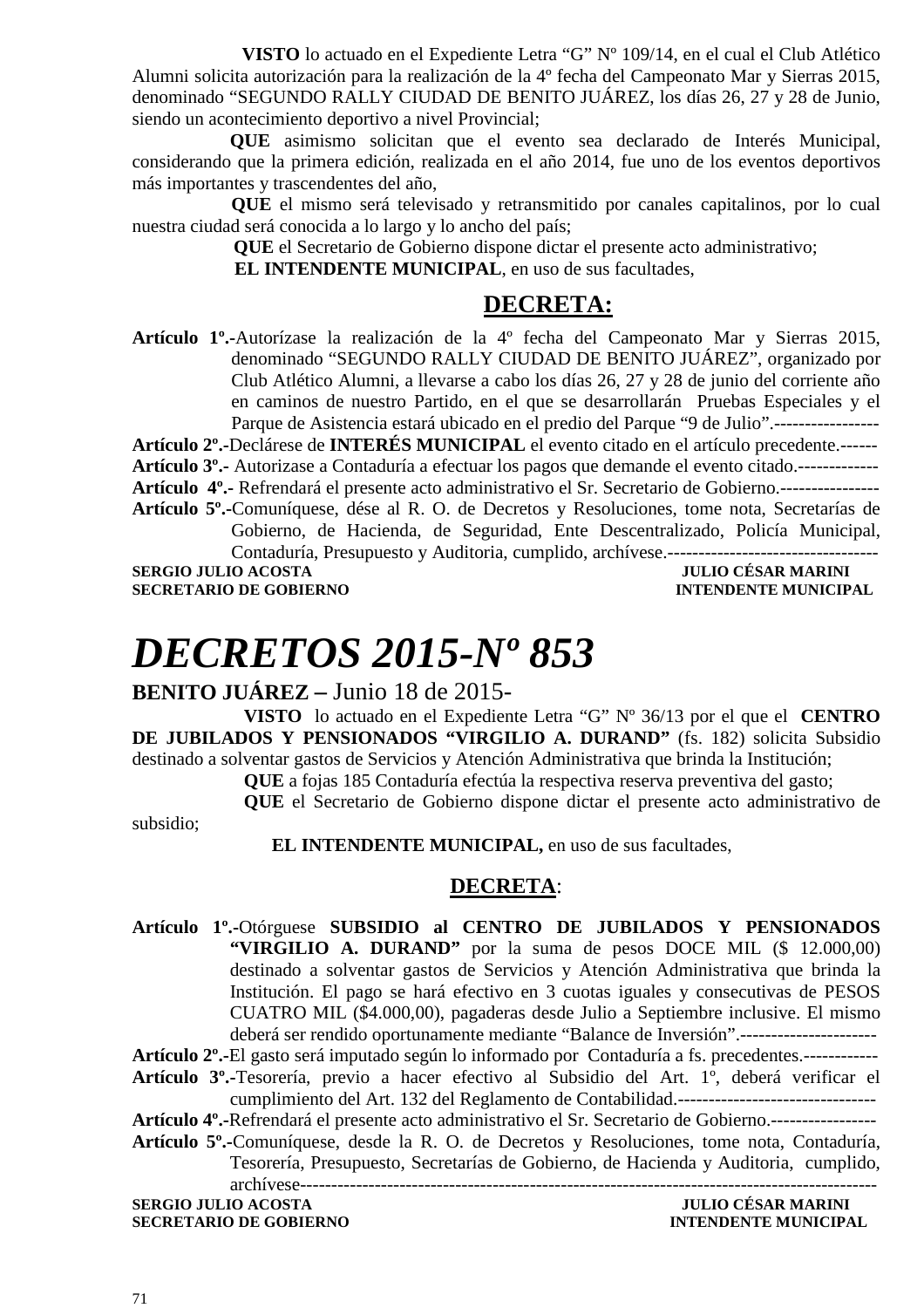# *DECRETOS 2015-Nº 854*

**BENITO JUÁREZ –** Junio 18 de 2015-

**VISTO** que conforme las previsiones de la Oza. Mpal. N° 4854/14, el **"FONDO MUNICIPAL PARA EMERGENCIAS DE SALUD" (FO.MU.ES.)** se encuentra facultado para solucionar económicamente enfermedades cuya gravedad requiere derivación médica debido al alto riesgo en la salud;

**QUE** la Secretaría de Gobierno dispone dictar el presente acto administrativo;

 **EL INTENDENTE MUNICIPAL,** en uso de sus facultades,

**DECRETA:**<br>"FONDO MUNICIPAL **Artículo 1º.-** Dispónese que el **"FONDO MUNICIPAL PARA EMERGENCIAS ESPECIALES DE SALUD" (FO.MU.ES),** efectúe pagos en el marco de la Oza. Mpal. N° 4854/14, a las personas que se indican a continuación, cuyas historias clínicas obran en los Expedientes:

| <b>BARTEL JAVIER</b>                       | Expte. Letra " $F$ " N° 7/14  |
|--------------------------------------------|-------------------------------|
| Subsidio Reintegrable \$59.000.- (fjs. 19) |                               |
| <b>MARQUEZ CARLOS</b>                      | Expte. Letra "F" Nº 72/14     |
| Subsidio \$ 1.100.- (fjs. 47)              |                               |
| <b>BAIGORRIA AGUSTINA</b>                  | Expte. Letra " $F$ " N° 58/15 |
| Subsidio Reintegrable \$22.500.- (fjs. 10) |                               |
| <b>DELUCIO FRANCISCO</b>                   | Expte. Letra " $F$ " N° 35/14 |
| Subsidio \$1.300,00 (Fjs. 10)              |                               |
| <b>CONNI JOANA MAGALI</b>                  | Expte. Letra " $F$ " 29/15    |
| Subsidio \$6.140 (fs. 24)                  |                               |

**Artículo 2º.-**La Dirección de Recursos Humanos o la Dirección de Recaudación según corresponda deberá tomar recaudos necesarios para la retención de haberes y/o gestión de cobro para obtener los reintegros de los subsidios, según corresponda, mencionados en el Articulo 1º.------------------------------------------------------------------------------------------

**Artículo 3º.-**Refrendará el presente acto administrativo la Sra. Secretaria de Desarrollo Social.--- **Artículo 4º.-**Comuníquese, dése al R. O. de Decretos y Resoluciones, tome nota Contaduría, Tesorería, Direcciones de Recursos Humanos, de Recaudación, Secretarías de Desarrollo Social, de Gobierno, de Hacienda, Subdirección de Tasas, FO.MU.ES. y Auditoria, cumplido, archívese.------------------------------------------------------------------ **MARÍA TERESA RICCI DE LOS DE LOS DE LOS DE LOS DE JULIO CÉSAR MARINI** 

**S. DE DESARROLLO SOCIAL CONSUMING A LOCAL CONSUMING A LOCAL CONSUMING A LOCAL CONSUMING A LOCAL CONSUMING A LOCAL CONSUMING A LOCAL CONSUMING A LOCAL CONSUMING A LOCAL CONSUMING A LOCAL CONSUMING A LOCAL CONSUMING A LOCAL** 

# *DECRETOS 2015-Nº 855*

### **BENITO JUÁREZ**- Junio 18 de 2015 **-**

**VISTO** lo actuado en el Expediente Letra "O" Nº 69/15 y el Decreto Nº 600/15 por el que se llamó a Licitación Pública Nº 44/15 para la Obra de construcción de Pavimento de Concreto Asfáltico en Avenida Salenave;

**QUE** a fojas 172 obra informe del Jefe de Compras;

**QUE** a fojas 188 obra nota de la Contadora Municipal;

**QUE** a fojas 189 el Secretario de Hacienda sugiere la adjudicación, al proveedor "BRUNO CONSTRUCCIONES S.A.";

**QUE** el Secretario de Gobierno dispone dictar acto administrativo;

**EL INTENDENTE MUNICIPAL,** en uso de sus facultades,

### **DECRETA:**

**Artículo lº.-**Apruébese lo actuado en la LICITACIÓN PÚBLICA Nº 44/15.----------------------------- **Artículo 2º.-**Adjudíquese al proveedor "BRUNO CONSTRUCCIONES S.A." la Obra de construcción de Pavimento de Concreto Asfáltico en Avenida Salenave, por un monto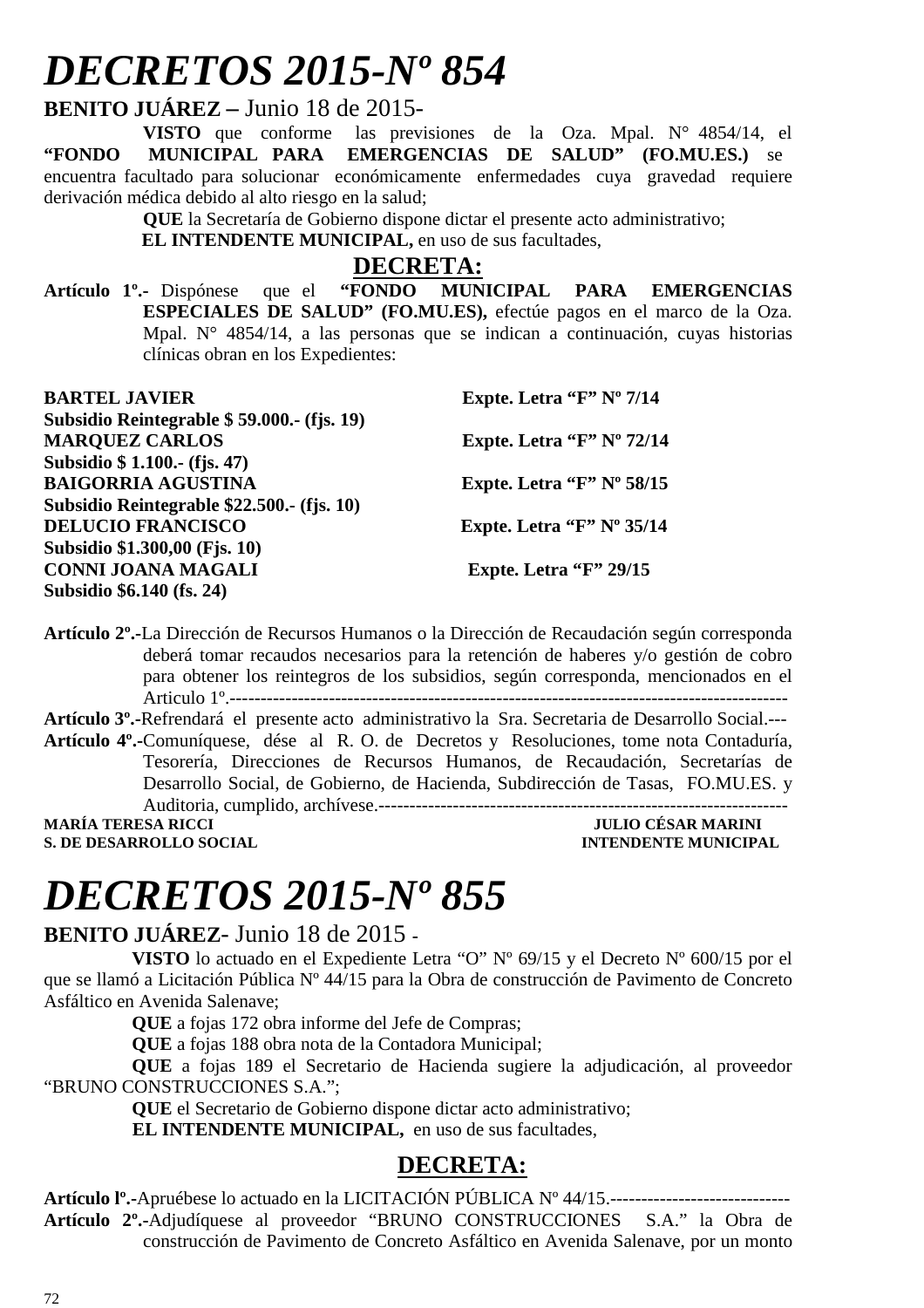total de pesos cuatro millones doscientos cincuenta y nueve mil cuatrocientos veintinueve con ochenta y tres centavos (\$ 4.259.429,83).----------------------------------

**Artículo 3º.-**El gasto deberá imputarse de acuerdo a la solicitud de gastos obrante a fojas 49 del Expediente Letra "O" Nº 69/15.------------------------------------------------------------------

**Artículo 4º.-**Notifíquese**.------------------------------------------------------------------------------------------** 

- **Artículo 5º.-**Refrendará el presente acto administrativo el Sr. Secretario de Infraestructura, Vivienda y Servicios Públicos.-------------------------------------------------------------------
- **Artículo 6º.-**Comuníquese, dése al R. O. De Decretos y Resoluciones, tome nota Secretarías de Gobierno, de Hacienda, de Infraestructura, Vivienda y Servicios Públicos, Presupuesto, Contaduría, Compras y Auditoría, cumplido, archívese.---------------------

**S. DE INF., VIV., Y SERV. PÚBLICOS** 

### **DIEGO CÉSAR MARINI<br>INTENDENTE MUNICIPAL**

### *DECRETOS 2015-Nº 856*

### **BENITO JUÁREZ –** Junio 18 de 2015-

**VISTO** lo solicitado por la Delegada Municipal de Barker Interina en los distintos expedientes a efectos de realizar la **DESIGNACIÓN TRANSITORIA** en calidad de destajista, de los agentes que se desempeñan en servicios públicos de Barker;

**QUE** en cada expedienteobra la respectiva imputación contable;

**QUE** el Secretario de Gobierno dispone dictar el presente acto administrativo;

**EL INTENDENTE MUNICIPAL,** en uso de sus facultades,

### **DECRETA:**

**Artículo 1º.-**Dispónese la **DESIGNACIÓN TRANSITORIA en calidad de destajista,** de los agentes que se detallan a continuación, para desempeñar tareas en servicios públicos de Barker, con efecto retroactivo al 1/06/15 y hasta el 30/06/15:

LOBOS JUAN CRUZ (L.P. 3375)

MIÑO ROJAS FELIX EVER (L.P. 3376)

El destajo será abonado de acuerdo a lo dispuesto por Decreto 1829/14 Art. 5º Inc. f.

**Artículo 2º.-**El gasto deberá imputarse de acuerdo a lo determinado por la Subcontadora a cargo de la Oficina de Presupuesto en cada expediente.-------------------------------------------------

**Artículo 3º.-**Por la Dirección de Recursos Humanos, notifíquese y agréguese al legajo personal del agente.-------------------------------------------------------------------------------------------

**Artículo 4º.-**Refrendará el presente acto administrativo el Sr. Secretario de Gobierno.-----------------

**Artículo 5º.-**Comuníquese, dése al R. O. de Decretos y Resoluciones, tome nota Recursos Humanos, Contaduría, Secretarías de Gobierno, de Hacienda, Dirección de Presupuesto, Delegación de Barker y Auditoría, cumplido, archívese.---------------------

**SERGIO JULIO ACOSTA SECRETARIO DE GOBIERNO INTENDENTE MUNICIPAL** 

### *DECRETOS 2015-Nº 857*

### **BENITO JUÁREZ –** Junio 18 de 2015-

**VISTO** lo solicitado por la Gerente de Vial Rural a fojas 5 del Expediente Letra "V" Nº 62/15 a efectos de realizar la **DESIGNACIÓN TRANSITORIA** del agente ALADRO JUAN MANUEL (L.P. 3372), para desempeñar tareas dicha área;

**QUE** a fojas 7 obra la respectiva imputación contable;

**QUE** el Secretario de Gobierno dispone dictar el presente acto administrativo;

**EL INTENDENTE MUNICIPAL,** en uso de sus facultades,

### **DECRETA:**

**Artículo 1º.-**Dispónese la **DESIGNACIÓN TRANSITORIA** del agente ALADRO JUAN MANUEL (L.P. 3372), para desempeñar tareas en Vial Rural, en la Categoría 4 con 35 hs. semanales con efecto retroactivo al 01/06/2015 y hasta 30/06/2015.-------------------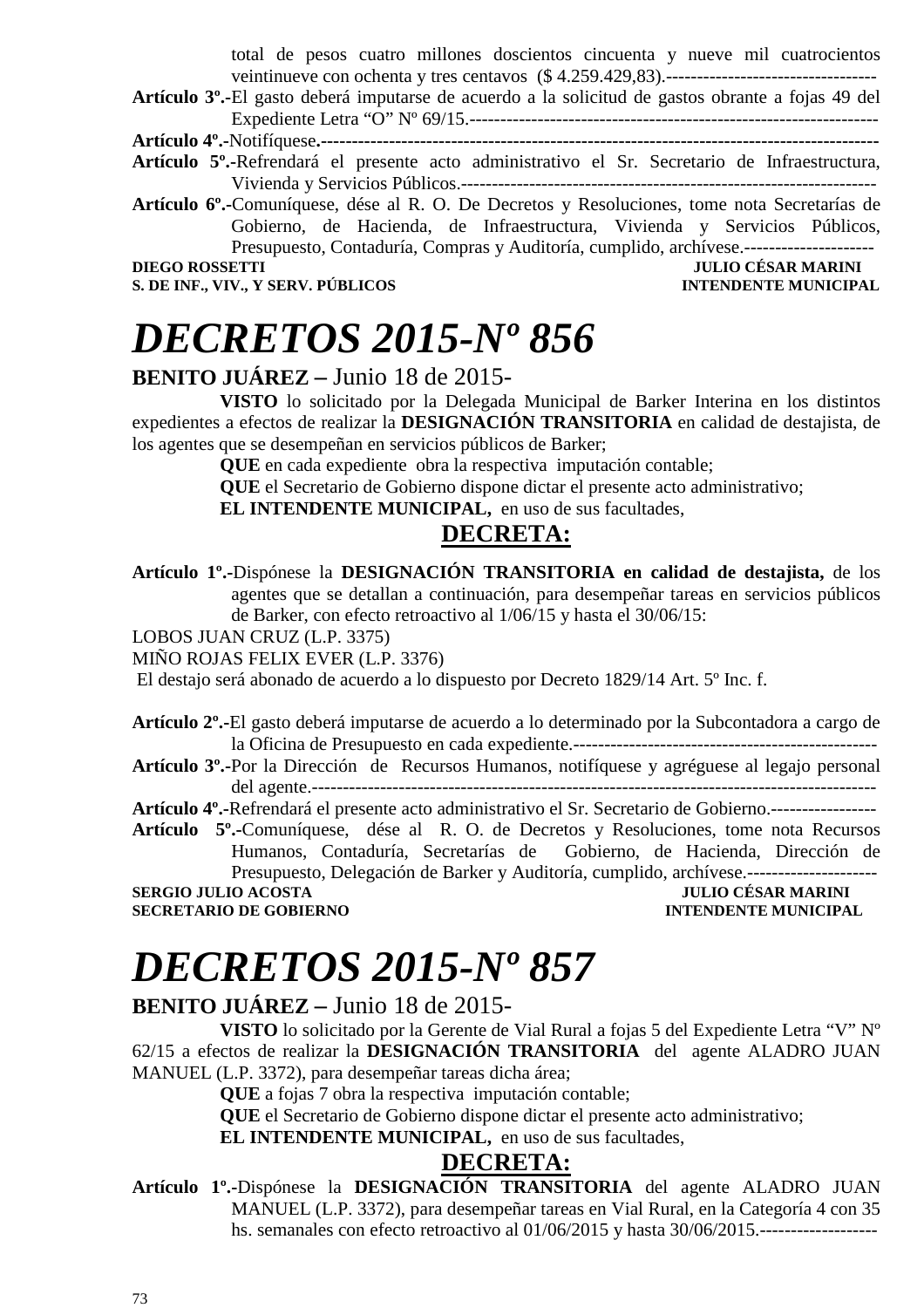**Artículo 2º.-**El gasto deberá imputarse de acuerdo a lo determinado por la Subcontadora a cargo de la Oficina de Presupuesto a fojas 7 del Expediente Letra "V" Nº 62/15.-------------------

**Artículo 3º.-**Por la Dirección de Recursos Humanos, notifíquese y agréguese al legajo personal del agente.-------------------------------------------------------------------------------------------

- **Artículo 4º.-**Refrendará el presente acto administrativo el Sr. Secretario de Infraestructura, Vivienda y Servicios Públicos.-------------------------------------------------------------------
- **Artículo 5º.-**Comuníquese, dése al R. O. de Decretos y Resoluciones, tome nota Recursos Humanos, Contaduría, Secretarías de Gobierno, de Infraestructura, Vivienda y Servicios Públicos, de Hacienda, Dirección de Presupuesto y Auditoría, cumplido, archívese.--------------------------------------------------------------------------------------------

#### **S. DE INF., VIV. Y SERV. PÚBLICOS**

### **DIEGO ROSSETTI JULIO CÉSAR MARINI**

### **BENITO JUÁREZ**- Junio 18 de 2015.-

*DECRETOS 2015-Nº 858* 

 **VISTO** que por Resolución Nº 266/15 se otorgó LICENCIA POR MATERNIDAD a la Delegada Municipal de Barker Cdra. DANIELA CORRO (L.P. 2447);

**QUE** resulta necesario que la mencionada sea reemplazada;

**QUE** el Secretario de Gobierno dispone dictar el presente acto administrativo;

**EL INTENDENTE MUNICIPAL,** en uso de sus facultades,

### **DECRETA:**

- **Artículo lº.-**Confírmese que durante el período de LICENCIA POR MATERNIDAD, otorgada a la Delegada Municipal de Barker Cdra. DANIELA CORRO (L.P. 2447), asume sus funciones en carácter de reemplazo la agente NORMA FERNÁNDEZ (L.P. 830).------
- **Artículo 2º.-**Por la Dirección de Recursos Humanos notifíquese a la interesada y agréguese al legajo personal de la agente.----------------------------------------------------------------------

**Artículo 3º.-**Refrendará el presente acto administrativo el Sr. Secretario de Gobierno.-----------------

**Artículo 4º.-**Comuníquese, dése al R. O. De Decretos y Resoluciones, tome nota Recursos Humanos, Presupuesto, Secretarías de Gobierno, de Hacienda, Asesoría Legal y Auditoría, Delegación Barker, cumplido, archívese.------------------------------------------

**SECRETARIO DE GOBIERNO INTENDENTE MUNICIPAL** 

### **SERGIO JULIO ACOSTA JULIO CÉSAR MARINI**

# *DECRETOS 2015-Nº 859*

### **BENITO JUÁREZ –** Junio 19 de 2015-

**VISTO** lo solicitado por el Director Administrativo del Hospital Municipal "Eva Perón" Ente Descentralizado "Dr. Alfredo Saintout" a fojas 1 del Expediente Letra "E" Nº 59/15 a efectos de realizar la **DESIGNACIÓN TRANSITORIA**, de la agente VALDEZ MARTINA DEL CARMEN (D.N.I. 22.086.614), para desempeñarse como enfermera en las Unidades Sanitarias de Barker y Villa Cacique;

**QUE** a fojas 2 obra la respectiva imputación contable;

**QUE** el Secretario de Gobierno dispone dictar el presente acto administrativo; **EL INTENDENTE MUNICIPAL,** en uso de sus facultades,

### **DECRETA:**

- **Artículo 1º.-**Dispónese la **DESIGNACIÓN TRANSITORIA,** de la agente VALDEZ MARTINA DEL CARMEN (D.N.I. 22.086.614), para desempeñarse como enfermera en las Unidades Sanitarias de Barker y Villa Cacique, con efecto retroactivo al 15/06/2015 y hasta 31/07/2015, categoría 1 con 48 horas semanales, de acuerdo a lo actuado en el Expte. Letra "E" Nº 59/15.------------------------------------------------------------------------
- **Artículo 2º.-**El gasto deberá imputarse de acuerdo a lo determinado por el Contador del Ente Descentralizado "Dr. Alfredo Saintout" a fojas 2 del Expediente Letra "E" Nº 59/15.--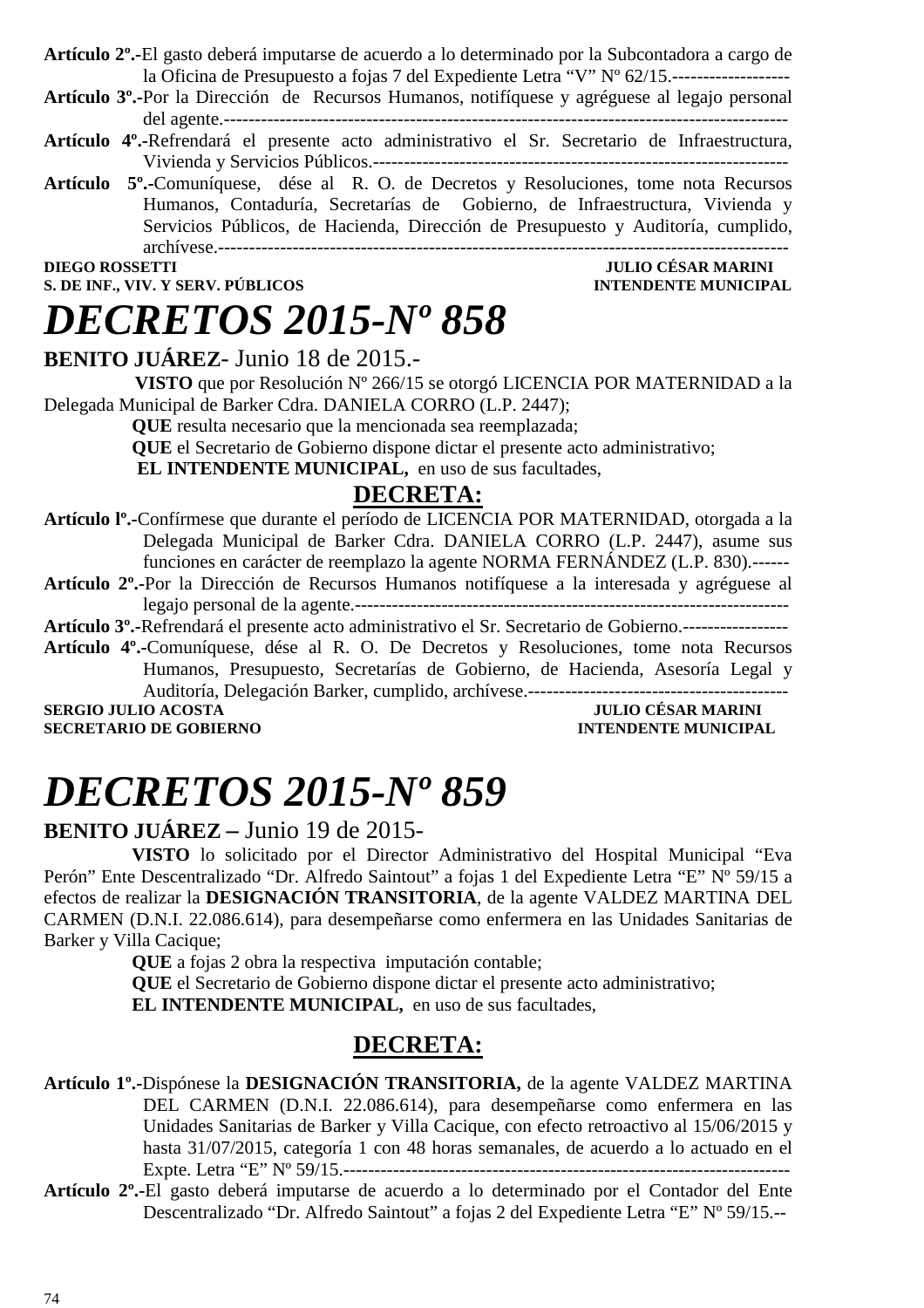**Artículo 3º.-**Por la Dirección de Recursos Humanos del Ente, notifíquese y agréguese al legajo personal de la agente.------------------------------------------------------------------------------

**Artículo 4º.-**Refrendará el presente acto administrativo la Sra. Secretaria de Salud.--------------------

**Artículo 5º.-**Comuníquese, dése al R. O. de Decretos y Resoluciones, tome nota Recursos Humanos del Ente, Contaduría del Ente, Secretarías de Gobierno, de Salud, y Auditoría, cumplido, archívese.------------------------------------------------------------------

MARÍA ELISA TIMPANARO <sup>–</sup> general de la contrasta de la contrasta de la contrasta de la contrasta de la contra<br>Intendente municipal

**INTENDENTE MUNICIPAL** 

# *DECRETOS 2015-Nº 860*

### **BENITO JUÁREZ –** Junio 19 de 2015-

 **VISTO** los fondos disponibles de la cuenta Nº50123/7; 50180/0; y 50381/3 de la sucursal del Banco Provincia.

 **CONSIDERANDO** la oportunidad de generar ingresos por montos inmovilizados, por medio de una operación de plazo fijo con el Banco de la Provincia de Buenos Aires.

 **QUE** no existe observación que formular, se procede a dictar este instrumento legal para su aprobación;

 **EL INTENDENTE MUNICIPAL,** en uso de sus facultades;

#### **DECRETA:**

**Artículo 1º.-**Procédase a contratar una operación de Depósito a plazo Fijo con el Banco Provincia de Buenos Aires por la suma de pesos catorce millones (\$14.000.000,00), de la cuenta bancaria Nº 50123/7.------------------------------------------------------------------------------

**Artículo 2º.-**Procédase a contratar una operación de Depósito a plazo Fijo con el Banco Provincia de Buenos Aires por la suma de pesos Cuatro millones (\$ 4.000.000,00), de la cuenta bancaria Nº 50180/0.----------------------------------------------------------------------------

**Artículo 3º.-**Procédase a contratar una operación de Depósito a plazo Fijo con el Banco Provincia de Buenos Aires por la suma de pesos tres millones quinientos mil (\$3.500.000,00), de la cuenta bancaria Nº 50381/3.---------------------------------------------------------------

**Artículo 4º.-**Apruébese las condiciones financieras ofrecidas por Banco Provincia, para los montos del artículo 1, 2 y 3 que se detallan a continuación:

Interés: La tasa de interés será fija, se aplicará la Tasa Nominal Anual del veinte por ciento (20,00%) y la Tasa Efectiva Anual del Veintiuno con noventa y tres por ciento (21,93%).

Plazo: Se fijará como inicio del plazo el 19/06/2015 y durante 31 días.

En consecuencias el monto generado por intereses será: de pesos doscientos treinta y siete mil ochocientos ocho c/22 ctvos. (\$237.808,22), de pesos sesenta y siete mil novecientos cuarenta y cinco c/21 ctvos (\$67.945,21), y de pesos cincuenta y nueve mil cuatrocientos cincuenta y dos c/06 ctvos (\$59.452,06) respectivamente.

**Artículo 5º.-**Refrendará el presente acto administrativo el Sr. Secretario de Hacienda.----------------- **Artículo 6º.-**Comuníquese, dése al R. O. de Decretos y Resoluciones, tome nota Contaduría, Secretarías de Gobierno, de Hacienda, Dirección de Presupuesto, y Auditoría, cumplido, archívese.-------------------------------------------------------------------------------

**SECRETARIO DE HACIENDA** 

### **JULIO CÉSAR MARINI<br>INTENDENTE MUNICIPAL**

## *DECRETOS 2015-Nº 861*

### **BENITO JUÁREZ**- Junio 19 de 2015 **-**

**VISTO** lo actuado en el Expediente Letra "C" Nº 24/15 y el Decreto Nº 528/15 por el que se llamó a Licitación Pública Nº 37/15 para la adquisición de un proyector digital de cine 3D, en el marco del Proyecto de Digitalización de la Sala Cinematográfica del "Centro Cultural Atilio Marinelli";

**QUE** a fojas 299 obra informe del Jefe de Compras;

**QUE** a fojas 300 obra nota de la Contadora Municipal;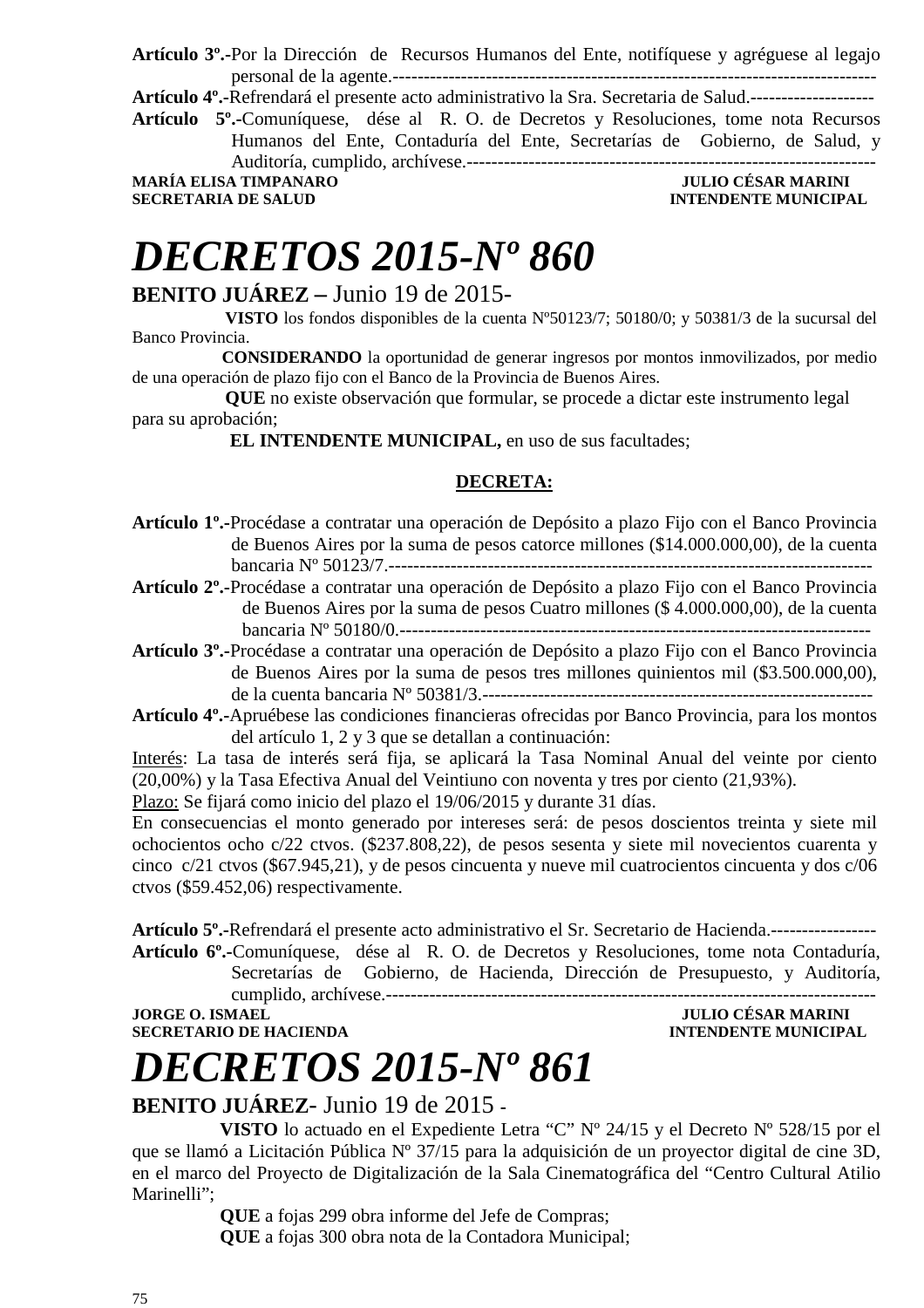**QUE** a fojas 303 el Secretario de Hacienda sugiere la adjudicación, al proveedor "NEC ARGENTINA S.A.";

**QUE** el Secretario de Gobierno dispone dictar acto administrativo;

**EL INTENDENTE MUNICIPAL,** en uso de sus facultades,

### **DECRETA:**

**Artículo lº.-**Apruébese lo actuado en la LICITACIÓN PÚBLICA Nº 37/15.----------------------------- **Artículo 2º.-**Adjudíquese al proveedor "NEC ARGENTINA S.A." la adquisición de un proyector digital de cine 3D, en el marco del Proyecto de Digitalización de la Sala Cinematográfica del "Centro Cultural Atilio Marinelli", por un monto total de pesos ochocientos dieciocho mil veintidós con tres centavos (\$ 818.022,03).--------------------

**Artículo 3º.-**El gasto deberá imputarse de acuerdo a la solicitud de gastos obrante a fojas 28 del Expediente Letra "C" Nº 24/15.------------------------------------------------------------------

**Artículo 4º.-**Notifíquese**.------------------------------------------------------------------------------------------** 

**Artículo 5º.-**Refrendará el presente acto administrativo el Sr. Secretario de Gobierno.-----------------

**Artículo 6º.-**Comuníquese, dése al R. O. De Decretos y Resoluciones, tome nota Secretarías de Gobierno, de Hacienda, Presupuesto, Dirección de Cultura y Educación, Contaduría, Compras y Auditoría, cumplido, archívese.----------------------------------------------------

**SECRETARIO DE GOBIERNO INTENDENTE MUNICIPAL** 

**SERGIO JULIO ACOSTA JULIO CÉSAR MARINI** 

# *DECRETOS 2015-Nº 862*

### **BENITO JUÁREZ** – Junio 19 de 2015-

**VISTO** lo actuado en el Expediente Letra "G" Nº 141/14, por el que a fs. 87 obra convenio marco para obras de provisión de energía eléctrica en el Municipio de Benito Juárez Plan "Mas Cerca, Más Municipio, Mejor País, Más Patria", el cual se registró bajo el Nº 2/15 del Registro de Convenios Municipal, por el cual el Ministerio se compromete a transferir los fondos para la obra "Línea Aérea de Media Tensión Gonzáles Chaves –Benito Juárez";

**QUE** el mismo fue convalidado por Ordenanza Municipal Nº 4931/15, promulgado por Decreto Municipal Nº 271/15;

**QUE** de fojas 99 a 113 obra convenio único de colaboración y transferencia y Reglamento de Rendición de cuentas suscripto con la Subsecretaría de Obras Públicas dependiente de la Secretaría de Obras Públicas del Ministerio de Planificación Federal, Inversión Pública y Servicios, registrado bajo el N 9/15 del Registro de Convenios Municipal;

**QUE** a fojas 125 y 126 el Jefe de Compras informa que amen del contrato de concesión vigente con la Cooperativa Eléctrica, la obra podría encuadrarse por el artículo 60 inc. c) de la L.O.M., asimismo el artículo 132 en su inciso c) dice que las Obras Públicas podrán contratarse directamente cuando se trate de Obras de Infraestructura realizadas por Cooperativas o Asociaciones de vecinos, el inciso e) habla de la urgencia o circunstancias imprevistas, sumando lo dispuesto en el artículo 156 inc, 1 y 10 de la L.O.M., que se refiere a las excepciones para adquisiciones exclusivas y de bienes de valor corriente en plaza, encuadrándose la obra en los valores del mercado,. Por lo expuesto aconseja adjudicar en forma directa a la Cooperativa de Consumo de Electricidad de Juárez Ltda. por un importe total de pesos noventa y cinco millones quinientos ochenta y dos mil cuatrocientos ochenta y siete con cuarenta y cuatro centavos (\$ 95.582.487,44);

**QUE** a fojas 127 y 128 obra conformidad de la Contadora Municipal;

**QUE** a fojas 129 y 130 obra conformidad del Asesor Legal de la Comuna;

**QUE** a fojas 131 obra informe del Secretario de Hacienda;

**QUE** de fojas 132 a 139 obra convenio único de colaboración suscripto con la Cooperativa de Consumo de Electricidad de Juárez Ltda., registrado bajo el Nº 10/15 del Registro de Convenios Municipal;

**QUE** a fojas 133 obra nota del Secretario de Infraestructura, Vivienda y Servicios Públicos informando que los honorarios de Inspección de Obra serán de \$ 800.000,00, en base al formulario on line del Colegio de Ingenieros;

**QUE** a fojas 143 obra solicitud de gastos;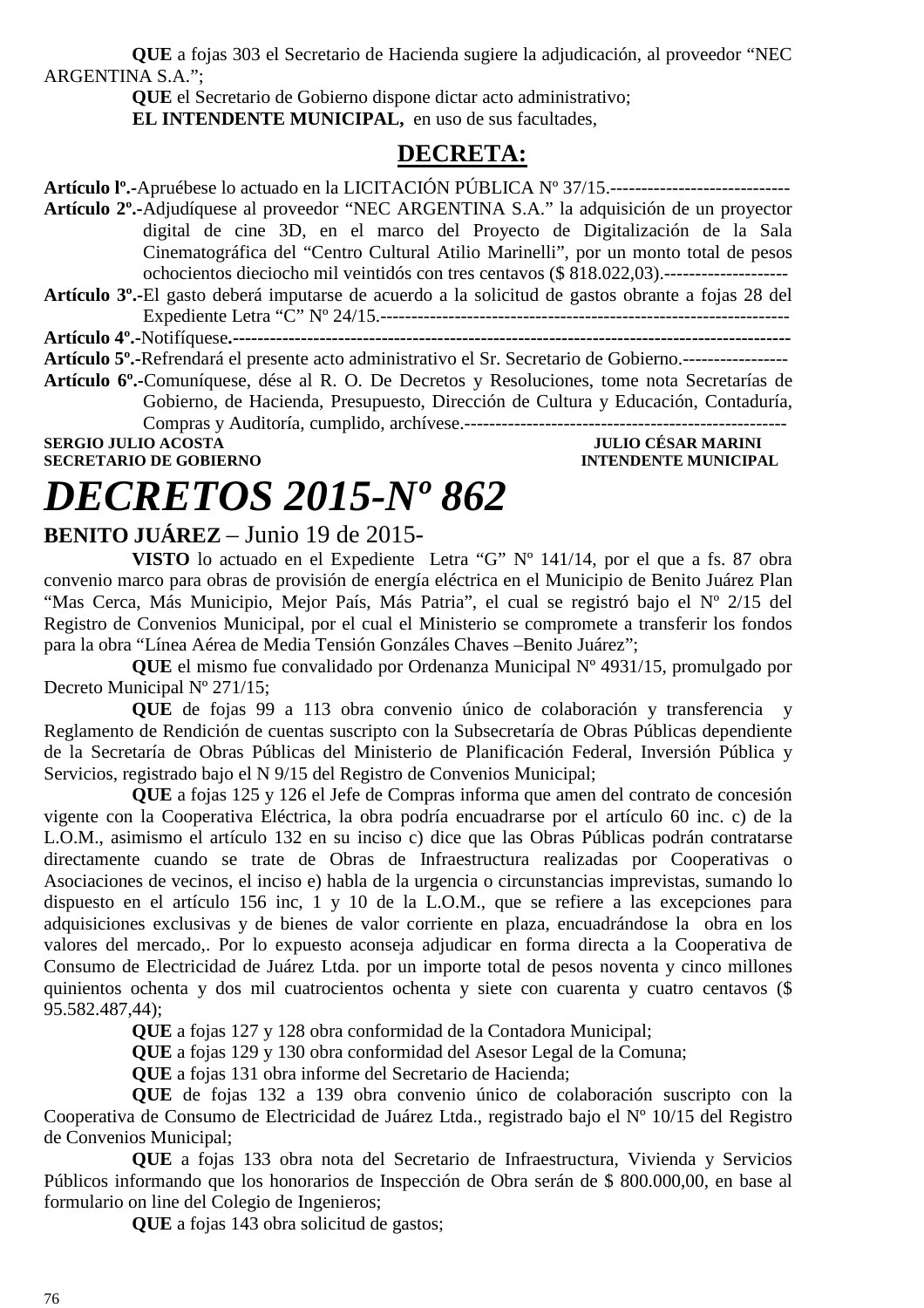**QUE** el Secretario de Gobierno dispone emitir el acto administrativo;  **EL INTENDENTE MUNICIPAL,** en uso de sus facultades,

#### **DECRETA:**

**Artículo lº.-**Convalídese la contratación directa a la Cooperativa de Consumo de Electricidad de Juárez Ltda. la obra red troncal doble terna 33 kv, doble terna, ET Gonzáles Chaves a nueva ET Benito Juárez por un importe de pesos noventa y cinco millones quinientos ochenta y dos mil cuatrocientos ochenta y siete con cuarenta y cuatro centavos (\$ 95.582.487,44), deduciendo \$ 800.000,00 correspondientes a honorarios de inspección de obra, haciendo un total de Pesos noventa y cuatro millones setecientos ochenta y dos mil cuatrocientos ochenta y siete con cuarenta y cuatro centavos \$ 94.782.487,44), de acuerdo a lo actuado en el Expediente Letra "G" Nº 141/14.-----------------------------

**Artículo 2º.-**El gasto deberá imputarse de acuerdo a la solicitud de gastos obrante a fojas 143 del Expediente Letra "G" Nº 141/14.----------------------------------------------------------------

**Artículo 3º.-**Notifíquese.------------------------------------------------------------------------------------------

**Artículo 4º.-**Refrendará el presente acto administrativo el Sr. Secretario de Infraestructura, Vivienda y Servicios Públicos.-------------------------------------------------------------------

**Artículo 5º.-**Comuníquese, dése al R. O. de Decretos y Resoluciones, tome nota Secretarías de Hacienda, Infraestructura, Vivienda y Servicios Públicos y Gobierno, Direcciones de Compras, de Presupuesto, Contaduría, Tesorería y Auditoría cumplido, archívese.-----

**S. DE INF., VIV., Y SERV. PÚBLICOS** 

### **DIEGO DE SAR MARINI<br>INTENDENTE MUNICIPAL**

# *DECRETOS 2015-Nº 863*

**BENITO JUÁREZ** – Junio 22 de 2015-

 **VISTO** que el día 14 de Julio del corriente año, se realizará la 5ta Jornada Regional denominada "Fortalecimiento a la Educación Agropecuaria" y "Abastecimiento Hortícola Local", bajo el Programa que desarrolla el Ministerio de Asuntos Agrarios de la Provincia de Buenos Aires, a llevarse a cabo en el Salón Dorado de la Municipalidad de Benito Juárez y en las instalaciones de la Escuela Agraria Nº 1;

 **QUE** en dicho evento se realizarán paneles de exposición de otras localidades que desarrollan el Proyecto;

 **QUE** dicha Jornada de capacitación es de suma importancia, ya que a partir de éste proyecto se promociona la agricultura familiar en poblaciones del interior bonaerense para generar arraigo, empleo y mejoras en la calidad alimentaria a partir de la asistencia técnica, capacitación para la producción, acompañamiento y gestión, como así también la oferta de alimentos frescos y de calidad;

> **QUE** el Secretario de Gobierno dispone dictar el presente acto administrativo;  **EL INTENDENTE MUNICIPAL**, en uso de sus facultades,

### **DECRETA:**

**Artículo 1º.-**Declárese de **INTERÉS MUNICIPAL** la 5ta Jornada Regional denominada "Fortalecimiento a la Educación Agropecuaria" y "Abastecimiento Hortícola Local", bajo el Programa que desarrolla el Ministerio de Asuntos Agrarios de la Provincia de Buenos Aires, a llevarse a cabo el día 14 de Julio del corriente año en el Salón Dorado de la Municipalidad de Benito Juárez y en las Instalaciones de la Escuela Agraria Nº 1.------------------------------------------------------------------------------------------------------

**Artículo 2º.-**Autorízase a Contaduría a efectuar los pagos que demande el evento del artículo precedente.------------------------------------------------------------------------------------------

**Artículo 3º.-**Refrendará el presente acto administrativo el Sr. Secretario de Gobierno.----------------

**Artículo 4º.-**Comuníquese, dése al R. O. de Decretos y Resoluciones, tome nota, Secretarías de Gobierno, de Hacienda, Contaduría, Tesorería, Direcciones de Presupuesto, Producción y Auditoria, cumplido, archívese.--------------------------------------------------

**SERGIO JULIO ACOSTA JULIO CÉSAR MARINI SECRETARIO DE GOBIERNO INTENDENTE MUNICIPAL**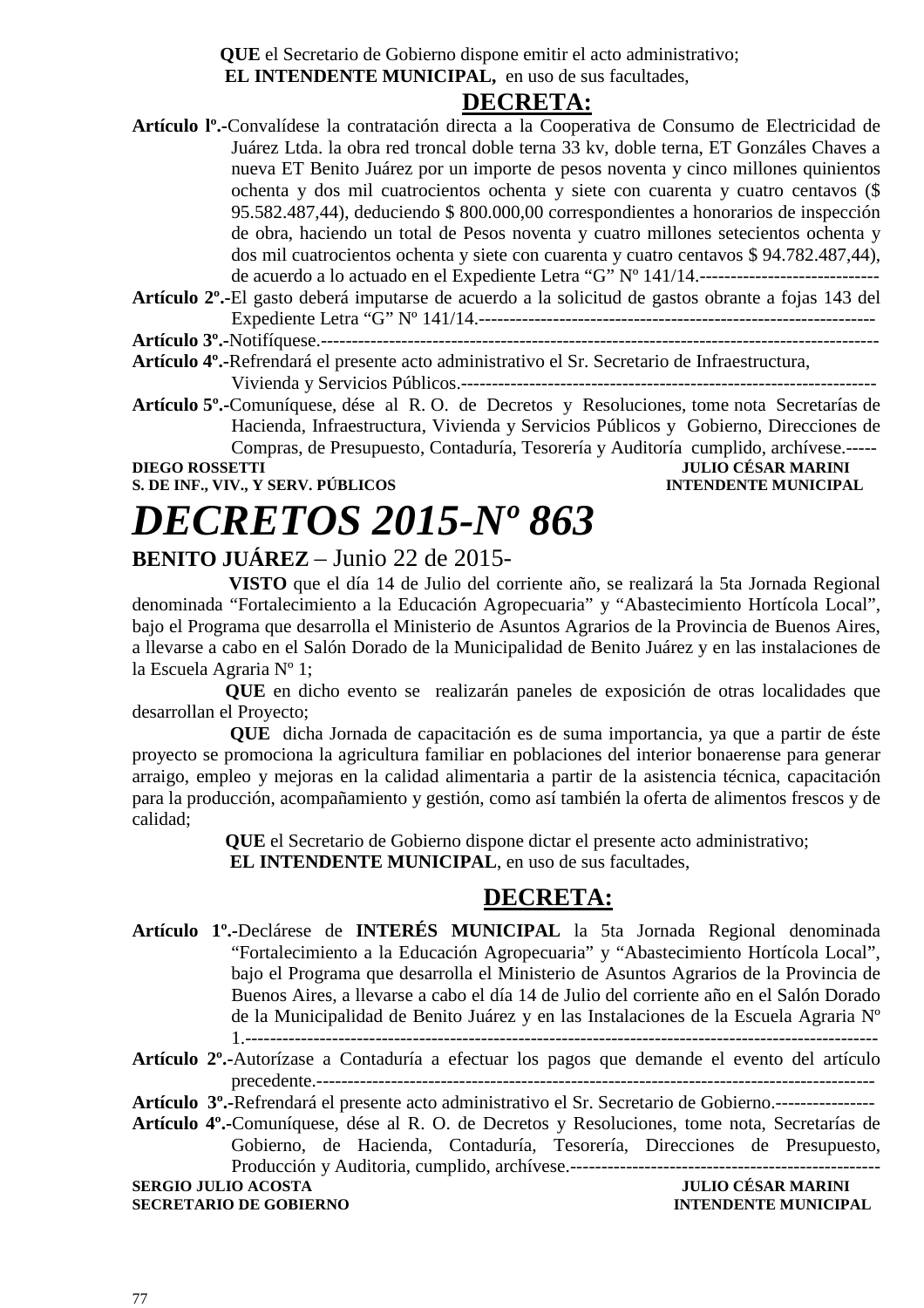**BENITO JUÁREZ –** Junio 23 de 2015 –

 **VISTO** lo actuado en Expediente Letra "R" Nº 90/15, por el cual a fs. 1 la Directora de Recursos Humanos solicita la baja por beneficios jubilatorios por incapacidad del agente ROLDAN HECTOR DANIEL (L.P. 1715);

 **QUE** a fs. 2 y 2vta obra informe del Instituto de Previsión Social, dictaminando una incapacidad laboral, total y permanente;

 **QUE** el Secretario de Gobierno dispone dictar el presente acto administrativo;  **EL INTENDENTE MUNICIPAL**, en uso de sus facultades,

### **DECRETA:**

**Artículo 1°.-**Dispónese la **BAJA** de los Registros Municipales a partir del 1º de Julio del corriente año, al agente que se indica a continuación, a efectos de acogerse a los **BENEFICIOS JUBILATORIOS por incapacidad:**

| <b>APELLIDO Y NOMBRE:</b>    | ROLDAN HECTOR DANIEL |
|------------------------------|----------------------|
| <b>DOCUMENTO:</b>            | D.N.I. 14.172.521    |
| <b>LEGAJO PERSONAL:</b>      | 1715                 |
| <b>CATEGORÍA:</b>            |                      |
| <b>RÉGIMEN HORARIO:</b>      | 48hs.                |
| <b>FECHA DE NACIM IENTO:</b> | 11/04/1964           |
| <b>FECHA DE INGRESO:</b>     | 01/08/1988           |
| <b>FECHA DE BAJA:</b>        | 01/07/2015           |
|                              |                      |

**Artículo 2º.-**Suscríbase el respectivo CONVENIO de ANTICIPO JUBILATORIO.----------------- **Artículo 3º.-**Por la Dirección de Recursos Humanos, notifíquese, implicando tal acto conformidad con lo dispuesto.------------------------------------------------------------------------------------

**Artículo 4º.-**Refrendará el presente acto administrativo el Sr. Secretario de Gobierno.----------------

**Artículo 5º.-**Comuníquese, dése al R.O de Decretos y Resoluciones, tome nota Recursos Humanos, Secretarías de Gobierno, de Hacienda, Contaduría y Auditoria, cumplido archívese.----<br>JULIO CÉSAR MARINI

**SERGIO JULIO ACOSTA JULIO CÉSAR MARINI SECRETARIO DE GOBIERNO** 

# *DECRETOS 2015-Nº 865*

**BENITO JUÁREZ –** Junio 23 de 2015**-** 

**VISTO** lo actuado en el Expediente Letra "C" Nº 29/12 por el que el "CLUB ATLÉTICO ALUMNI" (fs. 146) solicita Subsidio para solventar gastos de la organización del Rally Mar y Sierras, Segunda Edición a llevarse a cabo en nuestra ciudad los días 26, 27 y 28 de Junio del corriente año;

**QUE** a fojas 149 Contaduría efectúa la respectiva reserva preventiva del gasto; mientras que a fs. 150 la Secretaría de Gobierno dispone dictar el presente acto administrativo;

 **EL INTENDENTE MUNICIPAL,** en uso de sus facultades,

### **DECRETA**:

**Artículo 1º.-**Otórguese **SUBSIDIO** al "**CLUB ATLÉTICO ALUMNI"** por la suma de pesos **CIENTO CINCUENTA MIL (\$ 150.000,00)** destinado a solventar gastos de organización del Rally Mar y Sierras, Segunda Edición, a llevarse a cabo en nuestra ciudad los días 26, 27 y 28 de Junio del corriente año. El mismo deberá ser rendido oportunamente mediante "Balance de Inversión".---------------------------------------------

**Artículo 2º.-**El gasto será imputado según lo informado por Contaduría a fs. precedentes.------------ **Artículo 3º.-**Tesorería, previo a hacer efectivo al Subsidio del Art. 1º, deberá verificar el

cumplimiento del Art. 132 del Reglamento de Contabilidad.-------------------------------- **Artículo 4º.-**Refrendará el presente acto administrativo el Sr. Secretario de Gobierno.-----------------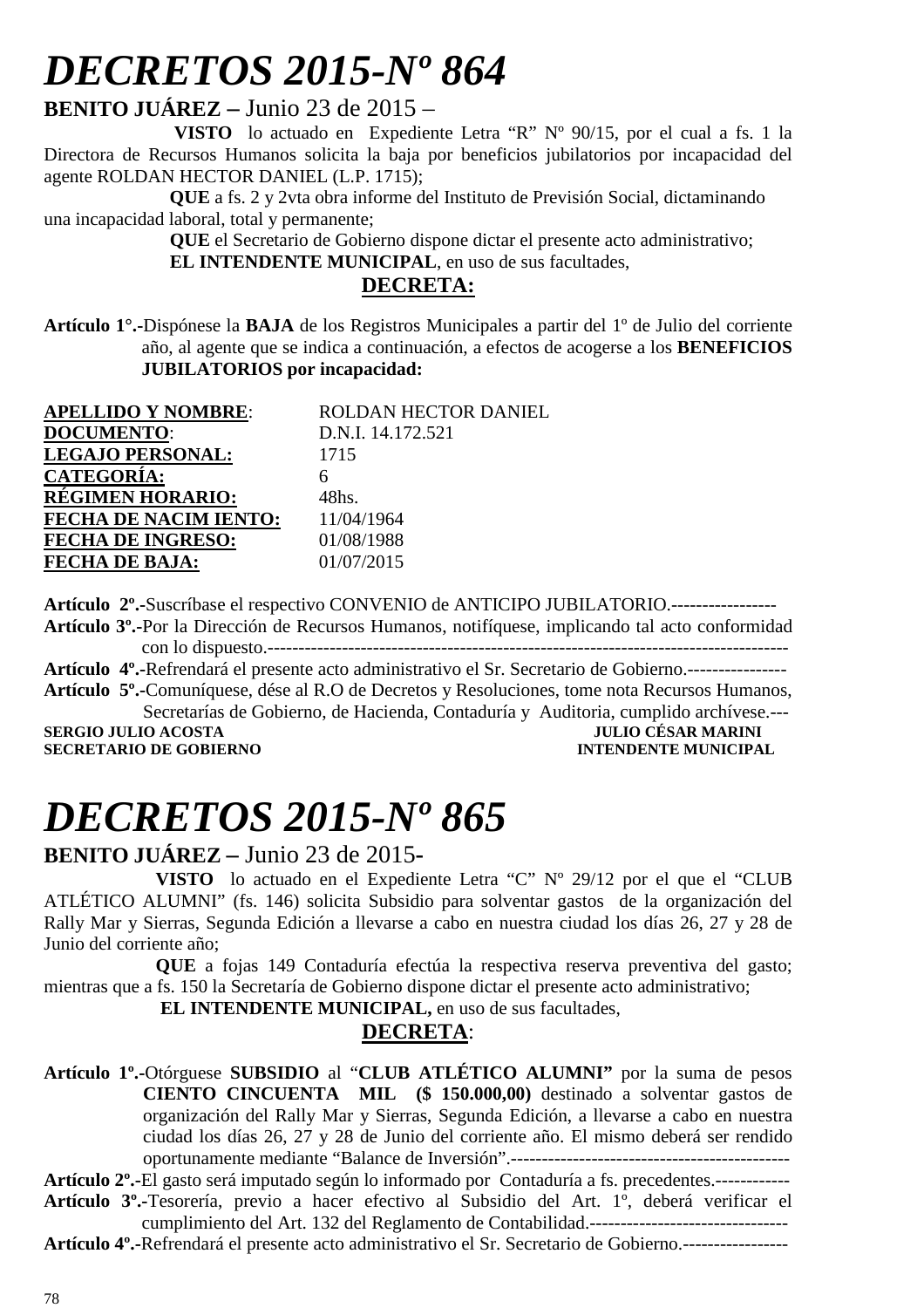**Artículo 5º.-**Comuníquese, desde la R. O. de Decretos y Resoluciones, tome nota, Contaduría, Tesorería, Presupuesto, Secretarías de Gobierno, de Hacienda y Auditoría, cumplido, archívese---------------------------------------------------------------------------------------------

**SERGIO JULIO ACOSTA JULIO CÉSAR MARINI SECRETARIO DE GOBIERNO INTENDENTE MUNICIPAL** 

## *DECRETOS 2015-Nº 866*

**BENITO JUÁREZ –** Junio 23 de 2015.-

**VISTO** los tratamientos oncológicos dados en la Unidad "Marilú Conte" dependiente del Hospital Municipal "Eva Perón" Ente Descentralizado "Dr. Alfredo Saintout" que trae aparejada la necesidad de remunerar el trabajo del servicio de enfermería especializado que suministra los tratamientos;

**CONSIDERANDO** que es necesario actualizar la remuneración al servicio de enfermería que realiza tareas en la Unidad Oncológica;

**QUE** a fs. 10 obra nota enviada por el Director Administrativo del Ente Descentralizado;

 **EL INTENDENTE MUNICIPAL,** en uso de sus facultades,

#### **DECRETA**:

- **Artículo 1º.-**Autorizase a actualizar el pago de los servicios prestados por el servicio de enfermería por medio de un ADICIONAL ENFERMERÍA ONCOLÓGICA de \$ 200,00 (son pesos doscientos) por día de trabajo en la Unidad Oncológica.------------------------------
- **Artículo 2º.-**El mencionado pago se instrumentará en la liquidación de sueldos de los agentes involucrados según el detalle presentado en la Oficina de Recursos Humanos del Ente Descentralizado por el Médico responsable de la Unidad.------------------------------------

**Artículo 3º.-**El presente decreto tiene efecto a partir del día 1º de Julio de 2015.------------------------

**Artículo 4º.-**Refrendará el presente acto administrativo la Sra. Secretaria de Salud.--------------------

**Artículo 5º.-**Comuníquese, desde la R. O. de Decretos y Resoluciones, tome nota, Contaduría, Tesorería, Presupuesto, Secretaría de Gobierno, de Salud, Ente Descentralizado y Auditoría, cumplido, archívese-------------------------------------------------------------------

**MARÍA ELISA TIMPANARO JULIO CÉSAR MARINI SECRETARIA DE SALUD INTENDENTE MUNICIPAL** 

# *DECRETOS 2015-Nº 867*

### **BENITO JUÁREZ**-Junio 23 de 2015-

 **VISTO** lo actuado en el Expediente Letra "E" 4**/**13, en el cual a fs. 34 el Director Administrativo del Hospital Municipal "Eva Perón" Ente Descentralizado "Dr. Alfredo Saintout" solicita modificar los valores de las disponibilidades horarias por pasividad del Personal Profesional Médico del Hospital "Eva Perón" y Unidades Sanitarias, a partir del 1º de Julio de 2015;

**QUE** el Secretario de Gobierno dispone dictar el presente acto administrativo;

**EL INTENDENTE MUNICIPAL,** en uso de sus facultades,

### **DECRETA:**

**Artículo 1º.-**Fíjese a partir del 1º de Julio de 2015, los valores de Disponibilidad Horaria por Pasividad del Personal **Profesional Médico** del Hospital Municipal "Eva Perón" Ente Descentralizado "Dr. Alfredo Saintout" y Unidades Sanitarias, en los siguientes valores:

| CATEGORÍA A: Lunes a Viernes | \$537,88 por día  |
|------------------------------|-------------------|
| Sábado                       | \$1038,81 por día |
| Domingo y Feriado            | \$1396,77 por día |
| CATEGORÍA B: Valor Único     | \$ 374,65 por día |
| CATEGORÍA C: Valor Único     | $$127,51$ por día |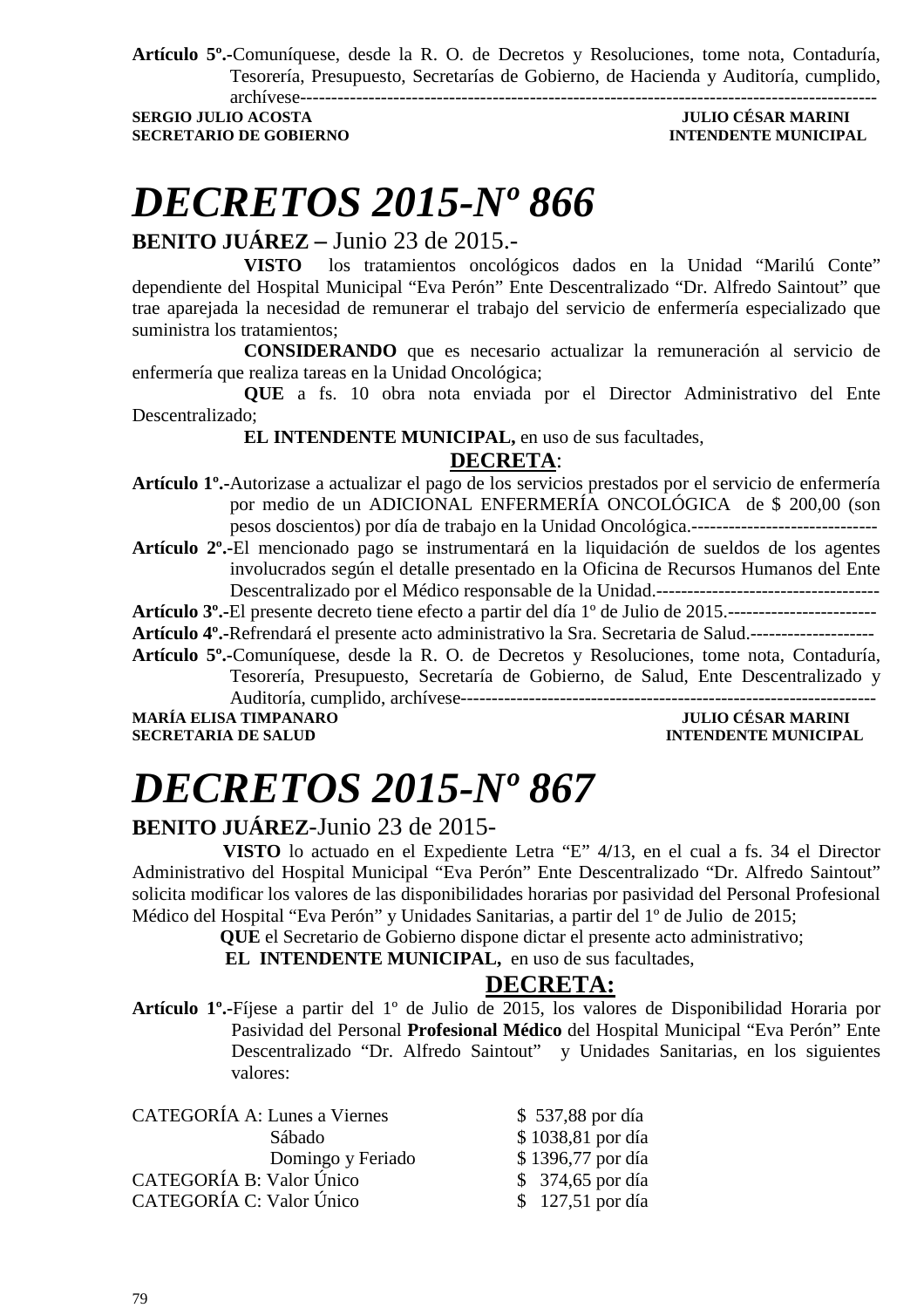**Artículo 2º.-**Refrendará el presente acto administrativo la Sra. Secretaria de Salud.--------------------

**Artículo 3º.-** Comuníquese, dése al R. O. De Decretos y Resoluciones, tome nota Dirección de Recursos Humanos del Ente, Contaduría del Ente, Secretarías de Gobierno, de Salud, de Hacienda y Auditoría, cumplido, archívese.------------------------------------------------

**MARÍA ELISA TIMPANARO JULIO CÉSAR MARINI SECRETARIA DE SALUD INTENDENTE MUNICIPAL** 

## *DECRETOS 2015-Nº 868*

### **BENITO JUÁREZ**- Junio 23 de 2015-

 **VISTO** lo actuado en el Expediente Letra "E" 4**/**13, en el cual a fs. 34 el Director Administrativo del Hospital Municipal "Eva Perón" Ente Descentralizado "Dr. Alfredo Saintout" solicita modificar los valores de las disponibilidades horarias por pasividad del Personal No Médico del Hospital "Eva Perón" y Unidades Sanitarias, a partir del 1º de Julio de 2015;

**QUE** el Secretario de Gobierno dispone dictar el presente acto administrativo;

**EL INTENDENTE MUNICIPAL,** en uso de sus facultades,

### **DECRETA:**

**Artículo 1º.-**Fíjese a partir del 1º de julio de 2015, los valores de Disponibilidad Horaria por Pasividad del Personal **No Médico** del Hospital Municipal "Eva Perón" Ente Descentralizado "Dr. Alfredo Saintout" y Unidades Sanitarias, en los siguientes valores:

| CATEGORÍA A: Lunes a Viernes        | \$216,20 por día |
|-------------------------------------|------------------|
| Sábado, Domingo y Feriado           | \$324,30 por día |
| <b>CATEGORÍA B: Lunes a Viernes</b> | \$150,02 por día |
| Sábado, Domingo y Feriado           | \$225,04 por día |
| <b>CATEGORÍA C: Lunes a Viernes</b> | \$103,84 por día |
| Sábado, Domingo y Feriado           | \$155,71 por día |

**Artículo 2º.-**Refrendará el presente acto administrativo la Sra. Secretaria de Salud.--------------------

**Artículo 3º.-**Comuníquese, dése al R. O. De Decretos y Resoluciones, tome nota Dirección de Recursos Humanos del Ente, Contaduría del Ente, Secretarías de Gobierno, de Salud, de Hacienda y Auditoría, cumplido, archívese.------------------------------------------------

**MARÍA ELISA TIMPANARO<br>SECRETARIA DE SALUD** 

**INTENDENTE MUNICIPAL** 

# *DECRETOS 2015-Nº 869*

### **BENITO JUÁREZ**- Junio 23 de 2015-

 **VISTO** lo actuado en el Expediente Letra "E" Nº 4**/**13, en el cual a fs. 34 el Director Administrativo del Hospital Municipal "Eva Perón" Ente Descentralizado "Dr. Alfredo Saintout" solicita modificar los **Valores de las Guardias Activas del Personal Profesional Médico** del Hospital "Eva Perón" y Unidades Sanitarias, a partir del 1º de Julio de 2015;

**QUE** el Secretario de Gobierno dispone dictar el presente acto administrativo;

**EL INTENDENTE MUNICIPAL,** en uso de sus facultades,

### **DECRETA:**

**Artículo 1º.-**Fíjese a partir del 1º de Julio de 2015, los valores de las guardias activas del Personal **Profesional Médico** del Hospital Municipal "Eva Perón" Ente Descentralizado "Dr. Alfredo Saintout" y las Unidades Sanitarias, en los siguientes valores: Lunes a Viernes  $$ 114.98$  por hora Sábado, Domingo y Feriado \$138,00 por hora **Artículo 2º.-**Refrendará el presente acto administrativo la Sra. Secretaria de Salud.-------------------- **Artículo 3º.-** Comuníquese, dése al R. O. De Decretos y Resoluciones, tome nota Dirección de Recursos Humanos del Ente, Contaduría del Ente, Secretarías de Gobierno, de Salud,

de Hacienda y Auditoría, cumplido, archívese.------------------------------------------------ **MARÍA ELISA TIMPANARO JULIO CÉSAR MARINI** 

**SECRETARIA DE SALUD INTENDENTE MUNICIPAL**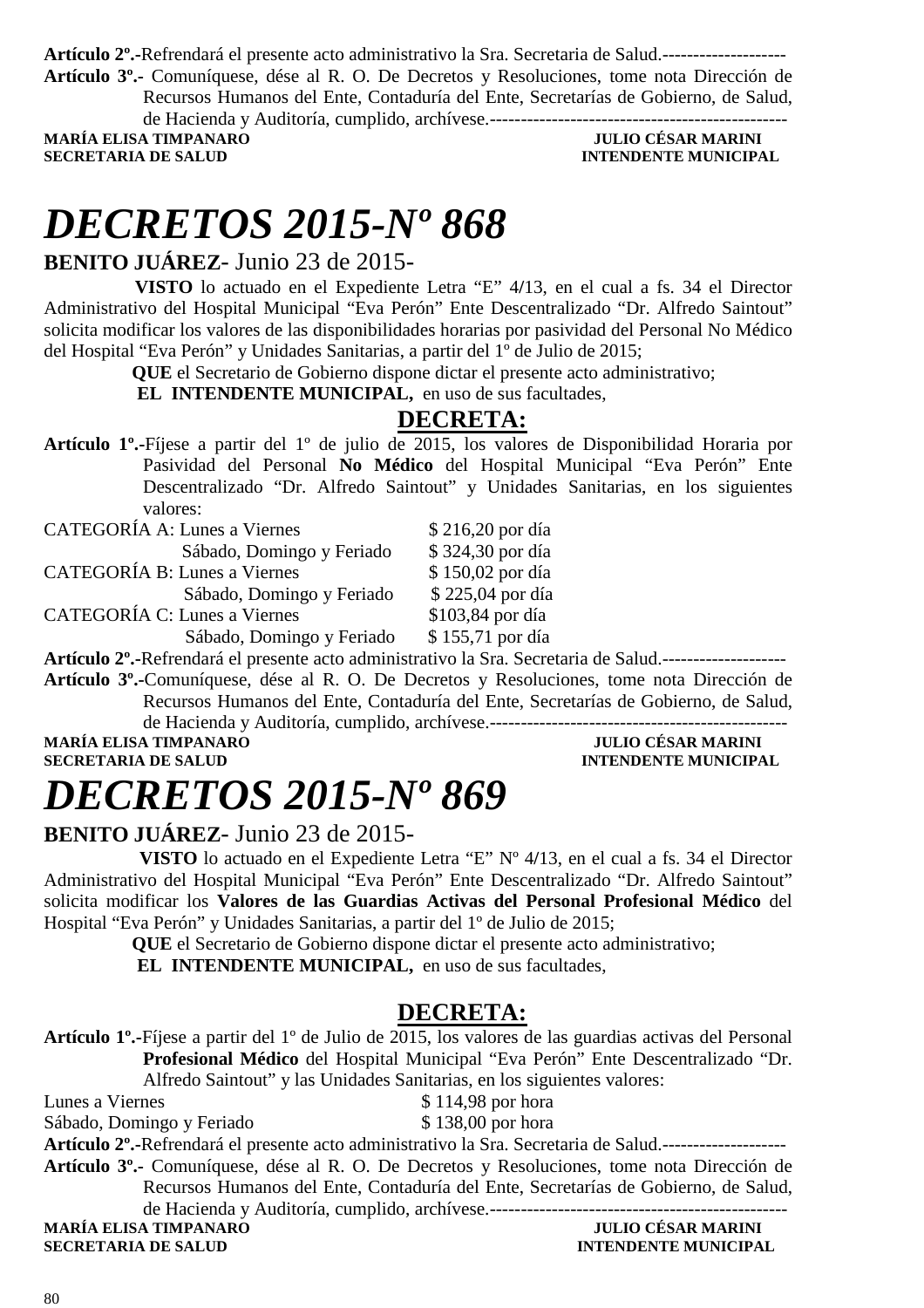### **BENITO JUÁREZ** –Junio 23 de 2015-

**VISTO** lo actuado en el Expte. Letra "D" Nº 179/15, en el cual a fojas 1 la Secretaría de Desarrollo Social solicita la cotización de productos alimenticios destinados a indigentes;

**QUE** a fojas 4 el Jefe de Compras informa que dados los montos se deberá realizar un llamado a Concurso de Precios anexando pedido de cotización;

**QUE** a fojas 7 la Contadora Municipal informa que el Pedido de Cotización cumple con los requisitos enunciados en la L.O.M. y en el Reglamento de Contabilidad;

**QUE** a fojas 8 obra informe del Secretario de Hacienda;

**QUE** a fs. 8 vta. el Jefe de Compras informa N° de Concurso de precios, fecha y hora de apertura del mismo;

**QUE** el Secretario de Gobierno dispone dictar acto administrativo;

**EL INTENDENTE MUNICIPAL,** en uso de sus facultades,

### **DECRETA:**

- **Artículo lº.-**Llámese a **CONCURSO DE PRECIOS Nº 54/15** para la compra de alimentos para indigentes.-------------------------------------------------------------------------------------------
- **Artículo 2º.**-El presupuesto oficial asciende a la suma de pesos doscientos treinta y dos mil trescientos sesenta (\$ 232.360,00).---------------------------------------------------------------
- **Artículo 3º.**-La apertura de propuesta se realizará el día 2 de Julio de 2015 a las 11 horas en la Oficina Compras de la Municipalidad de Benito Juárez sita en Avenida Mitre N° 42.---

**Artículo 4º.**-Refrendará el presente acto administrativo la Sra. Secretaria de Desarrollo Social.------

- **Artículo 5º.**-Comuníquese, dése al R.O. de Decretos y Resoluciones, tome nota Compras, Secretarías de Gobierno, de Hacienda, de Desarrollo Social, Contaduría, Dirección de Presupuesto, Asesoría Legal y Auditoría, cumplido, archívese.--------------------------**MARÍA TERESA RICCI JULIO CÉSAR MARINI**
- 

**S. DE DESARROLLO SOCIAL CONSUMING A LOCAL CONSUMING A LOCAL CONSUMING A LOCAL CONSUMING A LOCAL CONSUMING A LOCAL CONSUMING A LOCAL CONSUMING A LOCAL CONSUMING A LOCAL CONSUMING A LOCAL CONSUMING A LOCAL CONSUMING A LOCAL** 

# *DECRETOS 2015-Nº 871*

**BENITO JUÁREZ –** Junio 23 de 2015 **-** 

 **VISTO** lo actuado en el presente expediente y teniendo en cuenta lo dispuesto por el art. 119, art. 120 de la L.O.M. y art. 12 de la Ordenanza complementaria Nº 4920/2014.

**CONSIDERANDO** el convenio celebrado con el Ministerio de Educación, por medio del cual se concreta la asistencia económica requerida para financiar la Obra Jardín Maternal Barrio Obrero.

**QUE** el Secretario de Hacienda informa cual es la modificación de la estructura programática y la cuenta que ha de dotarse de presupuesto,

**EL INTENDENTE MUNICIPAL,** en uso de sus facultades,

### **D E C R E T A :**

- **Artículo 1º.-**Modifíquese la Estructura Programática de Presupuesto de Gasto y Cálculos de Recursos del ejercicio 2015, Creándose la categoría programática 41.60.00 "Obra Jardín Maternal Barrio Obrero".-----------------------------------------------------------------
- **Artículo 2º.** Efectuar la ampliación presupuestaria correspondiente por un importe de \$ 4.910.656,41.- (pesos cuatro millones novecientos diez mil seiscientos cincuenta y seis con 41/100), con fuente de financiamiento 133 - Afectado de Nación, de acuerdo al siguiente detalle:

| <b>Cuenta de Recurso</b> |  |                                           |                    |
|--------------------------|--|-------------------------------------------|--------------------|
| Jurisdicción Recurso     |  | Afectación: 133                           | Importe            |
| 1110103000<br>01.00.00   |  | 1720419   "Jardín Maternal Barrio Obrero" | $.$ \$4.910.656,41 |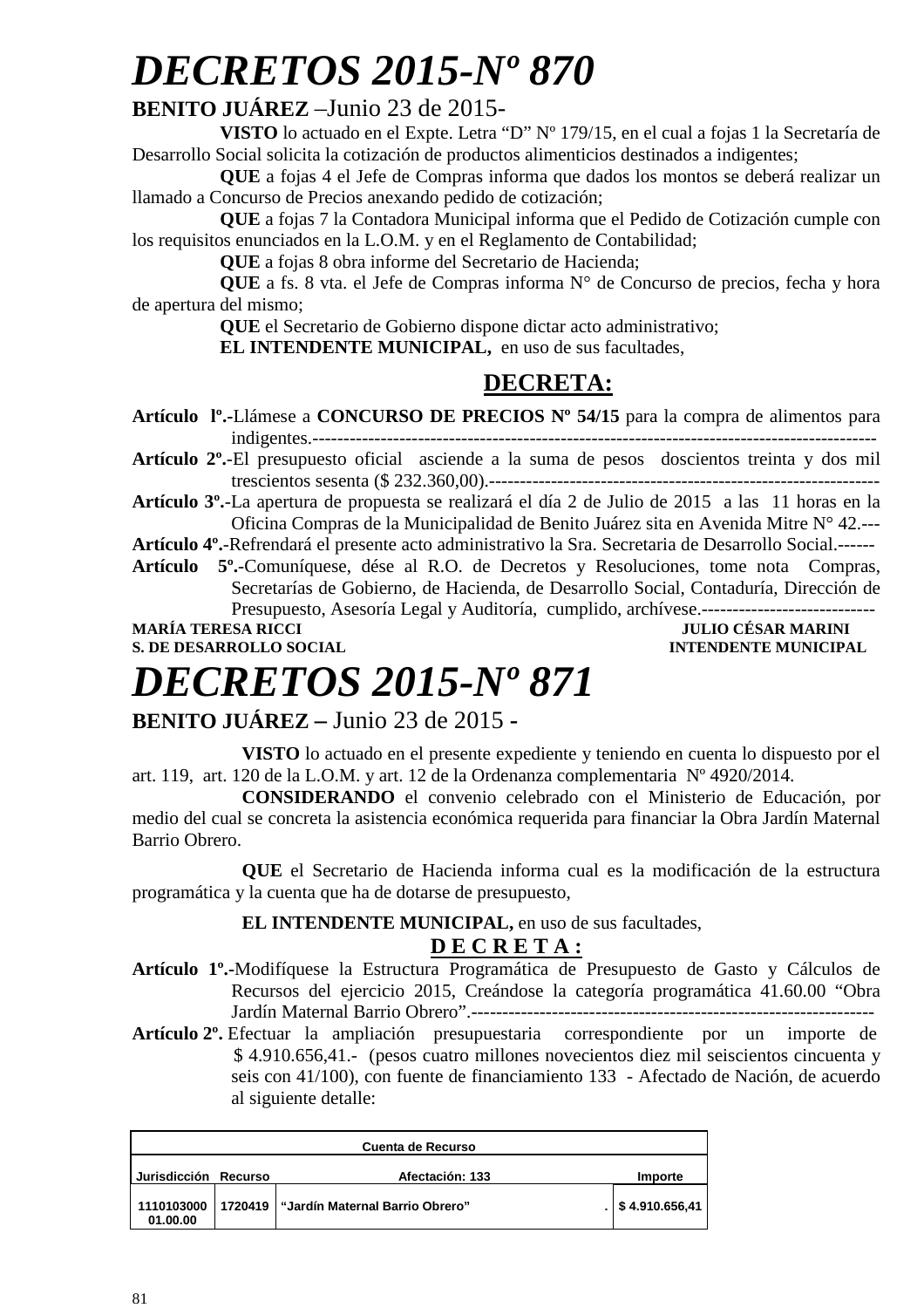| Cuenta de Gasto        |       |                                         |                |
|------------------------|-------|-----------------------------------------|----------------|
| <b>Jurisdicción</b>    | Gasto |                                         | Importe        |
|                        | 2740  | Estructuras metálicas acabadas          | 50.000,00      |
| 1110104000<br>41.60.00 | 3310  | Mantenimiento y reparación de edificios | \$4.860.656,41 |
|                        |       | <b>TOTAL</b>                            | \$4.910.656,41 |

**Artículo 3º.-**Autorizase a Contaduría Municipal y a la Secretaría de Hacienda a realizar en la Contabilidad, la registración que corresponda en concordancia con el artículo.----------- **Artículo 4º.-**Refrendará el presente acto administrativo el Sr. Secretario de Hacienda.----------------- **Artículo 5º.-**Comuníquese, dése al R.O. de Decretos y Resoluciones, tome nota H.C.D., Secretarías

de Gobierno, Hacienda, Infraestructura, Vivienda y Servicios Públicos, Contaduría y

Auditoría, cumplido, archívese.------------------------------------------------------------------

**SECRETARIO DE HACIENDA** 

### **JULIO CÉSAR MARINI<br>INTENDENTE MUNICIPAL**

# *DECRETOS 2015-Nº 872*

### **BENITO JUÁREZ** – Junio 24 de 2015-

**VISTO** lo actuado en el Expte. Letra "O" Nº 93/15, en el cual el Secretario de Infraestructura, Vivienda y Servicios Públicos a fojas 2 solicita la compra de 300 toneladas de Cemento Pórtland, para la Obra de Pavimentación de Av. Humaitá;

**QUE** a fojas 5 el Jefe de Compras informa que dado el monto al que asciende el Presupuesto Oficial deberá realizar un llamado a Licitación Privada, acompañando Pliego de Bases y Condiciones;

**QUE** a fojas 11 Contaduría Municipal informa que el Pliego de Bases y Condiciones cumple con los requisitos enunciados en la L.O.M. y en el Reglamento de Contabilidad,

**QUE** a fojas 12 obra solicitud de gastos;

**QUE** a fojas 13 obra nota del Secretario de Hacienda y a fs. 13 vta. el Jefe de Compras informa Nº de la Licitación Privada, fecha, lugar y hora de apertura de la misma;

**QUE** el Secretario de Gobierno dispone dictar acto administrativo;

**EL INTENDENTE MUNICIPAL,** en uso de sus facultades,

### **DECRETA:**

**Artículo 2º.**-El presupuesto oficial asciende la suma de pesos cuatrocientos veinte mil (\$ 420.000,00).-----------------------------------------------------------------------------------------

- **Artículo 3º.**-La apertura de propuesta se realizará el día 8 de Julio de 2015 a las 11 horas en la Oficina Compras de la Municipalidad de Benito Juárez sita en Mitre Nº 42.--------------
- **Artículo 4º.**-Refrendará el presente acto administrativo el Sr. Secretario Infraestructura, Vivienda y Servicios Públicos.---------------------------------------------------------------------------------
- **Artículo 5º.**-Comuníquese, dése al R.O. de Decretos y Resoluciones, tome nota Compras, Secretarías de Gobierno, de Hacienda, de Secretario Infraestructura, Vivienda y Servicios Públicos, Contaduría, Auditoria y Dirección de Presupuesto, cumplido, archívese.--------------------------------------------------------------------------------------------

**DIEGO ROSSETTI JULIO CÉSAR MARINI S. DE INF., VIV., Y SERV. PÚBLICOS** 

# *DECRETOS 2015-Nº 873*

### **BENITO JUÁREZ –**Junio 24 de 2015-

**VISTO** lo solicitado por la Secretaria de Desarrollo Social a fojas 40 del Expediente Letra "A" Nº 16/14 a efectos de realizar la **DESIGNACIÓN TRANSITORIA,** de la agente ALE LORENA BEATRIZ, para desempeñarse como preceptora en el Instituto Cruz del Sur;

**Artículo lº.-**Llámese a **LICITACIÓN PRIVADA Nº 55/15** para la compra de 300 toneladas de Cemento Pórtland, para la Obra de Pavimentación de Av. Humaitá.-----------------------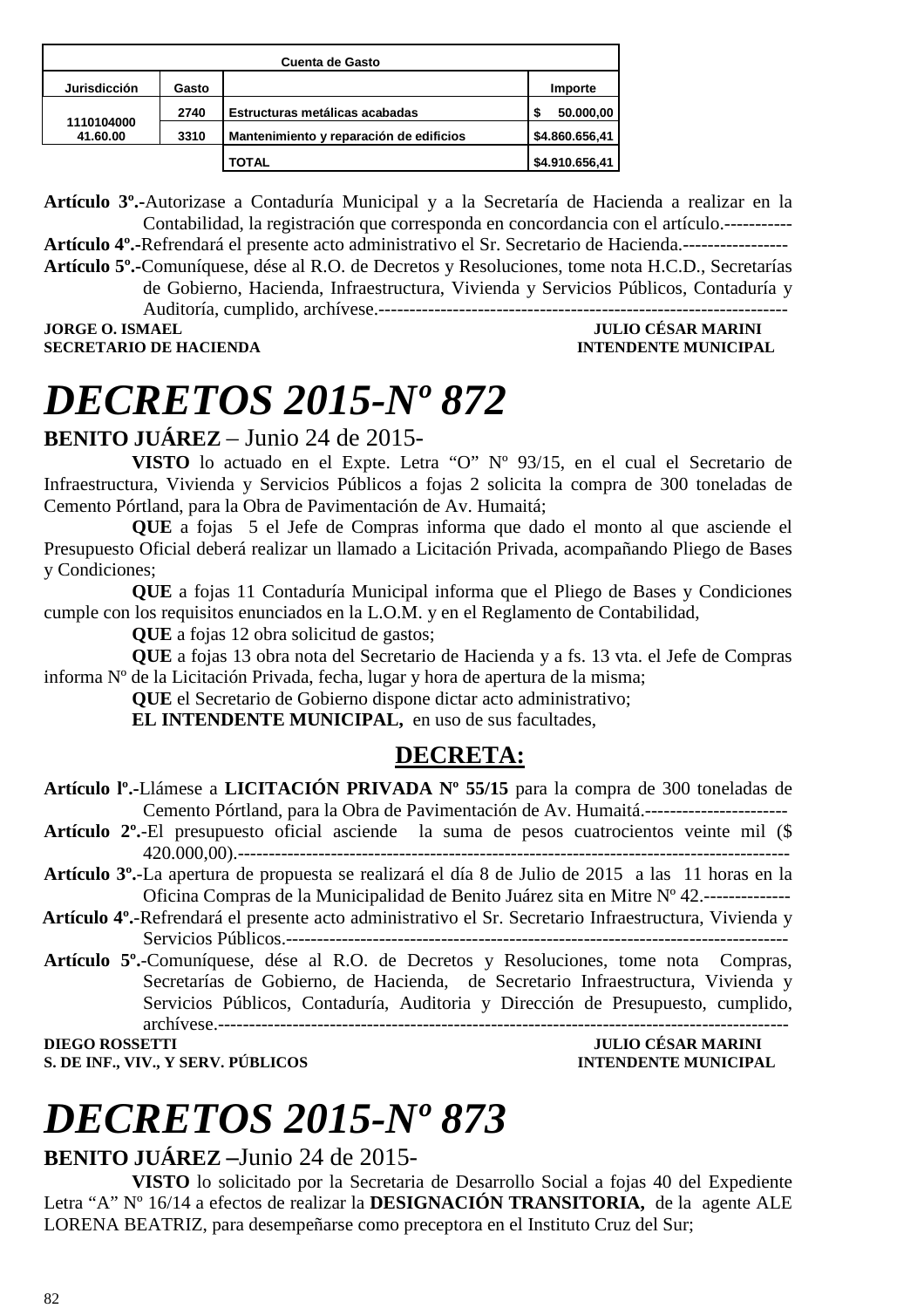**QUE** a fojas 42 obra la respectiva imputación contable;  **QUE** el Secretario de Gobierno dispone dictar el presente acto administrativo; **EL INTENDENTE MUNICIPAL,** en uso de sus facultades,

### **DECRETA:**

- **Artículo 1º.-**Dispónese la **DESIGNACIÓN TRANSITORIA** de la agente **ALE LORENA BEATRIZ (L.P. 3291),** para desempeñarse como preceptora en el Instituto Cruz del Sur, con efecto retroactivo al 01/06/15 y hasta el 30/06/15, con categoría 1, y 48 horas semanales.-------------------------------------------------------------------------------------------
- **Artículo 2º.-**El gasto deberá imputarse de acuerdo a lo determinado por la Subcontadora a cargo de la Oficina de Presupuesto a fojas 42 del Expediente Letra "A" Nº 16/14.-----------------
- **Artículo 3º.-**Por la Dirección de Recursos Humanos, notifíquese y agréguese al legajo personal de la agente.---------------------------------------------------------------------------------------------

**Artículo 4º.-**Refrendará el presente acto administrativo la Sra. Secretaria de Desarrollo Social.------

**Artículo 5º.-**Comuníquese, dése al R. O. de Decretos y Resoluciones, tome nota Recursos Humanos, Contaduría, Secretarías de Gobierno, de Desarrollo Social y Dirección de Presupuesto y Auditoría, cumplido, archívese.-------------------------------------------------

**MARÍA TERESA RICCI JULIO CÉSAR MARINI** 

**S. DE DESARROLLO SOCIAL CONSUMING A LOCAL CONSUMING A LOCAL CONSUMING A LOCAL CONSUMING A LOCAL CONSUMING A LOCAL CONSUMING A LOCAL CONSUMING A LOCAL CONSUMING A LOCAL CONSUMING A LOCAL CONSUMING A LOCAL CONSUMING A LOCAL** 

# *DECRETOS 2015-Nº 874*

### **BENITO JUÁREZ –** Junio 24 de 2015 **-**

 **VISTO** lo solicitado por el Sr. Representante Legal del Instituto Superior del Sudeste a fojas 224 del Expediente Letra "G" Nº 123/08, en cuanto a la designación del docente Seif Fausto, para dictar el curso de lengua extranjera, en el marco de la extensión cultural;

 **QUE** el Decreto N° 724//05 estableció las pautas para la designación del Personal Docente del Instituto Superior del Sudeste;

 **QUE** el Secretario de Gobierno dispone el dictado del presente acto administrativo de designación,

**EL INTENDENTE MUNICIPAL,** en uso de sus facultades

### **DECRETA**

- **Artículo 1º.-**DESIGNASE al docente SEIF FAUSTO D.N.I. 30.373.815 para desempeñarse como Docente del **INSTITUTO SUPERIOR DEL SUDESTE**, con efecto retroactivo al 15/05/15 y hasta el 30/11/15, para dictar el curso de lengua extranjera, con una carga horaria de 2 módulos, en el marco de extensión cultural, ratificando en todos sus términos el pertinente Contrato suscripto por el designado y el Representante Legal del Instituto Superior del Sudeste, según lo determinado por el Decreto N° 724/05.---------
- **Artículo 2º.-**Los gastos que demanden las designaciones deberán ser imputados a la Cuenta Especial "Instituto Superior del Sudeste" creada por Ordenanza 3611/05.-----------------

**Artículo 3º.**-Notifíquese y agréguese copia en el legajo personal del agente.----------------------------

**Artículo 4º.**-Refrendará el presente acto administrativo el Sr. Secretario de Gobierno.-----------------

 **Artículo 5º.**-Comuníquese, dése al R.O. de Decretos y Resoluciones, tome nota Instituto Superior del Sudeste, Dirección de Cultura y Educación, Secretarías de Gobierno y Hacienda,

Dirección de Presupuesto, cumplido, archívese.----------------------------------------------- **SERGIO JULIO ACOSTA** 

**SECRETARIO DE GOBIERNO INTENDENTE MUNICIPAL** 

# *DECRETOS 2015-Nº 875*

**BENITO JUÁREZ** – Junio 24 de 2015-

 **VISTO** lo actuado en Expte. Letra "D" Nº 195/14 por el cual la Secretaria de Desarrollo Social a fojas 74 solicita **SUBSIDIO** destinado a la Sra. MAZZA MIRIAM;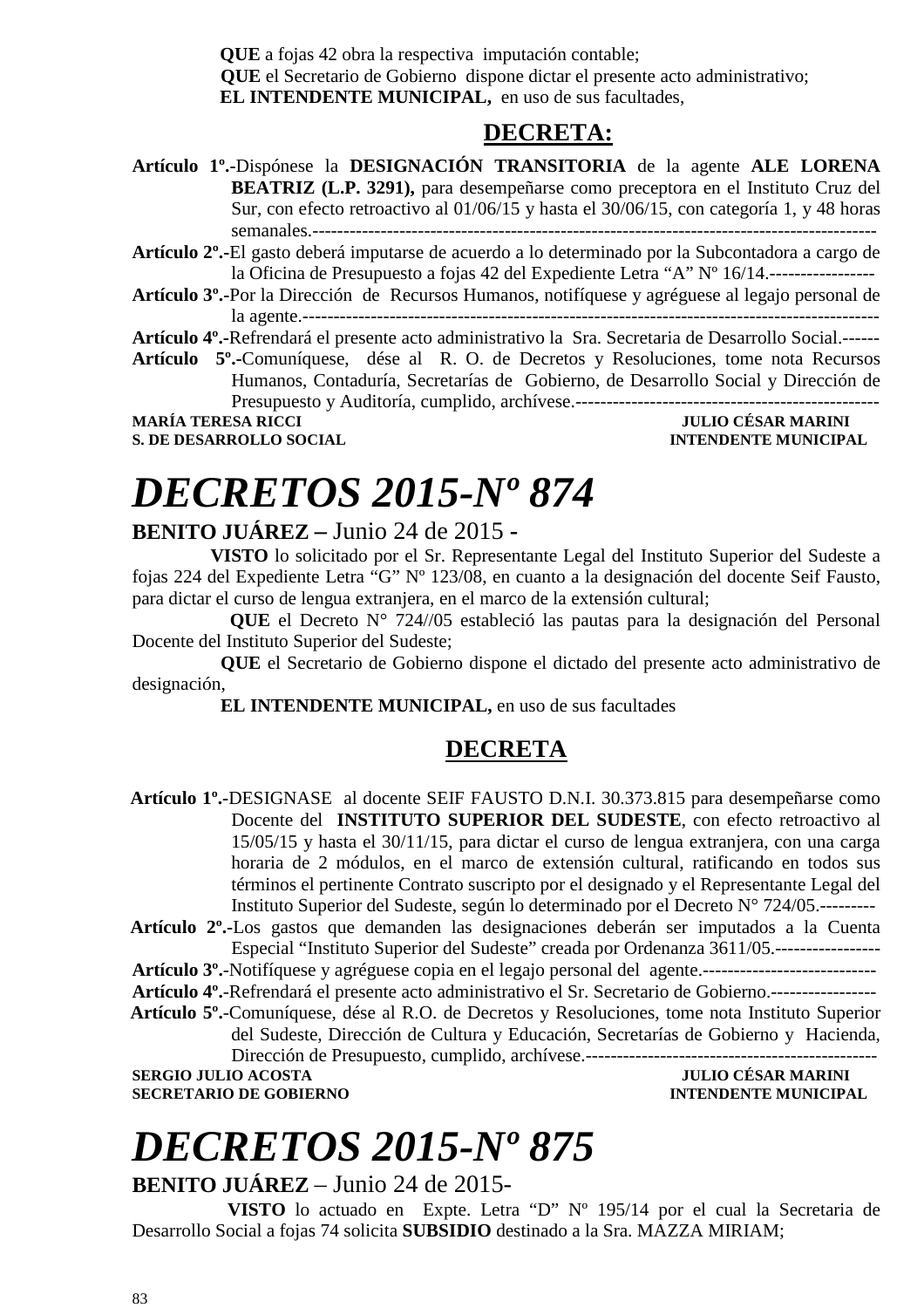**QUE** a fojas 81 Contaduría realiza la respectiva reserva preventiva del gasto;  **QUE** el Secretario de Gobierno dispone emitir acto administrativo de Subsidio;  **EL INTENDENTE MUNICIPAL,** en uso de sus facultades

### **DECRETA:**

**Artículo 1º.-**Abonar **SUBSIDIO A INDIGENTES** a la Sra. **MAZZA MIRIAM D.N.I. 31.072.094**, por un monto total de pesos dos mil trescientos veintiocho con sesenta centavos (\$ 2.328,60) de acuerdo a lo actuado en el Expte Letra "D" Nº 195/14.--------

**Artículo 2º.-**El gasto será imputado según lo informado por Contaduría a fs. precedentes.-------------

- **Artículo 3º.-**Refrendará el presente acto administrativo la Sra. Secretaria de Desarrollo Social.------
- **Artículo 4º.-**Comuníquese, dése al R. O. de Decretos y Resoluciones, tome nota Contaduría, Tesorería, Presupuesto, Secretarías de Gobierno, de Hacienda, de Desarrollo Social y Auditoría, cumplido, archívese.------------------------------------------------------------------

#### **MARÍA TERESA RICCI JULIO CÉSAR MARINI S. DE DESARROLLO SOCIAL INTENDENTE MUNICIPAL**

# *DECRETOS 2015-Nº 876*

**BENITO JUÁREZ –** Junio 24 de 2015-

 **VISTO** actuado en los distintos Expedientes, a efectos de realizar las **DESIGNACIONES TRANSITORIAS** del Personal que cumple tareas en la Dirección de Cultura y Educación;

 **QUE** en cada Expediente obra la respectiva imputación contable;

 **QUE** el Secretario de Gobierno propicia dictar el acto administrativo;

 **EL INTENDENTE MUNICIPAL,** en uso de sus facultades,

### **DECRETA:**

**Artículo 1º.-** Dispónese la **DESIGNACIÓN TRANSITORIA** de las siguientes personas que desempeñan tareas en la Dirección de Cultura y Educación:

### **A partir del 1/07/2015 y hasta 31/12/2015:**

- **ARIAS KARINA ELIZABETH (L.P. 3217)** Profesora de Radioteatro, Oratoria y Locución 32 hs. Cátedra – Expte. Letra "C" Nº 33/13
- **COLLAZO CAROLINA (L.P. 3338)** Tareas de lectura en Comedores Barriales- 20 hs. Cátedra Expte. Letra "C" Nº 1/15
- **ECHEVERRÍA BOY LOUSTAU JOAQUÍN (L.P. 3365)** Taller de Iniciación Musical, Trompeta – 24 hs. Cátedra – Expte. Letra "C" Nº 75/15
- **ÁLVAREZ FRANCO NICOLÁS (L.P. 3356)** Taller de Educación y Recreación en Artes Plásticas – 20 hs. Cátedra - Expte. Letra "C" Nº 73/15
- **PANDELES OLGA BEATRIZ (L.P. 3363)** Taller de Ritmos Latinoamericanos y Gimnasia Aeróbica – 18 hs. Cátedras – Expte. Letra "C" Nº 74/15
- **SMITH SIMÓN (L.P. 3355)** Taller de Iniciación Musical, Orientación en Guitarra Acústica y Eléctrica – 27 hs. Cátedra- Expte. Letra "C" Nº 69/15
- **Artículo 2º.-**Dispónese la **DESIGNACIÓN TRANSITORIA en calidad de destajista,** del agente LEZCANO JORGE LUIS (L.P. 3373), para desempeñar tareas de locución y animación en distintos Eventos Culturales, a partir del 01/07/2015 y hasta 31/07/2015. El destajo será abonado de acuerdo a lo dispuesto por Decreto 797/15 Art. 5º Inc. f.----
- **Artículo 3º.-**El gasto deberá imputarse de acuerdo a lo determinado por la Subcontadora a cargo de la Oficina de Presupuesto.-------------------------------------------------------------------------
- **Artículo 4º.-**Por la Dirección de Recursos Humanos, notifíquese y agréguese en los legajos personales de los agentes.-------------------------------------------------------------------------

**Artículo 5º.-**Refrendará el presente acto administrativo el Sr. Secretario de Gobierno.-----------------

**Artículo 6º.-**Comuníquese, dése al R. O. de Decretos y Resoluciones, tome nota Dirección de Recursos Humanos, Contaduría, Secretarías de Gobierno, de Hacienda, Dirección de Cultura y Educación, Dirección de Presupuesto y Auditoría, cumplido, archívese.------ **SERGIO JULIO ACOSTA JULIO CÉSAR MARINI** 

**SECRETARIO DE GOBIERNO INTENDENTE MUNICIPAL**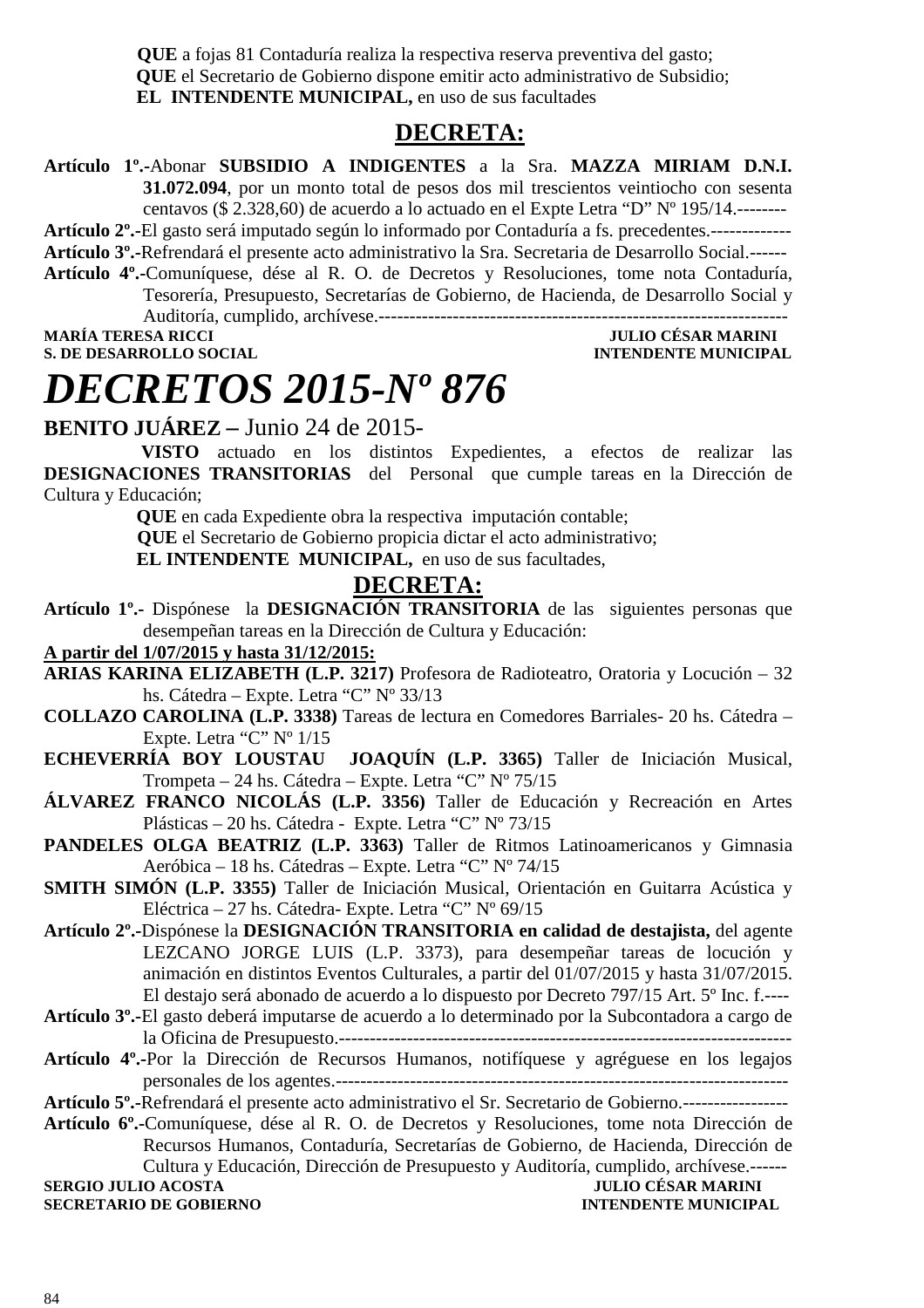### **BENITO JUÁREZ** – Junio 24 de 2015-

 **VISTO** lo actuado en el Expte. Letra "S" Nº 30/15, en el cual a fs. 1 la Directora de Tercera Edad y Discapacidad deja en disponibilidad al agente LUCERO NELSON (L.P. 3096);

**QUE** a fojas 3 la Directora de Recursos Humanos Interina, solicita el cambio de área, del agente citado pasando a cumplir tareas en la Planta de Oxígeno Medicinal del Hospital Municipal "Eva Perón" Ente Descentralizado "Dr. Alfredo Saintout";

**QUE** a fojas 4 obra imputación contable;

**QUE** el Secretario de Gobierno dispone dictar el presente acto administrativo;

**EL INTENDENTE MUNICIPAL,** en uso de sus facultades,

### **DECRETA:**

**Artículo lº.-**Dispónese el traslado del agente **LUCERO NELSON (L.P. 3096),** con efecto retroactivo al 1º de Marzo del corriente año, pasando a cumplir tareas en la Planta de Oxígeno Medicinal del Hospital Municipal "Eva Perón" Ente Descentralizado "Dr. Alfredo Saintout".---------------------------------------------------------------------------------- **Artículo 2º.**-El gasto deberá imputarse de acuerdo a lo determinado a fojas 4 del Expediente Letra "S" Nº 30/15 por

el Contador del Ente Descentralizado.-------------------------------------------------------------------------------

**Artículo 3º.-**Por la Dirección de Recursos Humanos del Ente, notifíquese.-------------------------------

**Artículo 4º.-**Refrendará el presente acto administrativo la Sra. Secretaria de Salud.--------------------

**Artículo 5º.-**Comuníquese, dése al R. O. de Decretos y Resoluciones, tome nota Recursos Humanos del Ente, Secretarías de Gobierno, de Salud, Contaduría del Ente y Auditoría, cumplido, archívese.-------------------------------------------------------------------------------

**MARÍA ELISA TIMPANARO JULIO CÉSAR MARINI SECRETARIA DE SALUD INTENDENTE MUNICIPAL** 

## *DECRETOS 2015-Nº 878*

### **BENITO JUÁREZ** – Junio 24 de 2015 –

 **VISTO** lo actuado en el Expte. Letra "A" Nº 91/15, en el cual a fs. 2 obra nota del Sr. Norberto Barrera, solicitando la cancelación de una Hipoteca, por la cual fue gravada a favor de la Municipalidad de Benito Juárez instrumentada por escritura pública de fecha 28 de Junio de 1977, pasada por ante el Registro del Escribano de ésta ciudad, Don Alejandro Oscar Tachella sobre una fracción de terreno cuya nomenclatura Catastral es: Circunscripción: I – Sección: D – Chacra: 193 – Manzana: 193 j – Parcela: 2-b, Partida de Contribución Territorial Nº 053-0100838-4; y

#### **CONSIDERANDO:**

 **QUE** a fs. 3 y 4 obran certificados de deuda, presentados por el Director de Recaudación donde consta que el inmueble citado no registra deuda por hipotecas;

 **QUE** a fs. 5 el Asesor Legal de la Comuna sugiere se autorice la cancelación de la hipoteca a cargo de la peticionante;

**QUE** el Secretario de Gobierno dispone dictar el presente acto administrativo;

 **EL INTENDENTE MUNICIPAL,** en uso de sus facultades,

### **DECRETA:**

**Artículo 1º.-**Procédase a la cancelación de la hipoteca, atento no registrarse deuda en el Municipio y quedando a cargo del peticionante los gastos de escritura, conforme lo informado por el Director de Recaudación de fs. 3 y 4.--------------------------------------------------------- **Artículo 2º.-**Por Asesoría Legal, notifíquese al interesado.--------------------------------------------------

**Artículo 3º.-**Refrendará el presente acto administrativo el Sr. Secretario de Gobierno.-----------------

**Artículo 4º.-**Comuníquese, dése al R.O de Decretos y Resoluciones, tome nota Oficina de Tierras,

Dirección de Recaudación, Asesoría Legal, Auditoría y Secretarías de Gobierno y de Hacienda, cumplido archívese.-------------------------------------------------------------------

**SERGIO JULIO ACOSTA JULIO CÉSAR MARINI** 

**SECRETARIO DE GOBIERNO INTENDENTE MUNICIPAL**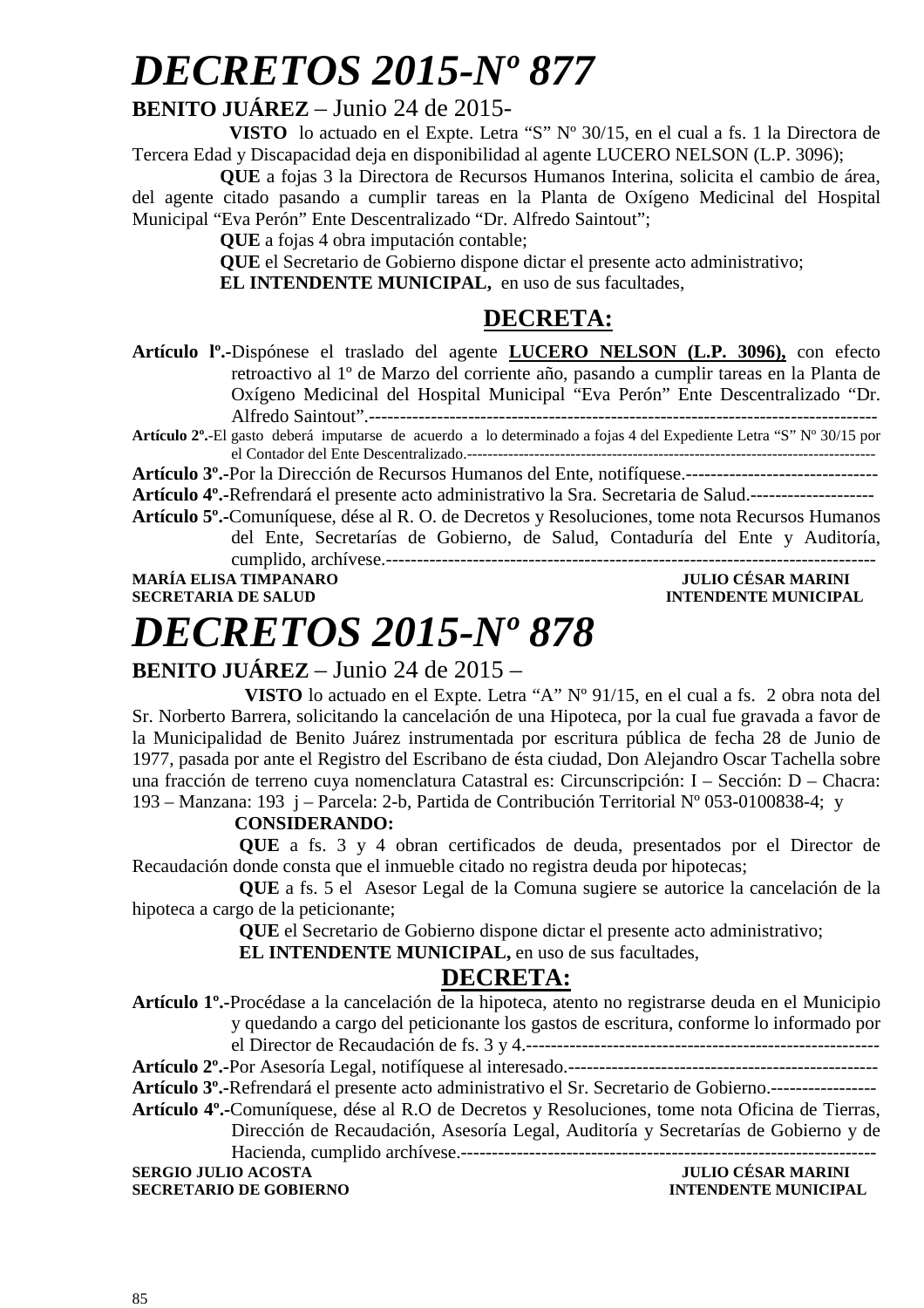### **BENITO JUÁREZ** – Junio 24 de 2015-

**VISTO** lo actuado en el Expte. Letra "R" Nº 4/15, en el cual a fs. 1 la Directora de Recursos Humanos solicita el cambio de área de la agente LATORRE NANCY ALEJANDRA (L.P. 2803) pasando del Hogar de Ancianos a cumplir tareas de mucama en el Hospital Municipal "Eva Perón" Ente Descentralizado "Dr. Alfredo Saintout";

**QUE** a fojas 2 obra conformidad de la agente citada;

**QUE** a fojas 3 obra imputación contable;

**QUE** el Secretario de Gobierno dispone dictar el presente acto administrativo;

**EL INTENDENTE MUNICIPAL,** en uso de sus facultades,

### **DECRETA:**

**Artículo lº.-**Confírmese el traslado de la agente NANCY ALEJANDRA LATORRE (L.P. 2803), con efecto retroactivo al 8 de Enero del corriente año, pasando a cumplir tareas de mucama en el Hospital Municipal "Eva Perón" Ente Descentralizado "Dr. Alfredo Saintout".--------------------------------------------------------------------------------------------

**Artículo 2º.**-El gasto deberá imputarse de acuerdo a lo determinado a fojas 3 del Expediente Letra "R" Nº 4/15 por el Contador del Ente Descentralizado.-------------------------------

**Artículo 3º.-**Por la Dirección de Recursos Humanos del Ente, notifíquese.-------------------------------

**Artículo 4º.-**Refrendará el presente acto administrativo la Sra. Secretaria de Salud.--------------------

**Artículo 5º.-**Comuníquese, dése al R. O. de Decretos y Resoluciones, tome nota Recursos Humanos del Ente, Secretarías de Gobierno, de Salud, Contaduría del Ente y Auditoría,

cumplido, archívese.------------------------------------------------------------------------------- **MARÍA ELISA TIMPANARO<br>SECRETARIA DE SALUD INTENDENTE MUNICIPAL** 

# *DECRETOS 2015-Nº 880*

### **BENITO JUÁREZ –** Junio 25 de 2015-

 **VISTO** los fondos disponibles de la cuenta 50180/0 de la sucursal del Banco Provincia;

**CONSIDERANDO** la oportunidad de generar ingresos por el monto inmovilizado, por medio de una operación de plazo fijo con el Banco de la Provincia de Buenos Aires;

**QUE** no existe observación que formular, se procede a dictar este instrumento legal para su aprobación;

 **EL INTENDENTE MUNICIPAL,** en uso de sus facultades,

### **DECRETA:**

- **Artículo 1º.-**Procédase a contratar una operación de Depósito a plazo fijo con el Banco Provincia de Buenos Aires por la suma de pesos cuatro millones novecientos noventa y seis mil trescientos veinticinco c/12 ctvos. (\$ 4.996.325,12), de la cuenta bancaria Nº 50180/0.-
- **Artículo 2º.-**Apruébese las condiciones financieras ofrecidas por Banco Provincia, para el monto del artículo 1 que se detallan a continuación:
- Interés: La tasas de interés será fija, se aplicará la Tasa Nominal Anual del veinte por ciento (20%) y la Tasa Efectiva Anual del Veintiuno con noventa y dos por ciento (21,92%).-

Plazo: Se fijará como inicio del plazo el 25/06/15 y durante 32 días.

En consecuencia el monto generado por intereses será: de pesos ochenta y seis mil noventa y siete c/97 ctvos. (\$86.097,97).

**Artículo 3º.-**Refrendará el presente acto administrativo el Sr. Secretario de Hacienda.----------------

**Artículo 4º.-**Comuníquese, dése al R. O. de Decretos y Resoluciones, tome nota Secretarías de Gobierno, Hacienda, Tesorería, Contaduría, Dirección de Presupuesto, y Auditoría, cumplido, archívese.-------------------------------------------------------------------------------

**O. ISMAEL JULIO CÉSAR MARINI**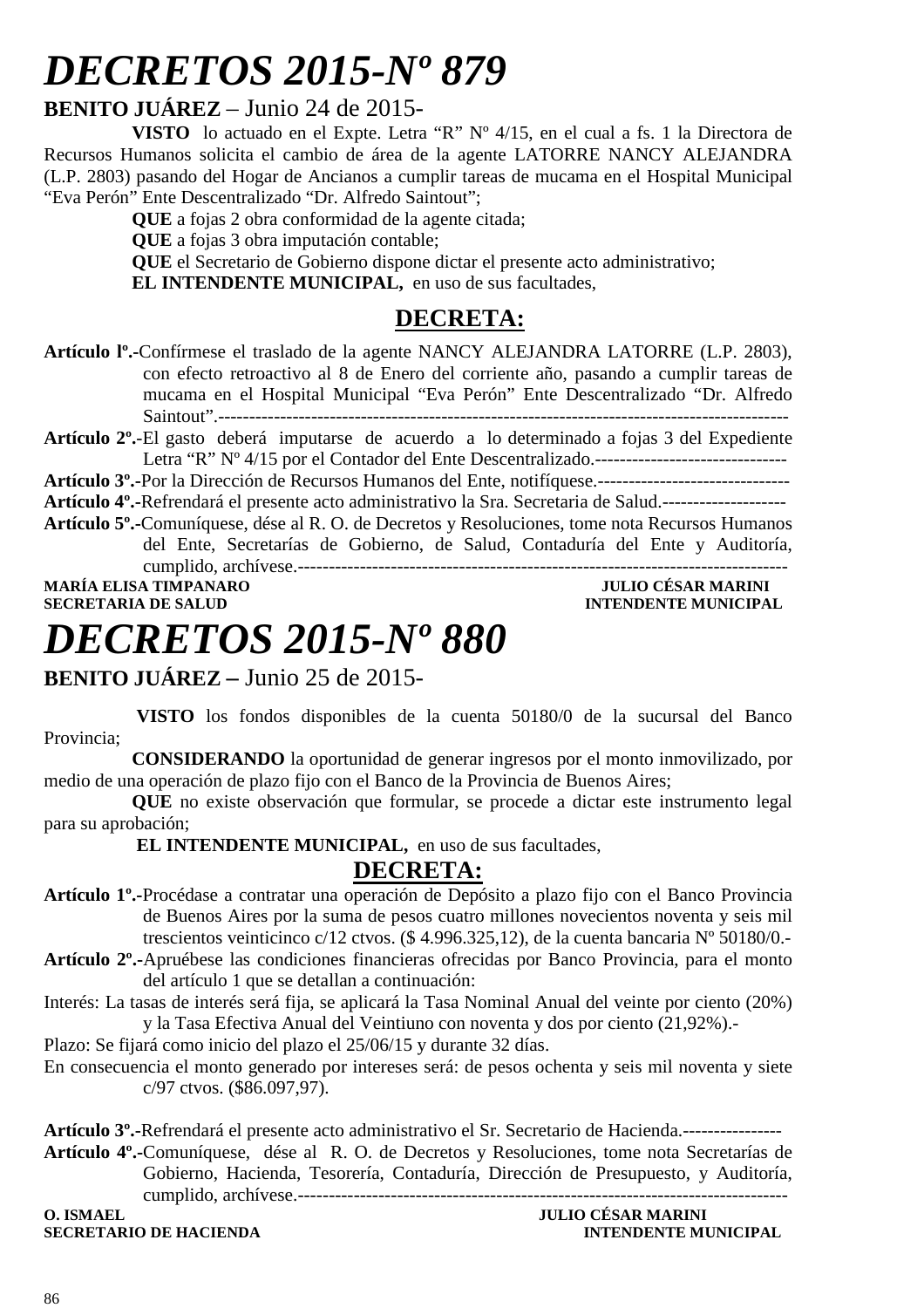### **BENITO JUÁREZ –**Junio 25 de 2015-

**VISTO** lo solicitado por el Director General de Servicios a fojas 1 del Expediente Letra "S" Nº 82/15 a efectos de realizar la **DESIGNACIÓN TRANSITORIA,** del agente LOBO HORACIO, para desempeñarse como chofer de combi;

**QUE** a fojas 3 obra la respectiva imputación contable;

 **QUE** el Secretario de Gobierno dispone dictar el presente acto administrativo;

**EL INTENDENTE MUNICIPAL,** en uso de sus facultades,

### **DECRETA:**

- **Artículo 1º.-**Dispónese la **DESIGNACIÓN TRANSITORIA** del agente LOBO HORACIO **(L.P. 3383),** para desempeñarse como chofer de combi, con efecto retroactivo al 10/06/15 y hasta el 31/07/15, con categoría 1, y 48 horas semanales.------------------------------------
- **Artículo 2º.-**El gasto deberá imputarse de acuerdo a lo determinado por la Subcontadora a cargo de la Oficina de Presupuesto a fojas 3 del Expediente Letra "S" Nº 82/15.-------------------
- **Artículo 3º.-**Por la Dirección de Recursos Humanos, notifíquese y agréguese al legajo personal del agente.-------------------------------------------------------------------------------------------
- **Artículo 4º.-**Refrendará el presente acto administrativo el Sr. Secretario de Infraestructura, Vivienda y Servicios Públicos.-------------------------------------------------------------------
- **Artículo 5º.-**Comuníquese, dése al R. O. de Decretos y Resoluciones, tome nota Recursos Humanos, Contaduría, Secretarías de Gobierno, Infraestructura, Vivienda y Servicios Públicos, Dirección de Presupuesto y Auditoría, cumplido, archívese.---------------------

**S. DE INF., VIV., Y SERV. PÚBLICOS INTENDENTE MUNICIPAL** 

**DIEGO ROSSETTI DIEGO ROSSETTI** *DIEGO ROSSETTI DIEGO ROSSETTI DIEGO ROSSETTI* 

# *DECRETOS 2015-Nº 882*

### **BENITO JUÁREZ** –Junio 25 de 2015-

 **VISTO** lo actuado en el Expediente Letra "G" Nº 109/14, en el cual el Club Atlético Alumni solicita autorización para la realización de la 4º fecha del Campeonato Mar y Sierras 2015, denominado "SEGUNDO RALLY CIUDAD DE BENITO JUÁREZ, los días 26, 27 y 28 de Junio, siendo un acontecimiento deportivo a nivel Provincial;

 **QUE** por cuestiones climáticas se ha decidido postergar la fecha del citado evento para los días 3, 4 y 5 de Julio;

 **QUE** el Secretario de Gobierno dispone dictar el presente acto administrativo;  **EL INTENDENTE MUNICIPAL**, en uso de sus facultades,

### **DECRETA:**

**Artículo 1º.-**Postergar la fecha de realización de la 4º fecha del Campeonato Mar y Sierras 2015, denominado "SEGUNDO RALLY CIUDAD DE BENITO JUÁREZ", organizado por Club Atlético Alumni, para los días 3, 4 y 5 de Julio del corriente año.--------------------

**Artículo 2º.-**Refrendará el presente acto administrativo el Sr. Secretario de Gobierno.----------------

**Artículo 3º.-**Comuníquese, dése al R. O. de Decretos y Resoluciones, tome nota, Secretarías de Gobierno, de Hacienda, de Seguridad, Ente Descentralizado, Policía Municipal, Contaduría, Presupuesto y Auditoria, cumplido, archívese.----------------------------------

**SERGIO JULIO ACOSTA** JULIO CÉSAR MARINI **SECRETARIO DE GOBIERNO INTENDENTE MUNICIPAL** 

# *DECRETOS 2015-Nº 883*

**BENITO JUÁREZ** – Junio 25 de 2015 -

 **VISTO** lo actuado en Expte. Letra "D" Nº 105/15 por el cual la Sra. Secretaria de Desarrollo Social a fojas 10, solicita **SUBSIDIO** destinado a la Sra. PERALTA SANDRA;

 **QUE** a fojas precedentes Contaduría realiza la respectiva reserva preventiva del gasto;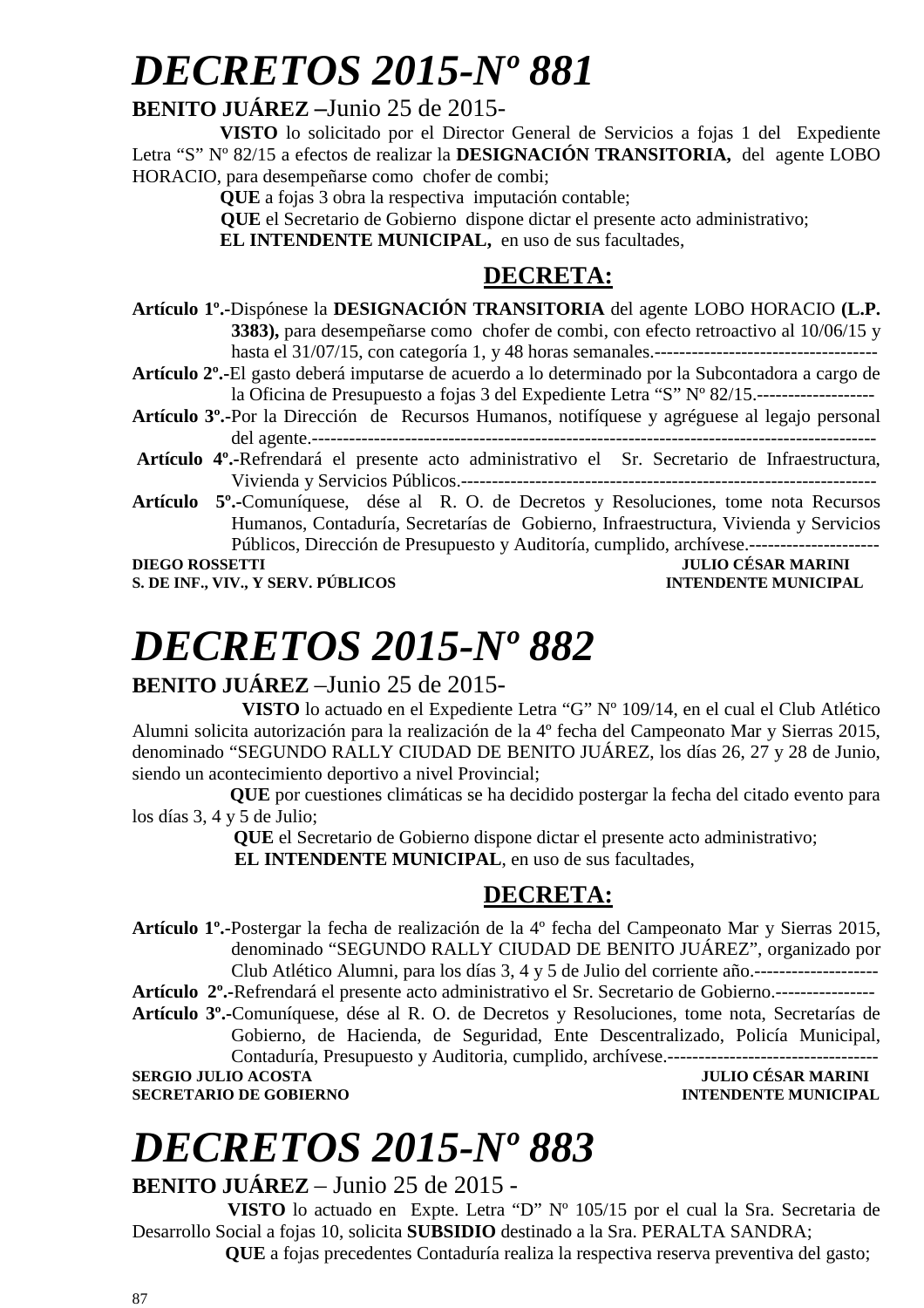**QUE** el Secretario de Gobierno dispone emitir acto administrativo de Subsidio;  **EL INTENDENTE MUNICIPAL** en uso de sus facultades,

### **DECRETA:**

**Artículo 1º.-**Abonar **SUBSIDIO A INDIGENTES** a la **Sra. PERALTA SANDRA D.N.I. 25.548.987**, por un monto total de **Pesos un mil (\$ 1.000,00)** de acuerdo a lo actuado en el Expte. Letra "D" Nº 105/15.----------------------------------------------------------------

**Artículo 2º.-**El gasto será imputado según lo informado por Contaduría a fs. precedentes.------------

**Artículo 3º.-**Refrendará el presente acto administrativo la Sra. Secretaria de Desarrollo Social.------

**Artículo 4º.-**Comuníquese, dése al R. O. de Decretos y Resoluciones, tome nota Contaduría, Tesorería, Subdirección de Tasas, Presupuesto, y Secretarías de Desarrollo Social y de Gobierno, cumplido, archívese.------------------------------------------------------------------

**MARÍA TERESA RICCI JULIO CÉSAR MARINI S. DE DESARROLLO SOCIAL** 

# *DECRETOS 2015-Nº 884*

### **BENITO JUÁREZ** – Junio 25 de 2015-

 **VISTO** lo actuado en Expte. Letra "D" Nº 21/2015 por el cual la Secretaria de Desarrollo Social eleva nota (fs. 64) solicitando **SUBSIDIO** destinado a personas indigentes para el mantenimiento de su grupo familiar;

> **QUE** a fojas 71 Contaduría realiza la respectiva reserva preventiva del gasto;  **QUE** el Secretario de Gobierno dispone dictar el presente acto administrativo;

**EL INTENDENTE MUNICIPAL** en uso de sus facultades,

### **DECRETA:**

**Artículo 1º.-**Abonar **SUBSIDIO A INDIGENTES** por la suma total de pesos setenta y dos mil veinte (\$ 72.020,00.-) según lo solicitado por la Secretaria de Desarrollo Social destinado a personas indigentes para el mantenimiento de su grupo familiar, de acuerdo a lo actuado en Expediente Letra "D" Nº 21/15.------------------------------------- **Artículo 2º.-**El gasto será imputado según lo informado por Contaduría a fs. precedentes.------------- **Artículo 3º.-**Refrendará el presente acto administrativo la Sra. Secretaria de Desarrollo Social.---- **Artículo 4º.-**Comuníquese, dése al R. O. de Decretos y Resoluciones, tome nota Contaduría,

Tesorería, Auditoria, Dirección de Presupuesto, Secretarías de Desarrollo Social, de Gobierno, de Hacienda, Delegación Barker y Auditoría, cumplido, archívese.------------<br>JULIO CÉSAR MARINI **JULIO CÉSAR MARINI S. DE DESARROLLO SOCIAL CONSUMING A LOCAL CONSUMING A LOCAL CONSUMING A LOCAL CONSUMING A LOCAL CONSUMING A LOCAL CONSUMING A LOCAL CONSUMING A LOCAL CONSUMING A LOCAL CONSUMING A LOCAL CONSUMING A LOCAL CONSUMING A LOCAL** 

# *DECRETOS 2015-Nº 885*

### **BENITO JUÁREZ** –Junio 25 de 2015-

 **VISTO** lo actuado en Expte. Letra "D" Nº 22/15 por el cual la Secretaria de Desarrollo Social eleva nota (fs. 56) solicitando **SUBSIDIO** destinado al pago de Alquileres a indigentes;

> **QUE** a fojas 62 Contaduría realiza la respectiva reserva preventiva del gasto;  **QUE** el Secretario de Gobierno dispone dictar el presente acto administrativo;  **EL INTENDENTE MUNICIPAL,** en uso de sus facultades,

### **DECRETA:**

**Artículo 1º.-**Abonar **SUBSIDIO A INDIGENTES** por la suma total de pesos CINCUENTA Y DOS MIL SEISCIENTOS CINCUENTA (\$ 52.650,00) según lo solicitado por la Secretaria de Desarrollo Social destinado al pago de Alquileres a indigentes, de acuerdo a lo actuado en Expediente Letra "D" Nº 22/15.-------------------

**Artículo 2º.-**El gasto será imputado según lo informado por Contaduría a fs. precedentes.------------ **Artículo 3º.-**Refrendará el presente acto administrativo la Sra. Secretaria de Desarrollo Social.----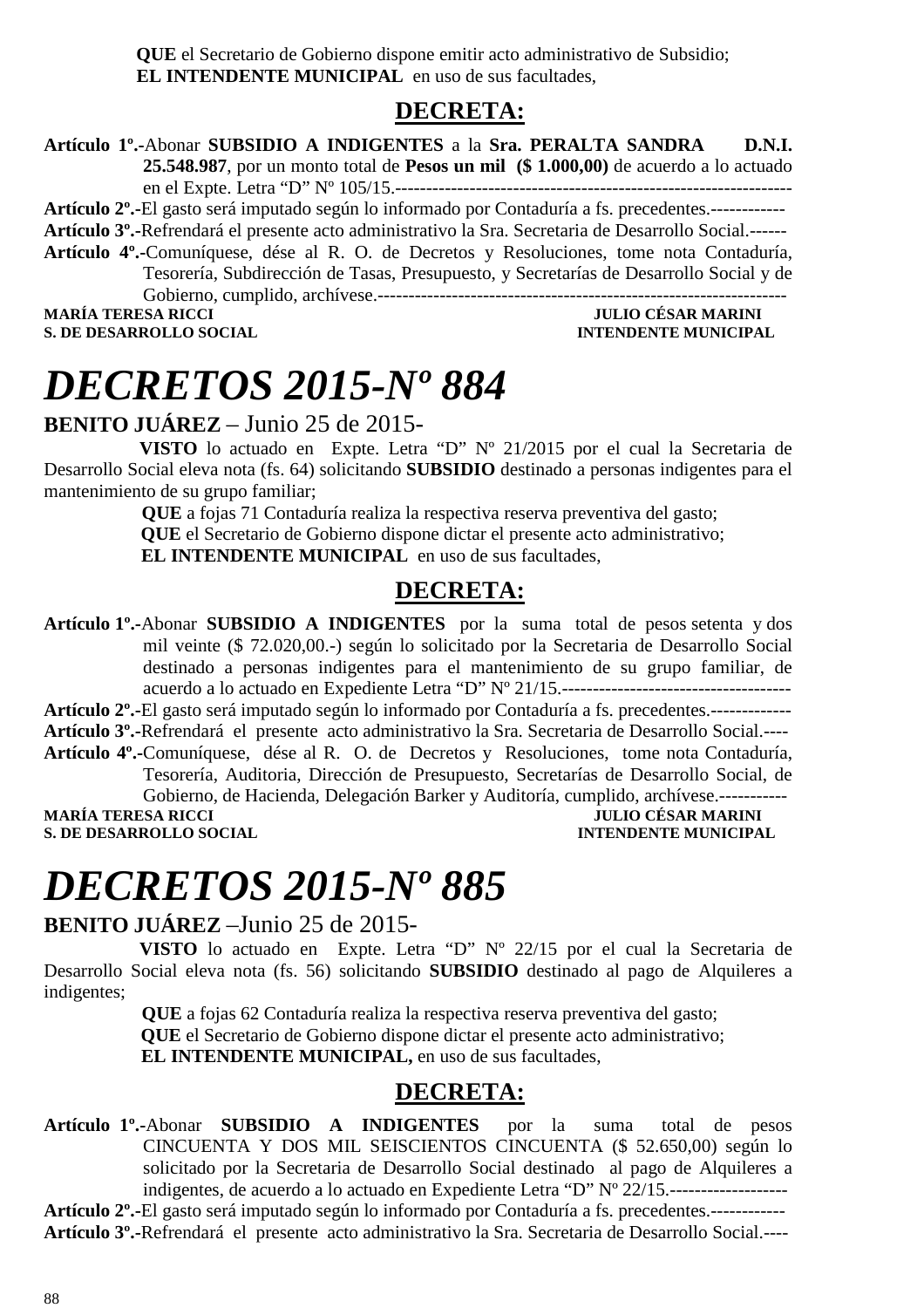**Artículo 4º.-**Comuníquese, dése al R. O. de Decretos y Resoluciones, tome nota Contaduría, Tesorería, Auditoría, Dirección de Presupuesto, Secretarías de Desarrollo Social, de Gobierno, de Hacienda y Auditoría, cumplido, archívese.-----------------------------------

#### **JULIO CÉSAR MARINI S. DE DESARROLLO SOCIAL** *INTENDENTE MUNICIPAL*

# *DECRETOS 2015-Nº 886*

### **BENITO JUÁREZ** –Junio 25 de 2015.-

 **VISTO** lo actuado en Expte. Letra "D" Nº 26/14 por el cual la Delegada Municipal Interina de Barker eleva nota (fs. 153) solicitando **SUBSIDIO** destinado a personas indigentes para el mantenimiento de su grupo familiar;

> **QUE** a fojas 158 Contaduría realiza la respectiva reserva preventiva del gasto;  **QUE** el Secretario de Gobierno dispone dictar el presente acto administrativo;  **EL INTENDENTE MUNICIPAL**, en uso de sus facultades,

### **DECRETA:**

**Artículo 1º.-**Abonar **SUBSIDIO A INDIGENTES** por la suma total de pesos dieciocho mil ciento cincuenta (\$ 18.150,00) según lo solicitado por la Delegada Municipal Interina de Barker destinado a personas indigentes para el mantenimiento de su grupo familiar, de acuerdo a lo actuado en Expediente Letra "D" Nº 26/14.---------------------------------

**Artículo 2º.-**El gasto será imputado según lo informado por Contaduría a fs. precedentes.------------- **Artículo 3º.-**Refrendará el presente acto administrativo la Sra. Secretaria de Desarrollo Social.---- **Artículo 4º.-**Comuníquese, dése al R. O. de Decretos y Resoluciones, tome nota Contaduría, Tesorería, Auditoria, Dirección de Presupuesto, Secretarías de Desarrollo Social, de

Gobierno, de Hacienda, Delegación Barker y Auditoría, cumplido, archívese.----------- **MARÍA TERESA RICCI JULIO CÉSAR MARINI S. DE DESARROLLO SOCIAL DESARROLLO SOCIAL DESARROLLO SOCIAL DESARROLLO SOCIAL DESARROLLO SOCIAL DE LA PERSONAL DE LA PERSONAL DE LA PERSONAL DE LA PERSONAL DE LA PERSONAL DE LA PERSONAL DE LA PERSONAL DE LA PERSONAL DE LA** 

# *DECRETOS 2015-Nº 887*

### **BENITO JUÁREZ –** Junio 25 de 2015-

**VISTO** lo solicitado a fojas 49 del Expediente Letra "S" Nº 63/13 por la Directora de 3º Edad y Discapacidad en cuanto a abonar tareas extraordinarias al agente Andreoli Leandro Carlos (L.P. 3094), a ser abonadas conjuntamente con la liquidación del mes de Junio, dado que el mismo se desempeñó como profesor –orientador para la 3º edad;

**QUE** a fojas 50 obra informe de la Directora de Recursos Humanos;

**QUE** a fojas 51 obra la respectiva imputación contable;

**QUE** el Secretario de Gobierno dispone dictar el presente acto administrativo;

**EL INTENDENTE MUNICIPAL,** en uso de sus facultades,

### **DECRETA:**

**Artículo 1º.**-Autorízase a liquidar las tareas extraordinarias por la suma de Pesos Un mil doscientos (\$ 1.200.00), correspondiente al mes de Junio del corriente año, al agente ANDREOLI LEANDRO CARLOS (L.P. 3094), de acuerdo a lo actuado en el Expediente Letra "S" Nº 63/13.---------------------------------------------------------------------------------------------

**Artículo 2º.-**El gasto deberá imputarse de acuerdo a lo informado por la Subcontadora a cargo de la Oficina de Presupuesto a fojas 51 del Expte. Letra "S" Nº 63/13.------------------------

**Artículo 3º.-**Refrendará el presente acto administrativo la Sra. Secretaria de Salud.--------------------

**Artículo 4º.-**Comuníquese, dése al R. O. de Decretos y Resoluciones, tome nota, Recursos Humanos, Secretarías de Gobierno, de Hacienda, de Salud, Contaduría, Auditoría, y Dirección de Presupuesto, cumplido, archívese.-----------------------------------------------

**MARÍA ELISA TIMPANARO JULIO CÉSAR MARINI SECRETARIA DE SALUD INTENDENTE MUNICIPAL**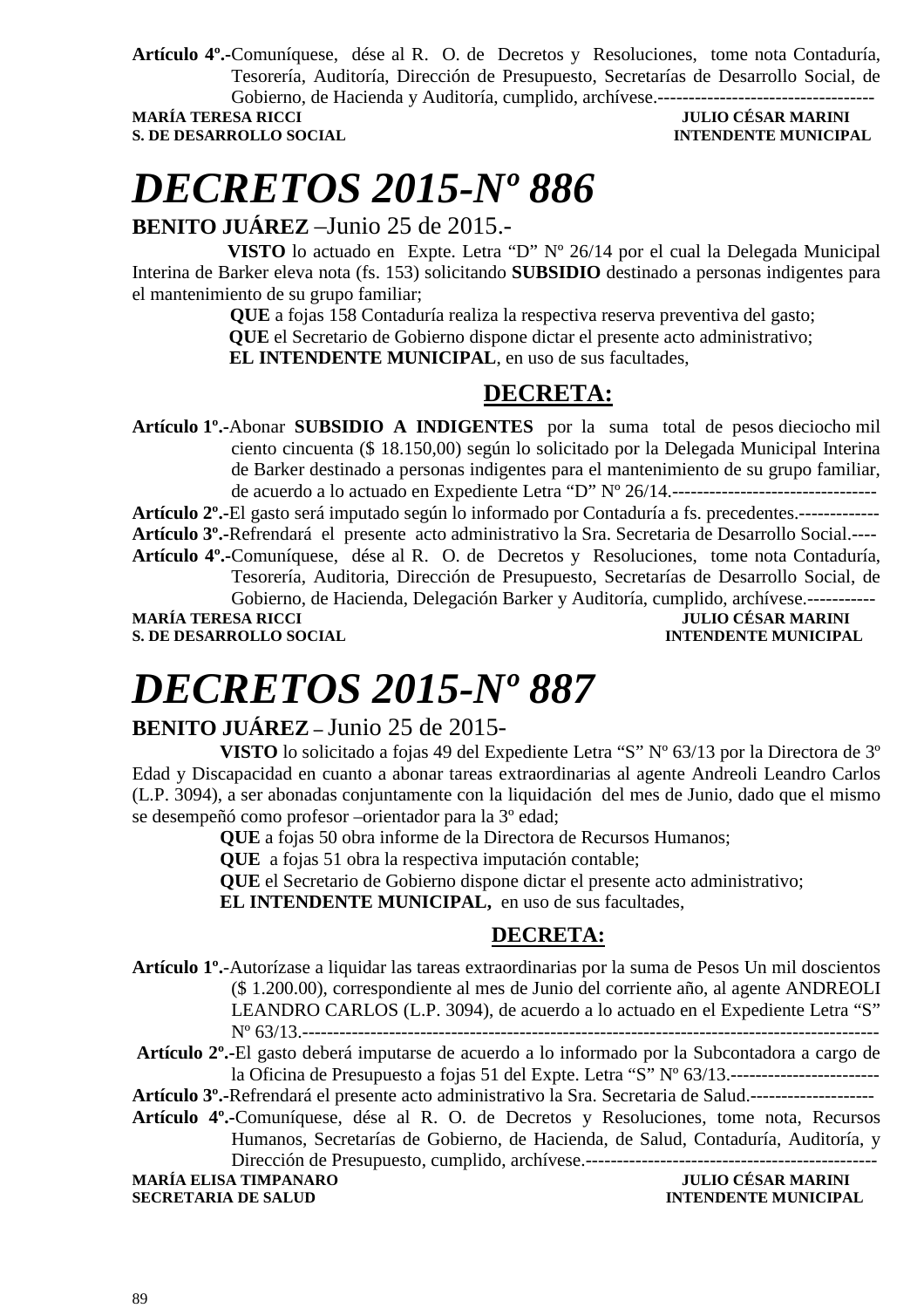**BENITO JUÁREZ –** Junio 25 de 2015-

**VISTO** lo actuado en el Expediente Letra "G" Nº 136/12 por el que el **"GRUPO ESPERANZA DE LA TERCER EDAD"** (fs. 37) solicita Subsidio destinado a solventar gastos de refacciones de la institución;

**QUE** a fojas 40 Contaduría efectúa la respectiva reserva preventiva del gasto;

**QUE** el Secretario de Gobierno dispone dictar el presente acto administrativo de

 **EL INTENDENTE MUNICIPAL,** en uso de sus facultades,

### **DECRETA**:

**Artículo 1º.-**Otórguese **SUBSIDIO al "GRUPO ESPERANZA DE LA TERCER EDAD"** por la suma de pesos DIECIOCHO MIL (\$ 18.000,00) destinado a solventar gastos de refacciones de la institución. El pago se hará efectivo en 6 (seis) cuotas iguales y consecutivas de PESOS TRES MIL (\$ 3.000,00). El mismo deberá ser rendido oportunamente mediante "Balance de Inversión".---------------------------------------------

**Artículo 2º.-**El gasto será imputado según lo informado por Contaduría a fs. precedentes.------------ **Artículo 3º.-**Tesorería, previo a hacer efectivo al Subsidio del Art. 1º, deberá verificar el

- cumplimiento del Art. 132 del Reglamento de Contabilidad.--------------------------------
- **Artículo 4º.-**Refrendará el presente acto administrativo el Sr. Secretario de Gobierno.-----------------
- **Artículo 5º.-**Comuníquese, desde la R. O. de Decretos y Resoluciones, tome nota, Contaduría, Tesorería, Presupuesto, Secretarías de Gobierno, de Hacienda y Auditoria, cumplido, archívese--------------------------------------------------------------------------------------------- **SERGIO JULIO ACOSTA DE CONVERTS DE CONVERTS DE CONVERTS DE CONVERTS DE CONVERTS DE CONVERTS DE CONVERTS DE CO<br>A SECRETARIO DE GOBIERNO DE CONVERTS DE L'ANGLE DE CONVERTS DE L'ANGLES DE L'ANGLES DE L'ANGLES DE L'ANGLES DE**

**SECRETARIO DE GOBIERNO** 

subsidio;

# *DECRETOS 2015-Nº 889*

### **BENITO JUÁREZ** – Junio 25 de 2015-

**VISTO** el Expte. "O" 21/15 y el procedimiento establecido por la Ley Nº 24.320, para la adquisición del dominio de inmuebles por parte de los Estados Provinciales y las Municipalidades, y:

**CONSIDERANDO,** que con el objeto de clarificar la situación dominial de los bienes y acreditar los recaudos establecidos en el Artículo 2º de la Ley Nº 24.320, a los efectos de declarar operada la prescripción adquisitiva de los inmuebles identificados catastralmente como: Circ. II – Secc. A – Mza. 9 - Parcelas 5 y 10b – Plano 053-0010-2014, Circ. II – Secc. A – Mza. 9 – Parcela 6 – Plano 053-0036-2014, Circ. II – Secc. A – Mza. 16 – Parcela 5 – Plano 053-0028-2014, Circ. II – Secc. A – Mza. 19 - Parcela 1 – Plano 053-0006-2014, a favor de la Municipalidad de Benito Juárez, se realizó un minucioso estudio de antecedentes. Todo lleva a concluir que la Municipalidad ejerció en forma pacífica e ininterrumpida derechos posesorios sobre los inmuebles en cuestión, siendo en consecuencia de aplicación la Ley Nº 21.477 que permite al Municipio declarar a su favor la prescripción adquisitiva de los bienes que nos ocupan;

**QUE**, a los efectos de adjuntar antecedentes e informes donde se especifique el origen de la posesión y el destino o afectación que hallan tenido los inmuebles en cuestión, se han desarrollado las siguientes tareas:

1.-En el Expediente Letra "O" Nº 21/15 se adjuntan de fojas 2 a 5 planos de mesura: 053-0010- 2014, 053-0036-2014, 053- 0028- 2014, 053- 0006- 2014, aprobados por la Dirección de Geodesia del Ministerio de Obras y Servicios Públicos, con sus medidas, superficies, ubicación y linderos;

2.-A fojas 8 a 19 obran testimonios de los Sres. Mortati Juan Carlos (Ex Intendente), Fernández Norma (Delegada Municipal), Sochi Santiago (empleado municipal),

**QUE**, conforme surge de lo expuesto precedentemente queda acreditada en forma fehaciente la posesión ejercida en forma pública, pacífica e ininterrumpida por la Municipalidad de Benito Juárez sobre los bienes en cuestión, de conformidad con lo establecido por el artículo 2 de la Ley Nº 24.320;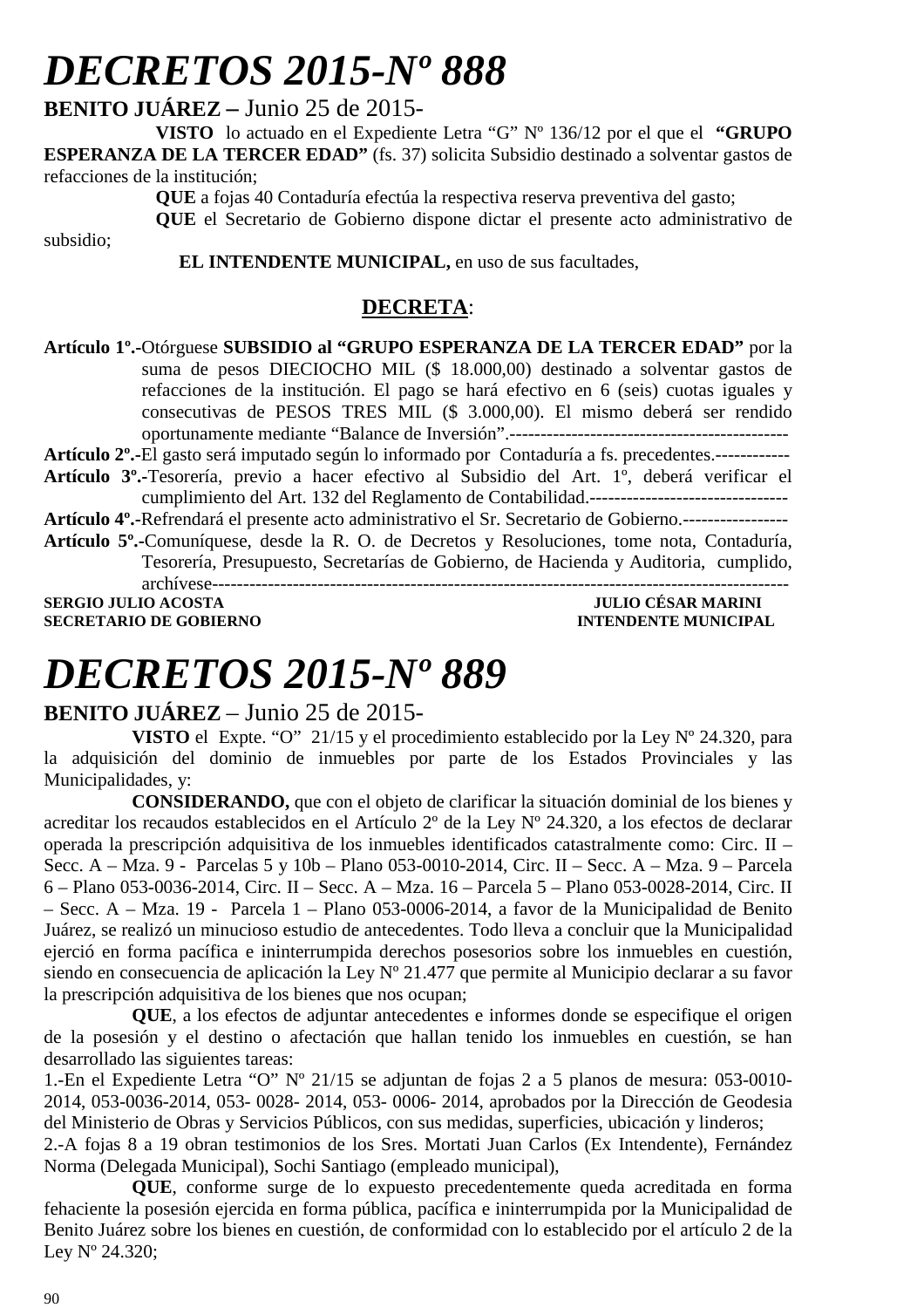**QUE,** se encuentran cumplimentados en forma previa todos y cada uno de los recaudos establecidos en el artículo 2 de la Ley 24.320 y es atribución del Departamento Ejecutivo Municipal el dictado del Acto Administrativo que declare operada la prescripción adquisitiva del referido inmueble a favor de la Municipalidad de Benito Juárez (Ley Nº 21.477 modificada por la Ley Nº 24.320);

**QUE** a fojas 23 se incorpora informe del Señor Asesor Legal, por el que se sugiere dictar el acto administrativo a efectos de declarar la prescripción adquisitiva,

**QUE** la Secretaría de Gobierno dispone dictar acto administrativo;

**EL INTENDENTE MUNICIPAL,** en uso de sus facultades,

### **DECRETA:**

- **Artículo lº.-**Declárese operada la prescripción adquisitiva a favor de la Municipalidad de Benito Juárez, de los inmuebles identificados catastralmente como: Circ. II – Secc. A – Mza. 9 - Parcelas 5 y 10b – Plano 053-0010-2014, Circ. II – Secc. A – Mza. 9 – Parcela 6 – Plano 053-0036-2014, Circ. II – Secc. A – Mza. 16 – Parcela 5 – Plano 053-0028- 2014, Circ. II – Secc. A – Mza. 19 - Parcela 1 – Plano 053-006-2014 Circ. II – Secc. A – Mza. 9 - Parcelas 5 y 10b – Plano 053-0010-2014, Circ. II – Secc. A – Mza. 9 – Parcela 6 – Plano 053-0036-2014, Circ. II – Secc. A – Mza. 16 – Parcela 5 – Plano 053-0028-2014, Circ. II – Secc. A – Mza. 19 - Parcela 1 – Plano 053-0006-2014, de la localidad de Barker, Partido de Benito Juárez, delimitados según los respectivos planos de mensura aprobados por la Dirección de Geodesia del Ministerio de Obras y Servicios Públicos de la Provincia de Bs. As. con sus respectivas medidas, superficie, ubicación y linderos, que lucen agregados de fojas 2 a 5 del Expediente Letra "O" Nº 21/15.------------------------------------------------------------------------------------------------
- **Artículo 2º.-**Requiérase a la Escribanía General de Gobierno la protocolización de las actuaciones administrativas pertinentes y su posterior inscripción en el Registro de la Propiedad Inmueble.--------------------------------------------------------------------------------------------

**Artículo 3°.-**Refrendará el presente acto administrativo el Sr. Secretario de Gobierno.-----------------

**Artículo 4º.**-Comuníquese, dése al R.O. de Decretos y Resoluciones, tome nota Secretaría de Gobierno, Asesoría Legal y Oficina de Tierras, cumplido, archívese.----------------------

**SERGIO JULIO ACOSTA JULIO CÉSAR MARINI SECRETARIO DE GOBIERNO INTENDENTE MUNICIPAL** 

### *DECRETOS 2015-Nº 890* **BENITO JUÁREZ** – Junio 25 de 2015 –

 **VISTO** lo actuado en Expte. Letra "G" Nº 74/14, por el que la PEÑA RENACER a fojas 41 solicita Subsidio con destino a solventar gastos originados de los viajes que realizará la institución en el mes de Julio, en representación de nuestro Partido;

 **QUE** a fs. 44 Contaduría efectúa la respectiva reserva preventiva del gasto; mientras que a fs. 45 la Secretaría de Gobierno dispone dictar el presente acto administrativo;

 **EL INTENDENTE MUNICIPAL,** en uso de sus facultades,

### **DECRETA:**

**Artículo 1º.-**Otórgase **SUBSIDIO** a la **PEÑA RENACER** por la suma de **Pesos DIEZ MIL (\$ 10.000,00.-)** destinados a solventar gastos originados de los viajes que realizará la institución en el mes de Julio, en representación de nuestro Partido. El mismo deberá ser rendido oportunamente mediante "Balance de Inversión".-------------

**Artículo 2º.-**El gasto será imputado según lo informado por Contaduría a fs. precedente.-------------

 **Artículo 3º.-**Tesorería, previo a hacer efectivo el Subsidio del Art. 1°, deberá verificar el cumplimiento del Art. 132 del Reglamento de Contabilidad.------------------------------

**Artículo 4º**.-Refrendará el presente acto administrativo el Sr. Secretario de Gobierno -----------------

**Artículo 5º.-**Comuníquese, dése al R. O. De Decretos y Resoluciones, tome nota Contaduría, Tesorería, Secretarías de Gobierno, de Hacienda y Auditoría, cumplido, archívese.----

**SERGIO JULIO ACOSTA JULIO CÉSAR MARINI SECRETARIO DE GOBIERNO INTENDENTE MUNICIPAL**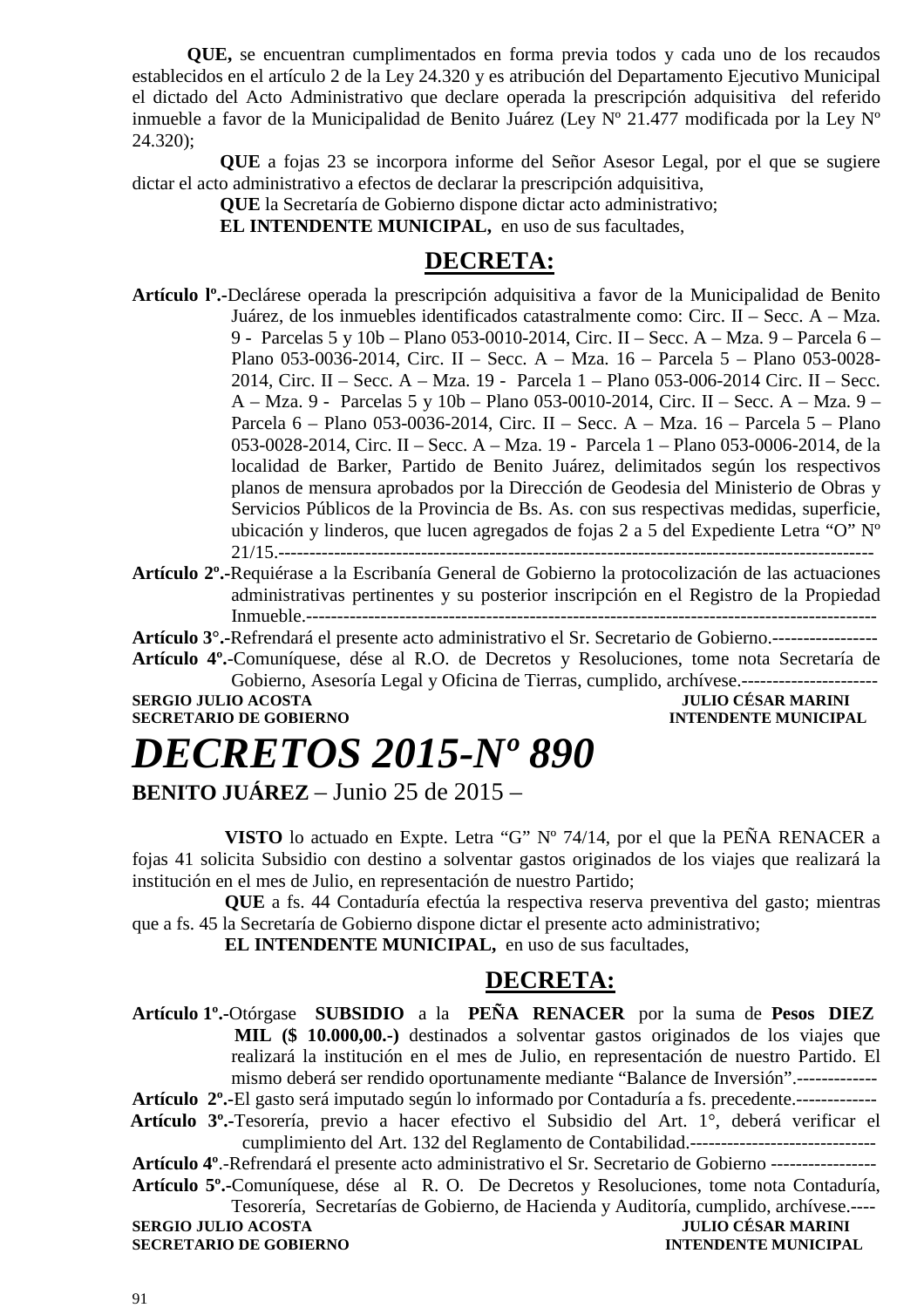### **BENITO JUÁREZ** –Junio 26 de 2015-

**VISTO** lo solicitado a fojas 100 del Expediente Letra "S" Nº 31/13 por el Director General de Servicios respecto a que se abone Tareas extraordinarias conjuntamente con los haberes del mes de junio del corriente año, a los agentes afectados al área de Barrido y Limpieza;

**QUE** a fojas precedentes obra la respectiva imputación contable;

**QUE** el Secretario de Gobierno dispone dictar el presente acto administrativo;

**EL INTENDENTE MUNICIPAL,** en uso de sus facultades,

### **DECRETA:**

**Artículo 1º.**-Autorízase a liquidar tareas extraordinarias por el mes de junio del corriente año por una suma de pesos doscientos (\$ 200,00), a los agentes afectados al área de Barrido y Limpieza, de acuerdo a lo solicitado por el Director General de Servicios a fojas 100 del Expediente Letra "S" Nº 31/13:

- **BURGOS FEDERICO MARTIN (L.P. 3331)**
- **CAPRA JORGE ANTONIO (L.P. 2684)**
- **CARDOSO MARIA DE LOURDES (L.P. 2705)**
- **CHAIRO LUCAS JOSE (L.P. 3318)**
- **CORIA MIGUEL ÁNGEL (L.P. 2993)**
- **DELGADO GRISELDA CLARA (L.P. 2700)**
- **EZPELETA MANUEL JAVIER (L.P. 3245)**
- **MADRID SONIA SUSANA (L.P. 2711)**
- **MORALES MARÍA ELENA (L.P. 2740)**
- **PAREDEZ NESTOR FABIAN (L.P. 3317)**
- **PERCO CARLOS LUIS (L.P. 2307)**

### **ROMERO ROSANA (L.P. 2837)**

#### **SCHWINDT MAURICIO MAXIMILIANO (L.P. 3046)**

**Artículo 2º.-**El gasto deberá imputarse de acuerdo a lo informado a fojas 102 del Expediente Letra "S" Nº 31/13.----------------------------------------------------------------------------------------

- **Artículo 3º.-**Refrendará el presente acto administrativo el Sr. Secretario de Infraestructura, Vivienda y Servicios Públicos.-------------------------------------------------------------------
- **Artículo 4º.-**Comuníquese, dése al R. O. de Decretos y Resoluciones, tome nota, Recursos Humanos, Secretarías de Gobierno, de Hacienda, de Infraestructura, Vivienda y Servicios Públicos, Dirección General de Servicios, Contaduría, Dirección de Presupuesto y Auditoría, cumplido, archívese.-------------------------------------------------

**S. DE INF., VIV., Y SERV. PÚBLICOS** 

**DIEGO DE SAR MARINI<br>INTENDENTE MUNICIPAL** 

## *DECRETOS 2015-Nº 892*

**BENITO JUÁREZ** – Junio 26 de 2015-

 **VISTO** que por Resolución Nº 272/15 se otorgó LICENCIA EXTRAORDINARIA a la agente SOTELO MÓNICA LILIAN (L.P. 828);

 **QUE** resulta necesario que la mencionada sea reemplazada;

 **QUE** el Secretario de Gobierno dispone dictar el presente acto administrativo;

**EL INTENDENTE MUNICIPAL,** en uso de sus facultades,

### **DECRETA:**

**Artículo lº.-**Confírmese que durante la LICENCIA EXTRAORDINARIA otorgada a la agente SOTELO MÓNICA LILIAN (L.P. 828), asume sus funciones en carácter de reemplazo la agente ELIZALDE CARLA (L.P. 3160).--------------------------------------

**Artículo 2º.-**Por la Dirección de Recursos Humanos notifíquese a la interesada y agréguese al legajo personal de la agente.----------------------------------------------------------------------

**Artículo 3º.-**Refrendará el presente acto administrativo el Sr. Secretario de Gobierno.-----------------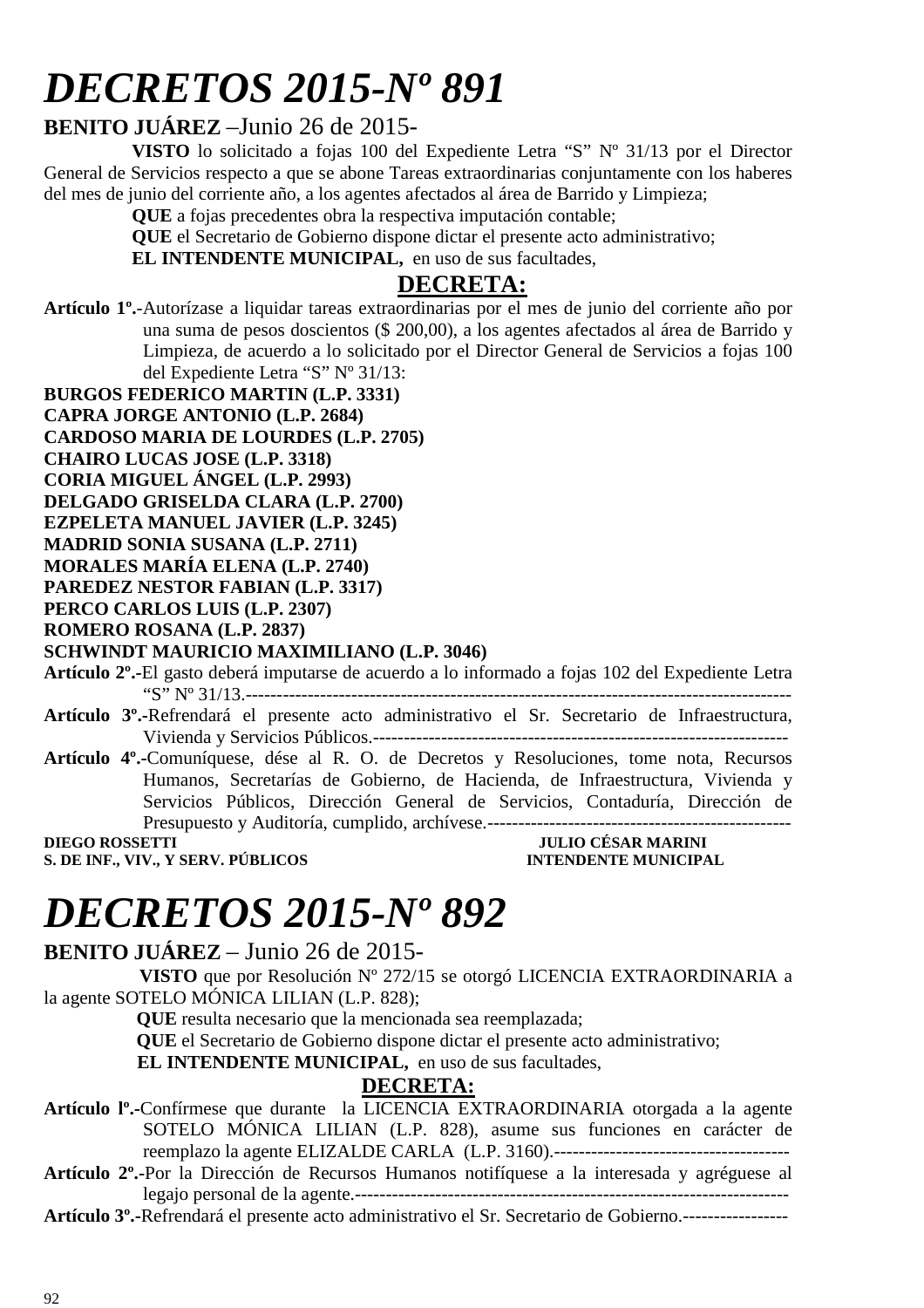**Artículo 4º.-**Comuníquese, dése al R. O. De Decretos y Resoluciones, tome nota Recursos Humanos, Secretarías de Gobierno, de Hacienda, , Dirección de Presupuesto, Contaduría, Asesoria Legal y Auditoria, cumplido, archívese.------------------------------

**SECRETARIO DE GOBIERNO INTENDENTE MUNICIPAL** 

### **SERGIO JULIO ACOSTA JULIO CÉSAR MARINI**

# *DECRETOS 2015-Nº 893*

**BENITO JUÁREZ** – Junio 26 de 2015-

 **VISTO** lo actuado en Expte. Letra "D" Nº 154/15 por el cual la Secretaria de Desarrollo Social a fojas 10 solicita **SUBSIDIO** destinado al Sr. MEDINA MIGUEL;

 **QUE** a fojas 12 Contaduría realiza la respectiva reserva preventiva del gasto;

 **QUE** el Secretario de Gobierno dispone emitir acto administrativo de Subsidio;

 **EL INTENDENTE MUNICIPAL,** en uso de sus facultades

### **DECRETA:**

**Artículo 1º.-**Abonar **SUBSIDIO A INDIGENTES** al **Sr. MEDINA MIGUEL D.N.I. 17.457.015**, por un monto total de pesos seiscientos (\$ 600,00) de acuerdo a lo actuado en el Expte

Letra "D" Nº 154/15.-------------------------------------------------------------------------------

**Artículo 2º.-**El gasto será imputado según lo informado por Contaduría a fs. precedentes.-------------

**Artículo 3º.-**Refrendará el presente acto administrativo la Sra. Secretaria de Desarrollo Social.------

**Artículo 4º.-**Comuníquese, dése al R. O. de Decretos y Resoluciones, tome nota Contaduría, Tesorería, Presupuesto, Secretarías de Gobierno, de Hacienda, de Desarrollo Social y

Auditoría, cumplido, archívese.------------------------------------------------------------------ **MARÍA TERESA RICCI JULIO CÉSAR MARINI** 

**S. DE DESARROLLO SOCIAL DESARROLLO SOCIAL DESARROLLO SOCIAL DESARROLLO SOCIAL DESARROLLO SOCIAL DE LA PERIODICIPAL DE LA PERIODICIPAL DE LA PERIODICIPAL DE LA PERIODICIPAL DE LA PERIODICIPAL DE LA PERIODICIPAL DE LA PERIO** 

# *DECRETOS 2015-Nº 894*

### **BENITO JUÁREZ**- Junio 26 de 2015 -

**VISTO** la renuncia presentada por la agente **CAGLIERO PAULA ROCÍO (L.P. 3348)** obrante a fojas 15 del Expte. Letra "H" Nº 05/15 a las tareas que venía desempeñando en el Hogar de Ancianos "Cayetano Zibecchi" a partir del 30 de Junio de 2015;

**QUE** a fs. 16 obra nota de la Directora de Recursos Humanos;

**QUE** el Secretario de Gobierno dispone dictar el presente acto administrativo;

**EL INTENDENTE MUNICIPAL,** en uso de sus facultades;

### **DECRETA:**

**Artículo 1º.-**Acéptase la renuncia presentada por la agente **CAGLIERO PAULA ROCÍO (L.P. 3348)** a las tareas que venía desempeñando en el Hogar de Ancianos "Cayetano

Zibecchi", a partir del día 30/06/2015 por razones particulares.----------------------------

**Artículo 2º.**-Liquídense los haberes que por todo concepto correspondan a la agente mencionada en el artículo precedente.-----------------------------------------------------------------------------

**Artículo 3º.-**Por la Dirección de Recursos Humanos, notifíquese.----------------------------------------

**Artículo 4º.-**Refrendará el presente acto administrativo la Sra. Secretaria de Salud.--------------------

**Artículo 5º.-**Comuníquese, dése al R. O. De Decretos y Resoluciones, tome nota Secretarías de Gobierno, de Salud, Dirección de Recursos Humanos y Auditoría, cumplido, archívese.--------------------------------------------------------------------------------------------

**MARÍA ELISA TIMPANARO JULIO CÉSAR MARINI** 

**INTENDENTE MUNICIPAL** 

# *DECRETOS 2015-Nº 895*

**BENITO JUÁREZ**- Junio 26 de 2015-

 **VISTO** que por Resolución Nº 278/15 se otorgó LICENCIA POR RAZONES PARTICULARES al Encargado de la Oficina de Guías DE FRANCESCO LEONARDO (L.P.2744);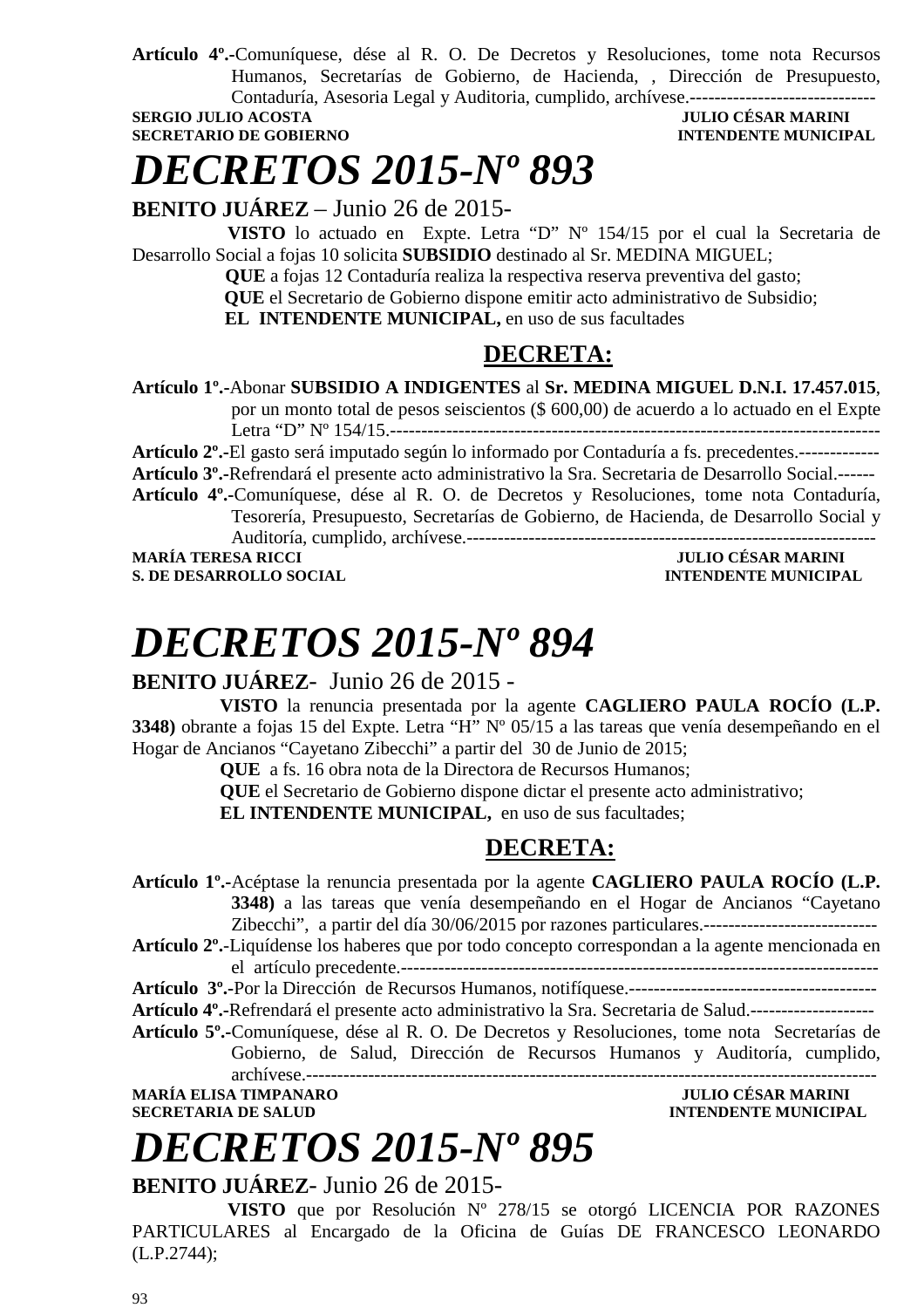**QUE** resulta necesario que el mencionado sea reemplazado;

**EL INTENDENTE MUNICIPAL,** en uso de sus facultades,

### **DECRETA:**

- **Artículo lº.-**Confírmese que durante el día de LICENCIA POR RAZONES PARTICULARES, otorgada al Encargado de la Oficina de Guías DE FRANCESCO LEONARDO (L.P.2744), asume sus funciones en carácter de reemplazo la agente DAHL ANTONELA (L.P.3010).-------------------------------------------------------------------------
- **Artículo 2º.-**Por la Dirección de Recursos Humanos notifíquese al interesado y agréguese al legajo personal de la agente.------------------------------------------------------------------------------

**Artículo 3º.-**Refrendará el presente acto administrativo el Sr. Secretario de Hacienda.-----------------

**Artículo 4º.-**Comuníquese, dése al R. O. De Decretos y Resoluciones, tome nota Recursos Humanos, Presupuesto, Secretarías de Gobierno, de Hacienda y Auditoría, cumplido, archívese.--------------------------------------------------------------------------------------------

**JORGE O. ISMAEL SECRETARIO DE HACIENDA INTENDENTE MUNICIPAL** 

**BENITO JUÁREZ**- Junio 26 de 2015-

*DECRETOS 2015-Nº 896* 

 **VISTO** que por Resolución Nº 279/15 se otorgó LICENCIA POR ENFERMEDAD al Director General de Servicios Sr. LAITAN DOMINGO (L.P. 3155);

> **QUE** resulta necesario que el mencionado sea reemplazado; **EL INTENDENTE MUNICIPAL,** en uso de sus facultades,

### **DECRETA:**

- **Artículo lº.-**Confírmese que durante el período de LICENCIA POR ENFERMEDAD, otorgada al Director General de Servicios Sr. LAITAN DOMINGO (L.P. 3155), asume sus funciones en carácter de reemplazo la agente AVELLANEDA ALEJANDRA (L.P. 2368).------------------------------------------------------------------------------------------------
- **Artículo 2º.-**Por la Dirección de Recursos Humanos notifíquese al interesado y agréguese al legajo personal de la agente.------------------------------------------------------------------------------
- **Artículo 3º.-**Refrendará el presente acto administrativo el Sr. Secretario de Infraestructura, Vivienda y Servicios Públicos.-------------------------------------------------------------------
- **Artículo 4º.-**Comuníquese, dése al R. O. De Decretos y Resoluciones, tome nota Recursos Humanos, Presupuesto, Secretarías de Gobierno, de Infraestructura, Vivienda y Servicios Públicos y Auditoría, cumplido, archívese.----------------------------------------

**DIEGO ROSSETTI DIEGO ROSSETTI DIEGO POSSETTI DIEGO POSSETTI DIEGO POSSETTI DIEGO POSSETTI DIEGO POSSETTI DIEGO POSSETTI DIEGO POSSETTI DIEGO POSSETTI DIEGO POSSETTI DIEGO POSSETTI DIEGO POSSETTI DIEGO POSSETTI DIEGO POSSE S. DE INF., VIV., Y SERV. PÚBLICOS INTENDENTE MUNICIPAL** 

## *DECRETOS 2015-Nº 897*

### **BENITO JUÁREZ – Junio 26 de 2015-**

**VISTO** lo solicitado a fojas 1 del Expediente LETRA "S" Nº 85/15 por la Secretaria de Salud, respecto de otorgar una bonificación remunerativa no bonificable a la Subdirectora de Programas de Salud Sra. D´ESPOSITO KARINA (L.P. 2626) por la realización de tareas contables en cuanto al Programa de PROSANE;

**QUE** a fs. 2 obra nota de la Directora de Recursos Humanos;

**QUE** el Secretario de Gobierno dispone dictar el presente acto administrativo;

**EL INTENDENTE MUNICIPAL,** en uso de sus facultades,

#### **DECRETA:**

- **Artículo lº.-**Autorízase la liquidación de una bonificación **remunerativa no bonificable**, a la Subdirectora de Programas de Salud Sra. D´ESPOSITO KARINA (L.P. 2926) por un importe de \$ 500,00 (Pesos quinientos) correspondiente al mes de Junio del corriente año, de acuerdo a lo actuado en el Expediente Letra "S" Nº 85/15.-------------------------
- **Artículo 2º.-**El gasto deberá imputarse de acuerdo a lo determinado por la Subcontadora a cargo de la Oficina de Presupuesto a fojas 3 del Expediente Letra "S" Nº 85/15.-------------------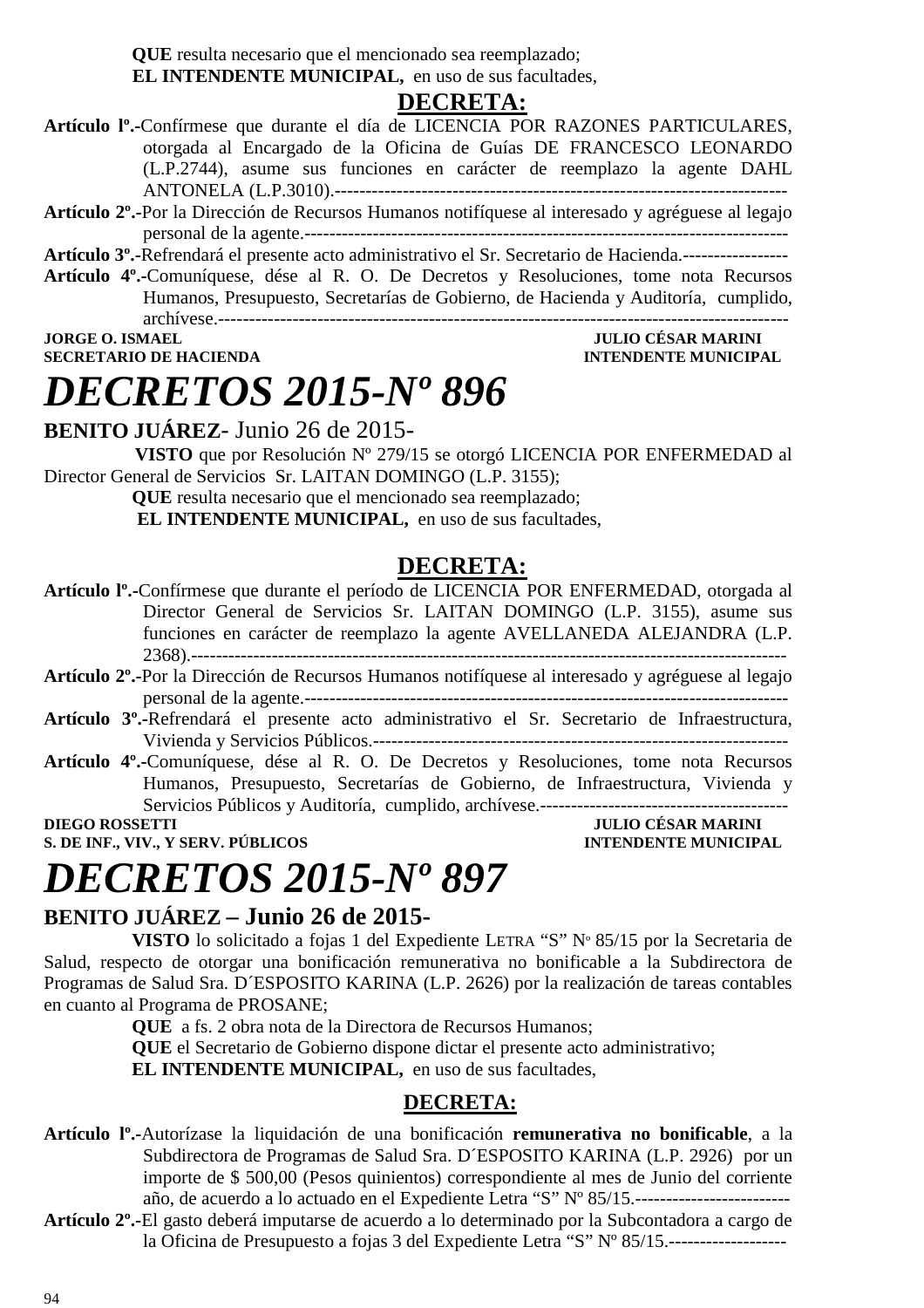**Artículo 3º.-**Refrendará el presente acto administrativo la Sra. Secretaria de Salud.--------------------

**Artículo 4º.-**Comuníquese, dése al R. O. de Decretos y Resoluciones, tome nota, Recursos Humanos, Secretarías de Gobierno, de Hacienda, Contaduría, Dirección de

Presupuesto y Auditoría, cumplido, archívese.-------------------------------------------------

**MARÍA ELISA TIMPANARO JULIO CÉSAR MARINI SECRETARIA DE SALUD INTENDENTE MUNICIPAL** 

### *DECRETOS 2015-Nº 898*

### **BENITO JUÁREZ** – Junio 26 de 2015-

**VISTO** lo solicitado a fojas 2 del Expediente Letra "D" Nº 164/15 por el Secretario Privado a efectos de abonar tareas extraordinarias en la liquidación de los haberes correspondientes al mes de Mayo de la agente ALVAREZ LUISA HAYDEE (L.P. 3157),

**QUE** a fojas 3 obra informe de la Directora de Recursos Humanos;

**QUE** el Secretario de Gobierno dispone dictar el presente acto administrativo;

**EL INTENDENTE MUNICIPAL,** en uso de sus facultades,

### **DECRETA:**

- **Artículo 1º.**-Confirmase la liquidación de las tareas extraordinarias por la suma de Pesos un mil (\$ 1.000,00), otorgadas a la agente ALVAREZ LUISA HAYDEE (L.P. 3157), abonadas conjuntamente con los haberes del mes de Mayo del corriente año, de acuerdo a lo actuado en el Expediente Letra "D" Nº 164/15.-------------------------------------------------
- **Artículo 2º.-**Autorizase la liquidación de las tareas extraordinarias por la suma de Pesos un mil (\$ 1.000,00), otorgadas a la agente ALVAREZ LUISA HAYDEE (L.P. 3157), las que serán abonadas conjuntamente con los haberes mensuales, de acuerdo a lo actuado en el Expediente Letra "D" Nº 164/15, a partir del mes de junio del corriente año.----------

**Artículo 3º.-**El Sr. Secretario Privado será el encargado de verificar las tareas realizadas en el Artículo Precedente y solicitar la pertinente liquidación.-------------------------------------

**Artículo 4º.-** El gasto deberá imputarse de acuerdo a lo informado por la Subcontadora a Cargo de la Oficina de Presupuesto a fojas 4 del Expediente Letra "D" Nº 164/15.------------------

**Artículo 5º.-**Refrendará el presente acto administrativo el Sr. Secretario de Gobierno.----------------

**Artículo 6º.-**Comuníquese, dése al R. O. de Decretos y Resoluciones, tome nota Recursos Humanos, Secretarías de Gobierno, de Hacienda y Auditoría, cumplido, archívese.----- **SERGIO JULIO ACOSTA JULIO CÉSAR MARINI** 

**SECRETARIO DE GOBIERNO INTENDENTE MUNICIPAL** 

## *DECRETOS 2015-Nº 899*

### **BENITO JUÁREZ** – Junio 26 de 2015-

 **VISTO** lo actuado en el Expediente Letra "H" Nº 7/14, en el cual a fojas 30 y 31 obra Decreto Municipal Nº 486/15 en cuyo artículo 1º se designa, entre otros, al agente CARRIZO BRAIAN YAIN (L.P. 3286) para desempeñar tareas en el Hogar de Ancianos con efecto retroactivo al 1/04/15 y hasta el 30/06/15;

**QUE** a fojas 32 la Subdirectora del Hogar de Ancianos deja en disponibilidad al citado agente a partir del 1º de junio;

**QUE** a fojas 33 la Directora de Recursos Humanos, solicitando se dicte acto administrativo modificatorio, trasladando al agente Carrizo a desempeñar tareas en Servicios **Sanitarios** 

**QUE** el Secretario de Gobierno dispone dictar el presente acto administrativo;

 **EL INTENDENTE MUNICIPAL**, en uso de sus facultades,

### **DECRETA:**

**Artículo 1º.-**Modifíquese el artículo 1º del Decreto Municipal Nº 486/15, con efecto retroactivo al 1/06/15 y hasta el 30/06/15 en lo que respecta a la designación del agente CARRIZO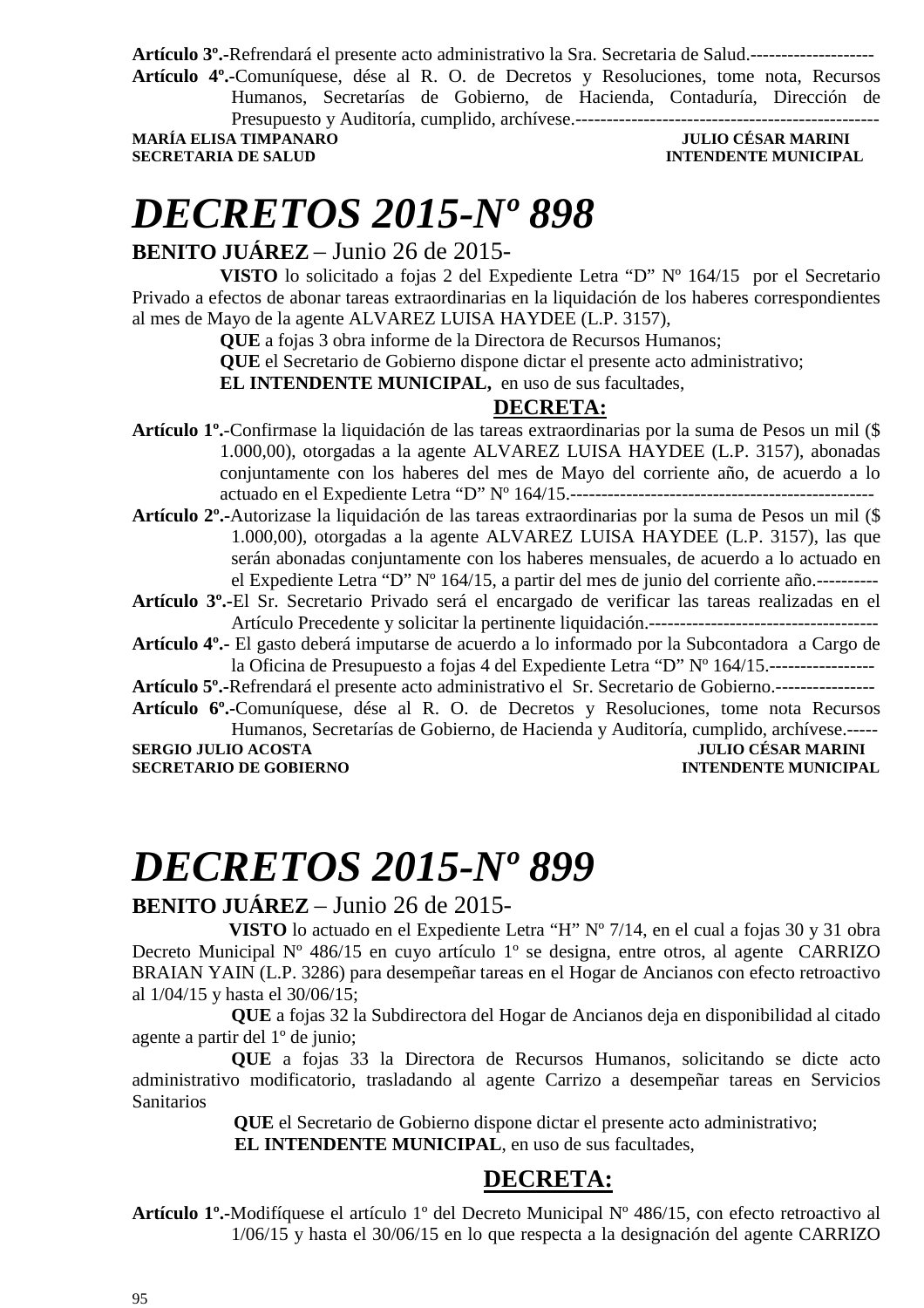BRAIAN YAIN (L.P. 3286) **donde decía:** para desempeñar tareas en el Hogar de Ancianos**, debe decir:** para desempeñar tareas en Servicios Sanitarios.-------------------

- **Artículo 2º.-**Por la Dirección de Recursos Humanos, notifíquese y agréguese al legajo personal del agente.------------------------------------------------------------------------------------------------
- **Artículo 3º.-**El gasto deberá imputarse de acuerdo a lo determinado por la Subcontadora a cargo de la Oficina de Presupuesto a fojas 34 del Expediente Letra "H" Nº 7/14.------------------
- **Artículo 4º.-**Refrendará el presente acto administrativo el Sr. Secretario de Infraestructura, Vivienda y Servicios Públicos.-------------------------------------------------------------------
- **Artículo 5º.-**Comuníquese, dése al R. O. de Decretos y Resoluciones, tome nota, Recursos Humanos, Secretarías de Gobierno, de Salud, de Infraestructura, Vivienda y Servicios Públicos, Contaduría, Direcciones de Presupuesto y Auditoría, cumplido, archívese.-- **JULIO CÉSAR MARINI**

**S. DE INF., VIV., Y SERV. PÚBLICOS INTENDENTE MUNICIPAL** 

# *DECRETOS 2015-Nº 900*

### **BENITO JUÁREZ –** Junio 26 de 2015-

**VISTO** lo solicitado por el Asesor Legal de la Comuna a fojas 1 del Expediente Letra "A" Nº 90/15 a efectos de realizar la **DESIGNACIÓN TRANSITORIA** de la Dra. ELGUREN PARDO MARÍA DE LAS NIEVES (L.P. 3385), para desempeñarse como Profesional en Asesoría Legal;

> **QUE** a fojas 3 obra la respectiva imputación contable; **QUE** el Secretario de Gobierno dispone dictar el presente acto administrativo; **EL INTENDENTE MUNICIPAL,** en uso de sus facultades,

### **DECRETA:**

**Artículo 1º.-**Dispónese la **DESIGNACIÓN TRANSITORIA** de la Dra. ELGUREN PARDO MARIA DE LAS NIEVES (L.P. 3385), para desempeñarse como Profesional en Asesoría Legal, en Cat. 9 con 35 hs. semanales con efecto retroactivo al 04/05/2015 y hasta 30/06/2015.-----------------------------------------------------------------------------------

**Artículo 2º.-**El gasto deberá imputarse de acuerdo a lo determinado por la Subcontadora a cargo de la Oficina de Presupuesto a fojas 3 del Expediente Letra "A" Nº 90/15.-------------------

**Artículo 3º.-**Por la Dirección de Recursos Humanos, notifíquese y agréguese al legajo personal del agente.-------------------------------------------------------------------------------------------

**Artículo 4º.-**Refrendará el presente acto administrativo el Sr. Secretario de Gobierno.-----------------

**Artículo 5º.-**Comuníquese, dése al R. O. de Decretos y Resoluciones, tome nota Recursos Humanos, Contaduría, Asesoría Legal, Secretarías de Gobierno, de Hacienda, Dirección de Presupuesto y Auditoría, cumplido, archívese.---------------------------------

**SECRETARIO DE GOBIERNO INTENDENTE MUNICIPAL** 

**SERGIO JULIO ACOSTA** JULIO CÉSAR MARINI

# *DECRETOS 2015-Nº 901*

### **BENITO JUÁREZ –** Junio 26 de 2015-

 **VISTO** lo solicitado por la Directora del Hogar de Ancianos a fojas 1 del Expediente Letra "H" Nº 28/15 a efectos de realizar la **DESIGNACIÓN TRANSITORIA** en calidad de destajista, del agente MOLINA LUCAS EDGARDO (L.P. 3386), para desempeñar tareas en el Hogar de Ancianos "Cayetano Zibecchi";

 **QUE** a fojas 3 obra la respectiva imputación contable;

**QUE** el Secretario de Gobierno dispone dictar el presente acto administrativo;  **EL INTENDENTE MUNICIPAL,** en uso de sus facultades,

### **DECRETA:**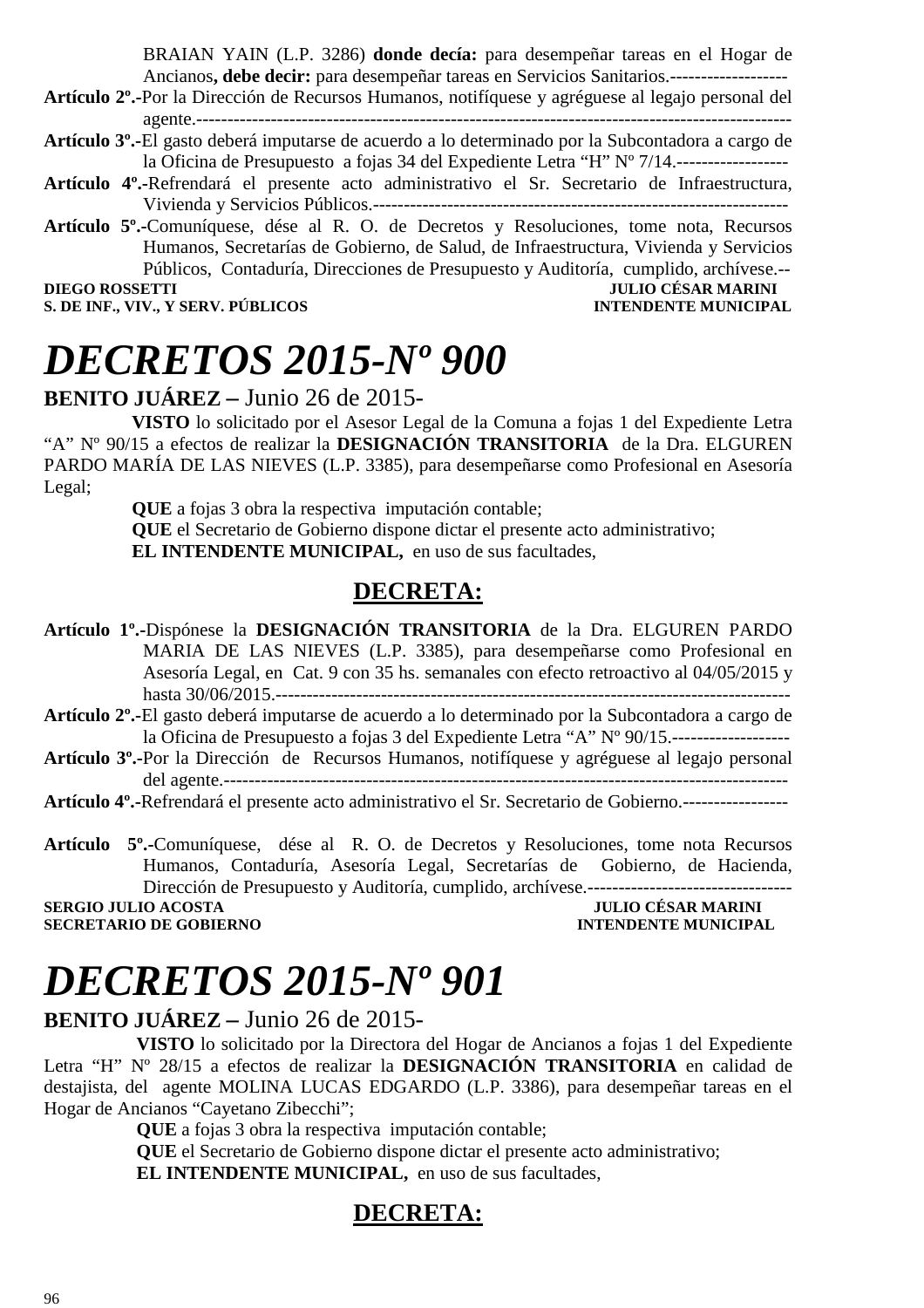**Artículo 1º.-**Dispónese la **DESIGNACIÓN TRANSITORIA en calidad de destajista** del agente MOLINA LUCAS EDGARDO (L.P. 3386), para desempeñar tareas en el Hogar de Ancianos "Cayetano Zibecchi", con efecto retroactivo al 03/06/2015 y hasta 30/06/2015. El destajo será abonado de acuerdo a lo dispuesto por Decreto 1829/14 Art. 5º Inc. f**.**----------------------------------------------------------------------------------------

**Artículo 2º.-**El gasto deberá imputarse de acuerdo a lo determinado por la Subcontadora a cargo de la Oficina de Presupuesto a fojas 3 del Expediente Letra "H" Nº 28/15.-------------------

**Artículo 3º.-**Por la Dirección de Recursos Humanos, notifíquese y agréguese al legajo personal del agente.-------------------------------------------------------------------------------------------

**Artículo 4º.-**Refrendará el presente acto administrativo la Sra. Secretario de Salud.--------------------

**Artículo 5º.-**Comuníquese, dése al R. O. de Decretos y Resoluciones, tome nota Recursos Humanos, Contaduría, Secretarías de Gobierno, de Salud, de Hacienda, Dirección de Presupuesto y Auditoría, cumplido, archívese.------------------------------------------------- **MARÍA ELISA TIMPANARO JULIO CÉSAR MARINI SECRETARIA DE SALUD CONTRADO DE LA CONTRADICIÓN DE SALUD DE LA CONTRADO DE LA CONTRADO DE LA CONTRADO DE LA CONTRADO DE LA CONTRADO DE LA CONTRADO DE LA CONTRADO DE LA CONTRADO DE** 

### **INTENDENTE MUNICIPAL**

## *DECRETOS 2015-Nº 902*

### **BENITO JUÁREZ –** Junio 26 de 2015-

**VISTO** lo solicitado por el Director General de Servicios a fojas 13 del Expediente Letra "E" Nº 31/15 a efectos de realizar la **DESIGNACIÓN TRANSITORIA** del agente SOLIS SERGIO EZEQUIEL (L.P. 5284), para desempeñar tareas en Talleres en el sector de mecánica;

**QUE** a fojas 15 obra la respectiva imputación contable;

**QUE** el Secretario de Gobierno dispone dictar el presente acto administrativo;

**EL INTENDENTE MUNICIPAL,** en uso de sus facultades,

### **DECRETA:**

- **Artículo 1º.-**Dispónese la **DESIGNACIÓN TRANSITORIA** del agente **SOLÍS SERGIO EZEQUIEL** (L.P. 5284), para desempeñar tareas en Talleres en el sector de mecánica, en Cat. 1 con 40 hs. semanales con efecto retroactivo al 01/06/2015 y hasta 30/06/2015.------------------------------------------------------------------------------------------
- **Artículo 2º.-**El gasto deberá imputarse de acuerdo a lo determinado por la Subcontadora a cargo de la Oficina de Presupuesto a fojas 15 del Expediente Letra "E" Nº 31/15.------------------
- **Artículo 3º.-**Por la Dirección de Recursos Humanos, notifíquese y agréguese al legajo personal del agente.-------------------------------------------------------------------------------------------
- **Artículo 4º.-**Refrendará el presente acto administrativo el Sr. Secretario de Infraestructura, Vivienda y Servicios Públicos.-------------------------------------------------------------------
- **Artículo 5º.-**Comuníquese, dése al R. O. de Decretos y Resoluciones, tome nota Recursos Humanos, Contaduría, Asesoría Legal, Secretarías de Gobierno, Infraestructura, Vivienda y Servicios Públicos, Dirección de Presupuesto y Auditoría, cumplido, archívese.--------------------------------------------------------------------------------------------

**DIEGO ROSSETTI JULIO CÉSAR MARINI** 

### **S. DE INF., VIV., Y SERV. PÚBLICOS INTENDENTE MUNICIPAL**

# *DECRETOS 2015-Nº 903*

**BENITO JUÁREZ** – Junio 29 de 2015–

**VISTO** lo actuado en Expte. Letra "E" Nº 92/12, por el que la **ASOCIACIÓN COOPERADORA DE LA ESCUELA MEDIA Nº 3 "DR. BENITO JUÁREZ"** (fs. 91) solicita Subsidio con destino a la compra de un proyector de última generación para uso de la Institución;

**QUE** a fs. 95 Contaduría efectúa la respectiva reserva preventiva del gasto; mientras que a fs. 96 la Secretaría de Gobierno dispone dictar el presente acto administrativo;

**EL INTENDENTE MUNICIPAL,** en uso de sus facultades,

### **DECRETA:**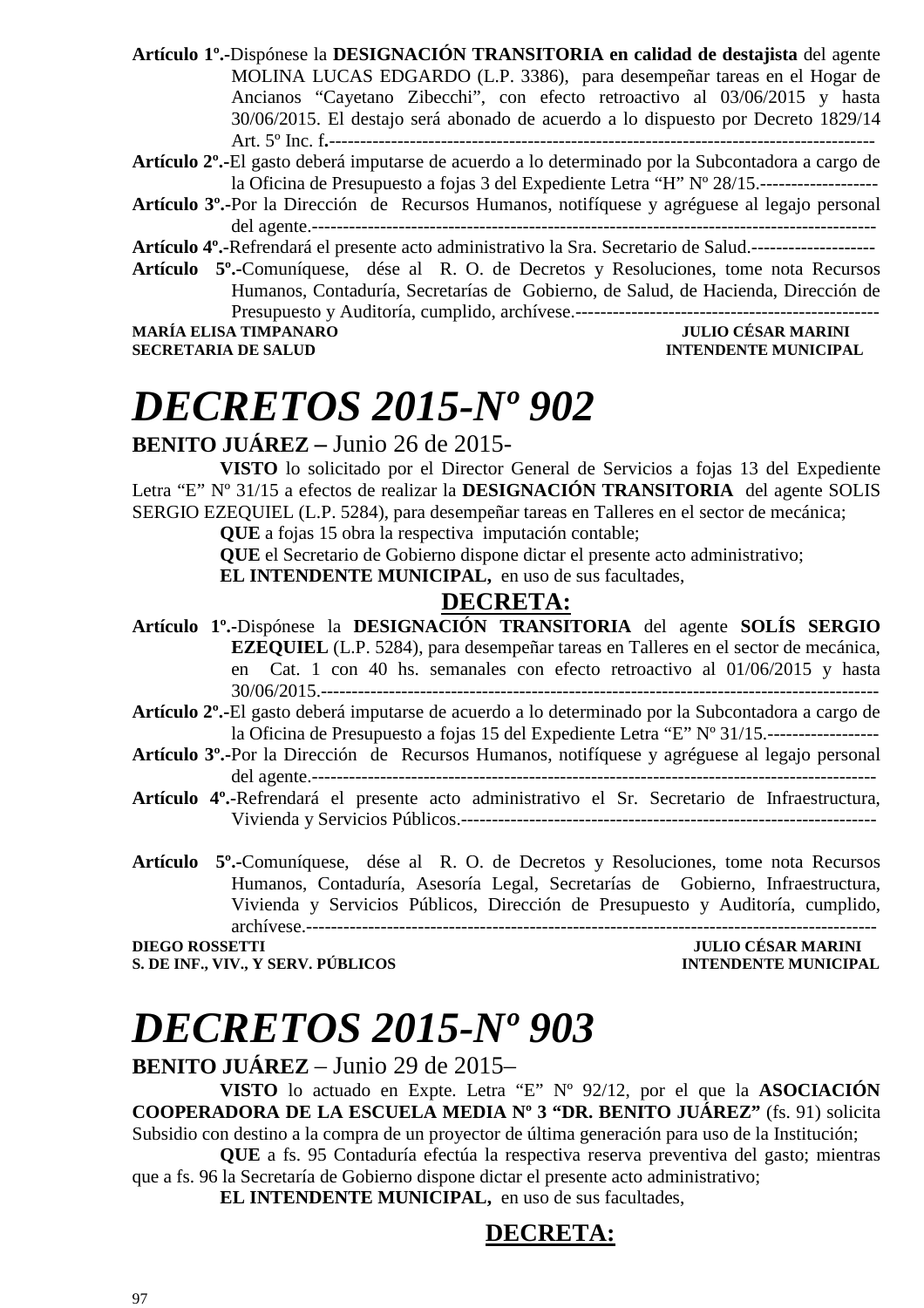**Artículo lº.-** Otórgase **SUBSIDIO** a la **ASOCIACIÓN COOPERADORA DE LA ESCUELA MEDIA Nº 3 "DR. BENITO JUÁREZ"** por la suma de **Pesos DIECISEIS MIL QUINIENTOS (\$ 16.500,00)** destinado a la compra de un proyector de última generación. El mismo deberá ser rendido oportunamente mediante "Balance de Inversión".-------------------------------------------------------------------------------------------

#### **Artículo 2º.-**El gasto será imputado según lo informado por Contaduría a fs. precedente.-------------

 **Artículo 3º.-**Tesorería, previo a hacer efectivo el Subsidio del Art. 1°, deberá verificar el cumplimiento del Art. 132 del Reglamento de Contabilidad.--------------------------------

**Artículo 4º**.-Refrendará el presente acto administrativo el Sr. Secretario de Gobierno.----------------

**Artículo 5º.-**Comuníquese, dése al R. O. De Decretos y Resoluciones, tome nota Contaduría, Tesorería, Secretarías de Gobierno, de Hacienda y Auditoría, cumplido, archívese.----

**SERGIO JULIO ACOSTA DE CONFERNO DE CONFERNO DE CONFERNO DE CONFERNO DE CONFERNO DE CONFERNO DE CONFERNO DE CONFERNO DE CONFERNO DE CONFERNO DE CONFERNO DE CONFERNO DE CONFERNO DE CONFERNO DE CONFERNO DE CONFERNO DE CONFER SECRETARIO DE GOBIERNO** 

## *DECRETOS 2015-Nº 904*

**BENITO JUÁREZ** – Junio 29 de 2015.-

**VISTO** lo actuado en Expte. Letra "G" Nº 57/13, por el que el "CENTRO AVÍCOLA DE BENITO JUÁREZ" (fs. 20) solicita Subsidio destinado a la refacción del edificio que la entidad posee en la Av. Roque Sáenz Peña esquina Falucho de nuestra ciudad;

**QUE** a fs. 23 Contaduría efectúa la respectiva reserva preventiva del gasto, mientras que a fs. 24 la Secretaría de Gobierno dispone dictar el presente acto administrativo;

**EL INTENDENTE MUNICIPAL,** en uso de sus facultades,

### **DECRETA:**

**Artículo 1º.-**Otórgase **SUBSIDIO** al **"CENTRO AVÍCOLA DE BENITO JUÁREZ"** por la suma de **Pesos DIEZ MIL (\$ 10.000,00.-)** destinado a la refacción del edificio que la entidad posee en la Av. Roque Sáenz Peña esquina Falucho de nuestra ciudad. El mismo deberá ser rendido oportunamente mediante "Balance de Inversión".-------------

**Artículo 2º.-**El gasto será imputado según lo informado por Contaduría a fs. precedente.-------------

 **Artículo 3º.-**Tesorería, previo a hacer efectivo el Subsidio del Art. 1°, deberá verificar el cumplimiento del Art. 132 del Reglamento de Contabilidad.--------------------------------

**Artículo 4º**.-Refrendará el presente acto administrativo el Sr. Secretario de Gobierno.---------------- **Artículo 5º.-**Comuníquese, dése al R.O. de Decretos y Resoluciones, tome nota Contaduría,

Tesorería, Secretarías de Gobierno, de Hacienda y Auditoría, cumplido, archívese.---

**SERGIO JULIO ACOSTA DE CONFINITAT DE LA COSTA DE CONFINITAT DE LA COSTA DE LA COSTA DE LA CONFINITAT DE LA CO<br>SECRETARIO DE GOBIERNO DE LA COSTA DE LA CONFINITAT DE LA CONFINITAT DE LA CONFINITAT DE LA CONFINITAT DE LA C SECRETARIO DE GOBIERNO** 

### *DECRETOS 2015-Nº 905*

**BENITO JUÁREZ** – Junio 29 de 2015 -

**VISTO** lo actuado en Expte. Letra "D" Nº 37/15 por el cual Secretaria de Desarrollo Social a fojas 17, solicita **SUBSIDIO** destinado a la Sra. Chairo María José;

> **QUE** a fojas precedentes Contaduría realiza la respectiva reserva preventiva del gasto;  **QUE** el Secretario de Gobierno dispone emitir acto administrativo de Subsidio;

**EL INTENDENTE MUNICIPAL** en uso de sus facultades,

### **DECRETA:**

**Artículo 1º.-**Abonar **SUBSIDIO A INDIGENTES** a la **Sra. CHAIRO MARIA JOSE D.N.I. 26.261.240**, por un monto total de pesos seiscientos (\$ 600,00) de acuerdo a lo actuado en el Expte. Letra "D" Nº 37/15.-----------------------------------------------------------------

**Artículo 2º.-**El gasto será imputado según lo informado por Contaduría a fs. precedentes.------------ **Artículo 3º.-**Refrendará el presente acto administrativo la Sra. Secretaria de Desarrollo Social.------

**Artículo 4º.-**Comuníquese, dése al R. O. de Decretos y Resoluciones, tome nota Contaduría, Tesorería, Presupuesto, Secretarías de Gobierno, de Hacienda, de Desarrollo Social y

Auditoria, cumplido, archívese.------------------------------------------------------------------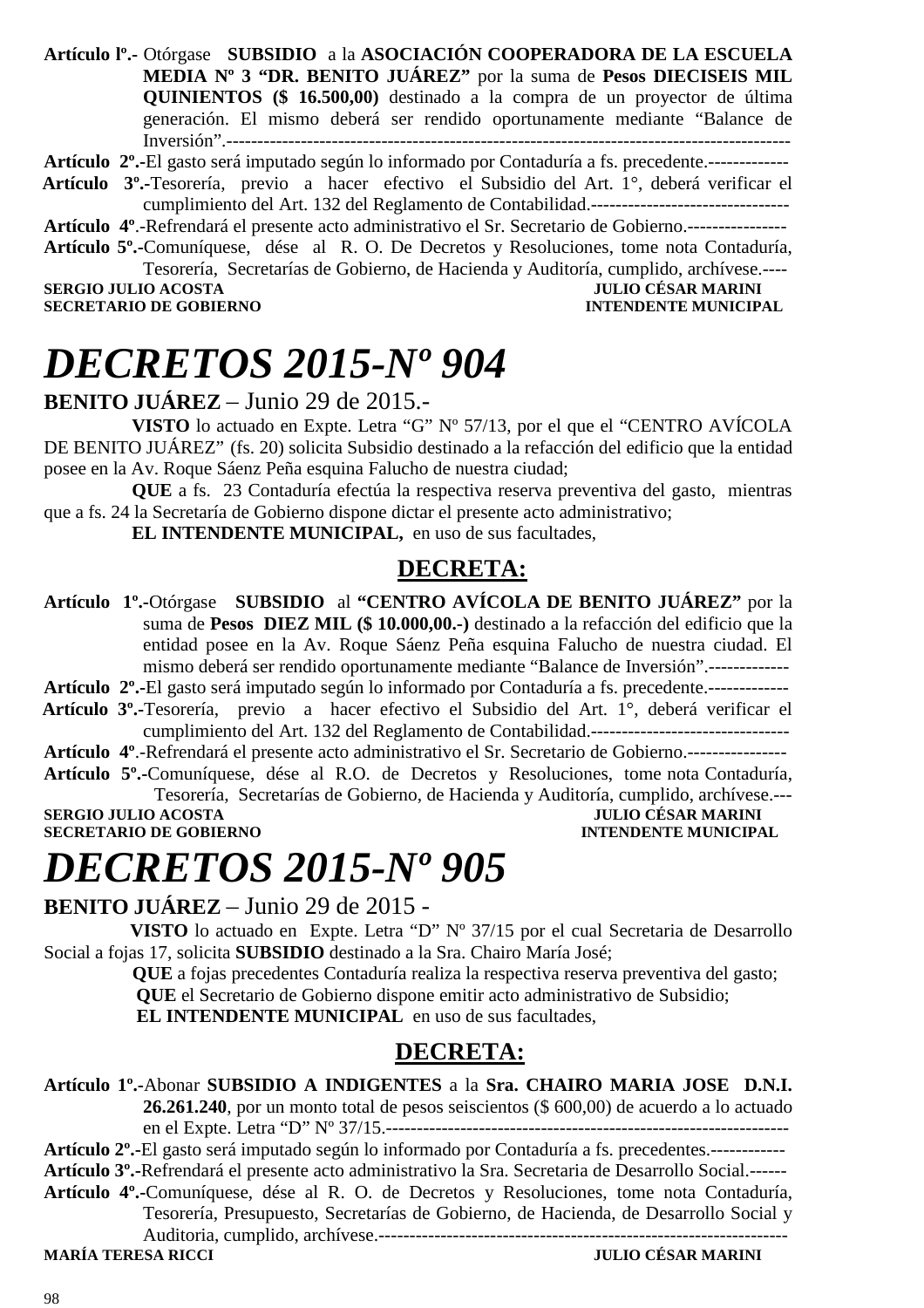**BENITO JUÁREZ** – Junio 29 de 2015-

 **VISTO** lo actuado en Expte. Letra "D" Nº 279/14 por el cual la Secretaria de Desarrollo Social (a fs. 10) solicita **SUBSIDIO** destinado al Sr. Gonzáles José Ismael;

 **QUE** a fojas precedentes Contaduría realiza la respectiva reserva preventiva del gasto;  **QUE** el Secretario de Gobierno dispone emitir acto administrativo de Subsidio;

**EL INTENDENTE MUNICIPAL**, en uso de sus facultades,

### **DECRETA:**

**Artículo 1º.-**Abonar **SUBSIDIO A INDIGENTES** al Sr. Gonzáles José Ismael **D.N.I. 8.615.552**, por un monto total de pesos SEISCIENTOS (\$ 600,00) de acuerdo a lo actuado en el Expte. Letra "D" Nº 279/14.----------------------------------------------------------------------

**Artículo 2º.-**El gasto será imputado según lo informado por Contaduría a fs. precedentes.------------

**Artículo 3º.-**Refrendará el presente acto administrativo la Sra. Secretaria de Desarrollo Social.------

**Artículo 4º.-**Comuníquese, dése al R. O. de Decretos y Resoluciones, tome nota Contaduría, Tesorería, Presupuesto, Secretarías de Desarrollo Social, de Gobierno, de Hacienda y Auditoría, cumplido, archívese.------------------------------------------------------------------

**S. DE DESARROLLO SOCIAL DESARROLLO SOCIAL DESARROLLO SOCIAL DESARROLLO SOCIAL DESARROLLO SOCIAL DE SOCIAL DE SOCIAL DE SOCIAL DE SOCIAL DE SOCIAL DE SOCIAL DE SOCIAL DE SOCIAL DE SOCIAL DE SOCIAL DE SOCIAL DE SOCIAL DE SO** 

**JULIO CÉSAR MARINI** 

### *DECRETOS 2015-Nº 907*

#### **BENITO JUÁREZ** – Junio 29 de 2015-

**VISTO** lo informado por la Directora de Recursos Humanos del Hospital Municipal "Eva Perón" Ente Descentralizado "Dr. Alfredo Saintout" a fs. 1 del Expte. Letra "E" Nº 60/15, acerca del cambio de área de la agente GARCÍA CLAUDIA MARIEL (L.P. 2842);

**QUE** a fojas 2 la Directora de Recursos Humanos solicita el cambio de área, de la agente citada pasando a cumplir tareas como mucama en la Sala de Barker;

**QUE** a fojas 3 obra imputación contable;

**QUE** el Secretario de Gobierno dispone dictar el presente acto administrativo;

**EL INTENDENTE MUNICIPAL,** en uso de sus facultades,

### **DECRETA:**

**Artículo lº.-**Dispónese el traslado de la agente **GARCÍA CLAUDIA MARIEL (L.P. 2842)**, a partir del día 1º de Julio del corriente año, pasando a cumplir tareas como mucama en la Sala de Barker, dependiente del Hospital Municipal "Eva Perón" Ente Descentralizado "Dr. Alfredo Saintout", con categoría 1 y régimen horario de 48 horas semanales.-------------------------------------------------------------------------------------------

**Artículo 2º.**-El gasto deberá imputarse de acuerdo a lo determinado a fojas 3 del Expediente Letra "E" Nº 60/15 por el Contador del Ente Descentralizado.------------------------------

**Artículo 3º.-**Por la Dirección de Recursos Humanos del Ente, notifíquese.-------------------------------

**Artículo 4º.-**Refrendará el presente acto administrativo la Sra. Secretaria de Salud.--------------------

**Artículo 5º.-**Comuníquese, dése al R. O. de Decretos y Resoluciones, tome nota Recursos Humanos del Ente, Secretarías de Gobierno, de Salud, Contaduría del Ente y Auditoría, cumplido, archívese.-------------------------------------------------------------------------------

**MARÍA ELISA TIMPANARO JULIO CÉSAR MARINI SECRETARIA DE SALUD INTENDENTE MUNICIPAL** 

# *DECRETOS 2015-Nº 908*

**BENITO JUÁREZ –**Junio 29 de 2015-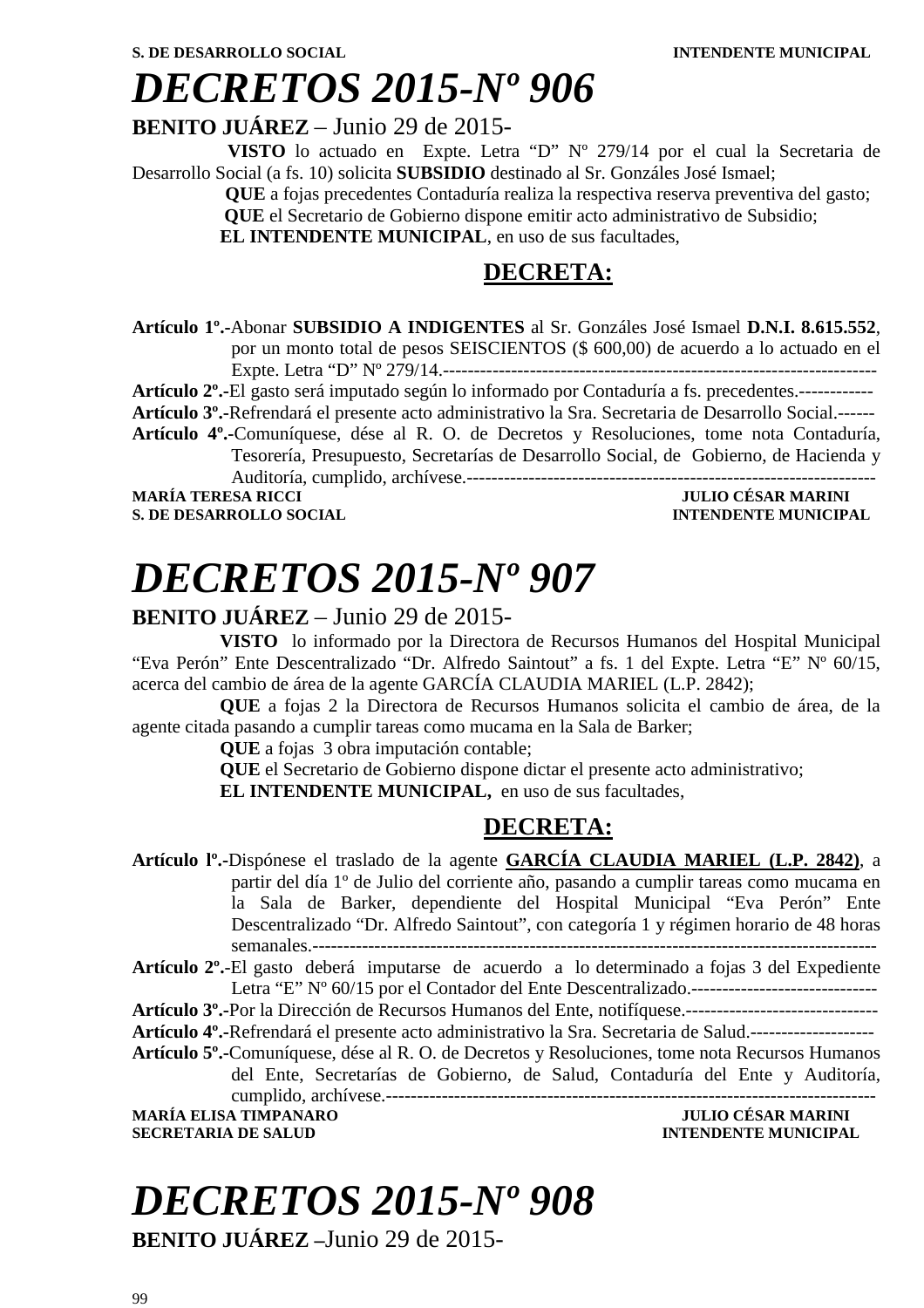**VISTO** que el día 5 de Julio del corriente año se realizará un espectáculo de acceso libre y gratuito, organizado por el Taller de Radioteatro, Locución y Oratoria dependiente de la Dirección de Cultura y Educación y en forma conjunta con el Grupo de Radioteatro "Galena", a llevarse a cabo en las instalaciones de "El Buen Gusto" a partir de las 18:00 horas;

**QUE** dicho evento será organizado bajo la idea y coordinación general de la Profesora y locutora profesional Sra. Karina Arias y contará con un Show Musical como complemento de ésta presentación;

 **QUE** el Secretario de Gobierno dispone dictar el presente acto administrativo;  **EL INTENDENTE MUNICIPAL**, en uso de sus facultades,

### **DECRETA:**

- **Artículo 1º.-**Declárese de **INTERÉS CULTURAL MUNICIPAL** el espectáculo organizado por el Taller de Radioteatro, Locución y Oratoria dependiente de la Dirección de Cultura y Educación y en forma conjunta con el Grupo de Radioteatro "Galena", a llevarse a cabo el día 5 de Julio del corriente año en las instalaciones de "El Buen Gusto" a partir de las 18:00 horas.----------------------------------------------------------------------------------
- **Artículo 2º.-**Autorízase a Contaduría a efectuar los pagos que demande el evento del artículo precedente.------------------------------------------------------------------------------------------
- **Artículo 3º.-**Refrendará el presente acto administrativo el Sr. Secretario de Gobierno.----------------
- **Artículo 4º.-**Comuníquese, dése al R. O. de Decretos y Resoluciones, tome nota, Secretarías de Gobierno, de Hacienda, Contaduría, Tesorería, Direcciones de Presupuesto, de Cultura y Educación y Auditoría, cumplido, archívese.------------------------------------------------

**SERGIO JULIO ACOSTA** JULIO CÉSAR MARINI

**SECRETARIO DE GOBIERNO INTENDENTE MUNICIPAL** 

# *DECRETOS 2015-Nº 909*

### **BENITO JUÁREZ** –Junio 29 de 2015 –

**VISTO** lo actuado en el Expediente Letra "C" Nº 111/15, en el cual a fojas 9 el Director de Cultura y Educación Municipal solicita la DESIGNACIÓN TRANSITORIA de la agente POLITO PAULA MALÉN (L.P. 3377) para desempeñarse a cargo del Taller de Iniciación Musical, orientación piano,

**QUE** solicita se evalúe la posibilidad de cubrir gastos de traslado de la ciudad de origen hasta Benito Juárez (Tandil/B. Juárez), de la agente;

**QUE** a fojas 11 obra la respectiva imputación contable;

**QUE** el Secretario de Gobierno dispone dictar el presente acto administrativo;

**EL INTENDENTE MUNICIPAL,** en uso de sus facultades;

### **DECRETA:**

**Artículo 1º.-**Dispónese la **DESIGNACIÓN TRANSITORIA** de la agente **POLITO PAULA MALÉN (L.P. 3377)** para desempeñarse a cargo del Taller de Iniciación Musical, orientación piano, con 20 horas cátedra, a partir del 01/07/2015 y hasta el 31/12/2015.- **Artículo 2º.-**Autorícese a Contaduría Municipal a abonar los gastos de traslado de la agente POLITO (L.P. 3377), de

acuerdo a lo solicitado por el Director de Cultura y Educación Municipal a fojas 1 del Expediente Letra "C" Nº 111/15 y a lo determinado por el Decreto Municipal Nº 1842/14 artículo 6.------------------------------

**Artículo 3º.-**El gasto deberá imputarse de acuerdo a lo determinado por la Subcontadora a cargo de la Oficina de Presupuesto a fojas 11 del Expediente Letra "C" Nº 111/15.-----------------------------------------------------

**Artículo 4º.-**Por la Dirección de Recursos Humanos, notifíquese y agréguese al legajo personal de la agente.--------------

**Artículo 5º.-**Refrendará el presente acto administrativo el Sr. Secretario de Gobierno.-----------------

**Artículo 6º.-**Comuníquese, dése al R. O. De Decretos y Resoluciones, tome nota Recursos Humanos, Secretarías de Gobierno, Hacienda, Dirección de Presupuesto, Dirección de

Cultura y Educación Municipal, Auditoría y Contaduría cumplido, archívese.----------- **SERGIO JULIO ACOSTA JULIO CÉSAR MARINI** 

### **SECRETARIO DE GOBIERNO INTENDENTE MUNICIPAL**

# *DECRETOS 2015-Nº 910*

**BENITO JUÁREZ –** Junio 30 de 2015 **-**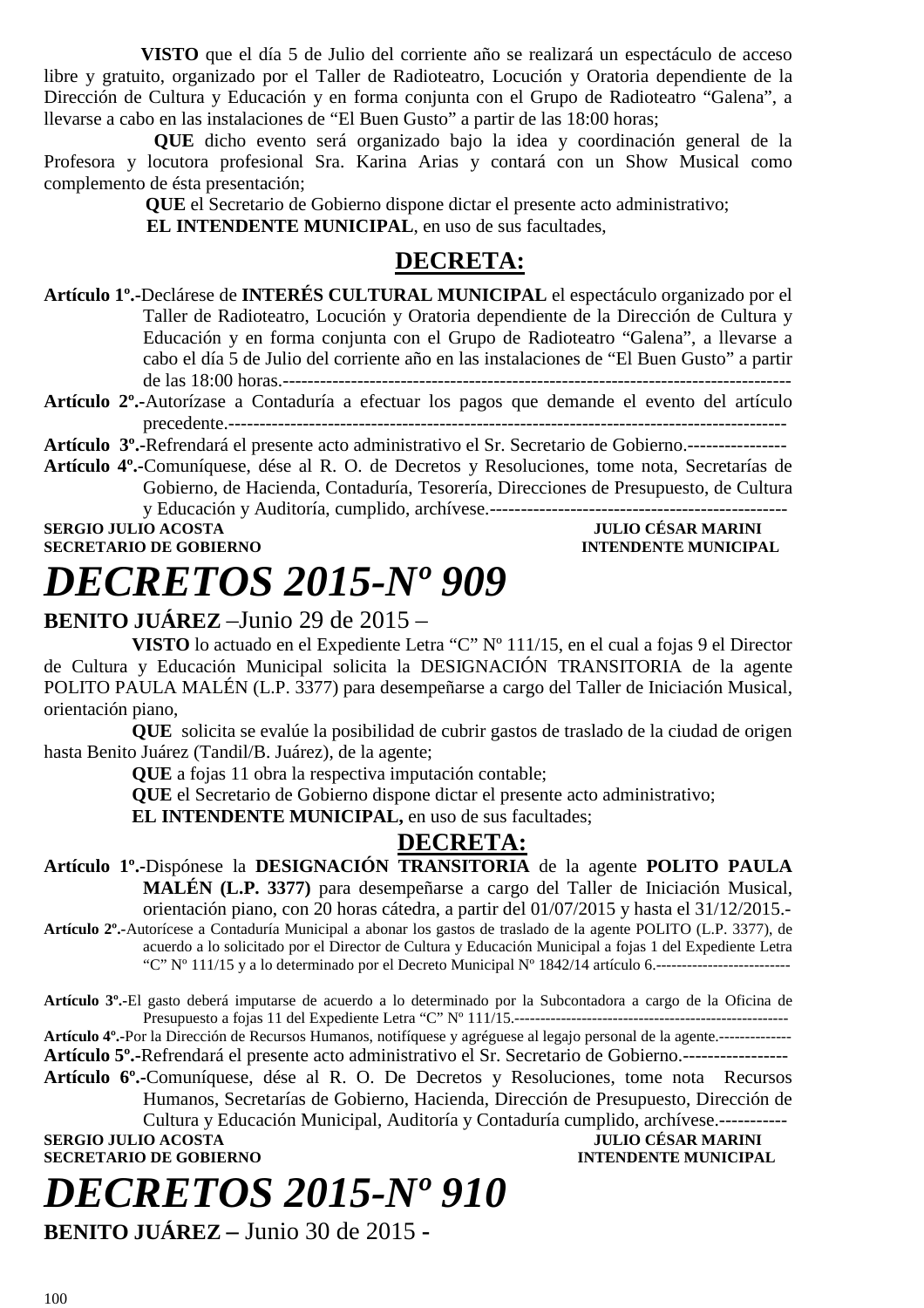**VISTO** lo actuado en el Expediente Letra "P" Nº 99/15 y teniendo en cuenta lo dispuesto por el art. 119, art. 120 de la L.O.M. y art. 12 de la Ordenanza complementaria Nº 4920/2014;

 **CONSIDERANDO** el convenio celebrado con el Ministerio de Educación, por medio del cual se concreta la asistencia económica requerida para financiar la Obra Jardín Maternal Barrio PRO.CRE.AR Barker;

**QUE** el Secretario de Hacienda informa cual es la modificación de la estructura programática y la cuenta que ha de dotarse de presupuesto,

#### **EL INTENDENTE MUNICIPAL, en uso de sus facultades,**

#### **D E C R E T A :**

- **Artículo 1º.-**Modifíquese la Estructura Programática de Presupuesto de Gasto y Cálculos de Recursos del ejercicio 2015, Creándose la categoría programática 41.61.00 "Obra Jardín Maternal Barrio PRO.CRE.AR Barker".------------------------------------------------
- **Artículo 2º.-**Efectuar la ampliación presupuestaria correspondiente por un importe de \$4.909.799,51.- (pesos cuatro millones novecientos nueve mil setecientos noventa y nueve con 51/100), con fuente de financiamiento 133 - Afectado de Nación, de acuerdo al siguiente detalle:

| Cuenta de Recurso      |         |                                           |  |                |
|------------------------|---------|-------------------------------------------|--|----------------|
| Jurisdicción           | Recurso | Afectación: 133                           |  | Importe        |
| 1110103000<br>01.00.00 | 1720420 | "Jardín Maternal Barrio PRO.CRE.AR Barker |  | \$4.909.799.51 |

| Cuenta de Gasto        |       |                                         |                |
|------------------------|-------|-----------------------------------------|----------------|
| Jurisdicción           | Gasto |                                         | Importe        |
| 1110104000<br>41.61.00 | 2740  | Estructuras metálicas acabadas          | 50.000,00      |
|                        | 3310  | Mantenimiento y reparación de edificios | \$4.859.799,51 |
|                        |       | <b>TOTAL</b>                            | \$4.909.799,51 |

**Artículo 3º.-**Autorízase a Contaduría Municipal y a la Secretaría de Hacienda a realizar en la Contabilidad, la registración que corresponda en concordancia con el artículo.-----------

**Artículo 4º.-**Refrendará el presente acto administrativo el Sr. Secretario de Hacienda.----------------- **Artículo 5º.-**Comuníquese, dése al R.O. de Decretos y Resoluciones, tome nota H.C.D., Secretarías

de Gobierno, Hacienda, Infraestructura, Vivienda y Servicios Públicos, Presupuesto, Contaduría y Auditoría, cumplido, archívese.--------------------------------------------------

**JORGE O. ISMAEL JULIO CÉSAR MARINI** 

**INTENDENTE MUNICIPAL** 

# *DECRETOS 2015-Nº 911*

### **BENITO JUÁREZ**- Junio 30 de 2015 **-**

**VISTO** lo actuado en el Expediente Letra "O" Nº 93/14 y el Decreto Nº 622/15 por el que se llamó a Licitación Pública Nº 46/15 para la extracción de aproximadamente 1.600 plantas del predio donde se construirá la Laguna Estabilizadora de la Planta de Tratamiento de Desagües Cloacales de Villa Cacique y Barker;

**QUE** a fojas 200 obra informe del Jefe de Compras;

**QUE** a fojas 202 obra nota de la Contadora Municipal;

**QUE** a fojas 203 el Secretario de Hacienda sugiere la adjudicación, al proveedor "NIEVAS MAURICIO O.";

> **QUE** el Secretario de Gobierno dispone dictar acto administrativo; **EL INTENDENTE MUNICIPAL,** en uso de sus facultades,

### **DECRETA:**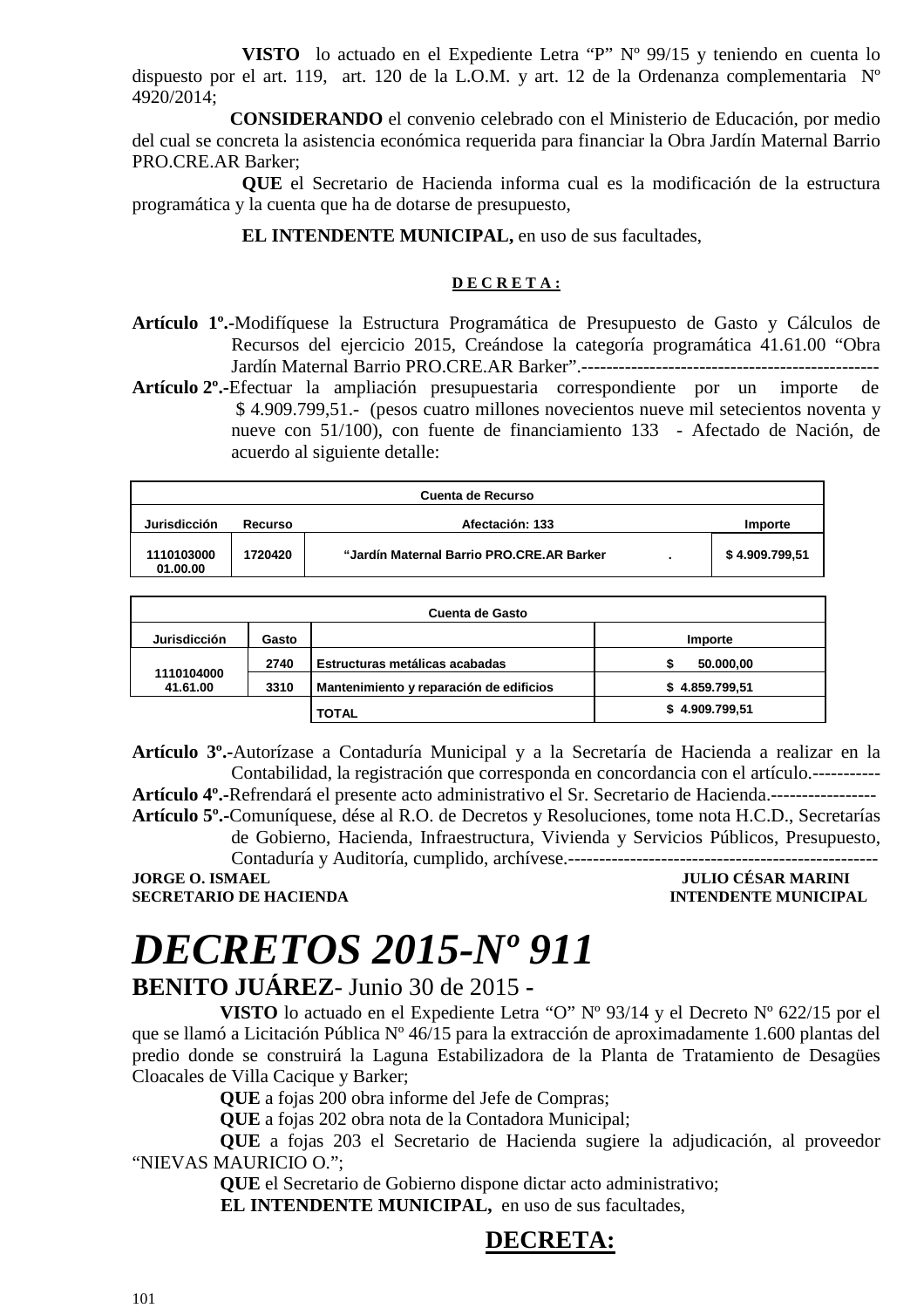**Artículo lº.-**Apruébese lo actuado en la LICITACIÓN PÚBLICA Nº 46/15.-----------------------------

- **Artículo 2º.-**Adjudíquese al proveedor "NIEVAS MAURICIO O." la extracción de aproximadamente 1.600 plantas del predio donde se construirá la Laguna Estabilizadora de la Planta de Tratamiento de Desagües Cloacales de Villa Cacique y Barker, por un monto total de pesos un millón ciento ochenta y nueve mil seiscientos (\$ 1.189.600,00).-----------------------------------------------------------------------------------
- **Artículo 3º.-**El gasto deberá imputarse de acuerdo a la solicitud de gastos obrante a fojas 41 del Expediente Letra "O" Nº 93/14.------------------------------------------------------------------

**Artículo 4º.-**Notifíquese**.------------------------------------------------------------------------------------------ Artículo 5º.-**Refrendará el presente acto administrativo el Sr. Secretario de Infraestructura,

Vivienda y Servicios Públicos.------------------------------------------------------------------- **Artículo 6º.-**Comuníquese, dése al R. O. De Decretos y Resoluciones, tome nota Secretarías de Gobierno, de Infraestructura, Vivienda y Servicios Públicos, de Hacienda, Presupuesto, Contaduría, Compras y Auditoría, cumplido, archívese.---------------------

#### **DIEGO ROSSETTI** JULIO CÉSAR MARINI **S. DE INF., VIV., Y SERV. PÚBLICOS INTENDENTE MUNICIPAL**

### *DECRETOS 2015-Nº 912*

**BENITO JUÁREZ –** Junio 30 de 2015. –

 **VISTO** lo actuado en el Expediente Letra "R" N° 51/02, por el cual se llamó a CONCURSO EXTERNO de Títulos y antecedentes para cubrir funciones de medico laboral, mediante el Decreto Municipal Nº 786/15;

 **QUE** a fojas 220 la Dirección de Recursos Humanos eleva el expediente a efectos de aprobar el concurso;

 **QUE** el Secretario de Gobierno dispone dictar el presente acto administrativo;

**EL INTENDENTE MUNICIPAL**, en uso de sus facultades,

### **DECRETA:**

**Artículo 1º.-**Apruébase el Concurso Externo dispuesto por Decreto Municipal Nº 786/15 de presentación de títulos y antecedentes para desempeñarse como Médico Laboral Municipal, del cual resultara ganador el Doctor Aníbal Ávila, en un todo de acuerdo a los antecedentes e informes obrantes en el Expediente Letra "R" N° 51/02.--------------

**Artículo 2º.-** Por la Dirección de Recursos Humanos, comuníquese.--------------------------------------

**Artículo 3º.-** Refrendará el presente acto administrativo el Sr. Secretario de Gobierno.---------------- **Artículo 4º.-**Comuníquese, dése al R. O. de Decretos y Resoluciones, tome nota

Recursos Humanos, Tesorería, Auditoria, Contaduría, Secretarías de Hacienda y de Gobierno, cumplido, archívese.-----------------------------------------------------------------

**SERGIO JULIO ACOSTA JULIO CÉSAR MARINI SECRETARIO DE GOBIERNO** 

# *DECRETOS 2015-Nº 913*

### **BENITO JUÁREZ-** Junio 30 de 2015**-**

**VISTO** lo actuado en el Expediente Letra "D" Nº 161/15 por el cual la Sra. Delegada Municipal de Barker Interina a fojas 21, solicita SUBSIDIO destinado al Sr. ROMEO SEBASTIÁN;

**QUE** a fojas precedentes Contaduría realiza la respectiva reserva preventiva del gasto;

**QUE** el Secretario de Gobierno dispone dictar el presente acto administrativo de subsidio;

 **EL INTENDENTE MUNICIPAL,** en uso de sus facultades,

**DECRETA**: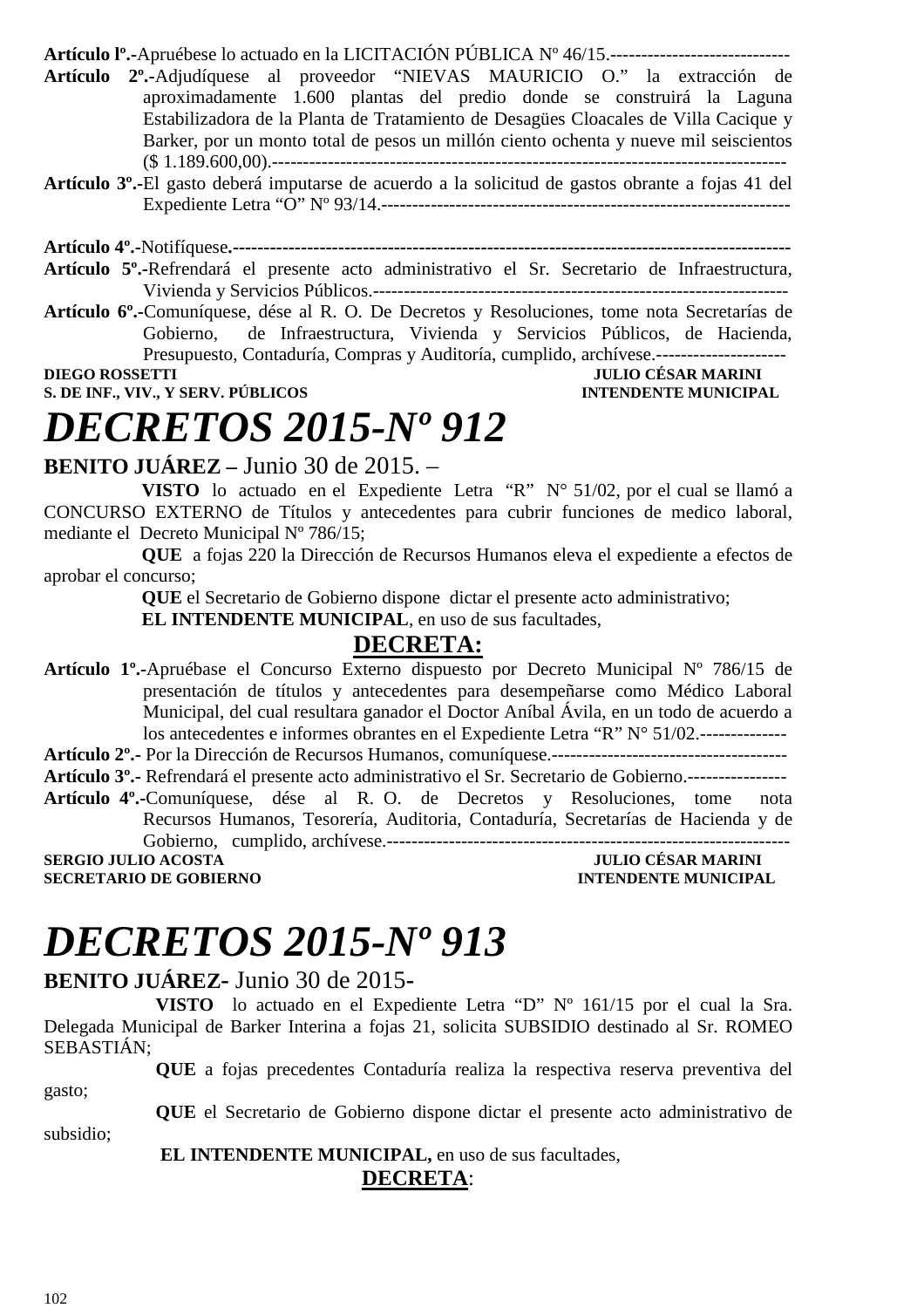**Artículo 1º.-**Abonar SUBSIDIO A INDIGENTES al Sr. ROMEO SEBASTIÁN D.N.I. 37.906.398, por un monto total de pesos OCHOCIENTOS (\$ 800,00) de acuerdo a lo actuado en el Expte. Letra "D" Nº 161/15.----------------------------------------------------------------------

**Artículo 2º.-**El gasto será imputado según lo informado por Contaduría a fs. precedentes.------------

**Artículo 3º.-**Refrendará el presente acto administrativo la Sra. Secretaria de Desarrollo Social.------ **Artículo 4º.-**Comuníquese, desde la R. O. de Decretos y Resoluciones, tome nota, Contaduría, Tesorería, Presupuesto, Secretarias de Desarrollo Social, de Gobierno y Auditoría, cumplido, archívese--------------------------------------------------------------------------------

**MARÍA TERESA RICCI S. DE DESARROLLO SOCIAL DESARROLLO SOCIAL DESARROLLO SOCIAL DESARROLLO SOCIAL DESARROLLO SOCIAL DE SOCIAL DE SOCIAL DE SOCIAL DE SOCIAL DE SOCIAL DE SOCIAL DE SOCIAL DE SOCIAL DE SOCIAL DE SOCIAL DE SOCIAL DE SOCIAL DE SO** 

## *DECRETOS 2015-Nº 914*

### **BENITO JUÁREZ** – Junio 30 de 2015 -

 **VISTO** lo actuado en el Expte. Letra "E" Nº 74/13 en el cual obra el Decreto Municipal Nº 795/15 por el que se llamó a Concurso Externo de Títulos y Antecedentes para cubrir un cargo de médico Pediatra para el Hospital Municipal "Eva Perón"- Ente Descentralizado "Dr. Alfredo A. Saintout";

**QUE** a fojas 49 obra Acta de la Junta Evaluadora informando que no se ha registrado ninguna inscripción;

**QUE** el Director Administrativo del Hospital Municipal "Eva Perón"-Ente Descentralizado "Dr. Alfredo A. Saintout" solicita se dicte acto administrativo declarando desierto el ya citado Concurso,

 **QUE** el Secretario de Gobierno dispone emitir acto administrativo;

 **EL INTENDENTE MUNICIPAL**, en uso de sus facultades,

### **DECRETA:**

**Artículo 1**º.-Declarar desierto el llamado a Concursos Externo de Títulos y Antecedentes para cubrir un cargo de Médico Pediatra para el Hospital Municipal "Eva Perón"-Ente Descentralizado "Dr. Alfredo A. Saintout" de acuerdo a lo solicitado por el Director Administrativo a fojas 50 del Expediente Letra "E" N° 74/13.------------------------------

**Artículo 2°.-**Refrendará el presente acto administrativo la Sra. Secretaria de Salud.-------------------- **Artículo 3º.-**Comuníquese, dése al R. O. de Decretos y Resoluciones, tome nota Recursos Humanos del Ente Descentralizado, Secretarías de Gobierno, de Salud y Auditoria

cumplido, archívese.-------------------------------------------------------------------------------

**MARÍA ELISA TIMPANARO JULIO CÉSAR MARINI** 

**INTENDENTE MUNICIPAL** 

# *DECRETOS 2015-Nº 915*

### **BENITO JUÁREZ** – Junio 30 de 2015 -

 **VISTO** lo actuado en el Expte. Letra "E" Nº 41/13 en el cual a fs. 78 obra Decreto Municipal Nº 793/15 por el que se llamó a Concurso Externo de Títulos y Antecedentes para cubrir un cargo de médico Ecografista, Jefe del Servicio de Diagnóstico por Imágenes para el Hospital Municipal "Eva Perón"- Ente Descentralizado "Dr. Alfredo A. Saintout";

**QUE** a fojas 79 obra Acta de la Junta Evaluadora informando que no se ha registrado ninguna inscripción;

**QUE** a fs. 80 el Director Administrativo del Hospital Municipal "Eva Perón"-Ente Descentralizado "Dr. Alfredo A. Saintout" solicita se dicte acto administrativo declarando desierto el ya citado Concurso,

**OUE** el Secretario de Gobierno dispone emitir acto administrativo;

 **EL INTENDENTE MUNICIPAL**, en uso de sus facultades,

### **DECRETA:**

**Artículo 1**º.-Declarar desierto el llamado a Concursos Externo de Títulos y Antecedentes para cubrir un cargo de médico Ecografista, Jefe del Servicio de Diagnóstico por Imágenes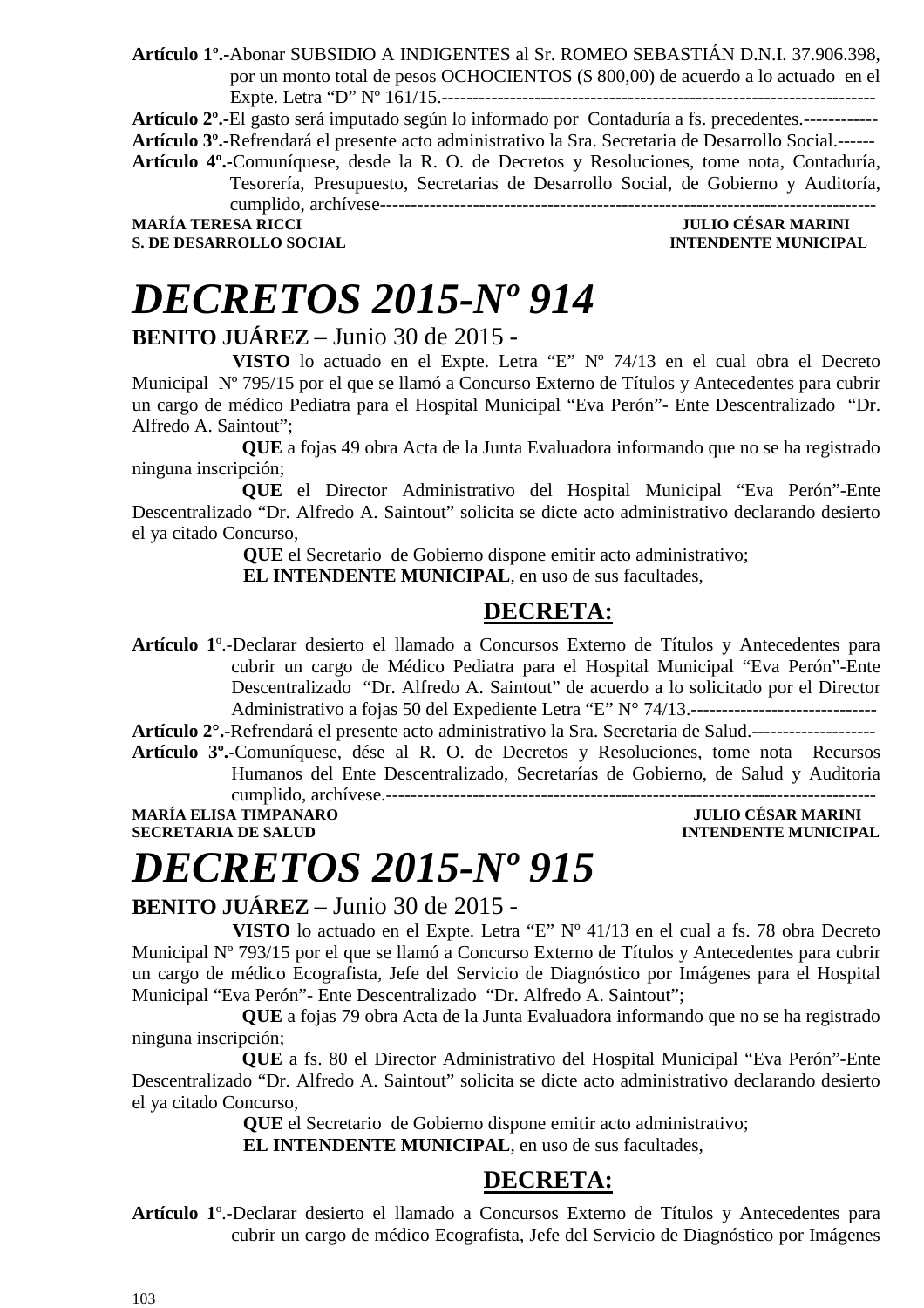para el Hospital Municipal "Eva Perón"-Ente Descentralizado "Dr. Alfredo A. Saintout" de acuerdo a lo solicitado por el Director Administrativo a fojas 80 del Expediente Letra "E" N° 41/13.------------------------------------------------------------------

**Artículo 2º.-**Refrendará el presente acto administrativo la Sra. Secretaria de Salud.--------------------

**Artículo 3º.-**Comuníquese, dése al R. O. de Decretos y Resoluciones, tome nota Ente Descentralizado Hospital, Secretarías de Gobierno, de Salud, de Hacienda y Auditoria cumplido, archívese.-------------------------------------------------------------------------------

MARÍA ELISA TIMPANARO **de la contrata de la contrata de la contrata de la contrata de la contrata de la contra<br>1990 - Secretaria de Salud SECRETARIA DE SALUD** 

# *DECRETOS 2015-Nº 916*

### **BENITO JUÁREZ** – Junio 30 de 2015-

**VISTO** lo actuado en el Expte. Letra "O" Nº 74/15, en el cual el Secretario de Infraestructura, Vivienda y Servicios Públicos a fojas 2 solicita la provisión de mano de obra y materiales para la construcción de Barrera Visual y Consolidados para calles Ruca Maipué, en Villa Cacique – Partido de Benito Juárez ;

**QUE** a fojas 20 el Jefe de Compras informa que dado el monto al que asciende el Presupuesto Oficial deberá realizar un llamado a Licitación Privada, acompañando Pliego de Bases y Condiciones;

**QUE** a fojas 28 Contaduría Municipal informa que el Pliego de Bases y Condiciones cumple con los requisitos enunciados en la L.O.M. y en el Reglamento de Contabilidad,

**QUE** a fojas 29 obra solicitud de gastos;

**QUE** a fojas 30 obra nota del Secretario de Hacienda y a fs. 30 vta. el Jefe de Compras informa Nº de la Licitación Privada, fecha, lugar y hora de apertura de la misma;

**QUE** el Secretario de Gobierno dispone dictar acto administrativo;

**EL INTENDENTE MUNICIPAL,** en uso de sus facultades,

### **DECRETA:**

- **Artículo lº.-**Llámese a **LICITACIÓN PRIVADA Nº 56/15** para la provisión de mano de obra y materiales para la construcción de Barrera Visual y Consolidados para calles Ruca Maipué, en Villa Cacique – Partido de Benito Juárez.----------------------------------------
- **Artículo 2º.**-El presupuesto oficial asciende la suma de pesos cuatrocientos cuarenta mil setecientos sesenta y siete con noventa y seis centavos (\$ 440.767,96).--------------------
- **Artículo 3º.**-La apertura de propuesta se realizará el día 17 de Julio de 2015 a las 11 horas en la Oficina Compras de la Municipalidad de Benito Juárez sita en Mitre Nº 42.--------------
- **Artículo 4º.**-Refrendará el presente acto administrativo el Sr. Secretario Infraestructura, Vivienda y Servicios Públicos.---------------------------------------------------------------------------------
- **Artículo 5º.**-Comuníquese, dése al R.O. de Decretos y Resoluciones, tome nota Compras, Secretarías de Gobierno, de Hacienda, de Secretario Infraestructura, Vivienda y Servicios Públicos, Contaduría, Auditoria y Dirección de Presupuesto, cumplido, archívese.--------------------------------------------------------------------------------------------

**DIEGO ROSSETTI JULIO CÉSAR MARINI** 

### **S. DE INF., VIV., Y SERV. PÚBLICOS INTENDENTE MUNICIPAL**

# *DECRETOS 2015-Nº 917*

### **BENITO JUÁREZ –**Junio 30 de 2015-

 **VISTO** que el día 1º de Julio del corriente año se realizará la "Jornada Regional sobre Atención Primaria de la Salud y Salud Ambiental", a llevarse a cabo en el Aula Magna del Centro Regional Universitario a partir de las 8: 30 horas;

**QUE** dicha jornada contará con la presencia del Secretario Ejecutivo del Consejo de Salud Dr. Domingo Jorge Collia, el Director de la Región Sanitaria IX Dr. César Turchetta, entre otros funcionarios provinciales, regionales y municipales;

**QUE** el Secretario de Gobierno dispone dictar el presente acto administrativo;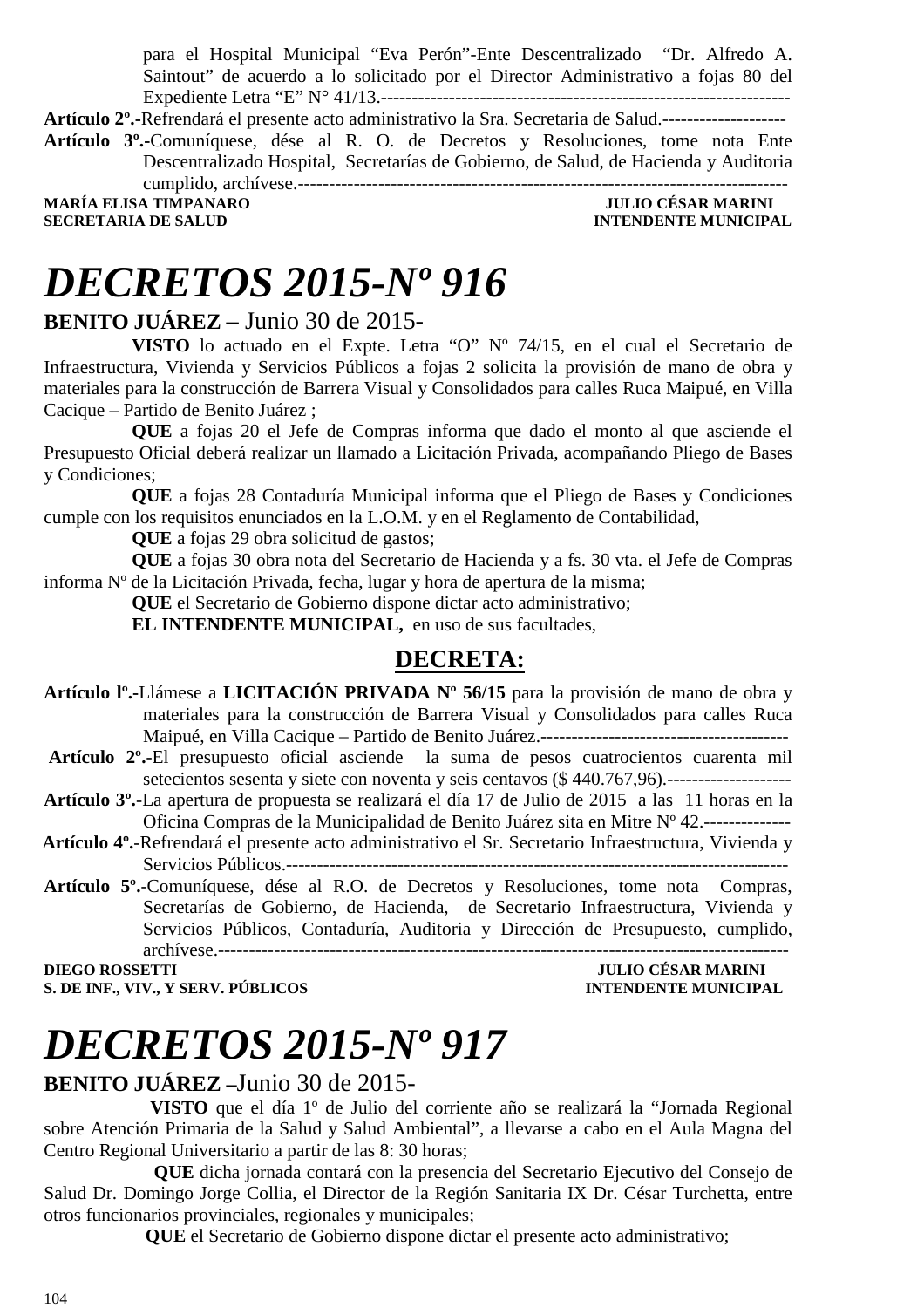**EL INTENDENTE MUNICIPAL**, en uso de sus facultades,

### **DECRETA:**

- **Artículo 1º.-**Declárese de **INTERÉS MUNICIPAL** la "Jornada Regional sobre Atención Primaria de la Salud y Salud Ambiental", a llevarse a cabo el día 1º de Julio en el Aula Magna del Centro Regional Universitario a partir de las 8:30 horas.--------------------------------
- **Artículo 2º.-**Autorízase a Contaduría a efectuar los pagos que demande el evento del artículo precedente.------------------------------------------------------------------------------------------
- **Artículo 3º.-**Refrendará el presente acto administrativo el Sr. Secretario de Gobierno.----------------

**Artículo 4º.-**Comuníquese, dése al R. O. de Decretos y Resoluciones, tome nota, Secretarías de Gobierno, de Salud, de Hacienda, Contaduría, Tesorería, Direcciones de Presupuesto, de Cultura y Educación y Auditoría, cumplido, archívese.-----------------------------------

**SERGIO JULIO ACOSTA** 

### **SECRETARIO DE GOBIERNO INTENDENTE MUNICIPAL**

### *DECRETOS 2015-Nº 918*

**BENITO JUÁREZ –** Junio 30 de 2015 **-** 

**VISTO** lo actuado en el Expediente Letra "G" Nº 82/13 por el que la **ASOCIACIÓN CIVIL JUÁREZ VOLEY** (fs. 125) solicita Subsidio para solventar gastos de alquiler del predio donde practican dicho deporte;

**QUE** a fojas 128 Contaduría efectúa la respectiva reserva preventiva del gasto; mientras que a fs. 129 la Secretaria de Gobierno dispone dictar el presente acto administrativo;

**QUE** el Secretario de Gobierno dispone dictar el presente acto administrativo de subsidio;

 **EL INTENDENTE MUNICIPAL,** en uso de sus facultades,

#### **DECRETA**:

**Artículo 1º.-**Otórguese **SUBSIDIO** a la **ASOCIACIÓN CIVIL JUÁREZ VOLEY** por la suma de pesos veintiún mil (\$ 21.000,00) destinado a solventar gastos de alquiler del predio donde practican dicho deporte. El pago se hará efectivo en 6 cuotas de pesos tres mil quinientos (\$3.500,00) de Julio a Diciembre del corriente año. El mismo deberá ser rendido oportunamente mediante "Balance de Inversión".-----------------------------------

**Artículo 2º.-**El gasto será imputado según lo informado por Contaduría a fs. precedentes.-----------

**Artículo 3º.-**Tesorería, previo a hacer efectivo al Subsidio del Art. 1º, deberá verificar el cumplimiento del Art. 132 del Reglamento de Contabilidad.--------------------------------

**Artículo 4º.-**Refrendará el presente acto administrativo el Sr. Secretario de Gobierno.-----------------

**Artículo 5º.-**Comuníquese, desde la R. O. de Decretos y Resoluciones, tome nota, Contaduría, Tesorería, Presupuesto, Secretaria de Gobierno, de Hacienda y Auditoría, cumplido,

archívese---------------------------------------------------------------------------------------------

**SECRETARIO DE GOBIERNO INTENDENTE MUNICIPAL** 

### **SERGIO JULIO ACOSTA JULIO CÉSAR MARINI**

**BENITO JUÁREZ –** Junio 30 de 2015-

*DECRETOS 2015-Nº 919* 

 **VISTO** que el día viernes 3 de Julio del corriente año se realizará una Jornada de Patrimonio Natural del Distrito y Turismo Sustentable, en el marco de la celebración del mes del medio ambiente, a llevarse a cabo en las Instalaciones de la Escuela de Educación Secundaria "Ministro Zarini", en la localidad de Villa Cacique;

**QUE** dicha jornada contará con la presencia del Dr. Marcelo Beccaceci, coordinador del Programa Turismo Sustentable y Ambiente, de la Secretaría de Ambiente y Desarrollo Sustentable de la Nación y estará dirigida a escuelas que posean la modalidad de Ciencias Naturales o modalidades relacionadas con el Turismo;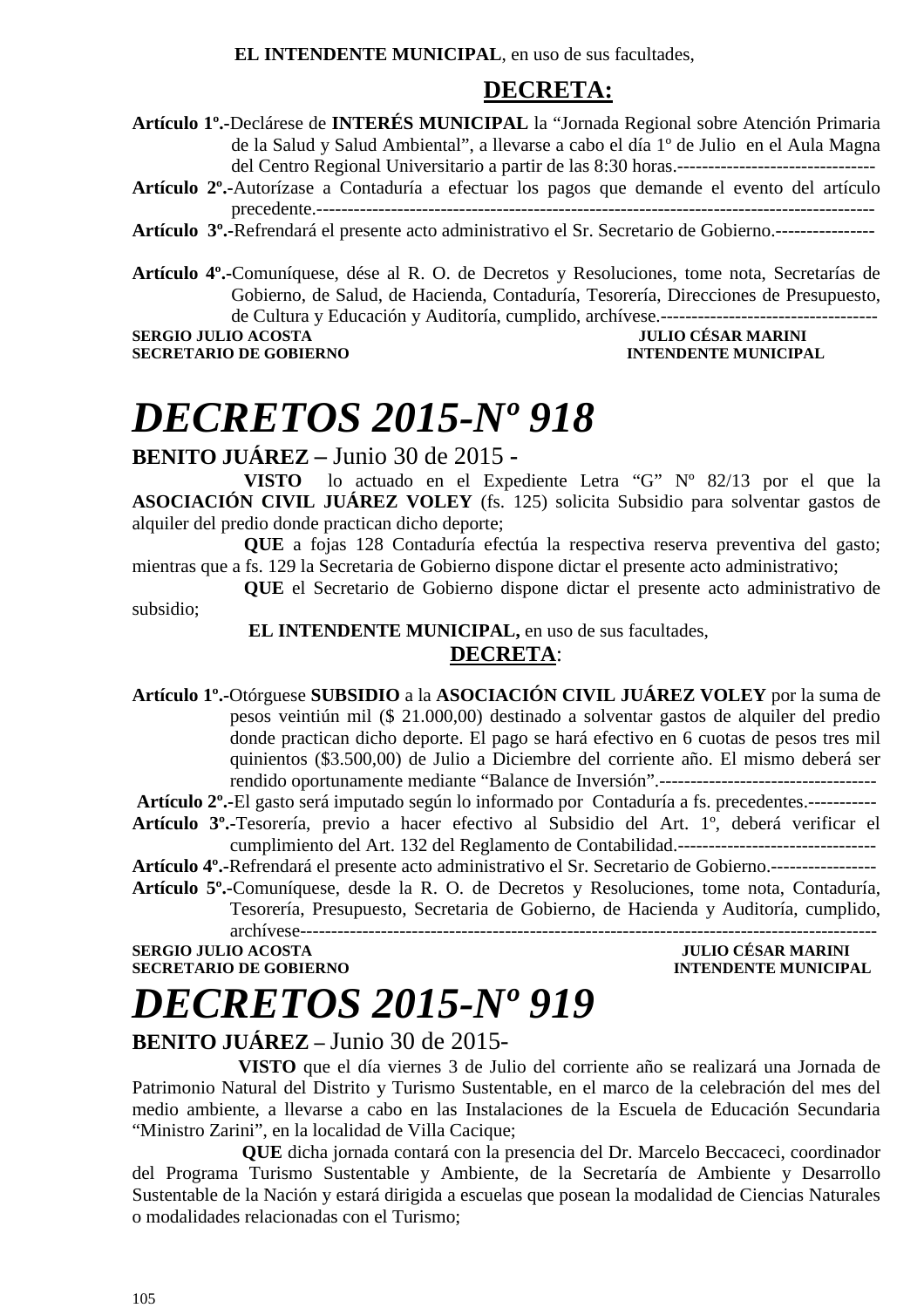**QUE** quienes participen del evento, podrán presentar y poner a consideración del especialista, proyectos y experiencias, a fin de comentar su viabilidad o factibilidad, así como también sugerencias y aportes enriquecedores;

 **QUE** el Secretario de Gobierno dispone dictar el presente acto administrativo;  **EL INTENDENTE MUNICIPAL**, en uso de sus facultades,

### **DECRETA:**

**Artículo 1º.-**Declárese de **INTERÉS MUNICIPAL** la Jornada de Patrimonio Natural del Distrito y Turismo Sustentable, a llevarse a cabo en el marco de la celebración del mes del medio ambiente, el día 3 de Julio del corriente año en las Instalaciones de la Escuela de Educación Secundaria "Ministro Zarini", en la localidad de Villa Cacique .-----------

**Artículo 2º.-**Autorízase a Contaduría a efectuar los pagos que demande el evento del artículo precedente.------------------------------------------------------------------------------------------

**Artículo 3º.-**Refrendará el presente acto administrativo el Sr. Secretario de Gobierno.----------------

**Artículo 4º.-**Comuníquese, dése al R. O. de Decretos y Resoluciones, tome nota, Secretarías de Gobierno, de Hacienda, Contaduría, Tesorería, Direccione de Presupuesto, Turismo y Auditoría, cumplido, archívese.------------------------------------------------------------------

**SERGIO JULIO ACOSTA JULIO CÉSAR MARINI** 

**SECRETARIO DE GOBIERNO INTENDENTE MUNICIPAL** 

# *RESOLUCIONES 2015-Nº 242*

### **BENITO JUÁREZ** – Junio 1 de 2015 –

 **VISTO** las Licencias solicitadas por los agentes pertenecientes al área de Infraestructura, Vivienda y Servicios Públicos;

 **QUE** en las "Planillas Licencia" consta el debido conforme refrendado por la Dirección de Recursos Humanos y por los distintos responsables de área;

 **QUE** el Secretario de Gobierno dispone dictar el presente acto administrativo;

### **RESUELVE:**

**Artículo 1º.-**Concédanse las **LICENCIAS ANUALES REGLAMENTARIAS** otorgadas a los agentes y por los días que se detallan a continuación:

**MARINI MARIO (L.P. 2535) desde el día 02/06/2015 y hasta 08/06/2015 L.A.R. 2014** 

**BELIO SUSANA (L.P. 1058) desde el día 26/05/2015 y hasta 01/06/2015 L.A.R. 2014** 

**CIPRIANO LACAZE (L.P. 2498) desde el día 21/05/2015 y hasta 27/05/2015 L.A.R 2014** 

**MADRID PABLO (L.P. 2343) desde el día 26/05/2015 y hasta 12/06/2015 L.A.R. 2013** 

**VASQUEZ WALTER (L.P. 1210) desde el día 26/05/2015 y hasta 01/06/2015 L.A.R. 2013** 

**Artículo 2º.-**Concédanse las **LICENCIAS POR RAZONES PARTICULARES** a los agentes y por los días que se detallan a continuación:

**AREVALO ALBERTO (L.P. 2202) por el día 26/05/2015** 

**DIAZ JUAN CARLOS (L.P. 2407) por el día 26/05/2015** 

**GAMALERI MARTIN (L.P. 2758) por el día 22/05/2015** 

**AREVALO MONICA (L.P. 3066) por el día 27/05/2015** 

- **Artículo 3º.-**Concédase la **LICENCIA POR DONACION DE SANGRE** al agente y por el día que se detalla a continuación:
- **FOURNIER MARIANO (L.P. 2908) por el día 22/05/2015**
- **Artículo 4º.-**Concédase la **LICENCIA POR EXAMEN** al agente y por el día que se detalla a continuación:
- **ESPINOZA DAVID (L.P. 2928) por el día 21/05/2015**
- **Artículo 5º.-**Concédase la **LICENCIA POR PRESENTISMO** al agente y por el día que se detalla a continuación:

#### **CIPRIANO LACAZE (L.P. 2498) desde el 28/05/15 y hasta el 3/06/15 Presentismo 2004**

- **Artículo 6º.-**Refrendará el presente acto administrativo el Sr. Secretario de Infraestructura, Vivienda y Servicios Públicos.-------------------------------------------------------------------
- **Artículo 7º.**-Comuníquese, dése al R.O. de Decretos y Resoluciones, tome nota Recursos Humanos, Secretarías de Gobierno, de Infraestructura, Vivienda y Servicios Públicos y Auditoría, cumplido archívese.-------------------------------------------------------------------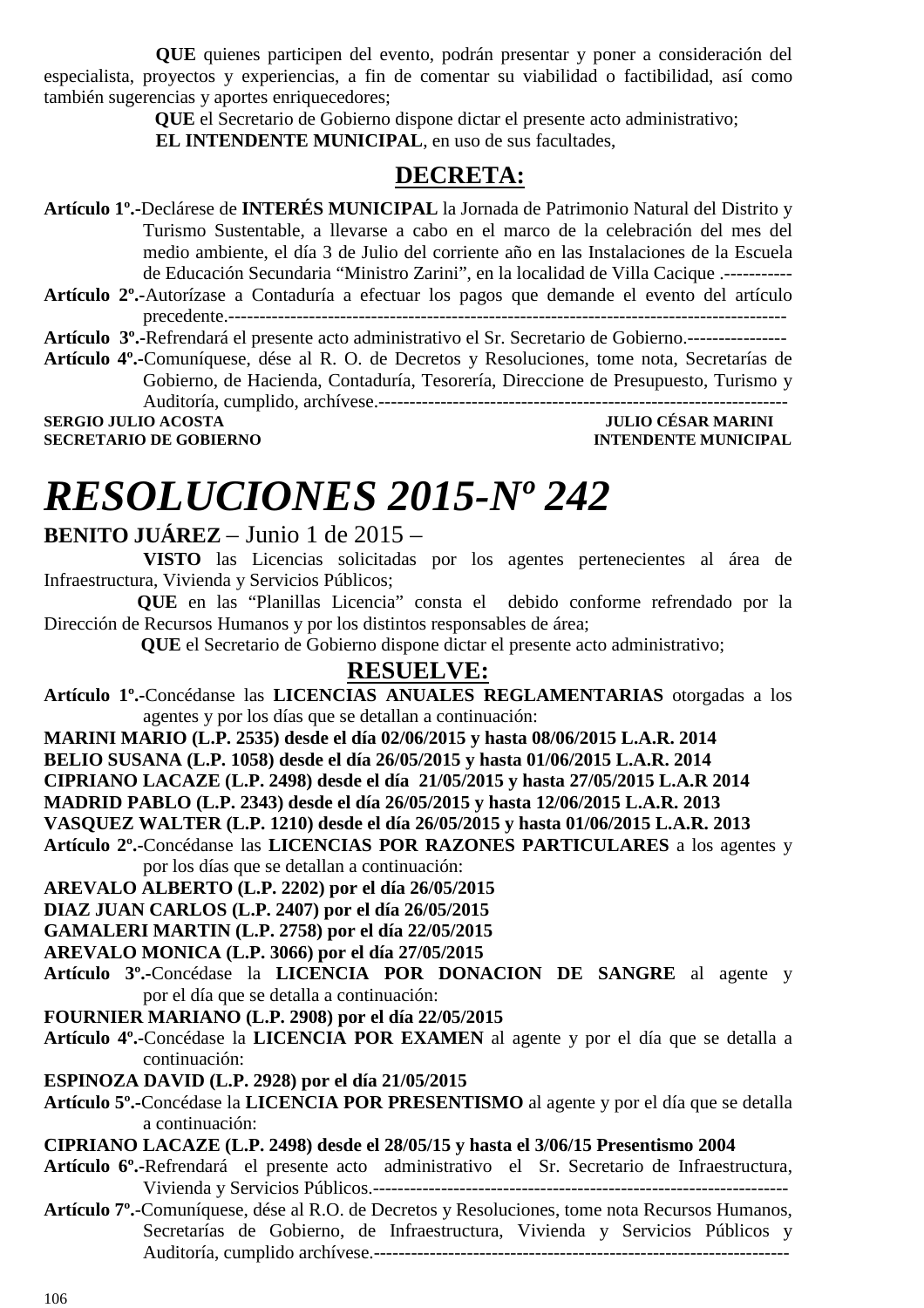# *RESOLUCIONES 2015-Nº 243*

**BENITO JUÁREZ** – Junio 1 de 2015 -

 **VISTO** que la Tesorera Municipal Cdra. DOMÍNGUEZ ANA VICTORIA (L.P. 2865), solicita se le conceda LICENCIA POR ENFERMEDAD por el día 1/06/2015;

 **QUE** en la "Planilla Licencia" consta el debido conforme refrendado por la Dirección de Recursos Humanos Interina;

 **QUE** el Secretario de Gobierno dispone dictar acto administrativo,

### **RESUELVE:**

**Artículo 1º.**-Conceder **LICENCIA POR ENFERMEDAD** a la Tesorera Municipal Cdra. DOMÍNGUEZ ANA VICTORIA **(L.P. 2865)**, por el día 1/06/2015.----------------------

**Artículo 2º.-** Refrendará el presente acto administrativo el Sr. Secretario de Hacienda.----------------

**Artículo 3º.-**Comuníquese, dése al R.O. de Decretos y Resoluciones, tome nota Recursos Humanos, Secretarías de Gobierno, de Hacienda y Auditoría, cumplido, archívese.----- **JORGE O. ISMAEL** 

**SECRETARIO DE HACIENDA** 

# *RESOLUCIONES 2015-Nº 244*

### **BENITO JUÁREZ-** Junio 2 de 2015 –

 **VISTO** las Licencias solicitadas por los agentes pertenecientes a las distintas áreas Municipales;

 **QUE** en las "Planillas Licencia" consta el debido conforme refrendado por la Dirección de Recursos Humanos y por los distintos responsables de área;

 **QUE** el Secretario de Gobierno dispone dictar el presente acto administrativo;

### **RESUELVE:**

**Artículo 1º.-**Concédanse las **LICENCIAS ANUALES REGLAMENTARIAS** otorgadas a los agentes y por los días que se detallan a continuación:

**MARCILLA MARCELO (L.P. 2826) desde el día 10/06/2015 y hasta 16/06/2015 L.A.R. 2014 MATEO CAROLINA M. (L.P. 3110) desde el día 08/06/2015 y hasta 13/06/2015 L.A.R. 2014 PEREZ CARLOS (L.P. 2639) desde el día 01/06/2015 y hasta 07/06/2015 L.A.R. 2013 SANCHEZ SERGIO (L.P. 3219) desde el día 01/06/2015 y hasta 07/06/2015 L.A.R. 2014** 

**Artículo 2º.-**Concédanse las **LICENCIAS POR RAZONES PARTICULARES** a los agentes y por los días que se detallan a continuación:

**LARRALDE MANUELA (L.P. 3142) por el día 29/05/2015 ANDREOLI LEANDRO (L.P. 3094) por el día 28/05/2015** 

**Artículo 3º.-**Concédanse las **LICENCIAS POR ACCIDENTE DE TRABAJO** a los agentes y por los días que se detallan a continuación:

**MEZA JUAN RAMÓN (L.P. 3215) desde el día 27/05/2015 y hasta 16/07/2015 CONNI CLAUDIA (L.P. 3056) desde el día 28/04/2015 y hasta 28/05/2015** 

**Artículo 4º.**-Refrendará el presente acto administrativo el Sr. Secretario de Gobierno.-------------- **Artículo 5º.**-Comuníquese, dése al R.O. de Decretos y Resoluciones, tome nota Recursos Humanos, Secretaría de Gobierno, y Auditoría, cumplido archívese.------------------------------------

**SERGIO JULIO ACOSTA SECRETARIO DE GOBIERNO**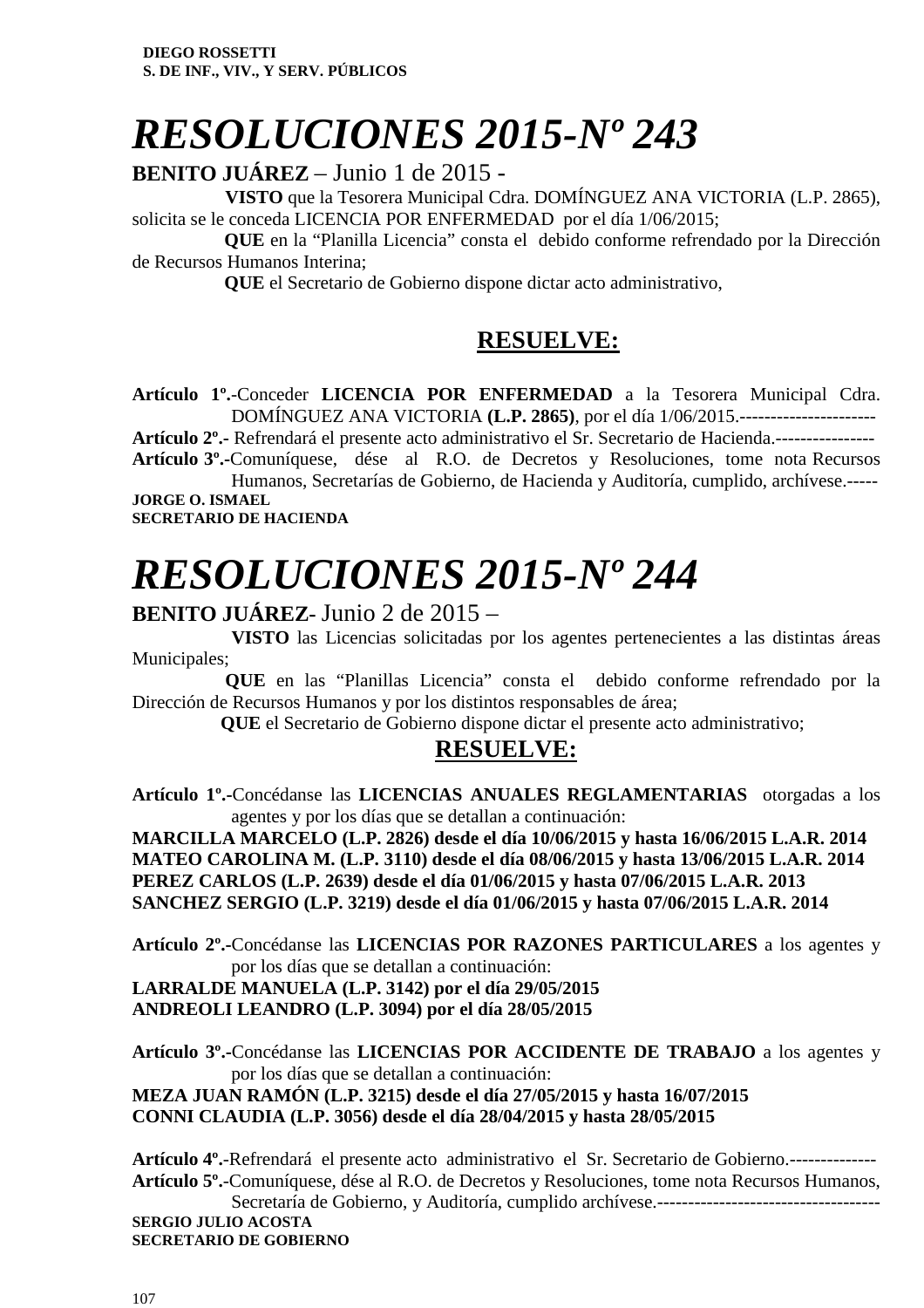# *RESOLUCIONES 2015-Nº 245*

### **BENITO JUÁREZ** – Junio 3 de 2015 –

 **VISTO** las Licencias solicitadas por los agentes pertenecientes al área de Infraestructura, Vivienda y Servicios Públicos;

 **QUE** en las "Planillas Licencia" consta el debido conforme refrendado por la Dirección de Recursos Humanos y por los distintos responsables de área;

 **QUE** el Secretario de Gobierno dispone dictar el presente acto administrativo;

### **RESUELVE:**

**Artículo 1º.-**Concédase la **LICENCIA ANUAL REGLAMENTARIA** otorgada al agente y por los días que se detallan a continuación:

**IBARLUCEA MIGUEL (L.P. 1503) desde el día 28/05/2015 y hasta 08/06/2015 L.A.R. 2014** 

**Artículo 2º.-**Concédanse las **LICENCIAS POR RAZONES PARTICULARES** a los agentes y por los días que se detallan a continuación:

#### **SCUFFI NESTOR (L.P. 2688) por el día 29/05/2015 KLOOSTERMAN MAURO (L.P. 3034) por el día 27/05/2015**

**DEL GIORGIO JORGE (L.P. 2682) por el día 28/05/2015** 

**Artículo 3º.-**Refrendará el presente acto administrativo el Sr. Secretario de Infraestructura, Vivienda y Servicios Públicos.------------------------------------------------------------------- **Artículo 4º.**-Comuníquese, dése al R.O. de Decretos y Resoluciones, tome nota Recursos Humanos, Secretarías de Gobierno, de Infraestructura, Vivienda y Servicios Públicos y Auditoría, cumplido archívese.------------------------------------------------------------------- **DIEGO ROSSETTI** 

**S. DE INF., VIV., Y SERV. PÚBLICOS** 

# *RESOLUCIONES 2015-Nº 246*

### **BENITO JUÁREZ –** Junio 3 de 2015-

 **VISTO** lo actuado en el Expediente Letra "S" Nº 80/15, en el que a fs. 1 obra nota del Director de Servicios Sanitarios informando sobre un error en la nota de solicitud de horas extras con fecha 17/04/2015;

**QUE** a fojas 2 obra nota de la Directora de Recursos Humanos informando que en la liquidación del mes de Abril se le abonó por error al agente JUNGHEIM JUAN ROBERTO (L.P. 2643), la suma de pesos un mil ochocientos setenta y tres con cuarenta y cuatro centavos (\$ 1.873,44), correspondiente a las horas extras realizadas por el agente GARCIA JUAN ANTONIO (L.P. 2205) a quien no le fueron abonadas;

 **QUE** el Sr. Asesor Legal de la Comuna a fojas 6 y 7, solicita el dictado del pertinente acto administrativo, descontando mensualmente un 10% de los haberes brutos del agente JUNGHEIM JUAN ROBERTO (L.P. 2643), hasta completar la suma de Pesos un mil ochocientos setenta y tres con cuarenta y cuatro centavos (\$ 1.873.44);

**QUE** el Secretario de Gobierno dispone dictar el presente acto administrativo;

**EL INTENDENTE MUNICIPAL**, en uso de sus facultades,

### **RESUELVE:**

**Artículo 1º.-**Descuéntese al agente JUNGHEIM JUAN ROBERTO (L.P. 2643), de manera mensual el 10% de sus haberes brutos, hasta completar la suma de pesos un mil ochocientos setenta y tres con cuarenta y cuatro centavos (\$ 1.873,44), abonados erróneamente en concepto de Horas Extras, en la liquidación del mes de Abril del corriente año, conforme lo actuado en Expediente Letra "S" Nº 80/15.-------------------

**Artículo 2º.-**Por Asesoría Legal, notifíquese.------------------------------------------------------------------

**Artículo 3º.-**Refrendará el presente acto administrativo el Sr. Secretario de Infraestructura, Vivienda y Servicios Públicos.-----------------------------------------------------------------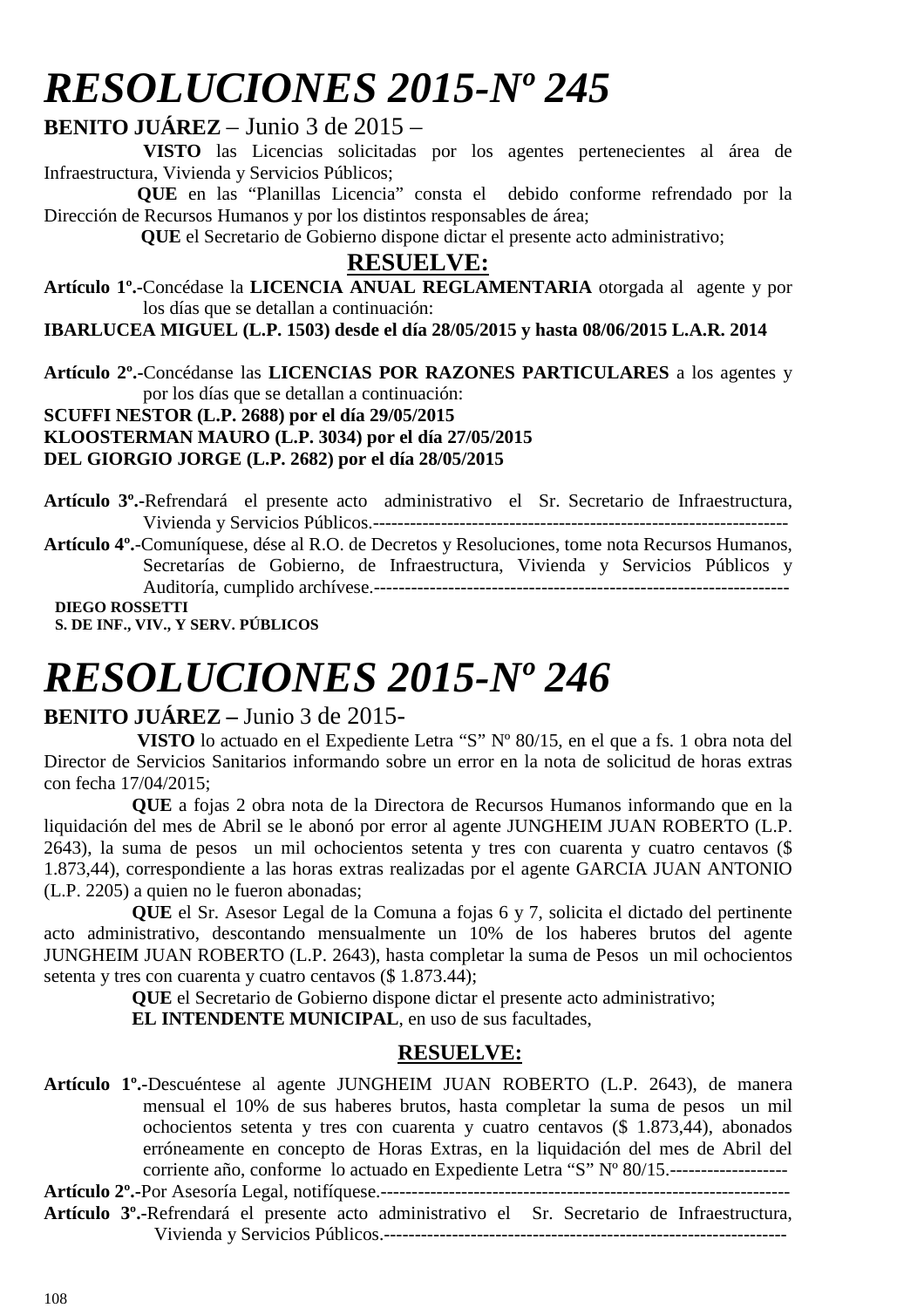**Artículo 4º.-**Comuníquese, dése al R. O. de Decretos y Resoluciones, tome nota Recursos Humanos, Patrimonio, Auditoria, Asesoría Legal, Secretarías de Gobierno y de Infraestructura, Vivienda y Servicios Públicos, cumplido, archívese.----------------------

**S. DE INF., VIV. Y SERV. PÚBLICOS INTENDENTE MUNICIPAL** 

### **JULIO CÉSAR MARINI**

# *RESOLUCIONES 2015-Nº 247*

**BENITO JUÁREZ –** Junio 3 de 2015-

**VISTO** lo actuado en Expte. Letra "G" Nº 152/12, en el cual el Director General de Servicios a fs. 9 informa que el agente SCHWINDT MAURICIO (L.P. 3046), no se presentó en su lugar de trabajo el día 04 de Mayo del corriente año;

 **QUE** a fs. 11 la Directora de Recursos Humanos informa que pese a haber sido notificado, el agente no ha presentado descargo, y solicita se aplique la sanción de APERCIBIMEINTO descontando de sus haberes el día de ausencia injustificada;

**QUE** a fs. 12 y 13 obra dictamen del Asesor Legal;

 **QUE** el Secretario de Gobierno dispone dictar acto administrativo,

 **EL INTENDENTE MUNICIPAL,** en uso de sus facultades

#### **RESUELVE:**

- **Artículo 1º.-**Aplicar un APERCIBIMIENTO al agente SCHWINDT MAURICIO (L.P. 3046), de acuerdo a lo dispuesto en el Artículo 62 inc. b) de la ley 11.757 y a lo actuado en el Expediente Letra "G" Nº 152/12.----------------------------------------------------------------
- **Artículo 2º.-**Autorízase a la Dirección de Recursos Humanos a descontar de los haberes del agente SCHWINDT MAURICIO (L.P. 3046), el día de ausencia injustificada (04/05/15), de acuerdo a lo actuado en el Expediente Letra "G" Nº 152/12.-----------------------------

**Artículo 3º.-**Por la Dirección de Recursos Humanos, notifíquese------------------------------------------

- **Artículo 4º.-**Refrendará el presente acto administrativo el Sr. Secretario de Infraestructura, Vivienda y Servicios Públicos.-------------------------------------------------------------------
- **Artículo 5º.-**Comuníquese, dése al R. O. de Decretos y Resoluciones, tome nota Recursos Humanos, Secretarías de Gobierno, de Infraestructura, Vivienda y Servicios Públicos y Auditoría cumplido, archívese.-----------------------------------------------------------------

**S. DE INF., VIV., Y SERV. PÚBLICOS INTENDENTE MUNICIPAL** 

### **DIEGO ROSSETTI JULIO CÉSAR MARINI**

# *RESOLUCIONES 2015-Nº 248*

### **BENITO JUÁREZ** –Junio 8 de 2015 -

 **VISTO** lo actuado en el Expte. Letra "R" Nº 81/15 donde a fojas 2 obra nota de los Sres. Nader Abel Jesús (D.N.I. 14.295.462) y Nader Gustavo (D.N.I. 16.604.028) donde manifiestan pagar bajo protesto la deuda de la tasa municipal de alumbrado, barrido y limpieza, perteneciente al inmueble cuya partida es Nº 6483, aduciendo que la misma se encuentra prescripta;

**QUE** a fojas 5 el Director de Recaudación solicita que se informe si la deuda fue cobrada en los términos correspondientes;

**QUE** a de fs. 15 a 17 obra despacho del Asesor Legal de la Comuna, aduciendo:

*"En este caso en particular, consideramos que la prescripción no ha operado, dado que hubo emplazamientos administrativos a los deudores, y un reconocimiento de deuda por parte de quienes efectúan el protesto. (…)* 

*Que debe aplicarse el artículo 278 de la Ley Orgánica de las Municipalidades (modificado por Ley Nº 12.076), pone al alcance de la Intendencia dos modos de interrumpir el término de la prescripción: a) por el reconocimiento expreso que el deudor hiciere de sus obligaciones, y b) por los actos judiciales o administrativos que la Municipalidad ejecutare en procuración del pago (…)"* 

> **QUE** la Secretaría de Gobierno dispone dictar el presente acto administrativo;  **EL INTENDENTE MUNICIPAL**, en uso de sus facultades,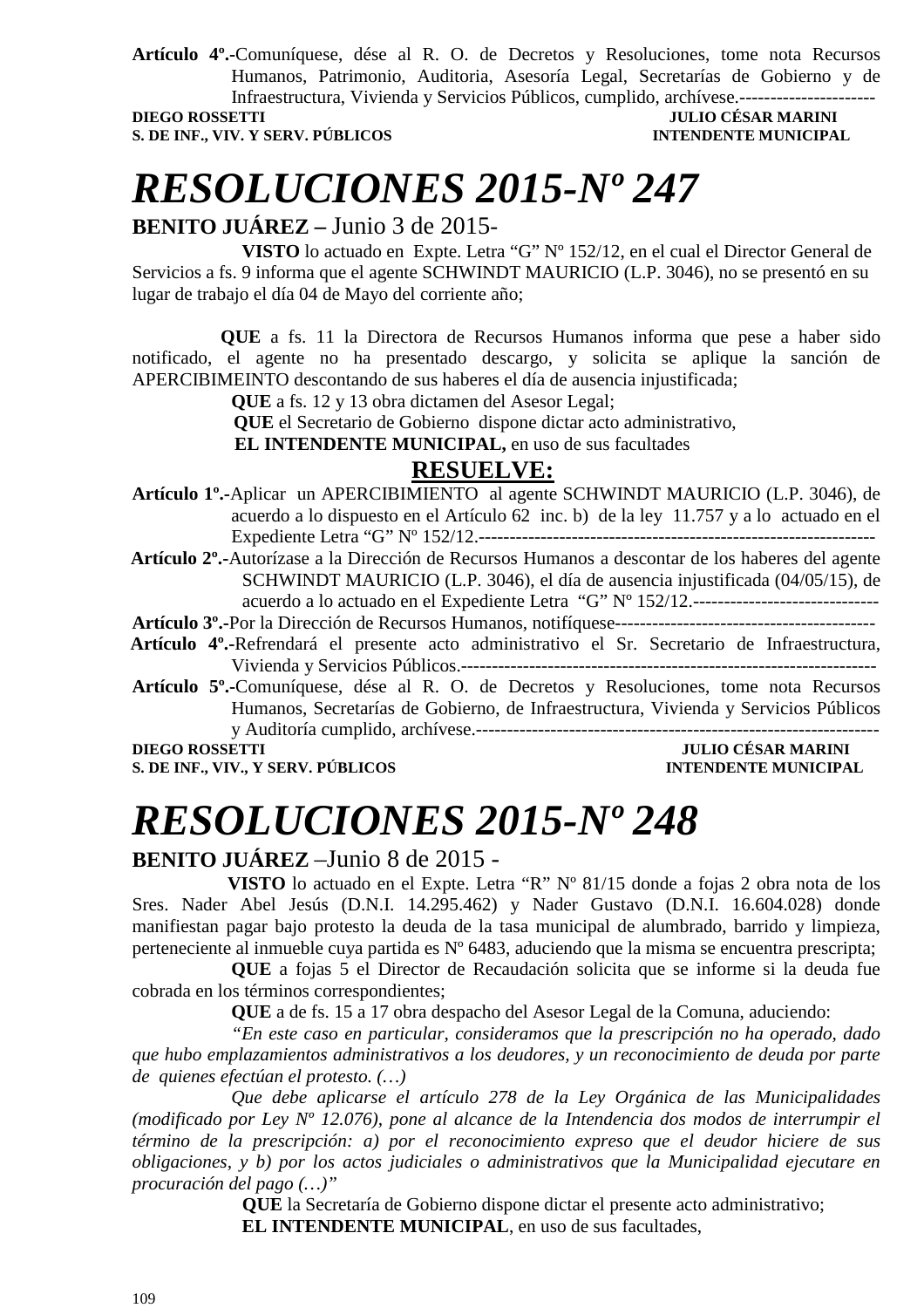### **RESUELVE:**

**Artículo 1º.-**Recházese el Pago Bajo Protesto, presentado por los Sres. Nader Abel Jesús (D.N.I. 14.295.462) y Nader Gustavo (D.N.I. 16.604.028) referente a la deuda de la Tasa Municipal de Alumbrado, Barrido y Limpieza perteneciente al inmueble cuya partida es Nº 6483 y de acuerdo a lo actuado en el Letra "R" Nº 81/15.----------------------------

**Artículo 2º.-**Por Asesoría Legal notifíquese.-------------------------------------------------------------------

**Artículo 3º.-**Refrendará el presente acto administrativo el Sr. Secretario de Hacienda.-----------------

**Artículo 4º.-**Comuníquese, dése al R. O. de Decretos y Resoluciones, tome nota Contaduría, Tesorería, Dirección de Recaudación, Secretaria de Hacienda y Gobierno, cumplido, archívese.--------------------------------------------------------------------------------------------

**SECRETARIO DE HACIENDA** 

Social;

### **JULIO CÉSAR MARINI<br>INTENDENTE MUNICIPAL**

# *RESOLUCIONES 2015-Nº 249*

#### **BENITO JUÁREZ** – Junio 8 de 2015 –

**VISTO** las Licencias solicitadas por los agentes pertenecientes al área de Desarrollo

 **QUE** en las "Planillas Licencia" consta el debido conforme refrendado por la Dirección de Recursos Humanos y por los distintos responsables de área;

 **QUE** el Secretario de Gobierno dispone dictar el presente acto administrativo;

### **RESUELVE:**

**Artículo 1º.-**Concédanse las **LICENCIAS POR RAZONES PARTICULARES** otorgadas a los agentes y por los días que se detallan a continuación:

#### **LUNA NATALIA (L.P. 2704) por el día 27/05/2015 KITLAIN SILVINA (L.P. 3031) por el día 27/05/2015 GOMEZ NANCY (L.P. 2707) por el día 29/05/2015 LÓPEZ HEBE (L.P. 2393) por el día 29/05/2015**

**Artículo 2º.-**Refrendará el presente acto administrativo la Sra. Secretaria de Desarrollo Social.------  **Artículo 3º.-**Comuníquese, dése al R.O. de Decretos y Resoluciones, tome nota Recursos Humanos,

Secretarías de Gobierno, de Desarrollo Social y Auditoria, cumplido, archívese.-------- **MARÍA TERESA RICCI S. DE DESARROLLO SOCIAL** 

# *RESOLUCIONES 2015-Nº 250*

### **BENITO JUÁREZ** – Junio 9 de 2015 –

 **VISTO** las Licencias solicitadas por los agentes pertenecientes al área de Infraestructura, Vivienda y Servicios Públicos;

 **QUE** en las "Planillas Licencia" consta el debido conforme refrendado por la Dirección de Recursos Humanos y por los distintos responsables de área;

 **QUE** el Secretario de Gobierno dispone dictar el presente acto administrativo;

### **RESUELVE:**

**Artículo 1º.-**Concédanse las **LICENCIAS ANUALES REGLAMENTARIAS** otorgadas a los agentes y por los días que se detallan a continuación:

**ROMEO ROSANA (L.P. 2837) desde el día 27/05/2015 y hasta 02/06/2015 L.A.R. 2014 VEGA ROSARIO (L.P. 3072) desde el día 01/06/2015 y hasta 07/06/2015 L.A.R. 2014 VACAREZZA FRANCO (L.P. 3199) desde el día 01/06/2015 y hasta 13/06/2015 L.A.R. 2013**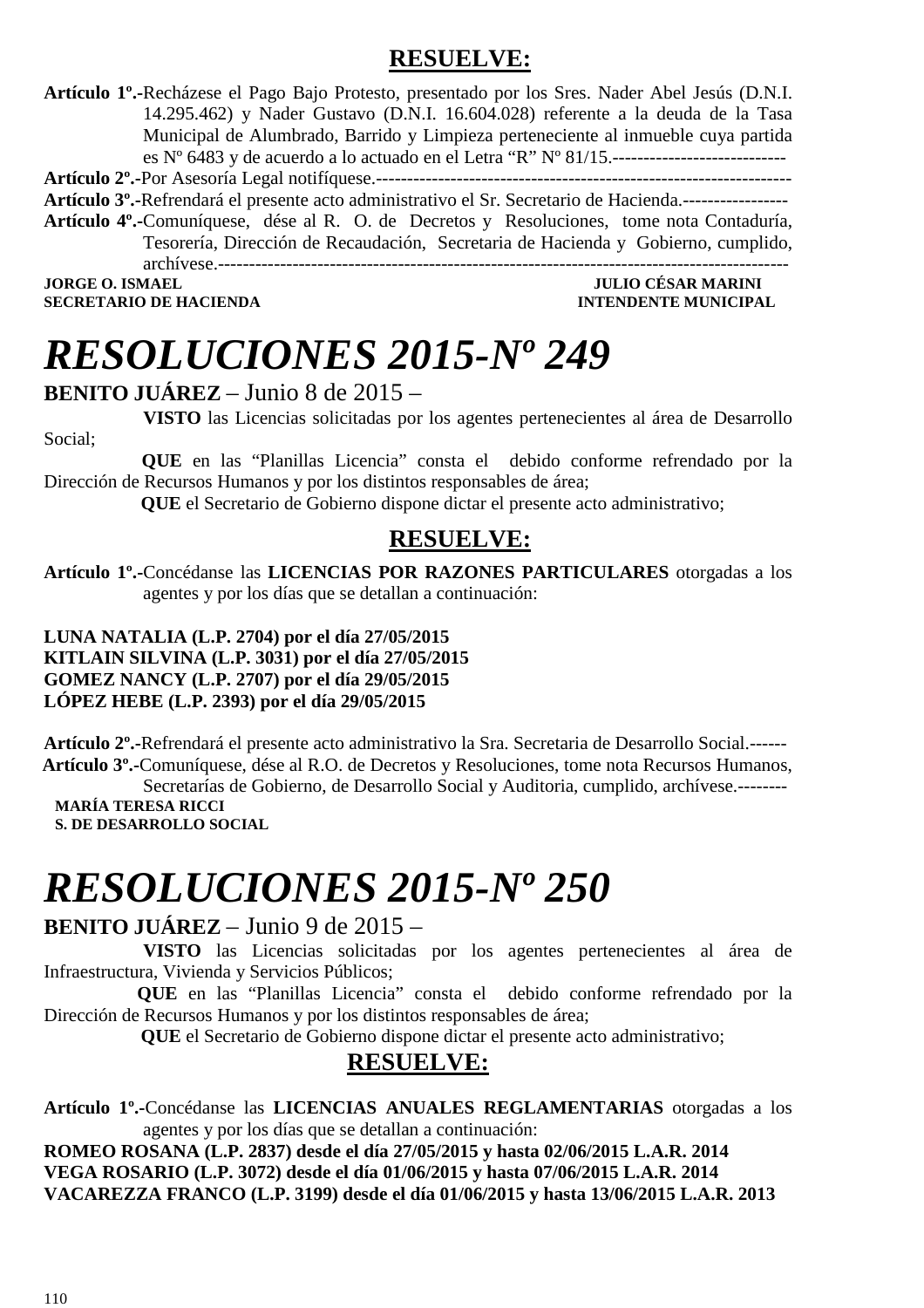#### **Artículo 2º.-**Concédanse las **LICENCIAS POR RAZONES PARTICULARES** a los agentes y por los días que se detallan a continuación:

### **PAVON CARLOS (L.P. 2565) por el día 03/06/2015**

**CONCA ARIEL (L.P. 2994) por el día 02/06/2015** 

**Artículo 3º.-**Refrendará el presente acto administrativo el Sr. Secretario de Infraestructura, Vivienda y Servicios Públicos.-------------------------------------------------------------------

**Artículo 4º.**-Comuníquese, dése al R.O. de Decretos y Resoluciones, tome nota Recursos Humanos, Secretarías de Gobierno, de Infraestructura, Vivienda y Servicios Públicos y Auditoría, cumplido archívese.-------------------------------------------------------------------

**S. DE INF., VIV. Y SERV. PÚBLICOS** 

# *RESOLUCIONES 2015-Nº 251*

#### **BENITO JUÁREZ –** Junio 9 de 2015-

 **VISTO** lo actuado en Expte. Letra "E" Nº 53/15, en el cual de fojas 4 obra informe de la Jefa de Mucamas del Hospital Municipal "Eva Perón" Ente Descentralizado "Dr. Alfredo Saintout", respecto a los hechos acontecidos con la agente MENNA VALERIA (L.P. 3268) el día 20/05/2015;

 **QUE** a fojas 6 la Jefa de Mucamas, el Director Administrativo y la Directora de Recursos Humanos del Hospital Municipal "Eva Perón" Ente Descentralizado "Dr. Alfredo Saintout", solicitan aplicar 5 días de suspensión sin goce de haberes a la agente mencionada, en el marco del artículo 63 inc. 2 de la ley 11.757;

 **QUE** a fojas 7 y 8 obra dictamen del Asesor Legal;

 **QUE** la Secretaría de Gobierno dispone dictar el presente acto administrativo;

 **EL INTENDENTE MUNICIPAL**, en uso de sus facultades,

#### **RESUELVE:**

**Artículo 1º.-**Aplicar la sanción de CINCO DÍAS DE SUSPENSIÓN a la agente MENNA VALERIA (L.P. 3268), de acuerdo a lo dispuesto en el Artículo 63 inc. 2) de la ley 11.757 y a lo actuado en el Expediente Letra "E" Nº 36/14.--------------------------------

**Artículo 2º.**-Por la Dirección de Recursos Humanos del Hospital Municipal "Eva Perón Ente Descentralizado "Dr. Alfredo Saintout", notifíquese.---------------------------------------

 **Artículo 3º.-**Refrendará el presente acto administrativo la Sra. Secretaria de Salud.--------------------- **Artículo 4º.-**Comuníquese, dése al R. O. de Decretos y Resoluciones, tome nota Recursos Humanos

del Hospital, Secretarías de Gobierno, de Salud y Auditoría cumplido, archívese.----- **MARÍA ELISA TIMPANARO JULIO CÉSAR MARINI SECRETARIA DE SALUD INTENDENTE MUNICIPAL** 

## *RESOLUCIONES 2015-Nº 252*

#### **BENITO JUÁREZ –** Junio 9 de 2015-

 **VISTO** lo actuado en Expte. Letra "E" Nº 53/15, en el cual la Jefa de Mucamas del Hospital Municipal "Eva Perón" Ente Descentralizado "Dr. Alfredo Saintout" informa acerca de los hechos ocurridos con la agente MORALES CELESTE (L.P. 2996);

**QUE** de fojas 5 obra descargo de la agente;

 **QUE** a fojas 6 la Jefa de Mucamas, el Director Administrativo y la Directora de Recursos Humanos del Hospital Municipal "Eva Perón" Ente Descentralizado "Dr. Alfredo Saintout", solicitan aplicar la sanción de APERCIBIMIENTO a la agente Morales en el marco del artículo 63 inc. 2 de la ley 11.757;

 **QUE** la Secretaría de Gobierno dispone dictar el presente acto administrativo;

 **EL INTENDENTE MUNICIPAL**, en uso de sus facultades,

#### **RESUELVE:**

**DIEGO ROSSETTI**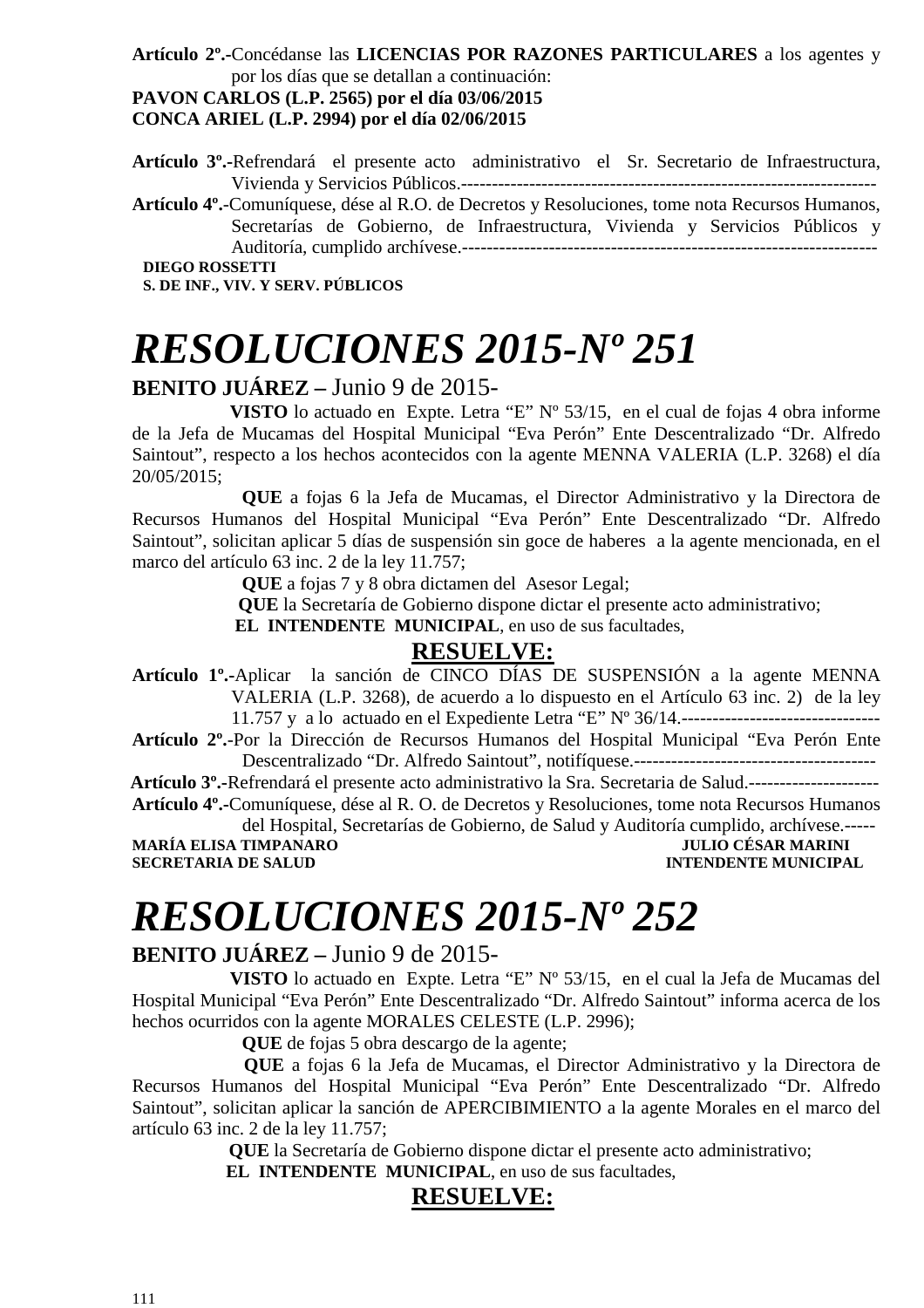**Artículo 1º.-**Aplicar la sanción de APERCIBIMIENTO a la agente MORALES CELESTE (L.P. 2996) de acuerdo a lo dispuesto en el Artículo 63 inc. 2 de la ley 11.757 y a lo actuado en el Expediente Letra "E" Nº 53/15.--------------------------------------------------

**Artículo 2º.**-Por la Dirección de Recursos Humanos del Ente, notifíquese.------------------------------

 **Artículo 3º.-**Refrendará el presente acto administrativo la Sra. Secretaria de Salud.--------------------- **Artículo 4º.-**Comuníquese, dése al R. O. de Decretos y Resoluciones, tome nota Recursos Humanos

del Ente, Secretaría de Gobierno, de Salud y Auditoría, cumplido, archívese.----------

**MARÍA ELISA TIMPANARO<br>SECRETARIA DE SALUD** 

**INTENDENTE MUNICIPAL** 

# *RESOLUCIONES 2015-Nº 253*

**BENITO JUÁREZ** – Junio 9 de 2015 –

 **VISTO** las Licencias solicitadas por los agentes pertenecientes a las distintas áreas Municipales;

 **QUE** en las "Planillas Licencia" consta el debido conforme refrendado por la Dirección de Recursos Humanos y por los distintos responsables de área;

 **QUE** el Secretario de Gobierno dispone dictar el presente acto administrativo;

### **RESUELVE:**

**Artículo 1º.-**Concédanse las **LICENCIAS POR RAZONES PARTICULARES** otorgadas a los agentes y por los días que se detallan a continuación:

**LAMI SOLEDAD (L.P. 2914) por el día 15/06/15 MADRIL NÉSTOR (L.P. 2400) por el día 14/06/15 RÓTOLO MARÍA POMPEYA (L.P. 1017) por el día 11/06/15 CARRIZO NORMA (L.P. 3159) por el día 3/06/15 DAILOFF DANIEL (L.P. 2889) por el día 3/06/15 MOUHAPE SEBASTIÁN (L.P. 2907) por el día 5/06/15** 

**SARGHINI DANIEL (L.P. 3102) por el día 6/06/15** 

**CORIA HÉCTOR (L.P. 31349 por el día 3/06/15** 

**Artículo 2º.-**Concédase la **LICENCIA ANUAL REGLAMENTARIA** al agente y por los días que se detallan a continuación:

**ARGUELLO JUAN JOSÉ (L.P. 2302) desde el 17/06/15 y hasta el 23/06/15 L.A.R. 2013 ELIZABE CEFERINO (L.P. 2634) desde el 8/06/15 y hasta el 11/06/15 L.A.R. 2014 MENDEZ ABEL (L.P. 1712) desde el 16/06/15 y hasta el 22/06/15 L.A.R. 2013 MENDEZ ABEL (L.P. 1712) desde el 23/06/15 y hasta el 6/07/15 L.A.R. 2014 BELLUSCI JULIANA (L.P. 2984) desde el 11/06/15 y hasta el 16/06/15 L.A.R. 2014 CABEZAS MARÍA JULIA (L.P. 2274) desde el 4/06/15 y hasta el 1/07/15 L.A.R. 2014 GAZZOLA WALTER (L.P. 2567) desde el 8/06/15 y hasta el 13/06/15 L.A.R. 2014** 

**Artículo 3º.-**Concédase la **LICENCIA POR ACCIDENTE DE TRABAJO** a la agente y por los días que se detallan a continuación:

**OCAÑO NAZARENO (L.P. 3298) desde el 9/06/15 y hasta el 22/06/15** 

**Artículo 4º.-**Concédase la **LICENCIA POR FALLECIMIENTO** a la agente y por los días que se detallan a continuación:

**OLIVA JULIO (L.P. 2617) desde el 8/06/15 y hasta el 9/06/15** 

**Artículo 5º.**-Refrendará el presente acto administrativo el Sr. Secretario de Gobierno.-------------- **Artículo 6º.**-Comuníquese, dése al R.O. de Decretos y Resoluciones, tome nota Recursos Humanos, Secretaría de Gobierno, y Auditoría, cumplido archívese.------------------------------------ **SERGIO JULIO ACOSTA SECRETARIO DE GOBIERNO** 

# *RESOLUCIONES 2015-Nº 254*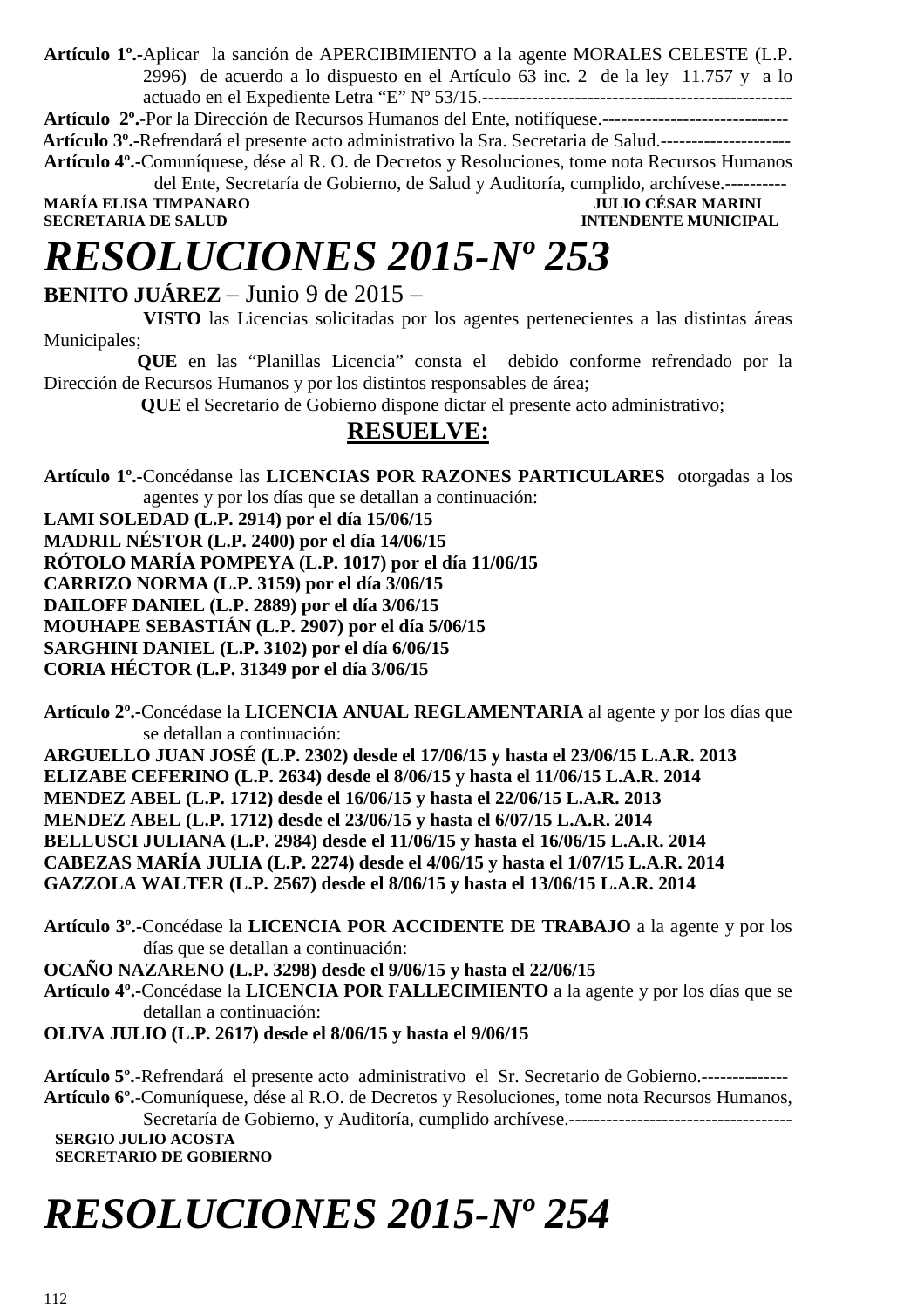### **BENITO JUÁREZ** – Junio 9 de 2015 –

 **VISTO** las Licencias solicitadas por los agentes pertenecientes al área de Infraestructura, Vivienda y Servicios Públicos;

 **QUE** en las "Planillas Licencia" consta el debido conforme refrendado por la Dirección de Recursos Humanos y por los distintos responsables de área;

 **QUE** el Secretario de Gobierno dispone dictar el presente acto administrativo;

#### **RESUELVE:**

**Artículo 1º.-**Concédanse las **LICENCIAS ANUALES REGLAMENTARIAS** otorgadas a los agentes y por los días que se detallan a continuación:

**VEGA MARÍA ANGÉLICA (L.P. 3207) desde el 9/06/15 y hasta el 15/06/15 L.A.R. 2014** 

**MAIDANA PABLO (L.P. 2892) desde el 8/06/15 y hasta el 13/06/15 L.A.R. 2014** 

**Artículo 2º.-**Confírmense las **LICENCIAS POR RAZONES PARTICULARES** otorgadas a los agentes y por los días que se detallan a continuación:

**URRETA CRISTIAN (L.P. 1762) por el 4/06/15** 

**ARISTA MAURICIO (L.P. 2440) por el 10/06/15** 

**CEBALLOS CLAUDIO (L.P. 3112) por el 10/06/15** 

**MADRID ARMANDO (L.P. 2200) por el 10/06/15** 

**MADRID SONIA (L.P. 2711) por el 9/06/15** 

**DÍAZ GERARDO (L.P. 2592) por el 5/06/15** 

**OJEDA DELICIA (L.P. 2658) por el 3/06/15** 

**MARTÍNEZ MIGUEL (L.P. 1502) por el 5/06/15** 

**MAIDANA PABLO (L.P. 2892) por el 5/06/15** 

**LÓPEZ ALICIA (L.P. 1219) por el 8/06/15** 

**Artículo 3º.-**Confírmese la **LICENCIA POR DONACIÓN DE SANGRE** al agente y por el día que se detalla a continuación:

**LATORRE JORGE ORLANDO (L.P. 2630) por el 2/06/15** 

**Artículo 4º.-**Confírmase la **LICENCIA POR EXAMEN** otorgada al agente y por los días que se detalla a continuación:

**ESPINOSA DAVID (L.P. 2928) por el 4/06/15** 

**Artículo 5º.-**Confírmase la **LICENCIA POR ESTUDIO** otorgadaal agente y por el día que se detalla a continuación:

- **ESPINOSA DAVID (L.P. 2928) desde el 2/06/15 y hasta el 3/06/15**
- **Artículo 6º.-**Refrendará el presente acto administrativo el Sr. Secretario de Infraestructura, Vivienda y Servicios Públicos.-------------------------------------------------------------------

**Artículo 7º.**-Comuníquese, dése al R.O. de Decretos y Resoluciones, tome nota Recursos Humanos, Secretarías de Gobierno, de Infraestructura, Vivienda y Servicios Públicos y Auditoría, cumplido archívese.-------------------------------------------------------------------

**DIEGO ROSSETTI S. DE INF., VIV., Y SERV. PÚBLICOS** 

# *RESOLUCIONES 2015-Nº 255*

**BENITO JUÁREZ** – Junio 9 de 2015–

**VISTO** las Licencias solicitadas por los agentes pertenecientes al área de Hacienda;

 **QUE** en las "Planillas Licencia" consta el debido conforme refrendado por la Dirección de Recursos Humanos y por los distintos responsables de área;

 **QUE** el Secretario de Gobierno dispone dictar el presente acto administrativo;

#### **RESUELVE:**

**Artículo 1º.-**Confirmense las **LICENCIAS POR RAZONES PARTICULARES** otorgadas a los agentes y por los días que se detallan a continuación:

**ACOSTA EMILIANO (L.P. 3339) por el 9/06/15**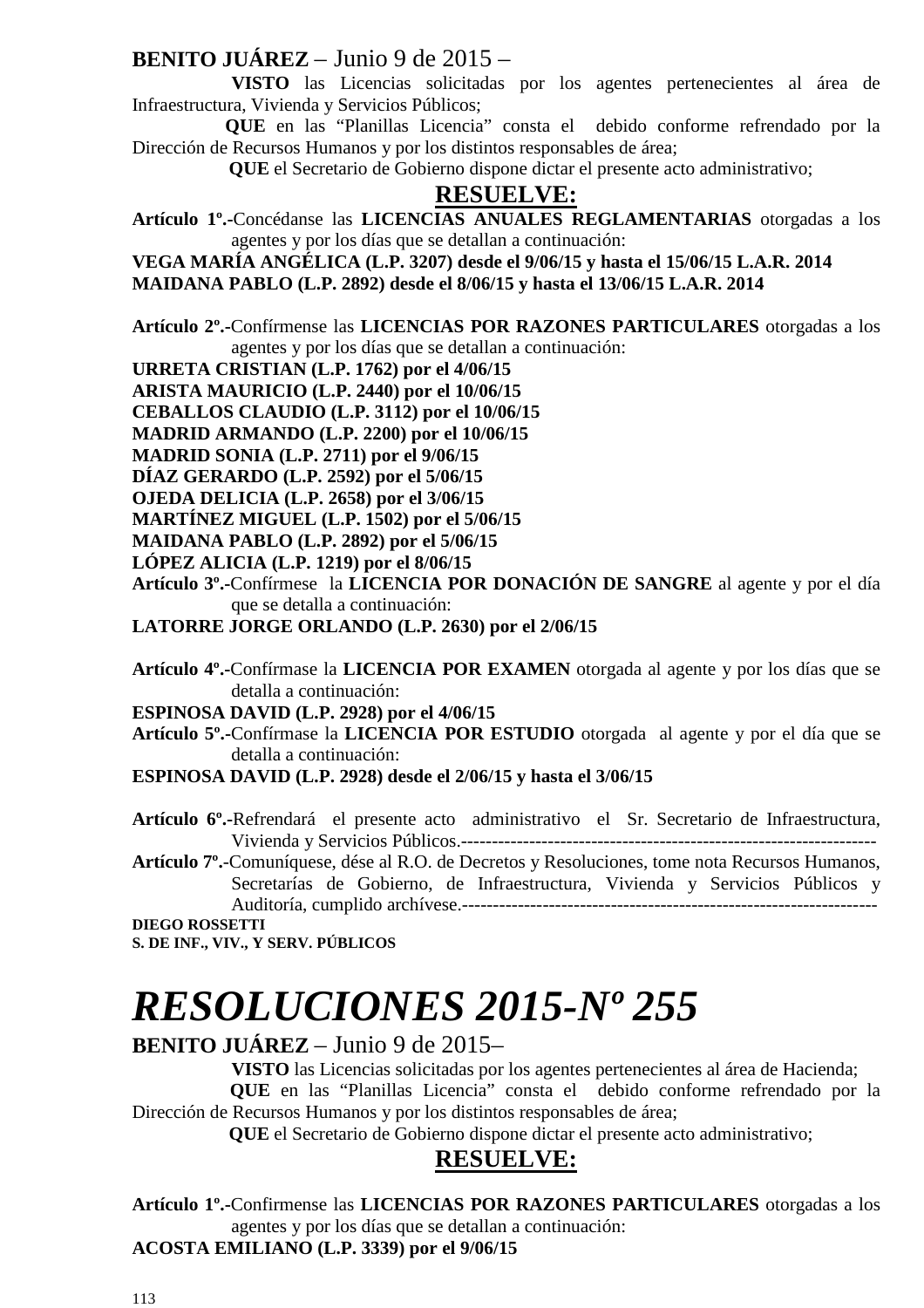#### **BRELIS NANCY (L.P. 2213) por el 5/06/15 GARCÍA CLAUDIA (L.P. 2530) por el 29/05/15 PEÓN ANTONELA (L.P. 3228) por el 4/06/15**

**Artículo 2º.-**Confírmese la **LICENCIA POR ACCIDENTE DE TRABAJO** otorgada al agente y por los días que se detallan a continuación: **MARINI MARIO MARTÍN (L.P. 2767) desde el 8/02/15 y hasta el 3/06/15** 

**Artículo 3º.-**Refrendará el presente acto administrativo el Sr. Secretario de Hacienda.--------------- **Artículo 4º.**-Comuníquese, dése al R.O. de Decretos y Resoluciones, tome nota Recursos Humanos,

Secretarías de Gobierno, de Hacienda y Auditoría, cumplido, archívese.------------------**JORGE O. ISMAEL SECRETARIO DE HACIENDA** 

# *RESOLUCIONES 2015-Nº 256*

### **BENITO JUÁREZ** – Junio 9 de 2015 –

 **VISTO** las Licencias solicitadas por los agentes pertenecientes al área de Desarrollo Social;

 **QUE** en las "Planillas Licencia" consta el debido conforme refrendado por la Dirección de Recursos Humanos y por los distintos responsables de área;

 **QUE** el Secretario de Gobierno dispone dictar el presente acto administrativo;

### **RESUELVE:**

**Artículo 1º.-**Concédase **LICENCIA ANUAL REGLAMENTARIA** a la agente y por los días que se detallan a continuación:

**MARTÍNEZ SUSANA R (L.P. 1977) desde el 8/06/15 y hasta el 13/06/15 L.A.R. 2014** 

**Artículo 2º.-**Concédanse las **LICENCIAS POR RAZONES PARTICULARES** a los agentes y por los días que se detallan a continuación:

**RODRÍGUEZ MAGALÍ (L.P. 2622) por el 5/06/15** 

**ANDRADE MARÍA ISABEL (L.P. 1983) por el 3/06/15** 

**Artículo 3.-**Concédase **LICENCIA POR ACCIDENTE DE TRABAJO** a la agente y por los días que se detallan a continuación:

#### **URIBE GRACIELA NOEMÍ (L.P. 2556) desde el 9/06/15 y hasta el 28/06/15**

**Artículo 4º.-**Refrendará el presente acto administrativo la Sra. Secretaria de Desarrollo Social.------  **Artículo 5º.-**Comuníquese, dése al R.O. de Decretos y Resoluciones, tome nota Recursos Humanos,

Secretarías de Gobierno, de Desarrollo Social y Auditoria, cumplido, archívese.-------- **MARÍA TERESA RICCI** 

**S. DE DESARROLLO SOCIAL** 

# *RESOLUCIONES 2015-Nº 257*

**BENITO JUÁREZ** – Junio 11 de 2015.-

 **VISTO** que el Secretario Privado Sr. SUAREZ MARIO SERGIO (L.P. 2448), solicita se le conceda LICENCIA POR ENFERMEDAD desde el día 08/06/2015 y hasta el 22/06/2015;

 **QUE** en la "Planilla Licencia" consta el debido conforme refrendado por la Dirección de Recursos Humanos y;

 **QUE** el Secretario de Gobierno dispone dictar acto administrativo,

### **RESUELVE:**

**Artículo 1º.**-Confírmese la **LICENCIA POR ENFERMEDAD** otorgada al Secretario Privado Sr. SUAREZ MARIO SERGIO (L.P. 2448) desde el 08/06/2015 y hasta el 22/06/2015.---

**Artículo 2º.-**Refrendará el presente acto administrativo el Sr. Secretario de Gobierno.---------------- **Artículo 3º.-**Comuníquese, dése al R. O. de Decretos y Resoluciones, tome nota Recursos Humanos, Secretaría de Gobierno, de Hacienda y Auditoría, cumplido, archívese.------

**SERGIO JULIO ACOSTA**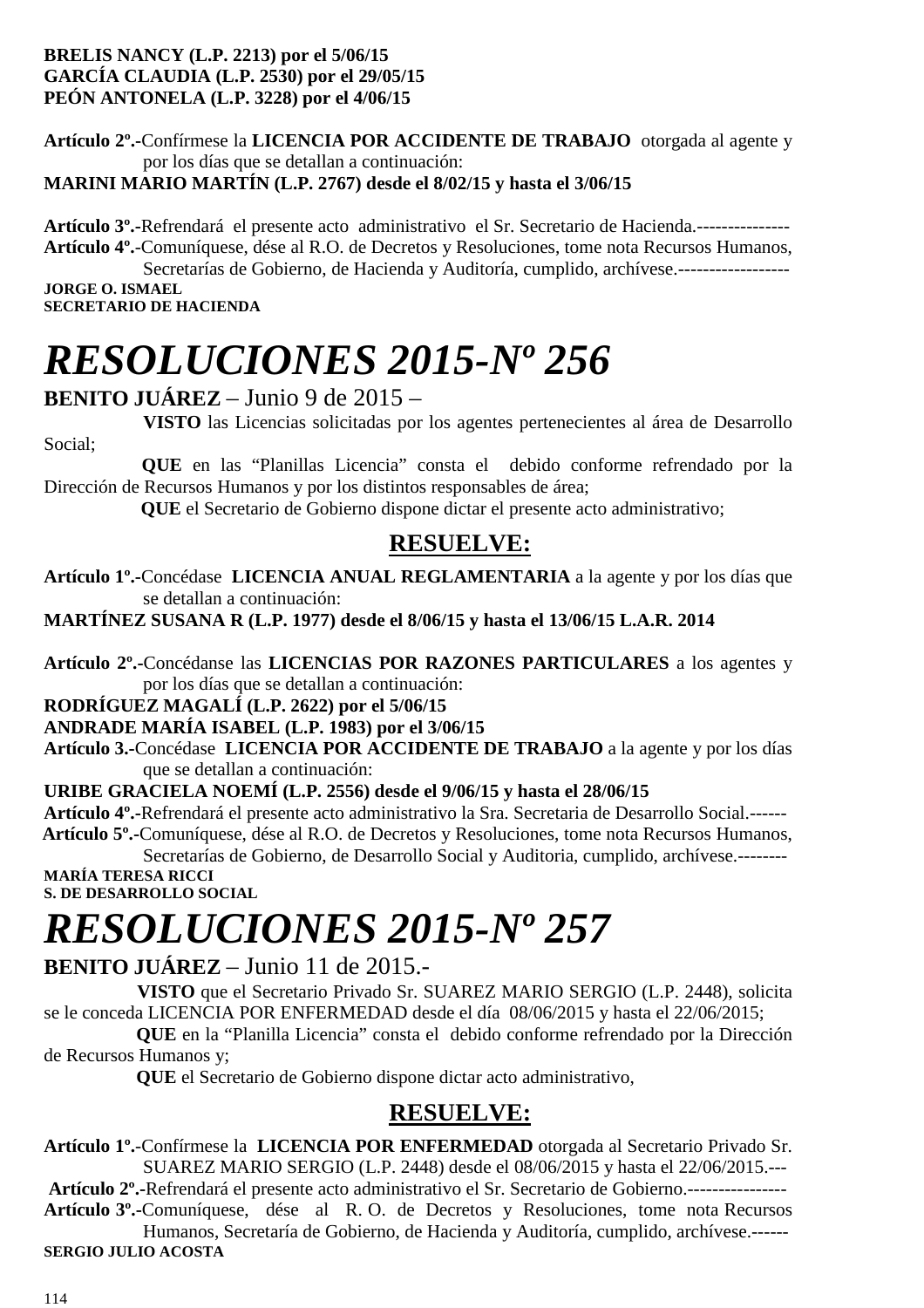# *RESOLUCIONES 2015-Nº 258*

**BENITO JUÁREZ** –Junio 11 de 2015 -

 **VISTO** que el Subdirector de Descentralización Administrativa Tributaria SARAVIA ESTEBAN (L.P. 1204), solicita se le conceda LICENCIA ANUAL REGLAMENTARIA desde el día 10/06/2015 y hasta 07/07/2015, correspondiente a L.A.R. 2014;

 **QUE** en la "Planilla Licencia" consta el debido conforme refrendado por la Dirección de Recursos Humanos y;

 **QUE** el Secretario de Gobierno dispone dictar acto administrativo,

### **RESUELVE:**

**Artículo 1º.**-Conceder **LICENCIA ANUAL REGLAMENTARIA** al Subdirector de Descentralización Administrativa Tributaria **SARAVIA ESTEBAN (L.P. 1204)** desde el día 10/06/2015 y hasta el 07/07/2015, correspondiente a L.A.R. 2014.----------

**Artículo 2º.-**Refrendará el presente acto administrativo el Sr. Secretario Hacienda.---------

**Artículo 3º.-**Comuníquese, dése al R.O. de Decretos y Resoluciones, tome nota Recursos Humanos, Secretarías de Gobierno, de Hacienda y Auditoría, cumplido, archívese.----- **JORGE O. ISMAEL** 

**SECRETARIO DE HACIENDA** 

# *RESOLUCIONES 2015-Nº 259*

#### **BENITO JUÁREZ** –Junio 11 de 2015-

 **VISTO** que el Asesor Legal Dr. PACHECO WALTER (L.P. 2079), solicita se le conceda LICENCIA ANUAL REGLAMENTARIA, desde el día 15/06/2015 y hasta 21/06/2015, correspondiente a L.A.R. 2014.-

 **QUE** en la "Planilla Licencia" consta el debido conforme refrendado por la Dirección de Recursos Humanos;

 **QUE** el Secretario de Gobierno dispone dictar acto administrativo,

**EL INTENDENTE MUNICIPAL,** en uso de sus facultades,

### **RESUELVE:**

**Artículo 1º.**-Conceder **LICENCIA ANUAL REGLAMENTARIA** al Asesor Legal Dr. PACHECO WALTER (L.P. 2079), desde el día 15/06/2015 y hasta 21/06/2015, correspondiente a L.A.R. 2014.------------------------------------------------------------------

**Artículo 2º.-**Refrendará el presente acto administrativo el Sr. Secretario de Gobierno.-----------------

**Artículo 3º.-**Comuníquese, dése al R.O. de Decretos y Resoluciones, tome nota Recursos Humanos, Secretaría de Gobierno, de Hacienda, Asesoría Legal y Auditoría, cumplido, archívese.------------------------------------------------------------------------------- **SERGIO JULIO ACOSTA** 

**SECRETARIO DE GOBIERNO**

# *RESOLUCIONES 2015-Nº 260*

#### **BENITO JUÁREZ** – Junio 11 de 2015 –

 **VISTO** las Licencias solicitadas por los agentes pertenecientes al área de Infraestructura, Vivienda y Servicios Públicos;

 **QUE** en las "Planillas Licencia" consta el debido conforme refrendado por la Dirección de Recursos Humanos y por los distintos responsables de área;

 **QUE** el Secretario de Gobierno dispone dictar el presente acto administrativo;

### **RESUELVE:**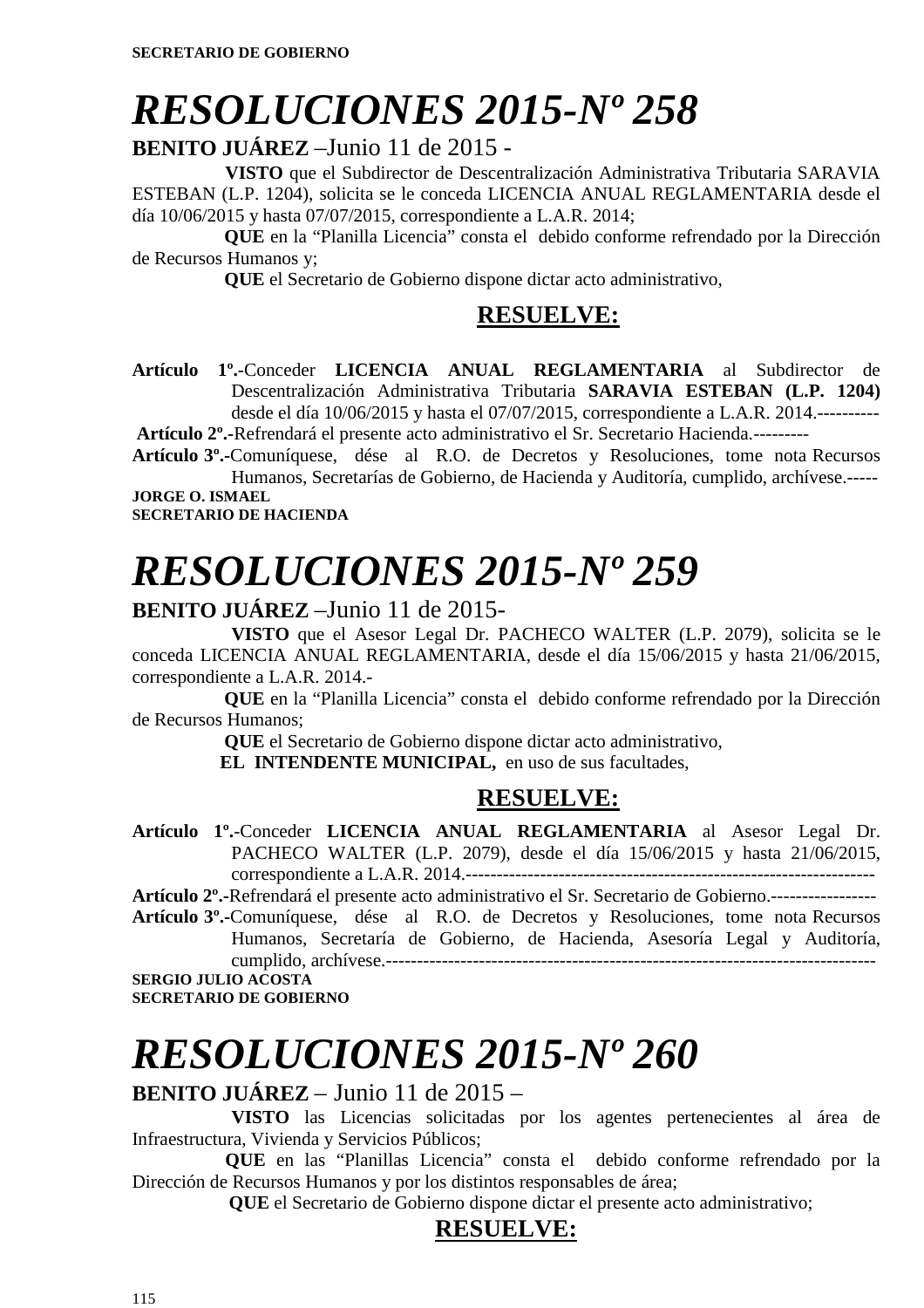**Artículo 1º.-**Confírmense las **LICENCIAS ANUALES REGLAMENTARIAS** otorgadas a los agentes y por los días que se detallan a continuación:

**DAILOFF DANIEL (L.P. 2889) desde el 8/06/15 y hasta el 14/06/15 L.A.R. 2014** 

**BLASCO MARCELO (L.P.2550) desde el 8/06/15 y hasta el 13/06/15 L.A.R. 2014** 

**Artículo 2º.-**Confírmense las **LICENCIAS POR RAZONES PARTICULARES** otorgadas a los agentes y por los días que se detallan a continuación:

**RAMOS JULIO (L.**P. 2858) por el 15/06/15

**NAVARRO MARIO (L.**P. 3255) por el día 12/06/15

**FIGLIUOLO ANABELA (L.**P.2721) por el 12/06/15

**FIGUEROLA LUCIANO (L.**P. 3232) por el 12/06/15

**Artículo 3º.-**Confírmense las **LICENCIAS POR FALLECIMIENTO** a los agentes y por los días que se detallan a continuación:

**CARRIZO BRIAN (L.P. 3286) por el 9/06/15** 

#### **CARRIZO ROBERTO (L.P. 2404) desde el 9/06/15 y hasta el 10/06/15**

**OLIVA MARÍA DE LOS ÁNGELES (L.P. 2887) por el 9/06/15** 

**Artículo 4º.-**Refrendará el presente acto administrativo el Sr. Secretario de Infraestructura, Vivienda y Servicios Públicos.-------------------------------------------------------------------

**Artículo 5º.**-Comuníquese, dése al R.O. de Decretos y Resoluciones, tome nota Recursos Humanos, Secretarías de Gobierno, de Infraestructura, Vivienda y Servicios Públicos y Auditoría, cumplido archívese.-------------------------------------------------------------------

**DIEGO ROSSETTI S. DE INF., VIV. Y SERV. PÚBLICOS** 

# *RESOLUCIONES 2015-Nº 261*

#### **BENITO JUÁREZ** –Junio 16 de 2015 -

 **VISTO** que el Jefe de Compras Sr. CERNUTTO FERNANDO (L.P. 2306), solicita se le conceda LICENCIA POR ATENCION DE FAMILIAR ENFERMO, desde el día 15/06/2015 y hasta el 17/06/2015;

 **QUE** en las "Planillas Licencias" consta el debido conforme refrendado por la Dirección de Recursos Humanos;

 **QUE** el Secretario de Gobierno dispone dictar acto administrativo,

#### **RESUELVE:**

**Artículo 1º.**-Conceder **LICENCIA POR ATENCION DE FAMILIAR ENFERMO** al Jefe de Compras Sr. CERNUTTO FERNANDO (L.P. 2306), desde el día 15/06/2015 y hasta 17/06/2015.------------------------------------------------------------------------------------------

**Artículo 2º.-**Refrendará el presente acto administrativo el Sr. Secretario de Hacienda.----------------- **Artículo 3º.-** Comuníquese, dése al R.O. de Decretos y Resoluciones, tome nota Recursos

Humanos, Secretarías de Gobierno, de Hacienda y Auditoría cumplido, archívese.------ **JORGE O. ISMAEL** 

**SECRETARIO DE HACIENDA** 

# *RESOLUCIONES 2015-Nº 262*

#### **BENITO JUÁREZ** – Junio 16 de 2015 –

 **VISTO** las Licencias solicitadas por los agentes pertenecientes a las distintas áreas Municipales;

 **QUE** en las "Planillas Licencia" consta el debido conforme refrendado por la Dirección de Recursos Humanos y por los distintos responsables de área;

 **QUE** el Secretario de Gobierno dispone dictar el presente acto administrativo;

#### **RESUELVE:**

**Artículo 1º.-**Concédanse las **LICENCIAS POR RAZONES PARTICULARES** otorgadas a los agentes y por los días que se detallan a continuación:

**ASENJO MARIANGEL (L.P. 3107) por el día 09/06/2015**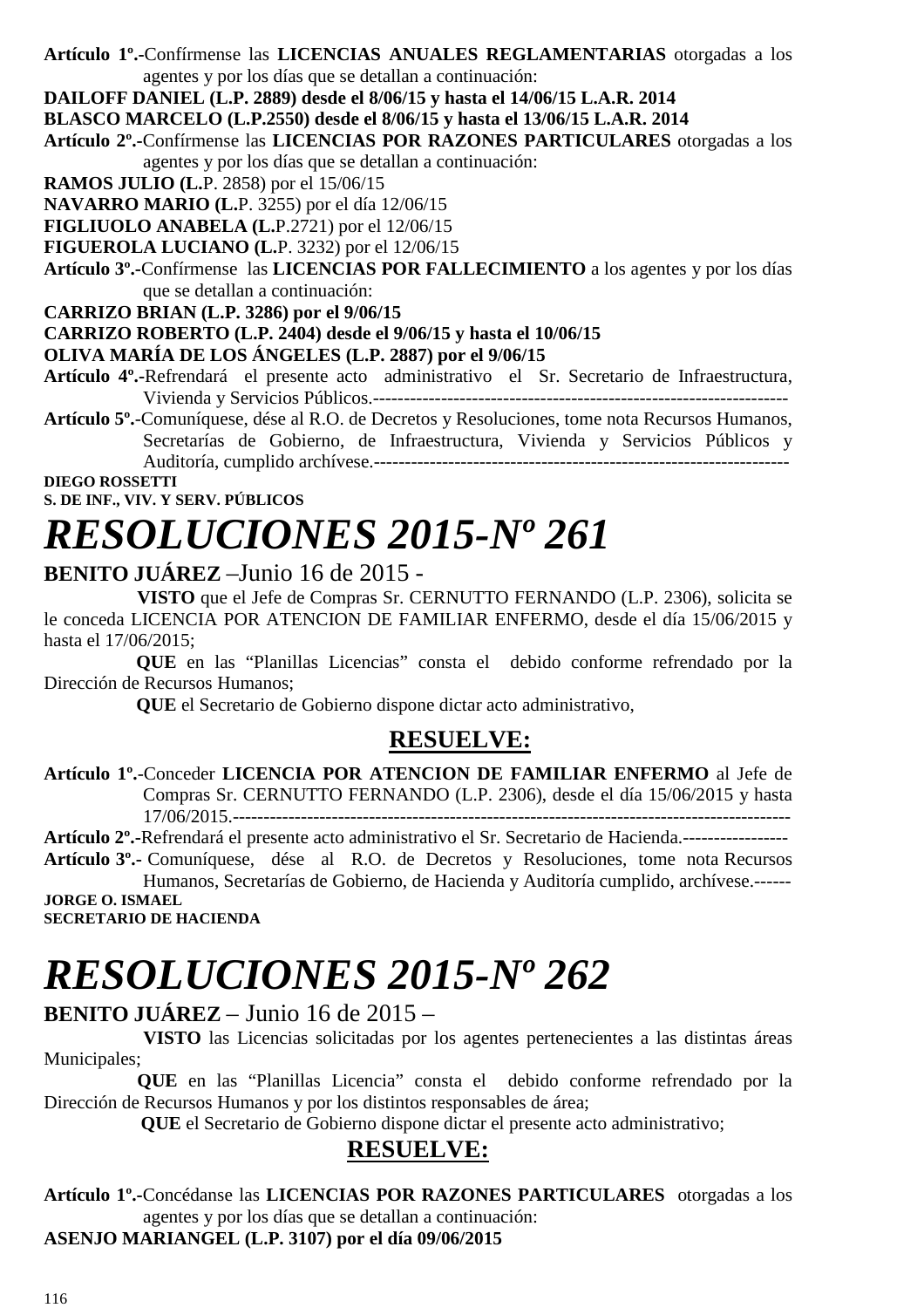**ETCHEGOIN MARIA FERNANDA (L.P. 2932) por el día 12/06/2015 RAMOS MARCOS (L.P. 2557) por el día 12/06/2015 FRANCINELI VIVIANA (L.P. 1551) por el día 09/06/2015 NEGRETTE JORGE (L.P. 2621) por el día 13/06/2015 SEQUEIRA VIVIANA ISABEL (L.P. 1849) por el día 08/06/2015 THOMASSEN ANDRES (L.P. 3285) por el día 12/06/2015** 

**Artículo 2º.-**Concédase la **LICENCIA ANUAL REGLAMENTARIA** al agente y por los días que se detallan a continuación:

**MELIAN JUAN CARLOS (L.P. 2366) desde el día 15/06/2015 y hasta 21/06/2015 L.A.R. 2013** 

**Artículo 3º.-**Concédase la **LICENCIA POR ACCIDENTE DE TRABAJO** al agente y por los días que se detallan a continuación:

**BRAMAJO DIEGO (L.P. 2904) desde el día 21/05/2015 y hasta el 11/06/2015** 

**Artículo 4º.-**Concédase la **LICENCIA POR MATERNIDAD** a la agente y por los días que se detallan a continuación:

**PEREZ ANGELINA (L.P. 3113) desde el día 08/06/2015 y hasta 05/09/2015** 

**Artículo 5º.-**Concédase la **LICENCIA POR NACIMIENTO** al agente y por el día que se detalla a continuación:

**THOMASSEN ANDRES (L.P. 3285) por el día 11/06/2015** 

**Artículo 6º.**-Refrendará el presente acto administrativo el Sr. Secretario de Gobierno.-------------- **Artículo 7º.**-Comuníquese, dése al R.O. de Decretos y Resoluciones, tome nota Recursos Humanos, Secretaría de Gobierno, y Auditoría, cumplido archívese.------------------------------------ **SERGIO JULIO ACOSTA** 

**SECRETARIO DE GOBIERNO** 

# *RESOLUCIONES 2015-Nº 263*

#### **BENITO JUÁREZ** – Junio 16 de 2015 –

 **VISTO** las Licencias solicitadas por los agentes pertenecientes al área de Salud; **QUE** en las "Planillas Licencia" consta el debido conforme refrendado por la Dirección de Recursos Humanos y por los distintos responsables de área;

 **QUE** el Secretario de Gobierno dispone dictar el presente acto administrativo;

#### **RESUELVE:**

- **Artículo 1º.-**Concédase la **LICENCIA ANUAL REGLAMENTARIA** otorgada a la agente y por los días que se detallan a continuación:
- **CARRIZO LILIANA TERESA (L.P. 2689) desde el día 11/06/2015 y hasta 17/06/2015 L.A.R. 2014**
- **Artículo 2º.-**Concédase la **LICENCIA POR RAZONES PARTICULARES** otorgada a la agente y por el día que se detalla a continuación:

**CABRERA MONICA (L.P. 2405) por el día 05/06/2015** 

**Artículo 3º.-**Concédase la **LICENCIA POR FALLECIMIENTO DE FAMILIAR** otorgada a la agente y por el día que se detalla a continuación:

**CARRIZO LILIANA TERESA (L.P. 2689) desde el día 09/06/2015 y hasta 10/06/2015** 

- **Artículo 4º.-**Concédase la **LICENCIA POR MATERNIDAD** otorgada a la agente y por el día que se detalla a continuación:
- **SAN ANTON GINA (L.P. 3192) desde el día 01/06/2015 y hasta 29/08/2015**

**Artículo 5º.**-Refrendará el presente acto administrativo la Sra. Secretaria de Salud.------------------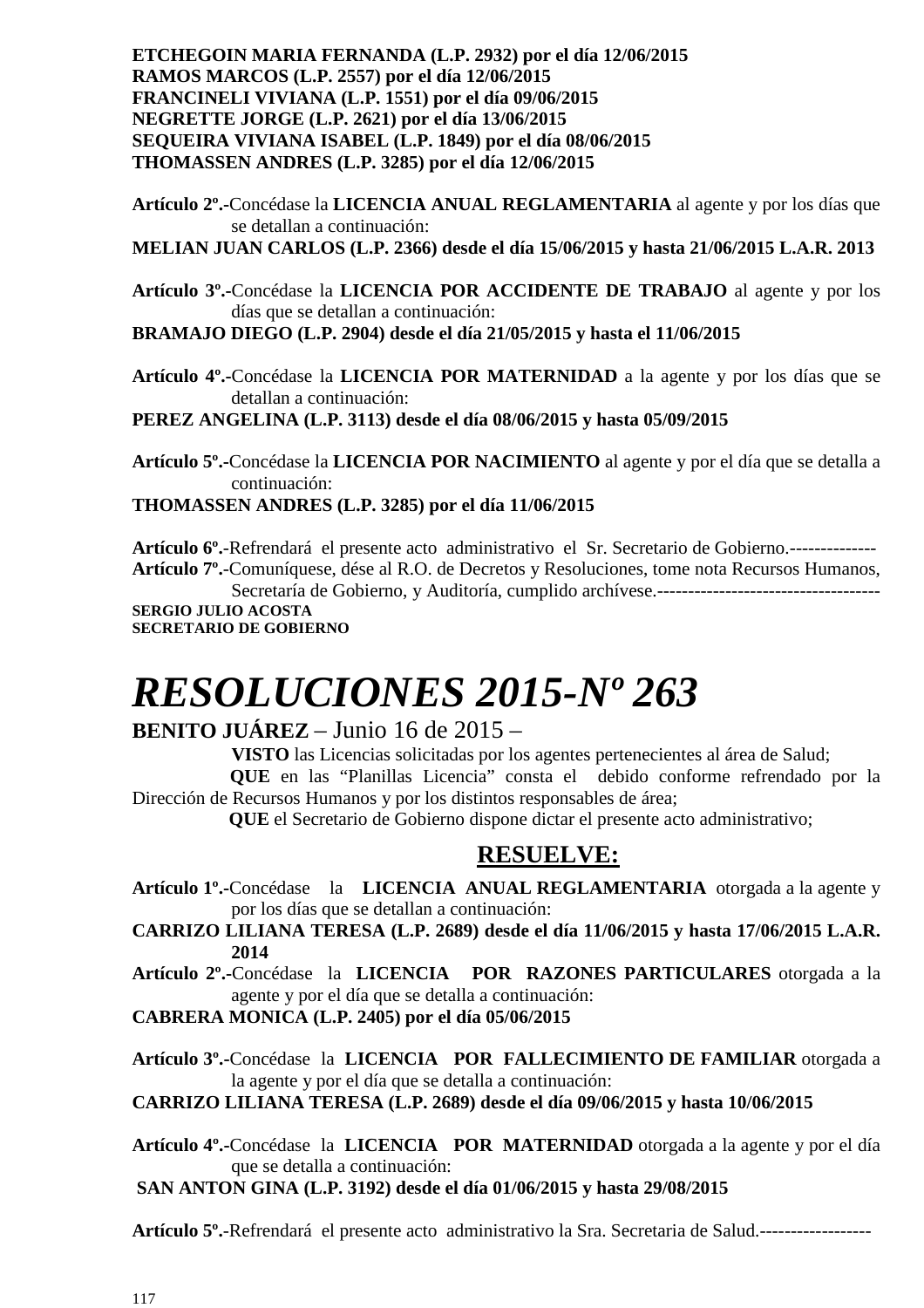**Artículo 6º.**-Comuníquese, dése al R.O. de Decretos y Resoluciones, tome nota Recursos Humanos,

Secretarías de Gobierno, de Salud y Auditoría cumplido archívese.------------------------ **MARÍA ELISA TIMPANARO** 

**SECRETARIA DE SALUD** 

# *RESOLUCIONES 2015-Nº 264*

**BENITO JUÁREZ** – Junio 17 de 2015–

 **VISTO** que por Resolución Municipal Nº 257/15 se otorgó LICENCIA POR ENFERMEDAD al Secretario Privado Sr. SUAREZ MARIO SERGIO (L.P.2448), desde el 08/06/2015 y hasta 22/06/2015;

 **CONSIDERANDO** lo informado por la Directora de Recursos Humanos, en cuanto a que el agente Suárez fue dado de alta por el Médico Laboral a partir del día 17/06/2015;

 **QUE** el Secretario de Gobierno dispone dictar el presente acto administrativo;

#### **RESUELVE:**

**Artículo 1º.**-Interrúmpase la LICENCIA POR ENFERMEDAD otorgada al Secretario Privado, Sr. SUAREZ MARIO SERGIO (L.P. 2448), desde el 08/06/2015 y hasta el 22/06/2015, mediante Resolución Municipal Nº 257/15, a partir del día 17/06/2015, por haber sido dado de alta.-----------------------------------------------------------------------------------------

**Artículo 2º.**-Refrendará el presente acto administrativo el Sr. Secretario de Gobierno.--------------

**Artículo 3º.**-Comuníquese, dése al R.O. de Decretos y Resoluciones, tome nota Recursos Humanos, Secretaría de Gobierno y Auditoría, cumplido, archívese.------------------------------------

**SERGIO JULIO ACOSTA SECRETARIO DE GOBIERNO** 

# *RESOLUCIONES 2015-Nº 265*

### **BENITO JUÁREZ –** Junio 17 de 2015-

**VISTO** lo actuado en el Expte. Letra "H" Nº 25/15, en el cual la Directora del Hogar de Ancianos informa que el agente GONZALEZ JUAN FERNANDO (L.P. 3322), ha faltado a su lugar de trabajo los días 24, 25 y 26 de Mayo del corriente año;

**QUE** a fs. 7 obra descargo del agente y a fs. 10 obra el correspondiente certificado médico;

**QUE** a fs. 8 la Directora de Recursos Humanos, solicita aplicar la sanción de APERCIBIMIENTO al agente GONZALEZ JUAN FERNANDO (L.P. 3322) en el marco del artículo 62 inc. b) de la ley 11.757;

**QUE** a fs. 11 obra despacho favorable de Asesoría Legal;  **QUE** resulta necesario que el mencionado sea reemplazado;

**EL INTENDENTE MUNICIPAL,** en uso de sus facultades,

### **RESUELVE:**

**Artículo lº.-**Aplicar la sanción de APERCIBIMIENTO al agente GONZALEZ JUAN FERNANDO (L.P. 3322) de acuerdo a lo dispuesto en el Artículo 62 inc. b) de la ley 11.757 y a lo actuado en el Expte. Letra "H" Nº 25/15-------------------------------------------------------- **Artículo 2º.-** Por la Dirección de Recursos Humanos notifíquese.------------------------------------------

**Artículo 3º.-** Refrendará el presente acto administrativo la Sra. Secretaria de Salud.--------------------

**Artículo 4º.-** Comuníquese, dése al R. O. De Decretos y Resoluciones, tome nota Recursos Humanos, Presupuesto, Secretarías de Gobierno, de Salud y Auditoría, cumplido,

archívese.--------------------------------------------------------------------------------------------

**MARÍA ELISA TIMPANARO SECRETARIA DE SALUD INTENDENTE MUNICIPAL** 

# *RESOLUCIONES 2015-Nº 266*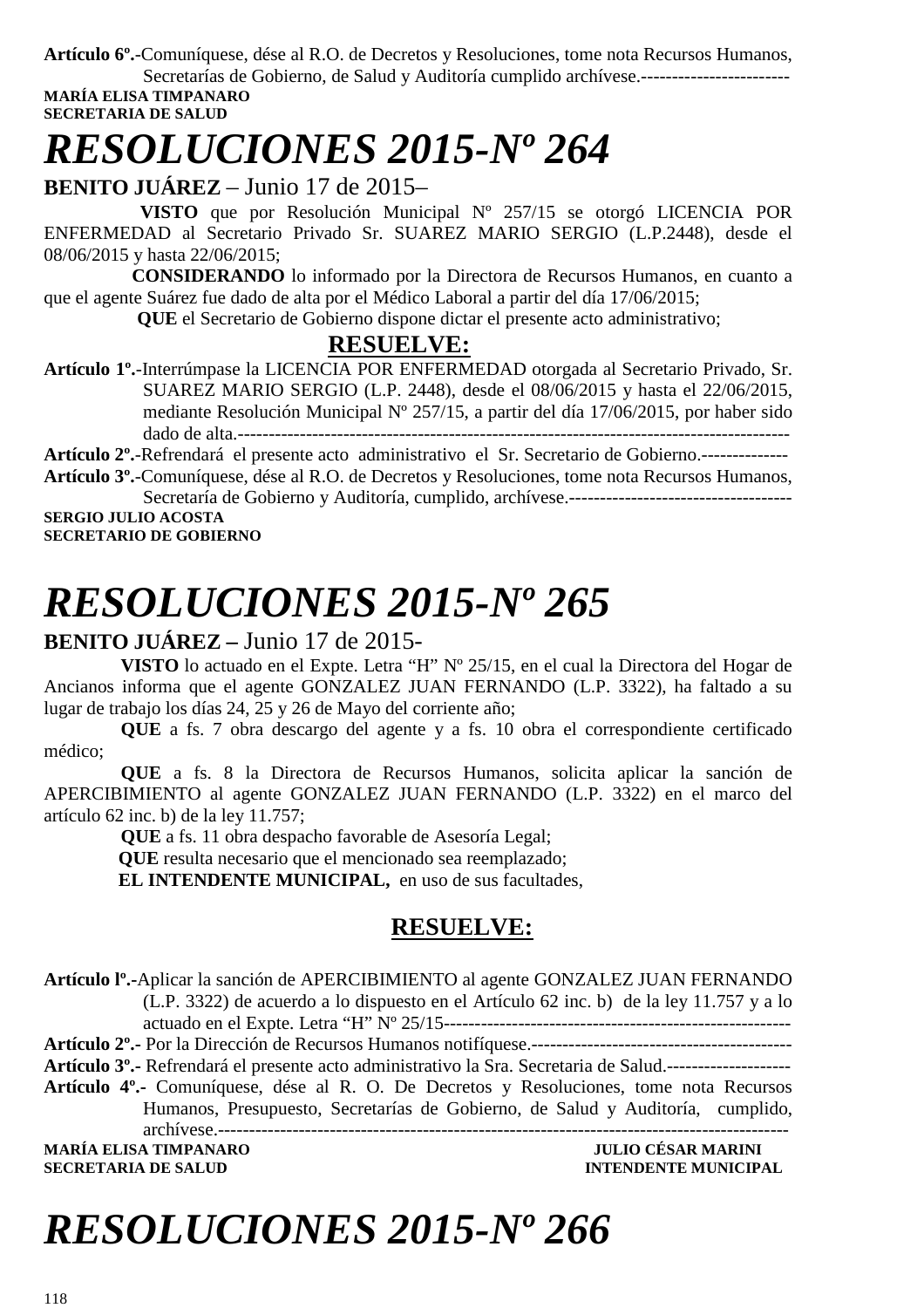### **BENITO JUÁREZ** –Junio 17 de 2015 -

 **VISTO** que la Delegada Municipal de Barker Cdra. DANIELA CORRO (L.P. 2447), solicita se le conceda LICENCIA POR MATERNIDAD desde el día 4/06/2015 y hasta 01/09/2015,  **QUE** en la "Planilla Licencia" consta el debido conforme refrendado por la Dirección

de Recursos Humanos y;

 **QUE** el Secretario de Gobierno dispone dictar acto administrativo,

### **RESUELVE:**

**Artículo 1º.**-Confírmese la **LICENCIA POR MATERINIDAD** a la Delegada Municipal de Barker Cdra. DANIELA CORRO (L.P. 2447) desde el día 4/06/2015 y hasta el 1/09/15.----------------------------------------------------------------------------------------------

**Artículo 2º.-**Refrendará el presente acto administrativo el Sr. Secretario Hacienda.--------------------- **Artículo 3º.-**Comuníquese, dése al R.O. de Decretos y Resoluciones, tome nota Recursos Humanos, Secretarías de Gobierno, de Hacienda y Auditoría, cumplido, archívese.-----

**JORGE O. ISMAEL SECRETARIO DE HACIENDA** 

# *RESOLUCIONES 2015-Nº 267*

### **BENITO JUÁREZ** – Junio 18 de 2015 –

 **VISTO** las Licencias solicitadas por los agentes pertenecientes al área de Infraestructura, Vivienda y Servicios Públicos;

 **QUE** en las "Planillas Licencia" consta el debido conforme refrendado por la Dirección de Recursos Humanos y por los distintos responsables de área;

 **QUE** el Secretario de Gobierno dispone dictar el presente acto administrativo;

#### **RESUELVE:**

**Artículo 1º.-**Concédanse las **LICENCIAS ANUALES REGLAMENTARIAS** otorgadas a los agentes y por los días que se detallan a continuación:

**OLIVA MARIA (L.P. 2887) desde el día 15/06/2015 y hasta 26/06/2015 L.A.R. 2014 MADRID HERNAN (L.P. 1001) desde el día 22/06/2015 y hasta 05/07/2015 L.A.R. 2014 JOFRE JESUS (L.P. 2999) desde el día 15/06/2015 y hasta 28/06/2015 L.A.R. 2014** 

**Artículo 2º.-**Concédanse las **LICENCIAS POR RAZONES PARTICULARES** a los agentes y por los días que se detallan a continuación:

**ALBARRAZIN ARIEL (L.P. 2806) por el día 12/06/2015** 

**MAIDANA PABLO (L.P. 2892) por el día 15/06/2015** 

**GUEVARA NICOLAS (L.P. 3364) por el día 15/06/2015** 

**BUSTOS MARCOS (L.P. 2859) por el día 16/06/2015** 

**ARRUABARRENA MARIO (L.P. 2444) por el día 19/06/2015** 

**VEGA RUBEN DARIO (L.P. 3131) por el día 17/06/2015** 

- **Artículo 3º.**-Refrendará el presente acto administrativo el Sr. Secretario de Infraestructura, Vivienda y Servicios Públicos.-------------------------------------------------------------------
- **Artículo 4º.**-Comuníquese, dése al R.O. de Decretos y Resoluciones, tome nota Recursos Humanos, Secretarías de Gobierno, de Infraestructura, Vivienda y Servicios Públicos y Auditoría, cumplido archívese.-------------------------------------------------------------------

**DIEGO ROSSETTI** 

**S. DE INF., VIV., Y SERV. PÚBLICOS** 

# *RESOLUCIONES 2015-Nº 268*

**BENITO JUÁREZ – Junio 23 de 2015 –** 

 **VISTO** las Licencias solicitadas por los agentes pertenecientes a las distintas áreas Municipales;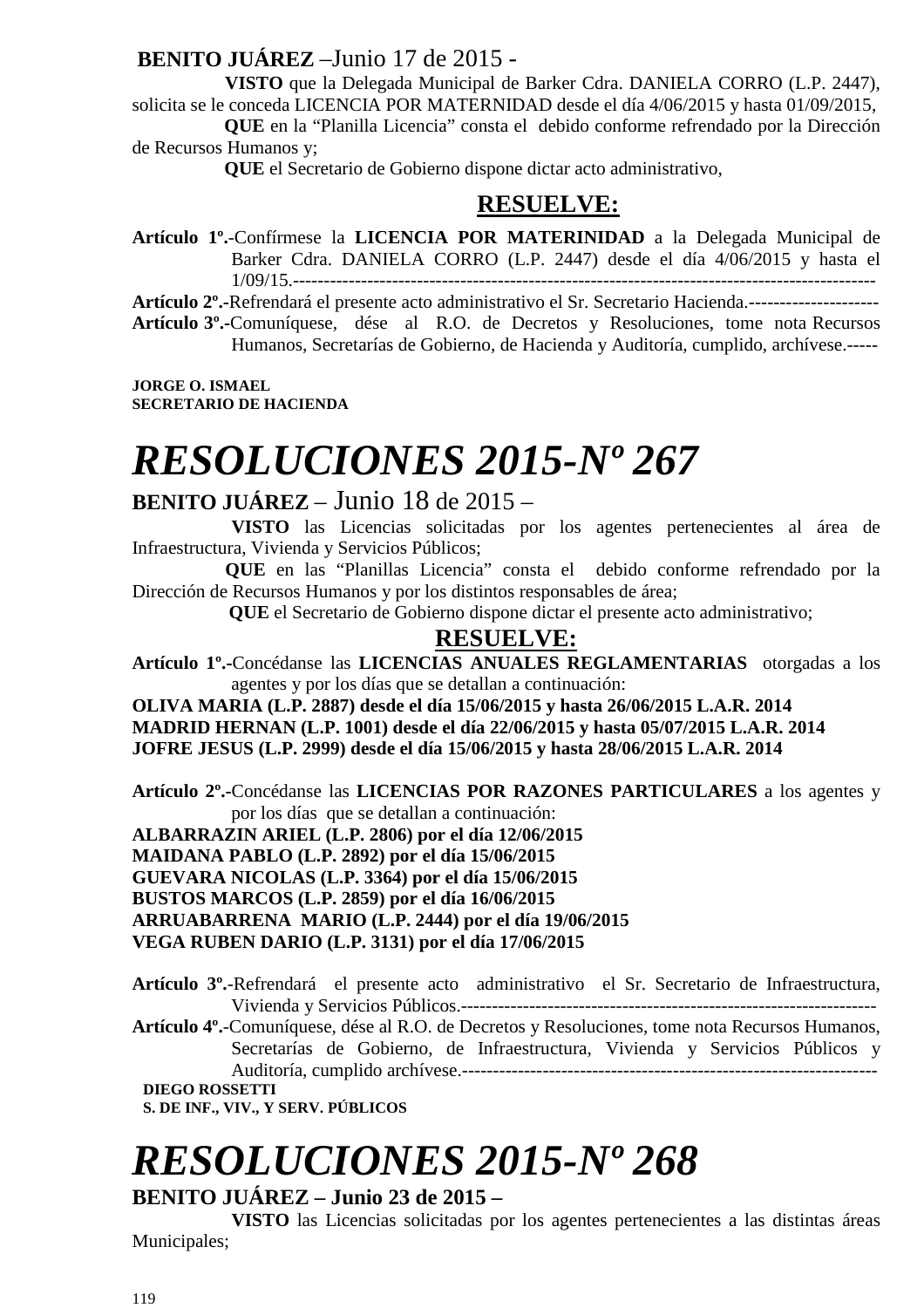**QUE** en las "Planillas Licencia" consta el debido conforme refrendado por la Dirección de Recursos Humanos y por los distintos responsables de área;

 **QUE** el Secretario de Gobierno dispone dictar el presente acto administrativo;

### **RESUELVE:**

**Artículo 1º.-**Concédanse o confírmense las **LICENCIAS ANUALES REGLAMENTARIAS**  otorgadas a los agentes y por los días que se detallan a continuación: **THOMASSEN ANDRES (L.P. 3285) desde el día 22/06/2015 y hasta 01/07/2015 L.A.R. 2014 VELARDEZ RAMON (L.P. 2518) desde el día 22/06/2015 y hasta 28/06/2015 L.A.R. 2014 SALABERRY MARCELO (L.P. 2902) desde el día 16/06/2015 y hasta 22/06/2015 L.A.R. 2014 SANTOS ALEJANDRO (L.P. 2968) desde el día 15/06/2015 y hasta 18/06/2015 L.A.R. 2013** 

**Artículo 2º.-**Confírmense las **LICENCIAS POR RAZONES PARTICULARES** a los agentes y por los días que se detallan a continuación:

**VALDEBENITO LILIAN (L.P. 1729) por el día 13/06/2015 RIVAROLA MARCELA LUJAN (L.P. 3332) por el día 05/06/2015 PORCEL DE PERALTA JUAN PABLO (L.P. 3169) por el día 19/06/2015 MOHUAPE SEBASTIAN (L.P. 2907) por el día 19/06/2015 CONNI CLAUDIA (L.P. 3056) por el día 19/06/2015** 

**Artículo 3º.-**Confírmese la **LICENCIA POR FALLECIMIENTO** a la agente y por los días que se detallan a continuación:

#### **CARRIZO MARTA (L.P. 3158) desde el día 08/06/2015 y hasta 09/06/2015**

**Artículo 4º.**-Refrendará el presente acto administrativo el Sr. Secretario de Gobierno.--------------

**Artículo 5º.**-Comuníquese, dése al R.O. de Decretos y Resoluciones, tome nota Recursos Humanos, Secretaría de Gobierno, y Auditoría, cumplido archívese.------------------------------------

**SERGIO JULIO ACOSTA SECRETARIO DE GOBIERNO** 

# *RESOLUCIONES 2015-Nº 269*

#### **BENITO JUÁREZ** –Junio 23 de 2015-

 **VISTO** lo actuado en el Expte. Letra "R" Nº 83/15, en el cuál a fs. 1 obra nota de la agente GEREZ MARIA VICTORIA (L.P. 3067) por la cual solicita le sea otorgada una ampliación en la Licencia por Maternidad, atento al nacimiento de su hija en forma prematura;

 **QUE** la mencionada agente tomó Licencia por Maternidad desde el día 18/02/2015 al 18/05/2015 y luego hizo uso de la Licencia Anual Reglamentaria correspondiente al año 2014 a partir del 19/05/2015 y hasta 01/06/2015;

 **QUE** de fs. 7 a 10 obra dictamen del Asesor Legal de la Comuna, sugiriendo otorgar Licencia por Maternidad a la agente por el término de 5 meses a partir del alta hospitalaria del bebé y que se acumule al descanso posterior todo el lapso de licencia que no se hubiere gozado antes del parto, de modo de completar los 90 días, de acuerdo a lo dispuesto en el art. 43 de la Ley Nº 10.430;

 **QUE** a fs. 11 obra nota de la Directora de Recursos Humanos;

 **QUE** el Secretario de Gobierno dispone dictar acto administrativo,

**EL INTENDENTE MUNICIPAL,** en uso de sus facultades,

### **RESUELVE:**

**Artículo 1º.**-Extender la LICENCIA POR MATERNIDAD a la agente GEREZ MARIA VICTORIA (L.P. 3067) desde el día 19/05/2015 y hasta el 16/08/2015.------------------

**Artículo 2º.-** Déjese sin efecto lo actuado en el artículo 1º de la Resolución Municipal Nº 255/15 respecto a la Licencia Anual Reglamentaria, correspondiente al año 2014, de la agente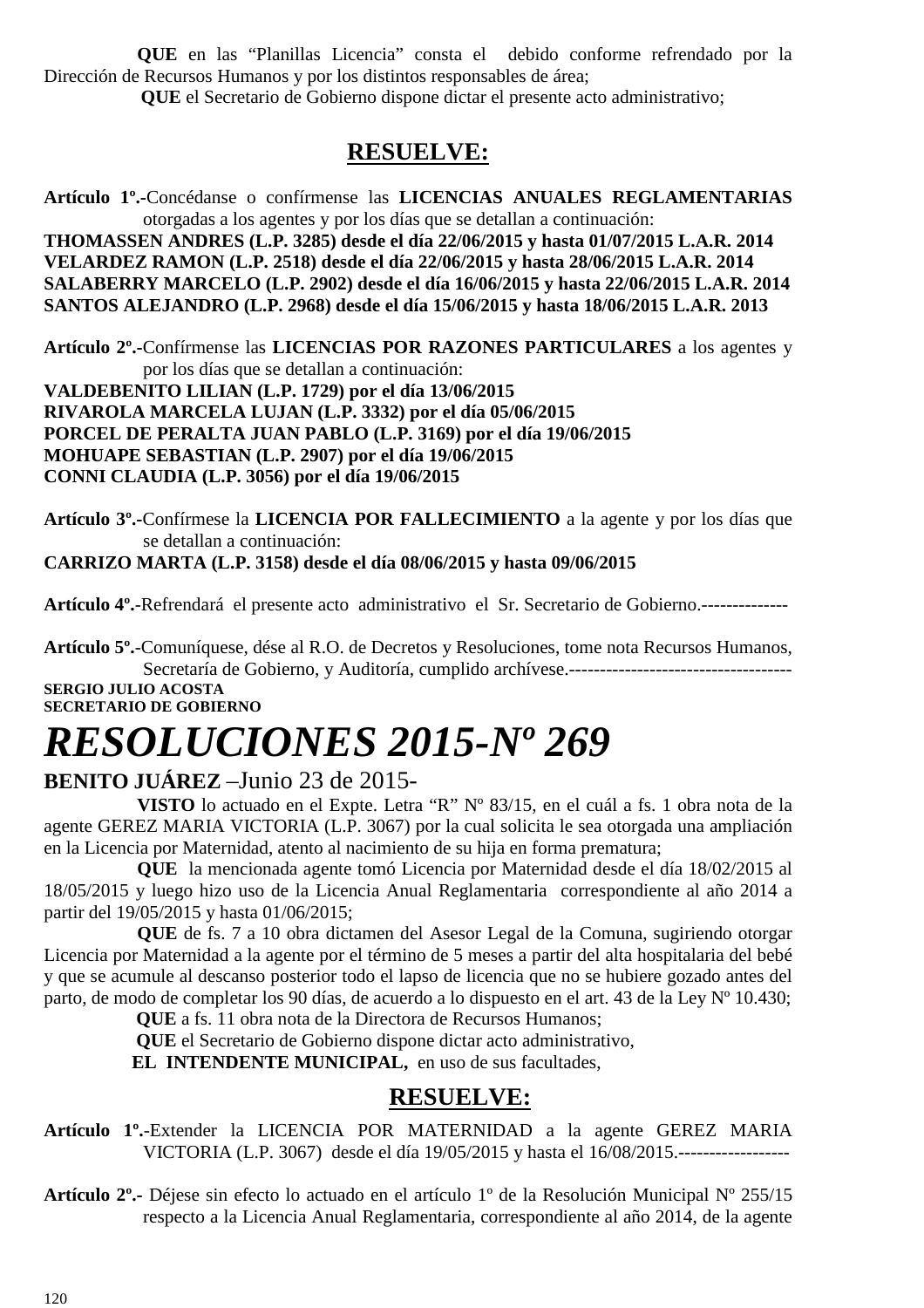GEREZ MARIA VICTORIA (L.P. 3067), la cuál comenzaba el día 19/05/2015 y

finalizaba el día 01/06/2015.---------------------------------------------------------------------- **Artículo 3º.-**Refrendará el presente acto administrativo el Sr. Secretario de Gobierno.----------------- **Artículo 4º.-**Comuníquese, dése al R.O. de Decretos y Resoluciones, tome nota Recursos Humanos, Secretaría de Gobierno, de Hacienda, Asesoría Legal y Auditoría, cumplido, archívese.-------------------------------------------------------------------------------

**SERGIO JULIO ACOSTA** 

#### **SECRETARIO DE GOBIERNO**

# *RESOLUCIONES 2015-Nº 270*

### **BENITO JUÁREZ –** Junio 23 de 2015-

 **VISTO** lo actuado en el Expediente Letra "T" Nº 81/15 en el cual a fojas 1 la Tesorera Municipal, informa que a la agente Pacholczuk Alejandra Rosa (L.P. 2275) se le realizó un pago de gastos de combustible-pasajes para concurrir a Junta Médica en la ciudad de La Plata, quedando pendiente de reintegro la suma de pesos sesenta y siete (\$ 67,00), por lo que solicita se descuente de sus haberes la suma citada;

 **QUE** a fojas 2 la Directora de Recursos Humanos solicita el dictado del acto administrativo;

> **QUE** el Secretario de Gobierno dispone dictar el presente acto administrativo; **EL INTENDENTE MUNICIPAL**, en uso de sus facultades,

#### **RESUELVE:**

**Artículo 1º.-**Descuéntese a la agente PACHOLCZUK ALEJANDRA ROSA (L.P. 2275), de sus haberes, la suma de pesos SESENTA Y SIETE (\$ 67,00), en concepto de reintegro, de acuerdo a lo informado por la Tesorera Municipal a fojas 1 del Expediente Letra "T" Nº 81/15.---------------------------------------------------------------------------------------------

**Artículo 2º.-**Por la Dirección de Recursos Humanos, notifíquese.------------------------------------------

**Artículo 3º.-**Refrendará el presente acto administrativo el Sr. Secretario de Gobierno.----------------

**Artículo 4º.-**Comuníquese, dése al R. O. de Decretos y Resoluciones, tome nota Recursos Humanos, Auditoría, Asesoría Legal, Contaduría, y Secretaría de Gobierno, cumplido, archívese.--------------------------------------------------------------------------------------------

**SERGIO JULIO ACOSTA DE CONVERTS DE CONVERTS DE CONVERTS DE CONVERTS DE CONVERTS DE CONVERTS DE CONVERTS DE CO<br>ACONTECTARIO DE GOBIERNO DE CONVERTS DE CONVERTS DE CONVERTS DE CONVERTS DE CONVERTS DE CONVERTS DE CONVERTS D SECRETARIO DE GOBIERNO** 

# *RESOLUCIONES 2015-Nº 271 ANULADO RESOLUCIONES 2015-Nº 272*

**BENITO JUÁREZ** – Junio 23 de 2015-

 **VISTO** lo actuado en el Expediente Letra "R" Nº 87/15 en el cual a fojas 1 obra informe de la Directora de Recursos Humanos solicitando el otorgamiento de una Licencia Extraordinaria con goce de haberes, en virtud del Artículo 46 de la ley 11.757, a la agente SOTELO MONICA LILIAN (L.P. 828);

 **QUE** a fs. 2 obra informe de la Junta Médica Provincial dictaminando una incapacidad laboral del 70% para la agente antes mencionada;

**QUE** a fs. 4 y 5 obra dictamen de Asesoría Legal;

**QUE** el Secretario de Gobierno dispone dictar acto administrativo,

 **EL INTENDENTE MUNICIPAL**, en uso de sus facultades

### **RESUELVE:**

**Artículo 1º.**-Conceder LICENCIA EXTRAORDINARIA con goce de haberes a la agente SOTELO MONICA LILIAN (L.P. 828), con efecto retroactivo al 13/06/2015 hasta que el instituto de Previsión Social ratifique o rectifique el dictamen de Junta Médica Provincial, de acuerdo a lo actuado en el Expediente Letra "R" Nº 87/15.----------------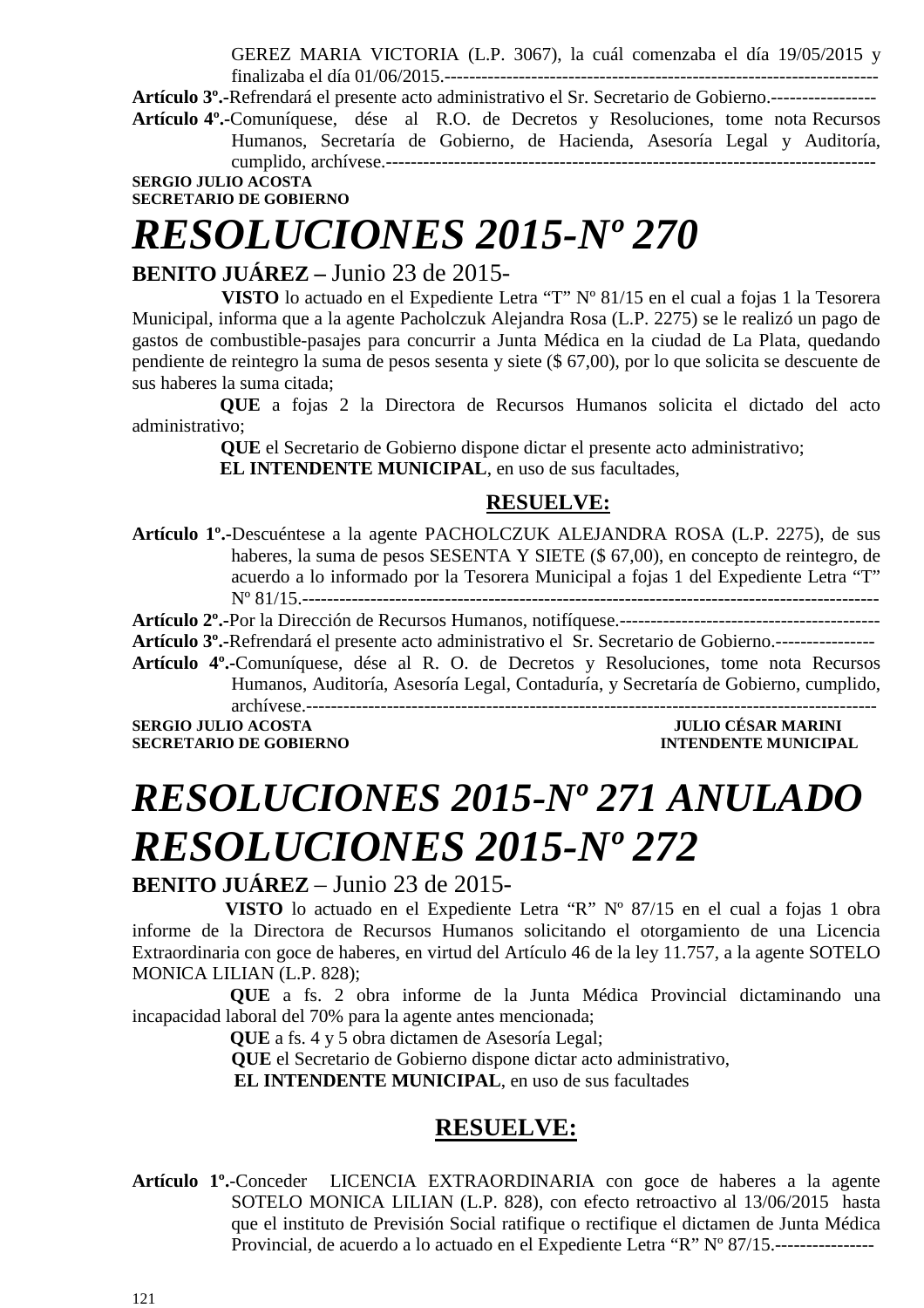**Artículo 2º.-**Por la Dirección de Recursos Humanos, notifíquese.------------------------------------------ **Artículo 3º.-**Refrendará el presente acto administrativo el Sr. Secretario de Gobierno.----------------- **Artículo 4º.-**Comuníquese, dése al R.O. de Decretos y Resoluciones, tome nota Recursos Humanos, Secretarías de Gobierno, Salud y Auditoría, cumplido, archívese.-------------

**SERGIO JULIO ACOSTA SECRETARIO DE GOBIERNO INTENDENTE MUNICIPAL** 

# *RESOLUCIONES 2015-Nº 273*

### **BENITO JUÁREZ –** Junio 23 de 2015-

 **VISTO** lo actuado en Expte. Letra "D" Nº 133/09, en el cual la Secretaria de Desarrollo Social a fs. 6 y 7 informa acerca de los hechos acontecidos el día 31 de Marzo del corriente año, en los cuales se encuentra involucrado el agente MOSSE OSCAR (L.P. 1552), quien desempeña tareas en Servicios de Barker;

**QUE** a fojas 11 obra descargo del agente;

**QUE** a fojas 14 la Directora de Recursos Humanos solicita se aplique la sanción de APERCIBIMIENTO;

 **QUE** a fojas 15 a 17 obra dictamen del Asesor Legal;

 **QUE** la Secretaría de Gobierno dispone dictar el presente acto administrativo;

 **EL INTENDENTE MUNICIPAL**, en uso de sus facultades,

### **RESUELVE:**

**Artículo 1º.-**Aplicar la sanción de APERCIBIMIENTO al agente MOSSE OSCAR (L.P. 1552), de acuerdo a lo dispuesto en el Artículo 62 inc. b) de la ley 11.757 y a lo actuado en el Expediente Letra "D" Nº 133/09.----------------------------------------------------------------

**Artículo 2º.**-Por la Dirección de Recursos Humanos, notifíquese.----------------------------------------

 **Artículo 3º.-**Refrendará el presente acto administrativo el Sr. Secretario de Gobierno.-----------------

**Artículo 4º.-**Comuníquese, dése al R. O. de Decretos y Resoluciones, tome nota Recursos Humanos, Secretaría de Gobierno, de Hacienda, de Desarrollo Social, Delegación Barker y Auditoría, cumplido, archívese.-----------------------------------------------------

**SERGIO JULIO ACOSTA JULIO CÉSAR MARINI** 

### **INTENDENTE MUNICIPAL**

# *RESOLUCIONES 2015-Nº 274*

#### **BENITO JUÁREZ** – Junio 24 de 2015 –

 **VISTO** las Licencias solicitadas por los agentes pertenecientes al área de Infraestructura, Vivienda y Servicios Públicos;

 **QUE** en las "Planillas Licencia" consta el debido conforme refrendado por la Dirección de Recursos Humanos y por los distintos responsables de área;

 **QUE** el Secretario de Gobierno dispone dictar el presente acto administrativo;

#### **RESUELVE:**

**Artículo 1º.-**Concédase **LICENCIA ANUAL REGLAMENTARIA** al agente y por los días que se detallan a continuación:

**AREVALO ALBERTO (L.P. 2202) desde el día 22/06/2015 y hasta 26/06/2015 L.A.R. 2014 Artículo 2º.-**Confírmense las **LICENCIAS POR RAZONES PARTICULARES** a los agentes y por los días que se detallan a continuación:

**CARRIZO EVELIA ESTHER (L.P. 2620) por el día 19/06/2015** 

**BLASCO MARCELO (L.P.2550) por el día 19/06/2015** 

**AREVALO MAURICIO (L.P. 3066) por el día 19/06/2015** 

**DAHL JORGE (L.P. 1418) por el día 18/06/2015** 

**AGUILERA DARÍO (L.P. 2566) por el día 22/06/2015** 

**ELIA RAMON (L.P. 2685) por el día 22/06/2015**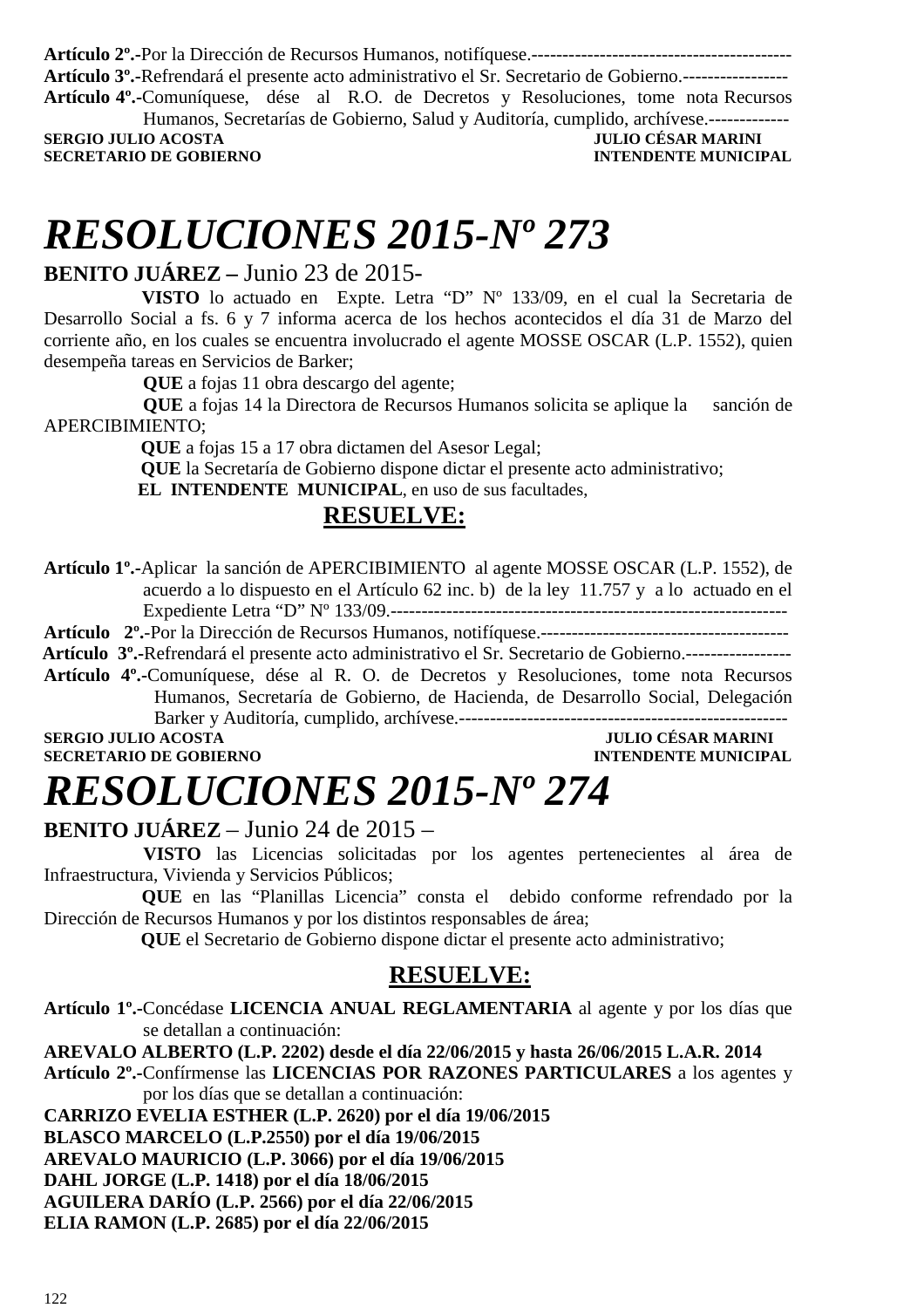**Artículo 3º-**Refrendará el presente acto administrativo el Sr. Secretario de Infraestructura, Vivienda y Servicios Públicos.-------------------------------------------------------------------------------

 **Artículo 4º.-**Comuníquese, dése al R.O. de Decretos y Resoluciones, tome nota Recursos Humanos, Secretarías de Gobierno, de Infraestructura, Vivienda y Servicios Públicos y Auditoria, cumplido, archívese.------------------------------------------------------------------

**DIEGO ROSSETTI** 

**S. DE INF., VIV., Y SERV. PÚBLICOS** 

# *RESOLUCIONES 2015-Nº 275*

### **BENITO JUÁREZ** – Junio 24 de 2015 –

 **VISTO** las Licencias solicitadas por los agentes pertenecientes al área de Desarrollo Social;

 **QUE** en las "Planillas Licencia" consta el debido conforme refrendado por la Dirección de Recursos Humanos y por los distintos responsables de área;

 **QUE** el Secretario de Gobierno dispone dictar el presente acto administrativo;

### **RESUELVE:**

**Artículo 1º.-**Concédanse las **LICENCIAS ANUALES REGLAMENTARIAS** a los agentes y por los días que se detallan a continuación:

**COLOMBO MARÍA G. (L.P.1646) desde el 22/06/15 y hasta el 28/06/15 L.A.R. 2014 CRISTECHE ERNESTINA (L.P. 3124) desde el día 22/06/2015 y hasta 28/06/2015 L.A.R. 2014** 

**Artículo 2º.-**Concédanse las **LICENCIAS POR RAZONES PARTICULARES** a los agentes y por los días que se detallan a continuación:

#### **EYMERI MARIA MEREDES (L.P. 3204) por el día 11/06/2015 NAVARRO MARICRUZ (L.P. 3308) por el día 16/06/2015**

**Artículo 3º-**Refrendará el presente acto administrativo la Sra. Secretaria de Desarrollo Social.-------  **Artículo 4º.-**Comuníquese, dése al R.O. de Decretos y Resoluciones, tome nota Recursos Humanos,

Secretarías de Gobierno, de Desarrollo Social y Auditoria, cumplido, archívese.-------- **MARÍA TERESA RICCCI** 

**S. DE DESARROLLO SOCIAL** 

# *RESOLUCIONES 2015-Nº 276*

#### **BENITO JUÁREZ –** Junio 25 de 2015-

 **VISTO** lo actuado en Expte. Letra "H" Nº 29/15, en el cual la Subdirectora del Hogar de Ancianos informa que el agente POGGI ANDRÉS (L.P. 3319), ha faltado a su lugar de trabajo el día 5 de junio del corriente año;

**QUE** pese a haber sido notificado, no presentó descargo;

 **QUE** a fojas 3 la Directora de Recursos Humanos, solicita aplicar la sanción de LLAMADO DE ATENCIÓN al agente POGGI ANDRÉS (L.P. 3319) en el marco del artículo 62 inc. a) de la ley 11.757;

**QUE** a fs. 4 y 5 obra despacho favorable de Asesoría Legal;

 **QUE** la Secretaría de Gobierno dispone dictar el presente acto administrativo;

 **EL INTENDENTE MUNICIPAL**, en uso de sus facultades,

### **RESUELVE:**

**Artículo 1º.-**Aplicar la sanción de LLAMADO DE ATENCIÓN al agente POGGI ANDRÉS (L.P. 3319) de acuerdo a lo dispuesto en el Artículo 62 inc. a) de la ley 11.757 y a lo actuado en el Expediente Letra "H" Nº 29/15.-------------------------------------------------

**Artículo 2º.**-Por la Dirección de Recursos Humanos, notifíquese.-----------------------------------------

 **Artículo 3º.-**Refrendará el presente acto administrativo la Sra. Secretaria de Salud.---------------------

**Artículo 4º.-**Comuníquese, dése al R. O. de Decretos y Resoluciones, tome nota Recursos Humanos, Secretaría de Gobierno, de Salud y Auditoría, cumplido, archívese.---------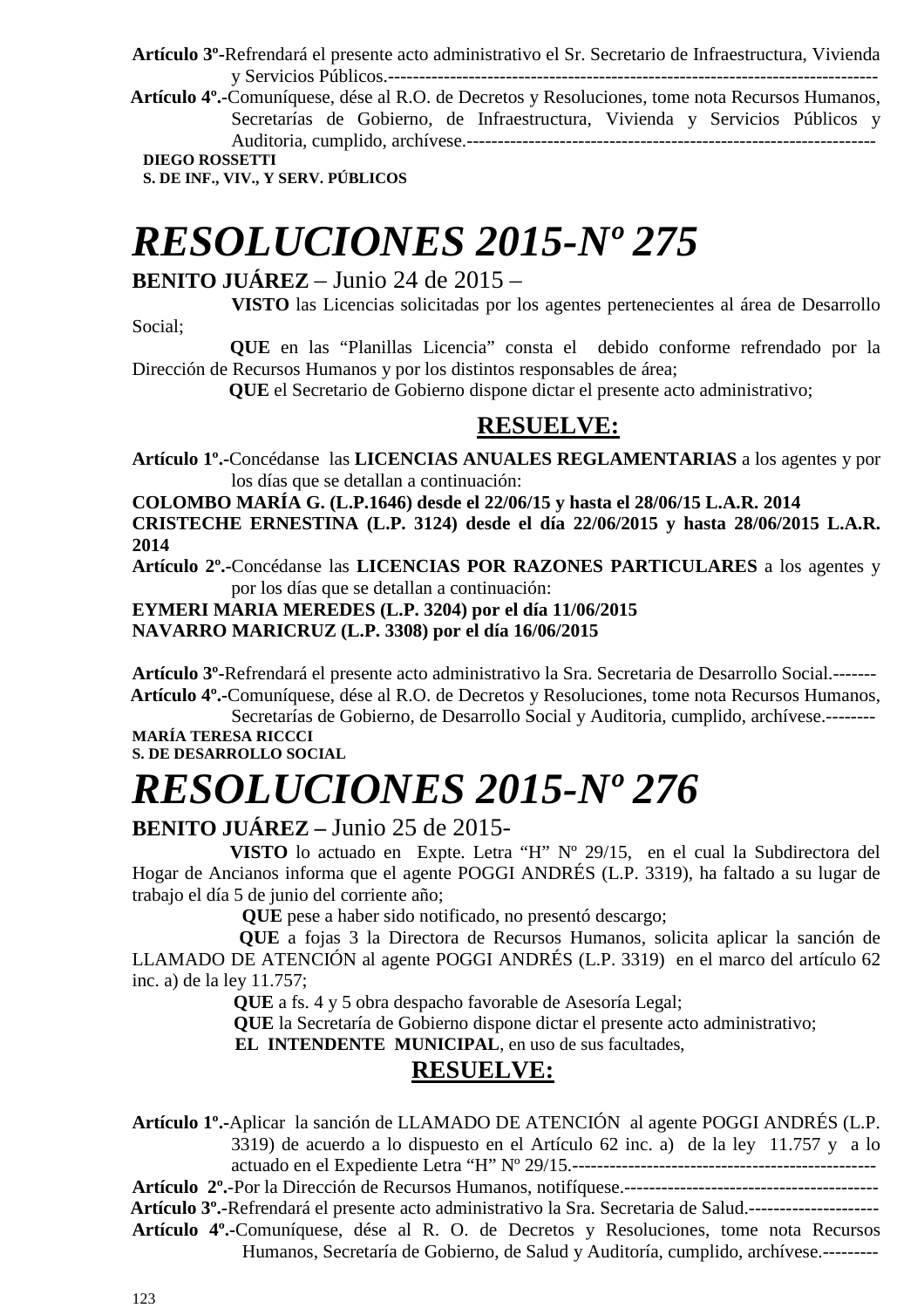#### **MARÍA ELISA TIMPANARO SECRETARIA DE SALUD**

# *RESOLUCIONES 2015-Nº 277*

#### **BENITO JUÁREZ** – Junio 25 de 2015-

 **VISTO** lo actuado en el Expediente Letra "R" Nº 89/15 en el cual a fojas 1 obra informe de la Directora de Recursos Humanos solicitando el otorgamiento de una Licencia Especial con goce de haberes, en virtud del Artículo 46 de la ley 11.757, a la agente CARDENAS ADRIANA NOEMÍ (L.P. 2762);

 **QUE** a fs. 2 obra informe de la Junta Médica Provincial; **QUE** a fs. 4 y 5 obra dictamen de Asesoría Legal; **QUE** el Secretario de Gobierno dispone dictar acto administrativo,  **EL INTENDENTE MUNICIPAL**, en uso de sus facultades

### **RESUELVE:**

**Artículo 1º.**-Conceder LICENCIA ESPECIAL con goce de haberes a la agente CARDENAS ADRIANA NOEMÍ (L.P. 2762), con efecto retroactivo al 01/06/2015 al 31/12/2015, hasta que el instituto de Previsión Social ratifique o rectifique el dictamen de Junta Médica Provincial, de acuerdo a lo actuado en el Expediente Letra "R" Nº 89/15.------- **Artículo 2º.-**Por la Dirección de Recursos Humanos, notifíquese.------------------------------------------ **Artículo 3º.-**Refrendará el presente acto administrativo el Sr. Secretario de Gobierno.----------------- **Artículo 4º.-**Comuníquese, dése al R.O. de Decretos y Resoluciones, tome nota Recursos Humanos, Secretarías de Gobierno, Salud y Auditoría, cumplido, archívese.-------------

**SERGIO JULIO ACOSTA DE CONFERNO DE CORTENO DE CORTENO DE CORTENO DE CORTENO DE CORTENO DE CORTENO DE CORTENO DE CORTENO DE CORTENO DE CORTENO DE CORTENO DE CORTENO DE CORTENO DE CORTENO DE CORTENO DE CORTENO DE CORTENO DE SECRETARIO DE GOBIERNO** 

# *RESOLUCIONES 2015-Nº 278*

#### **BENITO JUÁREZ** –Junio 26 de 2015 -

 **VISTO** que el Encargado de la Oficina de Guías DE FRANCESCO LEONARDO (L.P. 2744), solicita se le conceda LICENCIA POR RAZONES PARTICULARES, por el día 22/06/2015;

 **QUE** en las "Planillas Licencias" consta el debido conforme refrendado por la Dirección de Recursos Humanos;

 **QUE** el Secretario de Gobierno dispone dictar acto administrativo,

### **RESUELVE:**

**Artículo 1º.**-Conceder **LICENCIA POR RAZONES PARTICULARES** al Encargado de la Oficina de Guías DE FRANCESCO LEONARDO (L.P. 2744), por el día 22/06/2015.- **Artículo 2º.-**Refrendará el presente acto administrativo el Sr. Secretario de Hacienda.----------------

**Artículo 3º.-**Comuníquese, dése al R.O. de Decretos y Resoluciones, tome nota Recursos Humanos, Secretarías de Gobierno, de Hacienda y Auditoria cumplido, archívese.------ **JORGE O. ISMAEL SECRETARIO DE HACIENDA** 

# *RESOLUCIONES 2015-Nº 279*

**BENITO JUÁREZ** –Junio 26 de 2015 -

 **VISTO** que el Director General de Servicios LAITÁN DOMINGO (L.P.3155), solicita se le conceda LICENCIA POR ENFERMEDAD, desde el día 25/06/2015 y hasta 26/06/2015;

 **QUE** en las "Planillas Licencias" consta el debido conforme refrendado por la Dirección de Recursos Humanos;

 **QUE** el Secretario de Gobierno dispone dictar acto administrativo,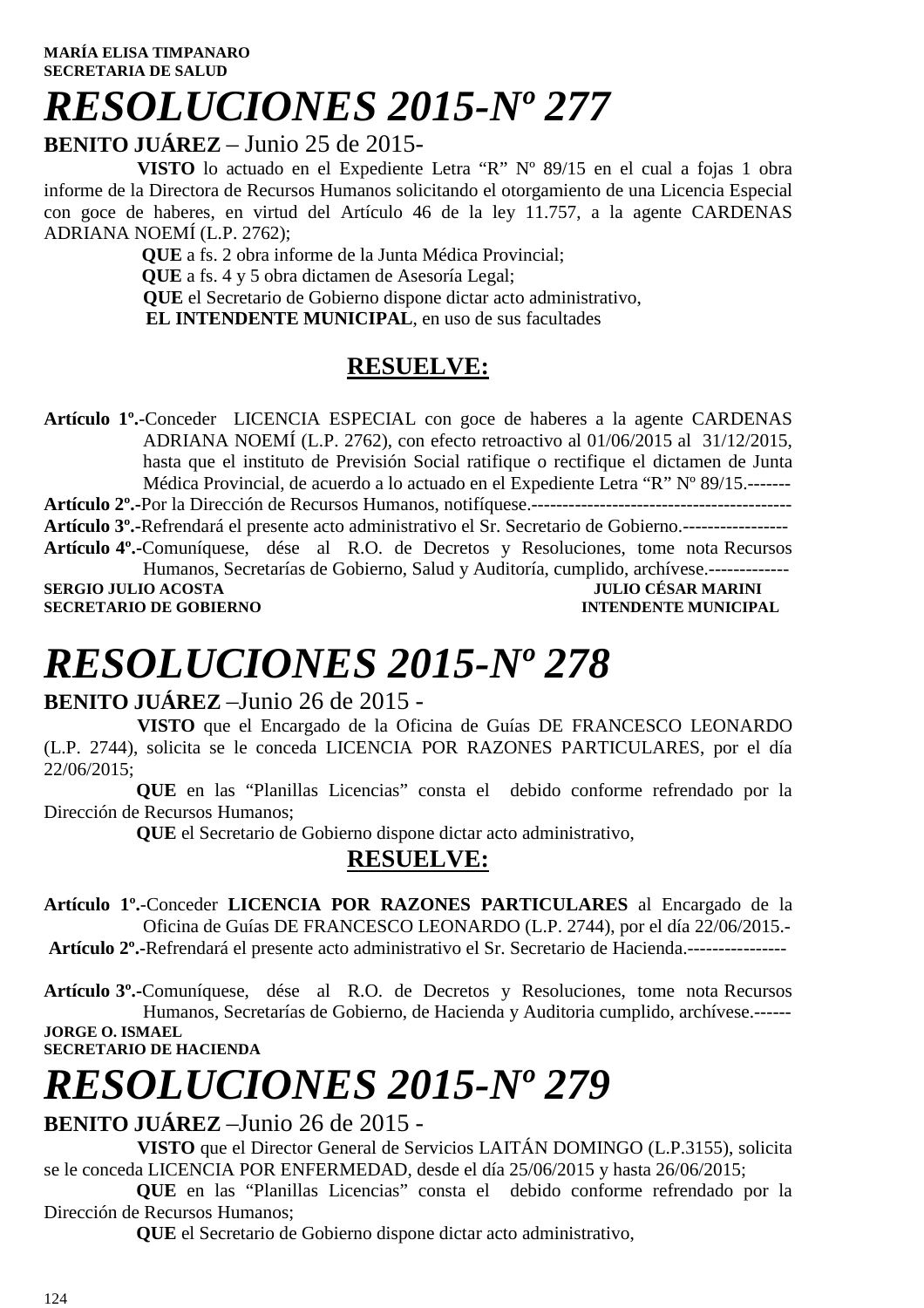### **RESUELVE:**

**Artículo 1º.**-Conceder **LICENCIA POR ENFERMEDAD** al Director General de Servicios LAITÁN DOMINGO (L.P.3155), desde el día 25/06/2015 y hasta 26/06/2015.---------

**Artículo 2º.-**Refrendará el presente acto administrativo el Sr. Secretario de Infraestructura, Vivienda y Servicios Públicos.-------------------------------------------------------------------

**Artículo 3º.-**Comuníquese, dése al R.O. de Decretos y Resoluciones, tome nota Recursos Humanos, Secretarías de Gobierno, de Infraestructura, Vivienda y Servicios Públicos y Auditoría, cumplido, archívese.----------------------------------------------------------------

 **DIEGO ROSSETTI S. DE INF., VIV., Y SERV. PÚBLICOS** 

# *RESOLUCIONES 2015 -Nº 280*

#### **BENITO JUÁREZ –**Junio 26 de 2015-

 **VISTO** lo informado por Recursos Humanos en cuanto a la renovación y/o incorporación de los Convenios de **BECAS Y PRÁCTICAS RENTADAS**, solicitando se formule acto administrativo;

 **Y ATENTO** lo previsto por Oza. Mpal. 2.893/99 y su modificación Oza. Mpal. N° 3179/01;

 **QUE** el Secretario de Gobierno dispone dictar el presente acto administrativo;

 **EL INTENDENTE MUNICIPAL**, en uso de sus facultades,

#### **RESUELVE:**

**Artículo 1º.-**Renovar las BECAS Y PRÁCTICAS RENTADAS, según Ordenanza Municipal 2.893/99 y su modificatoria N° 3.179/01 a los siguientes beneficiarios, que se detallan a continuación, de acuerdo a las actuaciones que obran en Expediente Letra "R" Nº 05/15, con efecto retroactivo al **01/06/2015 hasta el 30/06/2015:** 

| *BARTOLOMÉ NAHUEL        | D.N.I. 32.067.408 | \$1.004,00 Deportes          |
|--------------------------|-------------------|------------------------------|
| *DE LA TORRE CRISTIAN D. | D.N.I. 30.718.464 | \$2.008,00 Delegación Barker |
| *LEDESMA MAXIMILIANO     | D.N.I. 36.671.727 | \$2.008,00 Delegación Barker |
| *VALDEZ SAMANTHA         | D.N.I. 35.774.515 | \$2.008,00 Delegación Barker |
| *MENDEGUÍA FLORENCIA     | D.N.I. 38.919.066 | \$1.508,00 Lic. de Conducir  |
|                          |                   |                              |

**Artículo 2º.-**El pago de las Becas que originen los artículos precedentes, se hará efectivo por Tesorería Municipal, y la imputación deberá realizarse de acuerdo a lo determinado por la Subcontadora a cargo de la Oficina de Presupuesto.-----------------------------------

**Artículo 3º.-** Refrendará el presente acto administrativo el Sr. Secretario de Gobierno.---------------- **Artículo 4º.-**Comuníquese, dése al R. O. de Decretos y Resoluciones, tome nota Recursos

Humanos, Contaduría, Tesorería, Presupuesto, Secretarías de Gobierno, de Hacienda, Ayudantía Fiscal, Dirección de Deportes y Auditoría, cumplido, archívese.-------------

**SERGIO JULIO ACOSTA DE CONFERNO DE COBIERNO DE COBIERNO DE COBIERNO DE COBIERNO DE COBIERNO DE COBIERNO DE COBIERNO DE COBIERNO DE COBIERNO DE COBIERNO DE COBIERNO DE COBIERNO DE COBIERNO DE COBIERNO DE COBIERNO DE COBIER SECRETARIO DE GOBIERNO** 

# *RESOLUCIONES 2015-Nº 281*

#### **BENITO JUÁREZ** –Junio 26 de 2015-

 **VISTO** lo informado por la Dirección de Recursos Humanos en cuanto a la renovación y/o incorporación de los Convenios de **BECAS Y PRÁCTICAS RENTADAS**, debiendo otorgarse acto administrativo;

 **ATENTO** lo previsto por Oza. Mpal. 2.893/99 y su modificación Oza. Mpal. N° 3179/01;

 **QUE** el Secretario de Gobierno dispone dictar el presente acto administrativo;

 **EL INTENDENTE MUNICIPAL**, en uso de sus facultades,

### **RESUELVE:**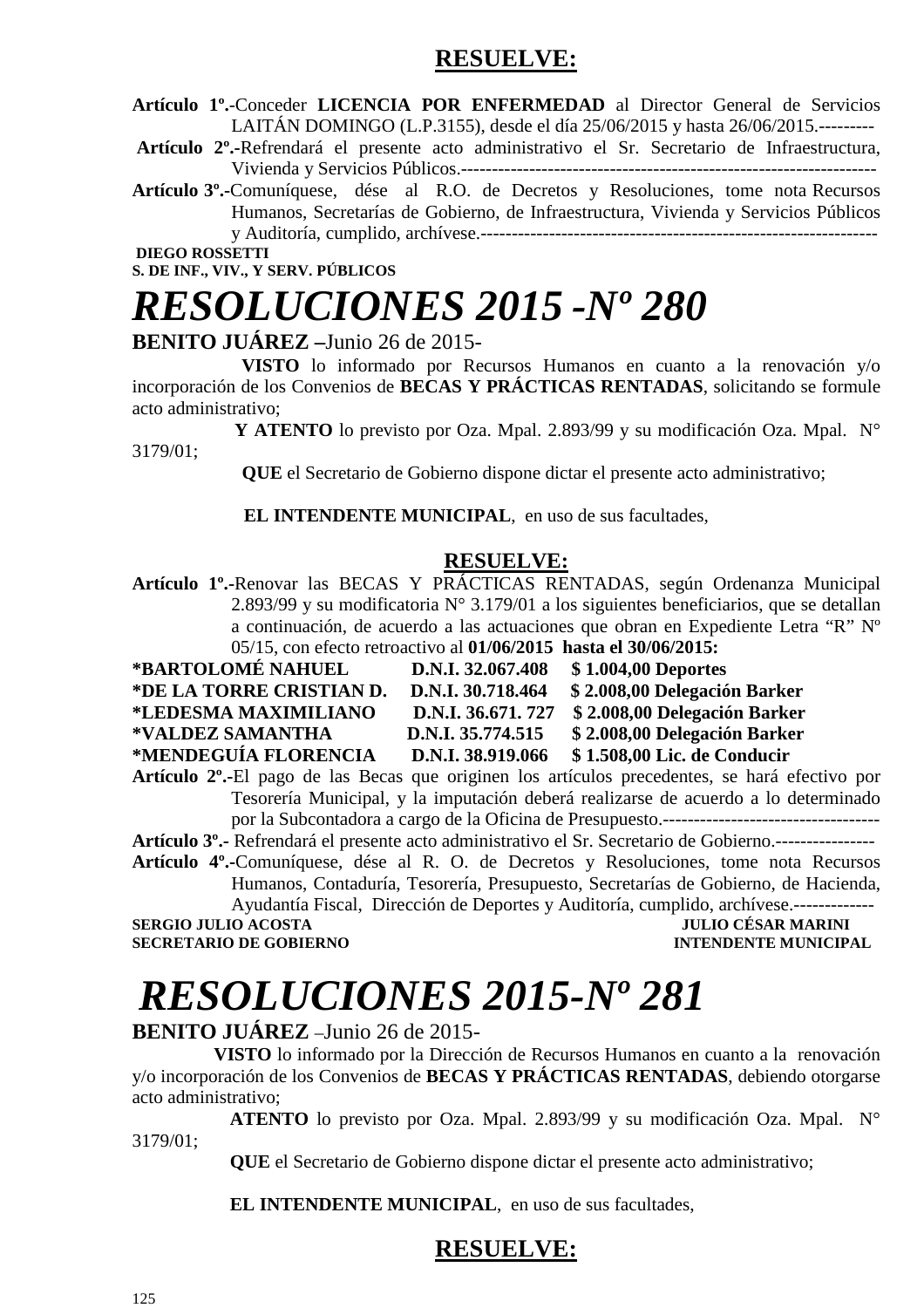**Artículo 1º.-**Renovar las **BECAS Y PRÁCTICAS RENTADAS,** según Ordenanza Municipal 2.893/99 y su modificatoria N° 3.179/01 a los siguientes beneficiarios, que se desempeñan en la Secretaría de Desarrollo Social, de acuerdo a lo informado por Recursos Humanos, con efecto retroactivo al **1/06/2015 y hasta el 30/06/2015:** 

#### **\*ROLON MARÍA DE LOS MILAGROS D.N.I. 35.150.141 \$ 1.508,00 D. Social \*RIERA ANTONELA D.N.I. 38.893.819 \$ 1.056,00 Cruz del Sur \*RIMOLI MARIBEL D.N.I. 37.980.531 \$ 1.004,00 D. Social**

**Artículo 2º.-**El pago de las Becas que origine el artículo precedente, se hará efectivo por Tesorería Municipal, y la imputación deberá realizarse de acuerdo a lo determinado por la Subcontadora a cargo de la Oficina de Presupuesto.------------------------------------------

**Artículo 3º.-**Refrendará el presente acto administrativo la Sra. Secretaria de Desarrollo Social.------

**Artículo 4º.-**Comuníquese, dése al R. O. de Decretos y Resoluciones, tome nota Recursos Humanos, Contaduría, Tesorería, Secretarías de Gobierno, de Desarrollo Social y Auditoría, cumplido, archívese.----------------------------------------------------------------------------

**MARÍA TERESA RICCI<br>S DE DESARROLLO SOCIAL** 

**INTENDENTE MUNICIPAL** 

# *RESOLUCIONES 2015-Nº 282*

#### **BENITO JUÁREZ** – Junio 26 de 2015-

 **VISTO** lo informado por la Dirección de Recursos Humanos en cuanto a la renovación y/o incorporación de los Convenios de **BECAS Y PRÁCTICAS RENTADAS**, debiendo otorgarse acto administrativo;

 **ATENTO** lo previsto por Oza. Mpal. 2.893/99 y su modificación Oza. Mpal. N° 3179/01;

 **QUE** el Secretario de Gobierno dispone dictar el presente acto administrativo;

 **EL INTENDENTE MUNICIPAL,** en uso de sus facultades,

### **RESUELVE:**

**Artículo 1º.-**Renovar las **BECAS Y PRÁCTICAS RENTADAS,** según Ordenanza Municipal 2.893/99 y su modificatoria  $N^{\circ}$  3.179/01 a los siguientes beneficiarios, que se desempeñan en la Secretaría de Infraestructura, Vivienda y Servicios Públicos de acuerdo a lo informado por Recursos Humanos, con efecto retroactivo al **1/06/2015 y hasta el 30/06/2015:** 

#### **\*GARCIA GRACIELA GISELE D.N.I. 35.411.852 \$1.508,00 Infraestructura \*RIGANTI JUAN CRUZ D.N.I. 36.882.010 \$ 2.008,00 Infraestructura**

- **Artículo 2º.-**El pago de las Becas que origine el artículo precedente, se hará efectivo por Tesorería Municipal, y la imputación deberá realizarse de acuerdo a lo determinado por la Subcontadora a cargo de la Oficina de Presupuesto.------------------------------------------
- **Artículo 3º.-**Refrendará el presente acto administrativo el Sr. Secretario de Infraestructura, Vivienda y Servicios Públicos.-------------------------------------------------------------------
- **Artículo 4º.-**Comuníquese, dése al R. O. de Decretos y Resoluciones, tome nota Recursos Humanos, Contaduría, Tesorería, Secretarías de Gobierno, de Infraestructura, Vivienda y Servicios Públicos y Auditoría, cumplido, archívese.---------------------------

**S. DE INF., VIV., Y SERV. PÚBLICOS INTENDENTE MUNICIPAL** 

### **DIEGO ROSSETTI JULIO CÉSAR MARINI**

# *RESOLUCIONES 2015-Nº 283*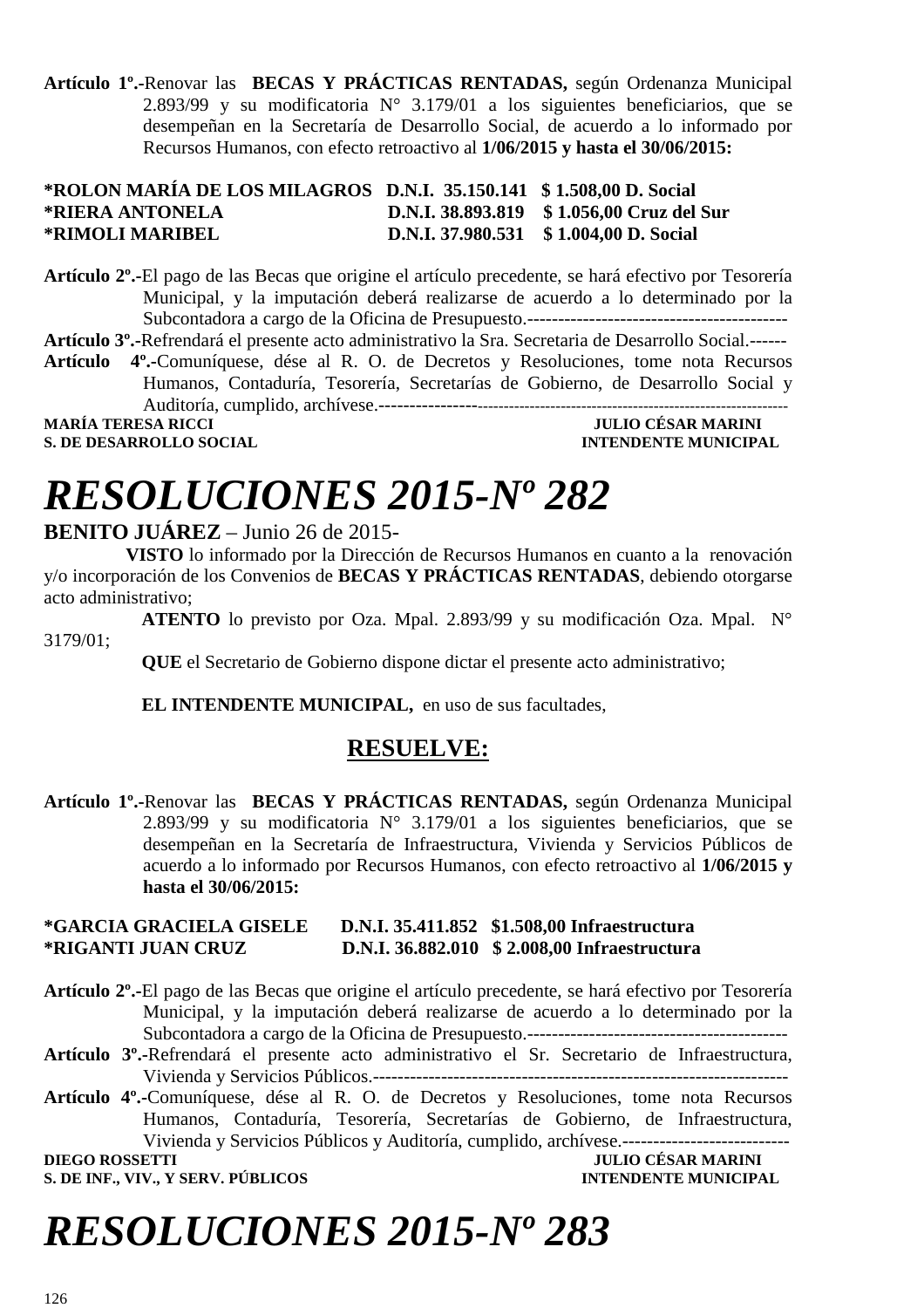#### **BENITO JUÁREZ –** Junio 26 de 2015-

 **VISTO** lo informado por Recursos Humanos sobre renovación y/o incorporación de los Convenios de **BECAS Y PRÁCTICAS RENTADAS**, solicitando se formule acto administrativo;

 **ATENTO** lo previsto por Oza. Mpal. 2.893/99 y su modificación Oza. Mpal. N° 3.179/01;

> **QUE** el Secretario de Gobierno dispone dictar el presente acto administrativo;  **EL INTENDENTE MUNICIPAL**, en uso de sus facultades,

#### **RESUELVE:**

**Artículo 1º.-Renovar** las **BECAS Y PRÁCTICAS RENTADAS**, según Ordenanza Municipal 2.893/99 y su modificatoria N° 3.179/01 a la siguiente beneficiaria, que se desempeñan en la Unidad Sanitaria de Barker, dependiendo del Ente Descentralizado "Dr. Alfredo Saintout" Hospital Municipal "Eva Perón", con efecto retroactivo al **01/06/2015 y hasta el 14/06/15:** 

**\*VALDEZ MARTINA DEL CARMEN D.N.I. 22.086.614 \$ 1.004,00** 

**Artículo 2º.-Incorporar a** las **BECAS Y PRÁCTICAS RENTADAS**, según Ordenanza Municipal 2.893/99 y su modificatoria N° 3.179/01 a la siguiente beneficiaria, que se desempeñan en la Unidad Sanitaria de Barker, dependiendo del Ente Descentralizado "Dr. Alfredo Saintout" Hospital Municipal "Eva Perón", con efecto retroactivo al **01/06/2015 y hasta el 30/06/15:** 

#### **BAEZ MARÍA PAZ D.N.I. 36.361.942 \$ 2.008.00 CAMPOS AZUMENDI E. D.N.I. 35.411.941 \$ 2.008,00**

**Artículo 3º.-**El pago de las Becas que originen los artículos precedentes, se harán efectivos por Tesorería del Ente Descentralizado, de acuerdo a la imputación obrante en el Expediente Letra "R" Nº 3/14.------------------------------------------------------------------

**Artículo 4º.-**Refrendará el presente acto administrativo la Sra. Secretaria de Salud.--------------------

 **Artículo 5º.-**Comuníquese, dése al R. O. de Decretos y Resoluciones, tome nota Recursos Humanos, Contaduría, Tesorería, Ente Descentralizado, Secretarías de Gobierno, de Salud, de Hacienda, cumplido, archívese.------------------------------------------------------

MARÍA ELISA TIMPANARO **de la contrata de la contrata de la contrata de la contrata de la contrata de la contrata de la contrata de la contrata de la contrata de la contrata de la contrata de la contrata de la contrata de l** 

### **INTENDENTE MUNICIPAL**

### *RESOLUCIONES 2015-Nº 284*

#### **BENITO JUÁREZ** – Junio 29 de 2015 –

 **VISTO** las Licencias solicitadas por los agentes pertenecientes a las distintas áreas Municipales;

 **QUE** en las "Planillas Licencia" consta el debido conforme refrendado por la Dirección de Recursos Humanos y por los distintos responsables de área;

 **QUE** el Secretario de Gobierno dispone dictar el presente acto administrativo;

#### **RESUELVE:**

**Artículo 1º.-**Concédanse las **LICENCIAS ANUALES REGLAMENTARIAS** otorgadas a los agentes y por los días que se detallan a continuación:

**GONZALEZ ROQUE (L.P. 2730) desde el día 06/07/2015 y hasta 26/07/2015 L.A.R. 2014 SALABERRY MARCELO (L.P. 2902) desde el día 06/07/2015 y hasta 12/07/2015 L.A.R. 2014 CARCIOCCHI LAURA (L.P. 2917) desde el día 13/07/2015 y hasta 19/07/2015 L.A.R. 2014 MOREIRA MARCELA (L.P. 2615) desde el día 13/07/2015 y hasta 19/07/2015 L.A.R. 2015 PEREZ CARLOS (L.P. 2639) desde el día 14/07/2015 y hasta 20/07/2015 L.A.R. 2013 LEDESMA JORGE (L.P. 2516) desde el día 20/07/2015 y hasta 09/08/2015 L.A.R. 2014** 

**Artículo 2º.-**Confírmense las **LICENCIAS POR RAZONES PARTICULARES** a los agentes y por los días que se detallan a continuación: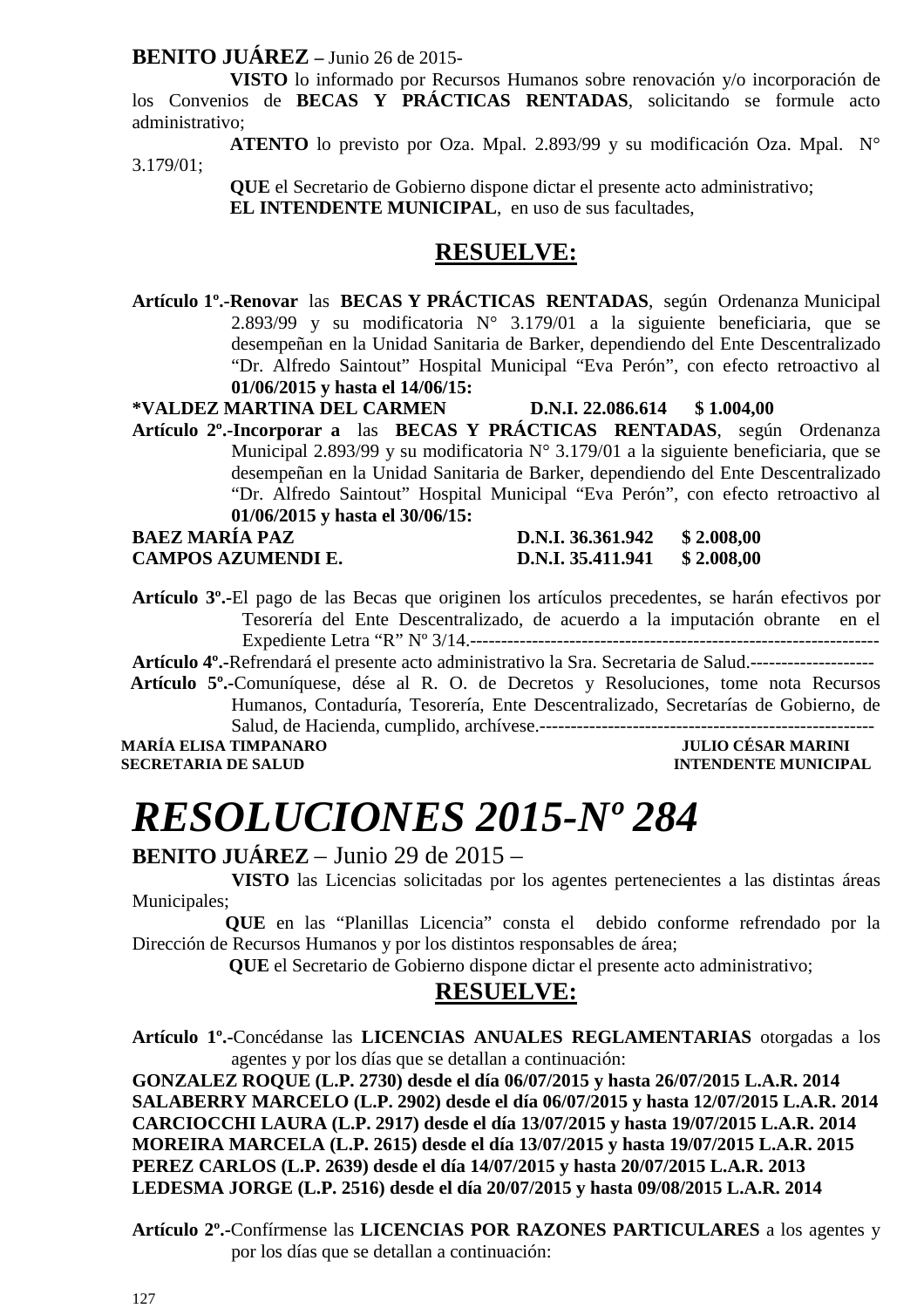#### **MORALES MAXIMILIANO (L.P. 3024) por el día 11/07/2015 AYAME PATRICIA (L.P. 2876) por el día 10/07/2015 ARIAS HUGO FABIAN (L.P. 2094) por el día 10/07/2015 BAEZ LUCILA (L.P. 3299) por el día 02/07/2015 ARIAS ALEJANDRA (L.P. 2477) por el día 08/07/2015 ARGUELLO JUAN C. (L.P. 2058) por el día 10/07/2015 GAMALERI MARCELO (L.P. 2549) por el día 10/07/2015**

**Artículo 3º.-**Confírmese la **LICENCIA POR ACCIDENTE DE TRABAJO** al agente y por los días que se detallan a continuación:

**MARINI MARIO (L.P. 2767) desde el día 27/06/2015 y hasta 02/07/2015** 

**Artículo 4º.**-Refrendará el presente acto administrativo el Sr. Secretario de Gobierno.-------------- **Artículo 5º.**-Comuníquese, dése al R.O. de Decretos y Resoluciones, tome nota Recursos Humanos,

Secretaría de Gobierno, y Auditoría, cumplido archívese.------------------------------------ **SERGIO JULIO ACOSTA** 

**SECRETARIO DE GOBIERNO.** 

# *RESOLUCIONES 2015-Nº 285 ANULADO RESOLUCIONES 2015-Nº 286*

#### **BENITO JUÁREZ –** Junio 30 de 2015-

**VISTO** lo actuado en el Expte. Letra "G" Nº 91/08, en el cual a fs. 3 el Director de Servicios Sanitarios informa que la agente LÓPEZ ALICIA (L.P. 1219), ha faltado a su lugar de trabajo desde el día 09/06/2015 y hasta el 15/06/2015;

**QUE** a fs. 5 obra descargo del agente y a fs. 9 y 11 obran certificados médicos correspondientes;

**QUE** a fs. 13 la Directora de Recursos Humanos, solicita aplicar la sanción de APERCIBIMIENTO a la agente LÓPEZ ALICIA (L.P. 1219), en el marco del artículo 62 inc. b) de la ley 11.757;

**QUE** a fs. 14 y 15 obra despacho favorable de Asesoría Legal; **EL INTENDENTE MUNICIPAL,** en uso de sus facultades,

### **RESUELVE:**

**Artículo lº.-** Aplicar la sanción de APERCIBIMIENTO a la agente LÓPEZ ALICIA (L.P. 1219), de acuerdo a lo dispuesto en el Artículo 62 inc. b) de la ley 11.757 y a lo actuado en el Expte. Letra "G" Nº 91/08.------------------------------------------------------------------------

**Artículo 2º.-** Por la Dirección de Recursos Humanos, notifíquese.-----------------------------------------

- **Artículo 3º.-**Refrendará el presente acto administrativo el Sr. Secretario de Infraestructura, Vivienda y Servicios Públicos.-------------------------------------------------------------------
- **Artículo 4º.-**Comuníquese, dése al R. O. De Decretos y Resoluciones, tome nota Recursos Humanos, Presupuesto, Secretarías de Gobierno, de Infraestructura, Vivienda y Servicios Públicos y Auditoría, cumplido, archívese.----------------------------------------

**S. DE INF., VIV. Y SERV. PÚBLICOS INTENDENTE MUNICIPAL** 

**DIEGO ROSSETTI JULIO CÉSAR MARINI** 

# *RESOLUCIONES 2015-Nº 287*

#### **BENITO JUÁREZ** – Junio 30 de 2015–

 **VISTO** que por Resolución Municipal Nº 203/15 se otorgó LICENCIA POR ACCIDENTE DE TRABAJO al agente FALCONE CLAUDIO (L.P. 3017), desde el 30/04/2015 y hasta 01/07/2015;

 **CONSIDERANDO** lo informado por la Directora de Recursos Humanos, en cuanto a que el agente citado fue dado de alta por la A.R.T. a partir del día 30/06/2015;

 **QUE** el Secretario de Gobierno dispone dictar el presente acto administrativo;

### **RESUELVE:**